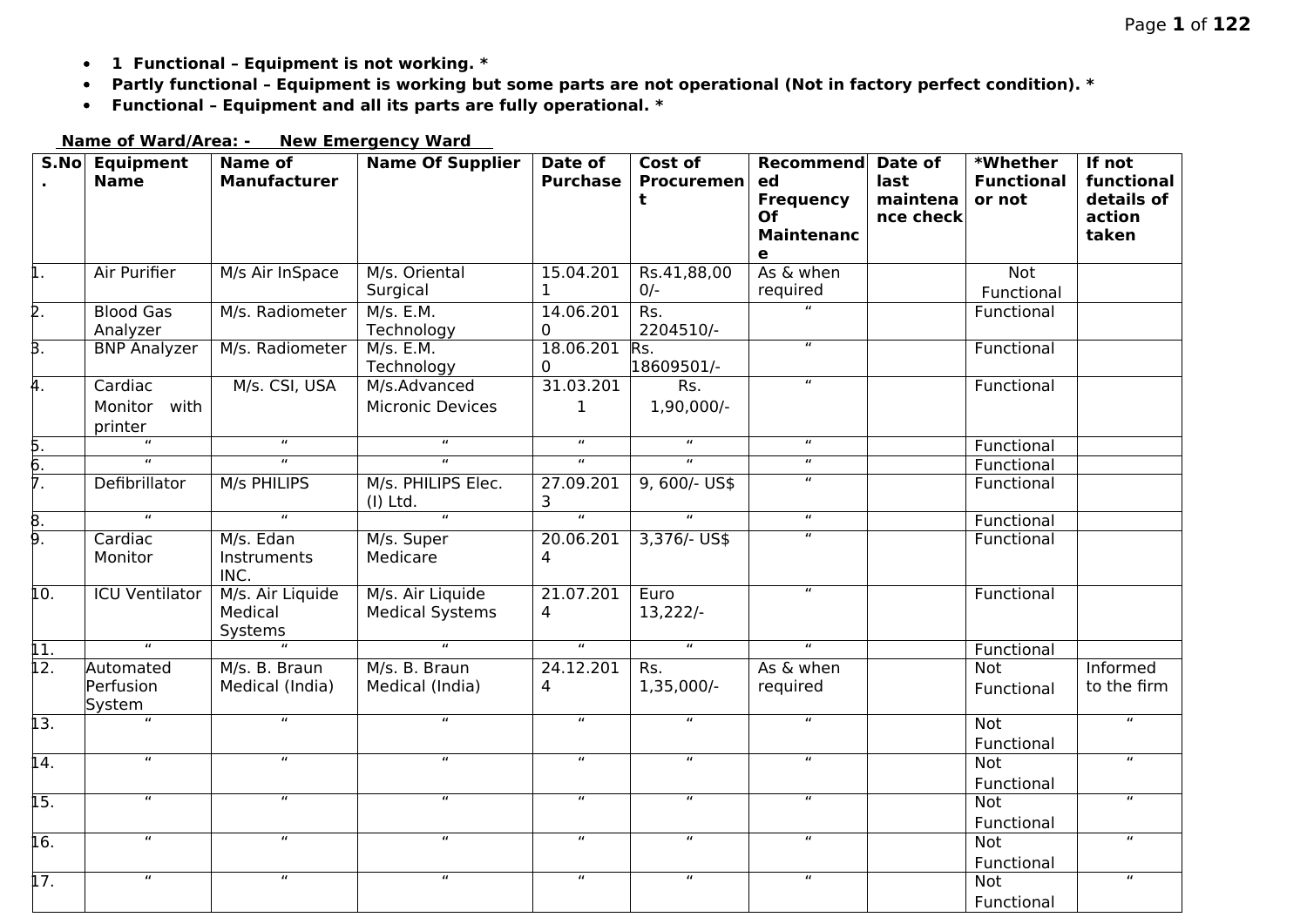| 18.                                                   | $\boldsymbol{u}$                   | $\boldsymbol{u}$                     | $\boldsymbol{u}$                   | $\boldsymbol{u}$                     | $\boldsymbol{u}$                   | $\boldsymbol{u}$                         | Not        | $\boldsymbol{u}$ |
|-------------------------------------------------------|------------------------------------|--------------------------------------|------------------------------------|--------------------------------------|------------------------------------|------------------------------------------|------------|------------------|
|                                                       |                                    |                                      |                                    |                                      |                                    |                                          | Functional |                  |
| $\overline{19}$ .                                     | $\boldsymbol{u}$                   | $\boldsymbol{u}$                     | $\boldsymbol{u}$                   | $\boldsymbol{u}$                     | $\boldsymbol{u}$                   | $\boldsymbol{u}$                         | <b>Not</b> | $\overline{u}$   |
|                                                       |                                    |                                      |                                    |                                      |                                    |                                          | Functional |                  |
| 20.                                                   | $\boldsymbol{u}$                   | $\boldsymbol{u}$                     | $\boldsymbol{u}$                   | $\boldsymbol{u}$                     | $\boldsymbol{u}$                   | $\boldsymbol{\mu}$                       | <b>Not</b> | $\boldsymbol{u}$ |
|                                                       |                                    |                                      |                                    |                                      |                                    |                                          | Functional |                  |
| 21.                                                   | $\boldsymbol{u}$                   | $\boldsymbol{u}$                     | $\boldsymbol{u}$                   | $\boldsymbol{u}$                     | $\boldsymbol{u}$                   | $\boldsymbol{u}$                         | <b>Not</b> | $\boldsymbol{u}$ |
|                                                       |                                    |                                      |                                    |                                      |                                    |                                          | Functional |                  |
| $\overline{22.}$                                      | $\boldsymbol{u}$                   | $\boldsymbol{u}$                     | $\overline{u}$                     | $\boldsymbol{u}$                     | $\boldsymbol{u}$                   | $\overline{u}$                           | <b>Not</b> | $\overline{u}$   |
|                                                       |                                    |                                      |                                    |                                      |                                    |                                          | Functional |                  |
| 23.                                                   | $\boldsymbol{u}$                   | $\boldsymbol{u}$                     | $\boldsymbol{u}$                   | $\boldsymbol{u}$                     | $\boldsymbol{u}$                   | $\boldsymbol{u}$                         | Not        | $\boldsymbol{u}$ |
|                                                       |                                    |                                      |                                    |                                      |                                    |                                          | Functional |                  |
| 24.                                                   | $\overline{u}$                     | $\overline{u}$                       | $\boldsymbol{u}$                   | $\boldsymbol{u}$                     | $\boldsymbol{u}$                   | $\boldsymbol{\mu}$                       | <b>Not</b> | $\overline{u}$   |
|                                                       |                                    |                                      |                                    |                                      |                                    |                                          | Functional |                  |
| 25.                                                   | $\boldsymbol{u}$                   | $\boldsymbol{u}$                     | $\boldsymbol{u}$                   | $\boldsymbol{u}$                     | $\boldsymbol{u}$                   | $\boldsymbol{\mu}$                       | <b>Not</b> | $\boldsymbol{u}$ |
|                                                       |                                    |                                      |                                    |                                      |                                    |                                          | Functional |                  |
| 26.                                                   | $\overline{u}$                     | $\boldsymbol{u}$                     | $\boldsymbol{u}$                   | $\boldsymbol{u}$                     | $\boldsymbol{u}$                   | $\overline{u}$                           | <b>Not</b> | $\boldsymbol{u}$ |
|                                                       |                                    |                                      |                                    |                                      |                                    |                                          | Functional |                  |
| 27.                                                   | Patient                            | M/s. Fukang,                         | M/s. MGM                           | 30.03.201                            | Rs.                                | As & when                                | Functional |                  |
|                                                       | <b>Trolley Cum</b>                 | China                                | Associates                         | 5                                    | 1,28,000/-                         | required                                 |            |                  |
|                                                       | <b>Bed</b>                         |                                      |                                    |                                      |                                    |                                          |            |                  |
|                                                       | $\overline{u}$                     | $\overline{u}$                       | $\overline{u}$                     | $\overline{u}$                       | $\overline{u}$                     | $\overline{u}$                           | Functional |                  |
|                                                       | $\overline{u}$                     | $\overline{u}$                       | $\overline{u}$                     | $\overline{u}$                       | $\boldsymbol{u}$                   | $\overline{u}$                           | Functional |                  |
|                                                       | $\overline{u}$                     | $\overline{u}$                       | $\overline{u}$                     | $\overline{u}$                       | $\overline{u}$                     | $\overline{u}$                           | Functional |                  |
|                                                       | $\boldsymbol{u}$                   | $\boldsymbol{u}$                     | $\boldsymbol{u}$                   | $\boldsymbol{u}$                     | $\boldsymbol{u}$                   | $\boldsymbol{u}$                         | Functional |                  |
|                                                       | $\boldsymbol{u}$                   | $\boldsymbol{\mu}$                   | $\boldsymbol{u}$                   | $\boldsymbol{u}$                     | $\boldsymbol{u}$                   | $\boldsymbol{u}$                         | Functional |                  |
|                                                       | $\boldsymbol{u}$                   | $\boldsymbol{\mu}$                   | $\boldsymbol{u}$                   | $\boldsymbol{u}$                     | $\boldsymbol{u}$                   | $\boldsymbol{\mu}$                       | Functional |                  |
|                                                       | $\boldsymbol{u}$                   | $\boldsymbol{u}$                     | $\boldsymbol{u}$                   | $\boldsymbol{u}$                     | $\boldsymbol{u}$                   | $\boldsymbol{\mu}$                       | Functional |                  |
|                                                       | $\boldsymbol{u}$                   | $\boldsymbol{u}$                     | $\boldsymbol{u}$                   | $\boldsymbol{u}$                     | $\boldsymbol{u}$                   | $\boldsymbol{u}$                         | Functional |                  |
|                                                       | $\boldsymbol{u}$<br>$\overline{u}$ | $\boldsymbol{u}$                     | $\boldsymbol{u}$<br>$\overline{u}$ | $\boldsymbol{u}$                     | $\boldsymbol{u}$                   | $\boldsymbol{\mu}$                       | Functional |                  |
|                                                       | $\boldsymbol{u}$                   | $\boldsymbol{u}$                     | $\boldsymbol{u}$                   | $\boldsymbol{u}$                     | $\boldsymbol{u}$                   | $\boldsymbol{\mu}$                       | Functional |                  |
|                                                       | $\overline{u}$                     | $\boldsymbol{u}$<br>$\boldsymbol{u}$ | $\overline{u}$                     | $\boldsymbol{u}$<br>$\boldsymbol{u}$ | $\boldsymbol{u}$<br>$\overline{u}$ | $\boldsymbol{\mu}$<br>$\boldsymbol{\mu}$ | Functional |                  |
|                                                       | $\overline{u}$                     | $\boldsymbol{u}$                     | $\overline{u}$                     | $\boldsymbol{u}$                     | $\overline{u}$                     | $\boldsymbol{\mu}$                       | Functional |                  |
|                                                       | $\overline{u}$                     | $\boldsymbol{u}$                     | $\overline{u}$                     | $\boldsymbol{u}$                     | $\boldsymbol{u}$                   | $\boldsymbol{\mu}$                       | Functional |                  |
|                                                       |                                    |                                      |                                    |                                      |                                    | $\boldsymbol{u}$                         | Functional |                  |
|                                                       | <b>ICU Beds</b>                    | M/s Monarch                          | M/s. D.V Enterprises               | 18.03.201                            | Rs. 1,                             |                                          | Functional |                  |
|                                                       | $\overline{u}$                     | Surg.<br>$\overline{u}$              | $\overline{u}$                     | 5<br>$\overline{u}$                  | 39,900/-<br>$\overline{u}$         | $\boldsymbol{\mu}$                       |            |                  |
|                                                       | $\boldsymbol{u}$                   | $\boldsymbol{u}$                     | $\boldsymbol{u}$                   | $\boldsymbol{u}$                     | $\boldsymbol{u}$                   | $\boldsymbol{u}$                         | Functional |                  |
|                                                       | $\boldsymbol{u}$                   | $\boldsymbol{u}$                     | $\overline{u}$                     | $\boldsymbol{u}$                     | $\overline{u}$                     | $\boldsymbol{u}$                         | Functional |                  |
| $\frac{43}{44}$<br>$\frac{44}{45}$<br>$\frac{46}{47}$ | $\pmb{u}$                          | $\overline{u}$                       | $\boldsymbol{u}$                   | $\boldsymbol{u}$                     | $\boldsymbol{u}$                   | $\pmb{\mathcal{U}}$                      | Functional |                  |
|                                                       |                                    |                                      |                                    |                                      |                                    | $\boldsymbol{u}$                         | Functional |                  |
|                                                       | Resuscitation                      | M/s Machan                           | M/s Merino Intern.                 | 28.10.201                            | Rs.                                |                                          | Functional |                  |
|                                                       | Cart                               | Intern.                              |                                    | 4                                    | 1,07,990/-                         | $\boldsymbol{u}$                         |            |                  |
| 48.                                                   | Ultras.                            | M/s Atom                             | M/s Vishal Surgical                | 06.07.201                            | 1,54,445/-                         |                                          | Functional |                  |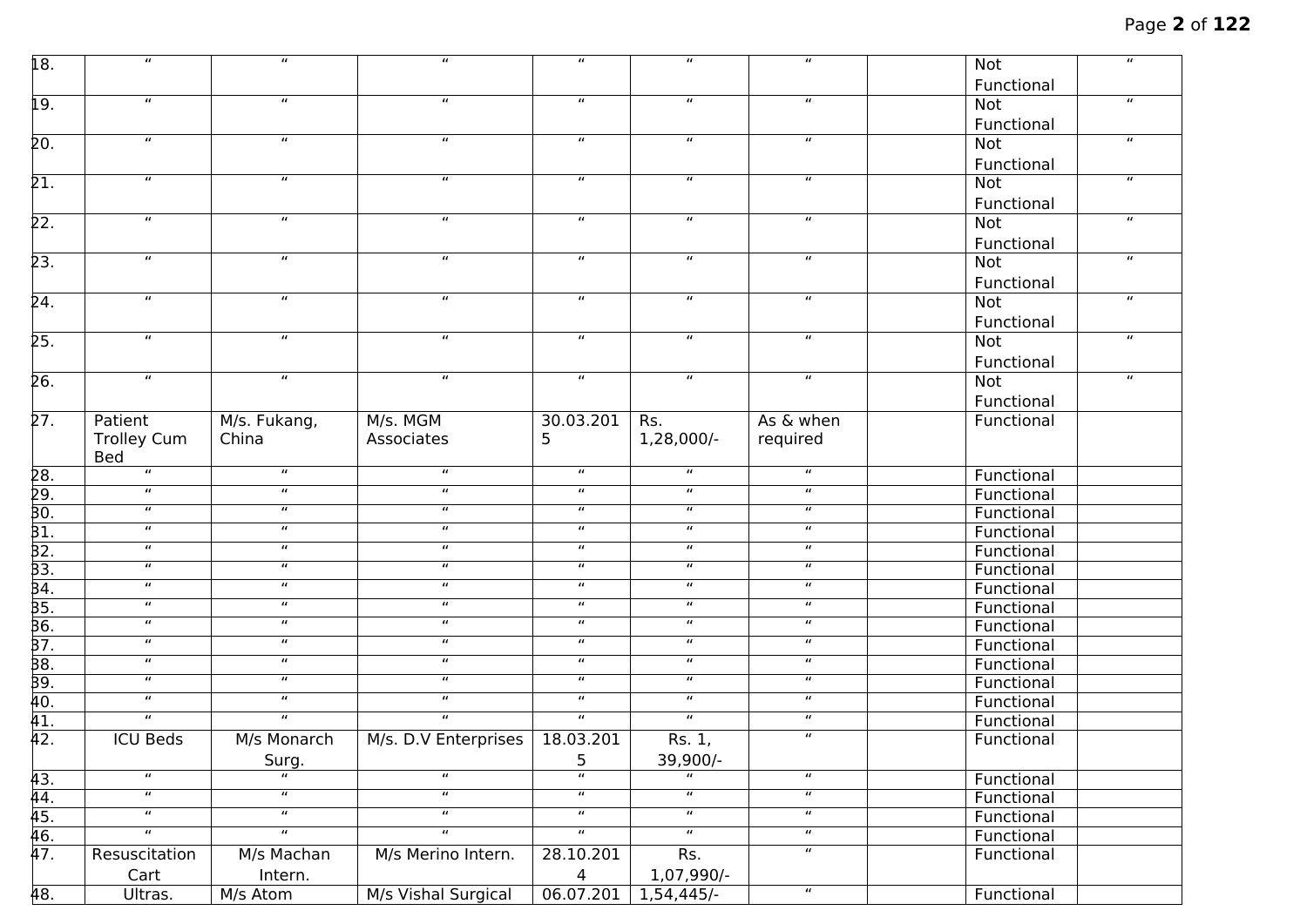|                                                                          | Nebulizer        |                         |                       | 5                | <b>JPY</b>              |                    |            |  |
|--------------------------------------------------------------------------|------------------|-------------------------|-----------------------|------------------|-------------------------|--------------------|------------|--|
| 49.                                                                      |                  | $\overline{u}$          | $\overline{u}$        | $\overline{u}$   | $\boldsymbol{u}$        | $\boldsymbol{u}$   | Functional |  |
|                                                                          | $\boldsymbol{u}$ | $\boldsymbol{u}$        | $\boldsymbol{u}$      | $\boldsymbol{u}$ | $\boldsymbol{u}$        | $\boldsymbol{\mu}$ | Functional |  |
|                                                                          | $\overline{u}$   | $\overline{u}$          | $\overline{u}$        | $\overline{u}$   | $\boldsymbol{u}$        | $\overline{u}$     | Functional |  |
|                                                                          | $\overline{u}$   | $\overline{u}$          | $\overline{u}$        | $\overline{u}$   | $\overline{u}$          | $\overline{u}$     | Functional |  |
| $\frac{50}{51}$ .<br>$\frac{51}{52}$ .<br>$\frac{52}{53}$ .              | Defibrillator    | Shenzhen                | M/s Instromedix Pvt.  | 29.07.201        | 6,950/- US\$            | $\boldsymbol{u}$   | Functional |  |
|                                                                          |                  | Mindray                 | Ltd.                  | 5                |                         |                    |            |  |
| 54.                                                                      | Vein             | <b>CHRISTIE-</b><br>M/s | M/s Vinay Brothers    | 31.03.201        | $5,22,900/-$            | $\overline{u}$     | Functional |  |
|                                                                          | ILLUMINATOR      | <b>USA</b>              | Diag.                 | $\overline{4}$   | Rs.                     |                    |            |  |
| 55.                                                                      | Ventilator       | M/s Air Liquide         | Air<br>M/s<br>Liquide | 01.09.201        | Rs.9,33,000/            | $\overline{u}$     | Functional |  |
|                                                                          |                  |                         | Medical               | 6                |                         |                    |            |  |
| 56.                                                                      | $\overline{u}$   | $\overline{u}$          | $\overline{u}$        | $\overline{u}$   | $\overline{u}$          | $\overline{u}$     | Functional |  |
|                                                                          | $\overline{u}$   | $\boldsymbol{u}$        | $\overline{u}$        | $\boldsymbol{u}$ | $\overline{u}$          | $\boldsymbol{u}$   | Functional |  |
|                                                                          | $\overline{u}$   | $\boldsymbol{u}$        | $\overline{u}$        | $\overline{u}$   | $\overline{u}$          | $\boldsymbol{u}$   | Functional |  |
|                                                                          |                  | $\overline{u}$          | $\overline{u}$        | $\boldsymbol{u}$ | $\overline{u}$          | $\overline{u}$     | Functional |  |
| $\frac{57}{58}$ .<br>$\frac{58}{59}$ .<br>$\frac{60}{60}$ .              | Ultras.          | M/s Atom                | M/s Vishal Surgical   | 11.04.201        | JPY-¥                   | $\overline{u}$     | Functional |  |
|                                                                          | Nebulizer        |                         |                       |                  | 1,46,722/-              |                    |            |  |
| 61.                                                                      | $\overline{u}$   | $\overline{u}$          | $\overline{u}$        | $\overline{u}$   | $\overline{u}$          | $\overline{u}$     | Functional |  |
|                                                                          | $\overline{u}$   | $\overline{u}$          | $\overline{u}$        | $\overline{u}$   | $\overline{u}$          | $\boldsymbol{\mu}$ | Functional |  |
| $\frac{62}{63}$<br>$\frac{63}{64}$<br>$\frac{64}{65}$<br>$\frac{66}{67}$ | $\overline{u}$   | $\boldsymbol{u}$        | $\overline{u}$        | $\overline{u}$   | $\overline{u}$          | $\boldsymbol{u}$   | Functional |  |
|                                                                          | $\boldsymbol{u}$ | $\overline{u}$          | $\overline{u}$        | $\boldsymbol{u}$ | $\boldsymbol{u}$        | $\overline{u}$     | Functional |  |
|                                                                          | $\overline{u}$   | $\overline{u}$          | $\overline{u}$        | $\overline{u}$   | $\overline{u}$          | $\overline{u}$     | Functional |  |
|                                                                          | $\boldsymbol{u}$ | $\boldsymbol{u}$        | $\boldsymbol{u}$      | $\boldsymbol{u}$ | $\overline{u}$          | $\overline{u}$     | Functional |  |
|                                                                          | $\boldsymbol{u}$ | $\overline{u}$          | $\boldsymbol{u}$      | $\boldsymbol{u}$ | $\boldsymbol{u}$        | $\boldsymbol{u}$   | Functional |  |
| 68.                                                                      | Cardiac          | M/s. Shenzhen           | M/s.<br>D.V.          | 31/03/202        | $\overline{\text{Rs.}}$ | $\overline{u}$     | Functional |  |
|                                                                          | Monitor          | Hwatime Medical         | Enterprises           | 0                | 2,11,406/-              |                    |            |  |
|                                                                          |                  | co.                     |                       |                  |                         |                    |            |  |
| 69.                                                                      | $\overline{u}$   | $\overline{u}$          | $\overline{u}$        | $\overline{u}$   | $\overline{u}$          | $\overline{u}$     | Functional |  |
| $\overline{70}$ .                                                        | $\overline{u}$   | $\overline{u}$          | $\overline{u}$        | $\overline{u}$   | $\overline{u}$          | $\boldsymbol{\mu}$ | Functional |  |
|                                                                          | $\boldsymbol{u}$ | $\overline{u}$          | $\boldsymbol{u}$      | $\boldsymbol{u}$ | $\boldsymbol{u}$        | $\overline{u}$     | Functional |  |
|                                                                          | $\overline{u}$   | $\overline{u}$          | $\overline{u}$        | $\overline{u}$   | $\overline{u}$          | $\overline{u}$     | Functional |  |
| $\frac{71}{72.1}$ $\frac{73.74}{75.1}$                                   | $\boldsymbol{u}$ | $\overline{u}$          | $\boldsymbol{u}$      | $\boldsymbol{u}$ | $\boldsymbol{u}$        | $\boldsymbol{u}$   | Functional |  |
|                                                                          | $\boldsymbol{u}$ | $\overline{u}$          | $\boldsymbol{\mu}$    | $\overline{u}$   | $\boldsymbol{u}$        | $\boldsymbol{u}$   | Functional |  |
|                                                                          | $\overline{u}$   | $\boldsymbol{u}$        | $\boldsymbol{\mu}$    | $\overline{u}$   | $\overline{u}$          | $\boldsymbol{u}$   | Functional |  |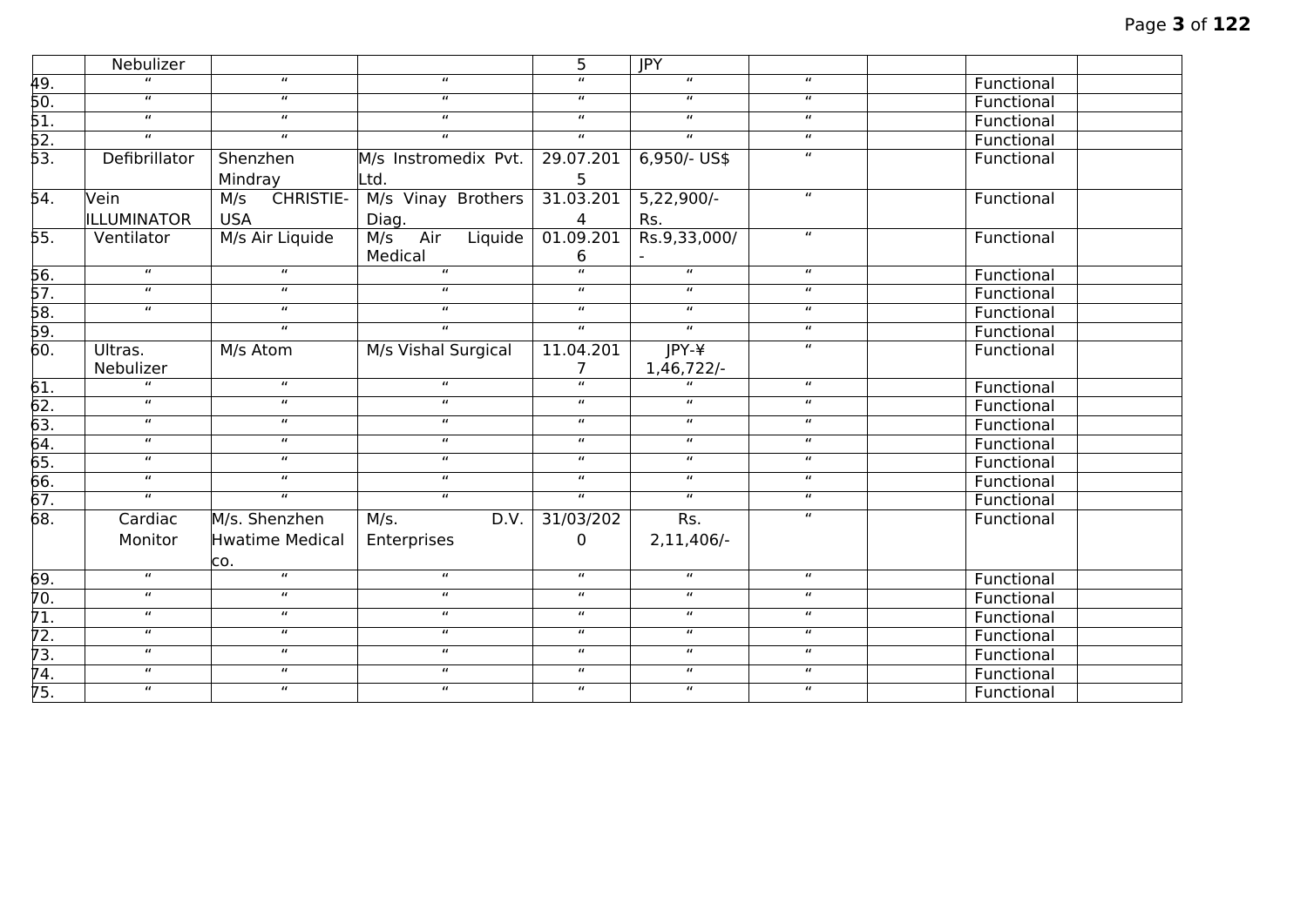- **Not functional Equipment is not working. \***
- **Partly functional Equipment is working but some parts are not operational (Not in factory perfect condition). \***
- **Functional Equipment and all its parts are fully operational. \***

 **Name of Ward/Area:- Main Emergency (Casualty-OPD)**

| <b>S.No.</b>      | <b>Equipment</b>               | <b>Name of</b>                | <b>Name</b><br><b>Of</b>           | Date of                        | <b>Cost of</b>               | Recommend              | Date of          | *Wheth               | If not                 |
|-------------------|--------------------------------|-------------------------------|------------------------------------|--------------------------------|------------------------------|------------------------|------------------|----------------------|------------------------|
|                   | <b>Name</b>                    | <b>Manufactur</b><br>er       | <b>Supplier</b>                    | <b>Purchase</b>                | <b>Procureme</b><br>nt       | ed<br><b>Frequency</b> | last<br>maintena | er<br><b>Functio</b> | function<br>al details |
|                   |                                |                               |                                    |                                |                              | Of                     | nce check        | nal or               | of action              |
|                   |                                |                               |                                    |                                |                              | <b>Maintenanc</b>      |                  | not                  | taken                  |
|                   | <b>Air Purifier</b>            | Plasma Air                    |                                    | 15.04.201                      |                              | e<br>As & when         |                  |                      |                        |
| 1.                |                                |                               | Oriental<br>M/s.                   | $\mathbf 1$                    | Rs.41,88,00<br>$0/-$         | required               |                  | Function             |                        |
|                   |                                |                               | Surgical                           |                                |                              | $\overline{u}$         |                  | al                   |                        |
| 2.                | Cardiac Monitor                | M/s. CSI, USA                 | M/s.Advanced                       | 31.03.201                      | Rs.                          |                        | 26/06/202        | Function             |                        |
|                   | with printer<br>$\overline{u}$ | $\overline{u}$                | Micronic Devices<br>$\overline{u}$ | $\mathbf{1}$<br>$\overline{u}$ | 1,90,000/-<br>$\overline{u}$ | $\overline{u}$         | $\mathbf{1}$     | al                   |                        |
| $\overline{3}$ .  |                                |                               |                                    |                                |                              |                        | 26/06/202        | Function             |                        |
|                   | $\overline{u}$                 | $\overline{u}$                | $\overline{u}$                     | $\overline{u}$                 | $\overline{u}$               | $\overline{u}$         | $\mathbf{1}$     | al                   |                        |
| $\overline{4}$ .  |                                |                               |                                    |                                |                              |                        | 26/06/202        | Function             |                        |
|                   |                                |                               |                                    |                                |                              |                        | $\mathbf{1}$     | al                   |                        |
| $\overline{5}$ .  | $\overline{u}$                 | $\overline{u}$                | $\boldsymbol{u}$                   | $\overline{u}$                 | $\overline{u}$               | $\overline{u}$         | 26/06/202        | Function             |                        |
|                   |                                |                               |                                    |                                |                              |                        | $\mathbf{1}$     | al                   |                        |
| $\overline{6}$ .  | Cardiac Monitor                | $\overline{u}$                | M/s.Advanced                       | 31.03.201                      | $\overline{\text{Rs.}}$      | As & when              |                  | Function             |                        |
|                   | with printer                   |                               | Micronic Devices                   | $\mathbf{1}$                   | 1,82,331/-                   | required               |                  | al                   |                        |
| 7.                | $\overline{u}$                 | $\overline{u}$                | $\overline{u}$                     | $\overline{u}$                 | $\overline{u}$               | $\overline{u}$         |                  | Function             |                        |
|                   |                                |                               |                                    |                                |                              |                        |                  | al                   |                        |
| 8.                | Defibrillator                  | M/s PHILIPS                   | M/s.<br>De'<br>Ash                 | 31.03.200                      | Rs.                          | $\overline{u}$         |                  | Function             |                        |
|                   |                                |                               | Trade                              | 9                              | 4,80,000/-                   |                        |                  | al                   |                        |
| 9.                | Defibrillator                  | $Z$ oll<br>M/s.               | M/s. L & T                         | 21.07.201                      | Rs.                          | As & when              |                  | Function             |                        |
|                   |                                | Medical                       |                                    | $\mathbf 0$                    | 411338/-                     | required               |                  | al                   |                        |
| 10.               | Emergency                      | M/s METI USA                  | M/s. Medical Point                 | 23.10.201                      | $\overline{\mathsf{Rs.}}$    | $\overline{u}$         |                  | Function             |                        |
|                   | Patient                        |                               |                                    | $\mathbf 0$                    | 98,30,600/-                  |                        |                  | al                   |                        |
|                   | Simulation                     |                               |                                    |                                |                              |                        |                  |                      |                        |
|                   | System                         |                               |                                    |                                |                              |                        |                  |                      |                        |
| 11.               | Digital<br>Video               | M/s. Borze                    | M/s.<br>Maxcare                    | 15.09.201                      | Rs. 126063/-                 | $\boldsymbol{u}$       |                  | Function             |                        |
|                   | colposcope                     |                               | Medical                            | $\mathbf 0$                    |                              |                        |                  | al                   |                        |
| 12.               | Over<br>Head                   | Fisher<br>$\overline{\delta}$ | M/s.<br>Ved                        | 26.03.200                      | Rs.                          | $\overline{u}$         |                  | Function             |                        |
|                   | Infant Radiant                 | Paykel                        | Mediserve                          | 9                              | 2,62,000/-                   |                        |                  | al                   |                        |
|                   | Warmer                         |                               |                                    |                                |                              |                        |                  |                      |                        |
| $\overline{13}$ . | $\overline{u}$                 | $\overline{u}$                | $\overline{u}$                     | $\overline{u}$                 | $\overline{u}$               | $\overline{u}$         |                  | Function             |                        |
|                   |                                |                               |                                    |                                |                              |                        |                  | al                   |                        |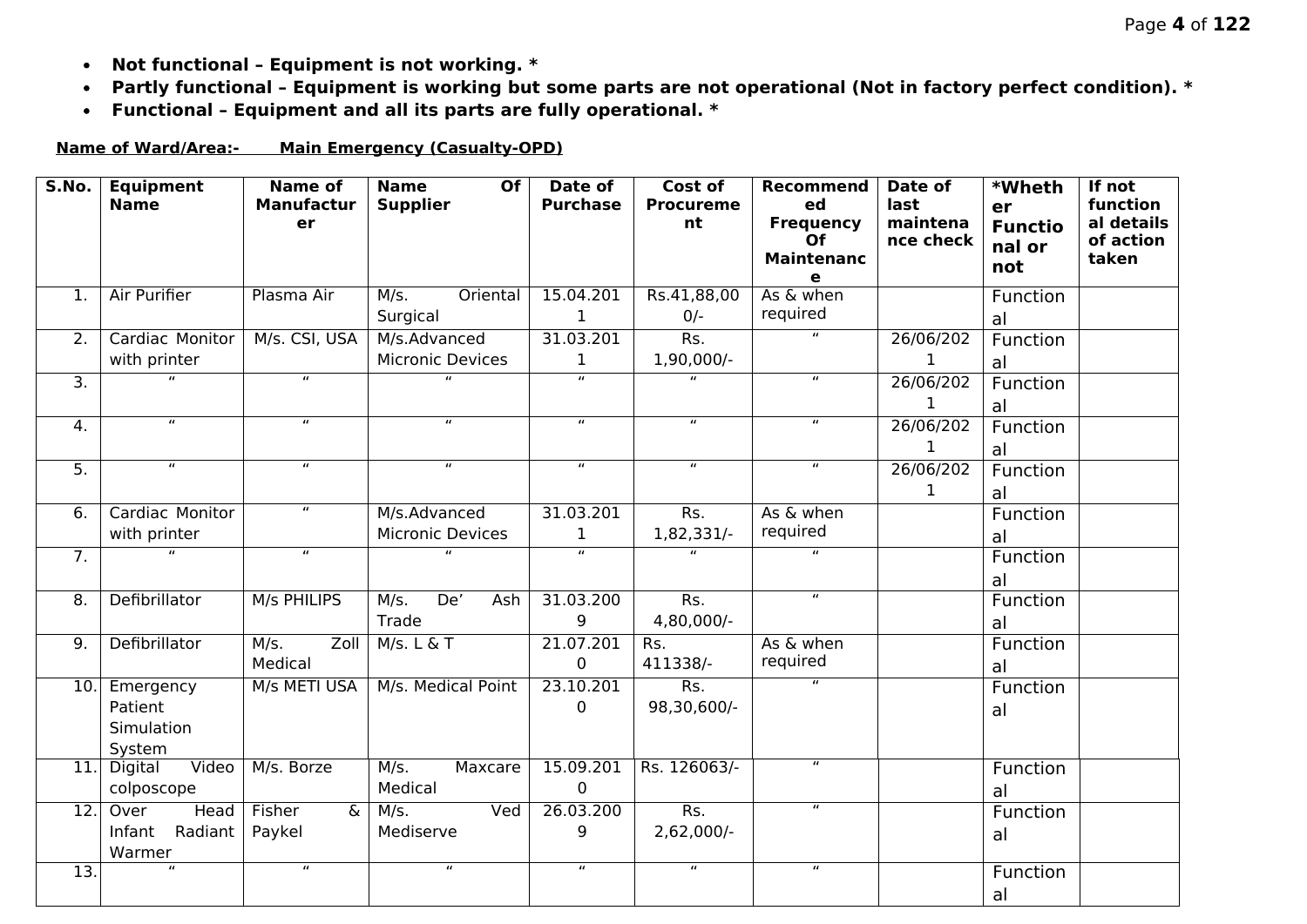# Page **5** of **122**

| 14. | Ultrasonic    | M/s. Atom   | M/s. Vishal       | 29.05.201 | Rs.                                       | As & when | 17/07/202 | <b>Function</b> |
|-----|---------------|-------------|-------------------|-----------|-------------------------------------------|-----------|-----------|-----------------|
|     | Nebulizer     | Medical     | Surgical          |           | 1,39,000/-                                | required  |           | al              |
|     |               |             | Equipments Co.,   |           |                                           |           |           |                 |
| 15. | Defibrillator | M/s PHILIPS | M/s. PHILIPS      | 27.09.201 | $9,600/-$ US\$                            |           |           | Function        |
|     |               |             | Electronics India |           |                                           |           |           | al              |
|     |               |             | Ltd.              |           |                                           |           |           |                 |
| 16. | Ultrasonic    | M/s Atom    | M/s Vishal        | 17.08.201 | $\vert 1.31.000$ /- Yen $\vert$ As & when |           |           | <b>Function</b> |
|     | Nebulizer     |             | Surgical          |           |                                           | required  |           | al              |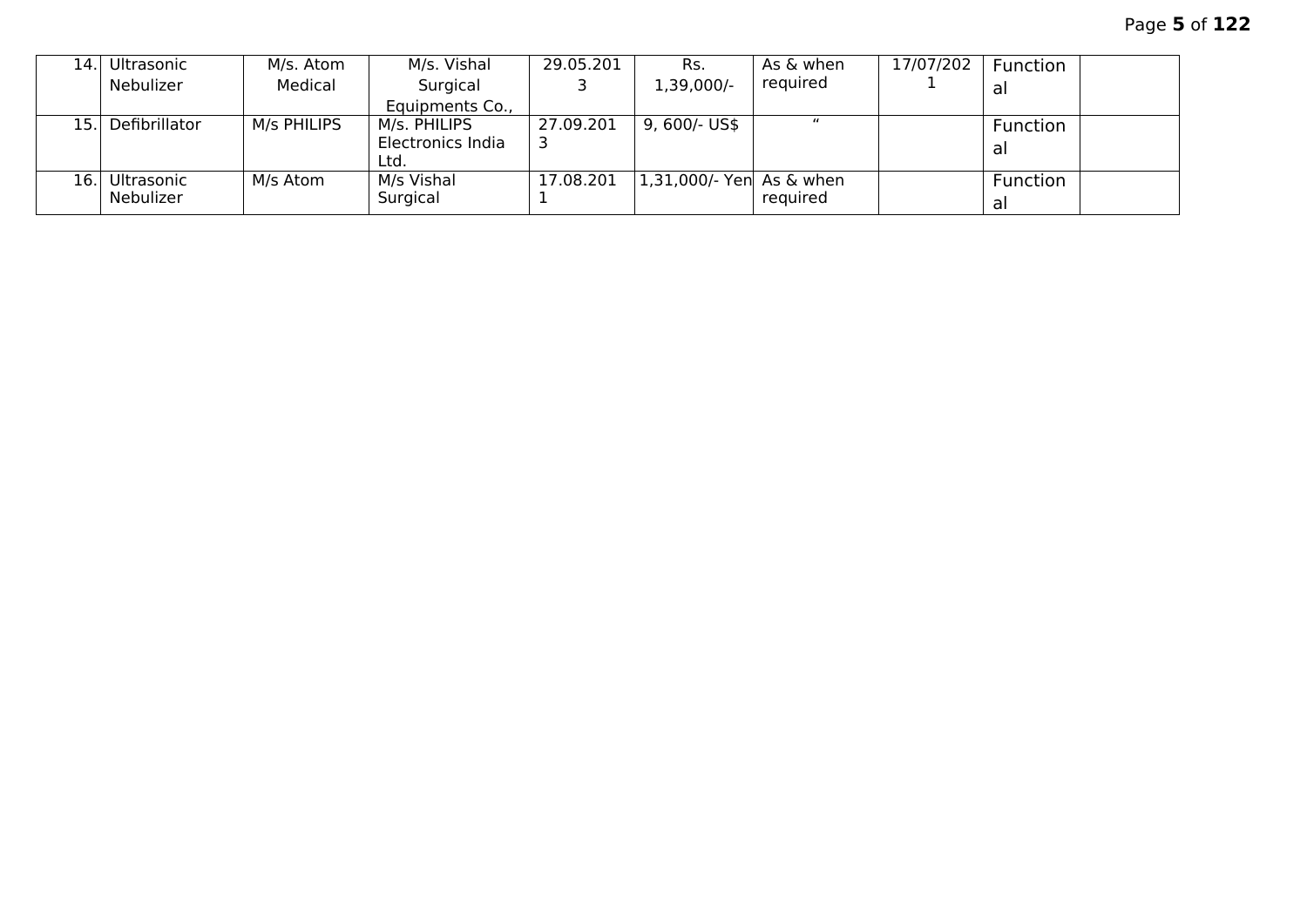| 17.               | Suction                |                          | M/s. Link Medical                | 25.08.201        | Rs.1,19,000/     | As & when        |              | Function |  |
|-------------------|------------------------|--------------------------|----------------------------------|------------------|------------------|------------------|--------------|----------|--|
|                   | Machine                |                          | Systems                          | 4                |                  | required         |              | al       |  |
| $\overline{18}$ . | $\boldsymbol{u}$       |                          | $\overline{u}$                   | $\overline{u}$   | $\overline{u}$   | $\overline{u}$   |              | Function |  |
|                   |                        |                          |                                  |                  |                  |                  |              | al       |  |
| 19.               | <b>Cardiac Monitor</b> | M/s. Edan                | M/s. Super                       | 20.06.201        | 3,376/- US\$     | $\overline{u}$   | 01/01/202    | Function |  |
|                   |                        | Instruments              | Medicare Agencies                | 4                |                  |                  | 1            | al       |  |
|                   |                        | INC.                     |                                  |                  |                  |                  |              |          |  |
| $\overline{20}$ . | $\overline{u}$         | $\overline{u}$           | $\overline{u}$                   | $\overline{u}$   | $\overline{u}$   | $\boldsymbol{u}$ | 01/01/202    | Function |  |
|                   |                        |                          |                                  |                  |                  |                  | 1            | al       |  |
| $\overline{21}$ . | $\overline{u}$         | $\overline{u}$           | $\overline{u}$                   | $\overline{u}$   | $\overline{u}$   | $\overline{u}$   | 01/01/202    | Function |  |
|                   |                        |                          |                                  |                  |                  |                  | $\mathbf{1}$ | al       |  |
| $\overline{22}$ . | $\boldsymbol{u}$       | $\overline{u}$           | $\overline{u}$                   | $\overline{u}$   | $\overline{u}$   | $\overline{u}$   | 01/01/202    | Function |  |
|                   |                        |                          |                                  |                  |                  |                  | 1            | al       |  |
| 23.               | $\overline{u}$         | $\overline{u}$           | $\overline{u}$                   | $\overline{u}$   | $\overline{u}$   | $\boldsymbol{u}$ | 01/01/202    | Function |  |
|                   |                        |                          |                                  |                  |                  |                  | 1            | al       |  |
| $\overline{24}$ . | $\overline{u}$         | $\overline{u}$           | $\overline{u}$                   | $\overline{u}$   | $\overline{u}$   | $\overline{u}$   | 01/01/202    | Function |  |
|                   |                        |                          |                                  |                  |                  |                  | 1            | al       |  |
| $\overline{25}$ . | $\overline{u}$         | $\overline{u}$           | $\overline{u}$                   | $\overline{u}$   | $\overline{u}$   | $\overline{u}$   | 01/01/202    | Function |  |
|                   |                        |                          |                                  |                  |                  |                  | 1            | al       |  |
| $\overline{26}$ . | $\overline{u}$         | $\overline{u}$           | $\overline{u}$                   | $\overline{u}$   | $\overline{u}$   | $\boldsymbol{u}$ | 01/01/202    | Function |  |
|                   |                        |                          |                                  |                  |                  |                  | 1            | al       |  |
| $\overline{27}$ . | $\overline{u}$         | $\overline{u}$           | $\overline{u}$                   | $\overline{u}$   | $\overline{u}$   | $\overline{u}$   | 01/01/202    | Function |  |
|                   |                        |                          |                                  |                  |                  |                  | 1            | al       |  |
| $\overline{28}$ . | $\overline{u}$         | $\boldsymbol{u}$         | $\overline{u}$                   | $\overline{u}$   | $\overline{u}$   | $\overline{u}$   | 01/01/202    | Function |  |
|                   |                        |                          |                                  |                  |                  |                  | 1            | al       |  |
| 29.               | $\overline{u}$         | $\overline{u}$           | $\overline{u}$                   | $\overline{u}$   | $\overline{u}$   | $\boldsymbol{u}$ | 01/01/202    | Function |  |
|                   |                        |                          |                                  |                  |                  |                  | 1            | al       |  |
| 30.               | $\boldsymbol{\mu}$     | $\boldsymbol{u}$         | $\boldsymbol{u}$                 | $\boldsymbol{u}$ | $\boldsymbol{u}$ | $\boldsymbol{u}$ | 01/01/202    | Function |  |
|                   |                        |                          |                                  |                  |                  |                  | 1            | al       |  |
| $\overline{31}$   | $\boldsymbol{u}$       | $\boldsymbol{u}$         | $\overline{u}$                   | $\overline{u}$   | $\boldsymbol{u}$ | $\overline{u}$   | 01/01/202    | Function |  |
|                   |                        |                          |                                  |                  |                  |                  | 1            | al       |  |
| $\overline{32.}$  | $\overline{u}$         | $\overline{u}$           | $\boldsymbol{u}$                 | $\boldsymbol{u}$ | $\overline{u}$   | $\overline{u}$   | 01/01/202    | Function |  |
|                   |                        |                          |                                  |                  |                  |                  | 1            | al       |  |
|                   | 33. ICU Ventilator     | M/s. Air                 | M/s. Air Liquide                 | 21.07.201        | Euro             | $\overline{u}$   |              | Function |  |
|                   |                        | Liquide                  | <b>Medical Systems</b>           | 4                | 13,222/-         |                  |              | al       |  |
|                   |                        | Medical                  |                                  |                  |                  |                  |              |          |  |
|                   |                        | Systems                  |                                  |                  |                  | $\overline{u}$   |              |          |  |
| $\overline{34.}$  | Automated              | M/s. B. Braun<br>Medical | M/s. B. Braun<br>Medical (India) | 24.12.201        | Rs.              |                  | 01/11/202    | Function |  |
|                   | Perfusion<br>System    | (India)                  |                                  | 4                | 1,35,000/-       |                  | $\mathbf{1}$ | al       |  |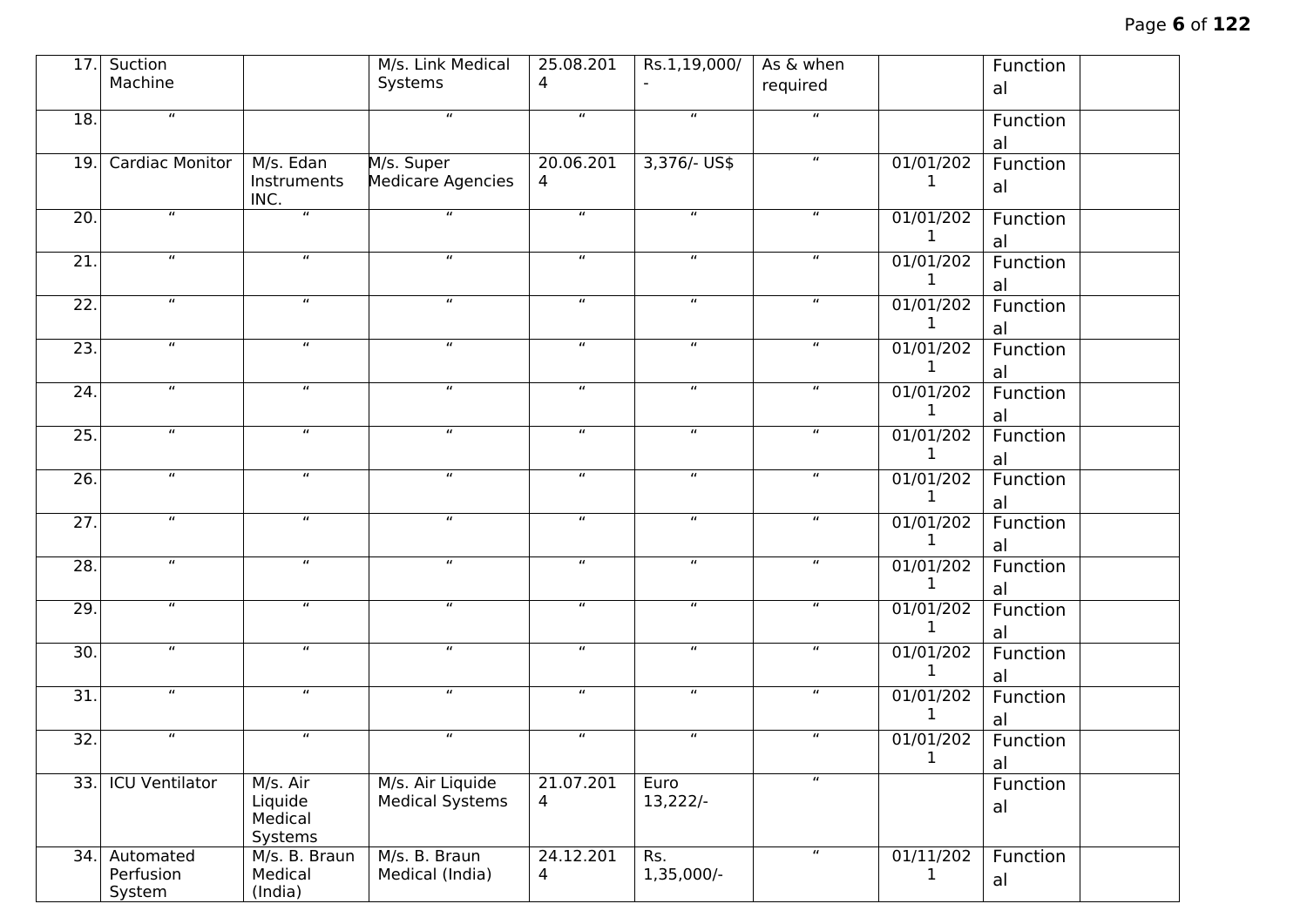| $\overline{35}$ . | $\boldsymbol{u}$ | $\boldsymbol{u}$         | $\boldsymbol{u}$ | $\boldsymbol{u}$ | $\boldsymbol{u}$ | $\boldsymbol{u}$ | 01/11/202    | Function |  |
|-------------------|------------------|--------------------------|------------------|------------------|------------------|------------------|--------------|----------|--|
|                   |                  |                          |                  |                  |                  |                  | $\mathbf{1}$ | al       |  |
| $\overline{36}$ . | $\overline{u}$   | $\overline{u}$           | $\overline{u}$   | $\overline{u}$   | $\overline{u}$   | $\overline{u}$   | 01/11/202    | Function |  |
|                   |                  |                          |                  |                  |                  |                  | $\mathbf{1}$ | al       |  |
| $\overline{37}$ . | $\boldsymbol{u}$ | $\boldsymbol{\mu}$       | $\boldsymbol{u}$ | $\boldsymbol{u}$ | $\boldsymbol{u}$ | $\boldsymbol{u}$ | 01/11/202    | Function |  |
|                   |                  |                          |                  |                  |                  |                  | $\mathbf 1$  | al       |  |
| $\overline{38}$ . | $\overline{u}$   | $\overline{u}$           | $\overline{u}$   | $\overline{u}$   | $\overline{u}$   | $\overline{u}$   | 01/11/202    | Function |  |
|                   |                  |                          |                  |                  |                  |                  | 1            | al       |  |
| $\overline{39}$ . | $\overline{u}$   | $\overline{u}$           | $\boldsymbol{u}$ | $\overline{u}$   | $\overline{u}$   | $\boldsymbol{u}$ | 01/11/202    | Function |  |
|                   |                  |                          |                  |                  |                  |                  | $\mathbf 1$  | al       |  |
| 40.               | $\boldsymbol{u}$ | $\boldsymbol{\mu}$       | $\boldsymbol{u}$ | $\boldsymbol{u}$ | $\boldsymbol{u}$ | $\boldsymbol{u}$ | 01/11/202    | Function |  |
|                   |                  |                          |                  |                  |                  |                  | $\mathbf{1}$ | al       |  |
| 41.               | $\overline{u}$   | $\overline{u}$           | $\overline{u}$   | $\overline{u}$   | $\overline{u}$   | $\boldsymbol{u}$ | 01/11/202    | Function |  |
|                   |                  |                          |                  |                  |                  |                  | $\mathbf{1}$ | al       |  |
| 42.               | $\overline{u}$   | $\overline{u}$           | $\boldsymbol{u}$ | $\overline{u}$   | $\boldsymbol{u}$ | $\boldsymbol{u}$ | 01/11/202    | Function |  |
|                   |                  |                          |                  |                  |                  |                  | $\mathbf{1}$ | al       |  |
| $\overline{43}$ . | $\boldsymbol{u}$ | $\boldsymbol{u}$         | $\boldsymbol{u}$ | $\boldsymbol{u}$ | $\boldsymbol{u}$ | $\boldsymbol{u}$ | 01/11/202    | Function |  |
|                   |                  |                          |                  |                  |                  |                  | 1            | al       |  |
| 44.               | Patient Trolley  | M/s Fukang,              | M/s. MGM         | 30.03.201        | Rs.              | As & when        |              | Function |  |
|                   | Cum Bed          | China                    | Associates       | 5                | 1,28,000/-       | required         |              | al       |  |
| 45.               | $\overline{u}$   | $\overline{u}$           | $\boldsymbol{u}$ | $\overline{u}$   | $\overline{u}$   | $\overline{u}$   |              | Function |  |
|                   |                  |                          |                  |                  |                  |                  |              | al       |  |
| 46.               | $\overline{u}$   | $\boldsymbol{u}$         | $\boldsymbol{u}$ | $\overline{u}$   | $\overline{u}$   | $\overline{u}$   |              | Function |  |
|                   |                  |                          |                  |                  |                  |                  |              | al       |  |
| 47.               | $\overline{u}$   | $\overline{u}$           | $\overline{u}$   | $\overline{u}$   | $\overline{u}$   | $\overline{u}$   |              | Function |  |
|                   |                  |                          |                  |                  |                  |                  |              | al       |  |
| 48.               | $\overline{u}$   | $\overline{u}$           | $\boldsymbol{u}$ | $\overline{u}$   | $\overline{u}$   | $\boldsymbol{u}$ |              | Function |  |
|                   |                  |                          |                  |                  |                  |                  |              | al       |  |
| 49.               | <b>ICU Beds</b>  | M/s Monarch              | M/s. D.V         | 18.03.201        | Rs. 1,           | $\boldsymbol{u}$ |              | Function |  |
|                   |                  | surgical                 | Enterprises      | 5                | 39,900/-         |                  |              | al       |  |
| $\overline{50}$ . | Defibrillator    | M/s. Mediana             | M/s. Digitex     | 31.03.201        | Rs.              | $\overline{u}$   |              | Function |  |
|                   |                  |                          | Medical          | 4                | 6,26,914/-       |                  |              | al       |  |
| 51.               | Resuscitation    | M/s. Machan              | M/s Merino       | 28.10.201        | Rs.              | As & when        |              | Function |  |
|                   | Cart             | International            | International    | 4                | 1,07,990/-       | required         |              | al       |  |
| 52.               | Cautery          | M/s.                     | M/s Vishal       | 23.01.201        | 8,132/- Euro     | $\boldsymbol{u}$ |              | Function |  |
|                   | Machine          | Gebruder                 | Surgical         | 4                |                  |                  |              | al       |  |
|                   | $\overline{u}$   | Martin<br>$\overline{u}$ | $\overline{u}$   | $\overline{u}$   | $\overline{u}$   | $\overline{u}$   |              |          |  |
| $\overline{53}$ . |                  |                          |                  |                  |                  |                  |              | Function |  |
|                   |                  |                          |                  |                  |                  |                  |              | al       |  |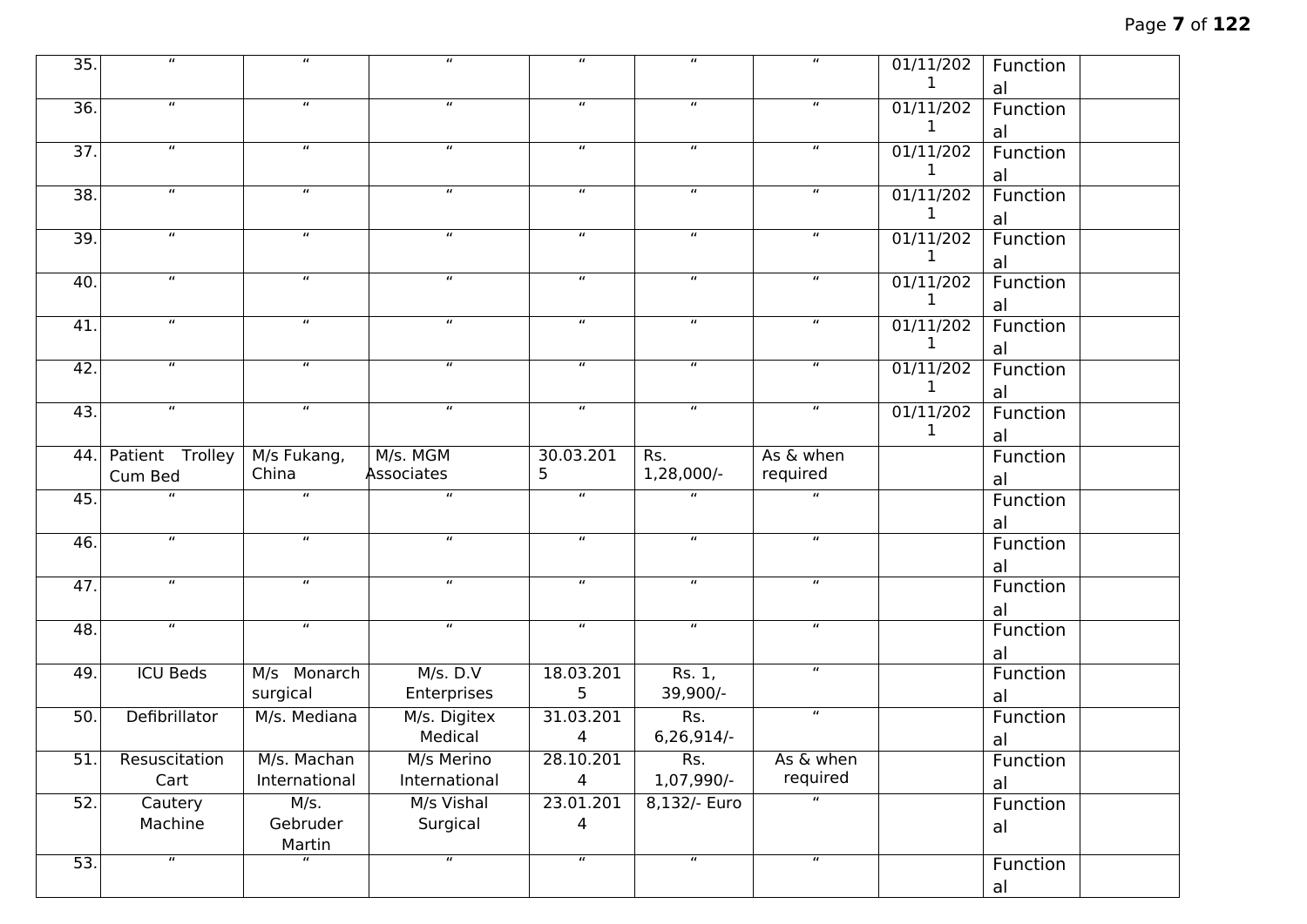| 54.               | Ultrasonic             | M/s Atom                       | M/s<br>Vishal                  | 06.07.201        | 1,54,445/-       | $\overline{u}$   | 17/07/202    | Function |  |
|-------------------|------------------------|--------------------------------|--------------------------------|------------------|------------------|------------------|--------------|----------|--|
|                   | Nebulizer              |                                | Surgical                       | 5                | JPY              |                  | $\mathbf{1}$ | al       |  |
| $\overline{55}$   | $\overline{u}$         | $\overline{u}$                 | $\overline{u}$                 | $\overline{u}$   | $\overline{u}$   | $\overline{u}$   | 17/07/202    | Function |  |
|                   |                        |                                |                                |                  |                  |                  | 1            | al       |  |
| $\overline{56}$ . | $\overline{u}$         | $\overline{u}$                 | $\overline{u}$                 | $\overline{u}$   | $\overline{u}$   | $\overline{u}$   | 17/07/202    | Function |  |
|                   |                        |                                |                                |                  |                  |                  | 1            | al       |  |
| $\overline{57}$   | $\overline{u}$         | $\overline{u}$                 | $\boldsymbol{u}$               | $\overline{u}$   | $\overline{u}$   | $\boldsymbol{u}$ | 17/07/202    | Function |  |
|                   |                        |                                |                                |                  |                  |                  | 1            | al       |  |
| 58.               | $\boldsymbol{u}$       | $\overline{u}$                 | $\boldsymbol{u}$               | $\boldsymbol{u}$ | $\boldsymbol{u}$ | $\boldsymbol{u}$ | 17/07/202    | Function |  |
|                   |                        |                                |                                |                  |                  |                  | 1            | al       |  |
| $\overline{59}$ . | Defibrillator          | M/s.                           | Instromedix<br>M/s.            | 29.07.201        | $6,950/-$ US\$   | As & when        |              | Function |  |
|                   |                        | Shenzhen                       | (India) Pvt. Ltd.              | 5                |                  | required         |              | al       |  |
|                   |                        | Mindray                        |                                |                  |                  |                  |              |          |  |
| 60.               | Vein                   | M/s.                           | M/s. Vinay                     | 31.03.201        | Rs.              | $\overline{u}$   |              | Function |  |
|                   | <b>ILLUMINATOR</b>     | <b>CHRISTIE-</b><br><b>USA</b> | <b>Brothers</b><br>Diagnostics | 4                | 5,22,900/-       |                  |              | al       |  |
| 61.               | $\overline{u}$         | $\overline{u}$                 |                                | $\overline{u}$   | $\overline{u}$   | $\overline{u}$   |              | Function |  |
|                   |                        |                                |                                |                  |                  |                  |              | al       |  |
| 62.               | <b>Cardiac Monitor</b> |                                | M/s Arian<br>Health            | 30.09.201        | Rs.              | $\overline{u}$   |              | Function |  |
|                   |                        |                                | Care                           | 4                | 14,75,000/-      |                  |              | al       |  |
| 63.               | Pediatric              | M/s Mekics                     | M/s<br>Harmed                  | 19.07.201        | 13,600/- US\$    | $\overline{u}$   |              | Function |  |
|                   | Ventilator             | Co Ltd.                        | Technologies,                  | 6                |                  |                  |              | al       |  |
| 64.               | Defibrillator          | M/s Schiller                   | M/s Schiller                   | 20.09.201        | Rs.              | $\overline{u}$   |              | Function |  |
|                   |                        | Healthcare (I) $P$             | Healthcare Pvt.                | 6                | $5,08,305/-$     |                  |              | al       |  |
|                   |                        | Ltd.                           | Ltd.                           |                  |                  |                  |              |          |  |
| 65.               | $\overline{u}$         | $\overline{u}$                 | $\overline{u}$                 | 20.09.201        | $\overline{u}$   | $\overline{u}$   |              | Function |  |
|                   |                        |                                |                                | 6                |                  |                  |              | al       |  |
| 66.               | Plasma                 | M/s LwoTem                     | M/s Lowtem Co.                 | 26.07.201        | USD,             | $\overline{u}$   |              | Function |  |
|                   | Sterilizer             | Co.                            | Ltd.                           | 7                | 42,300/-         |                  |              | al       |  |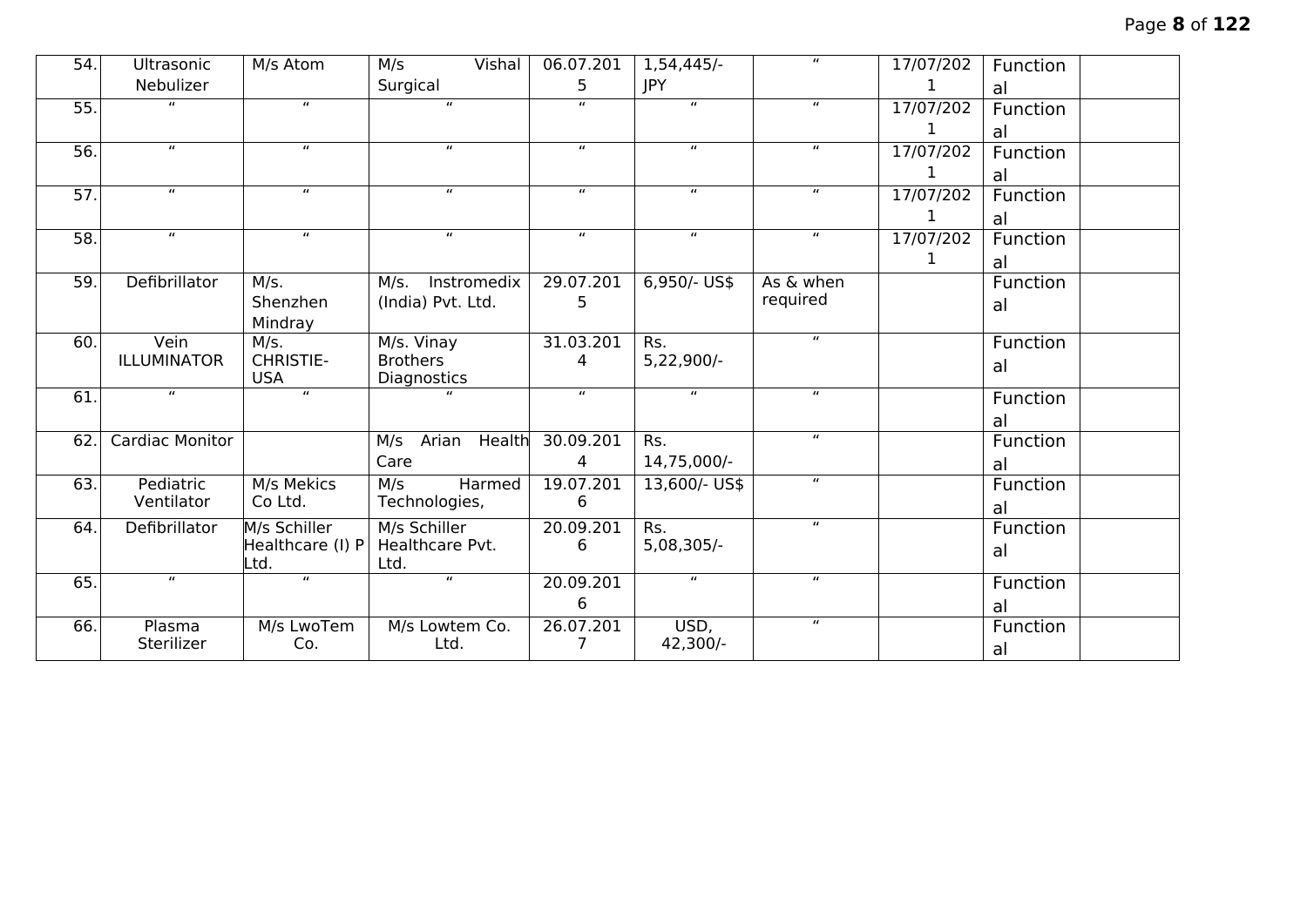- **Not functional Equipment is not working. \***
- **Partly functional Equipment is working but some parts are not operational (Not in factory perfect condition). \***
- **Functional Equipment and all its parts are fully operational. \* Name of Ward/Area:-**

| S.N<br>$\mathbf{o}$ . | <b>Equipment</b><br><b>Name</b>    | <b>Name of</b><br><b>Manufacturer</b> | <b>Name Of</b><br><b>Supplier</b> | Date of<br><b>Purchase</b>  | Cost of<br><b>Procureme</b><br>nt | Recommend<br>ed<br><b>Frequency</b><br><b>Of</b><br><b>Maintenanc</b><br>е | Date of<br>last<br>maintenan I or not<br>ce check | *Whether If not | <b>Functiona</b> functional<br>details of<br>action<br>taken |
|-----------------------|------------------------------------|---------------------------------------|-----------------------------------|-----------------------------|-----------------------------------|----------------------------------------------------------------------------|---------------------------------------------------|-----------------|--------------------------------------------------------------|
| 1.                    | Cardiac<br>Monitor with<br>Printer | M/s Philips                           | M/s De 'Ash Trade                 | 30.05.201<br>1              | Rs.2,35,000<br>$\sqrt{-}$         | $\overline{u}$                                                             | 15/10/202<br>0                                    | Function<br>al  |                                                              |
| $\overline{2}$ .      | $\overline{u}$                     | M/s Schiller                          | M/s Schiller                      | 19.04.201<br>$\overline{2}$ | Rs.<br>2,72,750/-                 | $\overline{u}$                                                             | 22/05/202<br>$\Omega$                             | Function<br>al  |                                                              |
| ₿.                    | $\boldsymbol{u}$                   | $\overline{u}$                        | $\overline{u}$                    | $\overline{u}$              | $\overline{u}$                    | $\overline{u}$                                                             | 22/05/202<br>$\mathbf{0}$                         | Function<br>al  |                                                              |
| 4.                    | Ultrasonic<br>Nebulizer            | M/s Atom                              | M/s Vishal<br>Surgical            | 17.08.201<br>$\mathbf{1}$   | 1,31,000/- Yeh                    | $\pmb{\mathcal{U}}$                                                        | 21/02/201<br>9                                    | Function<br>al  |                                                              |
| 5.                    | $\overline{u}$                     | M/s Atom                              | M/s Vishal<br>Surgical            | 03.09.201<br>3              | 1,39,000/- Yeh                    | $\boldsymbol{u}$                                                           | 21/02/201<br>9                                    | Function<br>al  |                                                              |
| $\overline{6}$ .      | <b>Cardiac Monitor M/s Contec</b>  | Medical Sys.                          | M/s MHS Medicare                  | 20.06.201<br>6              | Rs.<br>1,09,500/-                 | $\overline{u}$                                                             | 30/08/202<br>0                                    | Function<br>al  |                                                              |
| 7.                    | $\boldsymbol{u}$                   | $\overline{u}$                        | $\overline{u}$                    | $\overline{u}$              | $\overline{u}$                    | $\boldsymbol{u}$                                                           | 30/08/202<br>0                                    | Function<br>al  |                                                              |
| 8.                    | $\overline{u}$                     | $\overline{u}$                        | $\overline{u}$                    | $\overline{u}$              | $\overline{u}$                    | $\overline{u}$                                                             | 30/08/202<br>0                                    | Function<br>al  |                                                              |
| 9.                    | $\overline{u}$                     | $\overline{u}$                        | $\overline{u}$                    | $\overline{u}$              | $\overline{u}$                    | $\overline{u}$                                                             | 30/08/202<br>0                                    | Function<br>al  |                                                              |
| 10.                   | Ventilator                         | M/s Air Liquide<br>Medical            | M/s<br>Air<br>Liquide<br>Med.     | 01.09.201<br>6              | Rs.9,33,000<br>$\sqrt{-}$         | $\overline{u}$                                                             | 23/07/202<br>1                                    | Function<br>al  |                                                              |
| 11.                   | Transport<br>Ventilator            | M/s ResMed India<br>Ltd.              | M/s ResMed India<br>Ltd.          | 20.12.201<br>6              | RS.<br>$3,10,000/-$               | $\boldsymbol{u}$                                                           | 28/08/202<br>$\mathbf 1$                          | Function<br>al  |                                                              |
| 12.                   | Cardiac<br>Monitor                 | M/s Edan<br>Instruments Inc.,         | M/s Super<br>Medicar Agencies,    | 04.09.201<br>$\overline{7}$ | 2891.89/-<br>US\$                 | $\overline{u}$                                                             | 25/02/202<br>$\mathbf{1}$                         | Function<br>al  |                                                              |
| 13.                   | $\overline{u}$                     | $\overline{u}$                        | $\overline{u}$                    | $\overline{u}$              | $\overline{u}$                    | $\boldsymbol{u}$                                                           | 25/02/202<br>1                                    | Function<br>al  |                                                              |
| 14.                   | <b>Ultrasonic</b><br>Nebulizer     | M/s Atom                              | M/s Vishal<br>Surgical            | 24.04.201<br>7              | $IPY-$<br>1,46,722.7<br>5         | $\overline{u}$                                                             | 21/02/201<br>9                                    | Function<br>al  |                                                              |
| 15.                   | <b>Patient Trolley</b>             | M/s Sahni                             | M/s Merino Intern.                | 12.07.201                   | $\overline{\mathsf{Rs}}$ .        | $\boldsymbol{u}$                                                           | 22/07/201                                         | Function        |                                                              |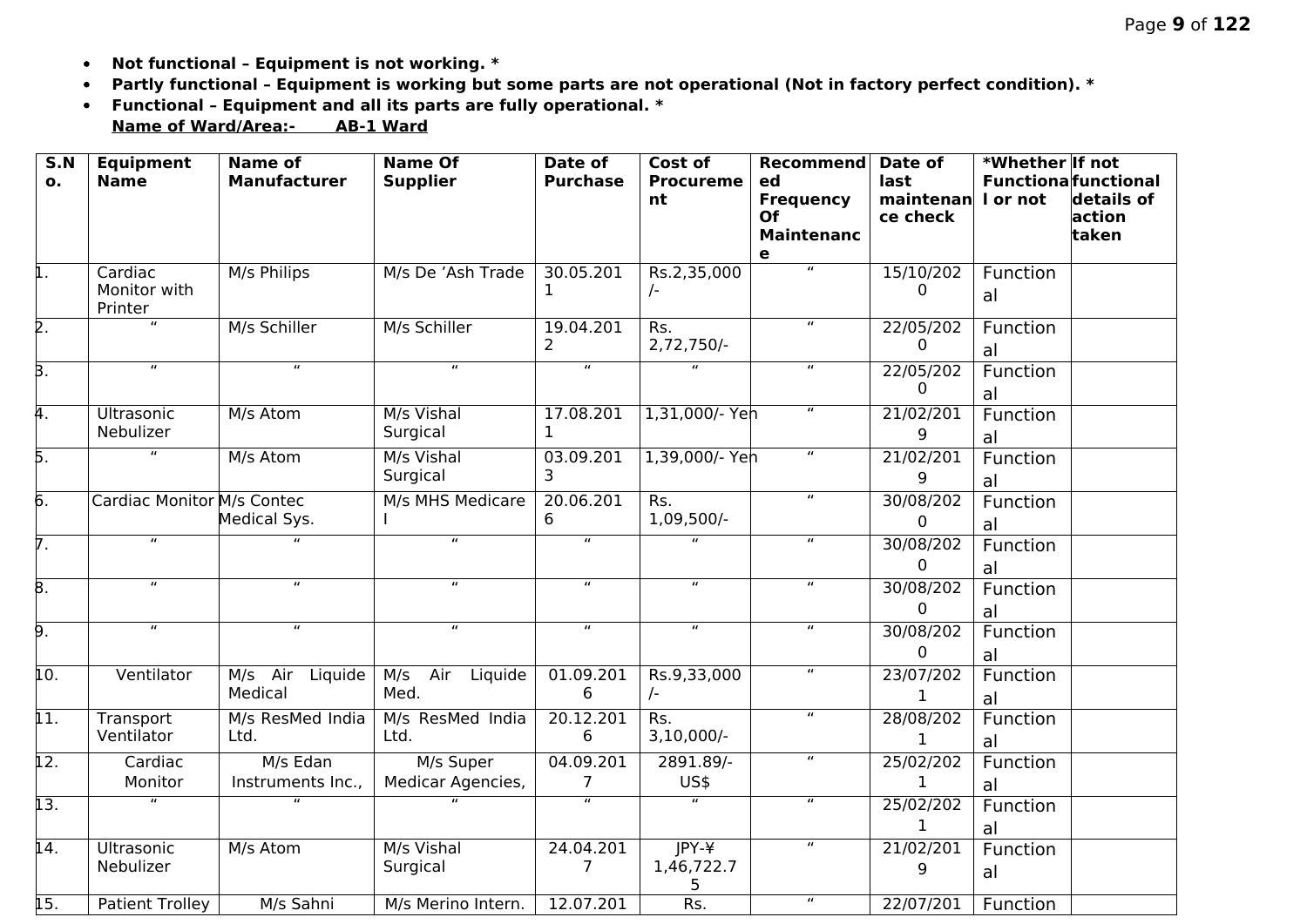|     | <b>Traders</b> |  | 1,33,900/- |           | al             |  |
|-----|----------------|--|------------|-----------|----------------|--|
| LΟ. |                |  |            | 22/07/201 | Function<br>al |  |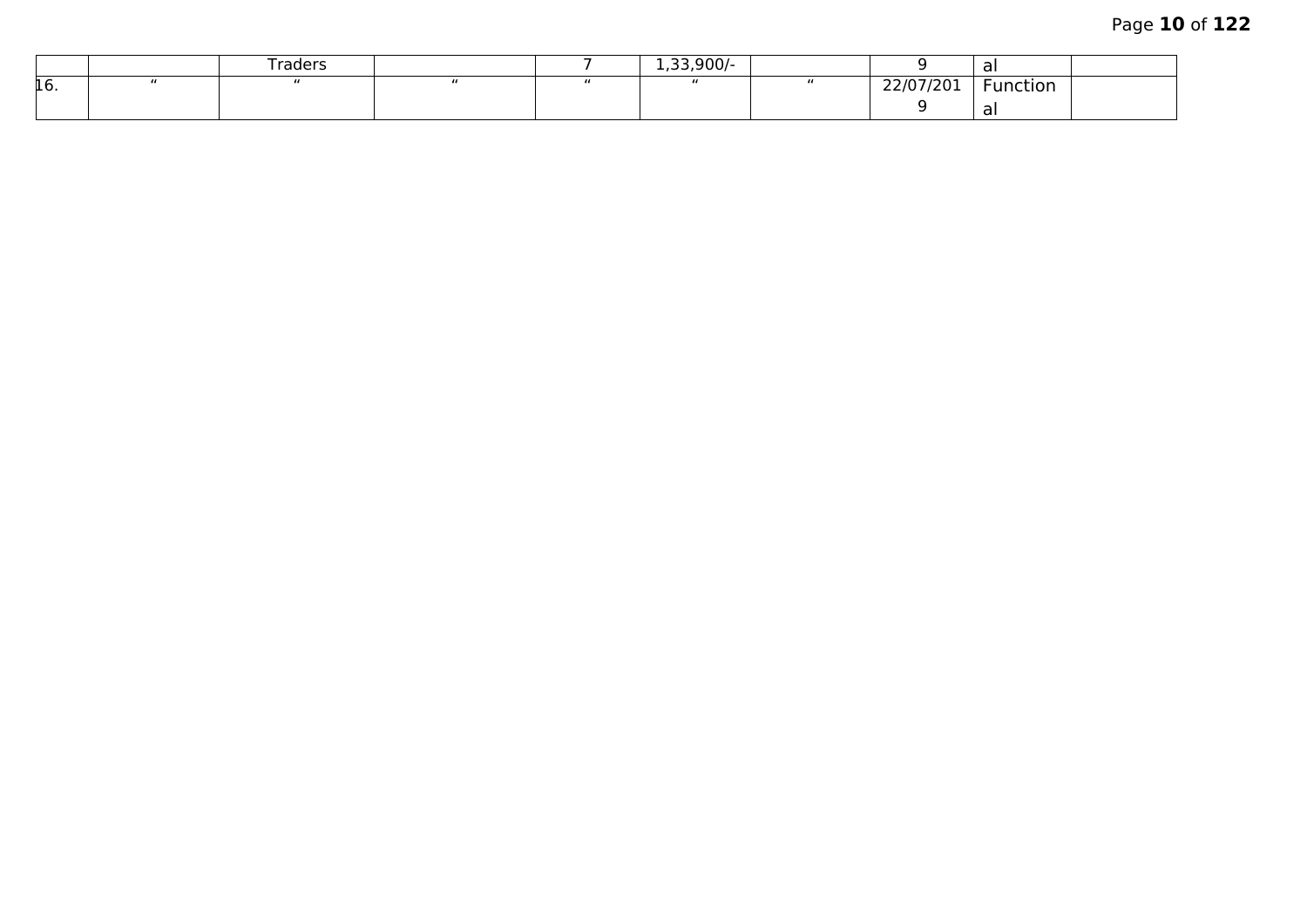| 17.               | Cardiac        | M/s Nihon                       | M//s Nihon              | 18/02/201               | <b>INR</b>        | $\overline{u}$          | 25/02/2020 | Function        |  |
|-------------------|----------------|---------------------------------|-------------------------|-------------------------|-------------------|-------------------------|------------|-----------------|--|
|                   | Monitor        | Kohden India Pvt.               | Kohden India Pvt.       |                         | 2,85,860/-        |                         |            | aı              |  |
|                   |                | Ltd                             | Ltd                     |                         |                   |                         |            |                 |  |
| 18.               | $\overline{u}$ | $\overline{u}$                  | $\overline{u}$          | $\overline{u}$          | $\overline{u}$    | $\overline{u}$          | 25/02/2020 | Function        |  |
|                   |                |                                 |                         |                         |                   |                         |            | aı              |  |
| 19.               | $\overline{u}$ | $\overline{u}$                  | $\overline{u}$          | $\overline{u}$          | $\overline{u}$    | $\overline{\mathbf{u}}$ | 25/02/2020 | Function        |  |
|                   |                |                                 |                         |                         |                   |                         |            | aı              |  |
| 20.               | $\mathbf{u}$   | $\overline{u}$                  | $\overline{u}$          | $\overline{u}$          | $\overline{u}$    | $\overline{u}$          | 25/02/2020 | <b>Function</b> |  |
|                   |                |                                 |                         |                         |                   |                         |            | aı              |  |
| $\overline{21}$ . | $\overline{u}$ | $\overline{\mathbf{u}}$         | $\overline{\mathbf{u}}$ | $\overline{\mathbf{u}}$ | $^{\prime\prime}$ | $\overline{u}$          | 25/02/2020 | Function        |  |
|                   |                |                                 |                         |                         |                   |                         |            | aı              |  |
| 22.               | Cardiac        | M/s. Shenzhen                   | M/s. D.V.               | 12/09/202               | Rs.               | $\overline{\mathbf{u}}$ | 30/12/2020 | Function        |  |
|                   | Monitor        | Hwatime Medical cd. Enterprises |                         | 0                       | $2,11,406/-$      |                         |            | al              |  |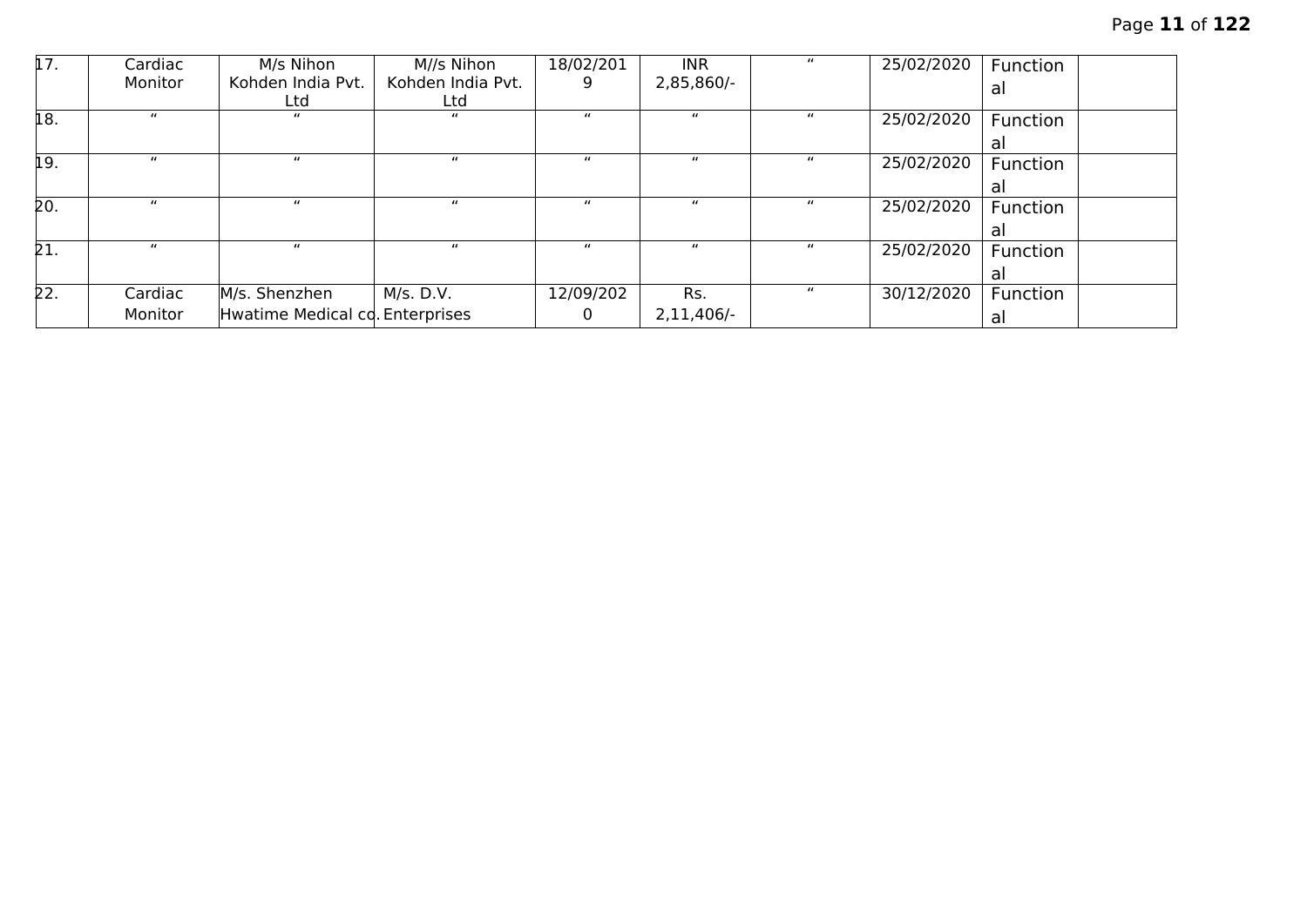- **Not functional Equipment is not working. \***
- **Partly functional Equipment is working but some parts are not operational (Not in factory perfect condition). \***
- **Functional Equipment and all its parts are fully operational. \***

### **Name of Ward/Area:- C-1 Ward**

| S.N<br>о. | Equipment<br><b>Name</b> | Name of<br>Manufacturer            | Name Of<br><b>Supplier</b>          | Date of<br><b>Purchase</b> | Cost of<br><b>Procureme</b><br>nt | Recommend Date of<br>ed<br><b>Frequency</b><br>Οf<br><b>Maintenanc</b><br>е | last<br>maintenan or not<br>ce check | *Whether If not  | <b>Functional functional</b><br>details of<br>action<br>taken |
|-----------|--------------------------|------------------------------------|-------------------------------------|----------------------------|-----------------------------------|-----------------------------------------------------------------------------|--------------------------------------|------------------|---------------------------------------------------------------|
|           | Cardiac<br>Monitor       | M/s Nihon Kohden<br>India Pyt Ltd. | M/s Nihon Kohden<br>india Pvt. Ltd. | 18/02/201                  | Rs.<br>$2,85,860/-$               | As & when<br>required                                                       | 27/08/202                            | <b>Functiona</b> |                                                               |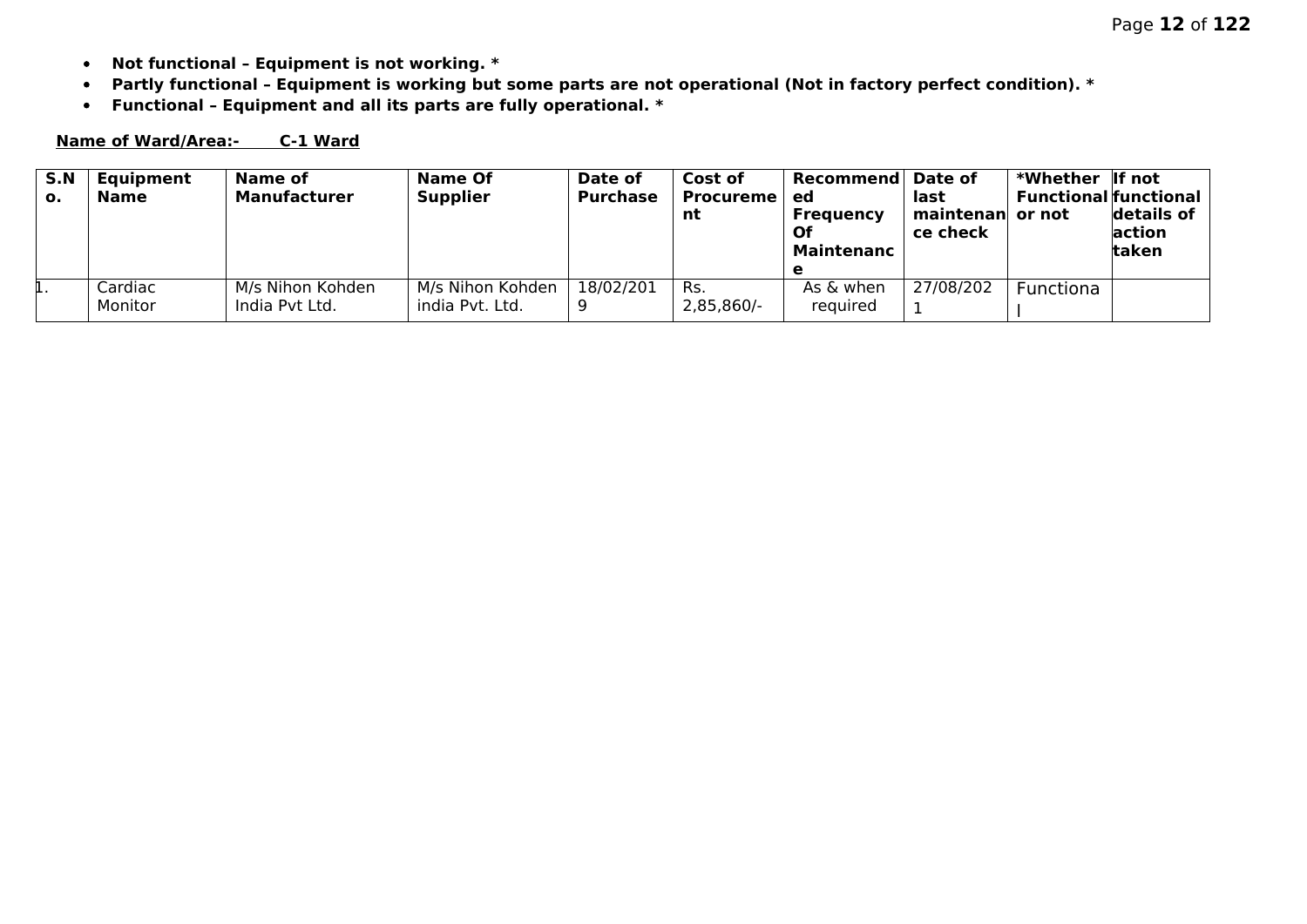- **Not functional Equipment is not working.**
- **Partly functional Equipment is working but some parts are not operational (Not in factory perfect condition). \***
- **Functional Equipment and all its parts are fully operational. \***

#### **Name of Ward/Area:- D-1 Ward**

| S.N<br>$\mathbf{o}$ . | <b>Equipment</b><br><b>Name</b>       | <b>Name of</b><br><b>Manufacturer</b> | <b>Name Of</b><br><b>Supplier</b>                | Date of<br><b>Purchase</b> | Cost of<br><b>Procurement</b>             | <b>Recommend</b><br>ed<br><b>Frequency</b><br>Of<br><b>Maintenanc</b><br>e | Date of last *Whether<br>maintenand Functiona<br>e check | I or not       | If not<br>functional<br>details of<br>action<br>taken |
|-----------------------|---------------------------------------|---------------------------------------|--------------------------------------------------|----------------------------|-------------------------------------------|----------------------------------------------------------------------------|----------------------------------------------------------|----------------|-------------------------------------------------------|
| μ.                    | Cardiac<br>Monitor with<br>printer    | M/e Criticare                         | M/s Advanced<br><b>Micronic Devices</b>          | 31.03.2011                 | Rs.1,90.000/-                             | As & when<br>required                                                      | 18/08/2021                                               | Function<br>al |                                                       |
| 2.                    | Ventilator                            | M/s Air Liquid                        | M/s Air Liquid                                   | 31.03.2010                 | Rs.3,50,000/-                             | $\boldsymbol{u}$                                                           | 17/06/2021                                               | Function<br>al |                                                       |
| ₿.                    | Resuscitatio<br>n Cart                | M/s. Inter<br>Metro                   | M/s. Care Inter                                  | 20.11.2010                 | US\$ 4,690/-<br>(Approx Rs.<br>$212785/-$ | $\overline{u}$                                                             | 01/09/2021                                               | Function<br>al |                                                       |
| 4.                    | Defibrillator                         | <b>M/s PHILIPS</b>                    | M/s. PHILIPS<br><b>Electronics India</b><br>Ltd. | 27.09.2013                 | $9,600/-$ US\$                            | $\overline{u}$                                                             | 29/06/2021                                               | Function<br>al |                                                       |
| Б.                    | Suction<br>Machine                    |                                       | M/s. Link Medical<br>Systems                     | 25.08.2014                 | Rs.1,19,000/-                             | $\pmb{\mu}$                                                                | 10/06/2021                                               | Function<br>al |                                                       |
| ნ.                    | Cardiac<br>Monitor                    | M/s. Edan<br>Instruments<br>INC.      | M/s. Super<br>Medicare Agencies                  | 20.06.2014                 | $3,376/-$ US\$                            | $\overline{u}$                                                             | 14/08/2021                                               | Function<br>al |                                                       |
| 7.                    | $\overline{u}$                        | $\overline{u}$                        | $\overline{u}$                                   | $\overline{u}$             | $\overline{u}$                            | $\overline{u}$                                                             | 14/08/2021                                               | Function<br>al |                                                       |
| $\overline{8}$ .      | <b>ICU Beds</b>                       | M/s Monarch<br>Surgical               | $M/s$ D.V<br>Enterprises                         | 18.03.2015                 | Rs. 1,39,900/-                            | As & when<br>required                                                      | 19/02/2021                                               | Function<br>al |                                                       |
| 9.                    | $\overline{u}$                        | $\overline{u}$                        | $\overline{u}$                                   | $\overline{u}$             | $\overline{u}$                            | $\overline{u}$                                                             | 19/02/2021                                               | Function<br>al |                                                       |
| 10.                   | Defibrillator                         | M/s Mediana                           | M/s Digitex<br>Medical                           | 31.03.2014                 | Rs. 6,26,914/-                            | As & when<br>required                                                      | 29/06/2021                                               | Function<br>al |                                                       |
| $\overline{11}$ .     | Ultrasonic<br>Nebulizer               | M/s. Atom<br>Medical                  | M/s Vishal<br>Surgical<br>Equipments Co.,        | 29.05.2013                 | 1,39,000/- JPY                            |                                                                            | 18/01/2021                                               | Function<br>al |                                                       |
| $\overline{12}$ .     | <b>ICU Beds</b><br>with Monkey<br>Bar | M/s Linet,<br>Zelevcice 5,            | M/s.Pushpa<br><b>Distributors</b><br>Pvt<br>Ltd. | 22.09.2015                 | 1,782/- Euro                              | As & when<br>required                                                      | 28/09/2021                                               | Function<br>al |                                                       |
| $\overline{13}$ .     | $\overline{u}$                        | $\overline{u}$                        | $\overline{u}$                                   | $\overline{u}$             | $\overline{u}$                            | $\overline{u}$                                                             | 28/09/2021                                               | Function       |                                                       |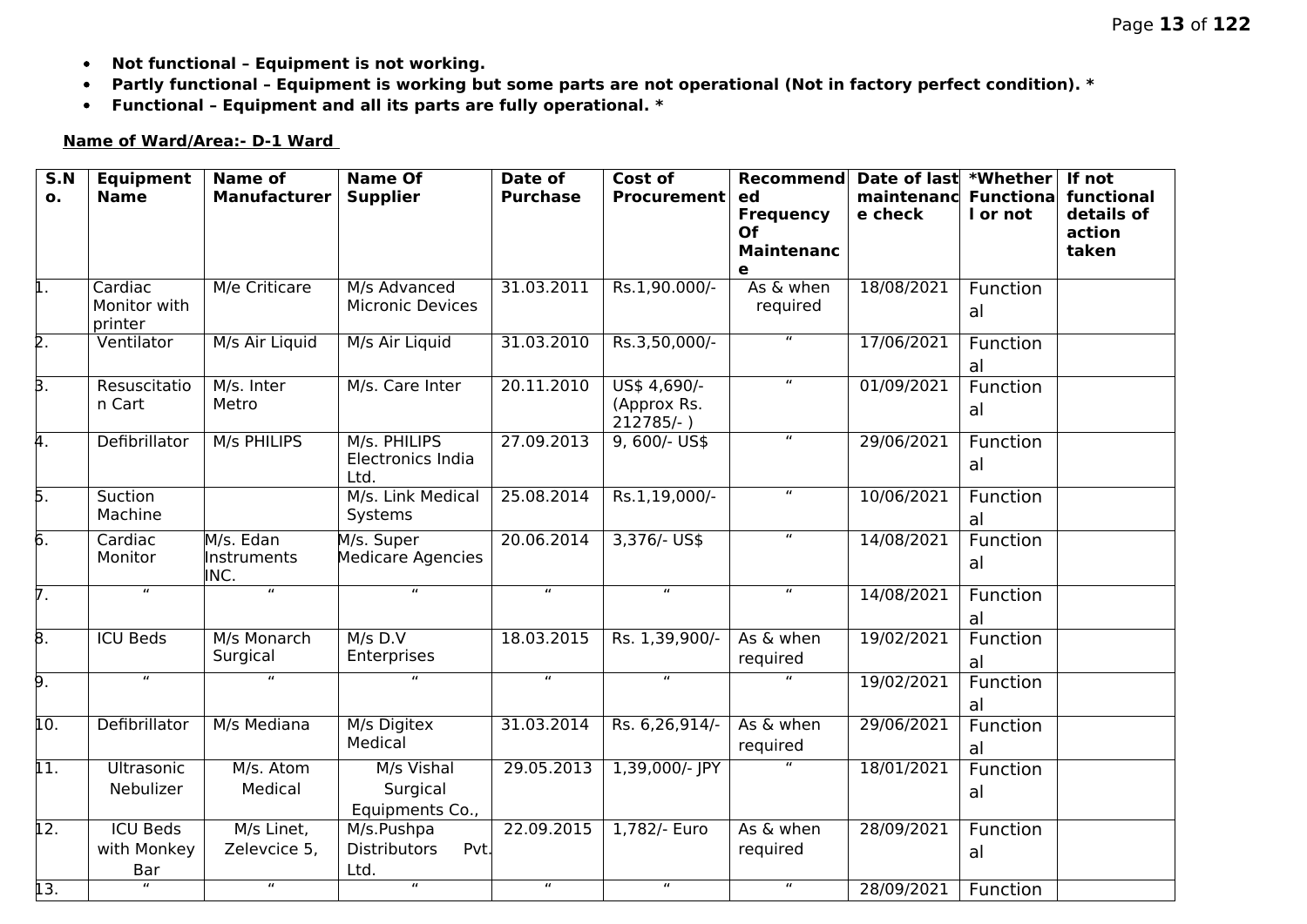|     |                |                         |                    |                         |                |                         |            | al       |  |
|-----|----------------|-------------------------|--------------------|-------------------------|----------------|-------------------------|------------|----------|--|
| 14. | $\overline{u}$ | $\mathbf{u}$            | $\overline{u}$     | $\overline{\mathbf{u}}$ | $\overline{u}$ | $\overline{\mathbf{u}}$ | 28/09/2021 | Function |  |
|     |                |                         |                    |                         |                |                         |            | al       |  |
| 15. | $\overline{u}$ | $\overline{\mathbf{u}}$ | $\overline{u}$     | $\overline{u}$          | $\overline{u}$ | $\overline{u}$          | 28/09/2021 | Function |  |
|     |                |                         |                    |                         |                |                         |            | al       |  |
| 16. | $\overline{u}$ | $\overline{u}$          | $\overline{u}$     | $\overline{u}$          | $\overline{u}$ | $\overline{u}$          | 28/09/2021 | Function |  |
|     |                |                         |                    |                         |                |                         |            | al       |  |
| 17. |                | M/s Air Liquide $ $     | M/s Air<br>Liquide | 01.09.2016              | Rs.9,33,000/-  | $\overline{u}$          | 08/07/2021 | Function |  |
|     | Ventilator     | Medical                 | Medical            |                         |                |                         |            | al       |  |
| 18. | Patient        | M/s Sahni               | M/s Merino         | 03/07/2017              | Rs.            | $\overline{u}$          | 20/09/2021 | Function |  |
|     | Trolley        | Traders                 | Intern.            |                         | 1,33,900/-     |                         |            | al       |  |
|     | Cum-Bed        |                         |                    |                         |                |                         |            |          |  |

- **Not functional Equipment is not working. \***
- **Partly functional Equipment is working but some parts are not operational (Not in factory perfect condition). \***
- **Functional Equipment and all its parts are fully operational. \***

 **Name of Ward/Area:- AB-2 Ward/ICU**

| S.N<br>$\mathbf{o}$ . | <b>Equipment</b><br><b>Name</b> | <b>Name of</b><br><b>Manufacturer</b>      | <b>Name Of</b><br><b>Supplier</b>            | Date of<br><b>Purchase</b> | Cost of<br><b>Procureme</b><br>nt       | <b>Recommend</b><br>ed<br><b>Frequency</b><br>Of<br><b>Maintenanc</b><br>е | Date of last<br>maintenand<br>e check | *Whether<br><b>Functiona</b><br>I or not | If not<br>functional<br>details of<br>action<br>taken |
|-----------------------|---------------------------------|--------------------------------------------|----------------------------------------------|----------------------------|-----------------------------------------|----------------------------------------------------------------------------|---------------------------------------|------------------------------------------|-------------------------------------------------------|
| μ.                    | Patient Trolley                 | M/s Shalyaa                                | M/s Shalyaa                                  | 13.08.201<br>2.            | Rs.<br>1,88,250/-                       | As & when<br>required                                                      | 03/08/2021                            | Working                                  |                                                       |
| $\overline{2}$ .      | $\overline{u}$                  | $\overline{u}$                             | $\overline{u}$                               | $\overline{u}$             |                                         |                                                                            | 03/08/2021                            | Working                                  |                                                       |
| В.                    | $\boldsymbol{u}$                | $\overline{u}$                             | $\overline{u}$                               | $\boldsymbol{u}$           | $\boldsymbol{u}$                        | $\boldsymbol{u}$                                                           | 03/08/2021                            | Working                                  |                                                       |
| 4.                    | Defibrillator                   | M/s.Shenzhen<br>Mindray                    | M/s.Hospimax<br>India<br>Electronics<br>Ltd. | 11.10.201<br>2             | 98 <sub>1</sub><br>3,<br>Rs.<br>$684/-$ | $\overline{u}$                                                             | 07/10/2021                            | Working                                  |                                                       |
| 5.                    | $\overline{u}$                  | $\overline{u}$                             | $\overline{u}$                               | $\overline{u}$             | $\overline{u}$                          | $\boldsymbol{u}$                                                           | 07/10/2021                            | Working                                  |                                                       |
| ნ.                    | Cardiac<br>Monitor              | M/s. Edan<br>Instruments INC.              | M/s. Super<br>Medicare Agencies              | 20.06.201<br>4             | 3,376/- US\$                            | $\overline{u}$                                                             | 22/01/2021                            | Working                                  |                                                       |
| 7.                    | $\overline{u}$                  | $\overline{u}$                             |                                              | $\overline{u}$             | $\boldsymbol{u}$                        | $\boldsymbol{u}$                                                           | 22/01/2021                            | Working                                  |                                                       |
| 8.                    | $\overline{u}$                  | $\overline{u}$                             | $\overline{u}$                               | $\boldsymbol{u}$           | $\overline{u}$                          | $\overline{u}$                                                             | 22/01/2021                            | Working                                  |                                                       |
| 9.                    | $\overline{u}$                  | $\boldsymbol{u}$                           | $\overline{u}$                               | $\overline{u}$             | $\overline{u}$                          | $\overline{u}$                                                             | 22/01/2021                            | Working                                  |                                                       |
| 10.                   | $\overline{u}$                  | $\boldsymbol{u}$                           | $\overline{u}$                               | $\boldsymbol{u}$           | $\boldsymbol{u}$                        | $\boldsymbol{u}$                                                           | 22/01/2021                            | Working                                  |                                                       |
| 11.                   | <b>ICU Ventilator</b>           | M/s. Air Liquide<br><b>Medical Systems</b> | M/s. Air Liquide<br><b>Medical Systems</b>   | 21.07.201<br>4             | Euro<br>13,222/-                        | $\overline{u}$                                                             | 08/09/2021                            | Working                                  |                                                       |
| 12.                   | $\overline{u}$                  |                                            |                                              | $\overline{u}$             | $\overline{u}$                          | $\overline{u}$                                                             | 08/09/2021                            | Working                                  |                                                       |
| 13.                   | <b>ICU Beds</b>                 | M/s Monarch                                | $M/s$ D.V                                    | 18.03.201                  | Rs.                                     | As & when                                                                  | 23/10/2021                            | Working                                  |                                                       |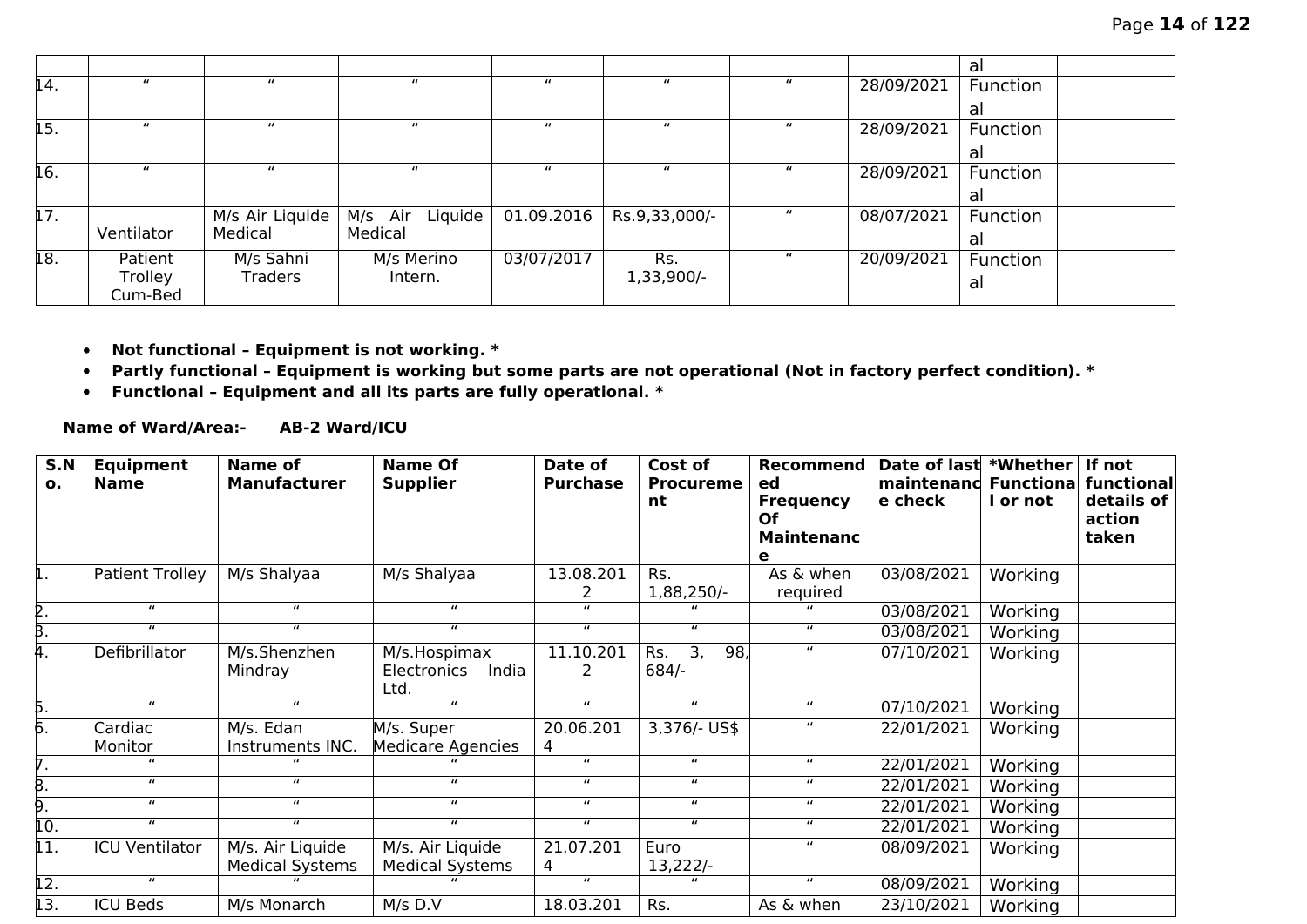|                   |                           | Surgical                | Enterprises                | 5                   | 1,39,900/-                   | required           |                    |         |  |
|-------------------|---------------------------|-------------------------|----------------------------|---------------------|------------------------------|--------------------|--------------------|---------|--|
| $\overline{14}$ . | $\overline{u}$            | $\overline{u}$          | $\overline{u}$             | $\overline{u}$      | $\overline{u}$               | $\overline{u}$     | 23/10/2021         | Working |  |
| $\overline{15.}$  | $\overline{u}$            | $\boldsymbol{u}$        | $\overline{u}$             | $\boldsymbol{u}$    | $\overline{u}$               | $\overline{u}$     | 23/10/2021         | Working |  |
| $\overline{16}$ . | $\boldsymbol{u}$          | $\boldsymbol{u}$        | $\overline{u}$             | $\overline{u}$      | $\overline{u}$               | $\boldsymbol{u}$   | 23/10/2021         | Working |  |
| $\overline{17}$ . | $\overline{u}$            | $\overline{u}$          | $\overline{u}$             | $\overline{u}$      | $\overline{u}$               | $\boldsymbol{u}$   | 23/10/2021         | Working |  |
| $\overline{18.}$  | $\overline{u}$            | $\overline{u}$          | $\overline{u}$             | $\overline{u}$      | $\boldsymbol{u}$             | $\boldsymbol{u}$   | 23/10/2021         | Working |  |
| 19.               | $\overline{u}$            | $\overline{u}$          | $\overline{u}$             | $\overline{u}$      | $\overline{u}$               | $\overline{u}$     | 23/10/2021         | Working |  |
| 20.               | Ultrasonic                | M/s Atom                | M/s Vishal                 | 22.07.201           | 1,31,000/- Yeh               | $\overline{u}$     | 01/01/2021         | Working |  |
|                   | Nebulizer                 |                         | Surgical                   | 0                   |                              |                    |                    |         |  |
| 21.               |                           | M/s Atom                | M/s Vishal                 | 17.08.201           | $1,31,000/-$                 | $\boldsymbol{u}$   | 01/01/2021         | Working |  |
|                   |                           |                         | Surgical                   | 1                   | Yen                          |                    |                    |         |  |
| 22.               | $\boldsymbol{u}$          | M/s Atom                | M/s<br>Vishal              | 06.07.201           | $1,54,445/-$                 | $\boldsymbol{\mu}$ | 01/01/2021         | Working |  |
|                   |                           |                         | Surgical                   | 5                   | JPY                          |                    |                    |         |  |
| 23.               | Vein                      | <b>CHRISTIE-</b><br>M/s | M/s<br>Vinay               | 31.03.201           | $5,22,900/-$                 | $\boldsymbol{u}$   | 16/08/2021         | Working |  |
|                   | <b>ILLUMINATOR</b>        | <b>USA</b>              | <b>Brothers</b>            | 4                   | Rs.                          |                    |                    |         |  |
| 24.               | Resuscitation             | Machan<br>M/s           | M/s Merino                 | 28.10.201           | Rs.                          | $\overline{u}$     | 29/01/2021         | Working |  |
|                   | Cart                      | International           | International              | $\overline{4}$      | 1,07,990/-                   |                    |                    |         |  |
| 25.               | Suction                   | M/s Monarch             | $M/s$ D.V.                 | 26.03.201           | 1,15,900/- Rs.               | $\boldsymbol{u}$   | 23/10/2021         | Working |  |
|                   | Machine                   | Surg.                   | Enterprises                | 5                   |                              |                    |                    |         |  |
| 26.               | $\overline{u}$            | $\overline{u}$          | $\overline{u}$             | $\overline{u}$      | $\overline{u}$               | $\boldsymbol{u}$   | 23/10/2021         | Working |  |
| $\overline{27}$ . | $\overline{u}$            | $\overline{u}$          | $\overline{u}$             | $\overline{u}$      | $\overline{u}$               | $\overline{u}$     | 23/10/2021         | Working |  |
| 28.               | Cardiac Monitor           | M/s Contec              | M/s MHS Medicare           | 20.06.201           | Rs.                          | As & when          |                    | Working |  |
|                   |                           | Medical System,         | India.                     | 6                   | 1,09,500/-                   | required           |                    |         |  |
|                   | $\overline{u}$            | China<br>$\overline{u}$ | $\overline{u}$             | $\overline{u}$      | $\overline{u}$               | $\overline{u}$     |                    |         |  |
| $\frac{29}{30}$ . |                           | $\overline{u}$          | $\overline{u}$             | $\overline{u}$      | $\overline{u}$               |                    |                    | Working |  |
|                   | $\overline{u}$            |                         |                            |                     |                              | $\overline{u}$     |                    | Working |  |
| 31.               | Ventilator                | M/s Air Liquide         | M/s<br>Air<br>Liquide      | 01.09.201           | Rs.9,33,000                  | $\boldsymbol{u}$   | 08/09/2021         | Working |  |
|                   |                           | Medi.                   | Medi.                      | 6                   | $\sqrt{-}$                   | $\boldsymbol{\mu}$ |                    |         |  |
| 32.               | Cardiac                   | M/s SSMed               | $M/s$ SS<br>Medical        | 21.09.201           | Rs.                          |                    | 20/10/2021         | Working |  |
|                   | Monitor<br>$\overline{u}$ | $\overline{u}$          | Sys. (I)<br>$\overline{u}$ | 5<br>$\overline{u}$ | 1,81,161/-<br>$\overline{u}$ |                    |                    |         |  |
| $\frac{33}{34}$ . | $\overline{u}$            | $\overline{u}$          | $\overline{u}$             | $\overline{u}$      | $\overline{u}$               | $\boldsymbol{u}$   | 20/10/2021         | Working |  |
|                   |                           |                         |                            |                     |                              | $\overline{u}$     | 20/10/2021         | Working |  |
| 35.               | Transport                 | M/s ResMed India        | M/s ResMed India           | 19.12.201           | Rs.                          | As & when          | 23/10/2021         | Working |  |
|                   | Ventilator                | $(P)$ Ltd.              | $(P)$ Ltd.                 | 6                   | $3,10,000/-$                 | required           |                    |         |  |
| 36.               | $\overline{u}$            | $\overline{u}$          | $\overline{u}$             | $\overline{u}$      | $\overline{u}$               | $\overline{u}$     | 23/10/2021         | Working |  |
| $\overline{37}$ . | <b>ICU Beds</b>           | M/s<br>Monarch   M/s    |                            | D.V. 29.06.201      | Rs.                          | $\overline{u}$     | 23/10/2021 Working |         |  |
|                   |                           | Surg.                   | Enterprises                | 7                   | $1,66,000/-$                 |                    |                    |         |  |
| 38.               | $\overline{u}$            | $\overline{u}$          |                            | $\overline{u}$      |                              | $\overline{u}$     | 23/10/2021         | Working |  |
| 39.<br>40.        | $\pmb{\mathcal{U}}$       | $\overline{u}$          | $\overline{u}$             | $\boldsymbol{u}$    | $\pmb{\mathcal{U}}$          | $\boldsymbol{\mu}$ | 23/10/2021         | Working |  |
|                   | $\overline{u}$            | $\overline{u}$          | $\overline{u}$             | $\overline{u}$      | $\overline{u}$               | $\boldsymbol{u}$   | 23/10/2021         | Working |  |
| 41.               | $\pmb{\mathcal{U}}$       | $\overline{u}$          | $\overline{u}$             | $\overline{u}$      | $\boldsymbol{u}$             | $\boldsymbol{u}$   | 23/10/2021         | Working |  |
| 42.               | $\overline{u}$            | $\overline{u}$          | $\overline{u}$             | $\overline{u}$      | $\overline{u}$               | $\boldsymbol{u}$   | 23/10/2021         | Working |  |
| 43.               | $\boldsymbol{u}$          | $\boldsymbol{u}$        | $\boldsymbol{u}$           | $\overline{u}$      | $\boldsymbol{u}$             | $\boldsymbol{u}$   | 23/10/2021         | Working |  |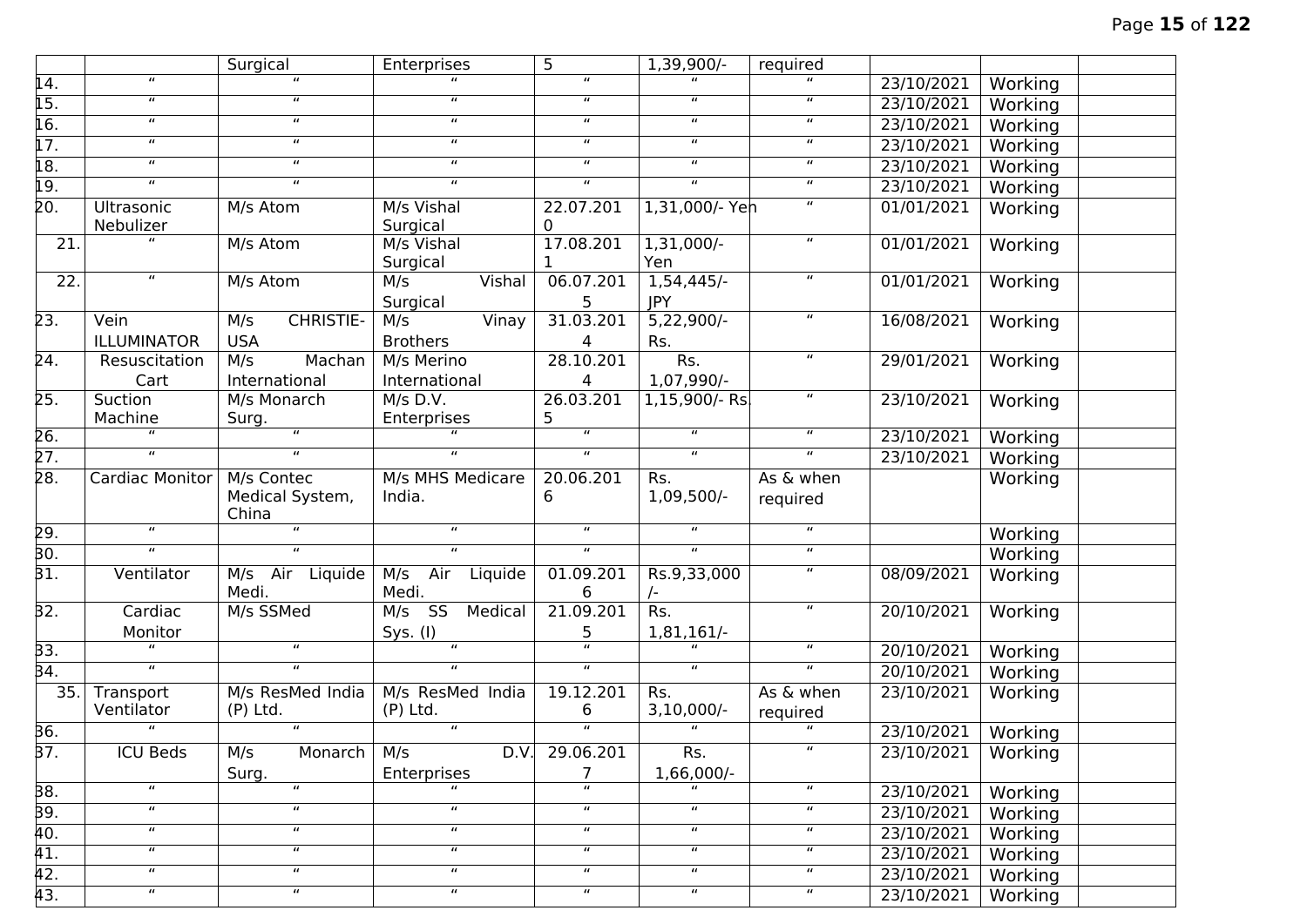| 44. | $\overline{u}$   | $\boldsymbol{u}$ | $\overline{u}$   | $\overline{u}$   | $\boldsymbol{u}$ | $\overline{u}$   | 23/10/2021 | Working |  |
|-----|------------------|------------------|------------------|------------------|------------------|------------------|------------|---------|--|
| 45. | $\overline{u}$   | $\overline{u}$   | $\overline{u}$   | $\boldsymbol{u}$ | $\overline{u}$   | $\boldsymbol{u}$ | 23/10/2021 | Working |  |
| 46. | $\boldsymbol{u}$ | $\boldsymbol{u}$ | $\overline{u}$   | $\boldsymbol{u}$ | $\overline{u}$   | $\boldsymbol{u}$ | 23/10/2021 | Working |  |
| 47. | $\overline{u}$   | $\boldsymbol{u}$ | $\boldsymbol{u}$ | $\overline{u}$   | $\overline{u}$   | $\boldsymbol{u}$ | 23/10/2021 | Working |  |
| 48. | $\overline{u}$   | $\overline{u}$   | $\overline{u}$   | $\boldsymbol{u}$ | $\overline{u}$   | $\boldsymbol{u}$ | 23/10/2021 | Working |  |
| 49. | $\overline{u}$   | $\overline{u}$   | $\boldsymbol{u}$ | $\mathbf{u}$     | $\overline{u}$   | $\boldsymbol{u}$ | 23/10/2021 | Working |  |
| 50. | $\boldsymbol{u}$ | $\overline{u}$   | $\overline{u}$   | $\boldsymbol{u}$ | $\boldsymbol{u}$ | $\overline{u}$   | 23/10/2021 | Working |  |
| 51. | $\overline{u}$   | $\overline{u}$   | $\boldsymbol{u}$ | 28.07.201        | $\overline{u}$   | $\boldsymbol{u}$ | 23/10/2021 | Working |  |
|     |                  |                  |                  |                  |                  |                  |            |         |  |
| 52. | $\boldsymbol{u}$ | $\overline{u}$   | $\overline{u}$   | $\boldsymbol{u}$ | $\overline{u}$   | $\overline{u}$   | 23/10/2021 | Working |  |
| 53. | $\overline{u}$   | $\overline{u}$   | $\overline{u}$   | $\boldsymbol{u}$ | $\overline{u}$   | $\boldsymbol{u}$ | 23/10/2021 | Working |  |
| 54. | $\overline{u}$   | $\boldsymbol{u}$ | $\boldsymbol{u}$ | $\overline{u}$   | $\overline{u}$   | $\overline{u}$   | 23/10/2021 | Working |  |
| 55. | $\overline{u}$   | $\boldsymbol{u}$ | $\overline{u}$   | $\boldsymbol{u}$ | $\overline{u}$   | $\boldsymbol{u}$ | 23/10/2021 | Working |  |
| 56. | $\overline{u}$   | $\overline{u}$   | $\overline{u}$   | $\overline{u}$   | $\overline{u}$   | $\boldsymbol{u}$ | 23/10/2021 | Working |  |
| 57. | $\overline{u}$   | $\boldsymbol{u}$ | $\boldsymbol{u}$ | $\boldsymbol{u}$ | $\boldsymbol{u}$ | $\boldsymbol{u}$ | 23/10/2021 | Working |  |
| 58. | $\overline{u}$   | $\boldsymbol{u}$ | $\overline{u}$   | $\boldsymbol{u}$ | $\boldsymbol{u}$ | $\boldsymbol{u}$ | 23/10/2021 | Working |  |
| 59. | $\overline{u}$   | $\overline{u}$   | $\boldsymbol{u}$ | $\overline{u}$   | $\overline{u}$   | $\overline{u}$   | 23/10/2021 | Working |  |
| 60. | $\overline{u}$   | $\boldsymbol{u}$ | $\overline{u}$   | $\boldsymbol{u}$ | $\overline{u}$   | $\overline{u}$   | 23/10/2021 | Working |  |
| 61. | $\overline{u}$   | $\overline{u}$   | $\overline{u}$   | $\overline{u}$   | $\overline{u}$   | $\boldsymbol{u}$ | 23/10/2021 | Working |  |
| 62. | $\overline{u}$   | $\boldsymbol{u}$ | $\boldsymbol{u}$ | $\boldsymbol{u}$ | $\boldsymbol{u}$ | $\overline{u}$   | 23/10/2021 | Working |  |
| 63. | $\overline{u}$   | $\overline{u}$   | $\boldsymbol{u}$ | $\boldsymbol{u}$ | $\overline{u}$   | $\overline{u}$   | 23/10/2021 | Working |  |
| 64. | $\overline{u}$   | $\overline{u}$   | $\boldsymbol{u}$ | $\overline{u}$   | $\overline{u}$   | $\overline{u}$   | 23/10/2021 | Working |  |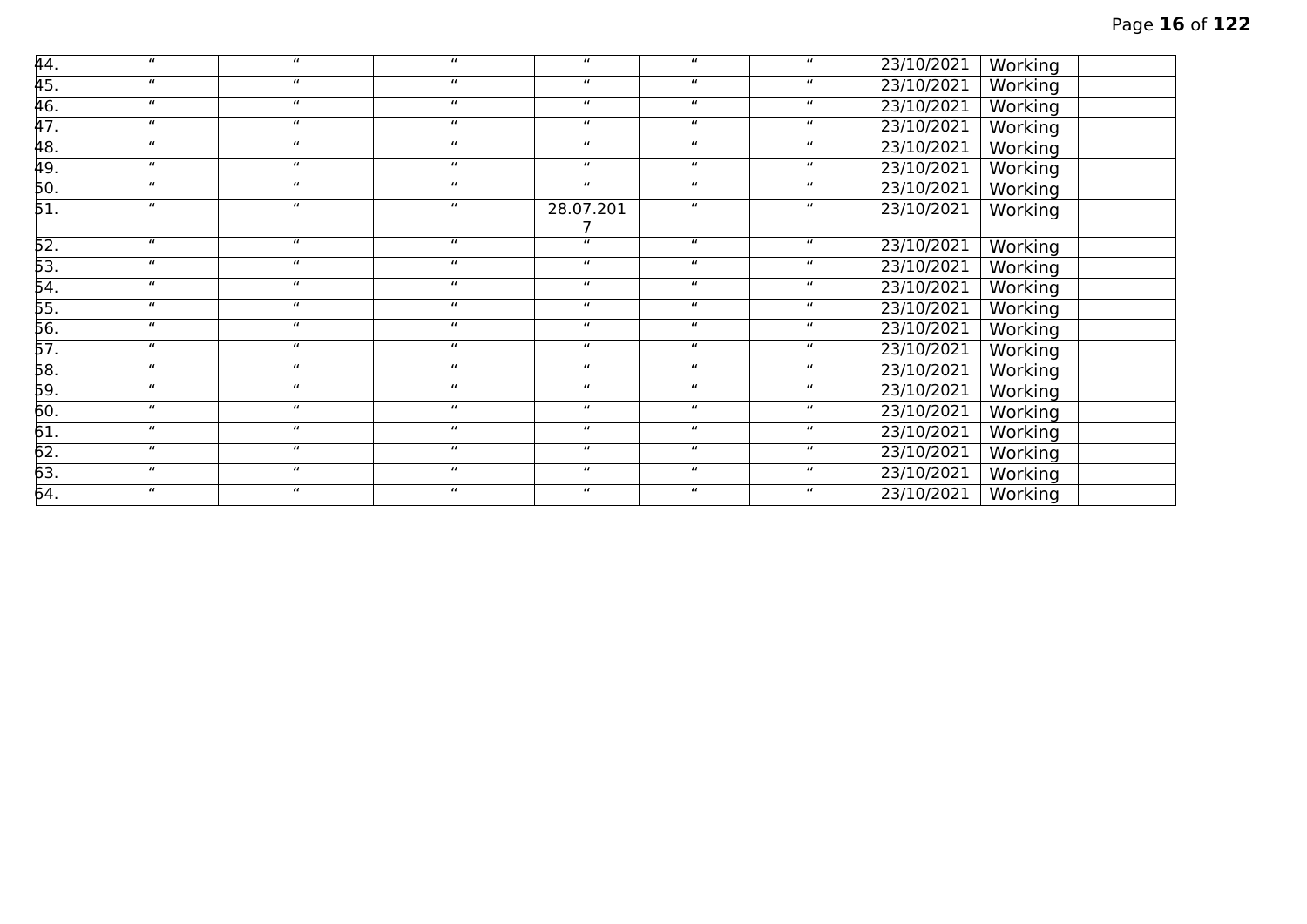- **Not functional Equipment is not working. \***
- **Partly functional Equipment is working but some parts are not operational (Not in factory perfect condition). \***
- **Functional Equipment and all its parts are fully operational. \***

## **Name of Ward/Area:- HDCC**

| S.N<br>о. | <b>Equipment</b><br><b>Name</b> | Name of<br><b>Manufacturer</b> | <b>Name Of</b><br><b>Supplier</b>                     | Date of<br><b>Purchase</b> | Cost of<br><b>Procurement</b> ed | <b>Recommend</b><br><b>Frequency</b><br><b>Of</b><br><b>Maintenanc</b><br>е | Date of<br>last<br>maintenan<br>ce check | *Whethe If not<br><b>Function details of</b><br>al or not action | functional<br>taken |
|-----------|---------------------------------|--------------------------------|-------------------------------------------------------|----------------------------|----------------------------------|-----------------------------------------------------------------------------|------------------------------------------|------------------------------------------------------------------|---------------------|
| щ.        | Cardiac<br>Monitor              | M/s. Edan<br>Instruments INC.  | M/s. Super<br>Medicare<br>Agencies                    | 20.06.201                  | 3,376/- US\$                     | As & when<br>required                                                       | 10/09/2021                               | Working                                                          |                     |
| 2.        | <b>ICU Beds</b>                 | M/s Monarch<br>Surgical        | D.V<br>M/s.<br>Enterprises                            | 18.03.201<br>5.            | Rs. 1,<br>39,900/-               | $\mathbf{u}$                                                                | 29/09/2020                               | Working                                                          |                     |
| В.        | $\overline{u}$                  |                                | $\overline{u}$                                        | $\overline{u}$             | $\mathbf{u}$                     | $\overline{u}$                                                              | 29/09/2020                               | Working                                                          |                     |
| 4.        | $\overline{u}$                  | $\overline{u}$                 | $\overline{u}$                                        | $\overline{u}$             | $\overline{u}$                   | $\overline{u}$                                                              | 29/09/2020                               | Working                                                          |                     |
| Б.        | $\overline{u}$                  | $\overline{u}$                 | $\overline{u}$                                        | $\overline{u}$             | $\overline{u}$                   | $\overline{u}$                                                              | 29/09/2020                               | Working                                                          |                     |
| 6.        | $\overline{u}$                  | $\overline{u}$                 | $\overline{u}$                                        | $\overline{u}$             | $\overline{u}$                   | $\overline{u}$                                                              | 29/09/2020                               | Working                                                          |                     |
| 7.        | $\overline{u}$                  | $\overline{u}$                 | $\overline{u}$                                        | $\overline{u}$             | $\overline{u}$                   | $\overline{u}$                                                              | 29/09/2020                               | Working                                                          |                     |
| 8.        | Vein<br><b>ILLUMINATOR</b>      | M/s CHRISTIE-<br><b>USA</b>    | Vinay<br>M/s<br><b>Brothers</b><br><b>Diagnostics</b> | 23.03.201<br>ל             | Rs.<br>$5,22,900/-$              | $\overline{u}$                                                              | 07/09/2019                               | Working                                                          |                     |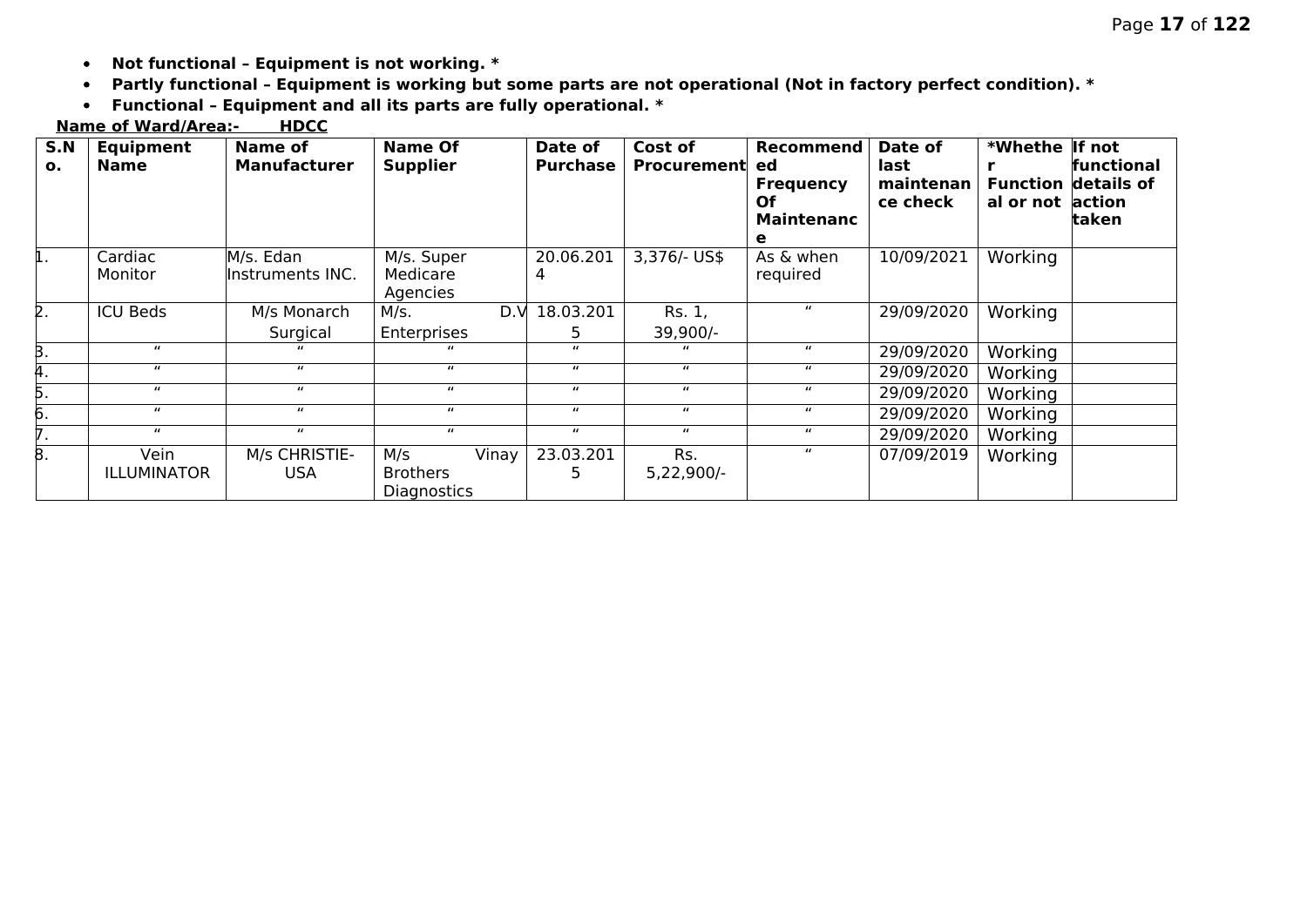- **Not functional Equipment is not working. \***
- **Partly functional Equipment is working but some parts are not operational (Not in factory perfect condition). \***
- **Functional Equipment and all its parts are fully operational. \***

### **Name of Ward/Area:- C-2 Ward + ICU**

| $\overline{\mathsf{s}}$ .<br>No. | <b>Equipment</b><br><b>Name</b>  | <b>Name of</b><br><b>Manufacturer</b> | <b>Name Of</b><br><b>Supplier</b>                  | Date of<br><b>Purchase</b> | Cost of<br>Procuremen ded<br>t. | Recommen<br><b>Frequency</b><br>Of<br><b>Maintenanc</b><br>е | Date of<br>last<br>maintenan<br>ce check | *Whether If not<br>I or not          | <b>Functiona functional</b><br>details of<br>action<br>taken |
|----------------------------------|----------------------------------|---------------------------------------|----------------------------------------------------|----------------------------|---------------------------------|--------------------------------------------------------------|------------------------------------------|--------------------------------------|--------------------------------------------------------------|
| 1.                               | Cardiac                          | M/s. CSI, USA                         | M/s.Advanced                                       | 31.03.201                  | Rs.                             | As & when                                                    | 26/07/202                                | Working                              |                                                              |
|                                  | Monitor<br>with<br>printer       |                                       | <b>Micronic Devices</b>                            | $\mathbf{1}$               | 1,82,000/-                      | required                                                     | $\mathbf{1}$                             |                                      |                                                              |
| Þ.                               | $\overline{u}$                   | $\overline{u}$                        | $\overline{u}$                                     | $\boldsymbol{u}$           | $\overline{u}$                  | $\boldsymbol{u}$                                             | 26/07/202<br>1                           | Working                              |                                                              |
| $\overline{3}$ .                 | $\overline{u}$                   | $\overline{u}$                        | $\overline{u}$                                     | $\overline{u}$             | $\overline{u}$                  | $\overline{u}$                                               | 26/07/202<br>1                           | Working                              |                                                              |
| 4.                               | $\overline{u}$                   | $\overline{u}$                        | $\overline{u}$                                     | $\overline{u}$             | $\overline{u}$                  | $\overline{u}$                                               | 26/07/202<br>$\mathbf{1}$                | Working                              |                                                              |
| 5.                               | $\overline{u}$                   | $\overline{u}$                        | $\overline{u}$                                     | $\overline{u}$             | $\overline{u}$                  | $\overline{u}$                                               | 26/07/202<br>1                           | Working                              |                                                              |
| $\overline{6}$ .                 | $\overline{u}$                   | $\boldsymbol{u}$                      | $\overline{u}$                                     | $\overline{u}$             | $\overline{u}$                  | $\overline{u}$                                               | 26/07/202<br>1                           | Working                              |                                                              |
| $\overline{7}$ .                 | Cardiac<br>Monitor               | M/s. Edan<br>Instruments              | M/s. Super<br>Medicare                             | 20.06.201<br>4             | $3,376/-$ US\$                  | $\overline{u}$                                               | 10/06/202<br>$\mathbf{1}$                | Working                              |                                                              |
| 8.                               | $\overline{u}$                   | $\overline{u}$                        | $\overline{u}$                                     | $\overline{u}$             | $\overline{u}$                  | $\overline{u}$                                               | 10/06/202<br>$\mathbf{1}$                | Working                              |                                                              |
| $\overline{9}$ .                 | <b>ICU Bed</b>                   | M/s.<br>Linet,<br>Zelevcice           | Godrej<br>M/s.<br>$\overline{\mathbf{c}}$<br>Boyce | 29.11.201<br>3             | $11,500/-$<br>Euro              | $\overline{u}$                                               | 20/09/202<br>$\mathbf 1$                 | $\overline{\mathsf{Not}}$<br>Working | Informed<br>to the<br>firm                                   |
| 10.                              | $\overline{u}$                   | $\overline{u}$                        | $\overline{u}$                                     | $\overline{u}$             | $\overline{u}$                  | $\boldsymbol{u}$                                             | 20/09/202<br>$\mathbf{1}$                | $\overline{u}$                       | $\overline{u}$                                               |
| $\overline{11}$ .                | $\boldsymbol{u}$                 | $\overline{u}$                        | $\overline{u}$                                     | $\boldsymbol{u}$           | $\boldsymbol{u}$                | $\boldsymbol{u}$                                             | 20/09/202<br>1                           | Working                              |                                                              |
| $\overline{12}$ .                | $\overline{u}$                   | $\overline{u}$                        | $\overline{u}$                                     | $\overline{u}$             | $\overline{u}$                  | $\boldsymbol{u}$                                             | 20/09/202<br>$\mathbf{1}$                | Working                              |                                                              |
| 13.                              | Automated<br>Perfusion<br>System | M/s. B. Braun<br>Medical (India)      | M/s. B. Braun<br>Medical (India)                   | 24.12.201<br>4             | Rs.<br>1,35,000/-               | As & when<br>required                                        | 30/10/202<br>1                           | Working                              |                                                              |
| $\overline{14}$ .                | $\overline{u}$                   | $\overline{u}$                        | $\overline{u}$                                     | $\overline{u}$             | $\overline{u}$                  | $\overline{u}$                                               | 30/10/202<br>1                           | Working                              |                                                              |
| $\overline{15}$ .                | $\overline{u}$                   | $\overline{u}$                        | $\boldsymbol{u}$                                   | $\boldsymbol{\mu}$         | $\boldsymbol{u}$                | $\boldsymbol{u}$                                             | 30/10/202                                | Working                              |                                                              |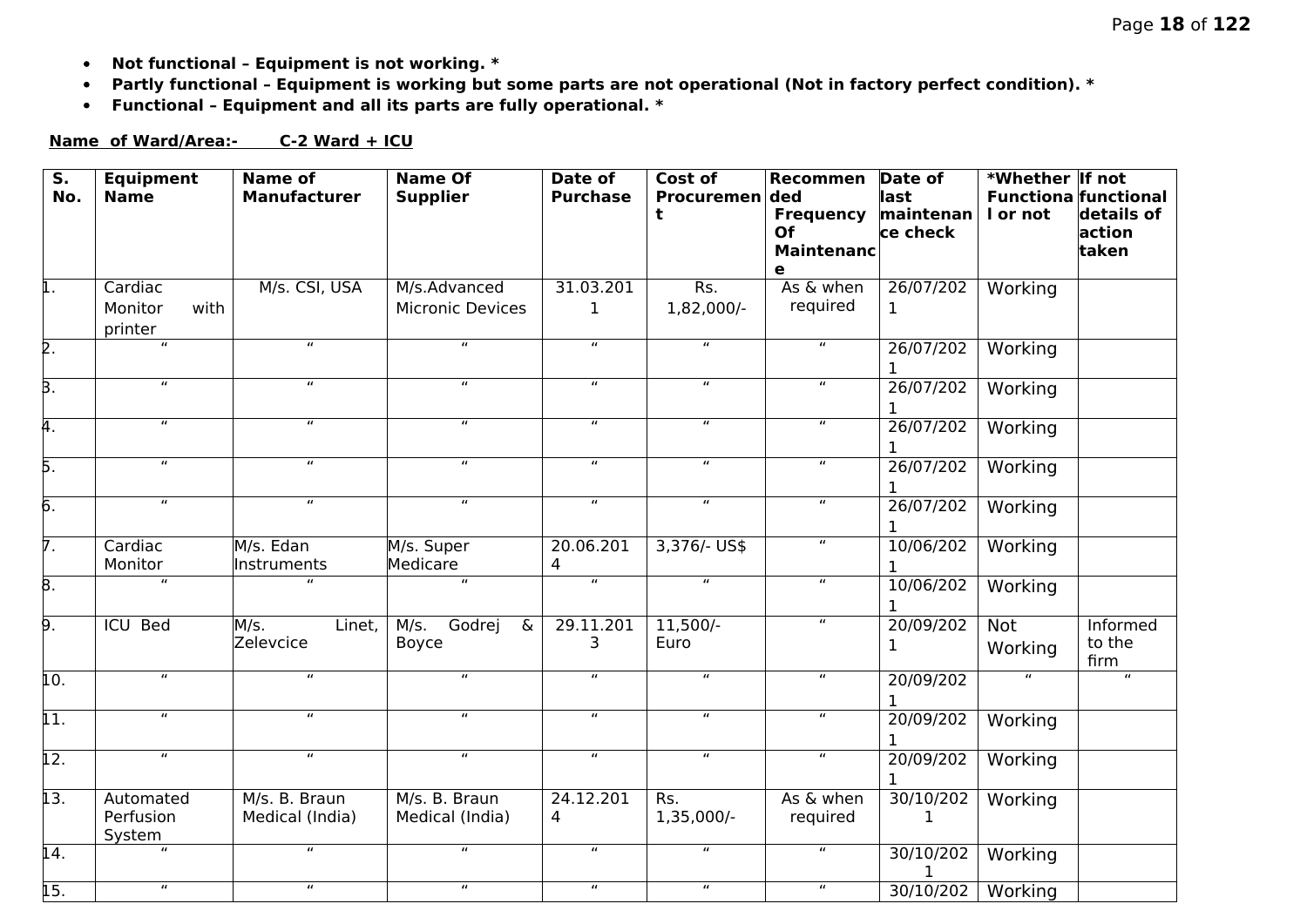|                   |                                  |                                       |                               |                          |                           |                  | $\mathbf 1$               |                       |                            |
|-------------------|----------------------------------|---------------------------------------|-------------------------------|--------------------------|---------------------------|------------------|---------------------------|-----------------------|----------------------------|
| 16.               | $\boldsymbol{u}$                 | $\boldsymbol{u}$                      | $\boldsymbol{u}$              | $\boldsymbol{u}$         | $\boldsymbol{u}$          | $\boldsymbol{u}$ | 30/10/202<br>1            | Working               |                            |
| 17.               | $\boldsymbol{u}$                 | $\boldsymbol{u}$                      | $\boldsymbol{u}$              | $\boldsymbol{u}$         | $\boldsymbol{u}$          | $\boldsymbol{u}$ | 30/10/202<br>1            | Working               |                            |
| 18.               | $\boldsymbol{u}$                 | $\boldsymbol{u}$                      | $\boldsymbol{u}$              | $\boldsymbol{u}$         | $\boldsymbol{u}$          | $\boldsymbol{u}$ | 30/10/202<br>1            | Working               |                            |
| 19.               | $\boldsymbol{u}$                 | $\overline{u}$                        | $\boldsymbol{u}$              | $\boldsymbol{u}$         | $\overline{u}$            | $\boldsymbol{u}$ | 30/10/202<br>1            | Working               |                            |
| 20.               | $\overline{u}$                   | $\boldsymbol{u}$                      | $\overline{u}$                | $\overline{u}$           | $\overline{u}$            | $\boldsymbol{u}$ | 30/10/202<br>$\mathbf{1}$ | Working               |                            |
| 21.               | <b>ICU Beds</b>                  | M/s Monarch                           | M/s.D.V<br>Enterprises        | 5                        | 18.03.201 Rs. 1, 39,900/- | $\boldsymbol{u}$ | 28/10/202<br>$\mathbf 1$  | Working               |                            |
| 22.               | $\boldsymbol{u}$                 | $\overline{u}$                        |                               | $\overline{u}$           | $\boldsymbol{u}$          | $\boldsymbol{u}$ | 28/10/202<br>1            | <b>Not</b><br>Working | Informed<br>to the<br>firm |
| 23.               | $\boldsymbol{u}$                 | $\boldsymbol{u}$                      | $\boldsymbol{u}$              | $\boldsymbol{u}$         | $\boldsymbol{u}$          | $\boldsymbol{u}$ | 28/10/202<br>$\mathbf{1}$ | $\overline{u}$        | $\overline{u}$             |
| 24.               | $\boldsymbol{u}$                 | $\boldsymbol{u}$                      | $\boldsymbol{u}$              | $\boldsymbol{u}$         | $\overline{u}$            | $\boldsymbol{u}$ | 28/10/202<br>1            | $\boldsymbol{u}$      | $\overline{u}$             |
| 25.               | $\boldsymbol{u}$                 | $\boldsymbol{u}$                      | $\boldsymbol{u}$              | $\boldsymbol{u}$         | $\boldsymbol{u}$          | $\boldsymbol{u}$ | 28/10/202<br>1            | Working               |                            |
| 26.               | $\boldsymbol{u}$                 | $\boldsymbol{u}$                      | $\overline{u}$                | $\boldsymbol{u}$         | $\overline{u}$            | $\boldsymbol{u}$ | 28/10/202<br>$\mathbf{1}$ | Working               |                            |
| 27.               | $\boldsymbol{u}$                 | $\boldsymbol{u}$                      | $\boldsymbol{u}$              | $\overline{u}$           | $\overline{u}$            | $\boldsymbol{u}$ | 28/10/202<br>$\mathbf{1}$ | Working               |                            |
| 28.               | $\boldsymbol{u}$                 | $\boldsymbol{u}$                      | $\boldsymbol{u}$              | $\boldsymbol{u}$         | $\boldsymbol{u}$          | $\boldsymbol{u}$ | 28/10/202<br>$\mathbf{1}$ | Working               |                            |
| 29.               | $\overline{u}$                   | $\overline{u}$                        | $\overline{u}$                | $\overline{u}$           | $\overline{u}$            | $\overline{u}$   | 28/10/202<br>$\mathbf{1}$ | Working               |                            |
| $\overline{30}$ . | Ultrasonic<br>Nebulizer          | M/s Atom                              | M/s Vishal<br>Surgical        | 03.09.201<br>3           | 1,39,000/- Yen            | $\boldsymbol{u}$ | 15/07/202<br>$\mathbf{1}$ | Working               |                            |
| $\overline{31}$ . | $\overline{u}$                   | M/s Atom                              | $\overline{u}$                | $\boldsymbol{u}$         | $\boldsymbol{u}$          | $\boldsymbol{u}$ | 15/07/202<br>$\mathbf{1}$ | Working               |                            |
| $\overline{32.}$  | $\boldsymbol{u}$                 | M/s Atom                              | $\boldsymbol{u}$              | $\boldsymbol{u}$         | $\boldsymbol{u}$          | $\boldsymbol{u}$ | 15/07/202<br>1            | Working               |                            |
| $\overline{33}$ . | Defibrillator                    | ShenzhenM/s<br>M/s<br>Mindray________ | Instromedix<br>(India)        | 29.07.201<br>$5^{\circ}$ | 6,950/- US\$              | $\boldsymbol{u}$ | 02/07/202<br>$\mathbf{1}$ | Working               |                            |
|                   | $34.$ Vein<br><b>ILLUMINATOR</b> |                                       | M/s. Vinay<br><b>Brothers</b> | 31.03.201<br>4           | Rs.<br>5,22,900/-         | $\overline{u}$   | 01/09/202<br>1            | Working               |                            |
| 35.               | Resuscitation<br>Cart            | M/s<br>Machan<br>Taiwan               | M/s.Merino<br>Interna.        | 06.04.201<br>5           | Rs.<br>1,27,990/-         | $\boldsymbol{u}$ | 18/10/202<br>1            | Working               |                            |
| 36.               | <b>ICU Beds</b>                  | Monarch<br>M/s<br>Surg.               | $M/s$ D.V.<br>Enterprises     | 28.06.201<br>7           | Rs.<br>1,66,000/-         | $\overline{u}$   | 20/09/202<br>1            | Working               |                            |
| $\overline{37}$ . | $\overline{u}$                   | $\overline{u}$                        |                               | $\overline{u}$           |                           | $\overline{u}$   | 20/09/202<br>1            | Working               |                            |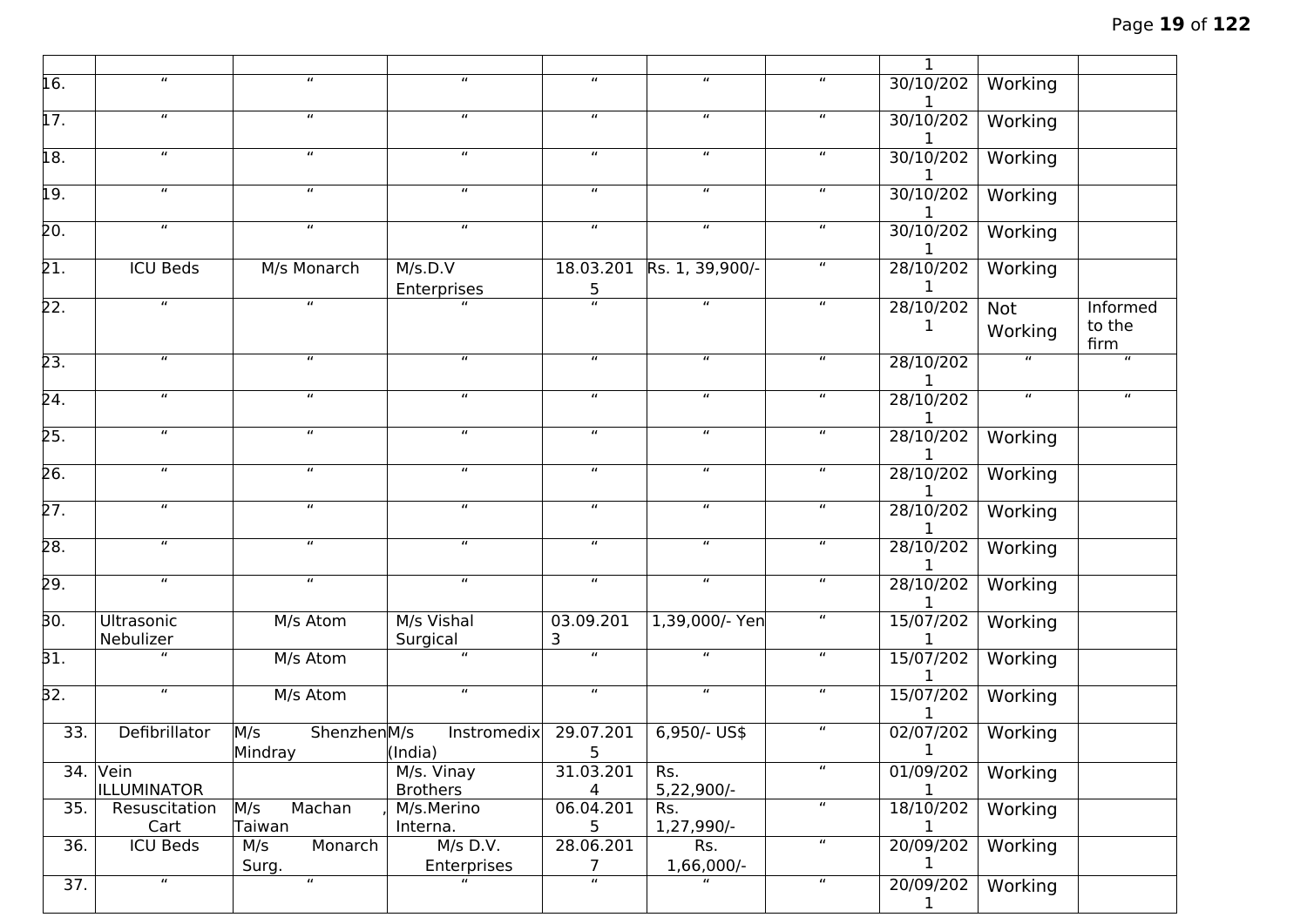| 38.              | $\boldsymbol{u}$       | $\boldsymbol{u}$            | $\boldsymbol{u}$      | $\overline{u}$ | $\boldsymbol{u}$  | $\boldsymbol{u}$ | 20/09/202      | Working |  |
|------------------|------------------------|-----------------------------|-----------------------|----------------|-------------------|------------------|----------------|---------|--|
| $\overline{39.}$ | $\overline{u}$         | $\boldsymbol{u}$            | $\overline{u}$        | $\overline{u}$ | $\boldsymbol{u}$  | $\overline{u}$   | 20/09/202      | Working |  |
| 40.              | $\overline{u}$         | $\boldsymbol{u}$            | $\overline{u}$        | $\overline{u}$ | $\boldsymbol{u}$  | $\boldsymbol{u}$ | 20/09/202      | Working |  |
| 41.              | $\boldsymbol{u}$       | $\boldsymbol{u}$            | $\overline{u}$        | $\overline{u}$ | $\boldsymbol{u}$  | $\boldsymbol{u}$ | 20/09/202      | Working |  |
| 42.              | $\mathbf{u}$           | $\overline{u}$              | $\overline{u}$        | $\overline{u}$ | $\mathbf{u}$      | $\overline{u}$   | 20/09/202      | Working |  |
| 43.              | $\boldsymbol{u}$       | $\boldsymbol{u}$            | $\overline{u}$        | $\overline{u}$ | $\overline{u}$    | $\boldsymbol{u}$ | 20/09/202      | Working |  |
| 44.              | $\boldsymbol{u}$       | $\boldsymbol{u}$            | $\overline{u}$        | $\overline{u}$ | $\mathbf{u}$      | $\boldsymbol{u}$ | 20/09/202      | Working |  |
| 45.              | <b>Patient Trolley</b> | M/s Sahni<br><b>Traders</b> | M/s Merino<br>Intern. | 03.07.201      | Rs.<br>1,33,900/- | $\overline{u}$   | 12/10/202      | Working |  |
| 46.              | Cardiac                | M/s Edan                    | M/s Super             | 07.09.201      | 2891.89/-         | $\boldsymbol{u}$ | 11/06/202      | Working |  |
|                  | Monitor                |                             | Medicar               |                | US\$              |                  |                |         |  |
| 47.              | $\overline{u}$         | $\overline{u}$              | $\overline{u}$        | $\overline{u}$ | $\mathbf{u}$      | $\boldsymbol{u}$ | 11/06/202      | Working |  |
| 48.              | $\overline{u}$         | $\overline{u}$              | $\overline{u}$        | $\overline{u}$ | $\overline{u}$    | $\boldsymbol{u}$ | 11/06/202      | Working |  |
| 49.              | $\overline{u}$         | $\overline{u}$              | $\overline{u}$        | $\overline{u}$ | $\overline{u}$    | $\overline{u}$   | 11/06/202<br>ᅩ | Working |  |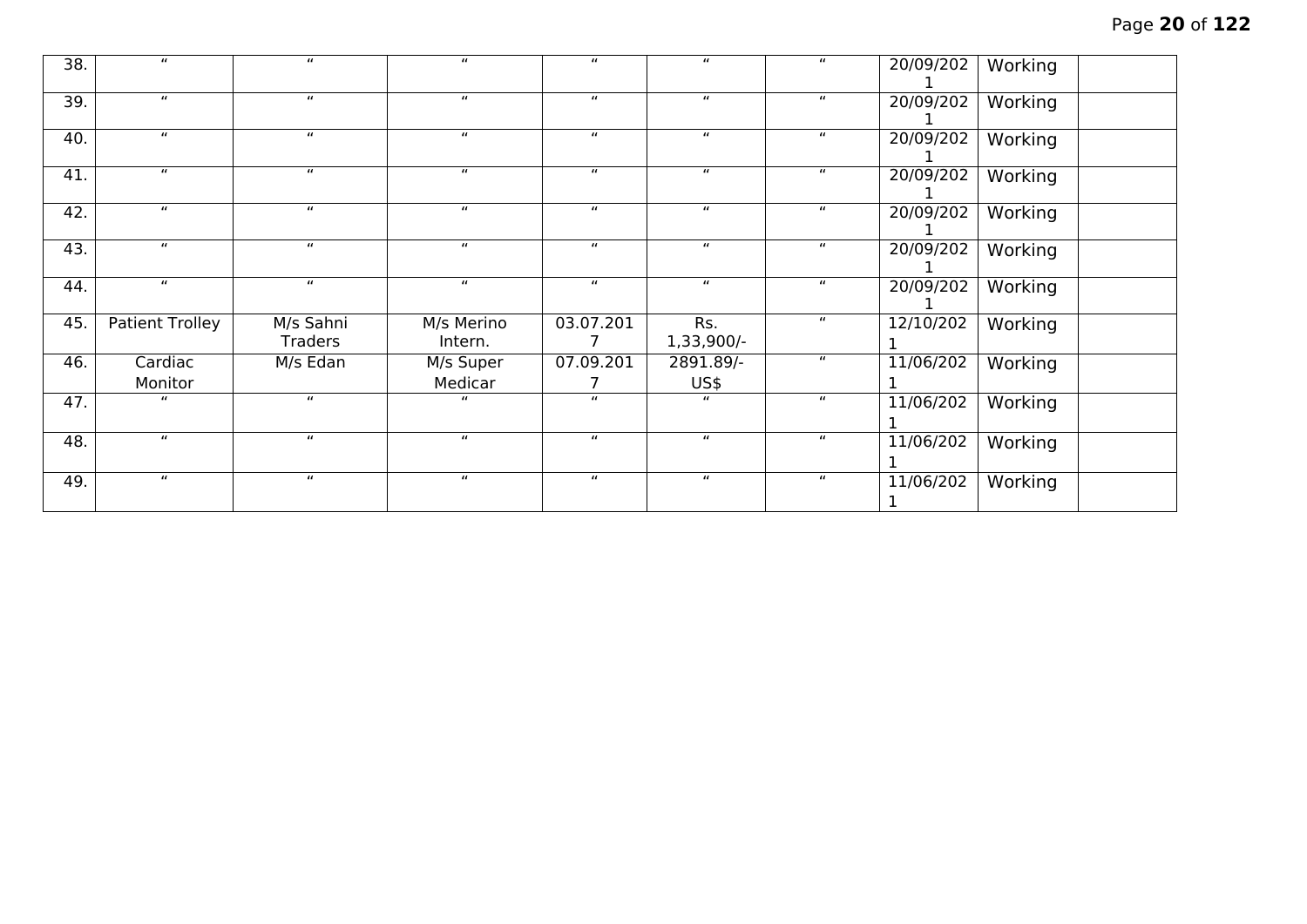- **Not functional Equipment is not working. \***
- **Partly functional Equipment is working but some parts are not operational (Not in factory perfect condition). \***
- **Functional Equipment and all its parts are fully operational. \***

# **Name of Ward/Area:- D-2 Ward**

| S.N<br>о.         | Equipment<br><b>Name</b>   | Name of<br><b>Manufacturer</b> | <b>Name Of</b><br><b>Supplier</b> | Date of<br><b>Purchase</b> | Cost of<br><b>Procureme</b><br>nt | <b>Recommend</b><br>ed<br><b>Frequency</b><br><b>Of</b><br><b>Maintenanc</b><br>e | Date of last *Whether  If not<br>maintenan<br>ce check | I or not       | <b>Functiona</b> functional<br>details of<br>action<br>taken |
|-------------------|----------------------------|--------------------------------|-----------------------------------|----------------------------|-----------------------------------|-----------------------------------------------------------------------------------|--------------------------------------------------------|----------------|--------------------------------------------------------------|
| ī.                | Cardiac                    | M/s. CSI, USA                  | M/s.Advanced                      | 31.03.201                  | Rs.                               | $\overline{u}$                                                                    | 06/02/2021                                             | Function       |                                                              |
|                   | Monitor<br>with<br>printer |                                | Micronic<br>Devices               | $\mathbf{1}$               | 1,82,000/-                        |                                                                                   |                                                        | al             |                                                              |
| 2.                | $\overline{u}$             | $\overline{u}$                 | $\overline{u}$                    | $\overline{u}$             | $\overline{u}$                    | $\boldsymbol{u}$                                                                  | 06/02/2021                                             | Function<br>al |                                                              |
| ₹.                | $\overline{u}$             | $\overline{u}$                 | $\overline{u}$                    | $\overline{u}$             | $\overline{u}$                    | $\overline{u}$                                                                    | 06/02/2021                                             | Function<br>al |                                                              |
| 4.                | $\overline{u}$             | $\overline{u}$                 | $\overline{u}$                    | $\overline{u}$             | $\overline{u}$                    | $\overline{u}$                                                                    | 06/02/2021                                             | Function<br>al |                                                              |
| 5.                | $\overline{u}$             | $\overline{u}$                 | $\overline{u}$                    | $\overline{u}$             | $\overline{u}$                    | $\overline{u}$                                                                    | 06/02/2021                                             | Function<br>al |                                                              |
| б.                | Cardiac<br>Monitor         | M/s Monarch<br>Surgical        | M/s. D.V.<br>Enterprises          | 07.08.201<br>3             | Rs.1,54,<br>$000/-$               | $\overline{u}$                                                                    | 15/09/2021                                             | Function<br>al |                                                              |
| 7.                | $\overline{u}$             | $\overline{u}$                 | $\overline{u}$                    | $\overline{u}$             | $\overline{u}$                    | $\overline{u}$                                                                    | 15/09/2021                                             | Function<br>al |                                                              |
| 8.                | $\overline{u}$             | $\overline{u}$                 | $\overline{u}$                    | $\overline{u}$             | $\overline{u}$                    | $\overline{u}$                                                                    | 15/09/2021                                             | Function<br>al |                                                              |
| 9.                | $\boldsymbol{u}$           | $\boldsymbol{u}$               | $\boldsymbol{u}$                  | $\overline{u}$             | $\boldsymbol{u}$                  | $\boldsymbol{u}$                                                                  | 15/09/2021                                             | Function<br>al |                                                              |
| ĪΟ.               | $\overline{u}$             | $\overline{u}$                 | $\overline{u}$                    | $\overline{u}$             | $\overline{u}$                    | $\overline{u}$                                                                    | 15/09/2021                                             | Function<br>al |                                                              |
| 11.               | $\overline{u}$             | $\overline{u}$                 | $\overline{u}$                    | $\overline{u}$             | $\overline{u}$                    | $\overline{u}$                                                                    | 15/09/2021                                             | Function<br>al |                                                              |
| $\overline{12}$ . | $\overline{u}$             | $\overline{u}$                 | $\overline{u}$                    | $\overline{u}$             | $\overline{u}$                    | $\overline{u}$                                                                    | 15/09/2021                                             | Function<br>al |                                                              |
| $\overline{13.}$  | $\overline{u}$             | $\overline{u}$                 | $\overline{u}$                    | $\overline{u}$             | $\overline{u}$                    | $\overline{u}$                                                                    | 15/09/2021                                             | Function<br>al |                                                              |
| $\overline{14}$ . | $\overline{u}$             | $\overline{u}$                 | $\overline{u}$                    | $\overline{u}$             | $\overline{u}$                    | $\overline{u}$                                                                    | 15/09/2021                                             | Function<br>al |                                                              |
| 15.               | $\overline{u}$             | $\overline{u}$                 | $\overline{u}$                    | $\overline{u}$             | $\overline{u}$                    | $\boldsymbol{u}$                                                                  | 15/09/2021                                             | Function       |                                                              |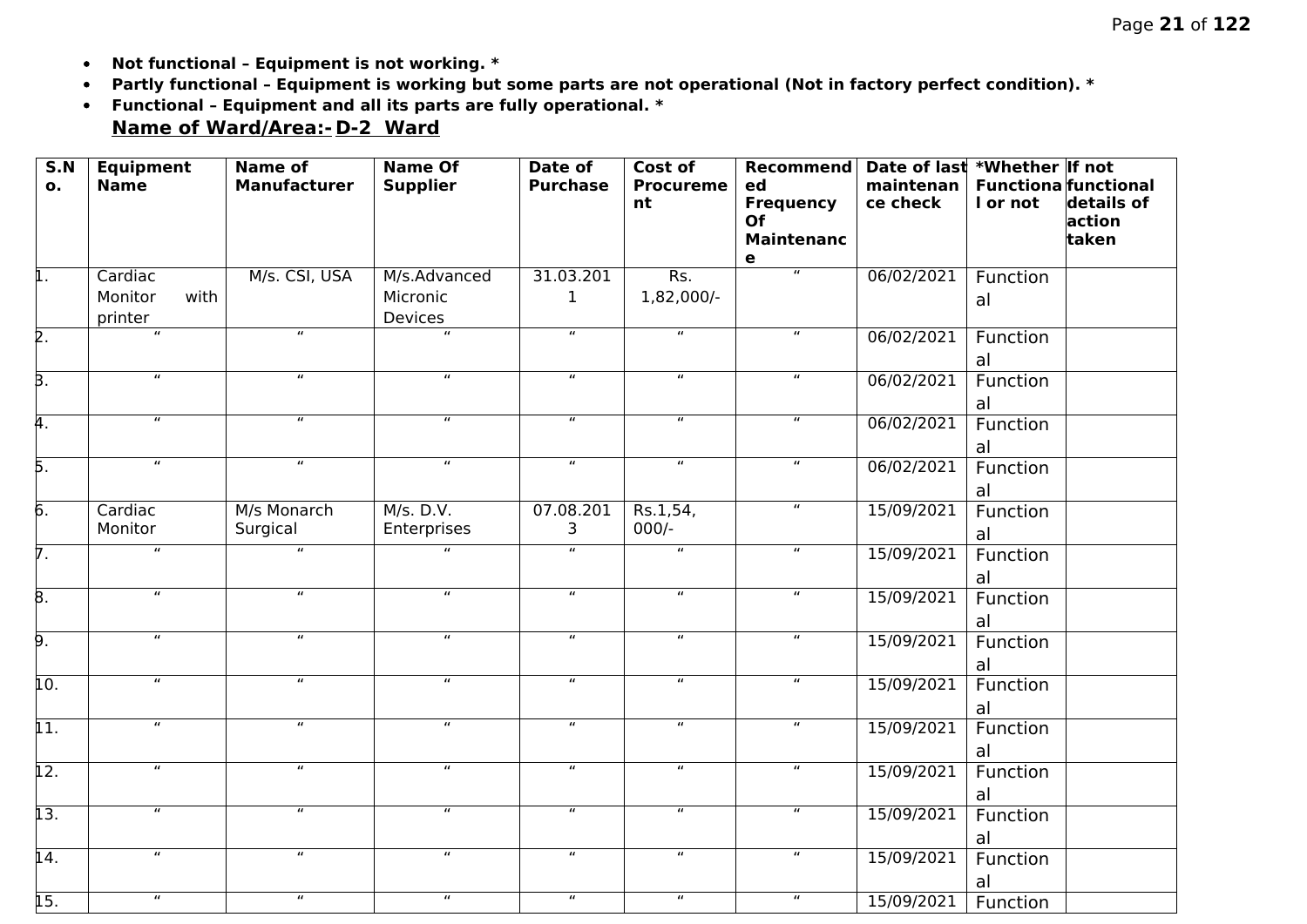|                   |                 |                  |                      |                         |                |                |            | al       |  |
|-------------------|-----------------|------------------|----------------------|-------------------------|----------------|----------------|------------|----------|--|
| 16.               | Suction         |                  | M/s. Link            | 25.08.201               | Rs.1,19,000    | $\overline{u}$ | 16/09/2021 | Function |  |
|                   | Machine         |                  | Medical              | 4                       | $\prime$ -     |                |            | al       |  |
| 17.               | $\overline{u}$  |                  | $\overline{u}$       | $\overline{u}$          | $\overline{u}$ | $\overline{u}$ | 16/09/2021 | Function |  |
|                   |                 |                  |                      |                         |                |                |            | al       |  |
| 18.               | Cardiac         | M/s. Edan        | M/s. Super           | 20.06.201               | 3,376/- US\$   | $\overline{u}$ | 08/09/2021 | Function |  |
|                   | Monitor         | Instruments INC. | Medicare<br>Agencies | 4                       |                |                |            | al       |  |
| $\overline{19}$ . | $\overline{u}$  | $\overline{u}$   | $\overline{u}$       | $\overline{u}$          | $\overline{u}$ | $\overline{u}$ | 08/09/2021 | Function |  |
|                   |                 |                  |                      |                         |                |                |            | al       |  |
| 20.               | $\overline{u}$  | $\overline{u}$   | $\boldsymbol{u}$     | $\overline{u}$          | $\overline{u}$ | $\mathbf{u}$   | 08/09/2021 | Function |  |
|                   |                 |                  |                      |                         |                |                |            | al       |  |
| $\overline{21}$ . | $\overline{u}$  | $\overline{u}$   | $\overline{u}$       | $\overline{\mathbf{u}}$ | $\overline{u}$ | $\overline{u}$ | 08/09/2021 | Function |  |
|                   |                 |                  |                      |                         |                |                |            | al       |  |
| $\overline{22}$ . | $\overline{u}$  | $\overline{u}$   | $\overline{u}$       | $\overline{u}$          | $\overline{u}$ | $\overline{u}$ | 08/09/2021 | Function |  |
|                   |                 |                  |                      |                         |                |                |            | al       |  |
| 23.               | Patient Trolley |                  | M/s. MGM             | 30.03.201               | Rs.            | $\overline{u}$ | 11/01/2021 | Function |  |
|                   | Cum Bed         |                  | Associates           | 5                       | 1,28,000/-     |                |            | al       |  |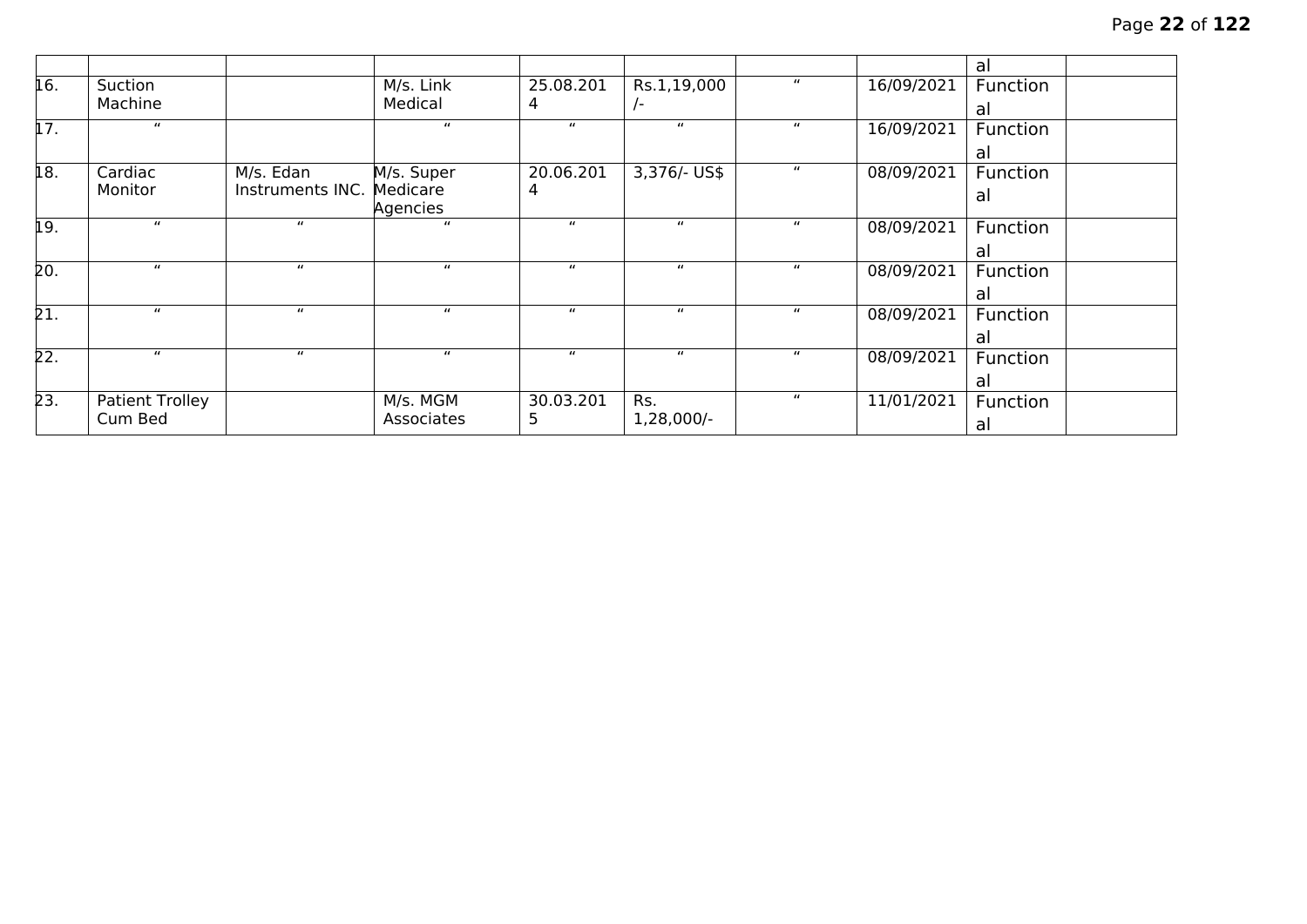| 24.               | <b>ICU Beds</b>   | M/s Monarch                   | M/s. D.V                   | 18.03.201        | Rs.<br>1,         | As & when        | 28/10/2021 | Function       |             |
|-------------------|-------------------|-------------------------------|----------------------------|------------------|-------------------|------------------|------------|----------------|-------------|
|                   |                   | Surgical                      | Enterprises                | 5                | B9,900/-          | required         |            | al             |             |
| 25.               | $\overline{u}$    | $\overline{u}$                |                            | $\overline{u}$   | $\overline{u}$    |                  | 28/10/2021 | <b>Not</b>     | Informed to |
|                   |                   |                               |                            |                  |                   |                  |            | Function       | the firm    |
|                   |                   |                               |                            |                  |                   |                  |            | al             |             |
| 26.               | $\overline{u}$    | $\overline{u}$                | $\boldsymbol{u}$           | $\overline{u}$   | $\boldsymbol{u}$  | $\boldsymbol{u}$ | 28/10/2021 | Function       |             |
|                   |                   |                               |                            |                  |                   |                  |            | al             |             |
| $\overline{27}$ . | $\boldsymbol{u}$  | $\boldsymbol{u}$              | $\boldsymbol{u}$           | $\boldsymbol{u}$ | $\boldsymbol{u}$  | $\boldsymbol{u}$ | 28/10/2021 | Function       |             |
|                   |                   |                               |                            |                  |                   |                  |            | al             |             |
| 28.               | $\boldsymbol{u}$  | $\boldsymbol{u}$              | $\boldsymbol{u}$           | $\boldsymbol{u}$ | $\overline{u}$    | $\boldsymbol{u}$ | 28/10/2021 | Function       |             |
|                   |                   |                               |                            |                  |                   |                  |            | al             |             |
| 29.               | Defibrillator     | M/s Mediana                   | M/s. Digitex               | 31.03.201        | Rs.               | As & when        | 14/10/2020 | <b>Not</b>     | Informed to |
|                   |                   |                               | Medical                    | 4                | 6,26,914/-        | required         |            | Function       | the firm    |
|                   |                   |                               |                            |                  |                   |                  |            |                |             |
| 30.               | Resuscitation     | M/s Machan                    | M/s Merino                 | 28.10.201        | Rs.               | $\overline{u}$   |            | al             |             |
|                   | Cart              | International                 | International              | 4                | 1,07,990/-        |                  |            | Function       |             |
|                   |                   |                               |                            |                  |                   |                  |            | al             |             |
| 31.               | Cardiac Monitor   | M/s Contec<br>Medical System, | M/s MHS<br>Medicare India. | 20.06.201<br>6   | Rs.<br>1,09,500/- | As & when        | 08/09/2021 | Function       |             |
|                   |                   | China                         |                            |                  |                   | required         |            | al             |             |
| 32.               | $\boldsymbol{u}$  | $\overline{u}$                | $\boldsymbol{u}$           | $\boldsymbol{u}$ | $\boldsymbol{u}$  | $\boldsymbol{u}$ | 08/09/2021 | Function       |             |
|                   |                   |                               |                            |                  |                   |                  |            | al             |             |
| 33.               | $\overline{u}$    | $\overline{u}$                | $\overline{u}$             | $\overline{u}$   | $\overline{u}$    | $\overline{u}$   | 08/09/2021 | Function       |             |
|                   |                   |                               |                            |                  |                   |                  |            | al             |             |
| 34.               | $\overline{u}$    | $\overline{u}$                | $\overline{u}$             | $\overline{u}$   | $\boldsymbol{u}$  | $\overline{u}$   | 08/09/2021 | Function       |             |
|                   |                   |                               |                            |                  |                   |                  |            | al             |             |
| 35.               | $\boldsymbol{u}$  | $\boldsymbol{u}$              | $\boldsymbol{u}$           | $\boldsymbol{u}$ | $\boldsymbol{u}$  | $\boldsymbol{u}$ | 08/09/2021 | Function       |             |
|                   |                   |                               |                            |                  |                   |                  |            | al             |             |
| 36.               | Transport         | M/s<br>ResMed                 | M/s ResMed India 29.12.201 |                  | Rs.               | $\boldsymbol{u}$ | 04/08/2021 | Function       |             |
|                   | Ventilator        | India                         | P.                         | 6                | $3,10,000/-$      |                  |            | al             |             |
| 37.               | <b>Ultrasonic</b> | M/s Atom                      | M/s Vishal                 | 15.04.201        | $IPY-$            | $\overline{u}$   | 05/02/2020 | Function       |             |
|                   | Nebulizer         |                               | Surgical                   | $\overline{7}$   | 1,46,722.75       |                  |            | al             |             |
| 38.               | $\boldsymbol{u}$  | $\boldsymbol{u}$              | $\boldsymbol{\mu}$         | $\boldsymbol{u}$ | $\boldsymbol{u}$  | $\boldsymbol{u}$ | 05/02/2020 | Function       |             |
|                   |                   |                               |                            |                  |                   |                  |            | al             |             |
| 39.               | $\overline{u}$    | $\overline{u}$                | $\overline{u}$             | $\overline{u}$   | $\boldsymbol{u}$  | $\boldsymbol{u}$ | 05/02/2020 | Function       |             |
|                   |                   |                               |                            |                  |                   |                  |            |                |             |
| 40.               | <b>ICU Beds</b>   | M/s Monarch                   | $M/s$ D.V.                 | 04.07.201        | Rs.               | $\boldsymbol{u}$ | 28/10/2021 | al<br>Function |             |
|                   |                   |                               | Enterprises                | 7                | 1,66,000/-        |                  |            |                |             |
| 41.               | $\boldsymbol{u}$  | $\boldsymbol{u}$              |                            | $\boldsymbol{u}$ | $\boldsymbol{u}$  | $\boldsymbol{u}$ | 28/10/2021 | al<br>Function |             |
|                   |                   |                               |                            |                  |                   |                  |            |                |             |
| 42.               | $\overline{u}$    | $\overline{u}$                | $\overline{u}$             | $\overline{u}$   | $\overline{u}$    | $\boldsymbol{u}$ | 28/10/2021 | al             |             |
|                   |                   |                               |                            |                  |                   |                  |            | Function       |             |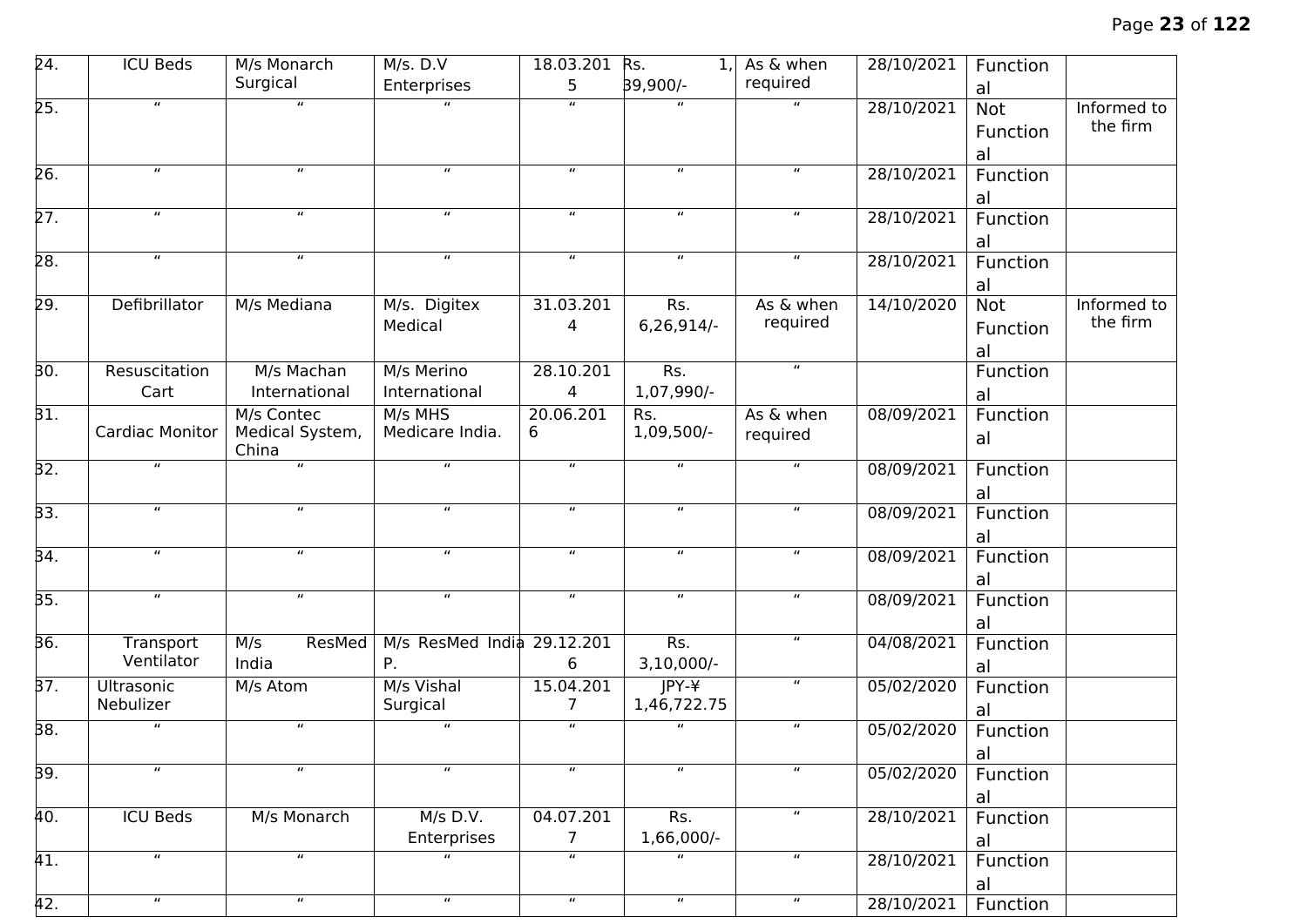|                   |                  |                  |                  |                  |                  |                  |            | al       |  |
|-------------------|------------------|------------------|------------------|------------------|------------------|------------------|------------|----------|--|
| 43.               | $\overline{u}$   | $\overline{u}$   | $\overline{u}$   | $\overline{u}$   | $\overline{u}$   | $\boldsymbol{u}$ | 28/10/2021 | Function |  |
|                   |                  |                  |                  |                  |                  |                  |            | al       |  |
| 44.               | $\boldsymbol{u}$ | $\boldsymbol{u}$ | $\boldsymbol{u}$ | $\boldsymbol{u}$ | $\boldsymbol{u}$ | $\boldsymbol{u}$ | 28/10/2021 | Function |  |
|                   |                  |                  |                  |                  |                  |                  |            | al       |  |
| 45.               | $\boldsymbol{u}$ | $\boldsymbol{u}$ | $\boldsymbol{u}$ | $\boldsymbol{u}$ | $\boldsymbol{u}$ | $\boldsymbol{u}$ | 28/10/2021 | Function |  |
|                   |                  |                  |                  |                  |                  |                  |            | al       |  |
| 46.               | $\overline{u}$   | $\overline{u}$   | $\overline{u}$   | $\overline{u}$   | $\overline{u}$   | $\boldsymbol{u}$ | 28/10/2021 | Function |  |
|                   |                  |                  |                  |                  |                  |                  |            | al       |  |
| 47.               | $\overline{u}$   | $\overline{u}$   | $\overline{u}$   | $\overline{u}$   | $\overline{u}$   | $\boldsymbol{u}$ | 28/10/2021 | Function |  |
|                   |                  |                  |                  |                  |                  |                  |            | al       |  |
| 48.               | $\boldsymbol{u}$ | $\boldsymbol{u}$ | $\boldsymbol{u}$ | $\boldsymbol{u}$ | $\boldsymbol{u}$ | $\boldsymbol{u}$ | 28/10/2021 | Function |  |
|                   |                  |                  |                  |                  |                  |                  |            | al       |  |
| 49.               | $\overline{u}$   | $\overline{u}$   | $\overline{u}$   | $\overline{u}$   | $\overline{u}$   | $\boldsymbol{u}$ | 28/10/2021 | Function |  |
|                   |                  |                  |                  |                  |                  |                  |            | al       |  |
| 50.               | $\overline{u}$   | $\overline{u}$   | $\overline{u}$   | $\overline{u}$   | $\overline{u}$   | $\boldsymbol{u}$ | 28/10/2021 | Function |  |
|                   |                  |                  |                  |                  |                  |                  |            | al       |  |
| $\overline{51}$ . | $\boldsymbol{u}$ | $\boldsymbol{u}$ | $\boldsymbol{u}$ | $\boldsymbol{u}$ | $\boldsymbol{u}$ | $\boldsymbol{u}$ | 28/10/2021 | Function |  |
|                   |                  |                  |                  |                  |                  |                  |            | al       |  |
| 52.               | $\boldsymbol{u}$ | $\boldsymbol{u}$ | $\overline{u}$   | $\boldsymbol{u}$ | $\boldsymbol{u}$ | $\boldsymbol{u}$ | 28/10/2021 | Function |  |
|                   |                  |                  |                  |                  |                  |                  |            | al       |  |
| 53.               | $\overline{u}$   | $\overline{u}$   | $\overline{u}$   | $\overline{u}$   | $\overline{u}$   | $\boldsymbol{u}$ | 28/10/2021 | Function |  |
|                   |                  |                  |                  |                  |                  |                  |            | al       |  |
| $\overline{54}$ . | $\boldsymbol{u}$ | $\boldsymbol{u}$ | $\boldsymbol{u}$ | $\boldsymbol{u}$ | $\boldsymbol{u}$ | $\boldsymbol{u}$ | 28/10/2021 | Function |  |
|                   |                  |                  |                  |                  |                  |                  |            | al       |  |
| 55.               | $\overline{u}$   | $\overline{u}$   | $\overline{u}$   | $\boldsymbol{u}$ | $\boldsymbol{u}$ | $\boldsymbol{u}$ | 28/10/2021 | Function |  |
|                   |                  |                  |                  |                  |                  |                  |            | al       |  |
| $\overline{56}$ . | $\overline{u}$   | $\overline{u}$   | $\overline{u}$   | $\overline{u}$   | $\overline{u}$   | $\boldsymbol{u}$ | 28/10/2021 | Function |  |
|                   |                  |                  |                  |                  |                  |                  |            | al       |  |
| $\overline{57}$ . | $\boldsymbol{u}$ | $\boldsymbol{u}$ | $\overline{u}$   | $\boldsymbol{u}$ | $\boldsymbol{u}$ | $\boldsymbol{u}$ | 28/10/2021 | Function |  |
|                   |                  |                  |                  |                  |                  |                  |            | al       |  |
| 58.               | $\boldsymbol{u}$ | $\boldsymbol{u}$ | $\boldsymbol{u}$ | $\boldsymbol{u}$ | $\boldsymbol{u}$ | $\boldsymbol{u}$ | 28/10/2021 | Function |  |
|                   |                  |                  |                  |                  |                  |                  |            | al       |  |
| $\overline{59}$ . | $\overline{u}$   | $\overline{u}$   | $\overline{u}$   | $\overline{u}$   | $\overline{u}$   | $\boldsymbol{u}$ | 28/10/2021 | Function |  |
|                   |                  |                  |                  |                  |                  |                  |            | al       |  |
| 60.               | $\overline{u}$   | $\boldsymbol{u}$ | $\overline{u}$   | $\overline{u}$   | $\overline{u}$   | $\boldsymbol{u}$ | 28/10/2021 | Function |  |
|                   |                  |                  |                  |                  |                  |                  |            | al       |  |
| $\overline{61.}$  | $\overline{u}$   | $\overline{u}$   | $\overline{u}$   | $\overline{u}$   | $\overline{u}$   | $\overline{u}$   | 28/10/2021 | Function |  |
|                   |                  |                  |                  |                  |                  |                  |            | al       |  |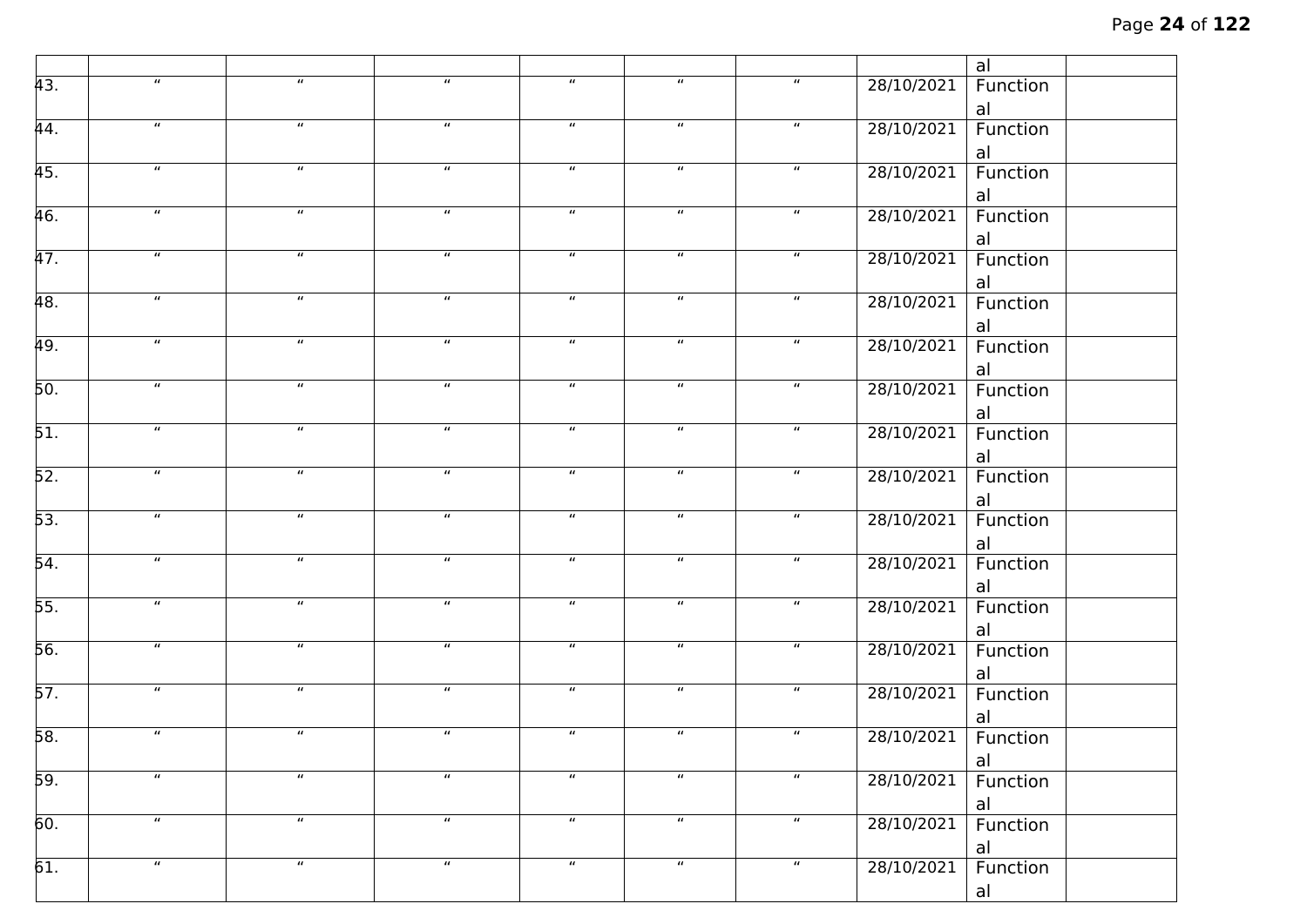| 62.               | $\boldsymbol{u}$ | $\boldsymbol{u}$        | $\boldsymbol{u}$ | $\boldsymbol{u}$   | $\boldsymbol{u}$ | $\boldsymbol{u}$ | 28/10/2021 | Function |
|-------------------|------------------|-------------------------|------------------|--------------------|------------------|------------------|------------|----------|
|                   |                  |                         |                  |                    |                  |                  |            | al       |
| $\overline{63.}$  | $\overline{u}$   | $\overline{u}$          | $\overline{u}$   | $\overline{u}$     | $\overline{u}$   | $\overline{u}$   | 28/10/2021 | Function |
|                   |                  |                         |                  |                    |                  |                  |            | al       |
| 64.               | $\overline{u}$   | $\boldsymbol{u}$        | $\overline{u}$   | $\overline{u}$     | $\overline{u}$   | $\boldsymbol{u}$ | 28/10/2021 | Function |
|                   |                  |                         |                  |                    |                  |                  |            | al       |
| 65.               | $\boldsymbol{u}$ | $\boldsymbol{u}$        | $\boldsymbol{u}$ | $\boldsymbol{\mu}$ | $\boldsymbol{u}$ | $\boldsymbol{u}$ | 28/10/2021 | Function |
|                   |                  |                         |                  |                    |                  |                  |            | al       |
| 66.               | $\overline{u}$   | $\boldsymbol{u}$        | $\boldsymbol{u}$ | $\overline{u}$     | $\overline{u}$   | $\boldsymbol{u}$ | 28/10/2021 | Function |
|                   |                  |                         |                  |                    |                  |                  |            | al       |
| $\overline{67}$ . | $\overline{u}$   | $\overline{u}$          | $\overline{u}$   | $\overline{u}$     | $\overline{u}$   | $\boldsymbol{u}$ | 28/10/2021 | Function |
|                   |                  |                         |                  |                    |                  |                  |            | al       |
| 68.               | $\boldsymbol{u}$ | $\boldsymbol{u}$        | $\boldsymbol{u}$ | $\boldsymbol{u}$   | $\overline{u}$   | $\boldsymbol{u}$ | 28/10/2021 | Function |
|                   |                  |                         |                  |                    |                  |                  |            | al       |
| 69.               | $\boldsymbol{u}$ | $\boldsymbol{u}$        | $\boldsymbol{u}$ | $\boldsymbol{u}$   | $\overline{u}$   | $\boldsymbol{u}$ | 28/10/2021 | Function |
|                   |                  |                         |                  |                    |                  |                  |            | al       |
| 70.               | $\boldsymbol{u}$ | $\boldsymbol{u}$        | $\overline{u}$   | $\overline{u}$     | $\overline{u}$   | $\boldsymbol{u}$ | 28/10/2021 | Function |
|                   |                  |                         |                  |                    |                  |                  |            | al       |
| 71.               | $\boldsymbol{u}$ | $\boldsymbol{u}$        | $\boldsymbol{u}$ | $\overline{u}$     | $\boldsymbol{u}$ | $\boldsymbol{u}$ | 28/10/2021 | Function |
|                   |                  |                         |                  |                    |                  |                  |            | al       |
| $\overline{72.}$  | $\boldsymbol{u}$ | $\boldsymbol{u}$        | $\boldsymbol{u}$ | $\overline{u}$     | $\overline{u}$   | $\boldsymbol{u}$ | 28/10/2021 | Function |
|                   |                  |                         |                  |                    |                  |                  |            | al       |
| 73.               | $\overline{u}$   | $\overline{u}$          | $\overline{u}$   | $\overline{u}$     | $\overline{u}$   | $\boldsymbol{u}$ | 28/10/2021 | Function |
|                   |                  |                         |                  |                    |                  |                  |            | al       |
| 74.               | $\boldsymbol{u}$ | $\boldsymbol{u}$        | $\overline{u}$   | $\overline{u}$     | $\overline{u}$   | $\boldsymbol{u}$ | 28/10/2021 | Function |
|                   |                  |                         |                  |                    |                  |                  |            | al       |
| $\overline{75.}$  | $\overline{u}$   | $\overline{u}$          | $\overline{u}$   | $\overline{u}$     | $\overline{u}$   | $\boldsymbol{u}$ | 28/10/2021 | Function |
|                   |                  |                         |                  |                    |                  |                  |            | al       |
| 76.               | Cardiac          | M/s Edan Instru.        | M/s Super        | 01.09.201          | 2891.89/-        | $\boldsymbol{u}$ | 28/10/2021 | Function |
|                   | Monitor          | Inc.                    | Medicare         | 7                  | US\$             |                  |            | al       |
| 77.               | $\boldsymbol{u}$ | $\boldsymbol{u}$        | $\overline{u}$   | $\overline{u}$     | $\overline{u}$   | $\boldsymbol{u}$ | 28/10/2021 | Function |
|                   |                  |                         |                  |                    |                  |                  |            | al       |
| 78.               | "                | $\overline{\mathbf{u}}$ |                  |                    |                  |                  | 28/10/2021 | Function |
|                   |                  |                         |                  |                    |                  |                  |            | al       |
| $\overline{79.}$  | $\boldsymbol{u}$ | $\boldsymbol{u}$        | $\boldsymbol{u}$ | $\boldsymbol{u}$   | $\boldsymbol{u}$ | $\boldsymbol{u}$ | 28/10/2021 | Function |
|                   |                  |                         |                  |                    |                  |                  |            | al       |
| $\overline{80}$ . | $\overline{u}$   | $\overline{u}$          | $\overline{u}$   | $\overline{u}$     | $\overline{u}$   | $\boldsymbol{u}$ | 28/10/2021 | Function |
|                   |                  |                         |                  |                    |                  |                  |            | al       |
| $\overline{81.}$  | $\overline{u}$   | $\overline{u}$          | $\overline{u}$   | $\overline{u}$     | $\overline{u}$   | $\overline{u}$   | 28/10/2021 | Function |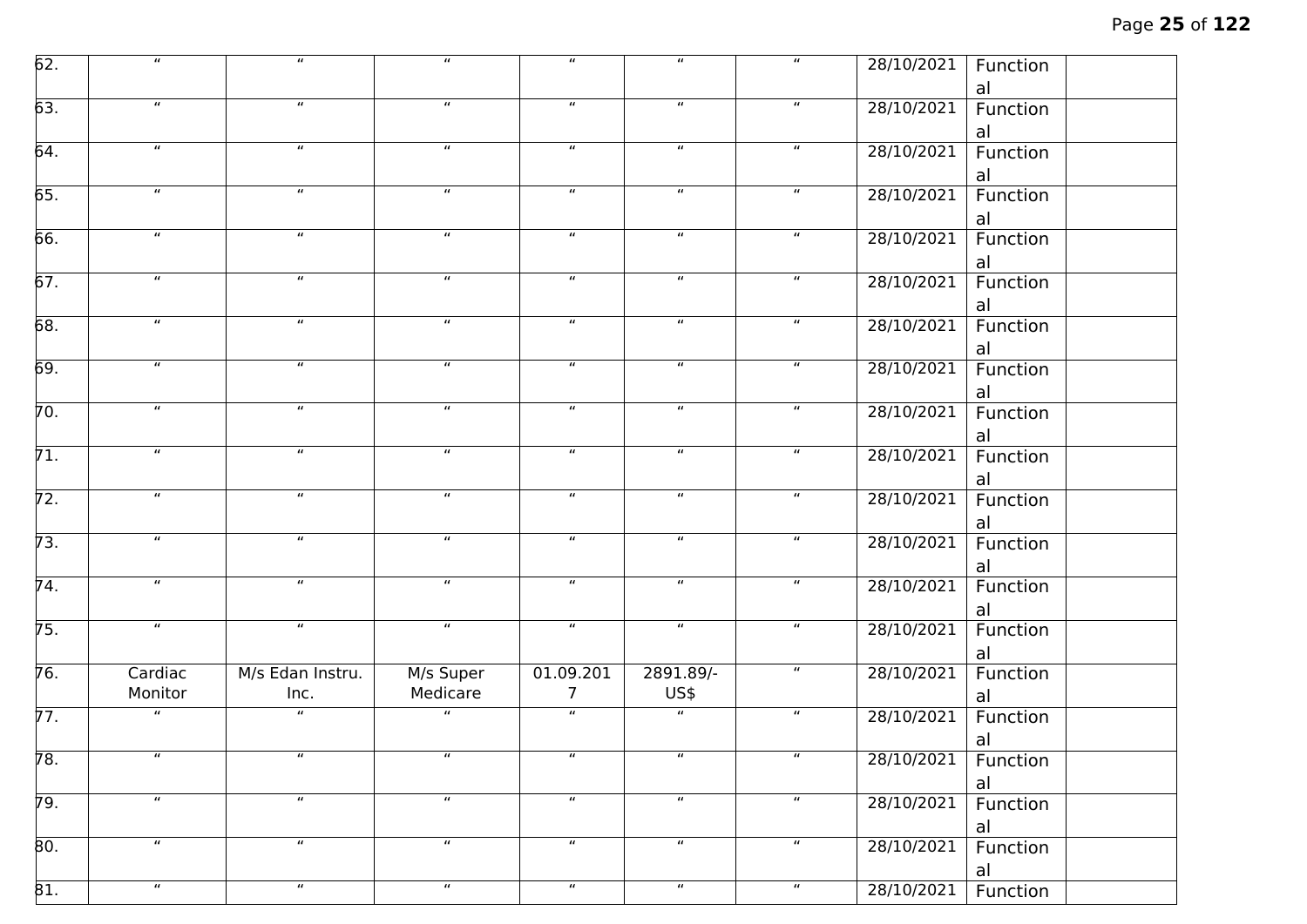|     |   |  |   |   |                       | aı |  |
|-----|---|--|---|---|-----------------------|----|--|
| 82. | " |  | " | " | 28/10/2021   Function |    |  |
|     |   |  |   |   |                       | a  |  |
| 83. | " |  |   |   | 28/10/2021   Function |    |  |
|     |   |  |   |   |                       | dl |  |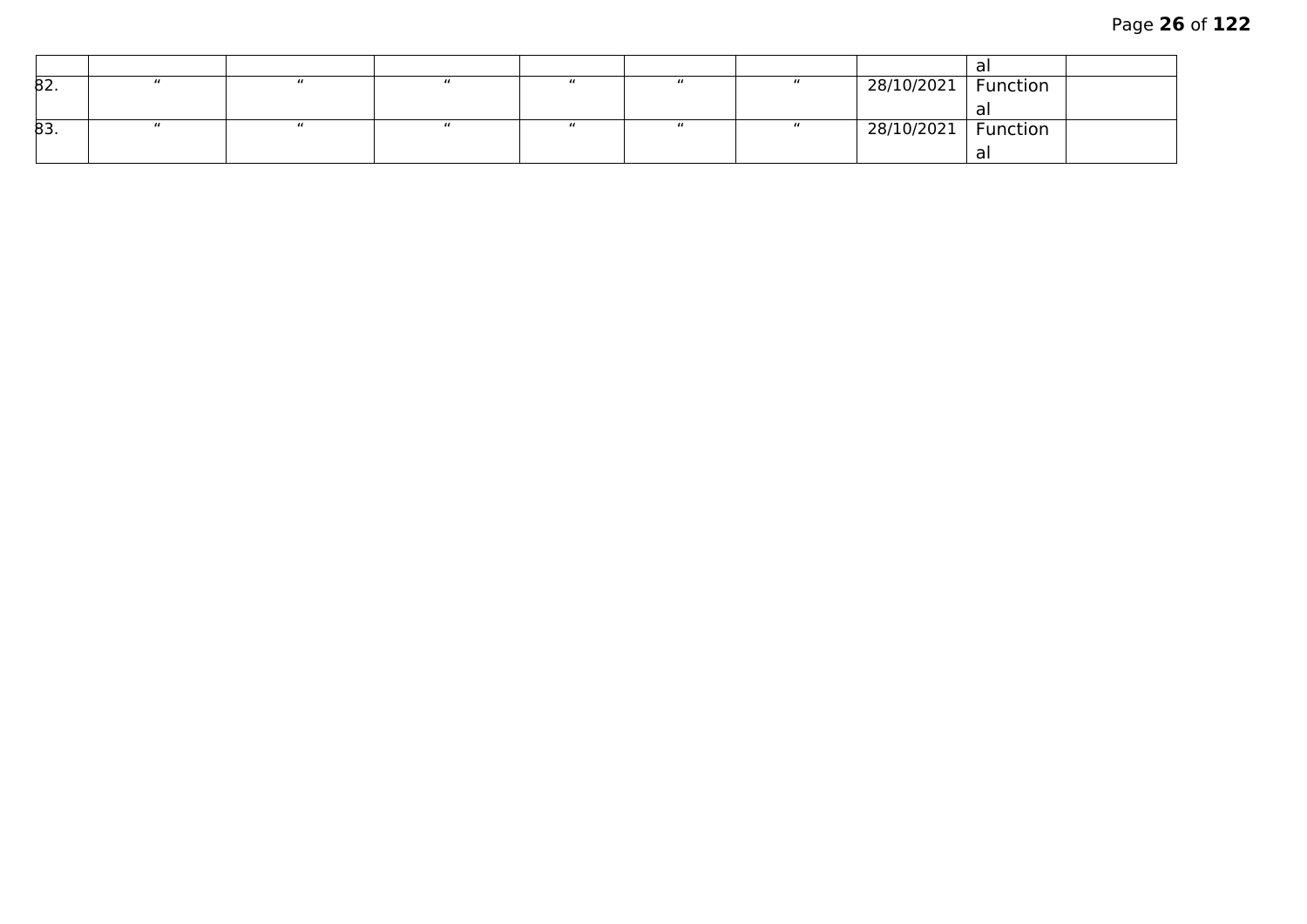- **Not functional Equipment is not working. \***
- **Partly functional Equipment is working but some parts are not operational (Not in factory perfect condition). \***
- **Functional Equipment and all its parts are fully operational. \* Name of Ward/Area:- AB-3 Ward**

| S.N<br>$\mathbf{o}$ . | <b>Equipment</b><br><b>Name</b> | <b>Name of</b><br><b>Manufacturer</b> | <b>Name Of</b><br><b>Supplier</b> | Date of<br><b>Purchase</b> | Cost of<br><b>Procuremen</b><br>t | <b>Recommen</b><br>ded<br><b>Frequency</b><br><b>Of</b><br>Maintenanc<br>е | Date of<br>last<br>maintena<br>nce check | *Whether<br>Functiona<br>I or not | If not<br>functiona<br>I details<br>of action<br>taken |
|-----------------------|---------------------------------|---------------------------------------|-----------------------------------|----------------------------|-----------------------------------|----------------------------------------------------------------------------|------------------------------------------|-----------------------------------|--------------------------------------------------------|
| ī.                    | Cardiac                         | M/s Criticare                         | M/s Advanced                      | 05.07.201                  | Rs.                               | $\boldsymbol{u}$                                                           | 07/04/20                                 | Function                          |                                                        |
|                       | Monitor                         |                                       | Micronic Devices                  | $\mathbf 0$                | 1,64,900/-                        |                                                                            | 21                                       | al                                |                                                        |
| þ.                    | $\overline{u}$                  | $\overline{u}$                        | $\overline{u}$                    | $\overline{u}$             | $\overline{u}$                    | $\overline{u}$                                                             | 07/04/20                                 | Function                          |                                                        |
|                       |                                 |                                       |                                   |                            |                                   |                                                                            | 21                                       | al                                |                                                        |
| 3.                    | $\overline{u}$                  | $\boldsymbol{u}$                      | $\overline{u}$                    | $\overline{u}$             | $\overline{u}$                    | $\boldsymbol{u}$                                                           | 07/04/20                                 | Function                          |                                                        |
|                       |                                 |                                       |                                   |                            |                                   |                                                                            | 21                                       | al                                |                                                        |
| 4.                    | $\overline{u}$                  | $\overline{u}$                        | $\overline{u}$                    | $\overline{u}$             | $\overline{u}$                    | $\overline{u}$                                                             | 07/04/20                                 | Function                          |                                                        |
|                       |                                 |                                       |                                   |                            |                                   |                                                                            | 21                                       | al                                |                                                        |
| 5.                    | $\overline{u}$                  | $\overline{u}$                        | $\overline{u}$                    | $\overline{u}$             | $\overline{u}$                    | $\overline{u}$                                                             | 07/04/20                                 | Function                          |                                                        |
|                       |                                 |                                       |                                   |                            |                                   |                                                                            | 21                                       | al                                |                                                        |
| 6.                    | $\overline{u}$                  | $\overline{u}$                        | $\boldsymbol{u}$                  | $\boldsymbol{u}$           | $\boldsymbol{u}$                  | $\boldsymbol{u}$                                                           | 07/04/20                                 | Function                          |                                                        |
|                       |                                 |                                       |                                   |                            |                                   |                                                                            | 21                                       | al                                |                                                        |
| 7.                    | Cardiac                         | M/s Schiller                          | M/s Schiller                      | 18.04.201                  | Rs.                               | $\boldsymbol{u}$                                                           | 16/10/20                                 | Function                          |                                                        |
|                       | Monitor                         |                                       |                                   | $\overline{2}$             | 2,72,750/-                        |                                                                            | 21                                       | al                                |                                                        |
| 8.                    | $\overline{u}$                  | $\overline{u}$                        | $\overline{u}$                    | $\overline{u}$             | $\overline{u}$                    | $\overline{u}$                                                             | 16/10/20                                 | Function                          |                                                        |
|                       |                                 |                                       |                                   |                            |                                   |                                                                            | 21                                       | al                                |                                                        |
| 9.                    | $\overline{u}$                  | $\overline{u}$                        | $\overline{u}$                    | $\overline{u}$             | $\overline{u}$                    | $\overline{u}$                                                             | 16/10/20                                 | Function                          |                                                        |
|                       |                                 |                                       |                                   |                            |                                   |                                                                            | 21                                       | al                                |                                                        |
| 10.                   | $\overline{u}$                  | $\boldsymbol{u}$                      | $\overline{u}$                    | $\overline{u}$             | $\boldsymbol{u}$                  | $\boldsymbol{u}$                                                           | 16/10/20                                 | Function                          |                                                        |
|                       |                                 |                                       |                                   |                            |                                   |                                                                            | 21                                       | al                                |                                                        |
| 11.                   | $\overline{u}$                  | $\boldsymbol{u}$                      | $\overline{u}$                    | $\overline{u}$             | $\overline{u}$                    | $\boldsymbol{u}$                                                           | 16/10/20                                 | Function                          |                                                        |
|                       |                                 |                                       |                                   |                            |                                   |                                                                            | 21                                       | al                                |                                                        |
| $\overline{12}$ .     | Defibrillator                   | M/s. Zoll Medical                     | M/s. L & T                        | 21.07.201                  | Rs. 411338/-                      | $\boldsymbol{u}$                                                           | 17/06/20                                 | Function                          |                                                        |
|                       |                                 |                                       |                                   | $\mathbf 0$                |                                   |                                                                            | 21                                       | al                                |                                                        |
| $\overline{13.}$      | <b>ICU Beds</b>                 | M/s<br>Monarch                        | M/s. D.V                          | 18.03.201                  | Rs.<br>1,                         | $\boldsymbol{u}$                                                           | 28/06/20                                 | Function                          |                                                        |
|                       |                                 | Surgical                              | Enterprises                       | 5                          | 39,900/-                          |                                                                            | 21                                       | al                                |                                                        |
| $\overline{14}$ .     | $\overline{u}$                  | $\overline{u}$                        | $\overline{u}$                    | $\overline{u}$             | $\overline{u}$                    | $\boldsymbol{u}$                                                           | 28/06/20                                 | Function                          |                                                        |
|                       |                                 |                                       |                                   |                            |                                   |                                                                            | 21                                       | al                                |                                                        |
| 15.                   | $\overline{u}$                  | $\overline{u}$                        | $\overline{u}$                    | $\overline{u}$             | $\overline{u}$                    | $\overline{u}$                                                             | 28/06/20                                 | Function                          |                                                        |
|                       |                                 |                                       |                                   |                            |                                   |                                                                            | 21                                       |                                   |                                                        |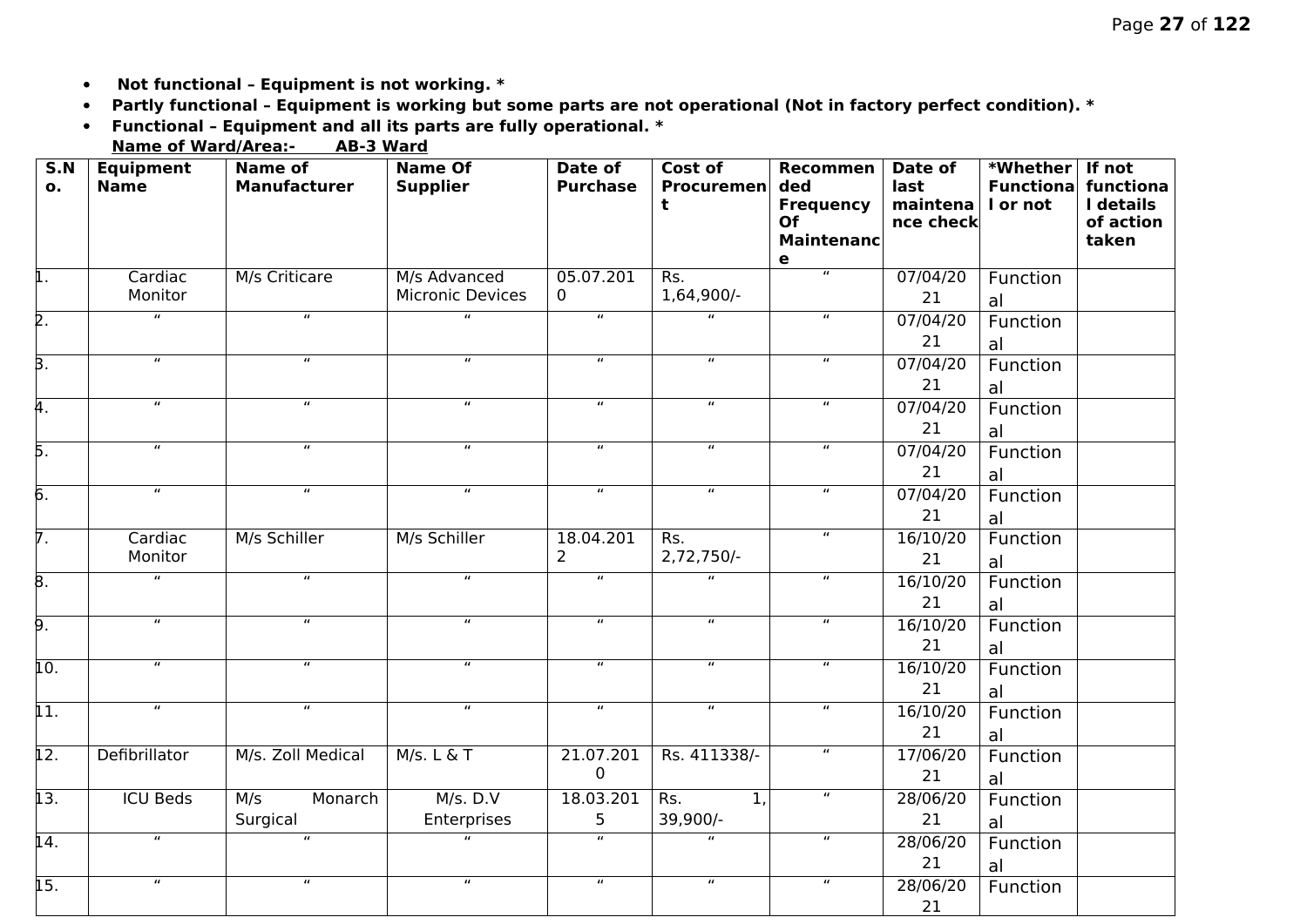|     |                     |                   |                |                |                |                |          | al              |  |
|-----|---------------------|-------------------|----------------|----------------|----------------|----------------|----------|-----------------|--|
| 16. | $\overline{u}$      | $^{\prime\prime}$ | $\overline{u}$ | $\overline{u}$ | $\overline{u}$ | $\overline{u}$ | 28/06/20 | Function        |  |
|     |                     |                   |                |                |                |                | 21       | al              |  |
| 17. | Suction Machine M/s | Monarch           | $M/s$ D.V.     | 26.03.201      | Rs.1,15,900/-  |                | 29/09/20 | Function        |  |
|     |                     | Surgical          | Enterprises    |                |                |                | 21       | al              |  |
| 18. | Ultrasonic          | M/s Atom          | Vishal<br>M/s  | 06.07.201      | 1,54,445/-JPY  | $\overline{u}$ | 26/07/20 | Function        |  |
|     | Nebulizer           |                   | Surgical       |                |                |                | 21       | al              |  |
| 19. | $\overline{u}$      | M/s Atom          | M/s Vishal     | 08.05.201      | IPY-¥          | $\mathbf{u}$   | 26/07/20 | <b>Function</b> |  |
|     |                     |                   | Surgical       |                | 1,46,722.75    |                | 21       | al              |  |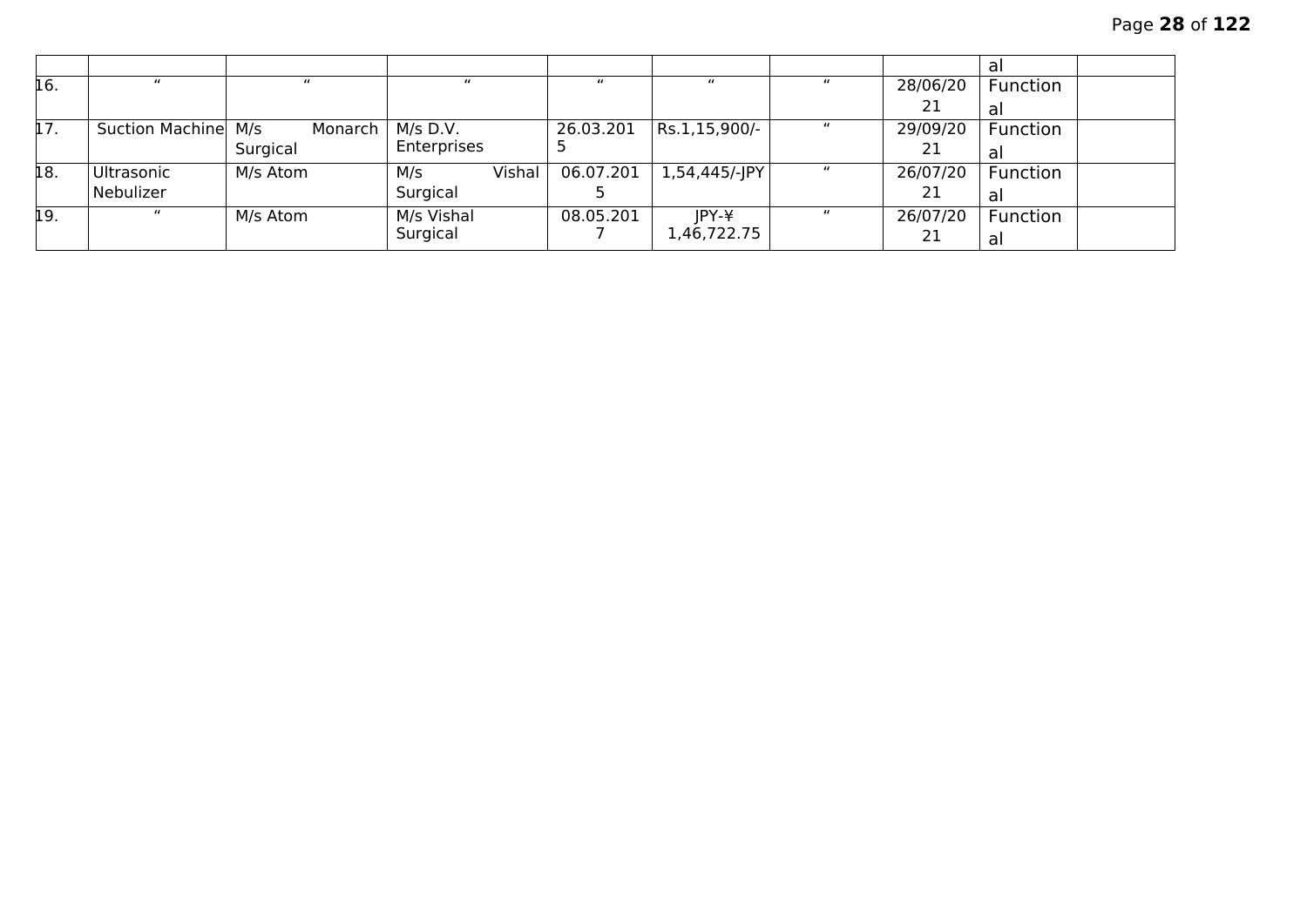- **Not functional Equipment is not working. \***
- **Partly functional Equipment is working but some parts are not operational (Not in factory perfect condition). \***
- **Functional Equipment and all its parts are fully operational. \***

### **Name of Ward/Area:- MAT OT+ L/Room**

| S.N<br>$\mathbf{o}$ . | <b>Equipment</b><br><b>Name</b>   | <b>Name of</b><br><b>Manufacturer</b> | <b>Name Of Supplier</b>        | Date of<br><b>Purchase</b>  | Cost of<br><b>Procureme</b><br>nt      | Recommend Date of last *Whether If not<br>ed<br><b>Frequency</b><br>Of<br><b>Maintenanc</b><br>e | maintenanc<br>e check | I or not       | <b>Functiona</b> functional<br>details of<br>action<br>taken |
|-----------------------|-----------------------------------|---------------------------------------|--------------------------------|-----------------------------|----------------------------------------|--------------------------------------------------------------------------------------------------|-----------------------|----------------|--------------------------------------------------------------|
| ī.                    | Suction<br>Machine                |                                       | M/s. Link Medical              | 20.02.200<br>8              | Rs.10,2000/                            | As & when<br>required                                                                            |                       | Function<br>al |                                                              |
| 2.                    | Cardiac<br>Monitor                | M/s Schiller                          | M/s Schiller                   | 18.04.201<br>$\overline{2}$ | $\overline{\text{Rs}}$ .<br>2,72,750/- | $\overline{u}$                                                                                   |                       | Function<br>al |                                                              |
| β.                    | $\overline{u}$                    | $\overline{u}$                        | $\overline{u}$                 | $\overline{u}$              | $\overline{u}$                         | $\overline{u}$                                                                                   |                       | Function<br>al |                                                              |
| 4.                    | $\overline{u}$                    | $\overline{u}$                        | $\overline{u}$                 | $\overline{u}$              | $\overline{u}$                         | $\overline{u}$                                                                                   |                       | Function<br>al |                                                              |
| Б.                    | $\overline{u}$                    | $\overline{u}$                        | $\overline{u}$                 | $\overline{u}$              | $\overline{u}$                         | $\overline{u}$                                                                                   |                       | Function<br>al |                                                              |
| б.                    | $\overline{u}$                    | $\overline{u}$                        | $\overline{u}$                 | $\overline{u}$              | $\overline{u}$                         | $\overline{u}$                                                                                   |                       | Function<br>al |                                                              |
| 7.                    | $\boldsymbol{u}$                  | $\overline{u}$                        | $\overline{u}$                 | $\boldsymbol{u}$            | $\boldsymbol{u}$                       | $\boldsymbol{u}$                                                                                 |                       | Function<br>al |                                                              |
| 8.                    | $\overline{u}$                    | $\boldsymbol{u}$                      | $\boldsymbol{u}$               | $\boldsymbol{u}$            | $\overline{u}$                         | $\overline{u}$                                                                                   |                       | Function<br>al |                                                              |
| 9.                    | $\overline{u}$                    | $\boldsymbol{u}$                      | $\overline{u}$                 | $\overline{u}$              | $\overline{u}$                         | $\boldsymbol{u}$                                                                                 |                       | Function<br>al |                                                              |
| ĪΟ.                   | $\overline{u}$                    | $\overline{u}$                        | $\overline{u}$                 | $\boldsymbol{u}$            | $\overline{u}$                         | $\overline{u}$                                                                                   |                       | Function<br>al |                                                              |
| 11.                   | $\overline{u}$                    | $\overline{u}$                        | $\overline{u}$                 | $\overline{u}$              | $\overline{u}$                         | $\overline{u}$                                                                                   |                       | Function<br>al |                                                              |
| $\overline{12.}$      | Resuscitation<br>Cart             | M/s. Inter Metro                      | M/s. Care Inter                | 25.07.200<br>9              | RS.<br>236200/-                        | $\overline{u}$                                                                                   |                       | Function<br>al |                                                              |
| $\overline{13.}$      | Defibrillator                     | <b>M/s PHILIPS</b>                    | M/s. PHILIPS Electr. I<br>Ltd. | 27.09.201<br>3              | $9,600/-$<br>US\$                      | $\overline{u}$                                                                                   |                       | Function<br>al |                                                              |
| $\overline{14}$ .     | Suction<br>Machine                |                                       | M/s. Link Medical<br>Sys.      | 25.08.201<br>4              | Rs.1,19,000<br>$\sqrt{-}$              | $\boldsymbol{u}$                                                                                 |                       | Function<br>al |                                                              |
| 15.                   | <b>Patient Trolley</b><br>Cum Bed |                                       | M/s. MGM<br>Associates         | 30.03.201<br>5              | Rs.<br>1,28,000/-                      | $\overline{u}$                                                                                   |                       | Function<br>al |                                                              |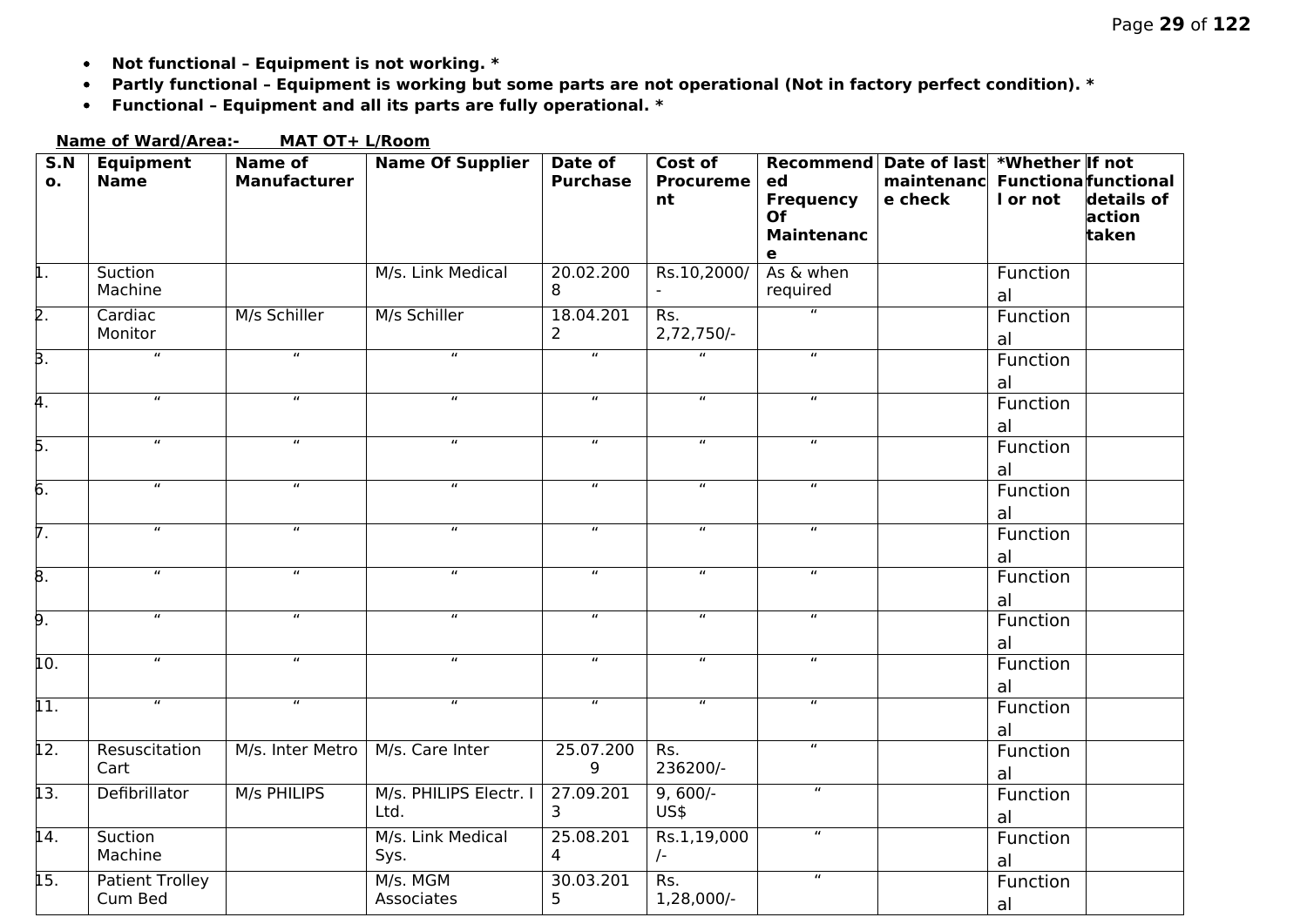| $\overline{16}$ . | $\overline{u}$   |                         | $\boldsymbol{u}$     | $\overline{u}$ | $\overline{u}$   | $\boldsymbol{u}$ | Function |          |
|-------------------|------------------|-------------------------|----------------------|----------------|------------------|------------------|----------|----------|
|                   |                  |                         |                      |                |                  |                  | al       |          |
| $\overline{17}$ . | <b>ICU Beds</b>  | Monarch<br>M/s          | M/s. D.V Enterprises | 18.03.201      | Rs.<br>д,        | $\overline{u}$   | Function |          |
|                   |                  | Surg.                   |                      | 5              | 39,900/-         |                  | al       |          |
| 18.               | $\overline{u}$   | $\overline{\mathbf{u}}$ | $\overline{u}$       | $\overline{u}$ | $\overline{u}$   | $\overline{u}$   | Function |          |
|                   |                  |                         |                      |                |                  |                  | al       |          |
| $\overline{19}$ . | $\boldsymbol{u}$ | $\overline{u}$          | $\overline{u}$       | $\overline{u}$ | $\overline{u}$   | $\overline{u}$   | Function |          |
|                   |                  |                         |                      |                |                  |                  | al       |          |
| $\overline{20}$ . | $\boldsymbol{u}$ | $\overline{u}$          | $\overline{u}$       | $\overline{u}$ | $\overline{u}$   | $\overline{u}$   | Function |          |
|                   |                  |                         |                      |                |                  |                  | al       |          |
| $\overline{21}$ . | $\overline{u}$   | $\overline{u}$          | $\overline{u}$       | $\overline{u}$ | $\overline{u}$   | $\overline{u}$   | Function |          |
|                   |                  |                         |                      |                |                  |                  | al       |          |
| 22.               | $\boldsymbol{u}$ | $\boldsymbol{u}$        | $\overline{u}$       | $\overline{u}$ | $\boldsymbol{u}$ | $\boldsymbol{u}$ | Function |          |
|                   |                  |                         |                      |                |                  |                  | al       |          |
| 23.               | $\overline{u}$   | $\overline{u}$          | $\overline{u}$       | $\overline{u}$ | $\overline{u}$   | $\overline{u}$   | Not      | Informed |
|                   |                  |                         |                      |                |                  |                  | Function | to the   |
|                   |                  |                         |                      |                |                  |                  | al       | firm     |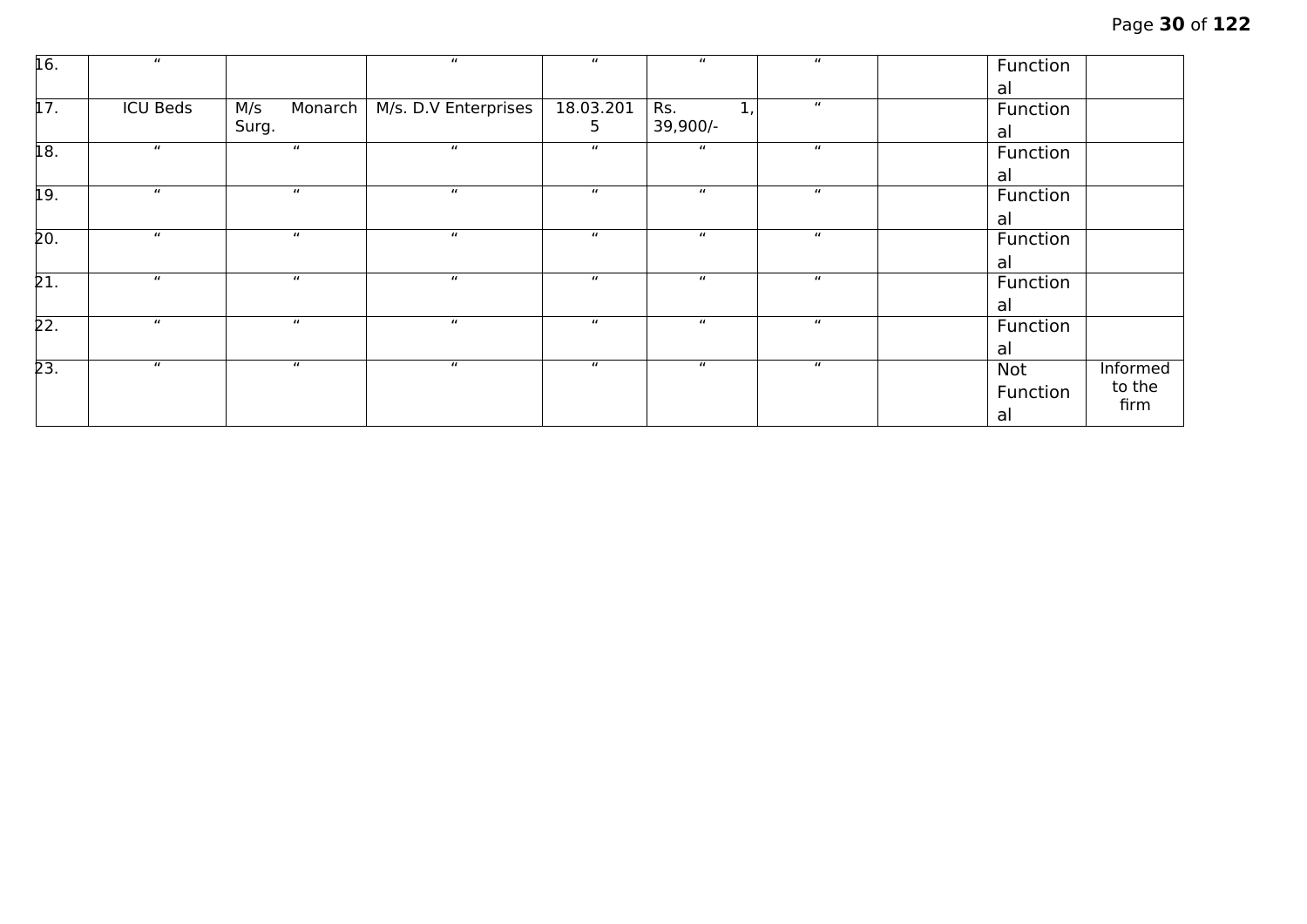| 24.               | $\overline{u}$         | $\overline{u}$   | $\overline{u}$       | $\overline{u}$   | $\overline{u}$          | $\overline{u}$   | <b>Not</b> | Informed        |
|-------------------|------------------------|------------------|----------------------|------------------|-------------------------|------------------|------------|-----------------|
|                   |                        |                  |                      |                  |                         |                  | Function   | to the          |
|                   |                        |                  |                      |                  |                         |                  | al         | firm            |
| 25.               | $\overline{u}$         | $\overline{u}$   | $\overline{u}$       | $\boldsymbol{u}$ | $\overline{u}$          | $\boldsymbol{u}$ | Function   |                 |
|                   |                        |                  |                      |                  |                         |                  | al         |                 |
| $\overline{26.}$  | <b>Ultrasonic</b>      | M/s Atom         | M/s Vishal Surgical  | 03.09.201        | 1,39,000/- YenAs & when |                  | Function   |                 |
|                   | Nebulizer              |                  |                      | 3                |                         | required         | al         |                 |
| 27.               | Cautery                | M/s. Martin      | M/s. Vishal Surgical | 01.09.201        | Euro                    | $\overline{u}$   | Function   |                 |
|                   | Machine                |                  |                      | 5                | 8,533.33                |                  | al         |                 |
| 28.               | Suction                | Monarch<br>M/s   | M/s D.V. Enterprises | 26.03.201        | Rs.1,15,900/-           | $\overline{u}$   | Function   |                 |
|                   | Machine                | Surgical         |                      | 5                |                         |                  | al         |                 |
| 29.               | $\overline{u}$         | $\overline{u}$   | $\overline{u}$       | $\overline{u}$   | $\overline{u}$          | $\overline{u}$   | Function   |                 |
|                   |                        |                  |                      |                  |                         |                  | al         |                 |
| 30.               | $\overline{u}$         | $\overline{u}$   | $\overline{u}$       | $\overline{u}$   | $\overline{u}$          | $\overline{u}$   | Function   |                 |
|                   |                        |                  |                      |                  |                         |                  | al         |                 |
| 31.               | $\overline{u}$         | $\overline{u}$   | $\overline{u}$       | $\boldsymbol{u}$ | $\overline{u}$          | $\boldsymbol{u}$ | <b>Not</b> | <b>Informed</b> |
|                   |                        |                  |                      |                  |                         |                  | Function   | to the<br>firm  |
|                   |                        |                  |                      |                  |                         |                  | al         |                 |
| $\overline{32.}$  | $\overline{u}$         | $\overline{u}$   | $\overline{u}$       | $\overline{u}$   | $\boldsymbol{u}$        | $\overline{u}$   | Function   |                 |
|                   |                        |                  |                      |                  |                         |                  | al         |                 |
| $\overline{33.}$  | $\overline{u}$         | $\overline{u}$   | $\overline{u}$       | $\overline{u}$   | $\overline{u}$          | $\overline{u}$   | Function   |                 |
|                   |                        |                  |                      |                  |                         |                  | al         |                 |
| 34.               | <b>Patient Trolley</b> | M/s Sahni        | M/s Merino Intern.   | 03.07.201        | Rs.                     | $\overline{u}$   | Function   |                 |
|                   |                        | <b>Traders</b>   |                      | 7                | 1,33,900/-              |                  | al         |                 |
| $\overline{35}$ . | $\overline{u}$         | $\overline{u}$   | $\overline{u}$       | $\overline{u}$   | $\overline{u}$          | $\overline{u}$   | Function   |                 |
|                   |                        |                  |                      |                  |                         |                  | al         |                 |
| 36.               | $\boldsymbol{u}$       | $\overline{u}$   | $\boldsymbol{u}$     | $\boldsymbol{u}$ | $\overline{u}$          | $\overline{u}$   | Function   |                 |
|                   |                        |                  |                      |                  |                         |                  | al         |                 |
| 37.               | $\boldsymbol{u}$       | $\boldsymbol{u}$ | $\boldsymbol{u}$     | $\boldsymbol{u}$ | $\overline{u}$          | $\boldsymbol{u}$ | Function   |                 |
|                   |                        |                  |                      |                  |                         |                  | al         |                 |
| 38.               | Plasma                 | M/s LwoTem       | M/s Lowtem Co. Ltd.  | 12.05.201        | USD,                    | $\overline{u}$   | Function   |                 |
|                   | Sterilizer             | Co.              |                      | 7                | 42,300/-                |                  | al         |                 |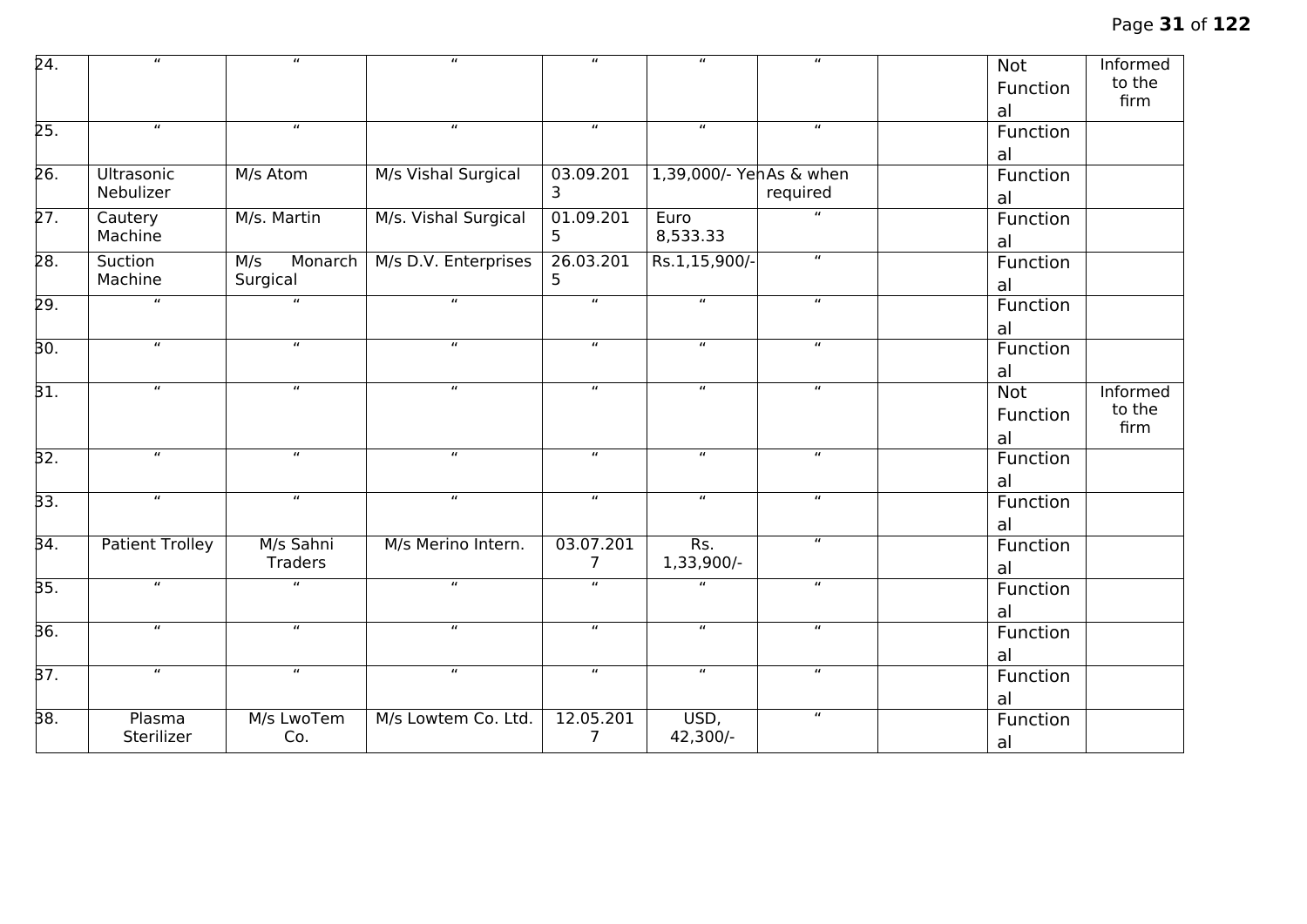- **Not functional Equipment is not working. \***
- **Partly functional Equipment is working but some parts are not operational (Not in factory perfect condition). \***
- **Functional Equipment and all its parts are fully operational. \***

### **Name of Ward/Area:- C-3 NICU-A**

| S.N<br>о. | <b>Equipment</b><br><b>Name</b> | Name of<br><b>Manufacturer</b> | <b>Name Of Supplier</b>                   | Date of<br><b>Purchase</b> | Cost of<br><b>Procureme</b><br>nt | <b>Recommend</b><br>ed<br><b>Frequency</b><br>Of<br><b>Maintenanc</b><br>е | Date of last *Whether If not<br>maintenand Functiona functional<br>e check | I or not       | details of<br>action<br>taken |
|-----------|---------------------------------|--------------------------------|-------------------------------------------|----------------------------|-----------------------------------|----------------------------------------------------------------------------|----------------------------------------------------------------------------|----------------|-------------------------------|
| Ш.        | Ultrasonic<br>Nebulizer         | M/s Atom                       | M/s Vishal Surgical                       | 22.07.201<br>U             | 1,31,000/-<br>Yen                 | As & when<br>required                                                      | 18/02/2021                                                                 | Function<br>al |                               |
| 2.        | <b>Ultrasonic</b><br>Nebulizer  | M/s Atom                       | M/s Vishal Surgical                       | 06.07.201<br>Ь             | $1,54,445/-$<br>JPY               | $\mathbf{u}$                                                               | 18/02/2021                                                                 | Function<br>al |                               |
| В.        | Vein<br>ILLUMINATOR             | M/s CHRISTIE-<br><b>USA</b>    | M/s. Vinay Brothers<br><b>Diagnostics</b> | 31.03.201                  | Rs.<br>$5,22,900/-$               | $\overline{u}$                                                             | 25/07/2017                                                                 | Function<br>al |                               |
| 4.        | <b>ECG Machine</b>              | M/s Idan<br>Instruments Inc.   | M/s Taurus<br>Healthcare Pvt. Ltd.        | 06.07.201                  | Rs.<br>$1,20,000/-$               | $\mathbf{u}$                                                               | 13/08/2021                                                                 | Function<br>al |                               |
| 5.        | Defibrillator                   | M/s<br>Innomed, Hungery        | Standard<br>M/s<br>Traders                | 13.07.201                  | Rs.<br>$4,35,120/-$               | $\overline{u}$                                                             | 14/06/2021                                                                 | Function<br>al |                               |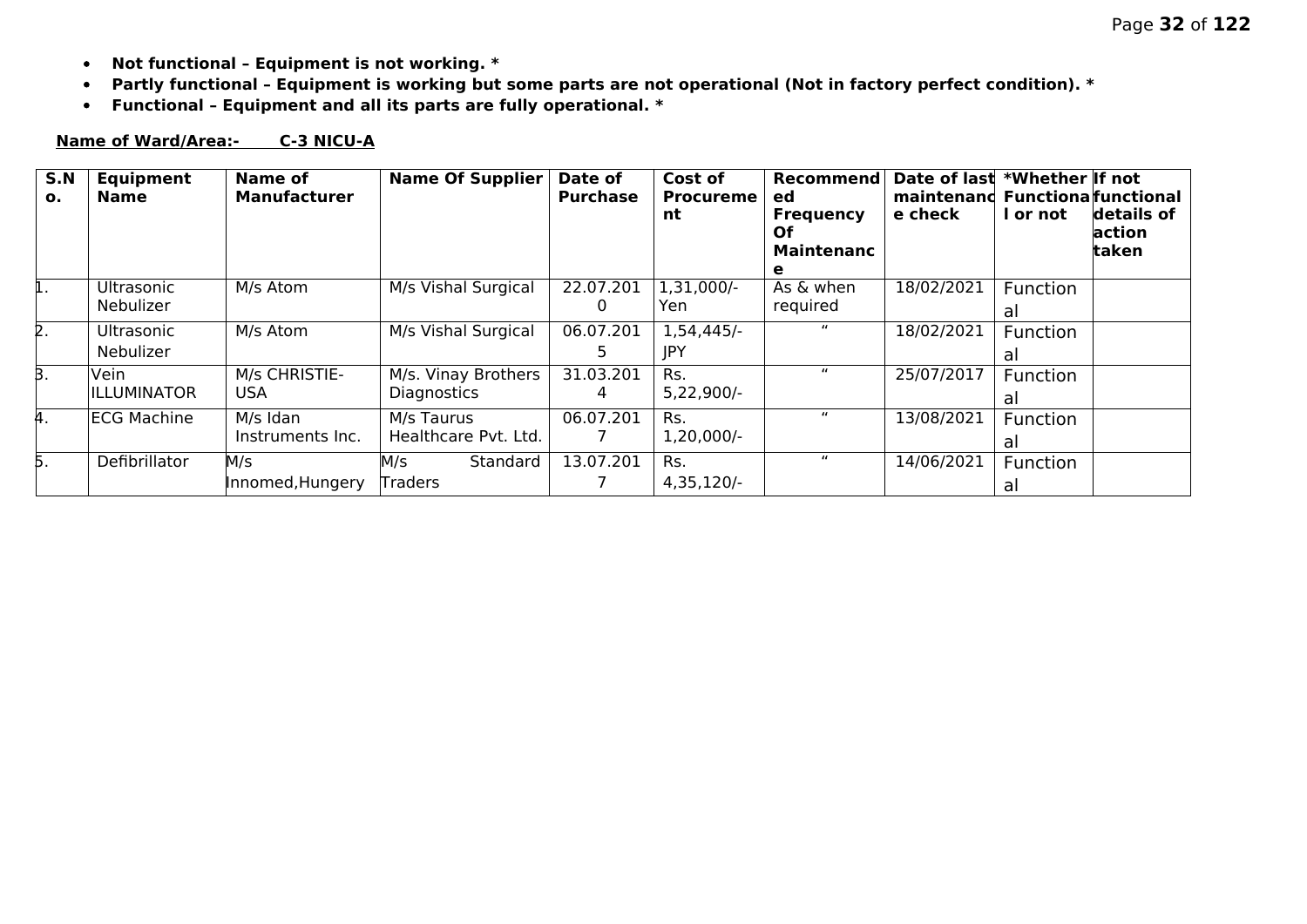- **Not functional Equipment is not working. \***
- **Partly functional Equipment is working but some parts are not operational (Not in factory perfect condition). \***
- **Functional Equipment and all its parts are fully operational. \***

### **Name of Ward/Area:- D-3 Ward**

| S.N<br>$\mathbf{o}$ . | <b>Equipment</b><br><b>Name</b> | <b>Name of</b><br><b>Manufacturer</b> | <b>Name Of Supplier</b>                          | Date of<br><b>Purchase</b> | Cost of<br><b>Procureme</b><br>nt | <b>Recommend</b><br>ed<br><b>Frequency</b><br>Of<br><b>Maintenanc</b> | Date of<br>last<br>maintenan<br>ce check | *Whether If not<br>I or not | <b>Functiona</b> functional<br>details of<br>action<br>taken |
|-----------------------|---------------------------------|---------------------------------------|--------------------------------------------------|----------------------------|-----------------------------------|-----------------------------------------------------------------------|------------------------------------------|-----------------------------|--------------------------------------------------------------|
| μ.                    | Cardiac<br>Monitor              | M/s Schiller                          | M/s Schiller                                     | 18.04.201<br>2             | Rs.<br>$2,72,750/-$               | е<br>As & when<br>required                                            | 08/09/202                                | Function<br>al              |                                                              |
| 2.                    | $\overline{u}$                  | $\overline{u}$                        | $\overline{u}$                                   | $\overline{u}$             |                                   | $\overline{u}$                                                        | 08/09/202                                | Function<br>al              |                                                              |
| Б.                    | $\boldsymbol{u}$                | $\overline{u}$                        | $\overline{u}$                                   | $\overline{u}$             | $\overline{u}$                    | $\boldsymbol{u}$                                                      | 08/09/202                                | Function<br>al              |                                                              |
| 4.                    | $\overline{u}$                  | $\overline{u}$                        | $\overline{u}$                                   | $\overline{u}$             | $\overline{u}$                    | $\overline{u}$                                                        | 08/09/202                                | Function<br>al              |                                                              |
| 5.                    | $\overline{u}$                  | $\boldsymbol{u}$                      | $\boldsymbol{u}$                                 | $\overline{u}$             | $\overline{u}$                    | $\boldsymbol{u}$                                                      | 08/09/202                                | Function<br>al              |                                                              |
| ნ.                    | Defibrillator                   | M/s PHILIPS                           | M/s. PHILIPS<br><b>Electronics India</b><br>Ltd. | 27.09.201<br>3             | $9,600/-$<br>US\$                 | $\boldsymbol{u}$                                                      | 02/09/202                                | Function<br>al              |                                                              |
| 7.                    | <b>ICU Beds</b>                 | M/s Monarch<br>Surgical               | M/s. D.V Enterprises                             | 18.03.201<br>5.            | Rs.<br>1,<br>B9,900/-             | As & when<br>required                                                 | 22/02/202<br>1                           | Function<br>al              |                                                              |
| 8.                    | $\overline{u}$                  |                                       | $\overline{u}$                                   | $\overline{u}$             | $\overline{u}$                    | $\overline{u}$                                                        | 22/02/202                                | Function<br>al              |                                                              |
| 9.                    | Resuscitation<br>Cart           | M/s Machan<br>International           | M/s Merino<br>International                      | 28.10.201<br>4             | Rs.<br>1,07,990/-                 | $\boldsymbol{u}$                                                      | 15/04/201<br>7                           | Function<br>al              |                                                              |
| 10.                   | Ultrasonic<br>Nebulizer         | M/s Atom                              | M/s Vishal Surgical                              | 18.04.201                  | $IPY - 4$<br>1,46,722.7<br>5      | $\boldsymbol{u}$                                                      | 17/08/201<br>8                           | Function<br>al              |                                                              |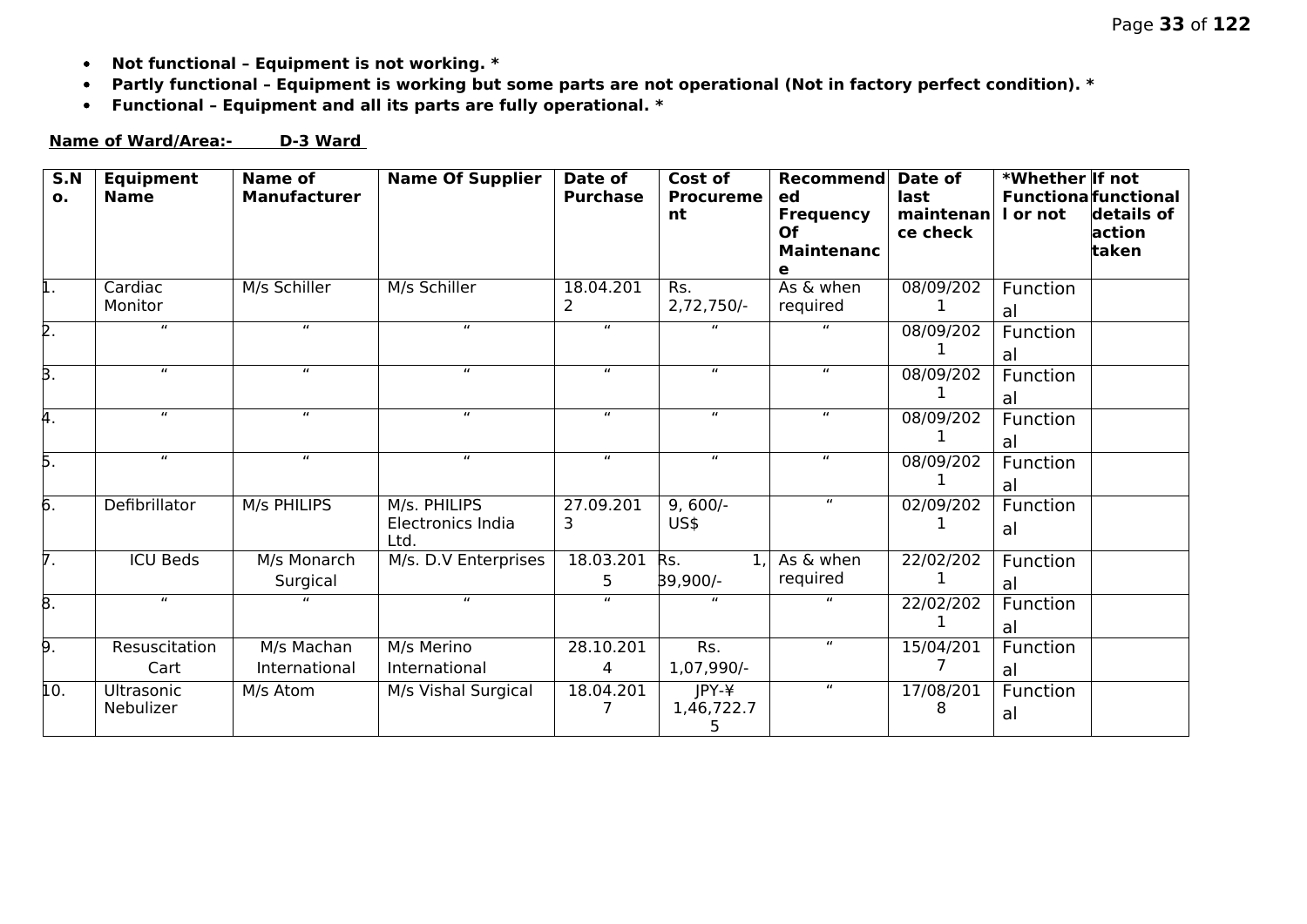- **Not functional Equipment is not working. \***
- **Partly functional Equipment is working but some parts are not operational (Not in factory perfect condition). \***
- **Functional Equipment and all its parts are fully operational. \***

### **Name of Ward/Area:- AB-4 Ward**

| S.N<br>0.         | <b>Equipment</b><br><b>Name</b>  | <b>Name of</b><br><b>Manufacturer</b> | <b>Name Of</b><br><b>Supplier</b>         | Date of<br><b>Purchase</b>  | Cost of<br><b>Procuremen</b><br>t | <b>Recommend</b><br>ed<br><b>Frequency</b><br>Of<br><b>Maintenanc</b><br>е | Date of<br>last<br>maintenan Function details of<br>ce check | *Whethe If not<br>al or not action | functional<br>taken     |
|-------------------|----------------------------------|---------------------------------------|-------------------------------------------|-----------------------------|-----------------------------------|----------------------------------------------------------------------------|--------------------------------------------------------------|------------------------------------|-------------------------|
| μ.                | Cardiac<br>Monitor               | M/s Vital Sign<br>Medidevices         | M/s. D.V.<br>Enterprises                  | 07.08.201<br>3              | Rs.1<br>54,000/-                  | $\overline{u}$                                                             |                                                              | Function<br>al                     |                         |
| 2.                | $\overline{u}$                   | $\overline{u}$                        | $\overline{u}$                            | $\overline{u}$              | $\overline{u}$                    | $\overline{u}$                                                             |                                                              | Function<br>al                     |                         |
| β.                | Defibrillator                    | M/s PHILIPS                           | M/s. PHILIPS<br>Electronics India<br>Ltd. | 27.09.201<br>3              | $9,600 - US$$                     | As & when<br>required                                                      |                                                              | Function<br>al                     |                         |
| 4.                | Cardiac<br>Monitor               | M/s. Edan<br>Instruments<br>INC.      | M/s. Super<br>Medicare Agencies           | 20.06.201<br>4              | $3,376/-$ US\$                    | $\overline{u}$                                                             |                                                              | Function<br>al                     |                         |
| 5.                | $\overline{u}$                   | $\overline{u}$                        | $\overline{u}$                            | $\overline{u}$              | $\overline{u}$                    | $\overline{u}$                                                             |                                                              | Function<br>al                     |                         |
| б.                | $\overline{u}$                   | $\boldsymbol{u}$                      | $\boldsymbol{u}$                          | $\overline{u}$              | $\overline{u}$                    | $\boldsymbol{\mu}$                                                         |                                                              | Function<br>al                     |                         |
| 7.                | $\overline{u}$                   | $\boldsymbol{u}$                      | $\overline{u}$                            | $\overline{u}$              | $\overline{u}$                    | $\overline{u}$                                                             |                                                              | Function<br>al                     |                         |
| 8.                | Automated<br>Perfusion<br>System | M/s. B. Braun<br>Medical (India)      | M/s. B. Braun<br>Medical (India)          | 24.12.201<br>$\overline{4}$ | Rs.<br>1,35,000/-                 | As & when<br>required                                                      |                                                              | <b>Not</b><br>Function<br>al       | Informed<br>to the firm |
|                   | $\overline{u}$                   | $\overline{u}$                        | $\overline{u}$                            | $\overline{u}$              | $\overline{u}$                    | $\overline{u}$                                                             |                                                              | $\overline{u}$                     | $\overline{u}$          |
| $\frac{9}{10}$ .  | $\overline{u}$                   | $\overline{u}$                        | $\overline{u}$                            | $\overline{u}$              | $\overline{u}$                    | $\overline{u}$                                                             |                                                              | Function<br>al                     |                         |
| $\overline{11}$ . | $\overline{u}$                   | $\overline{u}$                        | $\overline{u}$                            | $\overline{u}$              | $\overline{u}$                    | $\overline{u}$                                                             |                                                              | Function<br>al                     |                         |
| $\overline{12}$ . | $\overline{u}$                   | $\overline{u}$                        | $\overline{u}$                            | $\overline{u}$              | $\overline{u}$                    | $\overline{u}$                                                             |                                                              | Function<br>al                     |                         |
| $\overline{13}$ . | $\overline{u}$                   | $\overline{u}$                        | $\overline{u}$                            | $\overline{u}$              | $\overline{u}$                    | $\overline{u}$                                                             |                                                              | <b>Not</b><br>Function<br>al       | Informed<br>to the firm |
| $\overline{14}$ . | <b>ICU Ventilator</b>            | M/s Rohanika                          |                                           | 31.03.201                   | Rs.8,50,422/                      | $\boldsymbol{u}$                                                           |                                                              | Function                           |                         |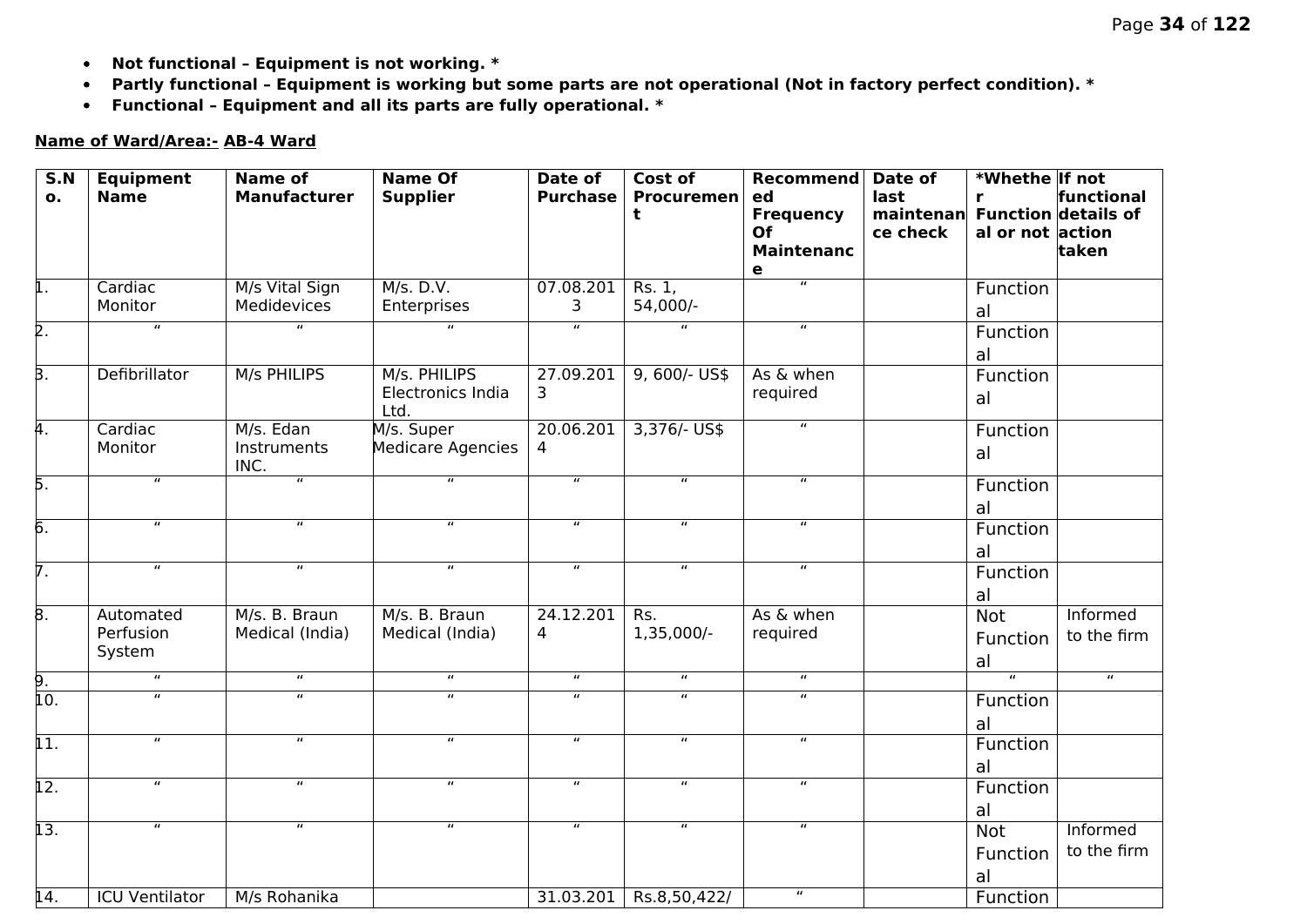|                   |                    | Elect.           |                   | 5                 | $\overline{\phantom{a}}$ |                  | al       |
|-------------------|--------------------|------------------|-------------------|-------------------|--------------------------|------------------|----------|
| $\overline{15.}$  | $\overline{u}$     | $\overline{u}$   |                   | $\overline{u}$    | $\overline{u}$           | $\overline{u}$   | Function |
|                   |                    |                  |                   |                   |                          |                  | al       |
| $\overline{16}$ . | Resuscitation      | M/s              | Machan M/s Merino |                   | 28.10.201 Rs. 1,07,990/- | $\boldsymbol{u}$ | Function |
|                   | Cart               | Interna.         | Interna.          | 4                 |                          |                  | al       |
| 17.               | Ultrasonic         | M/s Atom         | M/s<br>Vishal     | 06.07.201         | JPY                      | $\boldsymbol{u}$ | Function |
|                   | Nebulizer          |                  | Surgical          | 5                 | 1,54,445/-               |                  | al       |
| $\overline{18.}$  | Vein               | M/s CHRISTIE-    | M/s.Vinay         | 31.03.201         | Rs.                      | $\overline{u}$   | Function |
|                   | <b>ILLUMINATOR</b> | <b>USA</b>       | <b>Brothers</b>   | 4                 | 5,22,900/-               |                  | al       |
| $\overline{19}$ . | Cardiac            | M/s SSMed        | $M/s$ SS          | Medical 21.09.201 | Rs.                      | $\boldsymbol{u}$ | Function |
|                   | Monitor            |                  | Sys. (I)          | 5                 | 1,81,161/-               |                  | al       |
| 20.               | $\overline{u}$     | $\boldsymbol{u}$ | $\overline{u}$    | $\overline{u}$    | $\overline{u}$           | $\boldsymbol{u}$ | Function |
|                   |                    |                  |                   |                   |                          |                  | al       |
| 21.               | <b>Ultrasonic</b>  | M/s Atom         | M/s Vishal        | 08.05.201         | $IPY-$                   | $\overline{u}$   | Function |
|                   | Nebulizer          |                  | Surgical          | $\overline{7}$    | 1,46,722.75              |                  | al       |
| 22.               | <b>ICU Beds</b>    | Monarch<br>M/s   | M/s               | $D.V.$ 01.07.201  | Rs.                      | $\overline{u}$   | Function |
|                   |                    | Surg.            | Enterprises       | $\overline{7}$    | 1,66,000/-               |                  | al       |
| 23.               | $\boldsymbol{u}$   | $\overline{u}$   | $\overline{u}$    | $\overline{u}$    | $\overline{u}$           | $\boldsymbol{u}$ | Function |
|                   |                    |                  |                   |                   |                          |                  | al       |
| $\overline{24.}$  | $\overline{u}$     | $\boldsymbol{u}$ | $\boldsymbol{u}$  | $\boldsymbol{u}$  | $\overline{u}$           | $\boldsymbol{u}$ | Function |
|                   |                    |                  |                   |                   |                          |                  | al       |
| 25.               | $\overline{u}$     | $\overline{u}$   | $\overline{u}$    | $\overline{u}$    | $\overline{u}$           | $\overline{u}$   | Function |
|                   |                    |                  |                   |                   |                          |                  | al       |
| 26.               | $\boldsymbol{u}$   | $\boldsymbol{u}$ | $\boldsymbol{u}$  | $\boldsymbol{u}$  | $\boldsymbol{u}$         | $\boldsymbol{u}$ | Function |
|                   |                    |                  |                   |                   |                          |                  | al       |
| 27.               | $\boldsymbol{u}$   | $\boldsymbol{u}$ | $\boldsymbol{u}$  | $\boldsymbol{u}$  | $\overline{u}$           | $\overline{u}$   | Function |
|                   |                    |                  |                   |                   |                          |                  | al       |
| 28.               | $\overline{u}$     | $\overline{u}$   | $\overline{u}$    | $\overline{u}$    | $\overline{u}$           | $\overline{u}$   | Function |
|                   |                    |                  |                   |                   |                          |                  | al       |
| 29.               | $\boldsymbol{u}$   | $\boldsymbol{u}$ | $\boldsymbol{u}$  | $\boldsymbol{u}$  | $\boldsymbol{u}$         | $\boldsymbol{u}$ | Function |
|                   |                    |                  |                   |                   |                          |                  | al       |
| 30.               | $\boldsymbol{u}$   | $\boldsymbol{u}$ | $\boldsymbol{u}$  | $\boldsymbol{u}$  | $\overline{u}$           | $\overline{u}$   | Function |
|                   |                    |                  |                   |                   |                          |                  | al       |
| 31.               | $\overline{u}$     | $\boldsymbol{u}$ | $\boldsymbol{u}$  | $\overline{u}$    | $\overline{u}$           | $\boldsymbol{u}$ | Function |
|                   |                    |                  |                   |                   |                          |                  | al       |
| 32.               | $\boldsymbol{u}$   | $\boldsymbol{u}$ | $\boldsymbol{u}$  | $\overline{u}$    | $\boldsymbol{u}$         | $\boldsymbol{u}$ | Function |
|                   |                    |                  |                   |                   |                          |                  | a        |
| 33.               | $\overline{u}$     | $\overline{u}$   | $\overline{u}$    | $\overline{u}$    | $\overline{u}$           | $\boldsymbol{u}$ | Function |
|                   |                    |                  |                   |                   |                          |                  | al       |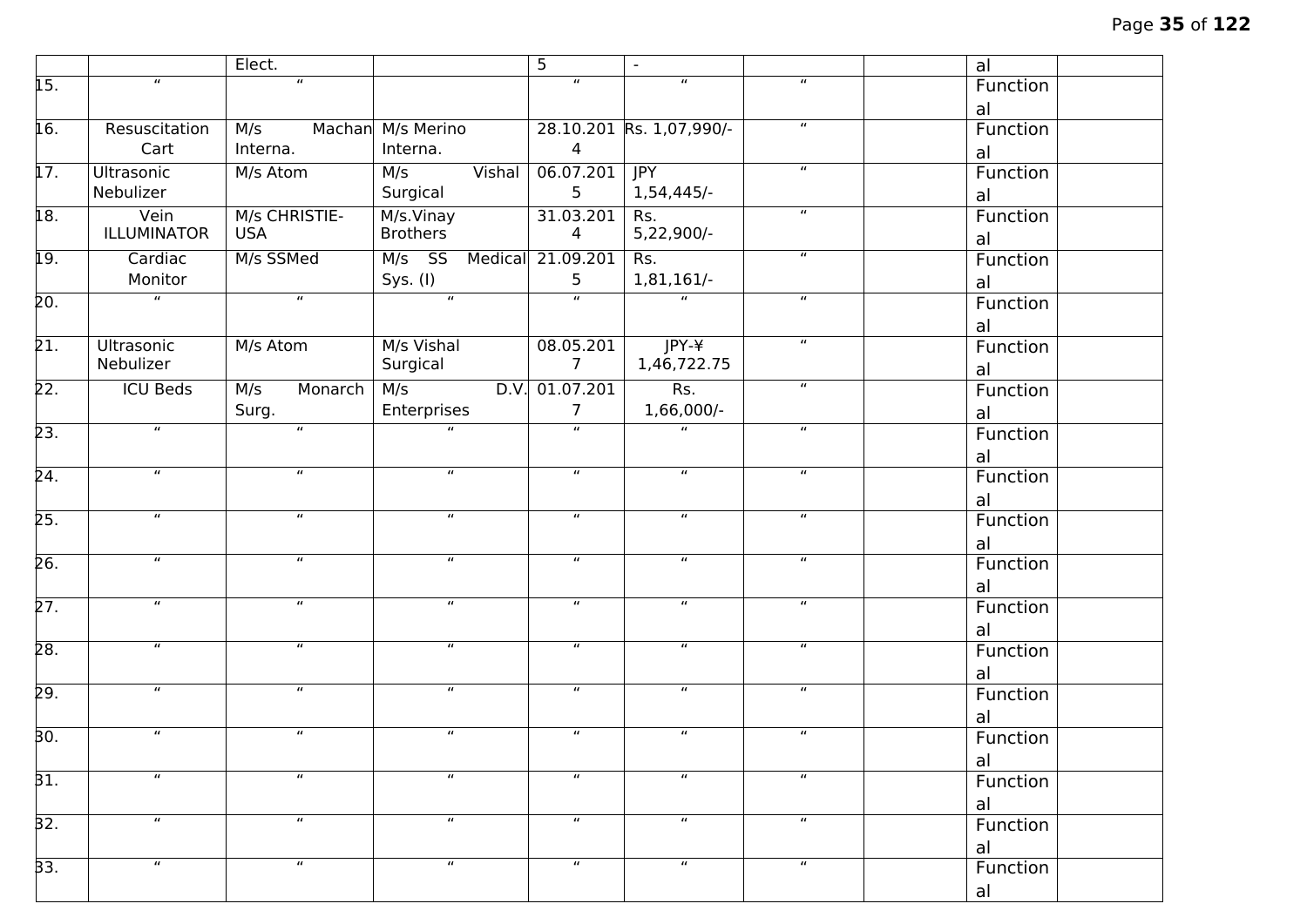| 34.               | $\overline{u}$    | $\overline{u}$    | $\overline{u}$          | $\overline{u}$ | $\overline{u}$    | $\overline{u}$          | Function |
|-------------------|-------------------|-------------------|-------------------------|----------------|-------------------|-------------------------|----------|
|                   |                   |                   |                         |                |                   |                         | al       |
| <b>B5.</b>        | $\mathbf{u}$      | $^{\prime\prime}$ | $\overline{\bf{u}}$     | $\overline{u}$ | $^{\prime\prime}$ | $\overline{\mathbf{u}}$ | Function |
|                   |                   |                   |                         |                |                   |                         | al       |
| $\overline{36}$ . | $^{\prime\prime}$ | $\overline{u}$    | $\overline{\mathbf{u}}$ | $\overline{u}$ | $\overline{u}$    | $\overline{u}$          | Function |
|                   |                   |                   |                         |                |                   |                         | al       |
| B7.               | $\overline{u}$    | $\overline{u}$    | $\overline{u}$          | $\overline{u}$ | $\overline{u}$    | $\overline{u}$          | Function |
|                   |                   |                   |                         |                |                   |                         | al       |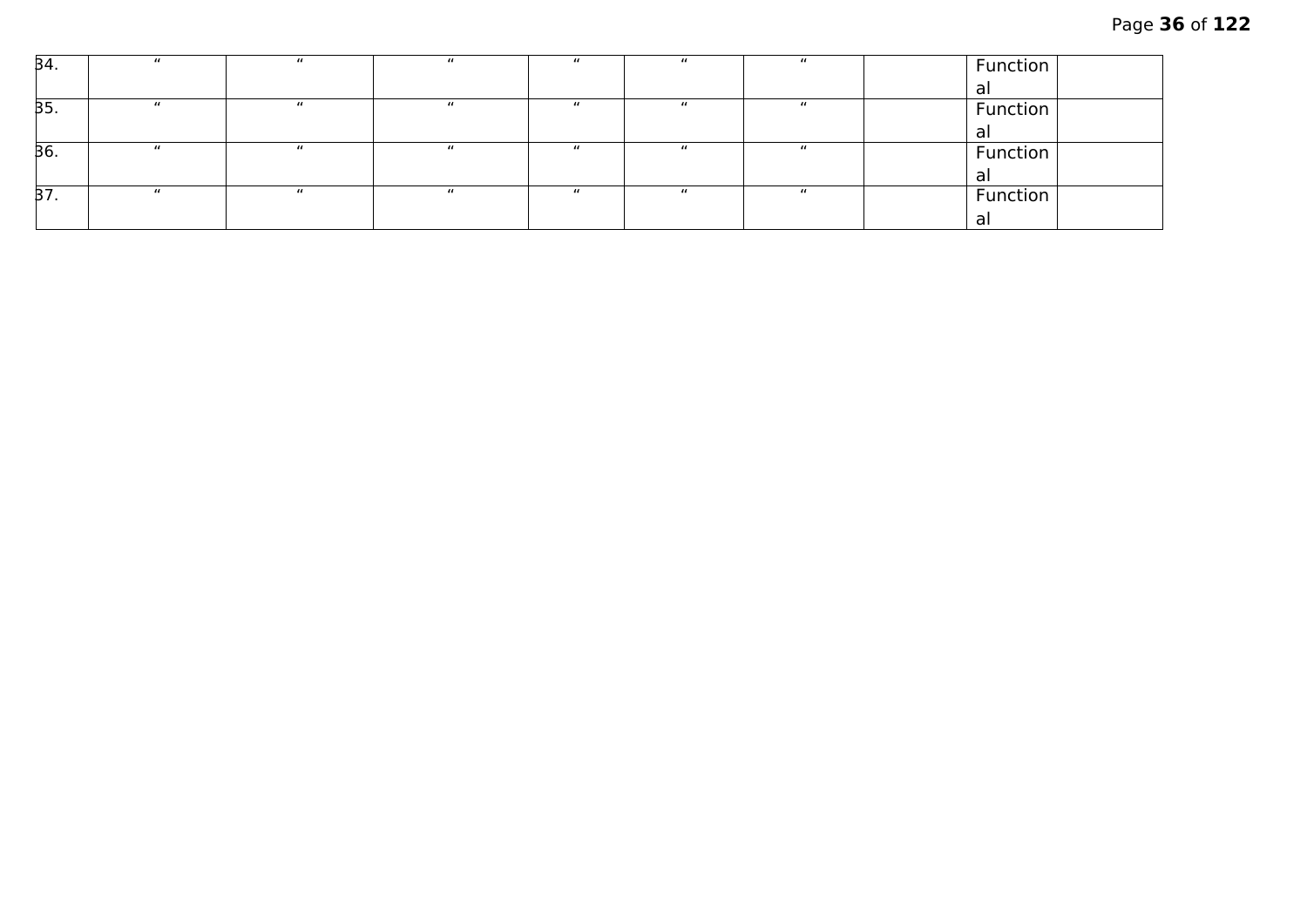- **Not functional Equipment is not working. \***
- **Partly functional Equipment is working but some parts are not operational (Not in factory perfect condition). \***
- **Functional Equipment and all its parts are fully operational. \***

**Name of Ward/Area:-**

| S.N<br>о. | <b>Equipment</b><br>Name       | Name of<br><b>Manufactu</b><br>rer | <b>Name Of</b><br><b>Supplier</b> | Date of<br><b>Purchase</b> | Cost of<br><b>Procureme</b><br>nt | Recommend<br>ed<br><b>Frequency</b><br>Of<br><b>Maintenanc</b><br>е | Date of last *Whether<br>maintenand Functiona<br>e check | I or not | If not<br>functional<br>details of<br>action<br>taken |
|-----------|--------------------------------|------------------------------------|-----------------------------------|----------------------------|-----------------------------------|---------------------------------------------------------------------|----------------------------------------------------------|----------|-------------------------------------------------------|
| 1.        | Resuscitation<br>Cart          | M/s. Inter<br>Metro                | M/s. Care Inter                   | 20.11.201<br>0             | Rs. 212785/-                      | $\overline{u}$                                                      |                                                          | Working  |                                                       |
| 2.        | Cardiac<br>Monitor             | M/s Vital<br>Sing Med<br>devices   | M/s. D.V.<br>Enterprises          | 07.08.201<br>З             | Rs. 1, 54,<br>$000/-$             | $\overline{u}$                                                      |                                                          | Working  |                                                       |
| 3.        | $\overline{u}$                 |                                    | $\overline{u}$                    | $\overline{\mathbf{u}}$    | $\overline{u}$                    | $\overline{u}$                                                      |                                                          | Working  |                                                       |
| 4.        | <b>Ultrasonic</b><br>Nebulizer | M/s Atom                           | M/s Vishal<br>Surgical            | 31.12.201                  | 1,31,000/-<br>Yen.                | As & when<br>required                                               |                                                          | Working  |                                                       |
| $5.$ .    | Cautery                        | M/s                                | M/s Vishal                        | 23.01.201                  | 8,132/- Euro                      |                                                                     |                                                          | Working  |                                                       |
|           | Machine                        | Gebruder                           | Surgical                          | 4                          |                                   |                                                                     |                                                          |          |                                                       |
|           |                                | Martin                             |                                   |                            |                                   |                                                                     |                                                          |          |                                                       |
| 6.        | Transport                      | M/s ResMed                         | ResMed<br>M/s                     | 28.12.201                  | Rs.                               | $\overline{u}$                                                      |                                                          | Working  |                                                       |
|           | Ventilator                     | India Ltd.                         | India P Ltd.                      | 6                          | $3,10,000/-$                      |                                                                     |                                                          |          |                                                       |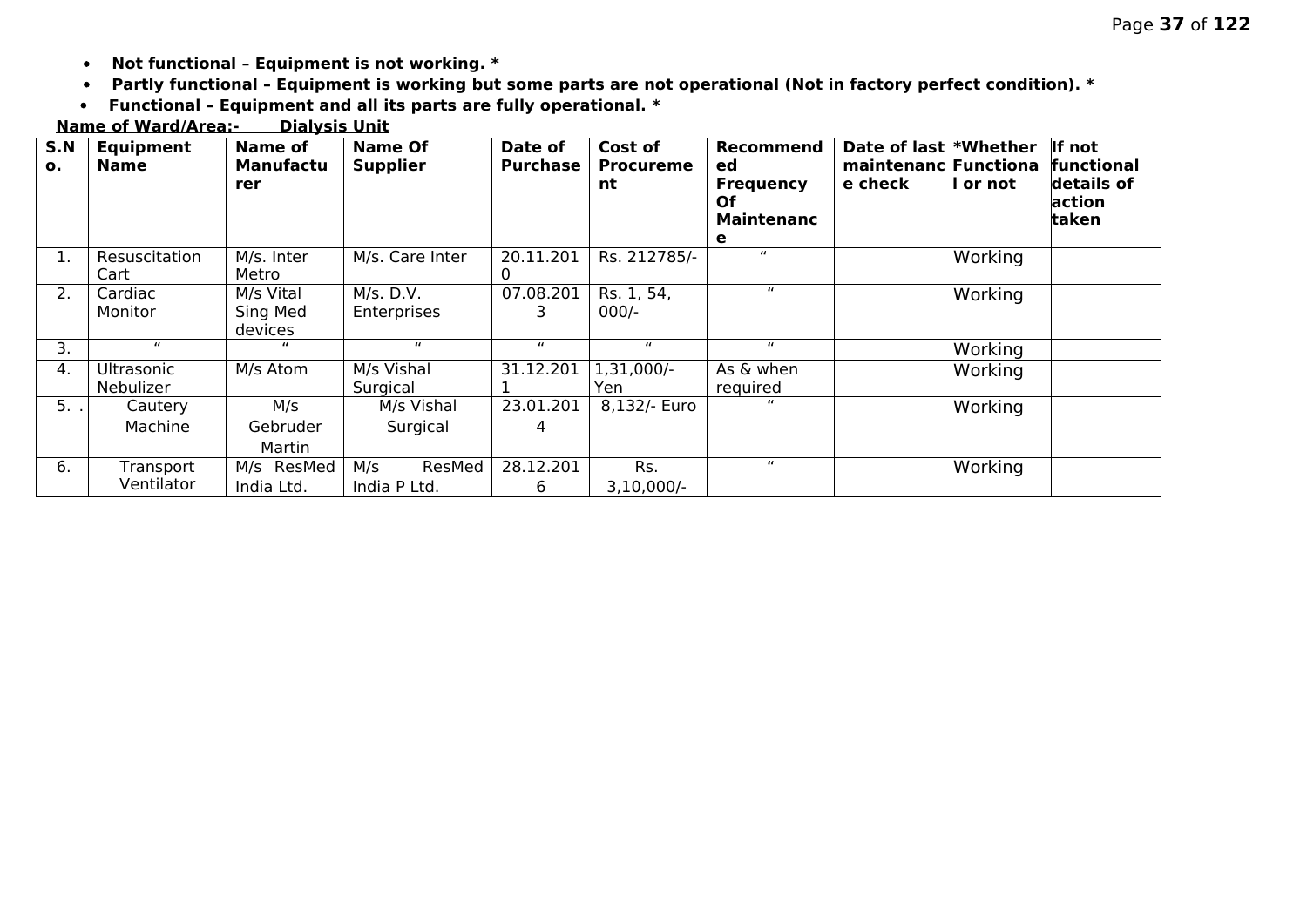- **Not functional Equipment is not working. \***
- **Partly functional Equipment is working but some parts are not operational (Not in factory perfect condition). \***
- **Functional Equipment and all its parts are fully operational. \***

#### **Name of Ward/Area:- C-4 Ward**

| S.N<br>$\mathbf{o}$ . | <b>Equipment</b><br><b>Name</b>    | <b>Name of</b><br><b>Manufacturer</b> | <b>Name Of</b><br><b>Supplier</b>         | Date of<br><b>Purchase</b>  | Cost of<br><b>Procureme</b><br>nt | Recommen<br>ded<br><b>Frequency</b><br>Of<br><b>Maintenan</b><br>ce | Date of<br>last<br>maintena<br>nce check | *Whether If not<br><b>Functional functional</b><br>or not | details of<br>action<br>taken |
|-----------------------|------------------------------------|---------------------------------------|-------------------------------------------|-----------------------------|-----------------------------------|---------------------------------------------------------------------|------------------------------------------|-----------------------------------------------------------|-------------------------------|
| ī.                    | Cardiac<br>Monitor                 | M/s Criticare                         | M/s Advanced<br>Micronic Devices          | 31.03.201<br>$\mathbf{1}$   | Rs.<br>1,82,331/-                 | As & when<br>required                                               | 18/06/202<br>1                           | Functiona                                                 |                               |
| Þ.                    | $\overline{u}$                     | $\overline{u}$                        | $\overline{u}$                            | $\overline{u}$              | $\overline{u}$                    | $\overline{u}$                                                      | 18/06/202<br>1                           | Functiona                                                 |                               |
| $\overline{3.}$       | Cardiac<br>Monitor with<br>Printer | M/s Criticare                         | M/s Advanced<br><b>Micronic Devices</b>   | 31.03.201<br>$\mathbf 1$    | Rs.1,90,000<br>$\sqrt{-}$         | $\boldsymbol{u}$                                                    | 18/06/202<br>1                           | Functiona                                                 |                               |
| 4.                    | Cardiac<br>Monitor                 | M/s Vital Sing<br>Med devices         | M/s. D.V.<br>Enterprises                  | 07.08.201<br>3              | Rs. 1,54,<br>$000/-$              | $\overline{u}$                                                      | 21/09/202<br>1                           | Functiona                                                 |                               |
| Б.                    | $\overline{u}$                     | $\overline{u}$                        | $\overline{u}$                            | $\overline{u}$              | $\overline{u}$                    | $\overline{u}$                                                      | 07/09/202<br>1                           | Functiona                                                 |                               |
| $\overline{6}$ .      | $\overline{u}$                     | $\overline{u}$                        | $\overline{u}$                            | $\overline{u}$              | $\overline{u}$                    | $\overline{u}$                                                      | 07/09/202<br>1                           | Functiona                                                 |                               |
| 7.                    | $\overline{u}$                     | $\overline{u}$                        | $\overline{u}$                            | $\overline{u}$              | $\overline{u}$                    | $\overline{u}$                                                      | 07/09/202<br>1                           | Functiona                                                 |                               |
| $\overline{8}$ .      | Defibrillator                      | <b>M/s PHILIPS</b>                    | M/s. PHILIPS<br>Electronics India<br>Ltd. | 27.09.201<br>3              | $9,600/-$<br>US\$                 | $\overline{u}$                                                      | 21/06/202<br>1                           | Functiona                                                 |                               |
| 9.                    | Cardiac<br>Monitor                 | M/s. Edan<br>Instruments<br>INC.      | M/s. Super<br>Medicare Agencies           | 20.06.201<br>4              | $3,376/-$ US\$                    | $\boldsymbol{u}$                                                    | 13/10/202<br>1                           | Functiona                                                 |                               |
| 10.                   | $\overline{u}$                     | $\overline{u}$                        | $\overline{u}$                            | $\overline{u}$              | $\overline{u}$                    | $\overline{u}$                                                      | 13/10/202<br>$\mathbf{1}$                | Functiona                                                 |                               |
| $\overline{11}$ .     | Defibrillator                      | M/s Mediana                           | M/s Digitex<br>Medical                    | 31.03.201<br>4              | Rs.<br>$6,26,914/-$               | As & when<br>required                                               | 16/05/202<br>1                           | Functiona                                                 |                               |
| 12.                   | <b>Ultrasonic</b><br>Nebulizer     | M/s Atom                              | M/s Vishal<br>Surgical                    | 03.09.201<br>3              | 1,39,000/- Yen                    |                                                                     | 24/09/201<br>9                           | Functiona                                                 |                               |
| $\overline{13}$ .     | Resuscitation<br>Cart              | M/s Machan<br>International           | M/s Merino<br>International               | 28.10.201<br>$\overline{4}$ | Rs.<br>1,07,990/-                 | $\overline{u}$                                                      | 20/01/201<br>$\mathcal{I}$               | Functiona                                                 |                               |
| $\overline{14}$ .     | Vein<br><b>ILLUMINATOR</b>         | M/s CHRISTIE-<br><b>USA</b>           | M/s. Vinay<br><b>Brothers</b>             | 31.03.201<br>4              | Rs.<br>5,22,900/-                 | $\overline{u}$                                                      | 07/09/201<br>9                           | Functiona                                                 |                               |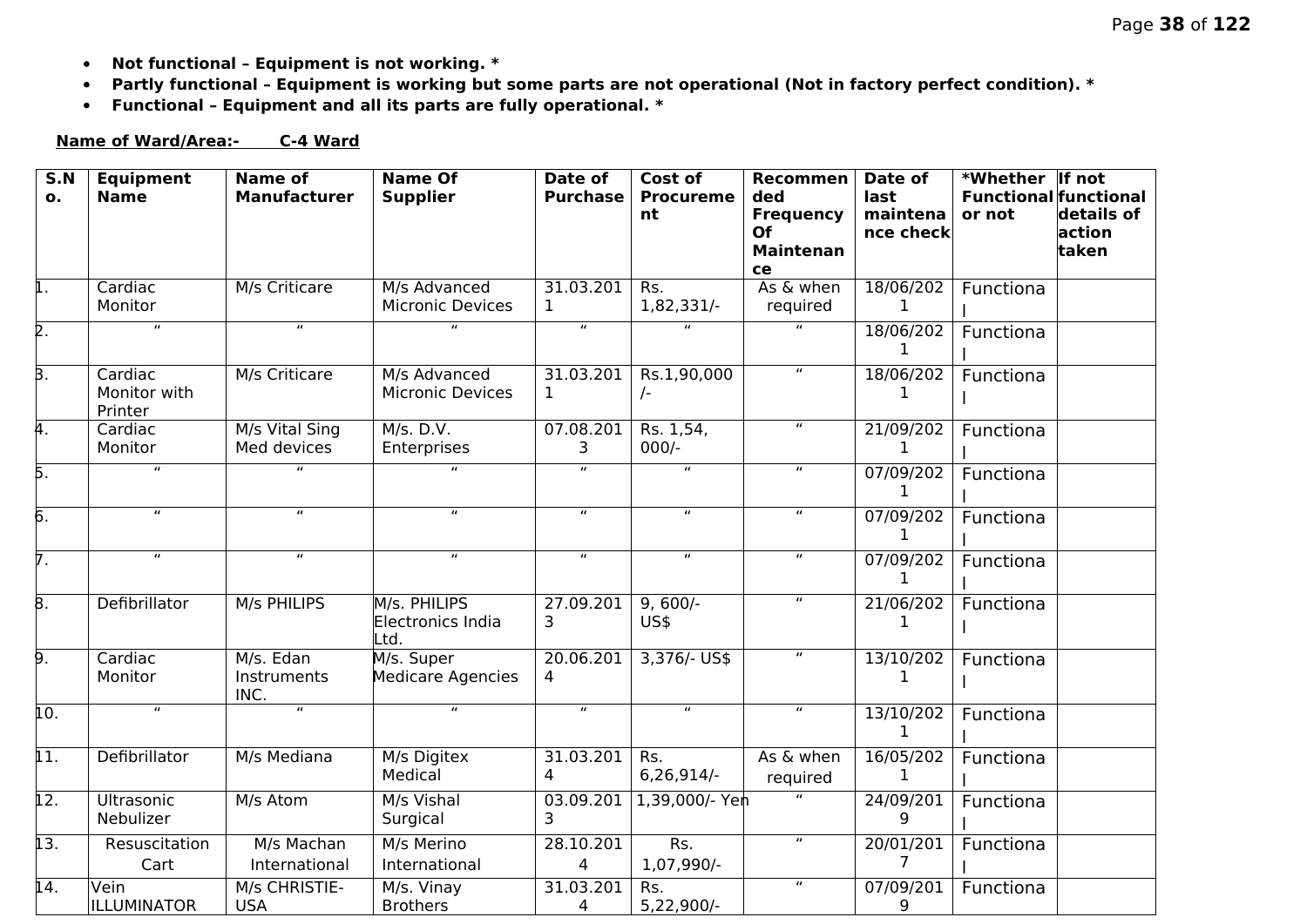|     |                        |                                               | Diagnostics                 |           |                 |           |             |  |
|-----|------------------------|-----------------------------------------------|-----------------------------|-----------|-----------------|-----------|-------------|--|
| 15. | <b>Patient Trolley</b> | M/s Sahni<br>Traders &<br>Engineers,<br>INDIA | M/s Merion<br>International | 12.07.201 | Rs.<br>-33,900/ | 12/07/201 | ` Functiona |  |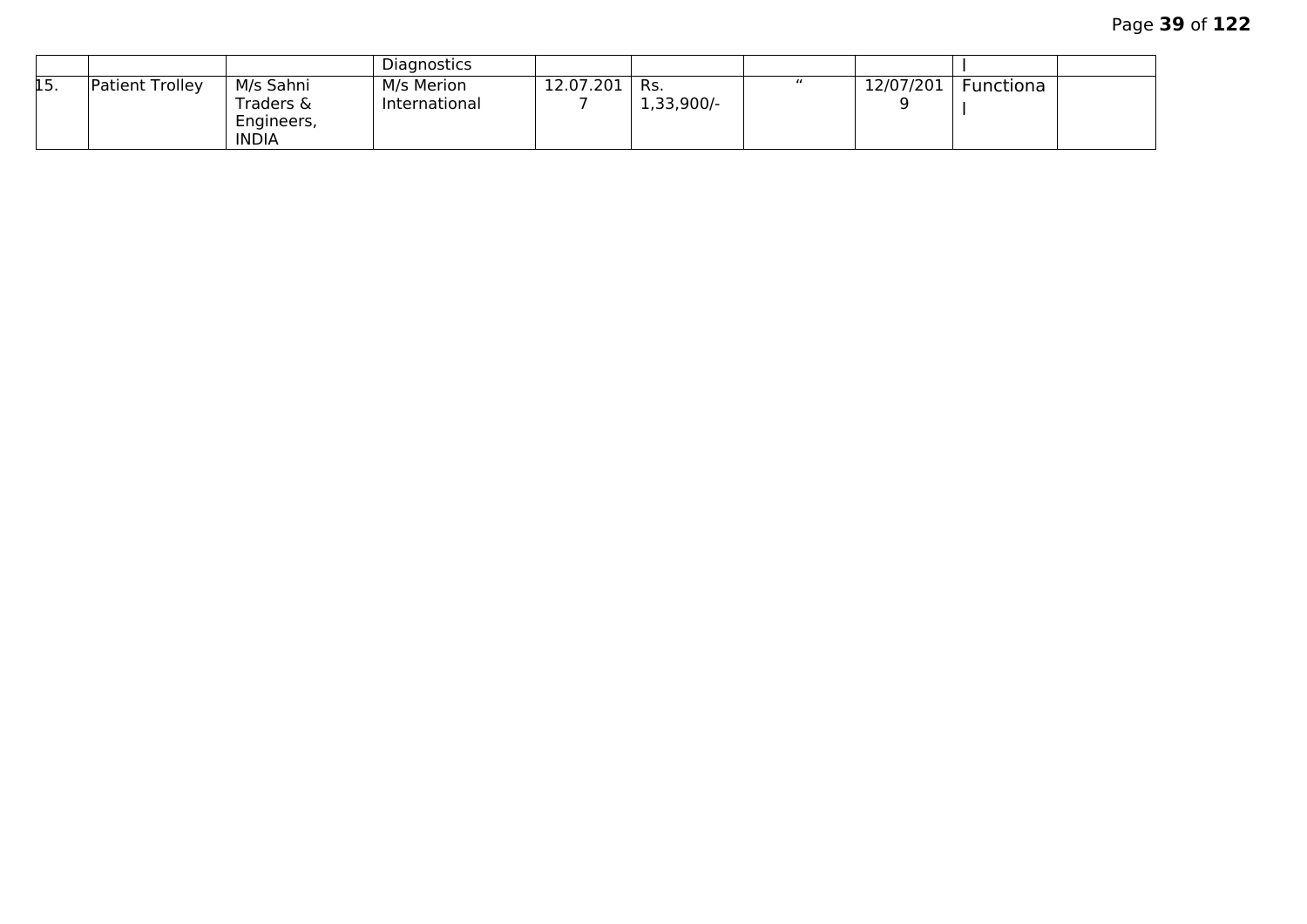- **Not functional Equipment is not working. \***
- **Partly functional Equipment is working but some parts are not operational (Not in factory perfect condition). \***
- **Functional Equipment and all its parts are fully operational. \***

# **Name of Ward/Area: - D-4 Ward**

| S.N<br>о.         | <b>Equipment</b><br><b>Name</b>   | <b>Name of</b><br><b>Manufacture</b><br>r | <b>Name Of Supplier</b>                   | Date of<br><b>Purchase</b>  | Cost of<br><b>Procureme</b><br>nt | <b>Recommend</b><br>ed<br><b>Frequency</b><br>Of<br><b>Maintenance</b> | Date of<br>last<br>maintena<br>nce check | *Whether<br><b>Functiona</b><br>I or not | If not<br>functiona<br>I details<br>of action<br>taken |
|-------------------|-----------------------------------|-------------------------------------------|-------------------------------------------|-----------------------------|-----------------------------------|------------------------------------------------------------------------|------------------------------------------|------------------------------------------|--------------------------------------------------------|
| 1.                | Defibrillator                     | M/s PHILIPS                               | M/s. De' Ash Trade                        | 31.03.200<br>9              | Rs.<br>4,80,000/-                 |                                                                        | 08/09/20<br>21                           | Working                                  |                                                        |
| þ.                | Cardiac<br>Monitor                | M/s Vital Sing<br>Med devices<br>Pvt.     | M/s. D.V. Enterprises                     | 07.08.201<br>3              | Rs. 1,<br>54,000/-                | $\overline{u}$                                                         | 06/10/20<br>21                           | Working                                  |                                                        |
| Б.                | $\overline{u}$                    | $\overline{u}$                            | $\overline{u}$                            | $\overline{u}$              | $\overline{u}$                    | $\overline{u}$                                                         | 06/10/20<br>21                           | Working                                  |                                                        |
| 4.                | $\boldsymbol{u}$                  | $\overline{u}$                            | $\overline{u}$                            | $\overline{u}$              | $\overline{u}$                    | $\boldsymbol{\mu}$                                                     | 06/10/20<br>21                           | Working                                  |                                                        |
| Б.                | $\overline{u}$                    | $\boldsymbol{u}$                          | $\overline{u}$                            | $\overline{u}$              | $\overline{u}$                    | $\boldsymbol{u}$                                                       | 06/10/20<br>21                           | Working                                  |                                                        |
| $\overline{6}$ .  | Defibrillator                     | M/s PHILIPS                               | M/s. PHILIPS<br>Electronics India<br>Ltd. | 27.09.201<br>3              | $9,600/-$<br>US\$                 | $\boldsymbol{u}$                                                       | 08/09/20<br>21                           | Working                                  |                                                        |
| 7.                | <b>ICU Ventilator</b>             | M/s Rohanika                              |                                           | 31.03.201<br>5              | Rs.8,50,422<br>$\sqrt{-}$         | $\overline{u}$                                                         |                                          | Working                                  |                                                        |
| 8.                | <b>Patient Trolley</b><br>Cum Bed |                                           | M/s. MGM Associates                       | 30.03.201<br>5              | Rs.<br>1,28,000/-                 | $\overline{u}$                                                         | 02/09/20<br>21                           | Working                                  |                                                        |
| 9.                | Cautery<br>Machine                | M/s Gebruder<br>Martin                    | M/s Vishal Surgical                       | 23.01.201<br>$\overline{4}$ | $8,132/-$<br>Euro                 | $\overline{u}$                                                         | 16/07/20<br>21                           | Working                                  |                                                        |
| 10.               | Ventilator                        |                                           | Air<br>M/s<br>Liquide<br>Medical          | 01.09.201<br>6              | Rs.9,33,000<br>$\sqrt{-}$         | $\overline{u}$                                                         | 07/07/20<br>21                           | Working                                  |                                                        |
| 11.               | Section<br>Machine                | M/s Monarch<br>Surg.                      | M/s D.V. Enterprises                      | 25.05.201<br>6              | Rs.1,15,900                       | $\boldsymbol{\mu}$                                                     | 06/10/20<br>21                           | Working                                  |                                                        |
| $\overline{12}$ . | Ultrasonic<br>Nebulizer           | M/s Atom                                  | <b>M/s Vishal Surgical</b>                | 15.04.201                   | $IPY-$<br>1,46,722.75             | $\boldsymbol{u}$                                                       | 13/08/20<br>21                           | Working                                  |                                                        |
| 13.               |                                   | $\overline{u}$                            | $\overline{u}$                            | $\overline{u}$              |                                   | $\boldsymbol{u}$                                                       | 13/08/20<br>21                           | Not<br>Working                           | Informed<br>to the<br>firm                             |
| $\overline{14}$ . | $\overline{u}$                    | $\boldsymbol{u}$                          | $\overline{u}$                            | $\overline{u}$              | $\overline{u}$                    | $\boldsymbol{u}$                                                       | 13/08/20<br>21                           | Working                                  |                                                        |
| 15.               | Cardiac<br>Monitor                | M/s Edan<br>Instruments<br>Inc.,          | M/s Super Medicar<br>Agencies,            | 01.09.201<br>$\overline{7}$ | 2891.89/-<br>US\$                 | $\overline{u}$                                                         |                                          | Working                                  |                                                        |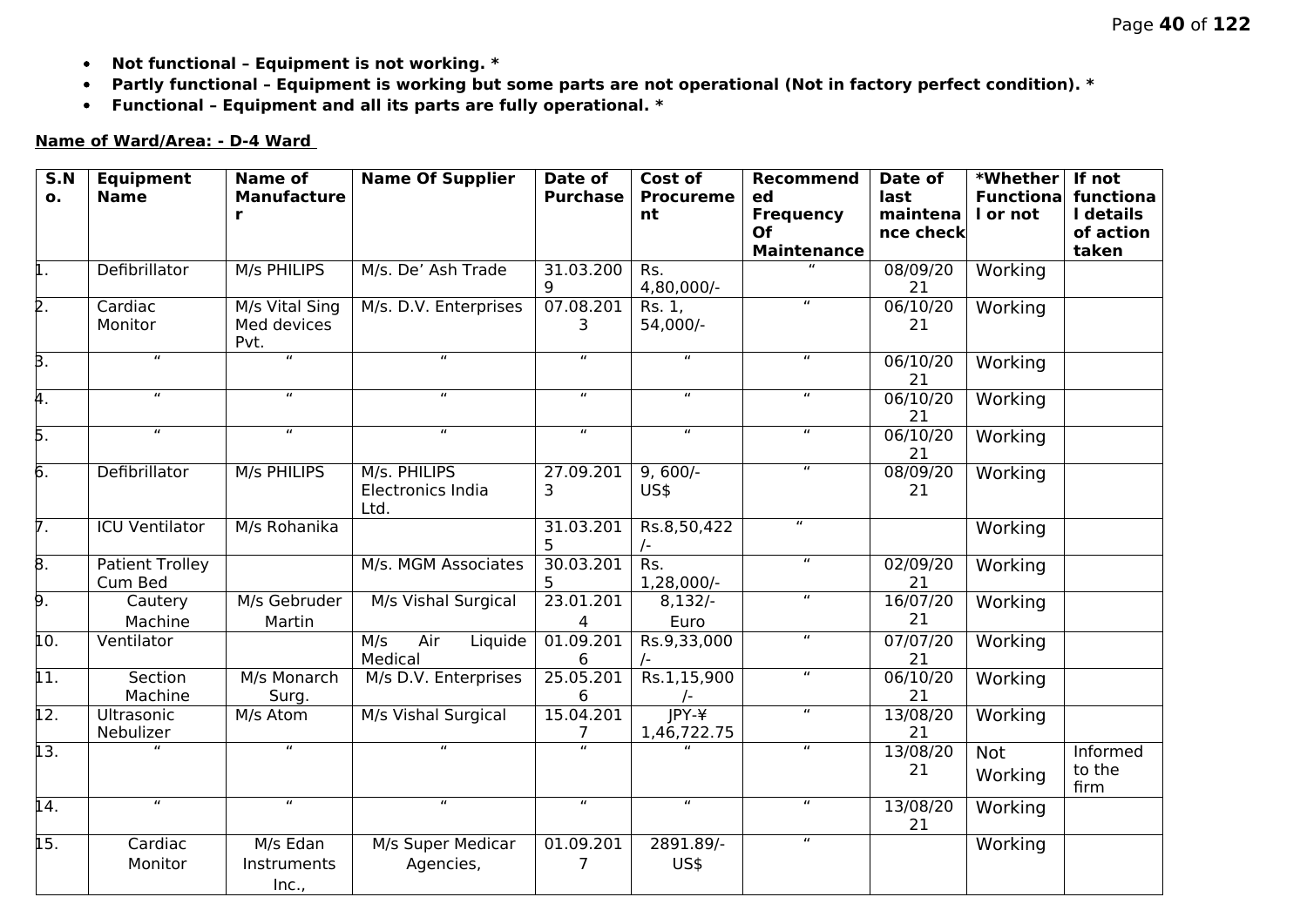Page **41** of **122**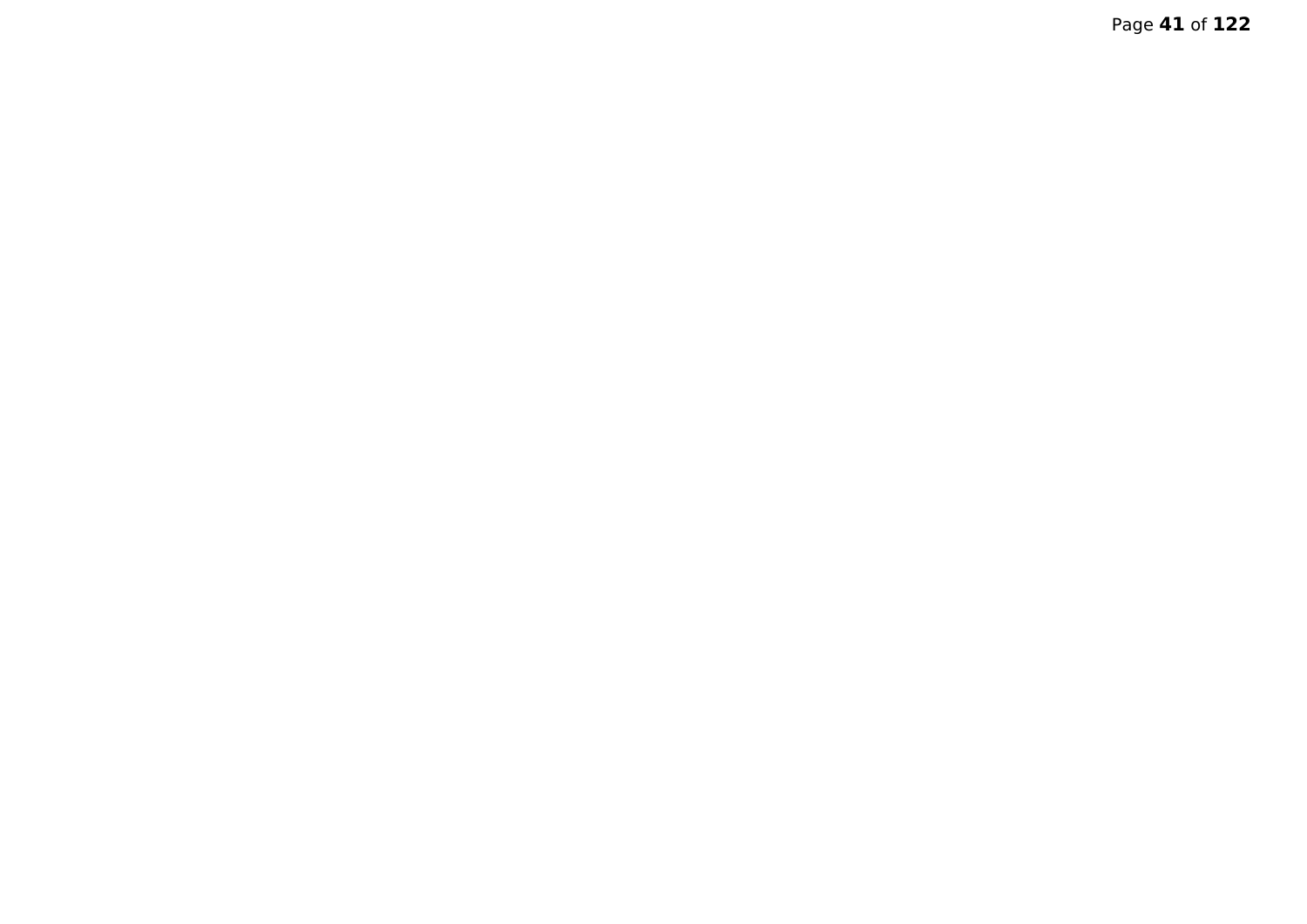- **Not functional Equipment is not working. \***
- **Partly functional Equipment is working but some parts are not operational (Not in factory perfect condition). \***
- **Functional Equipment and all its parts are fully operational. \* Name of Ward/Area:- AB-5 Ward**

| S.No.             | <b>Equipment</b><br><b>Name</b>             | <b>Name of</b><br><b>Manufacturer</b>    | <b>Name Of</b><br><b>Supplier</b>            | Date of<br><b>Purchase</b>  | Cost of<br><b>Procureme</b><br>nt | <b>Recommen</b><br>ded<br><b>Frequency</b><br>Of<br><b>Maintenan</b><br>ce | Date of<br>last<br>maintenan<br>ce check | *Wheth<br>er<br><b>Functio</b><br>nal or<br>not | If not<br>functional<br>details of<br>action<br>taken |
|-------------------|---------------------------------------------|------------------------------------------|----------------------------------------------|-----------------------------|-----------------------------------|----------------------------------------------------------------------------|------------------------------------------|-------------------------------------------------|-------------------------------------------------------|
| 1.                | Patient<br><b>Trolley Cum</b><br><b>Bed</b> |                                          | M/s. MGM<br>Associates                       | 30.03.201<br>5              | Rs. 1,28,000/-                    | $\overline{u}$                                                             | 02/09/202<br>1                           | Working                                         |                                                       |
| $\overline{2}$ .  | <b>ICU Beds</b>                             | M/s Monarch<br>Surg.                     | M/s. D.V<br>Enterprises                      | 18.03.201<br>5              | Rs. 1, 39,900/-                   | $\overline{u}$                                                             | 28/10/202<br>1                           | Working                                         |                                                       |
| $\overline{3}$ .  | $\overline{u}$                              |                                          |                                              | $\overline{u}$              | $\boldsymbol{u}$                  | $\boldsymbol{u}$                                                           | 28/10/202<br>1                           | Working                                         |                                                       |
| 4.                | $\boldsymbol{u}$                            | $\boldsymbol{u}$                         | $\boldsymbol{u}$                             | $\overline{u}$              | $\overline{u}$                    | $\overline{u}$                                                             | 28/10/202<br>$\mathbf 1$                 | <b>Not</b><br>Working                           | <b>Informed</b><br>to the<br>firm                     |
| $\overline{5}$ .  | $\overline{u}$                              | $\overline{u}$                           | $\overline{u}$                               | $\overline{u}$              | $\overline{u}$                    | $\overline{u}$                                                             | 28/10/202<br>$\mathbf{1}$                | $\overline{u}$                                  | $\overline{u}$                                        |
| $\overline{6}$ .  | <b>Ultrasonic</b><br>Nebulizer              | M/s Atom                                 | M/s Vishal Surgical                          | 03.09.201<br>3              | 1,39,000/- Yen                    | $\overline{u}$                                                             | 11/10/201<br>7                           | Working                                         |                                                       |
| 7.                |                                             | $\overline{u}$                           | $\overline{u}$                               | $\overline{u}$              | $\overline{u}$                    | $\overline{u}$                                                             | 11/10/201                                | Working                                         |                                                       |
| $\overline{8}$ .  | <b>High</b><br>Frequency<br>Ventilator      | M/s.<br>F.Stephan<br>GmbH                | M/s.Schiller<br>Healthcare India             | 02.09.201<br>3              | $27,301/-$<br>Euro                | $\overline{u}$                                                             | 22/10/202<br>1                           | Working                                         |                                                       |
| $\overline{9}$ .  | Patient<br>Trolley<br>Lifeguard 50          | M/s.ArjoHuntleigh<br>Singapore Pvt. Ltd. | M/s.<br>Vishal<br>Surgical<br>Equipments Co. | 15.07.201<br>4              | Rs.<br>$2,65,199/$ -              | As & when<br>required                                                      | 08/12/201<br>7                           | Working                                         |                                                       |
| 10.               | Defibrillator                               | M/s Mediana                              | M/s Digitex<br>Medical                       | 31.03.201<br>$\overline{4}$ | Rs.<br>6,26,914/-                 | $\overline{u}$                                                             | 21/09/201<br>9                           | Working                                         |                                                       |
| 11.               | Radiant<br>Warmer<br>(Mobile                |                                          | M/s. Ved Med<br>Software                     | 31.03.201<br>5              | Rs.<br>$2,38,000/-$               | $\overline{u}$                                                             | 01/01/201<br>7                           | Working                                         |                                                       |
| 12.               | $\overline{u}$                              |                                          | $\boldsymbol{u}$                             | $\boldsymbol{u}$            | $\overline{u}$                    | $\boldsymbol{u}$                                                           | $\sqrt{01/01/2}01$<br>$\overline{7}$     | Working                                         |                                                       |
| $\overline{13}$ . | $\overline{u}$                              |                                          | $\boldsymbol{u}$                             | $\overline{u}$              | $\boldsymbol{u}$                  | $\overline{u}$                                                             | 01/01/201<br>7                           | Working                                         |                                                       |
| 14.               | Ambulatory<br>blood pressure                | M/s BTL, UK                              | M/s Digitex<br>Medical Sys. (P)              | 22.08.201<br>3              | Rs.<br>1,29,000/-                 | As & when<br>required                                                      | 08/11/201<br>$\overline{7}$              | Working                                         |                                                       |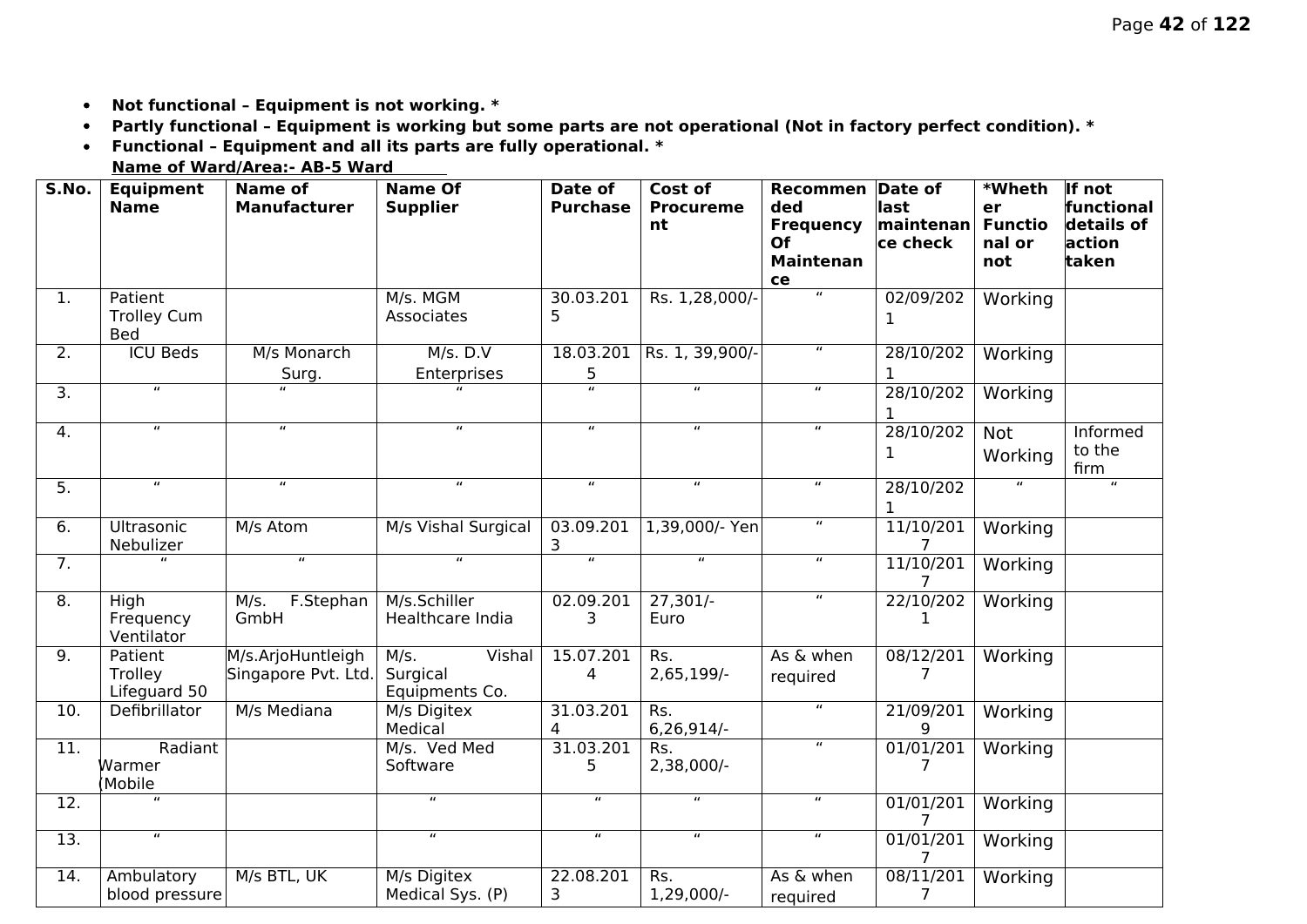|           | monitor        |                         | Ltd                                           |              |           |         |  |
|-----------|----------------|-------------------------|-----------------------------------------------|--------------|-----------|---------|--|
| . .<br>∸∸ | $\overline{u}$ | $\overline{\mathbf{u}}$ | "                                             |              | 08/11/201 | Working |  |
|           |                |                         |                                               |              |           |         |  |
| 16.       | Vein           | M/s CHRISTIE-           | M/s. Vinay Brothers $\vert$ 05.05.201 $\vert$ | -Rs.         | 15/07/201 | Working |  |
|           | ILLUMINATOR    | <b>USA</b>              | <b>Diagnostics</b>                            | $5,22,900/-$ |           |         |  |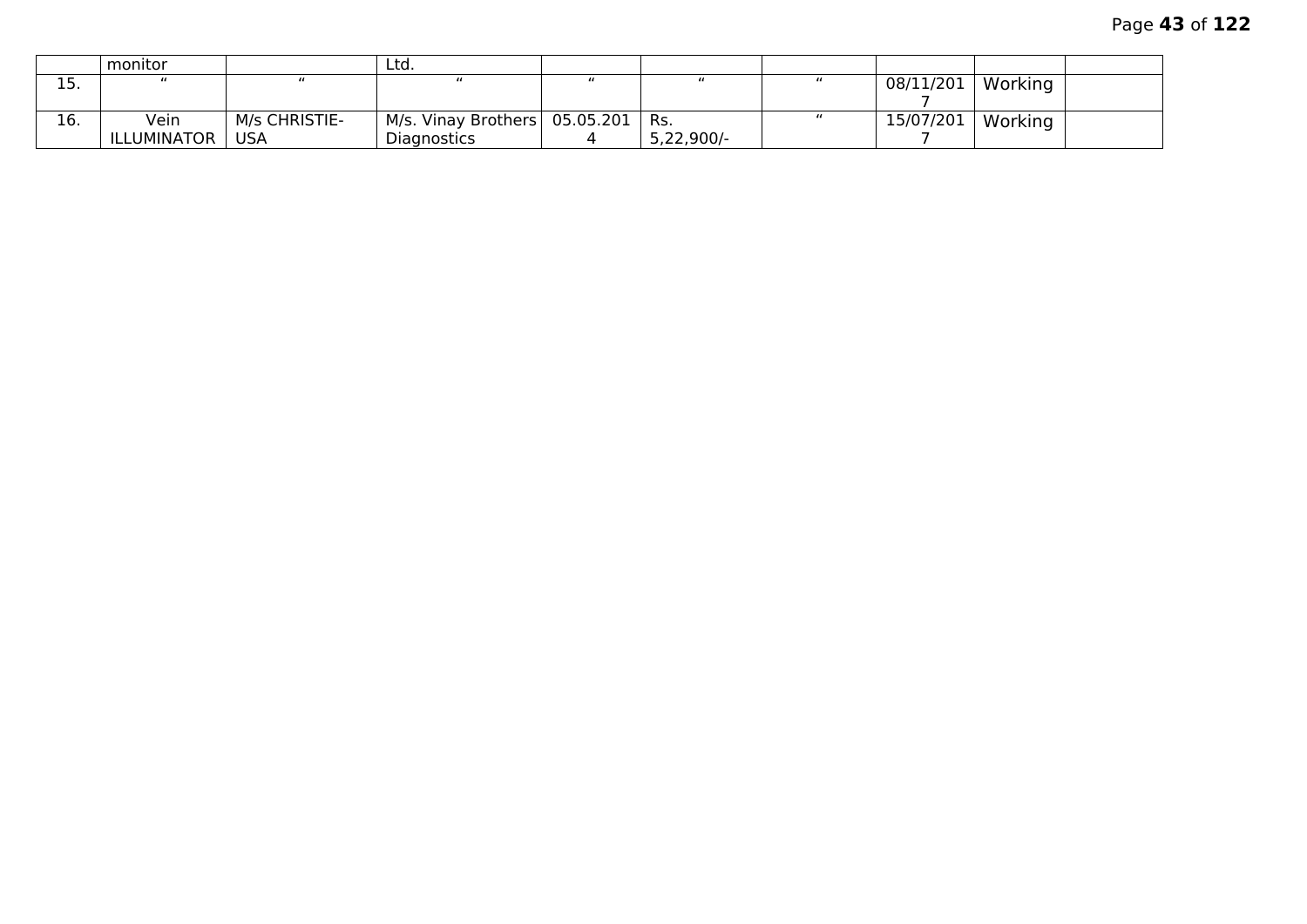- **Not functional Equipment is not working. \***
- **Partly functional Equipment is working but some parts are not operational (Not in factory perfect condition). \***
- **Functional Equipment and all its parts are fully operational. \***

#### **Name of Ward/Area:- AB-5 ICU**

| S.N<br>о. | <b>Equipment</b><br><b>Name</b> | Name of<br><b>Manufacturer</b> | Name Of Supplier                         | Date of<br><b>Purchase</b> | Cost of<br>Procuremeded<br>nt | <b>Recommen</b><br><b>Frequency</b><br>Юf<br><b>Maintenancl</b> | Date of<br>last<br>maintenan or not<br>ce check | *Whether If not<br><b>Functional functional</b> | details of<br>action<br>taken |
|-----------|---------------------------------|--------------------------------|------------------------------------------|----------------------------|-------------------------------|-----------------------------------------------------------------|-------------------------------------------------|-------------------------------------------------|-------------------------------|
| ш.        | Vein<br><b>ILLUMINATOR</b>      | M/s CHRISTIE-USA               | M/s Vinay Brothers<br><b>Diagnostics</b> | 23.03.201 Rs.              | $ 5,22,900$ /-                | As & when<br>reguired                                           | 02/02/202                                       | Functiona                                       |                               |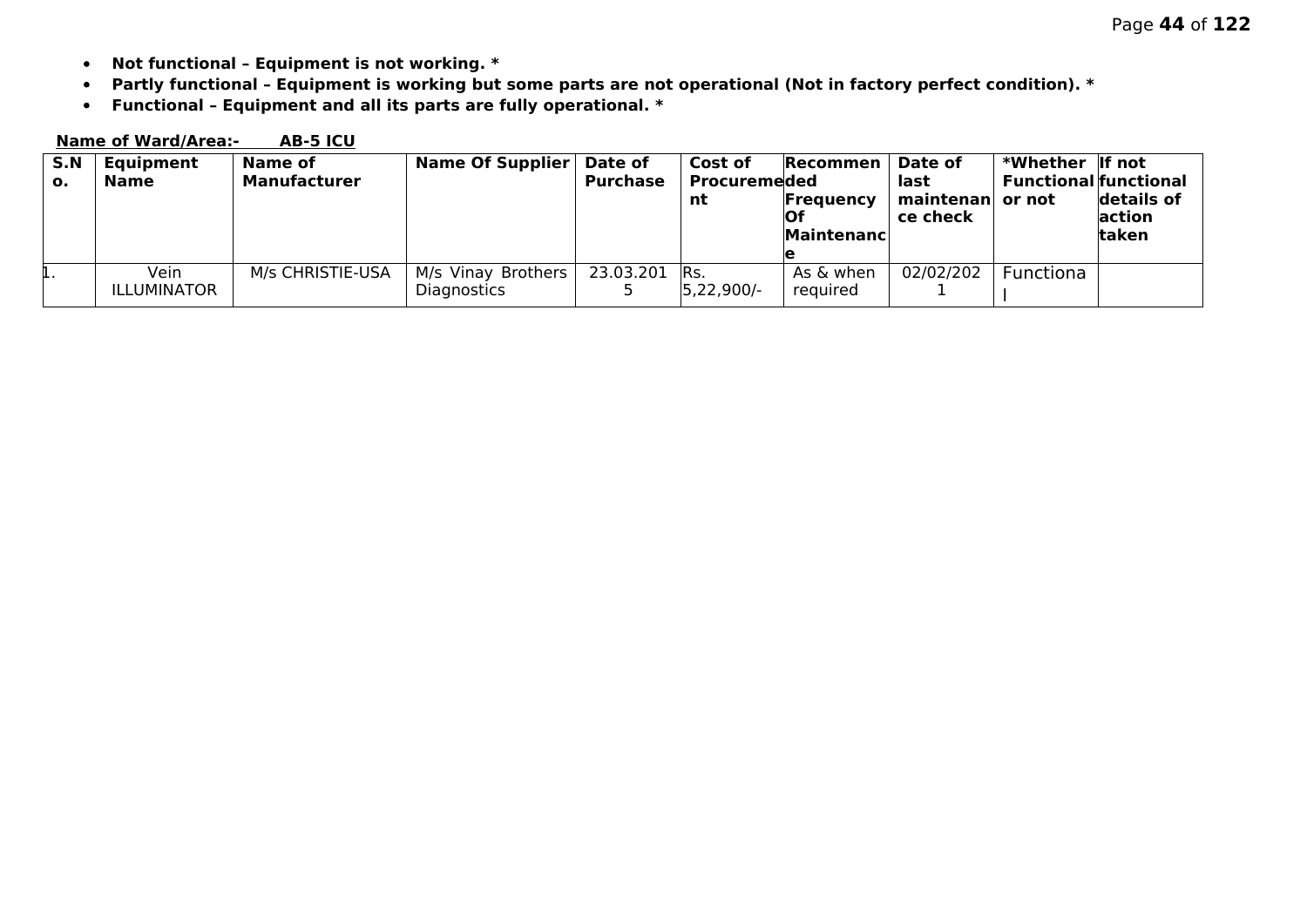- **Not functional Equipment is not working. \***
- **Partly functional Equipment is working but some parts are not operational (Not in factory perfect condition). \***
- **Functional Equipment and all its parts are fully operational. \***

#### **Name of Ward/Area:- C-5 Ward**

| $\mathsf{S}.\mathsf{N}$<br>lo. | <b>Equipment</b><br><b>Name</b>              | <b>Name of</b><br><b>Manufacturer</b> | <b>Name Of</b><br><b>Supplier</b> | Date of<br><b>Purchase</b> | Cost of<br>Procuremen ed<br>t             | Recommend<br>Frequency<br><b>Of</b><br>Maintenanc | Date of last *Whether<br>maintenand Functiona<br>e check | I or not       | If not<br>functional<br>details of<br>action<br>taken |
|--------------------------------|----------------------------------------------|---------------------------------------|-----------------------------------|----------------------------|-------------------------------------------|---------------------------------------------------|----------------------------------------------------------|----------------|-------------------------------------------------------|
| 1.                             | <b>Bed Pediatric</b><br>Manually<br>Operated | M/s. Merivaara                        | M/s. Hospimedica                  | 20.09.201<br>0             | 2824/-Euro<br>(Approx Rs.<br>$161000/-$ ) | As & when<br>required                             | 09/09/2021                                               | Function<br>al |                                                       |
| Σ.                             |                                              | $\overline{u}$                        | $\overline{u}$                    | $\overline{u}$             |                                           | $\overline{u}$                                    | 09/09/2021                                               | Function<br>al |                                                       |
| ₹.                             | $\overline{u}$                               | $\overline{u}$                        | $\overline{u}$                    | $\overline{u}$             | $\overline{u}$                            | $\boldsymbol{u}$                                  | 09/09/2021                                               | Function<br>al |                                                       |
| 4.                             | $\overline{u}$                               | $\overline{u}$                        | $\overline{u}$                    | $\overline{u}$             | $\overline{u}$                            | $\boldsymbol{u}$                                  | 09/09/2021                                               | Function<br>al |                                                       |
| Б.                             | $\overline{u}$                               | $\overline{u}$                        | $\overline{u}$                    | $\overline{u}$             | $\overline{u}$                            | $\overline{u}$                                    | 09/09/2021                                               | Function<br>al |                                                       |
| б.                             | $\overline{u}$                               | $\overline{u}$                        | $\boldsymbol{u}$                  | $\boldsymbol{u}$           | $\boldsymbol{u}$                          | $\overline{u}$                                    | 09/09/2021                                               | Function<br>al |                                                       |
| 7.                             | $\overline{u}$                               | $\overline{u}$                        | $\overline{u}$                    | $\overline{u}$             | $\overline{u}$                            | $\overline{u}$                                    | 09/09/2021                                               | Function<br>al |                                                       |
| 8.                             | $\boldsymbol{u}$                             | $\boldsymbol{u}$                      | $\boldsymbol{u}$                  | $\overline{u}$             | $\overline{u}$                            | $\boldsymbol{u}$                                  | 09/09/2021                                               | Function<br>al |                                                       |
| ӯ.                             | $\overline{u}$                               | $\overline{u}$                        | $\overline{u}$                    | $\overline{u}$             | $\overline{u}$                            | $\overline{u}$                                    | 09/09/2021                                               | Function<br>al |                                                       |
| 10.                            | $\overline{u}$                               | $\boldsymbol{u}$                      | $\overline{u}$                    | $\overline{u}$             | $\overline{u}$                            | $\boldsymbol{u}$                                  | 09/09/2021                                               | Function<br>al |                                                       |
| 11.                            | <b>Suction</b><br>Machine                    | Cherion                               | M/s. Link Medical                 | 20.02.200<br>8             | Rs.10,2000/-                              | $\boldsymbol{u}$                                  | 15/09/2021                                               | Function<br>al |                                                       |
| $\overline{12}$ .              | <b>ICU Beds</b>                              | M/s<br>Monarch<br>Surg.               | M/s. D.V<br>Enterprises           | 18.03.201<br>5             | Rs.<br>$\overline{1}$<br>39,900/-         | $\boldsymbol{u}$                                  | 13/02/2021                                               | Function<br>al |                                                       |
| $\overline{13}$ .              | $\overline{u}$                               | $\overline{u}$                        |                                   | $\overline{u}$             | $\overline{u}$                            | $\overline{u}$                                    | 13/02/2021                                               | Function<br>al |                                                       |
| $\overline{14}$ .              | $\overline{u}$                               | $\overline{u}$                        | $\overline{u}$                    | $\overline{u}$             | $\overline{u}$                            | $\overline{u}$                                    | 13/02/2021                                               | Function<br>al |                                                       |
| $\overline{15}$ .              | $\overline{u}$                               | $\overline{u}$                        | $\overline{u}$                    | $\overline{u}$             | $\overline{u}$                            | $\overline{u}$                                    | 24/02/2021                                               | Function       |                                                       |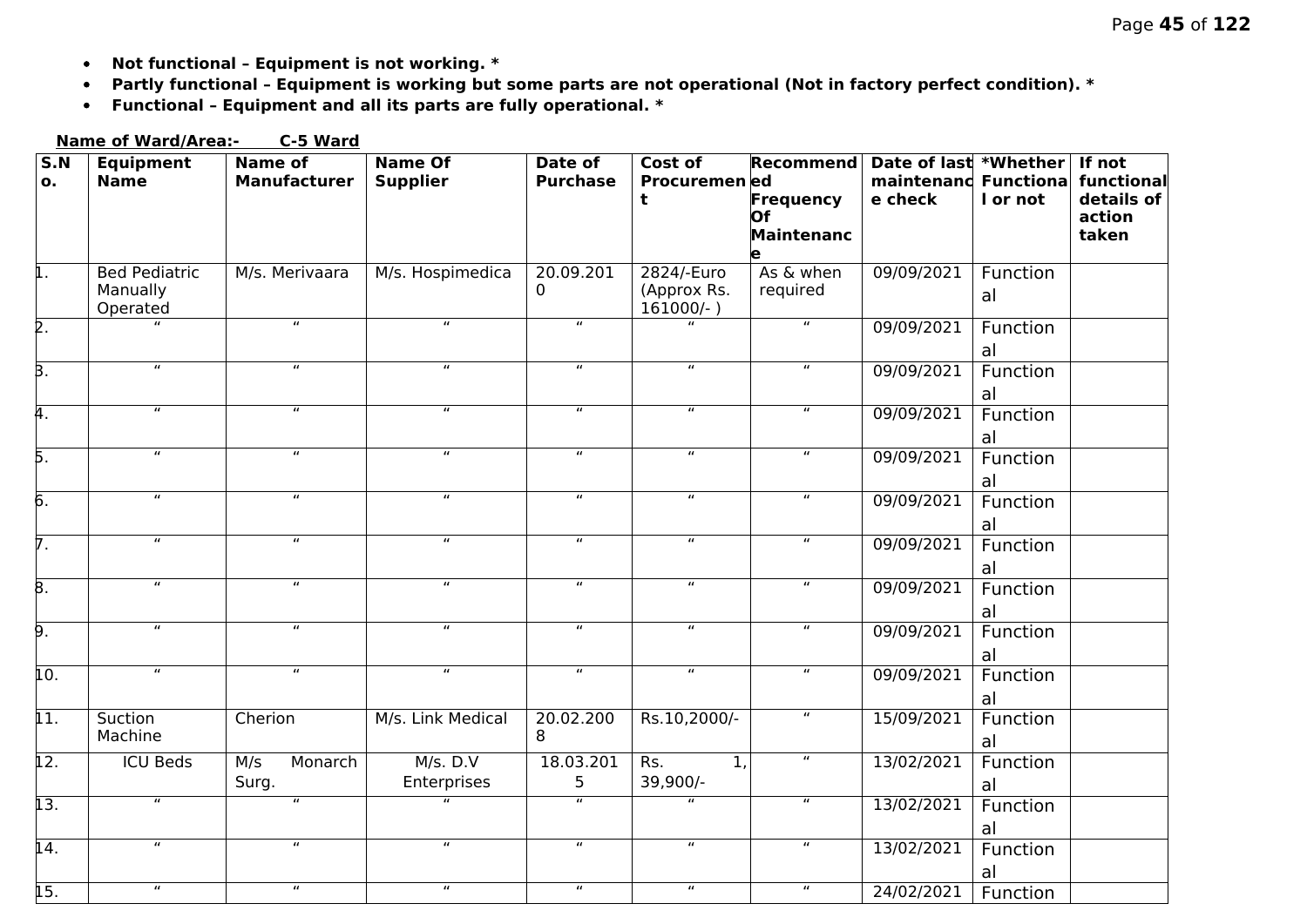|     |                |                |                |              |                          |                         |            | al              |          |
|-----|----------------|----------------|----------------|--------------|--------------------------|-------------------------|------------|-----------------|----------|
| 16. | Defibrillator  | M/s Mediana    | M/s Digitex    | 31.03.201    | Rs.                      | As & when               |            | <b>Not</b>      | Informed |
|     |                |                | Medical        | 4            | $6,26,914/-$             | required                |            | Function        | to the   |
|     |                |                |                |              |                          |                         |            | al              | firm     |
| 17. | Ultrasonic     | M/s Atom       | M/s Vishal     | 03.09.201    | 1,39,000/- Yen As & when |                         | 03/01/2020 | Function        |          |
|     | Nebulizer      |                | Surgical       |              |                          | required                |            | al              |          |
| 18. | Resuscitation  | M/s.Machan     | M/s Merino     |              | 28.10.201 Rs. 1,07,990/- | $\overline{\mathbf{u}}$ | 07/11/2024 | <b>Function</b> |          |
|     | Cart           | International  | International  | 4            |                          |                         |            | al              |          |
| 19. | Ultrasonic     | M/s Atom       | Vishal<br>M/s  | 06.07.201    | 1,54,445/-               |                         | 20/10/2021 | Function        |          |
|     | Nebulizer      |                | Surgical       |              | JPY                      |                         |            | al              |          |
| 20. | $\overline{u}$ | $\overline{u}$ | $\overline{u}$ | $\mathbf{u}$ | $\overline{u}$           | $^{\prime\prime}$       | 20/10/2021 | Function        |          |
|     |                |                |                |              |                          |                         |            | al              |          |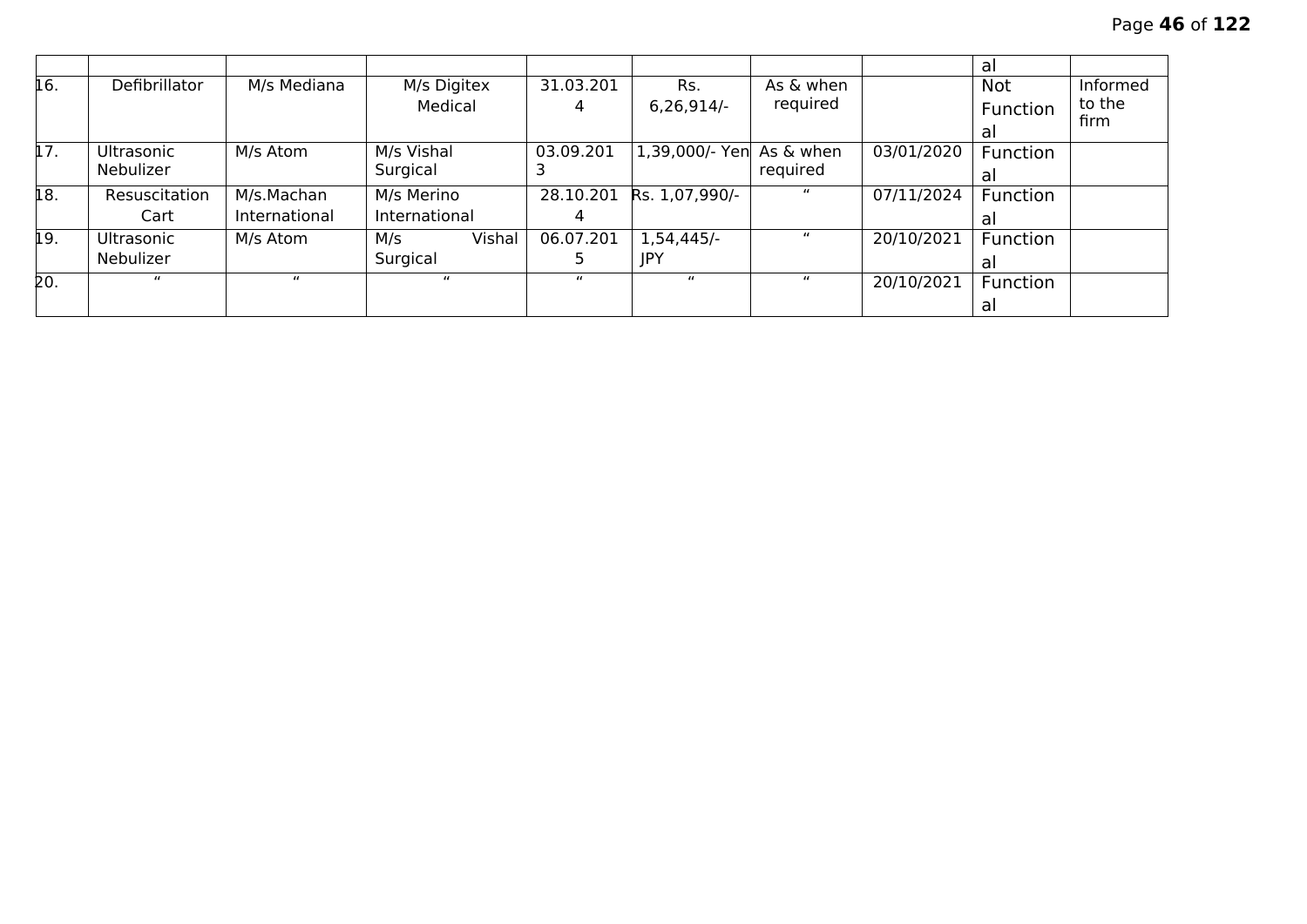| 21.               |                    |                         | M/s MHS Medicare | 20.06.201        | Rs.                | As & when        | 07/09/2021            | Function   |          |
|-------------------|--------------------|-------------------------|------------------|------------------|--------------------|------------------|-----------------------|------------|----------|
|                   | Cardiac Monitor    |                         | India.           | 6                | 1,09,500/-         | required         |                       | al         |          |
| 22.               |                    |                         | $\overline{u}$   | $\boldsymbol{u}$ | $\boldsymbol{u}$   |                  | 07/09/2021            | Function   |          |
|                   |                    |                         |                  |                  |                    |                  |                       | al         |          |
| 23.               | $\overline{u}$     |                         | $\overline{u}$   | $\overline{u}$   | $\overline{u}$     | $\boldsymbol{u}$ | 07/09/2021            | Function   |          |
|                   |                    |                         |                  |                  |                    |                  |                       | al         |          |
| $\sqrt{24}$ .     | $\boldsymbol{u}$   |                         | $\overline{u}$   | $\overline{u}$   | $\boldsymbol{\mu}$ | $\overline{u}$   | 07/09/2021            | Function   |          |
|                   |                    |                         |                  |                  |                    |                  |                       | al         |          |
| 25.               | $\boldsymbol{u}$   |                         | $\overline{u}$   | $\boldsymbol{u}$ | $\boldsymbol{u}$   | $\boldsymbol{u}$ | 07/09/2021            | Function   |          |
|                   |                    |                         |                  |                  |                    |                  |                       | al         |          |
| $\overline{26}$ . | $\overline{u}$     |                         | $\overline{u}$   | $\overline{u}$   | $\overline{u}$     | $\boldsymbol{u}$ | 07/09/2021            | Function   |          |
|                   |                    |                         |                  |                  |                    |                  |                       | al         |          |
| 27.               | $\overline{u}$     |                         | $\overline{u}$   | $\overline{u}$   | $\overline{u}$     | $\overline{u}$   | 07/09/2021            | Function   |          |
|                   |                    |                         |                  |                  |                    |                  |                       | al         |          |
| 28.               | $\boldsymbol{u}$   |                         | $\boldsymbol{u}$ | $\boldsymbol{u}$ | $\boldsymbol{u}$   | $\boldsymbol{u}$ | 07/09/2021            | Function   |          |
|                   |                    |                         |                  |                  |                    |                  |                       | al         |          |
| 29.               | Paediatric         | M/s Mekics Co           | Harmed<br>M/s    | 21.07.201        | 13,600/- US\$      | $\boldsymbol{u}$ | 03/08/2021            | Function   |          |
|                   | Ventilator         | Ltd.                    | Technologies,    | 6                |                    |                  |                       | al         |          |
| $\overline{30}$ . | $\overline{u}$     | $\overline{u}$          | $\overline{u}$   | $\overline{u}$   | $\overline{u}$     |                  | 30/06/2021            | <b>Not</b> | Informed |
|                   |                    |                         |                  |                  |                    |                  |                       | Function   | to the   |
|                   |                    |                         |                  |                  |                    |                  |                       | al         | firm     |
| $\overline{31}$ . | $\boldsymbol{u}$   | $\overline{u}$          | $\overline{u}$   | $\overline{u}$   | $\boldsymbol{u}$   | $\boldsymbol{u}$ | 03/08/2021            | Function   |          |
|                   |                    |                         |                  |                  |                    |                  |                       | al         |          |
| $\overline{32}$ . | Vein               | <b>CHRISTIE-</b><br>M/s | M/s<br>Vinay     | 22.04.201        | Rs.                | $\overline{u}$   | 07/09/2019            | Function   |          |
|                   | <b>ILLUMINATOR</b> | <b>USA</b>              | <b>Brothers</b>  | 4                | 5,22,900/-         |                  |                       | al         |          |
|                   |                    |                         | Diagnostics      |                  |                    |                  |                       |            |          |
| $\overline{33}$ . | <b>Ultrasonic</b>  | M/s Atom                | M/s Vishal       | 18.05.201        | $JPY-$             | $\overline{u}$   | 03/01/2020            | Function   |          |
|                   | Nebulizer          |                         | Surgical         | 7                | 1,46,722.75        |                  |                       | al         |          |
| $\overline{34}$ . | $\overline{u}$     | $\overline{u}$          | $\overline{u}$   | $\overline{u}$   | $\overline{u}$     | $\boldsymbol{u}$ | 20/10/2021            | Function   |          |
|                   |                    |                         |                  |                  |                    |                  |                       | al         |          |
| $\overline{35}$ . | <b>ICU Beds</b>    | M/s<br>Monarch          | M/s<br>D.V.      | 28.06.201        | Rs.                | $\boldsymbol{u}$ | 24/02/2021            | Function   |          |
|                   |                    | Surg.                   | Enterprises      | 7                | 1,66,000/-         |                  |                       | al         |          |
| $\overline{36}$ . | $\overline{u}$     | $\boldsymbol{u}$        | $\overline{u}$   | $\boldsymbol{u}$ | $\overline{u}$     | $\boldsymbol{u}$ | 24/02/2021   Function |            |          |
|                   |                    |                         |                  |                  |                    |                  |                       | al         |          |
| $\overline{37}$ . | $\boldsymbol{u}$   | $\boldsymbol{u}$        | $\overline{u}$   | $\boldsymbol{u}$ | $\boldsymbol{u}$   | $\boldsymbol{u}$ | 24/02/2021            | Function   |          |
|                   |                    |                         |                  |                  |                    |                  |                       | al         |          |
| $\overline{38}$ . | $\boldsymbol{u}$   | $\boldsymbol{u}$        | $\boldsymbol{u}$ | $\boldsymbol{u}$ | $\boldsymbol{u}$   | $\boldsymbol{u}$ | 24/02/2021            | Function   |          |
|                   |                    |                         |                  |                  |                    |                  |                       | al         |          |
| $\overline{39.}$  | Cardiac            | M/s Edan                | M/s Super        | 31.10.201        | 2891.89/-          | $\boldsymbol{u}$ | 09/09/2021            | Function   |          |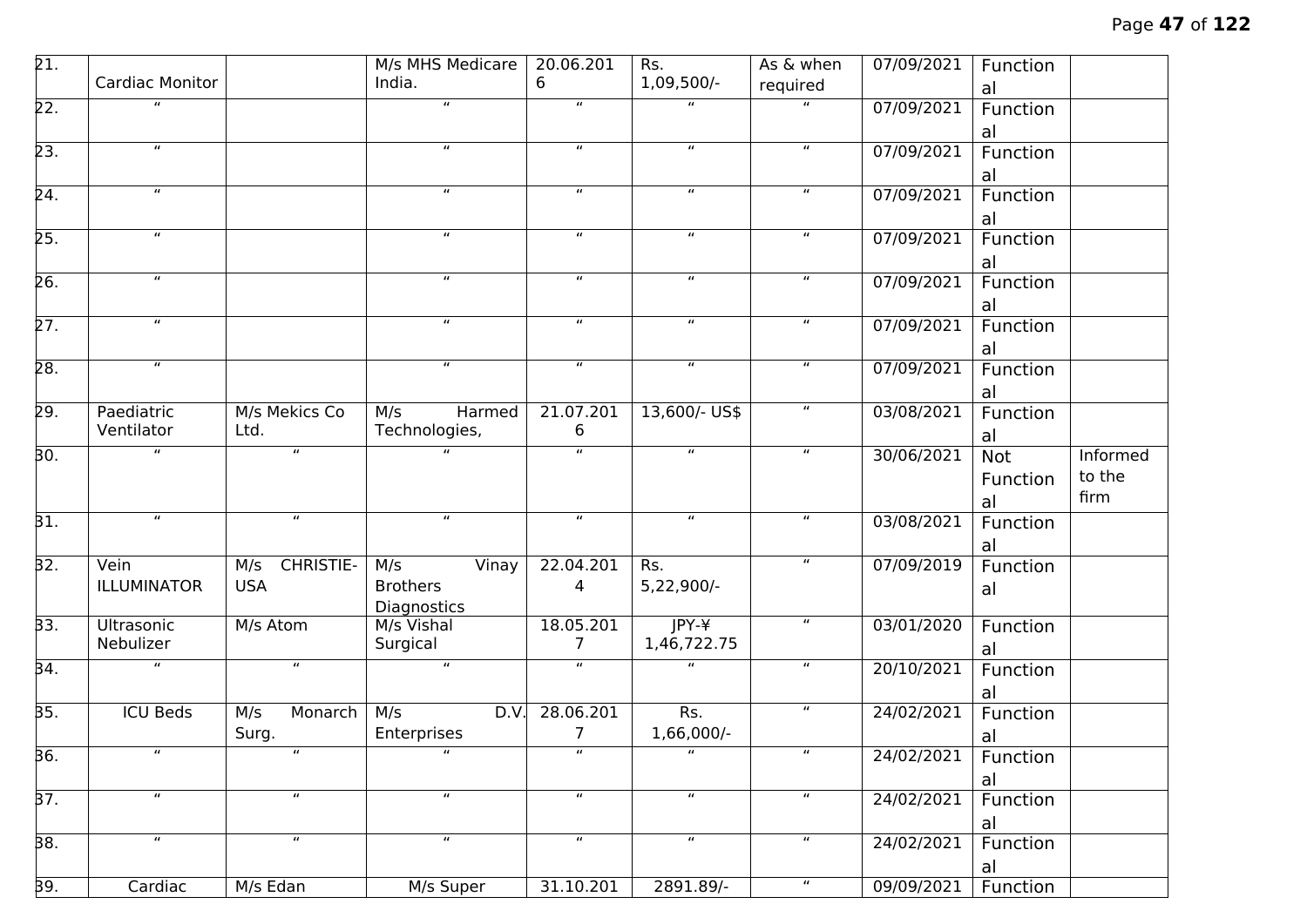|     | Monitor              |                         | Medicare   |                   | US\$                    |                         |            | a.       |  |
|-----|----------------------|-------------------------|------------|-------------------|-------------------------|-------------------------|------------|----------|--|
| 40. | $^{\prime\prime}$    | $\overline{\mathbf{u}}$ |            | $^{\prime\prime}$ | $^{\prime\prime}$       | $\overline{u}$          | 09/09/2021 | Function |  |
|     |                      |                         |            |                   |                         |                         |            | a.       |  |
| 41. | <b>Blood Warming</b> | M/s Care                | Strength   | 13/03/201         | <b>INR</b>              | $\overline{u}$          | 03/01/2020 | Function |  |
|     | System               | Fusion, USA             | Healthcare |                   | 2,45,000/-              |                         |            | a        |  |
| 42. | "                    | $\overline{\mathbf{u}}$ |            |                   | $\overline{\mathbf{u}}$ | $\overline{\mathbf{u}}$ | 03/01/2020 | Function |  |
|     |                      |                         |            |                   |                         |                         |            | al       |  |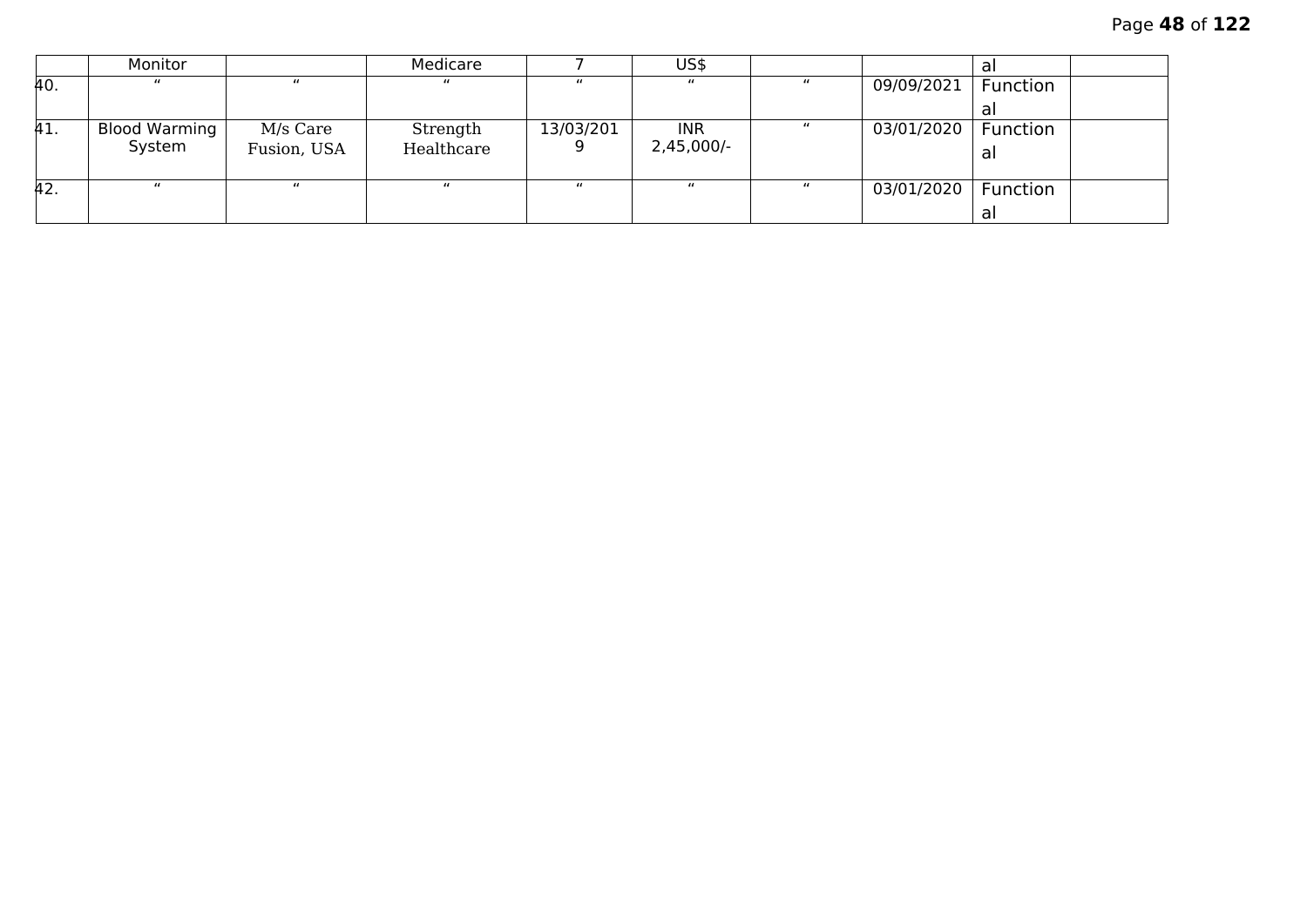- **Not functional Equipment is not working. \***
- **Partly functional Equipment is working but some parts are not operational (Not in factory perfect condition). \***
- **Functional Equipment and all its parts are fully operational. \***

 **Name of Ward/Area:- D-5 Ward**

| S.N<br>$\mathbf{o}$ . | <b>Equipment</b><br><b>Name</b>              | <b>Name of</b><br><b>Manufacturer</b> | <b>Name Of</b><br><b>Supplier</b> | Date of<br><b>Purchase</b>  | <b>Cost of</b><br><b>Procureme</b><br>nt | Recommend<br>ed<br><b>Frequency</b><br>Of<br><b>Maintenanc</b><br>e | Date of last *Whether<br>maintenand Functiona<br>e check | I or not       | If not<br>functional<br>details of<br>action<br>taken |
|-----------------------|----------------------------------------------|---------------------------------------|-----------------------------------|-----------------------------|------------------------------------------|---------------------------------------------------------------------|----------------------------------------------------------|----------------|-------------------------------------------------------|
| 1.                    | <b>Bed Pediatric</b><br>Manually<br>Operated | M/s. Merivaara                        | M/s.<br>Hospimedica               | 20.09.201<br>$\mathbf{0}$   | Rs.<br>$161000/-$ )                      | As & when<br>required                                               | 10/09/2021                                               | Function<br>al |                                                       |
| 2.                    |                                              | $\overline{u}$                        | $\overline{u}$                    | $\overline{u}$              | $\overline{u}$                           | $\overline{u}$                                                      | 10/09/2021                                               | Function<br>al |                                                       |
| ₿.                    | $\overline{u}$                               | $\overline{u}$                        | $\overline{u}$                    | $\overline{u}$              | $\overline{u}$                           | $\overline{u}$                                                      | 10/09/2021                                               | Function<br>al |                                                       |
| 4.                    | $\boldsymbol{u}$                             | $\overline{u}$                        | $\overline{u}$                    | $\overline{u}$              | $\overline{u}$                           | $\boldsymbol{u}$                                                    | 10/09/2021                                               | Function<br>al |                                                       |
| 5.                    | $\boldsymbol{u}$                             | $\boldsymbol{u}$                      | $\boldsymbol{u}$                  | $\boldsymbol{u}$            | $\boldsymbol{u}$                         | $\boldsymbol{u}$                                                    | 10/09/2021                                               | Function<br>al |                                                       |
| $\overline{6}$ .      | $\overline{u}$                               | $\overline{u}$                        | $\overline{u}$                    | $\overline{u}$              | $\overline{u}$                           | $\overline{u}$                                                      | 10/09/2021                                               | Function<br>al |                                                       |
| 7.                    | $\overline{u}$                               | $\overline{u}$                        | $\overline{u}$                    | $\overline{u}$              | $\overline{u}$                           | $\overline{u}$                                                      | 10/09/2021                                               | Function<br>al |                                                       |
| $\overline{8}$ .      | $\overline{u}$                               | $\overline{u}$                        | $\overline{u}$                    | $\overline{u}$              | $\overline{u}$                           | $\overline{u}$                                                      | 10/09/2021                                               | Function<br>al |                                                       |
| 9.                    | $\overline{u}$                               | $\overline{u}$                        | $\overline{u}$                    | $\overline{u}$              | $\overline{u}$                           | $\overline{u}$                                                      | 10/09/2021                                               | Function<br>al |                                                       |
| ĪΟ.                   | $\overline{u}$                               | $\overline{u}$                        | $\overline{u}$                    | $\overline{u}$              | $\overline{u}$                           | $\overline{u}$                                                      | 10/09/2021                                               | Function<br>al |                                                       |
| 11.                   | Ultrasonic<br>Nebulizer                      | M/s Atom                              | M/s<br>Vishal<br>Surgical         | 06.07.201<br>5              | 1,54,445/-<br>JPY                        | $\boldsymbol{u}$                                                    | 03/12/2019                                               | Function<br>al |                                                       |
| $\overline{12}$ .     | $\overline{u}$                               | $\overline{u}$                        | $\overline{u}$                    | $\overline{u}$              | $\overline{u}$                           | $\overline{u}$                                                      | 03/12/2019                                               | Function<br>al |                                                       |
| 13.                   | Paediatric<br>Ventilator                     | M/s Mekics Co<br>Ltd.                 | M/s<br>Harmed<br>Technologies,    | 21.07.201<br>6              | $13,600/-$<br>US\$                       | $\overline{u}$                                                      | 03/08/2021                                               | Function<br>al |                                                       |
| 14.                   | Vein<br><b>ILLUMINATOR</b>                   | <b>CHRISTIE-</b><br>M/s<br><b>USA</b> | M/s<br>Vinay<br><b>Brothers</b>   | 22.04.201<br>4              | Rs.<br>5,22,900/-                        | $\overline{u}$                                                      | 08/01/2021                                               | Function<br>al |                                                       |
| 15.                   | Defibrillator                                | M/s<br>Innomed, Hungery Traders       | M/s<br>Standard                   | 13.07.201<br>$\overline{7}$ | Rs.<br>4,35,120/-                        | $\overline{u}$                                                      | 14/06/2021                                               | Function<br>al |                                                       |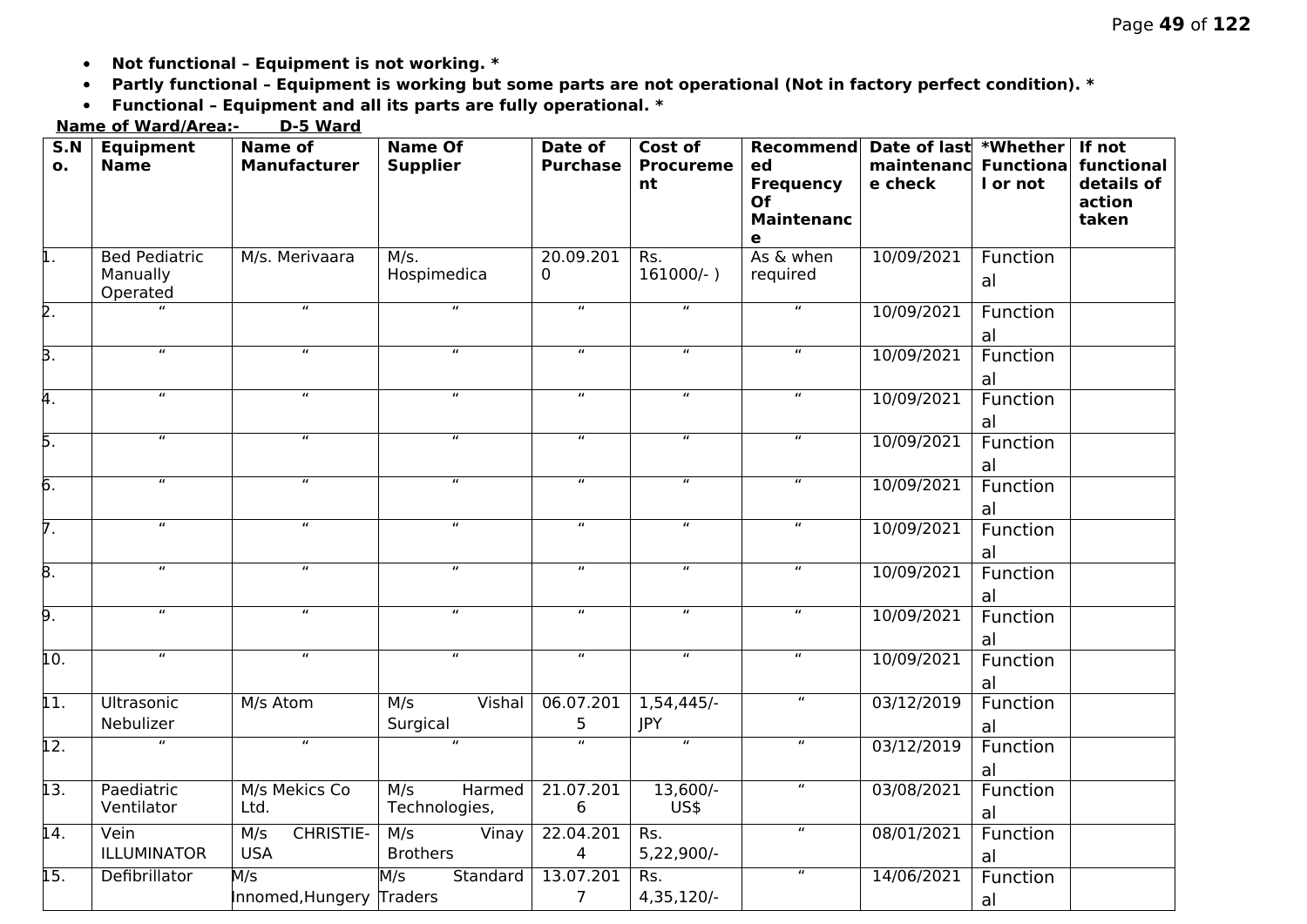| 16. | Cardiac | M/s Edan | M/s Super               | 11.11.201 | 2891.89/- | $^{\prime\prime}$ | 09/09/2021 | Function |  |
|-----|---------|----------|-------------------------|-----------|-----------|-------------------|------------|----------|--|
|     | Monitor |          | Medicare                |           | US\$      |                   |            | a        |  |
| 17. |         |          | $\overline{\mathbf{u}}$ | "         |           | "                 | 09/09/221  | Function |  |
|     |         |          |                         |           |           |                   |            | a        |  |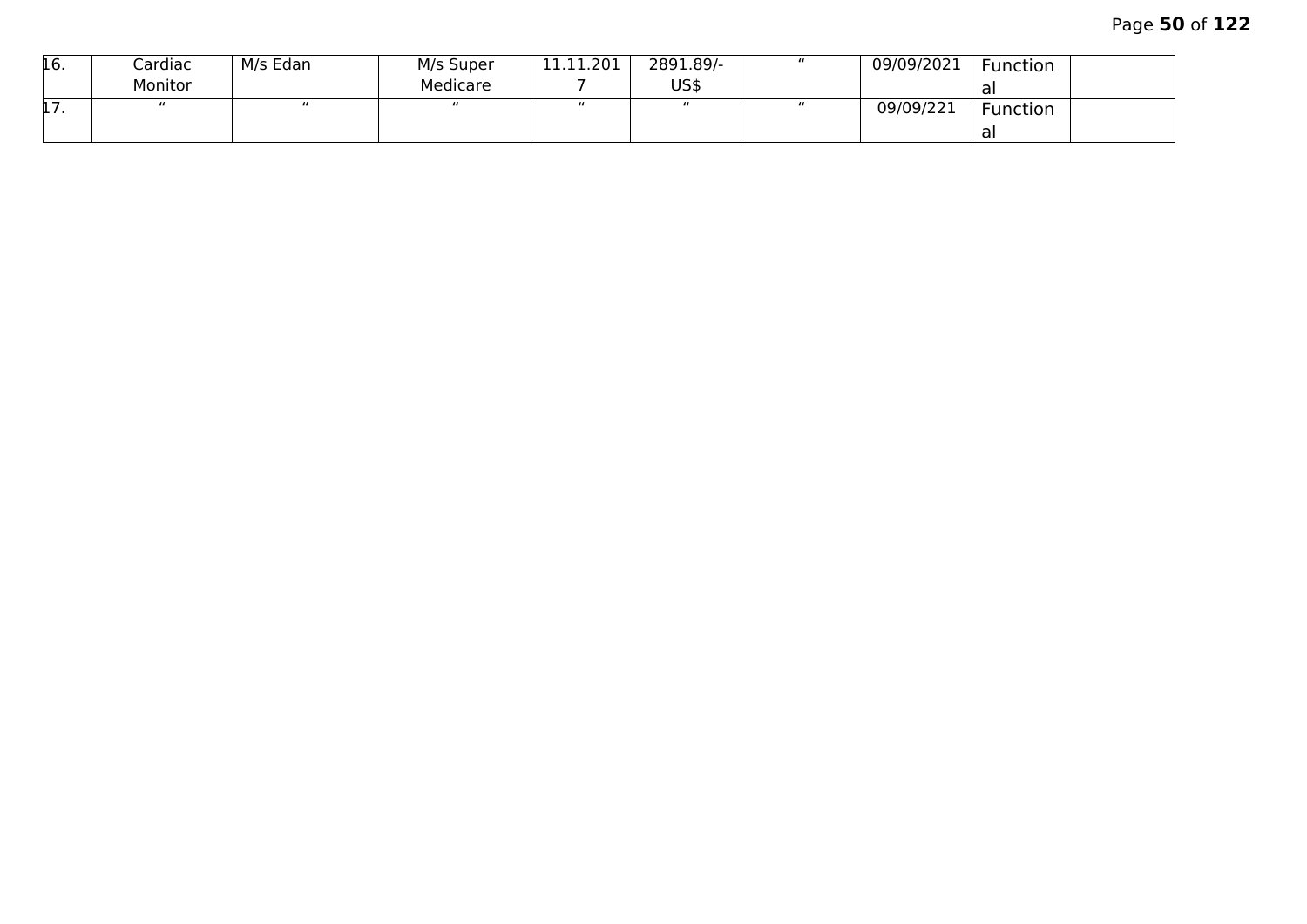- **Not functional Equipment is not working. \***
- **Partly functional Equipment is working but some parts are not operational (Not in factory perfect condition). \***
- **Functional Equipment and all its parts are fully operational. \***

#### **Name of Ward/Area:- D-5 ICU**

| S.<br>No.        | <b>Equipment</b><br><b>Name</b>               | <b>Name of</b><br><b>Manufacturer</b> | <b>Name Of Supplier</b>                   | Date of<br><b>Purchase</b> | Cost of<br><b>Procureme</b><br>nt | <b>Recommend Date of</b><br>ed<br><b>Frequency</b><br>Of.<br><b>Maintenanc</b><br>e | last<br>maintenan   or not<br>ce check | *Whether If not | <b>Functiona</b> functional<br>details of<br>action<br>taken |
|------------------|-----------------------------------------------|---------------------------------------|-------------------------------------------|----------------------------|-----------------------------------|-------------------------------------------------------------------------------------|----------------------------------------|-----------------|--------------------------------------------------------------|
| ı.               | <b>Bed Pediatrics</b><br>Manually<br>Operated | M/s. Meriwara                         | M/s. Hospimedica                          | 20.09.201<br>0             | Rs.<br>161000/-                   | As & when<br>required                                                               | 10/09/20<br>21                         | Functio<br>nal  |                                                              |
| $\overline{2}$ . | Defibrillator                                 | M/s PHILIPS                           | M/s. PHILIPS<br>Electronics India<br>Ltd. | 27.09.201<br>3             | $9,600/-$<br>US\$                 | $\overline{u}$                                                                      | 04/10/20<br>21                         | Functio<br>nal  |                                                              |
| $\overline{B}$ . | <b>Suction</b><br>Machine                     |                                       | M/s. Link Medical<br><b>Systems</b>       | 25.08.201<br>4             | Rs.1,19,000                       | $\overline{u}$                                                                      | 15/09/20<br>21                         | Functio<br>nal  |                                                              |
| 4.               | Defibrillator                                 | M/s Mediana                           | M/s Digitex Medical                       | 31.03.201<br>4             | Rs.<br>$6,26,914/-$               | $\overline{u}$                                                                      | 27/09/20<br>21                         | Functio<br>nal  |                                                              |
| Б.               | <b>Ultrasonic</b><br>Nebulizer                | M/s Atom                              | M/s Vishal Surgical                       | 06.07.201<br>5.            | 1,54,445/-JPY                     | $\overline{u}$                                                                      | 03/12/20<br>19                         | Functio<br>nal  |                                                              |
| 6.               | <b>Blood Warming</b><br>Machine               | M/s<br>Care<br>Fusion, USA            | Strength Healthcare                       | 13/03/201<br>9             | <b>INR</b><br>2,45,000.0<br>$0/-$ | $\overline{u}$                                                                      | 17/09/20<br>19                         | Functio<br>nal  |                                                              |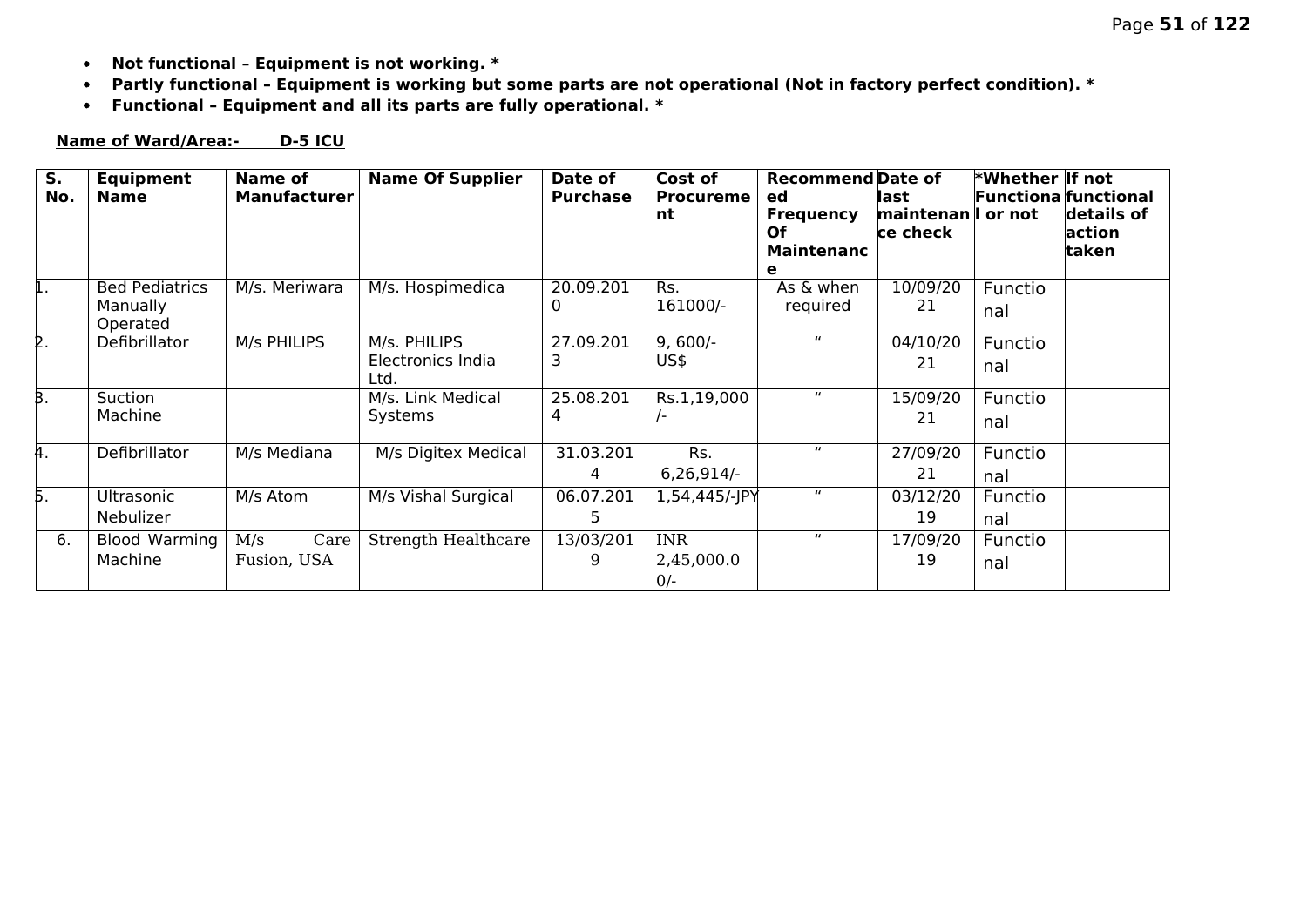- **Not functional Equipment is not working. \***
- **Partly functional Equipment is working but some parts are not operational (Not in factory perfect condition). \***
- **Functional Equipment and all its parts are fully operational. \***

#### **Name of Ward/Area:- AB-6 Ward**

| S.N              | <b>Equipment</b>       | <b>Name of</b>                 | <b>Name Of</b>         | Date of             | Cost of             | <b>Recommend</b>    | Date of last *Whether If not |                  |                             |
|------------------|------------------------|--------------------------------|------------------------|---------------------|---------------------|---------------------|------------------------------|------------------|-----------------------------|
| $\mathbf{o}$ .   | <b>Name</b>            | <b>Manufacturer</b>            | <b>Supplier</b>        | <b>Purchase</b>     | <b>Procureme</b>    | ed                  | maintenand                   |                  | <b>Functiona</b> functional |
|                  |                        |                                |                        |                     | nt                  | <b>Frequency</b>    | e check                      | I or not         | details of                  |
|                  |                        |                                |                        |                     |                     | Of                  |                              |                  | action                      |
|                  |                        |                                |                        |                     |                     | <b>Maintenanc</b>   |                              |                  | taken                       |
|                  |                        |                                |                        |                     |                     | е<br>$\overline{u}$ |                              |                  |                             |
| 1.               | <b>Pulse Oximeter</b>  | <b>EDAN</b><br>M/s.<br>(China) | M/s. Super<br>Medicare | 31.03.201           | Rs.<br>1,15,500/-   |                     | 20/10/2020                   | Working          |                             |
|                  |                        |                                | Agencies               | 5                   |                     |                     |                              |                  |                             |
| 2.               | <b>Patient Trolley</b> |                                | M/s. MGM               | 30.03.201           | Rs.                 | $\boldsymbol{u}$    | 02/09/2021                   | Working          |                             |
|                  | Cum Bed                |                                | Associates             | 5                   | 1,28,000/-          |                     |                              |                  |                             |
| Β.               | <b>Ultrasonic</b>      | M/s Atom                       | M/s Vishal             | 03.09.201           | 1,39,000/- Yeh      | $\boldsymbol{u}$    | 10/03/2021                   | <b>Not</b>       | Informed                    |
|                  | Nebulizer              |                                | Surgical               | 3                   |                     |                     |                              | Working          | to the                      |
|                  |                        |                                |                        |                     |                     |                     |                              |                  | firm                        |
| 4.               | $\overline{u}$         | $\overline{u}$                 | $\overline{u}$         | 06.07.201           | 1,54,445/-JPY       | $\boldsymbol{u}$    | 19/08/2021                   | Working          |                             |
|                  |                        |                                |                        | 5                   |                     |                     |                              |                  |                             |
| 5.               | <b>Cardiac Monitor</b> |                                | M/s MHS Medicare       | 20.06.201           | Rs.                 | $\overline{u}$      | 17/06/2021                   | Working          |                             |
|                  | $\mathbf{u}$           |                                | Ind<br>$\overline{u}$  | 6<br>$\overline{u}$ | 1,09,500/-          | $\overline{u}$      |                              |                  |                             |
| ნ.               |                        |                                |                        |                     |                     |                     | 17/06/2021                   | Working          |                             |
| 7.               | Ventilator             |                                | Air<br>Liquide<br>M/s  | 01.09.201           | Rs.9,33,000         | $\boldsymbol{u}$    | 18/05/2021                   | Working          |                             |
|                  |                        |                                | Med.                   | 6                   |                     | $\boldsymbol{u}$    |                              |                  |                             |
| 8.               | Transport              | M/s<br>ResMed                  | M/s ResMed India       | 29.12.201           | Rs.                 |                     | 13/01/2021                   | Working          |                             |
|                  | Ventilator             | India Ltd.                     | Ltd.                   | 6                   | $3,10,000/-$        |                     |                              |                  |                             |
| 9.               | <b>Ultrasonic</b>      | M/s Atom                       | M/s Vishal             | 15.04.201           | $IPY-$              | $\overline{u}$      | 10/03/2021                   | Working          |                             |
|                  | Nebulizer              |                                | Surgical               | 7                   | 1,46,722.7          |                     |                              |                  |                             |
| 10.              | $\overline{u}$         | $\overline{u}$                 | $\overline{u}$         | $\overline{u}$      | 5<br>$\overline{u}$ | $\overline{u}$      | 10/03/2021                   | <b>Not</b>       | <b>Informed</b>             |
|                  |                        |                                |                        |                     |                     |                     |                              |                  | to the                      |
|                  |                        |                                |                        |                     |                     |                     |                              | Working          | firm                        |
|                  | $\overline{u}$         | $\overline{u}$                 | $\overline{u}$         | $\boldsymbol{u}$    | $\boldsymbol{u}$    | $\overline{u}$      | 10/03/2021                   | $\boldsymbol{u}$ | $\overline{u}$              |
| $\frac{11}{12}$  | $\overline{u}$         | $\overline{u}$                 | $\overline{u}$         | $\overline{u}$      | $\overline{u}$      | $\overline{u}$      | 10/03/2021                   | Working          |                             |
| $\overline{13.}$ | Cardiac                | M/s Edan                       | M/s Super              | 30.10.201           | 2891.89/-           | $\boldsymbol{u}$    | 04/03/2021                   | Working          |                             |
|                  | Monitor                |                                | Medicare               | 7                   | US\$                |                     |                              |                  |                             |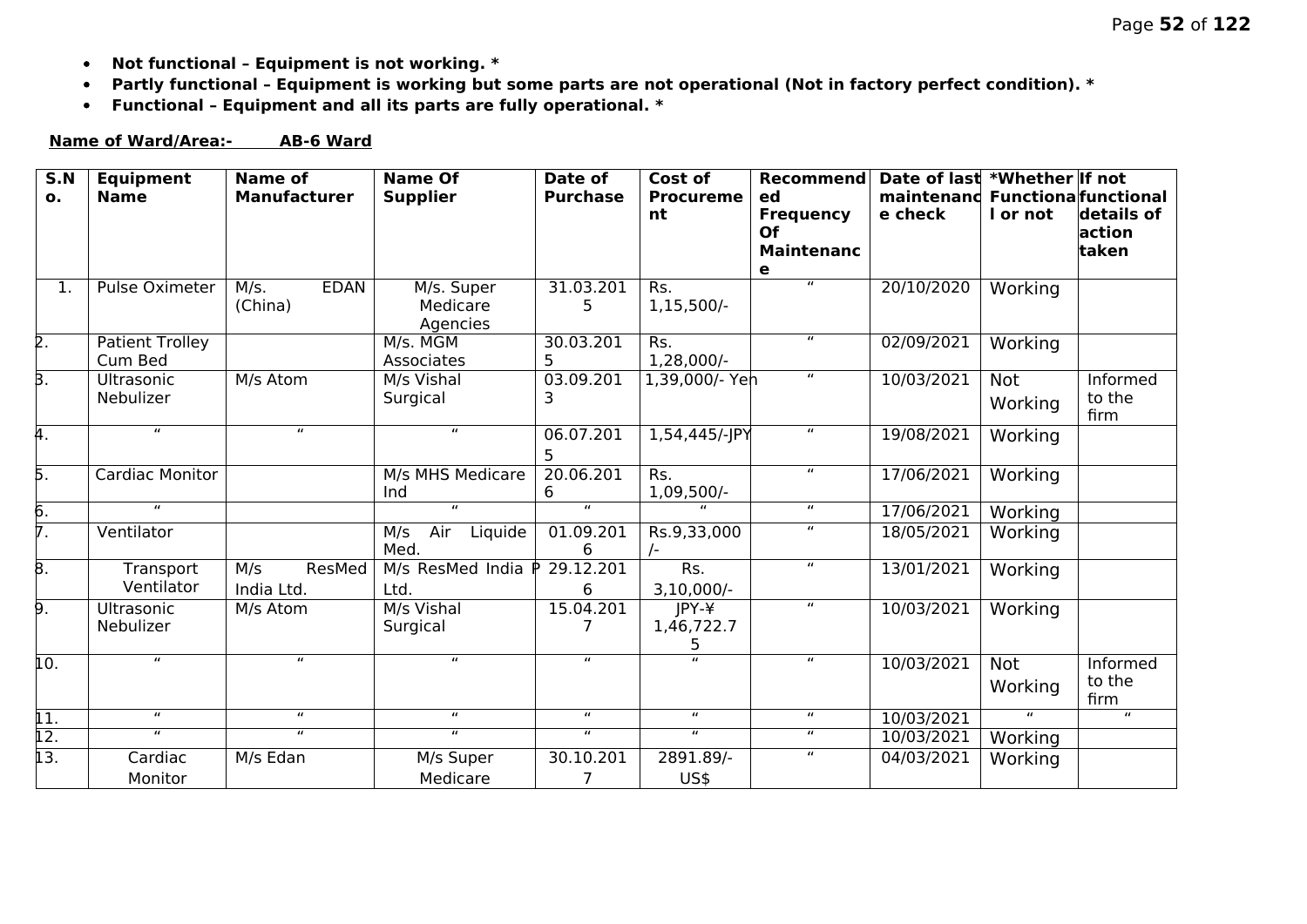- **Not functional Equipment is not working. \***
- **Partly functional Equipment is working but some parts are not operational (Not in factory perfect condition). \***
- **Functional Equipment and all its parts are fully operational. \***

 **Name of Ward/Area:- C-6 Ward**

| $\overline{\mathsf{S}.\mathsf{N}}$<br>$\mathbf{o}$ . | <b>Equipment</b><br><b>Name</b> | <b>Name of</b><br><b>Manufacturer</b>     | <b>Name Of</b><br><b>Supplier</b>                     | Date of<br><b>Purchase</b> | Cost of<br><b>Procurem</b><br>ent | <b>Recommen</b><br>ded<br>Frequency<br>Of<br><b>Maintenanc</b><br>le | <b>Date of</b><br>last<br>maintenan<br>ce check | *Wheth<br>er<br><b>Functio</b><br>nal or<br>not | If not<br>functional<br>details of<br>action<br>taken |
|------------------------------------------------------|---------------------------------|-------------------------------------------|-------------------------------------------------------|----------------------------|-----------------------------------|----------------------------------------------------------------------|-------------------------------------------------|-------------------------------------------------|-------------------------------------------------------|
| 1.                                                   | Defibrillator                   | <b>M/s PHILIPS</b>                        | M/s. PHILIPS<br><b>Electronics India</b><br>Ltd.      | 27.09.201<br>3             | $9,600/-$<br>US\$                 | $\overline{u}$                                                       | 31/05/202                                       | Working                                         |                                                       |
| 2.                                                   | Ultrasonic<br>Nebulizer         | M/s Atom                                  | M/s Vishal<br>Surgical                                | 03.09.201<br>3             | $1,39,000$ <sup>-</sup><br>Yen    | As & when<br>required                                                | 19/01/202                                       | Working                                         |                                                       |
| 3.                                                   | <b>ICU Ventilator</b>           | M/s. Air Liquide<br>Medical<br>Systems    | M/s. Air Liquide<br><b>Medical Systems</b>            | 21.07.201<br>4             | Euro<br>13,222/-                  |                                                                      | 23/09/202                                       | Working                                         |                                                       |
| 4.                                                   | <b>Cardiac Monitor</b>          | M/s Contec<br>Medical System,<br>China    | M/s MHS Medicare<br>India.                            | 20.06.201<br>6             | Rs.<br>$1,09,500/-$               | $\overline{u}$                                                       | 25/08/202<br>1                                  | Working                                         |                                                       |
| $\overline{5}$ .                                     | $\overline{u}$                  | $\overline{u}$                            | $\overline{u}$                                        | $\overline{u}$             | $\overline{u}$                    | $\boldsymbol{u}$                                                     | 25/08/202<br>1                                  | Working                                         |                                                       |
| 6.                                                   | Ventilator                      | M/s Air Liquide<br>Medical                | M/s<br>Air<br>Liquide<br>Medical                      | 01.09.201<br>6             | Rs.9,33,000                       | $\boldsymbol{u}$                                                     | 23/09/202                                       | Working                                         |                                                       |
| 7.                                                   | Resuscitation<br>Cart           | M/s<br>Machan<br>International,<br>Taiwan | M/s.Merino<br>International                           | 06.04.201<br>5             | Rs.<br>1,27,990/-                 | As & when<br>required                                                | 01/10/202<br>$\mathbf 0$                        | Working                                         |                                                       |
| 8.                                                   | Transport<br>Ventilator         | Ltd.                                      | M/s ResMed India M/s ResMed India P 22.12.201<br>Ltd. | 6                          | Rs.<br>$3,10,000/-$               | $\overline{u}$                                                       | 25/10/202<br>$\mathbf{1}$                       | Working                                         |                                                       |
| $\overline{9}$ .                                     | $\overline{u}$                  | $\overline{u}$                            | $\overline{u}$                                        | 22.12.201<br>6             |                                   | $\overline{u}$                                                       | 25/10/202                                       | Working                                         |                                                       |
| 10.                                                  | Vein<br><b>ILLUMINATOR</b>      | M/s CHRISTIE-<br><b>USA</b>               | $M/s.$ Vinay<br><b>Brothers</b><br><b>Diagnostics</b> | 31.03.201<br>4             | Rs.<br>$5,22,900/-$               | $\overline{u}$                                                       | 21/01/202                                       | Working                                         |                                                       |
| 11.                                                  | <b>Ultrasonic</b><br>Nebulizer  | M/s Atom                                  | M/s Vishal<br>Surgical                                | 18.04.201<br>7             | $IPY-$<br>1,46,722.7<br>5         | $\overline{u}$                                                       | 19/01/202<br>1                                  | Working                                         |                                                       |
| $\overline{12}$ .                                    | Cardiac<br>Monitor              | M/s Edan<br>Instruments                   | M/s Super Medicar<br>Agencies,                        | 01.09.201<br>7             | 2891.89/-<br>US\$                 | $\overline{u}$                                                       | 09/09/202<br>1                                  | Working                                         |                                                       |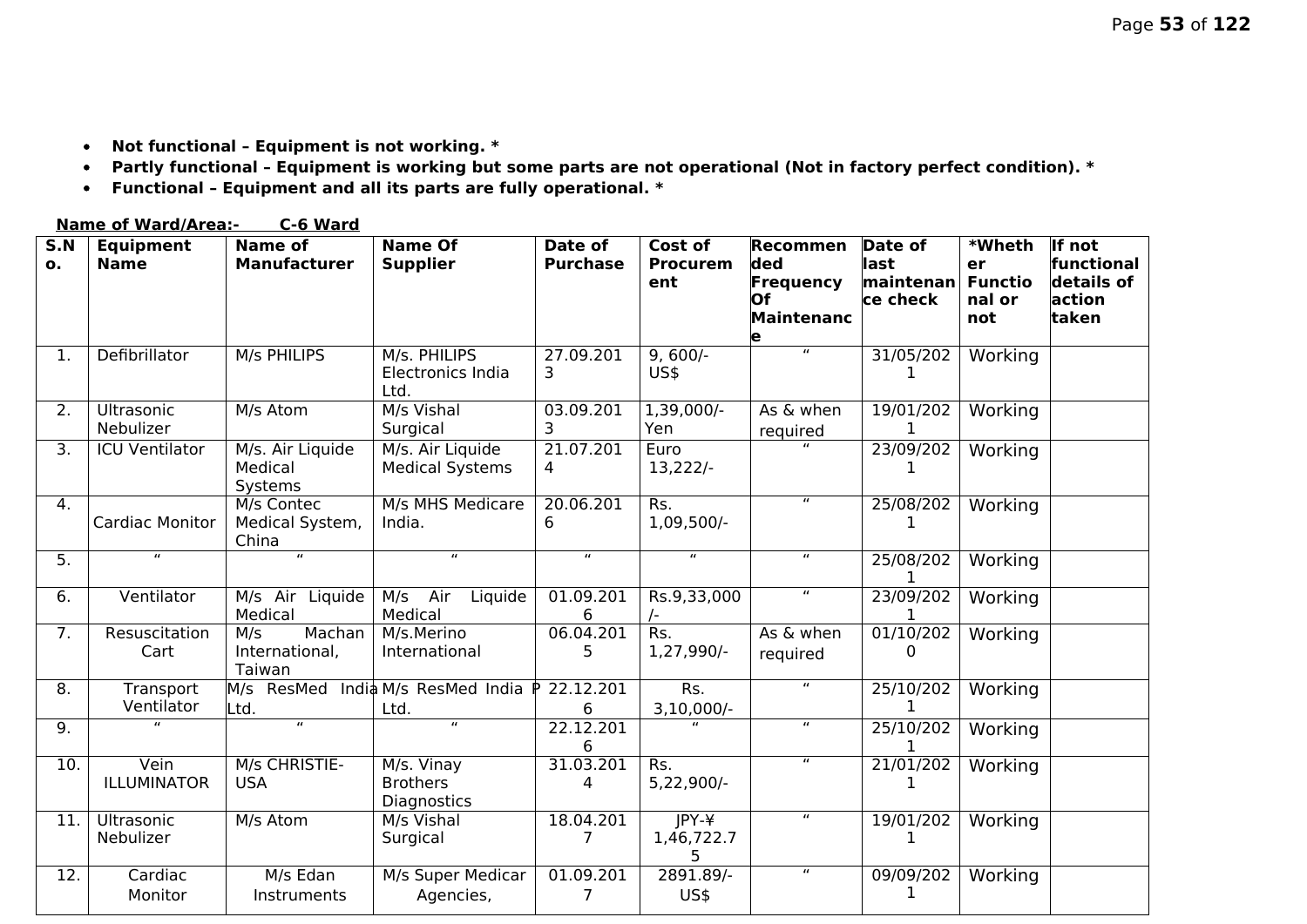# Page **54** of **122**

|  | IIIC., |  |  |           |                              |  |
|--|--------|--|--|-----------|------------------------------|--|
|  |        |  |  | 09/09/202 | $111-$<br>Working<br>_______ |  |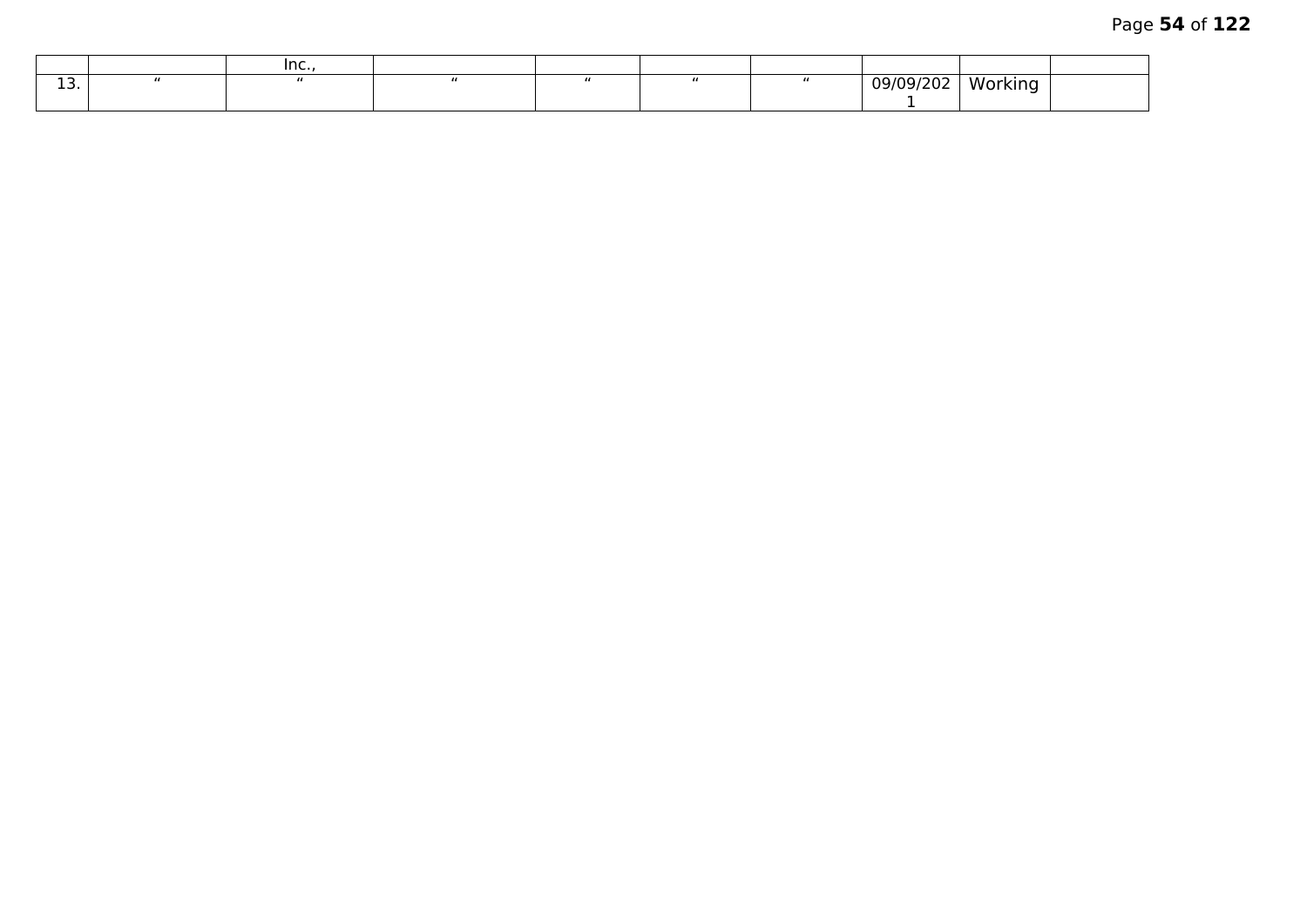- **Not functional Equipment is not working. \***
- **Partly functional Equipment is working but some parts are not operational (Not in factory perfect condition). \***
- **Functional Equipment and all its parts are fully operational. \***

#### **Name of Ward/Area:- D-6 Ward/ICU**

| S.N<br>$\mathbf{o}$ . | <b>Equipment</b><br><b>Name</b>  | <b>Name of</b><br><b>Manufacture</b><br>r | <b>Name Of Supplier</b>                 | Date of<br><b>Purchase</b> | <b>Cost of</b><br><b>Procurem</b><br>ent | <b>Recommen</b><br>ded<br><b>Frequency</b><br><b>Of</b><br><b>Maintenan</b><br>ce | Date of<br>last<br>maintena<br>nce check | *Whethe<br>r<br><b>Function</b><br>al or not | If not<br>functiona<br>I details<br>of action<br>taken |
|-----------------------|----------------------------------|-------------------------------------------|-----------------------------------------|----------------------------|------------------------------------------|-----------------------------------------------------------------------------------|------------------------------------------|----------------------------------------------|--------------------------------------------------------|
| 1.                    | Cardiac<br>Monitor               | M/s Criticare                             | M/s Advanced<br><b>Micronic Devices</b> | 05.07.201<br>$\Omega$      | Rs.<br>$1,64,900/-$                      | As & when<br>required                                                             | 27/04/201<br>9                           | Working                                      |                                                        |
| þ.                    | $\overline{u}$                   | $\overline{u}$                            | $\overline{u}$                          | $\overline{u}$             | $\overline{u}$                           | $\overline{u}$                                                                    | $\frac{1}{27}{04}{201}$<br>9             | Working                                      |                                                        |
| ₹.                    | <b>Automatic Bed</b>             | M/s. Meriwara                             | M/s. Hospimedica                        | 02.11.201<br>$\mathbf 1$   | $\overline{\text{Rs.}}$<br>245280/-      | $\overline{u}$                                                                    | 02/09/202<br>1                           | Working                                      |                                                        |
| 4.                    | $\overline{u}$                   | $\overline{u}$                            | $\overline{u}$                          | $\overline{u}$             | $\overline{u}$                           | $\overline{u}$                                                                    | 02/09/202<br>1                           | Working                                      |                                                        |
| Б.                    | $\overline{u}$                   | $\overline{u}$                            | $\overline{u}$                          | $\overline{u}$             | $\overline{u}$                           | $\overline{u}$                                                                    | 02/09/202<br>$\mathbf{1}$                | Working                                      |                                                        |
| б.                    | $\overline{u}$                   | $\overline{u}$                            | $\overline{u}$                          | $\overline{u}$             | $\overline{u}$                           | $\boldsymbol{u}$                                                                  | 02/09/202                                | Working                                      |                                                        |
| 7.                    | $\overline{u}$                   | $\boldsymbol{u}$                          | $\overline{u}$                          | $\overline{u}$             | $\overline{u}$                           | $\boldsymbol{u}$                                                                  | 02/09/202<br>1                           | Working                                      |                                                        |
| 8.                    | $\overline{u}$                   | $\overline{u}$                            | $\overline{u}$                          | $\overline{u}$             | $\overline{u}$                           | $\overline{u}$                                                                    | 02/09/202<br>$\mathbf 1$                 | Working                                      |                                                        |
| 9.                    | $\overline{u}$                   | $\boldsymbol{u}$                          | $\overline{u}$                          | $\overline{u}$             | $\overline{u}$                           | $\boldsymbol{u}$                                                                  | 02/09/202<br>1                           | Working                                      |                                                        |
| 10.                   | $\overline{u}$                   | $\overline{u}$                            | $\overline{u}$                          | $\overline{u}$             | $\overline{u}$                           | $\overline{u}$                                                                    | 02/09/202<br>1                           | Working                                      |                                                        |
| īı.                   | $\overline{u}$                   | $\overline{u}$                            | $\overline{u}$                          | $\overline{u}$             | $\overline{u}$                           | $\overline{u}$                                                                    | 02/09/202<br>$\mathbf{1}$                | Working                                      |                                                        |
| $\overline{12.}$      | $\overline{u}$                   | $\overline{u}$                            | $\overline{u}$                          | $\overline{u}$             | $\overline{u}$                           | $\overline{u}$                                                                    | 02/09/202                                | Working                                      |                                                        |
| 13.                   | Defibrillator                    | M/s PHILIPS                               | M/s. PHILIPS<br>Electronics             | 27.09.201<br>3             | $9,600/-$<br>US\$                        | $\overline{u}$                                                                    | 02/09/202                                | Working                                      |                                                        |
| $\overline{14.}$      | Automated<br>Perfusion<br>System | M/s. B. Braun<br>Medical (India)          | M/s. B. Braun<br>Medical (India)        | 24.12.201<br>4             | Rs.<br>1,35,000/-                        | $\overline{u}$                                                                    | 17/06/202<br>$\mathbf 1$                 | Working                                      |                                                        |
| 15.                   | $\overline{u}$                   | $\overline{u}$                            | $\overline{u}$                          | $\overline{u}$             | $\overline{u}$                           | $\boldsymbol{u}$                                                                  | 17/06/202<br>1                           | Working                                      |                                                        |
| $\overline{16}$ .     | $\overline{u}$                   | $\overline{u}$                            | $\overline{u}$                          | $\overline{u}$             | $\overline{u}$                           | $\overline{u}$                                                                    | 17/06/202<br>1                           | Working                                      |                                                        |
| 17.                   | $\overline{u}$                   | $\overline{u}$                            | $\overline{u}$                          | $\overline{u}$             | $\overline{u}$                           | $\boldsymbol{u}$                                                                  | 17/06/202                                | Working                                      |                                                        |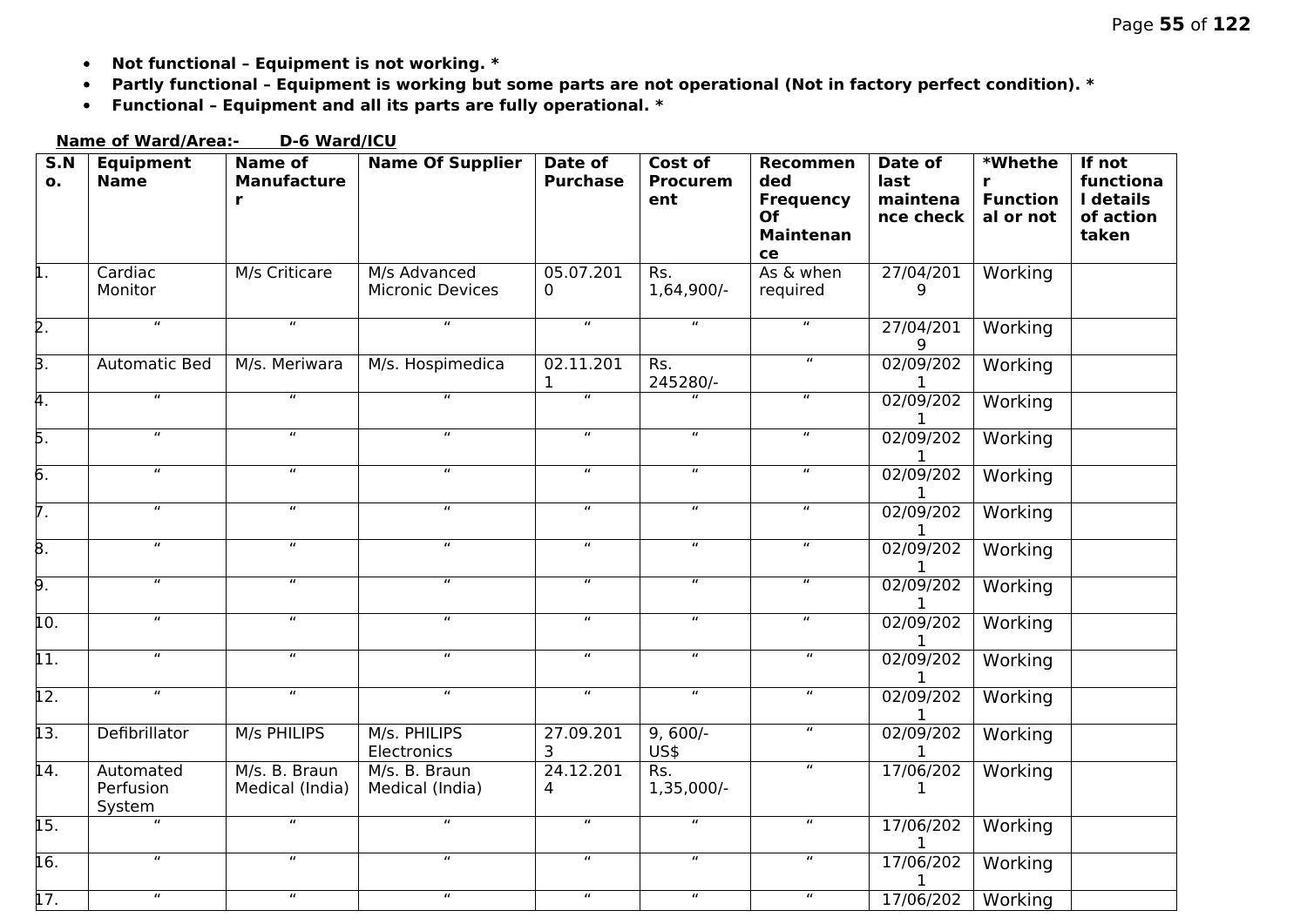|                   |                                   |                                               |                                  |                       |                                          |                         | $\mathbf 1$               |                         |                         |
|-------------------|-----------------------------------|-----------------------------------------------|----------------------------------|-----------------------|------------------------------------------|-------------------------|---------------------------|-------------------------|-------------------------|
| $\overline{18}$ . | $\boldsymbol{u}$                  | $\boldsymbol{u}$                              | $\boldsymbol{u}$                 | $\overline{u}$        | $\boldsymbol{u}$                         | $\overline{u}$          | 17/06/202<br>1            | Working                 |                         |
| $\overline{19}$ . | $\boldsymbol{u}$                  | $\boldsymbol{u}$                              | $\boldsymbol{u}$                 | $\boldsymbol{u}$      | $\boldsymbol{u}$                         | $\overline{u}$          | 17/06/202<br>1            | Working                 |                         |
| 20.               | <b>Patient Trolley</b><br>Cum Bed |                                               | M/s. MGM<br>Associates           | 30.03.201<br>5        | Rs.<br>1,28,000/-                        | $\overline{u}$          | 02/09/202                 | Working                 |                         |
| $\overline{21.}$  | Defibrillator                     | M/s Mediana                                   | M/s Digitex Medical              | 31.03.201<br>4        | Rs.<br>6,26,914/-                        | As & when<br>required   | 01/01/201<br>9            | <b>Not</b><br>Working   | Informed to<br>the firm |
| $\overline{22.}$  | $\overline{u}$                    | $\overline{u}$                                | $\overline{u}$                   | $\overline{u}$        | $\overline{u}$                           | $\boldsymbol{u}$        | 01/01/201<br>9            | $\overline{u}$          | $\overline{u}$          |
| 23.               | Ultr. Nebulizer                   | M/s Atom                                      | M/s Vishal Surgical              | 22.07.201<br>$\Omega$ | 1,31,000/- Yeh                           | $\boldsymbol{u}$        | 14/03/201<br>9            | $\overline{\mathbf{u}}$ | $\boldsymbol{u}$        |
| $\overline{24}$ . | Ultr. Nebulizer                   | M/s Atom                                      | M/s Vishal Surgical              | 06.07.201<br>5        | 1,54,445/-JPY                            | $\boldsymbol{u}$        | 14/03/201<br>9            | $\overline{\mathbf{u}}$ | $\boldsymbol{u}$        |
| 25.               | Ventilator                        |                                               | Air<br>Liquide<br>M/s<br>Medical | 01.09.201<br>6        | Rs.9,33,000<br>I-                        | $\boldsymbol{u}$        | 09/09/202                 | $\pmb{\mathcal{U}}$     | $\boldsymbol{u}$        |
| $\overline{26}$ . | Transport<br>Ventilator           | M/sResMed<br>Ind.<br>Ltd.                     | M/s ResMed India<br>Ltd.         | 22.12.201<br>6        | Rs.<br>$3,10,000/-$                      | $\boldsymbol{u}$        | 10/02/202                 | Working                 |                         |
| 27.               | Ultrasonic<br>Nebulizer           | M/s Atom                                      | M/s Vishal Surgical              | 17.04.201<br>7        | $IPY-$<br>1,46,722.7<br>5                | $\boldsymbol{u}$        | 14/03/202<br>1            | Working                 |                         |
| 28.               | <b>ICU Beds</b>                   | $\overline{\mathsf{M/s}}$<br>Monarch<br>Surg. | M/s D.V. Enterprises             | 29.06.201<br>7        | $\overline{\mathsf{Rs}}$ .<br>1,66,000/- | $\overline{u}$          | 15/04/202<br>1            | Working                 |                         |
| 29.               | $\overline{u}$                    | $\overline{u}$                                | $\overline{u}$                   | $\overline{u}$        | $\overline{u}$                           | $\overline{u}$          | 15/04/202<br>1            | Working                 |                         |
| 30.               | $\overline{u}$                    | $\overline{u}$                                | $\overline{u}$                   | $\overline{u}$        | $\overline{u}$                           | $\boldsymbol{u}$        | 15/04/202<br>1            | Working                 |                         |
| $\overline{31}$ . | $\overline{u}$                    | $\boldsymbol{u}$                              | $\overline{u}$                   | $\overline{u}$        | $\overline{u}$                           | $\boldsymbol{\mu}$      | 15/04/202<br>1            | Working                 |                         |
| $\overline{32.}$  | $\overline{u}$                    | $\overline{u}$                                | $\overline{u}$                   | $\overline{u}$        | $\overline{u}$                           | $\boldsymbol{\mu}$      | 15/04/202<br>1            | Working                 |                         |
| $\overline{33.}$  | $\boldsymbol{u}$                  | $\boldsymbol{u}$                              | $\boldsymbol{u}$                 | $\boldsymbol{u}$      | $\boldsymbol{u}$                         | $\overline{\mathbf{u}}$ | 15/04/202<br>1            | Working                 |                         |
| $\overline{34}$ . | $\overline{u}$                    | $\boldsymbol{u}$                              | $\boldsymbol{u}$                 | $\boldsymbol{u}$      | $\boldsymbol{u}$                         | $\overline{\mathbf{u}}$ | 15/04/202                 | Working                 |                         |
| $\overline{35.}$  | $\boldsymbol{u}$                  | $\overline{u}$                                | $\boldsymbol{u}$                 | $\overline{u}$        | $\overline{u}$                           | $\overline{u}$          | 15/04/202<br>$\mathbf{1}$ | Working                 |                         |
| $\overline{36}$ . | $\overline{u}$                    | $\overline{u}$                                | $\boldsymbol{u}$                 | $\overline{u}$        | $\overline{u}$                           | $\overline{u}$          | 15/04/202<br>$\mathbf 1$  | Working                 |                         |
| $\overline{37.}$  | $\boldsymbol{u}$                  | $\boldsymbol{u}$                              | $\overline{u}$                   | $\overline{u}$        | $\overline{u}$                           | $\boldsymbol{\mu}$      | 15/04/202<br>$\mathbf{1}$ | Working                 |                         |
| $\overline{38}$ . | $\overline{u}$                    | $\boldsymbol{u}$                              | $\boldsymbol{u}$                 | 15.07.201<br>7        | $\boldsymbol{u}$                         | $\boldsymbol{\mu}$      | 15/04/202<br>$\mathbf{1}$ | Working                 |                         |
| 39.               | $\boldsymbol{u}$                  | $\boldsymbol{u}$                              | $\boldsymbol{u}$                 | $\overline{u}$        | $\boldsymbol{u}$                         | $\boldsymbol{u}$        | 15/04/202                 | Working                 |                         |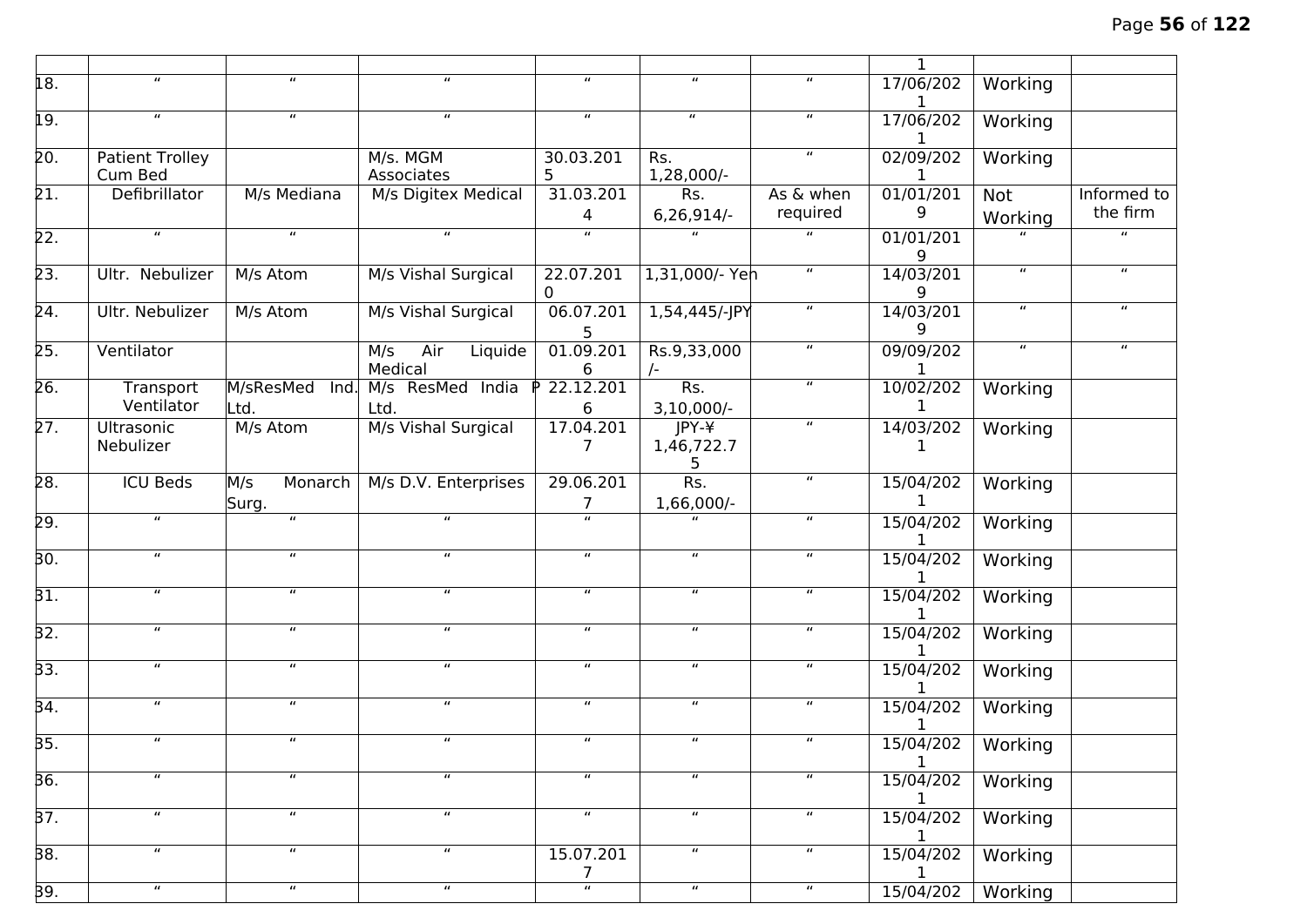|                   |                        |                                         |                                    |                             |                   |                         | $\mathbf 1$              |         |
|-------------------|------------------------|-----------------------------------------|------------------------------------|-----------------------------|-------------------|-------------------------|--------------------------|---------|
| 40.               | $\overline{u}$         | $\overline{u}$                          | $\overline{u}$                     | $\overline{u}$              | $\overline{u}$    | $\boldsymbol{u}$        | 15/04/202<br>1           | Working |
| 41.               | $\boldsymbol{u}$       | $\boldsymbol{u}$                        | $\boldsymbol{u}$                   | $\boldsymbol{u}$            | $\boldsymbol{u}$  | $\boldsymbol{u}$        | 15/04/202<br>1           | Working |
| 42.               | <b>Patient Trolley</b> | M/s Sahni<br><b>Traders</b>             | M/s Merino Intern.                 | 03.07.201<br>$\overline{7}$ | Rs.<br>1,33,900/- | $\boldsymbol{u}$        | 13/03/202<br>1           | Working |
| 43.               | Cardiac<br>Monitor     | M/s Edan                                | M/s Super Medicar                  | 21.09.201<br>7              | 2891.89/-<br>US\$ | $\boldsymbol{u}$        | 09/09/202<br>1           | Working |
| 44.               | $\overline{u}$         | $\overline{u}$                          | $\overline{u}$                     | $\overline{u}$              | $\overline{u}$    | $\boldsymbol{u}$        | 09/09/202                | Working |
| 45.               | $\overline{u}$         | $\overline{u}$                          | $\boldsymbol{u}$                   | $\overline{u}$              | $\overline{u}$    | $\boldsymbol{u}$        | 09/09/202<br>1           | Working |
| 46.               | $\boldsymbol{u}$       | $\boldsymbol{u}$                        | $\boldsymbol{u}$                   | $\boldsymbol{u}$            | $\boldsymbol{u}$  | $\boldsymbol{u}$        | 09/09/202                | Working |
| 47.               | Cardiac<br>Monitor     | M/s<br>NihonKohden<br>India Pvt. Ltd.   | M/s NihonKohden<br>India Pvt. Ltd. | 18/02/201<br>9              | INR<br>2,85,860/- | $\boldsymbol{u}$        | 18/02/201<br>9           | Working |
| 48.               | $\overline{u}$         | $\overline{u}$                          | $\boldsymbol{u}$                   | $\boldsymbol{u}$            | $\boldsymbol{u}$  | $\boldsymbol{u}$        | 18/02/201<br>9           | Working |
| 49.               | $\boldsymbol{u}$       | $\boldsymbol{u}$                        | $\boldsymbol{u}$                   | $\boldsymbol{u}$            | $\boldsymbol{u}$  | $\overline{u}$          | 18/02/201<br>9           | Working |
| 50.               | $\boldsymbol{u}$       | $\overline{u}$                          | $\boldsymbol{u}$                   | $\boldsymbol{u}$            | $\boldsymbol{u}$  | $\pmb{\mathcal{U}}$     | 18/02/201<br>9           | Working |
| $\overline{51}$ . | Cardiac<br>Monitor     | M/s. Shenzhen<br>Hwatime Medical<br>CO. | M/s.<br>D.V.<br>Enterprises        | 26/06/202<br>0              | Rs.<br>2,11,406/- | $\overline{u}$          | 10/02/202<br>1           | Working |
| 52.               | $\boldsymbol{u}$       | $\boldsymbol{u}$                        | $\boldsymbol{u}$                   | $\boldsymbol{u}$            | $\boldsymbol{u}$  | $\overline{\mathbf{u}}$ | 10/02/202                | Working |
| 53.               | $\boldsymbol{u}$       | $\boldsymbol{u}$                        | $\boldsymbol{u}$                   | $\boldsymbol{u}$            | $\overline{u}$    | $\overline{u}$          | 10/02/202                | Working |
| 54.               | $\overline{u}$         | $\boldsymbol{u}$                        | $\boldsymbol{u}$                   | $\boldsymbol{u}$            | $\boldsymbol{u}$  | $\boldsymbol{u}$        | 10/02/202                | Working |
| $\overline{55.}$  | $\boldsymbol{u}$       | $\boldsymbol{u}$                        | $\boldsymbol{u}$                   | $\boldsymbol{u}$            | $\boldsymbol{u}$  | $\boldsymbol{u}$        | 10/02/202                | Working |
| 56.               | $\overline{u}$         | $\overline{u}$                          | $\boldsymbol{u}$                   | $\boldsymbol{u}$            | $\boldsymbol{u}$  | $\boldsymbol{u}$        | 10/02/202                | Working |
| $\overline{57}$ . |                        |                                         |                                    |                             |                   |                         | 10/02/202 Working        |         |
| 58.               | $\overline{u}$         | $\boldsymbol{u}$                        | $\boldsymbol{u}$                   | $\overline{u}$              | $\boldsymbol{u}$  | $\boldsymbol{u}$        | 10/02/202                | Working |
| 59.               | $\overline{u}$         | $\overline{u}$                          | $\overline{u}$                     | $\overline{u}$              | $\overline{u}$    | $\overline{u}$          | 10/02/202<br>1           | Working |
| 60.               | $\overline{u}$         | $\overline{u}$                          | $\overline{u}$                     | $\overline{u}$              | $\overline{u}$    | $\boldsymbol{u}$        | 10/02/202<br>$\mathbf 1$ | Working |
| $\overline{61}$ . | $\overline{u}$         | $\overline{u}$                          | $\overline{u}$                     | $\overline{u}$              | $\overline{u}$    | $\overline{u}$          | 10/02/202                | Working |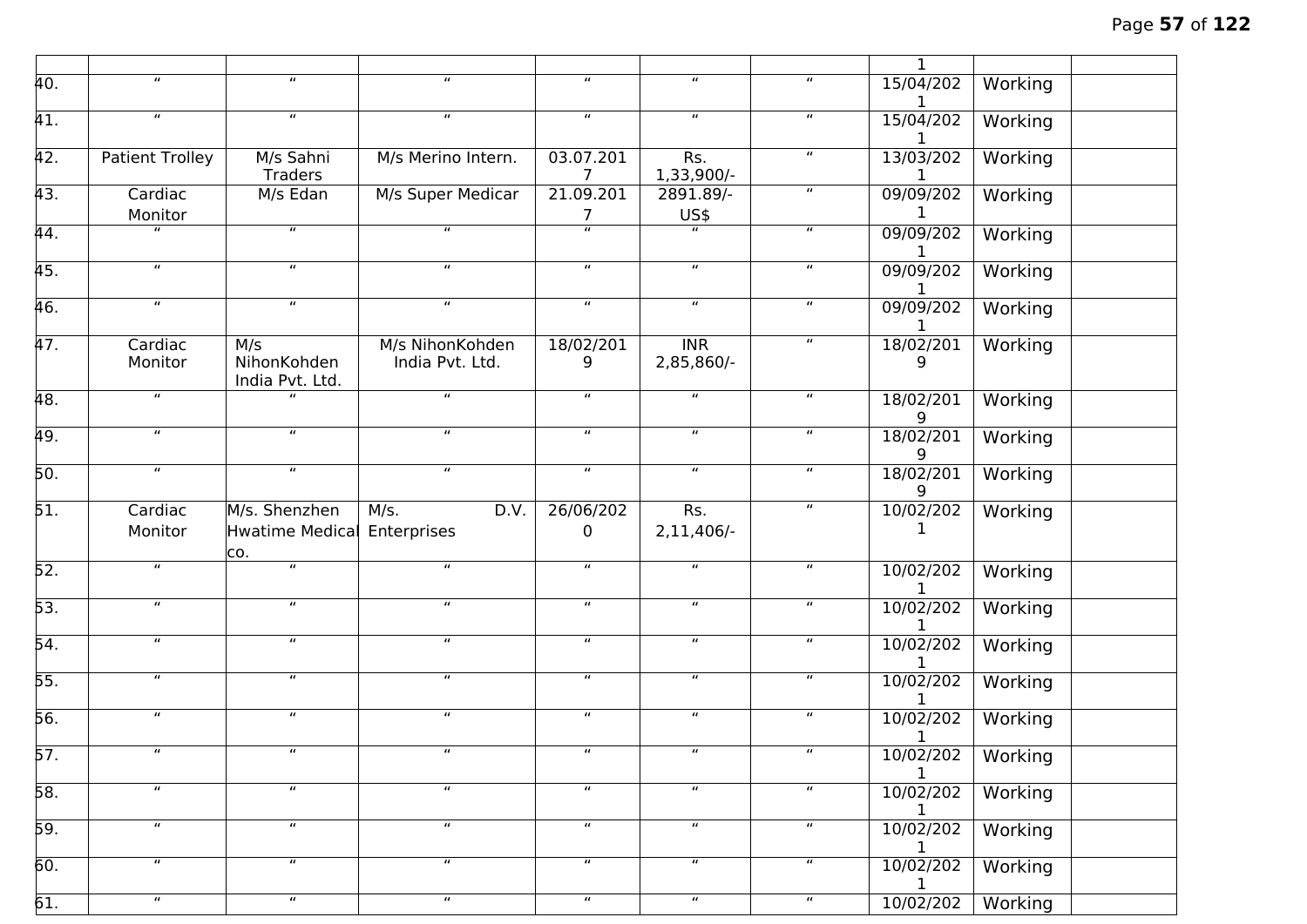| 62. | $\overline{u}$ | $\overline{u}$          | $\overline{\mathbf{u}}$ | $\overline{u}$          | $\overline{u}$          | $\overline{u}$          | 10/02/202 | Working |  |
|-----|----------------|-------------------------|-------------------------|-------------------------|-------------------------|-------------------------|-----------|---------|--|
|     |                |                         |                         |                         |                         |                         |           |         |  |
| 63. | $\overline{u}$ | $\overline{u}$          | $\overline{u}$          | $\overline{\mathbf{u}}$ | $\overline{\mathbf{u}}$ | $\overline{u}$          | 10/02/202 | Working |  |
|     |                |                         |                         |                         |                         |                         |           |         |  |
| 64. | $\overline{u}$ | $\overline{\mathbf{u}}$ | $\overline{\mathbf{u}}$ | $\overline{\mathbf{u}}$ | $\overline{\mathbf{u}}$ | $\overline{\mathbf{u}}$ | 10/02/202 | Working |  |
|     |                |                         |                         |                         |                         |                         |           |         |  |
| 65. | $\overline{u}$ | $\overline{u}$          | $\overline{u}$          | $\overline{u}$          | $\overline{u}$          | $\overline{u}$          | 10/02/202 | Working |  |
|     |                |                         |                         |                         |                         |                         |           |         |  |
| 66. | $\overline{u}$ | $\overline{u}$          | $\overline{u}$          | $\overline{\mathbf{u}}$ | $\overline{\mathbf{u}}$ | $\overline{\mathbf{u}}$ | 10/02/202 | Working |  |
|     |                |                         |                         |                         |                         |                         |           |         |  |
| 67. | $\overline{u}$ | $\overline{u}$          | $\overline{u}$          | $\overline{u}$          | $\overline{u}$          | $\overline{u}$          | 10/02/202 | Working |  |
|     |                |                         |                         |                         |                         |                         |           |         |  |
| 68. | $\overline{u}$ | $\overline{u}$          | $\overline{u}$          | $\overline{u}$          | $\overline{u}$          | $\overline{u}$          | 10/02/202 | Working |  |
|     |                |                         |                         |                         |                         |                         |           |         |  |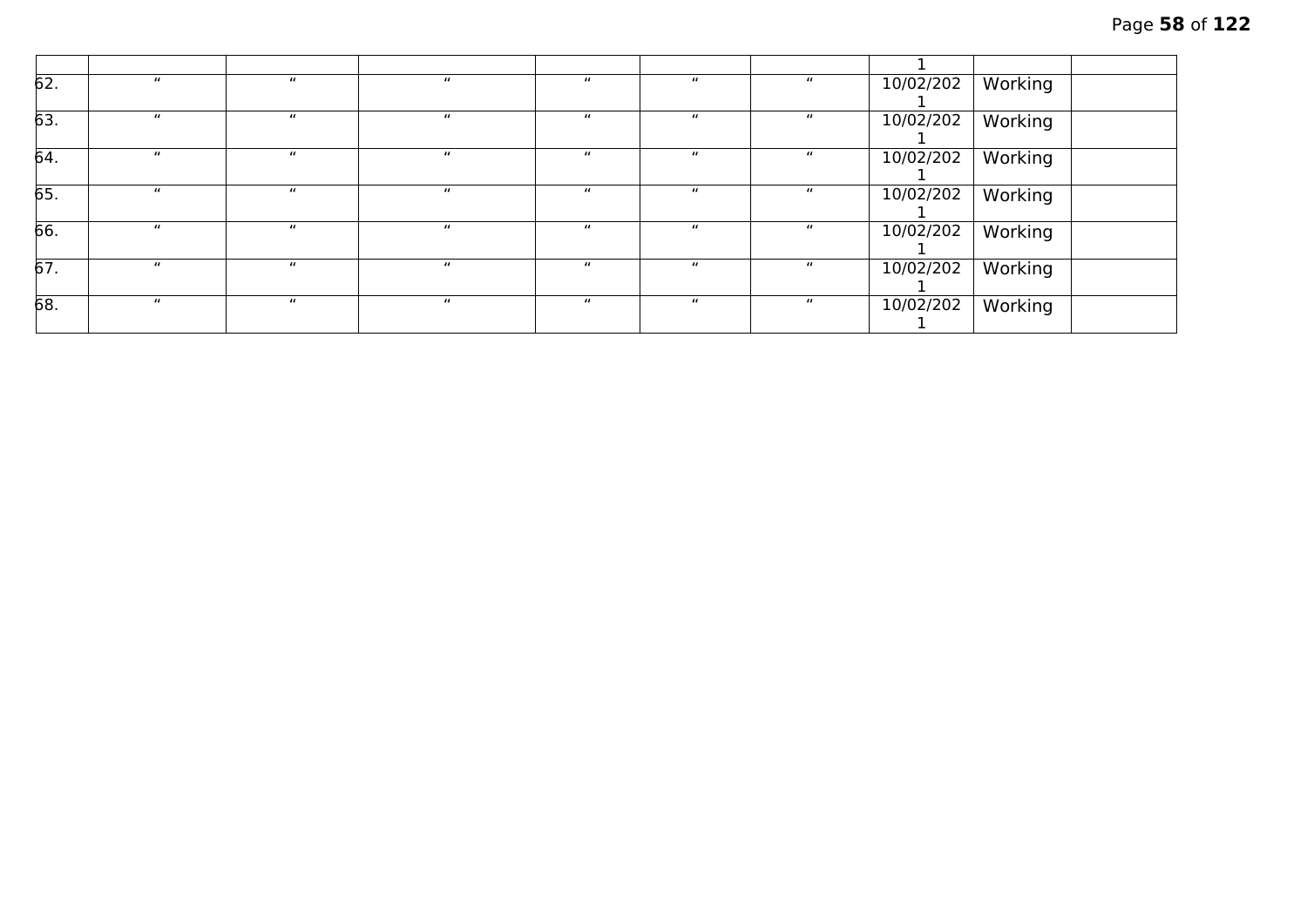- **Not functional Equipment is not working. \***
- **Partly functional Equipment is working but some parts are not operational (Not in factory perfect condition). \***
- **Functional Equipment and all its parts are fully operational. \***

# **Name of Ward/Area:- AB-7 Ward +ICU**

| S.N<br>о. | <b>Equipment</b><br><b>Name</b> | <b>Name of</b><br><b>Manufacturer</b> | Name Of Supplier                          | Date of<br><b>Purchase</b> | Cost of<br><b>Procuremen</b><br>t | <b>Recommend</b><br>ed<br><b>Frequency</b><br><b>Of</b><br><b>Maintenanc</b><br>е | Date of<br>last<br>maintenanor not<br>ce check | *Whether If not<br><b>Functional functional</b> | details of<br>action<br>taken |
|-----------|---------------------------------|---------------------------------------|-------------------------------------------|----------------------------|-----------------------------------|-----------------------------------------------------------------------------------|------------------------------------------------|-------------------------------------------------|-------------------------------|
|           | Defibrillator                   | M/s PHILIPS                           | M/s. PHILIPS<br>Electronics India<br>Ltd. | 27.09.201<br>3             | 9, 600/- US\$                     | As & when<br>required                                                             | 17/06/202                                      | Function<br>al                                  |                               |
|           | Cardiac<br>Monitor              | M/s. Shenzhen                         | M/s.<br>Rohanika<br>Electronics           | 02.07.201<br>3             | Rs. 4,<br>28,052/-                | $\overline{u}$                                                                    | 08/09/202                                      | Function<br>al                                  |                               |
|           | $\boldsymbol{u}$                | $\overline{u}$                        | $\mathbf{u}$                              | $\overline{u}$             | $\overline{u}$                    | $\overline{u}$                                                                    | 08/09/202                                      | Function<br>al                                  |                               |
|           | $\boldsymbol{u}$                | $\boldsymbol{u}$                      | $\overline{u}$                            | $\boldsymbol{u}$           | $\boldsymbol{u}$                  | $\overline{u}$                                                                    | 08/09/202                                      | Function<br>al                                  |                               |
|           | $\boldsymbol{u}$                | $\boldsymbol{u}$                      | $\overline{u}$                            | $\boldsymbol{u}$           | $\overline{u}$                    | $\overline{u}$                                                                    | 08/09/202                                      | Function<br>al                                  |                               |
| б.        | $\overline{u}$                  | $\overline{u}$                        | $\overline{u}$                            | $\overline{u}$             | $\overline{u}$                    | $\overline{u}$                                                                    | 08/09/202                                      | Function<br>al                                  |                               |
|           | Cardiac<br>Monitor              | M/s Edan<br>Instruments<br>Inc.,      | M/s Super Medicar<br>Agencies,            | 01.09.201                  | 2891.89/-<br>US\$                 | $\overline{u}$                                                                    | 10/09/202                                      | Function<br>al                                  |                               |
|           | $\overline{u}$                  |                                       | $\overline{u}$                            | $\overline{u}$             | $\boldsymbol{u}$                  | $\overline{u}$                                                                    | 10/09/202                                      | Function<br>al                                  |                               |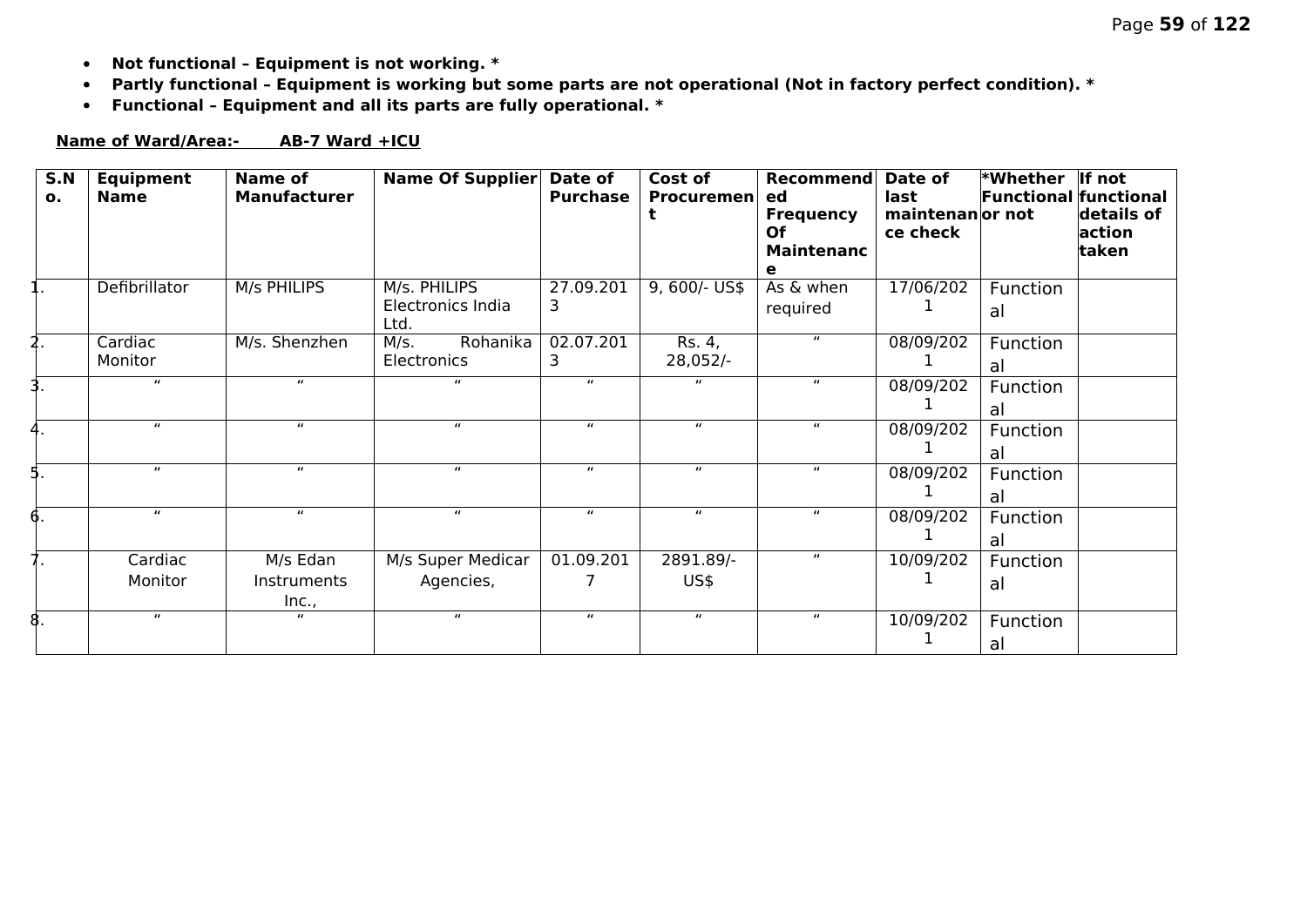- **Not functional Equipment is not working. \***
- **Partly functional Equipment is working but some parts are not operational (Not in factory perfect condition). \***
- **Functional Equipment and all its parts are fully operational. \***

#### **Name of Ward/Area:- AB-7 KTP**

| S.N               | <b>Equipment</b> | Name of             | <b>Name Of</b>               | Date of          | Cost of                 | <b>Recommen</b>        | Date of                        | *Whether If not |                             |
|-------------------|------------------|---------------------|------------------------------|------------------|-------------------------|------------------------|--------------------------------|-----------------|-----------------------------|
| $\mathbf{o}$ .    | <b>Name</b>      | <b>Manufacturer</b> | <b>Supplier</b>              | <b>Purchase</b>  | <b>Procureme</b>        | ded                    | last                           |                 | <b>Functiona</b> functional |
|                   |                  |                     |                              |                  | nt                      | <b>Frequency</b><br>Of | maintena<br>$nce$ check or not |                 | details of<br>action taken  |
|                   |                  |                     |                              |                  |                         | <b>Maintenan</b>       |                                |                 |                             |
|                   |                  |                     |                              |                  |                         | ce                     |                                |                 |                             |
| μ.                | Cardiac          | M/s. Shenzhen       | M/s.Rohanika                 | 02.07.201        | Rs.4,28,052/            | As & when              | 16/06/202                      | Function        |                             |
|                   | Monitor          |                     | Electronics                  | 3                |                         | required               | $\mathbf{1}$                   | al              |                             |
| 2.                | $\overline{u}$   | $\overline{u}$      | $\overline{u}$               | $\overline{u}$   | $\overline{u}$          | $\overline{u}$         | 16/06/202                      | Function        |                             |
|                   |                  |                     |                              |                  |                         |                        | 1                              | al              |                             |
| Β.                | $\overline{u}$   | $\overline{u}$      | $\overline{u}$               | $\boldsymbol{u}$ | $\boldsymbol{u}$        | $\boldsymbol{u}$       | 16/06/202                      | Function        |                             |
|                   |                  |                     |                              |                  |                         |                        | $\mathbf 1$                    | al              |                             |
| 4.                | $\overline{u}$   | $\overline{u}$      | $\overline{u}$               | $\overline{u}$   | $\overline{u}$          | $\boldsymbol{u}$       | 16/06/202                      | Function        |                             |
|                   |                  |                     |                              |                  |                         |                        | $\mathbf{1}$                   | al              |                             |
| 5.                | $\overline{u}$   | $\boldsymbol{u}$    | $\boldsymbol{u}$             | $\overline{u}$   | $\overline{u}$          | $\boldsymbol{u}$       | 16/06/202                      | Function        |                             |
|                   |                  |                     |                              |                  |                         |                        | 1                              | al              |                             |
| $\overline{6}$ .  | Ultrasonic       | M/s Atom            | M/s Vishal                   | 03.09.201        | 1,39,000/- YenAs & when |                        | 16/06/202                      | Function        |                             |
|                   | Nebulizer        |                     | Surgical                     | 3                |                         | required               | 1                              | al              |                             |
| 7.                | Transport        | M/s<br>ResMed       | M/s ResMed India $\mathbb P$ | 30.12.201        | Rs.                     | $\boldsymbol{u}$       | 16/06/202                      | Function        |                             |
|                   | Ventilator       | India Ltd.          | Ltd.                         | 6                | $3,10,000/-$            |                        | $\mathbf{1}$                   | al              |                             |
| 8.                | <b>ICU Beds</b>  | M/s Monarch         | $M/s$ D.V.                   | 28.06.201        | Rs.                     | $\overline{u}$         | 12/07/202                      | Function        |                             |
|                   |                  |                     | Enterprises                  | 7                | 1,66,000/-              |                        | $\mathbf{1}$                   | al              |                             |
| 9.                | $\overline{u}$   | $\overline{u}$      |                              | $\overline{u}$   | $\overline{u}$          | $\overline{u}$         | 12/07/202                      | Function        |                             |
|                   |                  |                     |                              |                  |                         |                        | $\mathbf{1}$                   | al              |                             |
| 10.               | $\boldsymbol{u}$ | $\boldsymbol{u}$    | $\boldsymbol{u}$             | $\overline{u}$   | $\overline{u}$          | $\boldsymbol{u}$       | 12/07/202                      | Function        |                             |
|                   |                  |                     |                              |                  |                         |                        | $\mathbf 1$                    | al              |                             |
| $\overline{11}$ . | $\overline{u}$   | $\overline{u}$      | $\overline{u}$               | $\overline{u}$   | $\overline{u}$          | $\boldsymbol{u}$       | 12/07/202                      | Function        |                             |
|                   |                  |                     |                              |                  |                         |                        | 1                              | al              |                             |
| $\overline{12}$ . | $\overline{u}$   | $\overline{u}$      | $\overline{u}$               | $\overline{u}$   | $\overline{u}$          | $\boldsymbol{u}$       | 12/07/202                      | Function        |                             |
|                   |                  |                     |                              |                  |                         |                        | 1                              | al              |                             |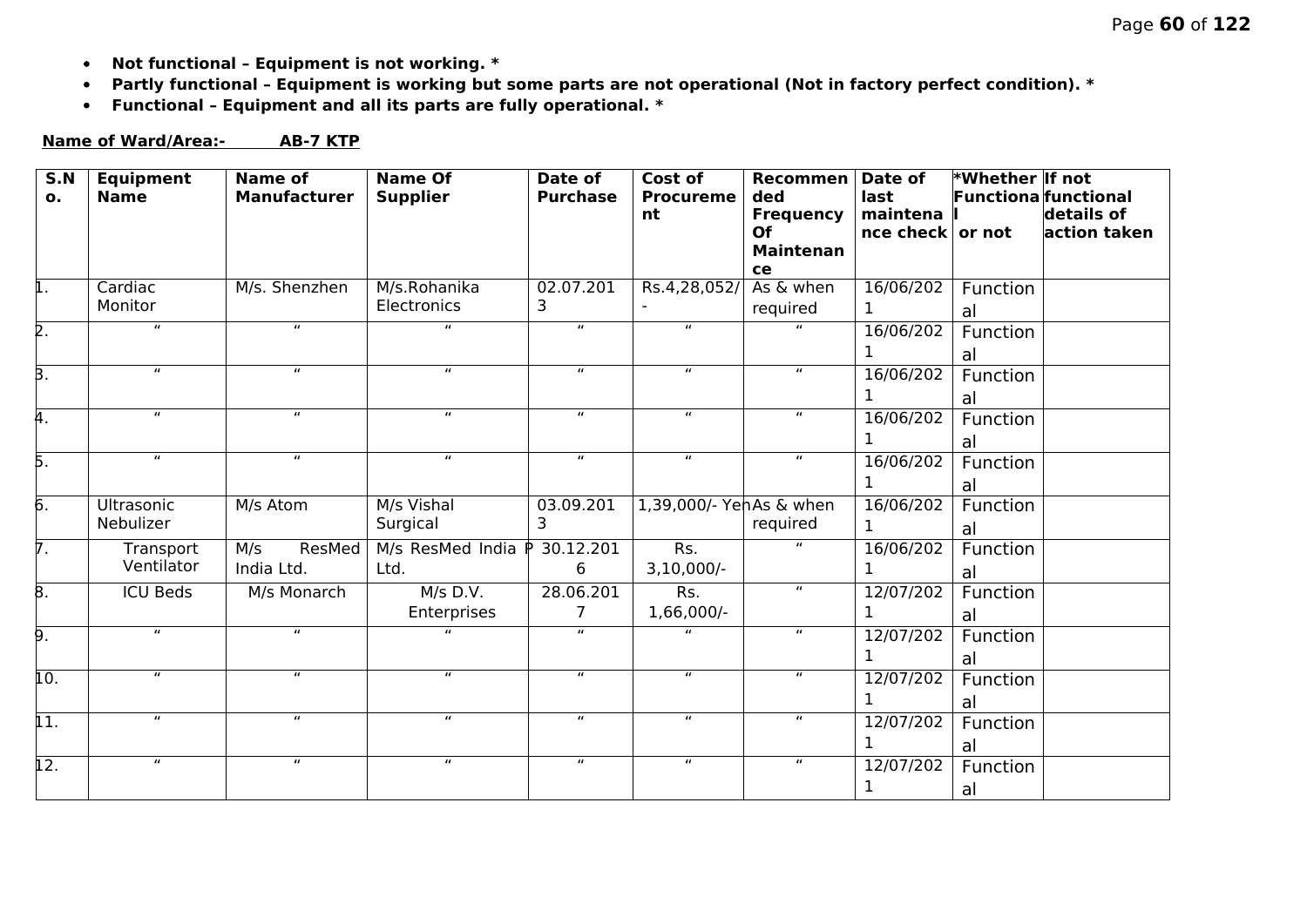- **Not functional Equipment is not working. \***
- **Partly functional Equipment is working but some parts are not operational (Not in factory perfect condition). \***
- **Functional Equipment and all its parts are fully operational. \***

#### **Name of Ward/Area: - C-7 Ward**

| S.N<br>$\mathbf{o}$ . | <b>Equipment</b><br><b>Name</b> | <b>Name of</b><br><b>Manufacturer</b>   | <b>Name Of</b><br><b>Supplier</b> | Date of<br><b>Purchase</b> | Cost of<br><b>Procuremen</b><br>t         | Recommend<br>ed<br><b>Frequency</b><br>Of<br><b>Maintenanc</b><br>e | Date of<br>last<br>maintenanor not<br>ce check | *Whether<br><b>Functional functional</b> | If not<br>details of<br>action<br>taken |
|-----------------------|---------------------------------|-----------------------------------------|-----------------------------------|----------------------------|-------------------------------------------|---------------------------------------------------------------------|------------------------------------------------|------------------------------------------|-----------------------------------------|
| 1.                    | Cardiac<br>Monitor              | M/s. Shenzhen                           | Rohanika<br>M/s.<br>Electronics   | 02.07.201<br>3             | Rs. 4,<br>$28,052/-$                      | As & when<br>required                                               | 04/10/202<br>$\mathbf{1}$                      | Working                                  | SPO <sub>2</sub> to<br>be<br>replaced   |
| Σ.                    | $\overline{u}$                  | $\overline{u}$                          | $\overline{u}$                    | $\overline{u}$             | $\overline{u}$                            | $\overline{u}$                                                      | 04/10/202<br>$\mathbf{1}$                      | Working                                  |                                         |
| ड.                    | Cardiac Monitor                 |                                         | M/s MHS<br>Medicare India.        | 20.06.201<br>6             | Rs.<br>1,09,500/-                         | $\boldsymbol{u}$                                                    | 08/09/202<br>1                                 | Working                                  |                                         |
| 4.                    | $\overline{u}$                  |                                         |                                   | $\overline{u}$             |                                           | $\boldsymbol{u}$                                                    | 08/09/202<br>1                                 | Working                                  |                                         |
| 5.                    | Transport<br>Ventilator         | M/s ResMed IndiaM/sResMed India<br>Ltd. | Ltd.                              | $P$ 21.12.201<br>6         | Rs.<br>$3,10,000/-$                       | $\overline{u}$                                                      | 13/09/202<br>$\mathbf{1}$                      | Working                                  |                                         |
| 6.                    | <b>ICU Beds</b>                 | Monarch<br>M/s<br>Surg.                 | M/s<br>D.V.<br>Enterprises        | 09.07.201<br>7             | Rs.<br>1,66,000/-                         | $\boldsymbol{u}$                                                    | 14/08/202<br>$\mathbf 0$                       | Working                                  |                                         |
| 7.                    | $\overline{u}$                  | $\overline{u}$                          |                                   | $\overline{u}$             |                                           | $\boldsymbol{u}$                                                    | 14/08/202<br>0                                 | Working                                  |                                         |
| $\overline{8}$ .      | $\overline{u}$                  | $\overline{u}$                          | $\overline{u}$                    | $\overline{u}$             | $\overline{u}$                            | $\overline{u}$                                                      | 14/08/202<br>$\Omega$                          | Working                                  |                                         |
| 9.                    | $\overline{u}$                  | $\overline{u}$                          | $\overline{u}$                    | $\overline{u}$             | $\overline{u}$                            | $\overline{u}$                                                      | 14/08/202<br>$\Omega$                          | Working                                  |                                         |
| 10.                   | $\overline{u}$                  | $\overline{u}$                          | $\overline{u}$                    | $\overline{u}$             | $\overline{u}$                            | $\overline{u}$                                                      | 14/08/202<br>$\mathbf 0$                       | Working                                  |                                         |
| 11.                   | $\boldsymbol{u}$                | $\overline{u}$                          | $\overline{u}$                    | $\boldsymbol{u}$           | $\overline{u}$                            | $\boldsymbol{u}$                                                    | 14/08/202<br>$\Omega$                          | Working                                  | Side railing<br>to be<br>replaced       |
| $\overline{12.}$      | $\overline{u}$                  | $\overline{u}$                          | $\overline{u}$                    | $\overline{u}$             | $\overline{u}$                            | $\overline{u}$                                                      | 14/08/202<br>$\overline{0}$                    | Working                                  |                                         |
| $\overline{13.}$      | $\overline{u}$                  | $\overline{u}$                          | $\overline{u}$                    | $\overline{u}$             | $\overline{u}$                            | $\boldsymbol{u}$                                                    | 14/08/202<br>$\mathbf 0$                       | Working                                  |                                         |
| 14.                   | Cardiac<br>Monitor              | M/s. Shenzhen<br>Hwatime Medical<br>CO. | M/s. D.V.<br>Enterprises          | 14/08/202<br>0             | $\overline{\mathsf{Rs.}}$<br>$2,11,406/-$ | $\overline{u}$                                                      | 05/07/202<br>$\mathbf{1}$                      | Working                                  |                                         |
| 15.                   | $\overline{u}$                  | $\overline{u}$                          | $\overline{u}$                    | $\boldsymbol{u}$           | $\overline{u}$                            | $\overline{u}$                                                      | 05/07/202<br>$\mathbf{1}$                      | Working                                  |                                         |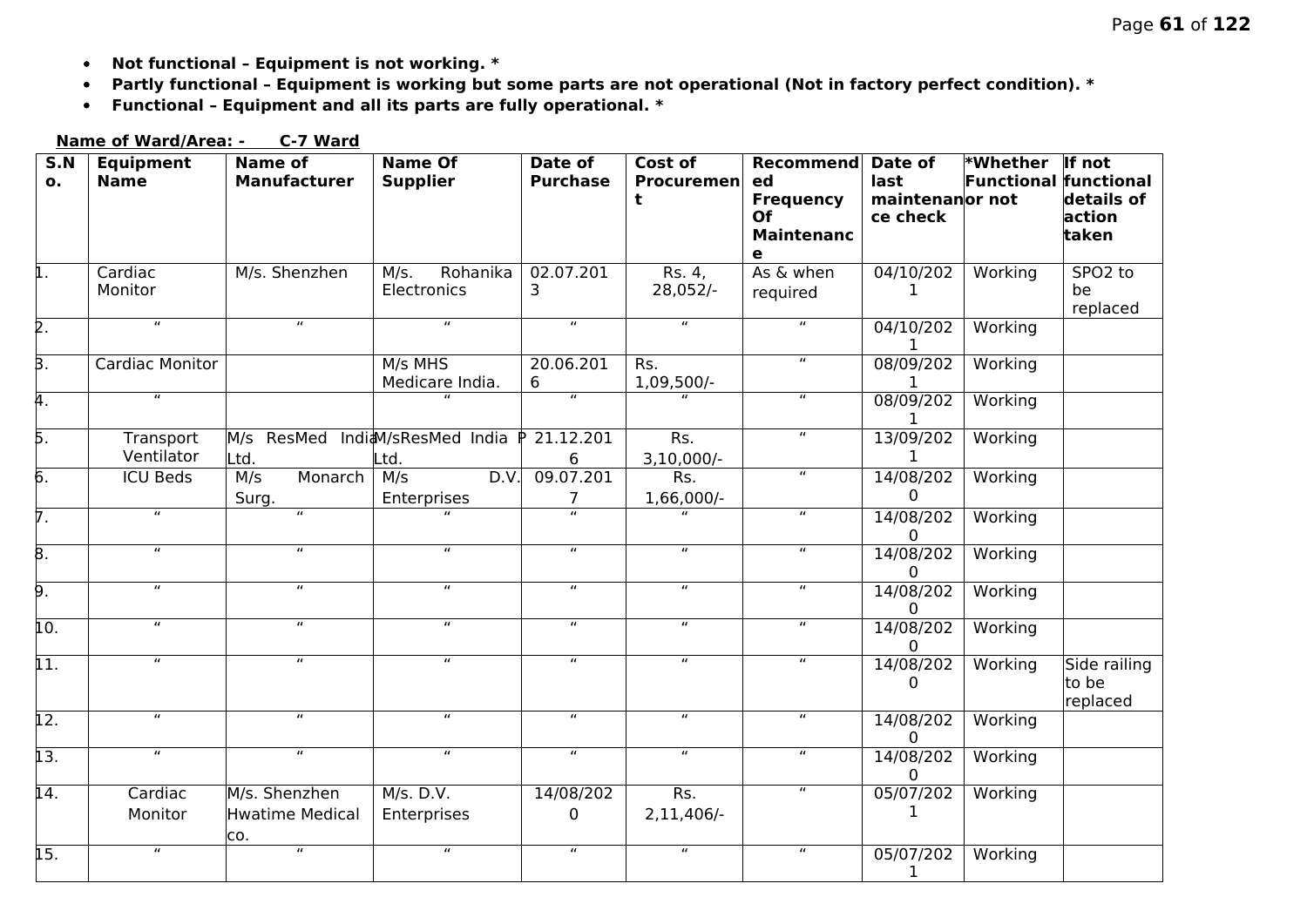Page **62** of **122**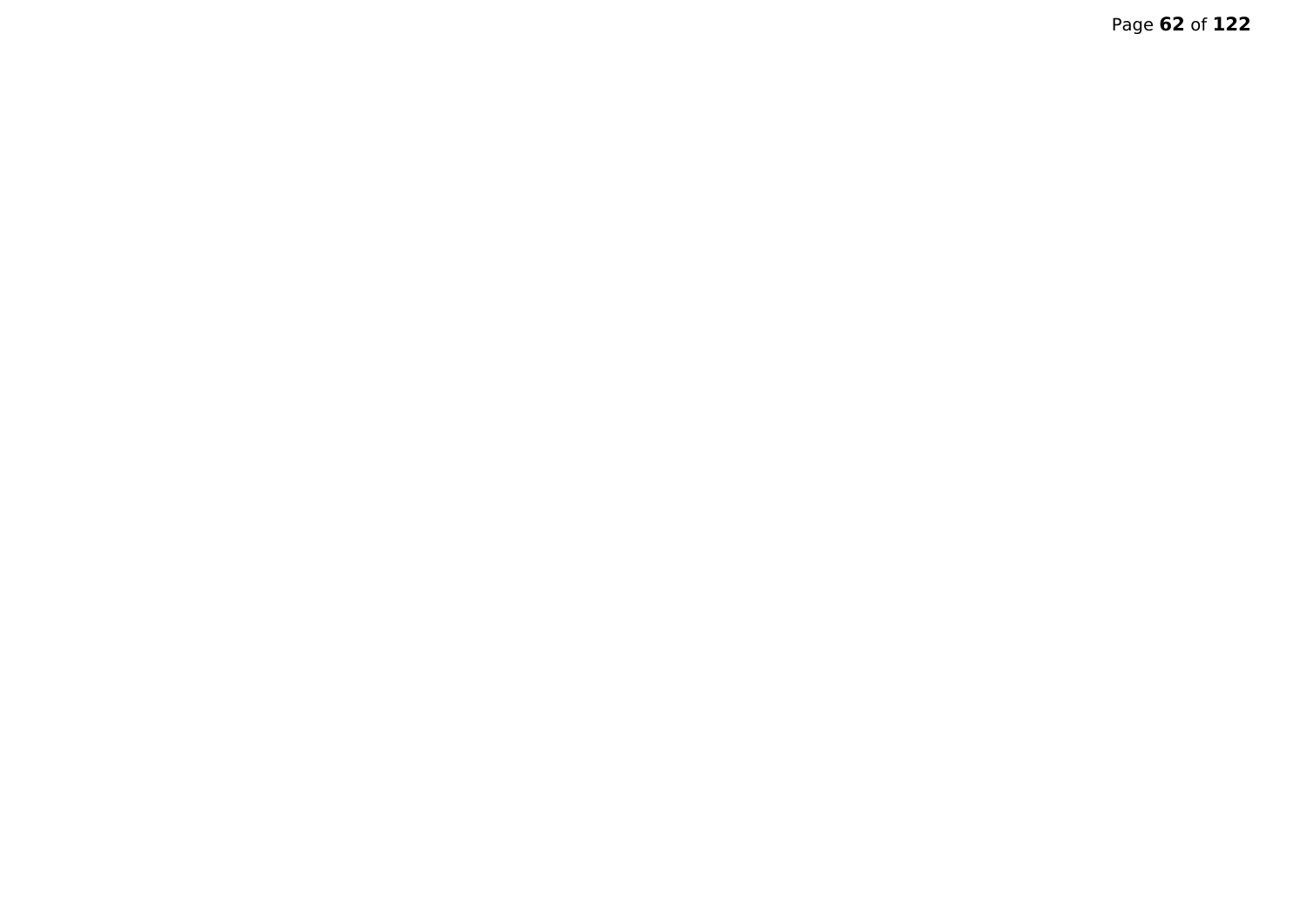- **Not functional Equipment is not working. \***
- **Partly functional Equipment is working but some parts are not operational (Not in factory perfect condition). \***
- **Functional Equipment and all its parts are fully operational. \***

**Name of Ward/Area:- D-7 Ward + HDU**

| S.N<br>$\mathbf{o}$ . | <b>Equipment</b><br><b>Name</b> | <b>Name of</b><br><b>Manufacturer</b> | <b>Name Of</b><br><b>Supplier</b> | Date of<br><b>Purchase</b> | Cost of<br><b>Procureme</b><br>nt | <b>Recommen Date of</b><br>ded<br><b>Frequency</b><br>Of<br><b>Maintenan</b><br>ce | last<br>maintenan<br>ce check | *Whethe<br>$\mathbf{r}$<br><b>Function</b><br>al or not | If not<br>functiona<br>I details<br>of action<br>taken |
|-----------------------|---------------------------------|---------------------------------------|-----------------------------------|----------------------------|-----------------------------------|------------------------------------------------------------------------------------|-------------------------------|---------------------------------------------------------|--------------------------------------------------------|
| 1.                    | Cardiac                         | M/s. Schiller                         | M/s. Schiller                     | 25.05.201                  | $\overline{\text{Rs}}$ .          | As & when                                                                          | 08/10/202                     | Functio                                                 |                                                        |
|                       | Monitors                        |                                       |                                   | 2                          | 2,72,750/-                        | required                                                                           | 1                             | nal                                                     |                                                        |
| þ.                    | $\overline{u}$                  | $\boldsymbol{u}$                      | $\overline{u}$                    | $\overline{u}$             | $\overline{u}$                    |                                                                                    | 08/10/202                     | Functio                                                 |                                                        |
|                       |                                 |                                       |                                   |                            |                                   |                                                                                    | 1                             | nal                                                     |                                                        |
| 3.                    | $\overline{u}$                  | $\overline{u}$                        | $\overline{u}$                    | $\overline{u}$             | $\overline{u}$                    | $\overline{u}$                                                                     | 08/10/202                     | Functio                                                 |                                                        |
|                       |                                 |                                       |                                   |                            |                                   |                                                                                    | 1                             | nal                                                     |                                                        |
| 4.                    | $\overline{u}$                  | $\overline{u}$                        | $\overline{u}$                    | $\overline{u}$             | $\overline{u}$                    | $\overline{u}$                                                                     | 08/10/202                     | Functio                                                 |                                                        |
|                       |                                 |                                       |                                   |                            |                                   |                                                                                    | $\mathbf{1}$                  | nal                                                     |                                                        |
| 5.                    | $\overline{u}$                  | $\overline{u}$                        | $\overline{u}$                    | $\overline{u}$             | $\overline{u}$                    | $\overline{u}$                                                                     | 08/10/202                     | Functio                                                 |                                                        |
|                       |                                 |                                       |                                   |                            |                                   |                                                                                    | $\mathbf{1}$                  | nal                                                     |                                                        |
| б.                    | Slow Suct.                      | M/s. Medela                           | M/s.<br>Rohit                     | 17.06.200                  | Rs.                               | $\overline{u}$                                                                     | 16/09/201                     | Functio                                                 |                                                        |
|                       | Machine                         |                                       | Surgical                          | 9                          | 101745/-                          |                                                                                    | 6                             | nal                                                     |                                                        |
| 7.                    | Cardiac                         | M/s. Shenzhen                         | M/s.<br>Rohanika                  | 02.07.201                  | Rs.                               | $\overline{u}$                                                                     | 15/06/202                     | Functio                                                 |                                                        |
|                       | Monitor                         |                                       | Electro.                          | 3                          | 4,28,052/-                        |                                                                                    | $\mathbf 1$                   | nal                                                     |                                                        |
| 8.                    | $\overline{u}$                  | $\overline{u}$                        | $\overline{u}$                    | $\overline{u}$             | $\overline{u}$                    | $\boldsymbol{u}$                                                                   | 15/06/202                     | Functio                                                 |                                                        |
|                       |                                 |                                       |                                   |                            |                                   |                                                                                    | $\mathbf{1}$                  | nal                                                     |                                                        |
| 9.                    | $\overline{u}$                  | $\overline{u}$                        | $\overline{u}$                    | $\overline{u}$             | $\overline{u}$                    | $\overline{u}$                                                                     | 15/06/202                     | Functio                                                 |                                                        |
|                       |                                 |                                       |                                   |                            |                                   |                                                                                    | $\mathbf{1}$                  | nal                                                     |                                                        |
| 10.                   | $\overline{u}$                  | $\overline{u}$                        | $\overline{u}$                    | $\overline{u}$             | $\overline{u}$                    | $\overline{u}$                                                                     | 15/06/202                     | Functio                                                 |                                                        |
|                       |                                 |                                       |                                   |                            |                                   |                                                                                    | $\mathbf{1}$                  | nal                                                     |                                                        |
| $\overline{11}$ .     | $\overline{u}$                  | $\overline{u}$                        | $\overline{u}$                    | $\overline{u}$             | $\overline{u}$                    | $\boldsymbol{u}$                                                                   | 15/06/202                     | Functio                                                 |                                                        |
|                       |                                 |                                       |                                   |                            |                                   |                                                                                    | $\mathbf{1}$                  | nal                                                     |                                                        |
| $\overline{12}$ .     | $\overline{u}$                  | $\overline{u}$                        | $\overline{u}$                    | $\overline{u}$             | $\boldsymbol{u}$                  | $\boldsymbol{u}$                                                                   | 15/06/202                     | Functio                                                 |                                                        |
|                       |                                 |                                       |                                   |                            |                                   |                                                                                    | $\mathbf{1}$                  | nal                                                     |                                                        |
| $\overline{13}$ .     | $\overline{u}$                  | $\overline{u}$                        | $\overline{u}$                    | $\overline{u}$             | $\overline{u}$                    | $\overline{u}$                                                                     | 15/06/202                     | Functio                                                 |                                                        |
|                       |                                 |                                       |                                   |                            |                                   |                                                                                    | $\mathbf 1$                   | nal                                                     |                                                        |
| $\overline{14}$ .     | Syringe Pump                    | M/s. B. Braun                         | M/s. B. Braun                     | 24.12.201                  | Rs.                               | $\overline{u}$                                                                     | 27/09/202                     | Functio                                                 |                                                        |
|                       |                                 | Medi.                                 | Medical                           | 4                          | 1,35,000/-                        |                                                                                    | $\mathbf{1}$                  | nal                                                     |                                                        |
| $\overline{15}$ .     | $\overline{u}$                  | $\overline{u}$                        | $\overline{u}$                    | $\overline{u}$             | $\overline{u}$                    | $\boldsymbol{u}$                                                                   | 27/09/202                     | Functio                                                 |                                                        |
|                       |                                 |                                       |                                   |                            |                                   |                                                                                    | $\mathbf{1}$                  | nal                                                     |                                                        |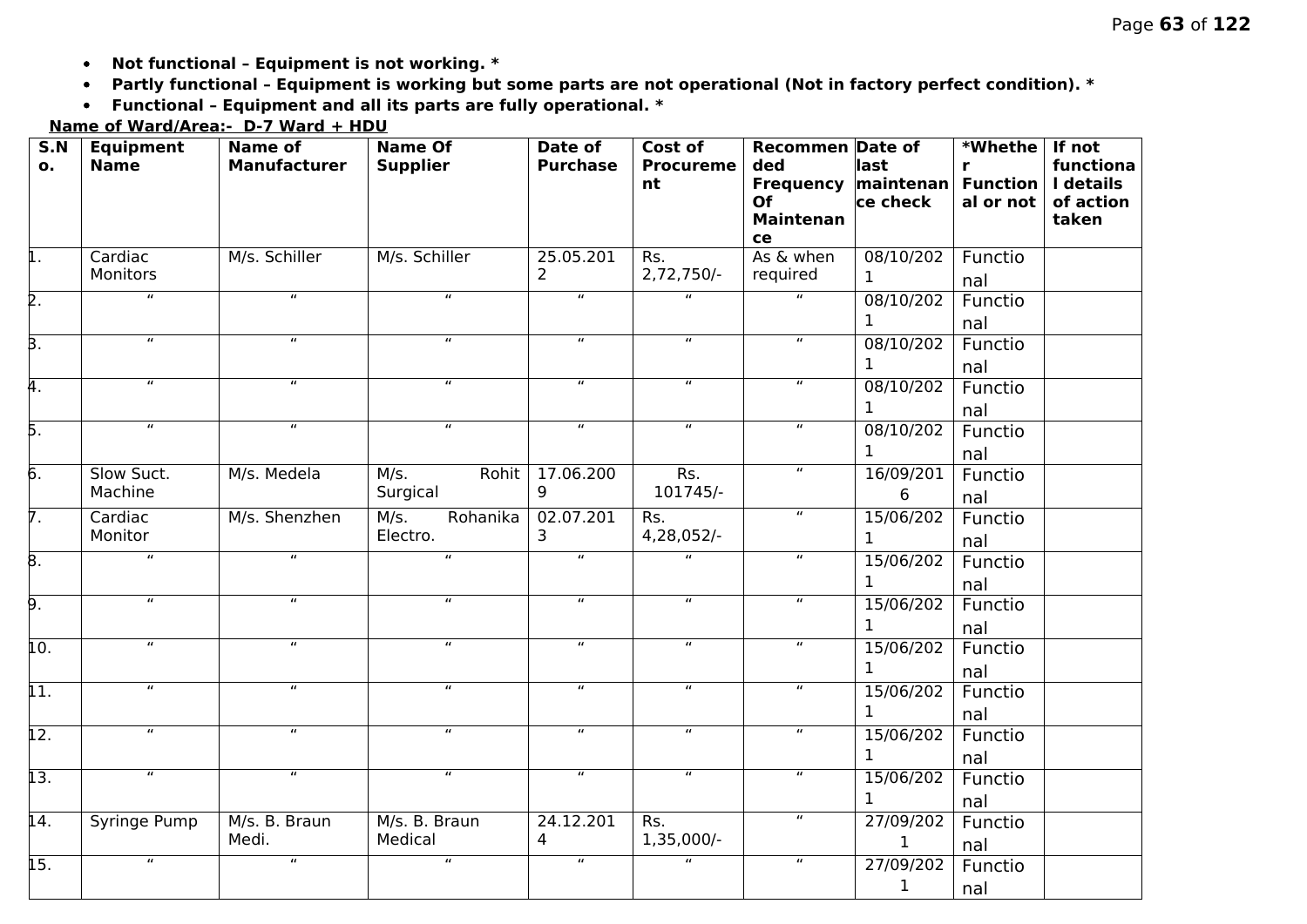| 16. | Defibrillator           | M/s Mediana    | M/s Digitex                                                  | 31.03.201      | Rs.            | $\mathbf{u}$            | 27/09/202 | Functio |  |
|-----|-------------------------|----------------|--------------------------------------------------------------|----------------|----------------|-------------------------|-----------|---------|--|
|     |                         |                | Medical                                                      | 4              | $6,26,914/-$   |                         |           | nal     |  |
| 17. | Transport               |                | M/s ResMed Indi $\frac{1}{4}$ M/s ResMed India $\frac{1}{4}$ | 20.12.201      | Rs.            | $\overline{\mathbf{u}}$ | 18/08/202 | Functio |  |
|     | Ventilator              | Ltd.           | Ltd.                                                         | 6              | $3,10,000/-$   |                         |           | nal     |  |
| 18. | $\overline{u}$          | $\mathbf{u}$   | $\overline{u}$                                               | $\overline{u}$ | $\overline{u}$ | $\overline{u}$          | 18/08/202 | Functio |  |
|     |                         |                |                                                              |                |                |                         |           | nal     |  |
| 19. | $\overline{\mathbf{u}}$ | $\overline{u}$ | $\overline{\mathbf{u}}$                                      | 21.12.201      | $\overline{u}$ | $\overline{\mathbf{u}}$ | 18/08/202 | Functio |  |
|     |                         |                |                                                              |                |                |                         |           | nal     |  |
| 20. | Defibrillator           | M/s Schiller   | M/s Schiller                                                 | 02.09.201      | Rs.            | $\overline{u}$          | 15/04/202 | Functio |  |
|     |                         | Health. P L    | Health.                                                      | 6              | $5,08,305/-$   |                         |           | nal     |  |
| 21. | Ultrasonic              | M/s Atom       | M/s Vishal                                                   | 22.05.201      | JPY-¥          | $\boldsymbol{u}$        | 23/09/202 | Functio |  |
|     | Nebulizer               |                | Surgical                                                     |                | $1,46,722/-$   |                         |           | nal     |  |
| 22. | $\overline{u}$          | $\mathbf{u}$   | $\overline{u}$                                               | $\mathbf{u}$   | $\overline{u}$ | $\overline{u}$          | 23/09/202 | Functio |  |
|     |                         |                |                                                              |                |                |                         |           | nal     |  |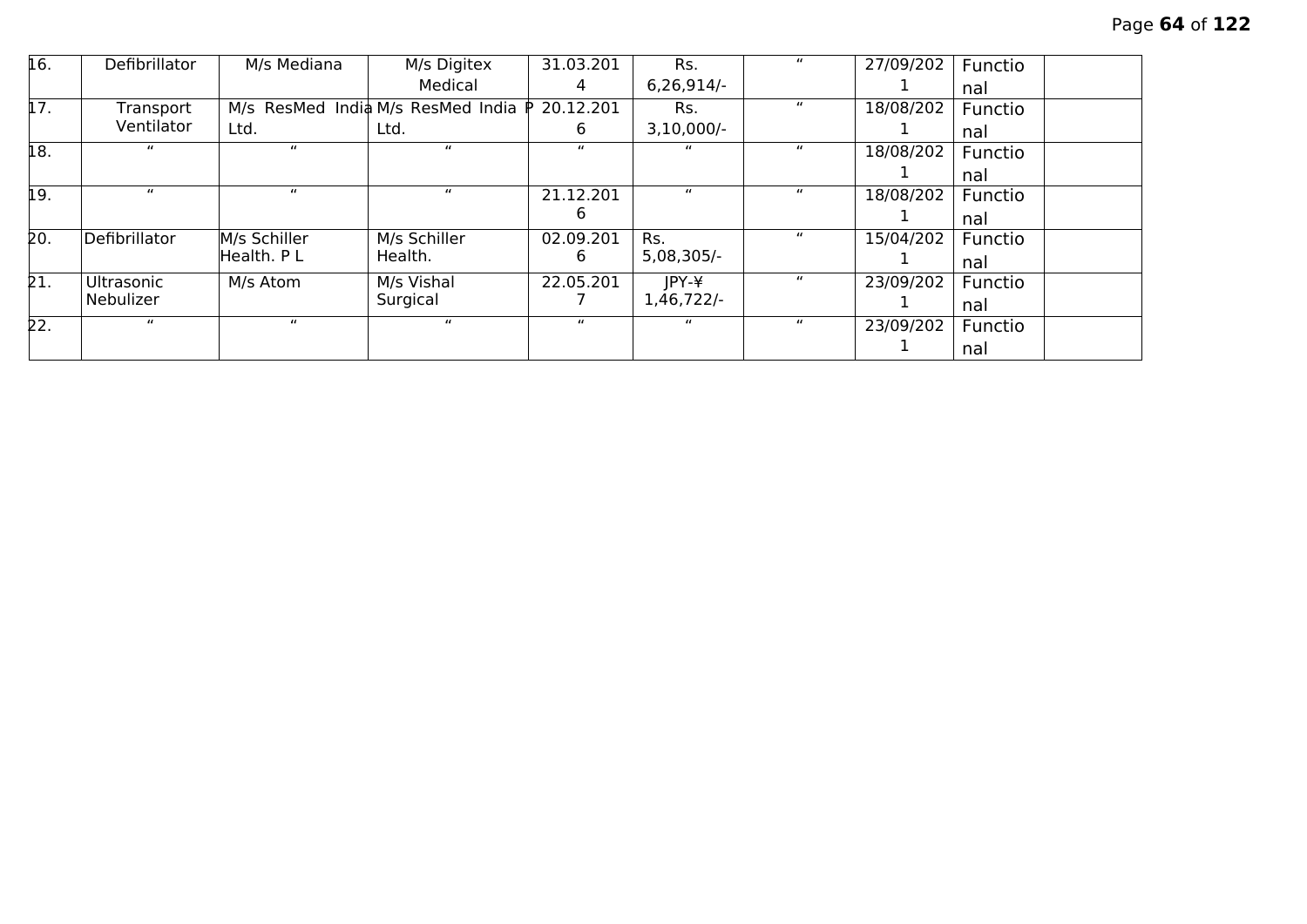- **Not functional Equipment is not working. \***
- **Partly functional Equipment is working but some parts are not operational (Not in factory perfect condition). \***
- **Functional Equipment and all its parts are fully operational. \***

# **Name of Ward/Area:- Main OT - 1**

| S.N<br>о. | <b>Equipment</b><br><b>Name</b> | Name of<br><b>Manufacturer</b> | <b>Name Of</b><br><b>Supplier</b> | Date of<br><b>Purchase</b> | Cost of<br><b>Procureme</b><br>nt             | Recommend Date of last * Whether<br>ed<br><b>Frequency</b><br><b>Of</b><br><b>Maintenanc</b><br>e | maintenanc Functional functional<br>le check | lor not               | llf not<br>details of<br>action<br>taken |
|-----------|---------------------------------|--------------------------------|-----------------------------------|----------------------------|-----------------------------------------------|---------------------------------------------------------------------------------------------------|----------------------------------------------|-----------------------|------------------------------------------|
| Ш.        | O.T.Light                       | M/s. Gebreider<br>Martin       | M/s. Vishal<br>Surgical           | 06.07.201<br>0             | 32512.00<br>Euro<br>(Approx Rs.<br>1861637/-) | $\overline{u}$                                                                                    | 09/06/202                                    | Function<br>al        |                                          |
| 2.        | Suction<br>Machine              | M/s Monarch<br>Surg.           | $M/s$ D.V.<br>Enterprises         | 26.03.201<br>5             | 1,15,900/- Rs                                 |                                                                                                   | 02/07/202                                    | Function<br>al        |                                          |
| Β.        | $\mathbf{u}$                    | $\overline{u}$                 | $\overline{u}$                    | $\overline{u}$             | $\overline{u}$                                | $\overline{u}$                                                                                    | 02/07/202                                    | <b>Function</b><br>al |                                          |
| 4.        | Cautery Machine                 | M/s Gebruder<br>Martin         | M/s Vishal<br>Surgical            | $25-11-$<br>2019           | Euro,<br>11723/-                              | As & when<br>reguired                                                                             | 09/06/202                                    | Function<br>al        |                                          |
| 5.        | $\overline{u}$                  | $\overline{u}$                 |                                   | $\overline{u}$             | $\overline{u}$                                |                                                                                                   | 09/06/202                                    | Function<br>al        |                                          |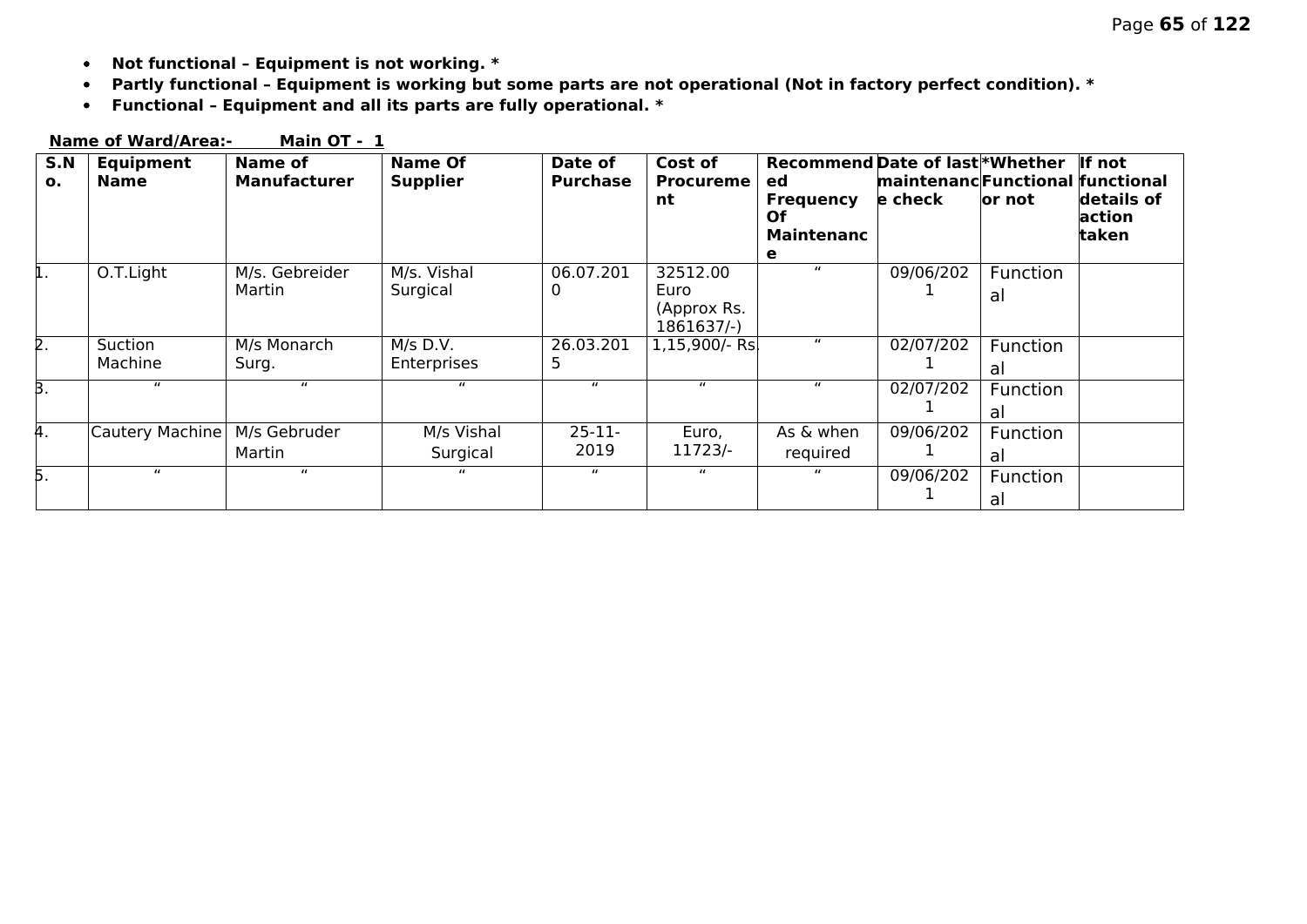- **Not functional Equipment is not working. \***
- **Partly functional Equipment is working but some parts are not operational (Not in factory perfect condition). \***
- **Functional Equipment and all its parts are fully operational. \***

### **Name of Ward/Area:- Main OT – 2+3**

| S.N<br>о. | <b>Equipment</b><br><b>Name</b> | Name of<br><b>Manufacturer</b> | Name Of<br><b>Supplier</b> | Date of<br><b>Purchase</b> | Cost of<br><b>Procureme</b><br>nt       | <b>Recommend</b><br>ed<br><b>Frequency</b><br><b>Of</b><br><b>Maintenanc</b><br>е | Date of<br>last<br>maintenanor not<br>ce check | $*$ Whether<br>Functional | If not<br>functional<br>details of<br>action<br>taken |
|-----------|---------------------------------|--------------------------------|----------------------------|----------------------------|-----------------------------------------|-----------------------------------------------------------------------------------|------------------------------------------------|---------------------------|-------------------------------------------------------|
|           | Suction<br>Machine              |                                | M/s. Link Medical          | 20.02.200                  | Rs.10,2000/                             | As & when<br>required                                                             | 24/03/202                                      | Functional                |                                                       |
| Þ.        | Cautery<br>Machine              | M/s. Gebreider<br>Martin       | M/s. Vishal                | 15.07.201                  | 8,400/-Euro<br>(Approx Rs.<br>480984/-) | $\overline{u}$                                                                    | 09/03/202                                      | Functional                |                                                       |
| Β.        | $\overline{u}$                  | $\mathbf{u}$                   | $\overline{u}$             | $\overline{u}$             |                                         | $\overline{u}$                                                                    | 09/03/202                                      | <b>Not</b><br>Functional  | Informed<br>to the firm                               |
| 4.        | $\overline{u}$                  | $\overline{u}$                 | $\overline{u}$             | $\overline{u}$             | $\overline{u}$                          | $\overline{u}$                                                                    | 09/03/202                                      |                           |                                                       |
| 5.        | Suction<br>Machine              |                                | $M/s$ D.V.<br>Enterprises  | 26.03.201<br>5             | 1,15,900/- Rs                           | $\boldsymbol{u}$                                                                  | 12/10/202                                      | Functional                |                                                       |
| ნ.        |                                 |                                |                            | $\overline{u}$             | $\mathbf{u}$                            | $\overline{u}$                                                                    | 12/10/202                                      | Functional                |                                                       |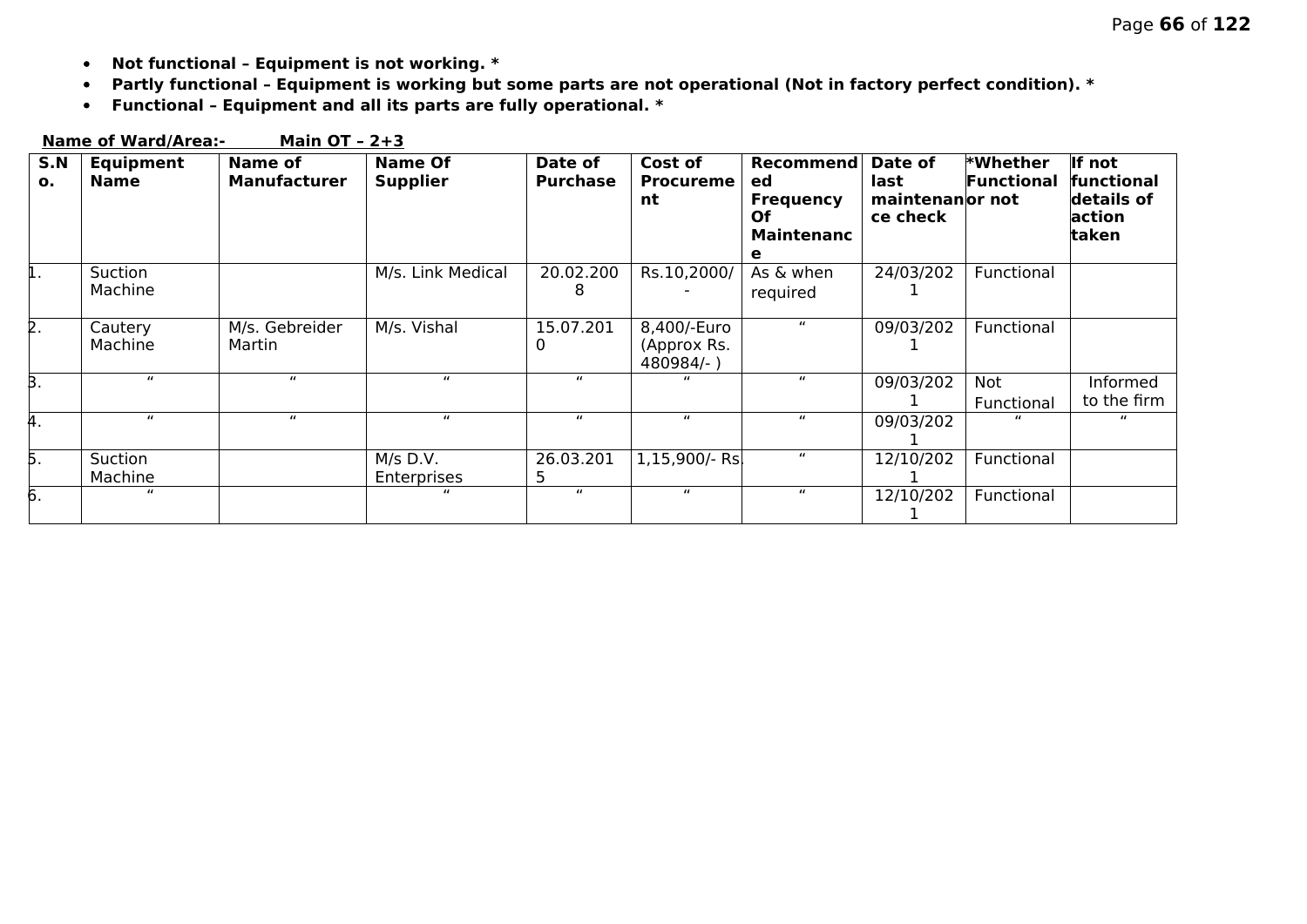- **Not functional Equipment is not working. \***
- **Partly functional Equipment is working but some parts are not operational (Not in factory perfect condition). \***
- **Functional Equipment and all its parts are fully operational. \***

# **Name of Ward/Area:- Main OT - 4+5**

| S.N<br>О. | <b>Equipment</b><br><b>Name</b> | Name of<br><b>Manufacturer</b> | <b>Name Of</b><br><b>Supplier</b> | Date of<br><b>Purchase</b> | Cost of<br><b>Procureme</b><br>nt       | ed<br><b>Frequency</b><br><b>Of</b><br><b>Maintenanc</b><br>е | <b>Recommend Date of last</b><br>maintenanc<br>e check | *Whether If not<br>I or not | <b>Functionalfunctional</b><br>details of<br>action<br>taken |
|-----------|---------------------------------|--------------------------------|-----------------------------------|----------------------------|-----------------------------------------|---------------------------------------------------------------|--------------------------------------------------------|-----------------------------|--------------------------------------------------------------|
| Ш.        | Cautery<br>Machine              | M/s. Gebreider<br>Martin       | M/s. Vishal<br>Surgical           | 24.07.201                  | 8,400/-Euro<br>(Approx Rs.<br>480984/-) | As & when<br>required                                         | 14/09/202                                              | Not<br>Functional           | Informed<br>to the firm                                      |
| 2.        | Suction<br>Machine              | M/s Cheiron,<br>Czech Republic | M/s. Link Medical<br>Systems      | 01.09.201                  | Rs.1,19,000                             | As & when<br>required                                         | 14/09/202                                              | Functional                  |                                                              |
| В.        | $\overline{u}$                  | $\overline{u}$                 | $\overline{u}$                    | $\mathbf{u}$               | $\overline{u}$                          | $\overline{u}$                                                | 14/09/202                                              | Functional                  |                                                              |
| 4.        | $\overline{u}$                  | $\overline{u}$                 | $\overline{u}$                    | $\overline{u}$             | $\overline{u}$                          | $\overline{u}$                                                | 14/09/202                                              | Functional                  |                                                              |
| 5.        | $\overline{u}$                  | $\overline{u}$                 | $\overline{u}$                    | $\overline{u}$             | $\overline{u}$                          | $\overline{u}$                                                | 14/09/202                                              | Functional                  |                                                              |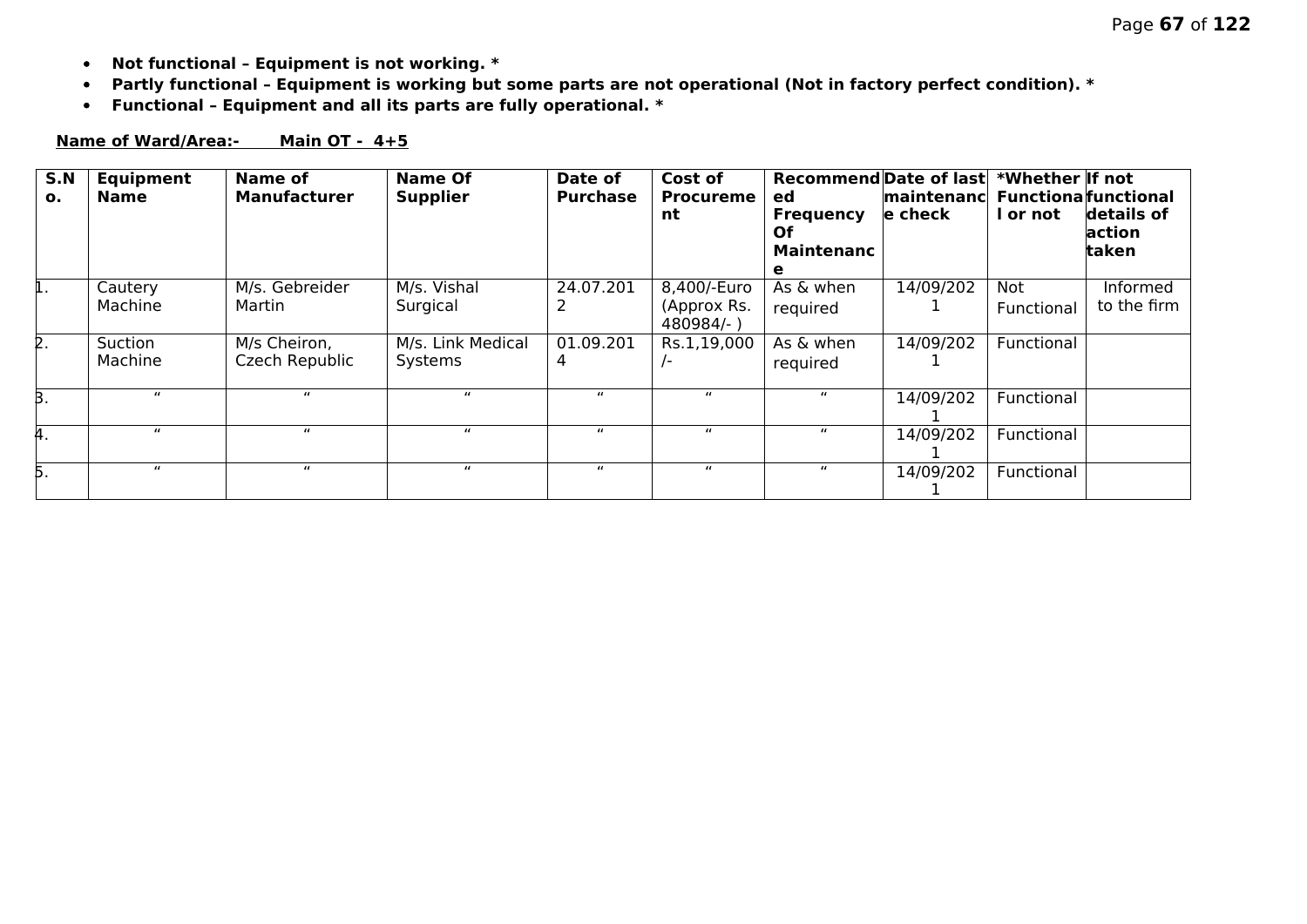- **Not functional Equipment is not working. \***
- **Partly functional Equipment is working but some parts are not operational (Not in factory perfect condition). \***
- **Functional Equipment and all its parts are fully operational. \***

### **Name of Ward/Area:- Main OT – 6+7**

| S.N<br>о. | <b>Equipment</b><br><b>Name</b>                | <b>Name of</b><br><b>Manufacturer</b> | <b>Name Of</b><br><b>Supplier</b> | Date of<br><b>Purchase</b> | Cost of<br><b>Procureme</b><br>nt | <b>Recommend Date of</b><br>ed<br><b>Frequency</b><br><b>Of</b><br><b>Maintenanc</b> | llast<br>maintenan or not<br>ce check | *Whether<br>Functional | If not<br>functional<br>details of<br>action<br>taken |
|-----------|------------------------------------------------|---------------------------------------|-----------------------------------|----------------------------|-----------------------------------|--------------------------------------------------------------------------------------|---------------------------------------|------------------------|-------------------------------------------------------|
|           | Cautery<br>Machine                             | M/s. Gebreider<br>Martin              | M/s. Vishal<br>Surgical           | 18.02.201<br>4             | 8132/- Euro                       | As & when<br>required                                                                | 08/09/202                             | Functional             |                                                       |
| 2.        | Suction<br>Machine                             | M/s. Cheiron,<br>Czech Republic       | M/s. Link Medical<br>Systems      | 11.09.201<br>4             | Rs.1,19,000                       |                                                                                      | 14/09/202                             | Functional             |                                                       |
| ₿.        | $\boldsymbol{u}$                               | $\overline{u}$                        | $\overline{u}$                    | $\overline{u}$             | $\overline{u}$                    | $\overline{u}$                                                                       | 14/09/202                             | Functional             |                                                       |
| 4.        | $\overline{u}$                                 | $\overline{u}$                        | $\overline{u}$                    | $\overline{u}$             | $\overline{u}$                    | $\overline{u}$                                                                       | 14/09/202                             | Functional             |                                                       |
| 5.        | $\overline{u}$                                 | $\overline{u}$                        | $\overline{u}$                    | $\overline{u}$             | $\overline{u}$                    | $\overline{u}$                                                                       | 14/09/202                             | Functional             |                                                       |
| ნ.        | <b>High Speed</b><br>Rapid<br><b>STERLIZER</b> |                                       | M/s. Life Force                   | 18.07.201                  | Rs.<br>$5,50,000/-$               | $\overline{u}$                                                                       | 16/09/202                             | Functional             |                                                       |
| 7.        | Cautery Machine                                | M/s HEBU<br>Medical Gmbh,             | M/s Pukhya<br>Healthcare          | 05/11/201<br>4             | Euro.<br>$6,600/-$                | $\overline{u}$                                                                       | 04/07/201                             | Functional             |                                                       |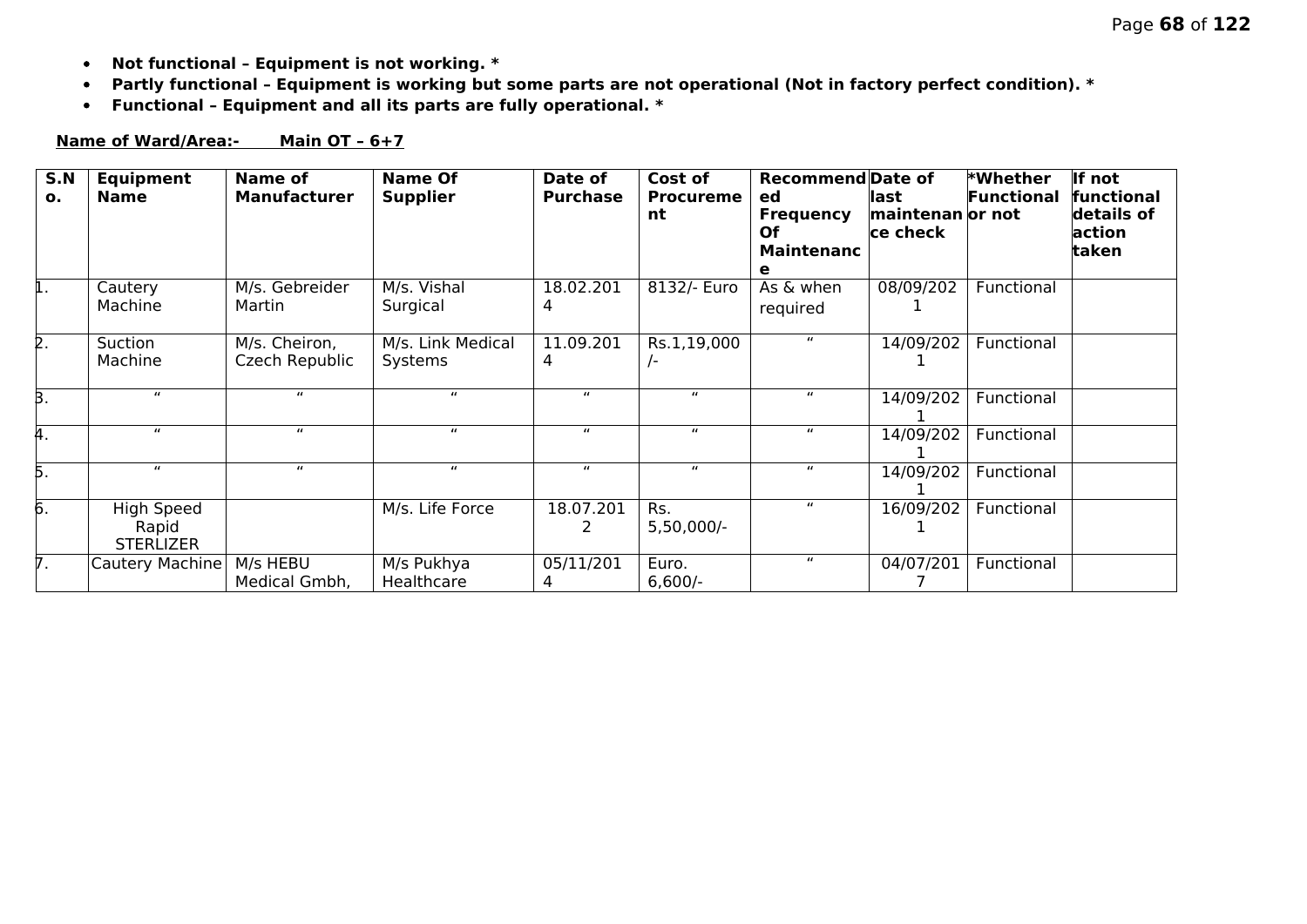- **Not functional Equipment is not working. \***
- **Partly functional Equipment is working but some parts are not operational (Not in factory perfect condition). \***
- **Functional Equipment and all its parts are fully operational. \***

| S.N<br>$\mathbf{o}$ . | <b>Equipment</b><br><b>Name</b> | <b>Name of</b><br><b>Manufacturer</b> | <b>Name Of</b><br><b>Supplier</b> | Date of<br><b>Purchase</b>  | <b>Cost of</b><br><b>Procureme</b>           | <b>Recommend</b><br>ed   | Date of<br>last                   | *Whether<br><b>Functional functional</b> | If not               |
|-----------------------|---------------------------------|---------------------------------------|-----------------------------------|-----------------------------|----------------------------------------------|--------------------------|-----------------------------------|------------------------------------------|----------------------|
|                       |                                 |                                       |                                   |                             | nt                                           | <b>Frequency</b><br>Of   | maintenanor not<br>ce check       |                                          | details of<br>action |
|                       |                                 |                                       |                                   |                             |                                              | <b>Maintenance</b>       |                                   |                                          | taken                |
| Ī.                    | O T Table                       | M/s. Merivaara                        | M/s. Hospimedica                  | 24.01.201<br>1              | Euro<br>31088/-<br>(Approx Rs.<br>1780098/-) | As & when<br>required    | 17/09/202<br>1                    | Working                                  |                      |
| 2.                    | Cautery<br>Machine              | M/s. Martin                           | M/s. Vishal<br>Surgical           | 24.07.201<br>$\overline{2}$ | Euro<br>$8,400/-$                            | $\overline{u}$           | 02/08/202<br>1                    | Working                                  |                      |
| ₹.                    | $\overline{u}$                  | $\overline{u}$                        | $\overline{u}$                    | $\overline{u}$              | $\overline{u}$                               | $\pmb{\mu}$              | 02/08/202<br>-1                   | Working                                  |                      |
| 4.                    | Cautery                         | M/s Gebruder                          | M/s Vishal                        | 23.01.201                   | $8,132/-$                                    | $\pmb{\mathcal{U}}$      | 02/08/202                         | Working                                  |                      |
|                       | Machine                         | Martin                                | Surgical                          | 4                           | Euro                                         |                          | 1                                 |                                          |                      |
| Б.                    |                                 | $\overline{u}$                        |                                   | $\overline{u}$              |                                              | $\overline{u}$           | 02/08/202<br>1                    | Working                                  |                      |
| б.                    | $\overline{u}$                  | $\boldsymbol{u}$                      | $\overline{u}$                    | $\boldsymbol{u}$            | $\overline{u}$                               | $\pmb{\mu}$              | 02/08/202<br>1                    | Working                                  |                      |
| 7.                    | Suction<br>Machine              | M/s Monarch<br>Surg.                  | $M/s$ D.V.<br>Enterprises         | 26.03.201<br>5              | 1,15,900/- Rs                                | $\boldsymbol{u}$         | 27/08/202<br>$\Omega$             | Working                                  |                      |
| 8.                    | $\overline{u}$                  | $\overline{u}$                        | $\overline{u}$                    | $\overline{u}$              | $\overline{u}$                               | $\pmb{\mu}$              | 27/08/202<br>$\Omega$             | Working                                  |                      |
| 9.                    | $\overline{u}$                  | $\overline{u}$                        | $\overline{u}$                    | $\overline{u}$              | $\overline{u}$                               | $\overline{u}$           | 27/08/202<br>$\Omega$             | Working                                  |                      |
| 10.                   | $\overline{u}$                  | $\overline{u}$                        | $\overline{u}$                    | $\overline{u}$              | $\overline{u}$                               | $\overline{u}$           | $\frac{1}{27}/08/202$<br>$\Omega$ | Working                                  |                      |
| $\overline{11}$ .     | <b>Cardiac Monitor</b>          |                                       | M/s MHS Medicare<br>India.        | 20.06.201<br>6              | Rs.<br>1,09,500/-                            | $\overline{u}$           | 29/06/202<br>1                    | Working                                  |                      |
| $\overline{12.}$      | Cautery<br>Machine              | M/s HEBU<br>Medical Gmbh,             | M/s Pukhya<br>Healthcare          | 05/11/201<br>4              | Euro.<br>$6,600/-$                           | $\overline{u}$           | 21/04/201<br>5                    | Working                                  |                      |
| $\overline{13.}$      |                                 |                                       |                                   | $\overline{u}$              |                                              | $\overline{u}$           | 21/04/201<br>5                    | Working                                  |                      |
| 14.                   | Cautery<br>Machine              | M/s Gebruder<br>Martin                | M/s Vishal<br>Surgical            | $25 - 11$<br>2019           | Euro,<br>11723/-                             | $As \& when$<br>required | 15/10/201<br>9                    | Working                                  |                      |
| 15.                   | $\overline{u}$                  | $\overline{u}$                        | $\overline{u}$                    | $\overline{u}$              | $\overline{u}$                               | $\overline{u}$           | 15/10/201<br>9                    | Working                                  |                      |

# **Name of Ward/Area:- Main OT – 8+8A (ENT OT)**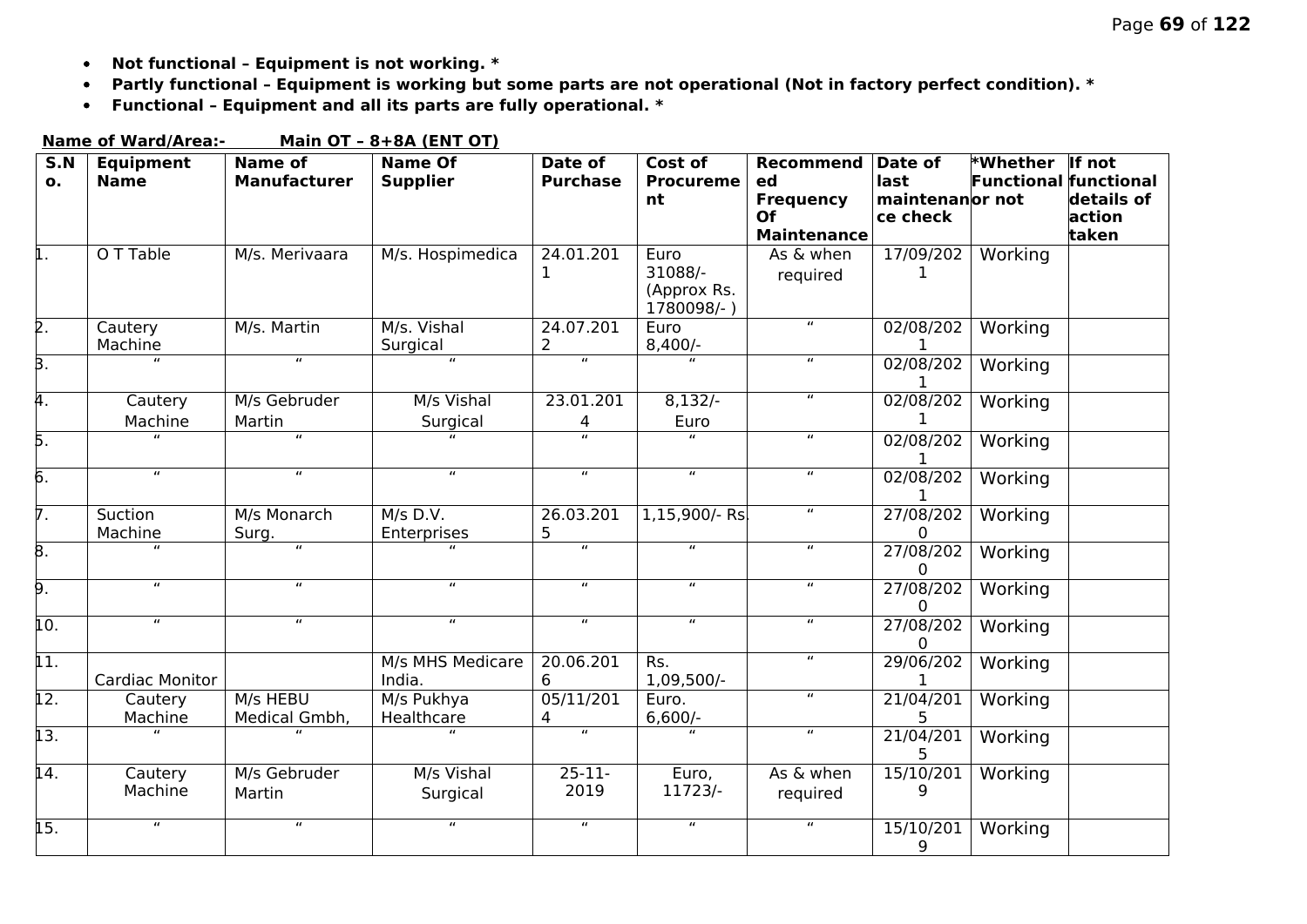- **Not functional Equipment is not working. \***
- **Partly functional Equipment is working but some parts are not operational (Not in factory perfect condition). \***
- **Functional Equipment and all its parts are fully operational. \***

#### **Name of Ward/Area: Main OT – 9**

| S.N<br>о. | <b>Equipment</b><br><b>Name</b> | Name of<br><b>Manufacturer</b> | <b>Name Of</b><br><b>Supplier</b> | Date of<br><b>Purchase</b> | Cost of<br><b>Procurem</b><br>ent | <b>Recommen</b><br>ded<br><b>Frequency</b><br>Οf<br><b>Maintenanc</b><br>е | Date of<br>last<br>maintenan<br>ce check | $*$ Whether<br>Functiona<br>or not | If not<br>functional<br>details of<br>action<br>taken |
|-----------|---------------------------------|--------------------------------|-----------------------------------|----------------------------|-----------------------------------|----------------------------------------------------------------------------|------------------------------------------|------------------------------------|-------------------------------------------------------|
|           | Cautery<br>Machine              | M/s. Martin                    | M/s. Vishal<br>Surgical           | 24.07.201                  | Euro<br>$8,400/-$                 | As & when<br>required                                                      | 14/03/202                                | Working                            | Display not<br>working                                |
|           | Cautery<br>Machine              | M/s. Martin                    | M/s. Vishal<br>Surgical           | 01.09.201                  | Euro<br>8,533.33                  | $\overline{u}$                                                             | 14/03/202                                | Working                            |                                                       |
|           | Suction<br>Machine              | M/s Monarch<br>Surg.           | $M/s$ D.V.<br>Enterprises         | 26.03.201                  | Rs.<br>$1,15,900/-$               | $\overline{u}$                                                             | 20/10/202                                | Working                            |                                                       |
|           | $\overline{u}$                  | $\overline{u}$                 | $\overline{u}$                    | $\overline{u}$             | $\overline{u}$                    | $\overline{\mathbf{u}}$                                                    | 20/10/202                                | Working                            |                                                       |
| ı.        | $\overline{u}$                  | $\overline{u}$                 | $\overline{u}$                    | $\overline{u}$             | $\overline{u}$                    | $\overline{u}$                                                             | 20/10/202                                | Working                            |                                                       |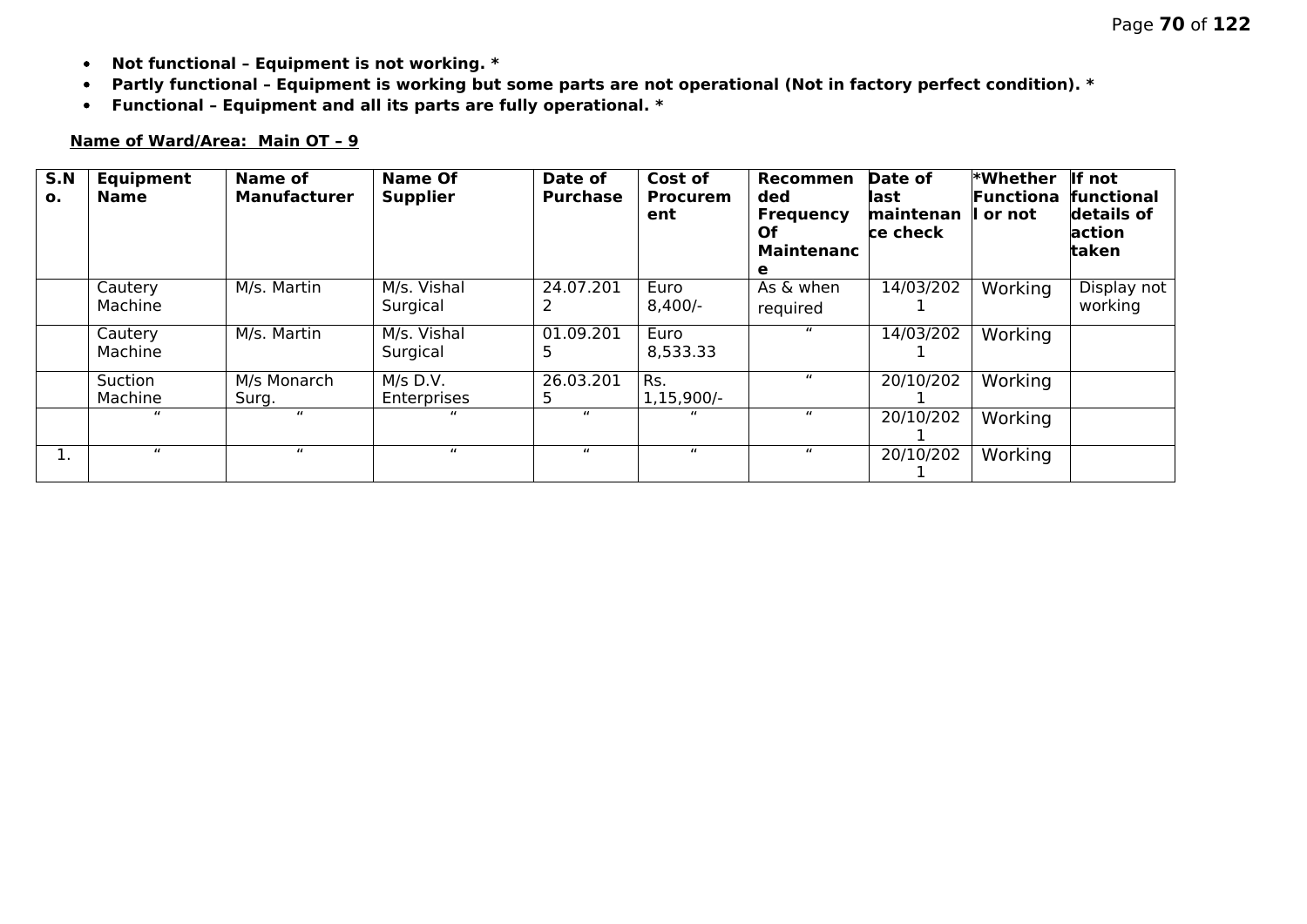- **Not functional Equipment is not working. \***
- **Partly functional Equipment is working but some parts are not operational (Not in factory perfect condition). \***
- **Functional Equipment and all its parts are fully operational. \***

## **Name of Ward/Area:- Main OT - 10+11**

| S.N<br>$\mathbf{o}$ . | <b>Equipment</b><br><b>Name</b> | <b>Name of</b><br><b>Manufacturer</b> | <b>Name Of</b><br><b>Supplier</b> | Date of<br><b>Purchase</b> | Cost of<br><b>Procurem</b><br>ent            | <b>Recommen</b><br>ded<br><b>Frequency</b><br>Of<br><b>Maintenanc</b><br>e | Date of<br>last<br>maintena<br>nce<br>check | *Whether<br><b>Functiona</b><br>or not | If not<br>functiona<br>I details<br>of action<br>taken |
|-----------------------|---------------------------------|---------------------------------------|-----------------------------------|----------------------------|----------------------------------------------|----------------------------------------------------------------------------|---------------------------------------------|----------------------------------------|--------------------------------------------------------|
| 1.                    | O T Table                       | M/s. Merivaara                        | M/s. Hospimedica                  | 25.10.201<br>0             | Euro<br>31088/-<br>(Approx Rs.<br>1780098/-) | As & when<br>required                                                      | 17/09/202                                   | Function<br>al                         |                                                        |
| 2.                    | O.T. Light                      | M/s.Martin                            | M/s.Vishal<br>Surgical            | 06.07.201<br>0             | Rs.<br>1861637/-                             | $\overline{u}$                                                             | 09/08/202<br>1                              | Function<br>al                         |                                                        |
| 3.                    | Suction<br>Machine              | M/s. Cheiron,<br>Czech Republic       | M/s. Link Medical<br>Systems      | 25.08.201<br>4             | Rs.1,19,000<br>/-                            | As & when<br>required                                                      | 15/09/202                                   | Function<br>al                         |                                                        |
| 4.                    | $\overline{u}$                  | $\overline{u}$                        | $\overline{u}$                    | $\boldsymbol{u}$           | $\overline{u}$                               | $\overline{u}$                                                             | 15/09/202<br>T                              | Function<br>al                         |                                                        |
| 5.                    | $\overline{u}$                  | $\overline{u}$                        | $\overline{u}$                    | $\overline{u}$             | $\overline{u}$                               | $\overline{u}$                                                             | 15/09/202                                   | Function<br>al                         |                                                        |
| 6.                    | $\boldsymbol{u}$                | $\overline{u}$                        | $\overline{u}$                    | $\boldsymbol{u}$           | $\boldsymbol{u}$                             | $\boldsymbol{u}$                                                           | 15/09/202<br>1                              | Function<br>al                         |                                                        |
| 7.                    | Cautery<br>Machine              | M/s. Gebruder<br>Martin               | M/s Vishal<br>Surgical            | 23.01.201<br>4             | $8,132/-$<br>Euro                            | $\overline{u}$                                                             | 09/08/202<br>1                              | Function<br>al                         |                                                        |
| 8.                    | $\overline{u}$                  | $\overline{u}$                        | $\overline{u}$                    | $\boldsymbol{u}$           | $\boldsymbol{u}$                             | $\overline{u}$                                                             | 09/08/202<br>1                              | Function<br>al                         |                                                        |
| 9.                    | Cautery<br>Machine              | M/s. Martin                           | M/s. Vishal<br>Surgical           | 01.09.201<br>5             | 8,533.33<br>Euro                             | $\boldsymbol{u}$                                                           | 09/08/202<br>T.                             | Function<br>al                         |                                                        |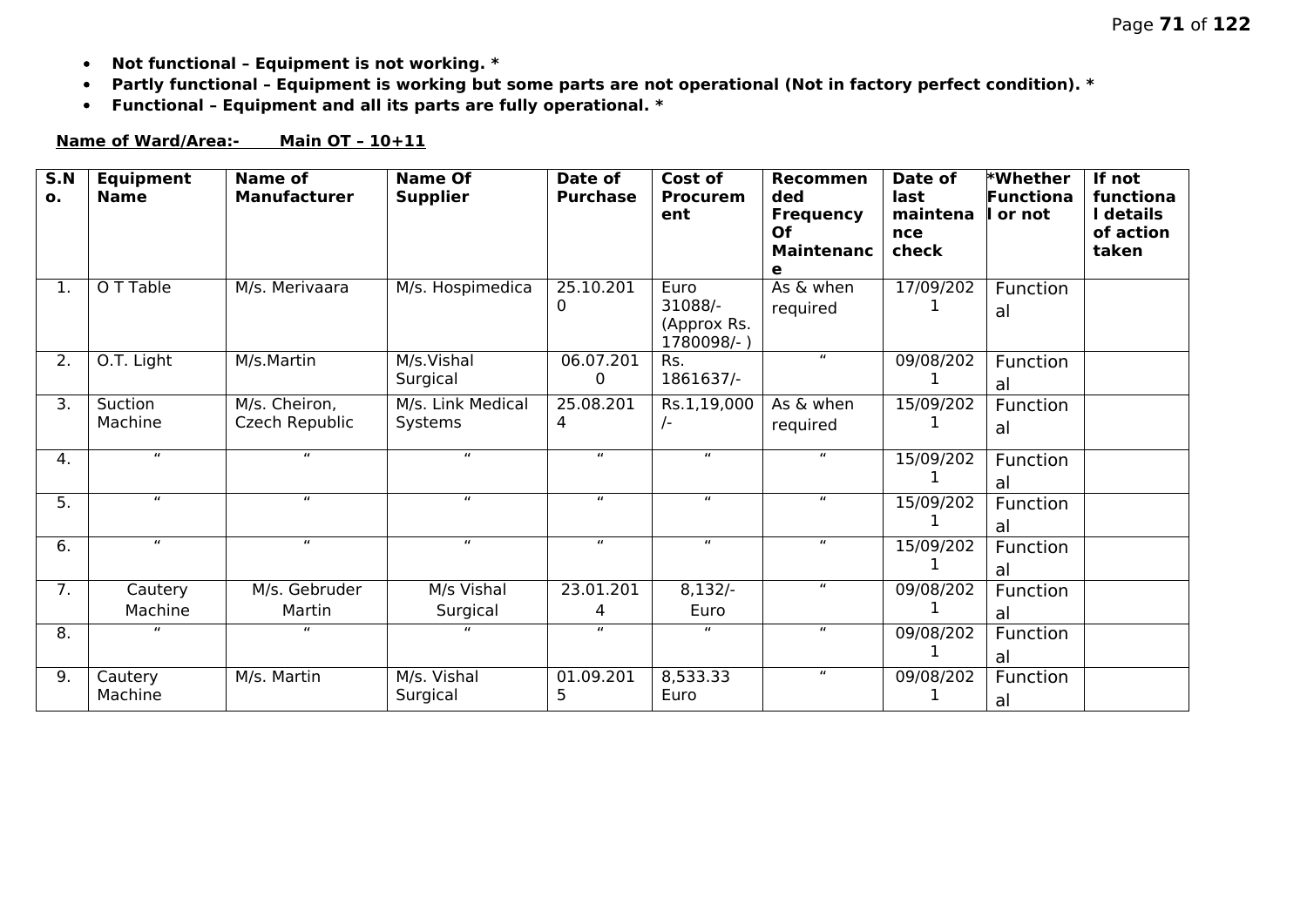- **Not functional Equipment is not working. \***
- **Partly functional Equipment is working but some parts are not operational (Not in factory perfect condition). \***
- **Functional Equipment and all its parts are fully operational. \***

### **Name of Ward/Area:- Main OT - 12**

| S.N            | <b>Equipment</b>                 | <b>Name of</b>                              | <b>Name Of</b>               | Date of         | Cost of                                         | <b>Recommend Date of</b>                               |                                      | $\overline{\mathbf{w}}$ hether | If not                                      |
|----------------|----------------------------------|---------------------------------------------|------------------------------|-----------------|-------------------------------------------------|--------------------------------------------------------|--------------------------------------|--------------------------------|---------------------------------------------|
| $\mathbf{o}$ . | <b>Name</b>                      | <b>Manufacturer</b>                         | <b>Supplier</b>              | <b>Purchase</b> | <b>Procureme</b><br>nt                          | ed<br><b>Frequency</b><br>Of<br><b>Maintenanc</b><br>е | last<br>maintenan or not<br>ce check | Functional                     | functional<br>details of<br>action<br>taken |
| 1.             | Suction<br>Machine               | M/s. Victoria                               | M/s. Link Medical            | 20.02.200<br>8  | Rs.10,2000/                                     | As & when<br>required                                  | 14/09/202                            | Working                        |                                             |
| þ.             | $\overline{u}$                   | $\overline{u}$                              | $\boldsymbol{u}$             | $\overline{u}$  | $\overline{u}$                                  | $\boldsymbol{u}$                                       | 14/09/202                            | Working                        |                                             |
| В.             | Suction<br>Machine               | M/s Cheiron,<br>Czech Republic              | M/s. Link Medical<br>Systems | 25.08.201<br>4  | Rs.1,19,000<br>/-                               | $\boldsymbol{u}$                                       | 14/09/202                            | Working                        |                                             |
| 4.             | $\overline{u}$                   | $\mathbf{u}$                                | $\mathbf{u}$                 | $\mathbf{u}$    | $\mathbf{u}$                                    | $\boldsymbol{u}$                                       | 14/09/202                            | Working                        |                                             |
| Б.             | LED O.T. Light<br>with Camera    | M/s.<br>S.I.M.E.O.N.<br><b>Medical Gmbh</b> | M/s Shalyaa<br>International | 02.09.201<br>3. | 19339/-Euro<br>(Approx Rs.<br>13,75,583.0<br>7) | As & when<br>required                                  | 08/09/202                            | Working                        |                                             |
| б.             | Cautery<br>Machine               | M/s Gebruder<br>Martin                      | M/s Vishal<br>Surgical       | 23.01.201<br>4  | $8,132/-$<br>Euro                               | $\boldsymbol{u}$                                       | 06/07/202                            | Working                        |                                             |
| 7.             | $\mathbf{u}$                     | $\overline{u}$                              |                              | $\overline{u}$  | $\overline{u}$                                  | $\boldsymbol{u}$                                       | 06/07/202                            | Working                        |                                             |
| 8.             | Suction<br>Machine               | M/s Monarch<br>Surgical                     | $M/s$ D.V.<br>Enterprises    | 26.03.201<br>5  | 1,15,900/- Rs.                                  | As & when<br>required                                  | 12/10/202                            | Working                        |                                             |
| 9.             | $\overline{u}$                   | $\overline{u}$                              | $\boldsymbol{u}$             | $\overline{u}$  | $\overline{u}$                                  | $\overline{u}$                                         | 12/10/202                            | Working                        |                                             |
| 10.            | <b>Radiant Warmer</b><br>(Mobile |                                             | M/s. Ved Med<br>Software     | 31.03.201<br>5  | Rs.<br>2,38,000/-                               | $\boldsymbol{u}$                                       | 10/06/202                            | Working                        |                                             |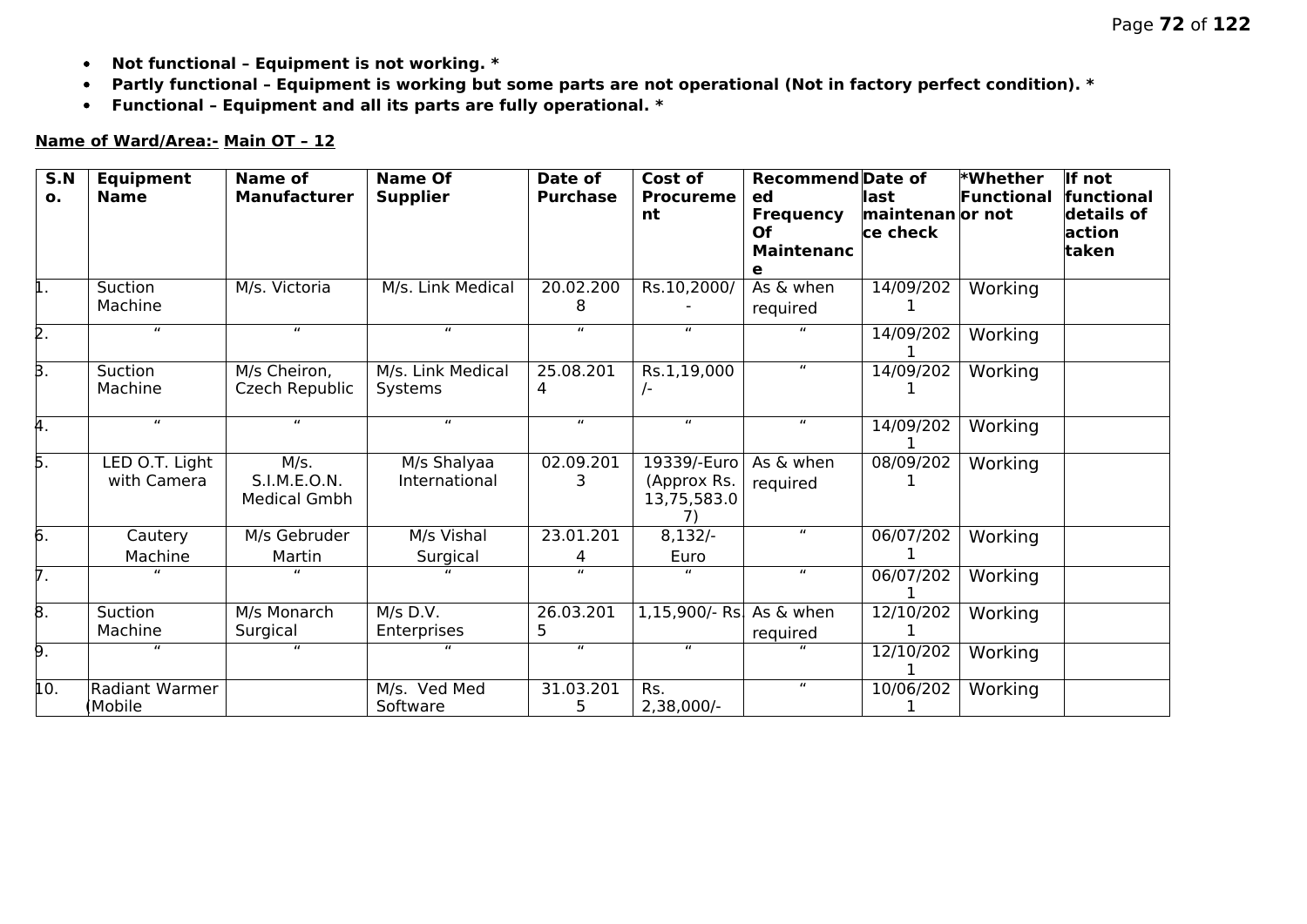- **Not functional Equipment is not working. \***
- **Partly functional Equipment is working but some parts are not operational (Not in factory perfect condition). \***
- **Functional Equipment and all its parts are fully operational. \***

# **Name of Ward/Area:- Main OT Anesthesia Store + Main O.T Store**

| S.N<br>$\mathbf{o}$ . | <b>Equipment</b><br><b>Name</b>  | <b>Name of</b><br><b>Manufacturer</b> | <b>Name Of</b><br><b>Supplier</b> | Date of<br><b>Purchase</b> | Cost of<br><b>Procureme</b><br>nt | Recommend Date of last *Whether<br>ed<br><b>Frequency</b><br>Of<br><b>Maintenanc</b> | maintenancFunctional functional<br>$e$ check | or not         | If not<br>details of<br>action<br>taken |
|-----------------------|----------------------------------|---------------------------------------|-----------------------------------|----------------------------|-----------------------------------|--------------------------------------------------------------------------------------|----------------------------------------------|----------------|-----------------------------------------|
|                       |                                  |                                       |                                   |                            |                                   | e                                                                                    |                                              |                |                                         |
| 1.                    | Automated<br>Perfusion<br>System | M/s. B. Braun<br>Medical (India)      | M/s. B. Braun<br>Medical (India)  | 24.12.201<br>4             | Rs.<br>1,35,000/-                 | As & when<br>required                                                                | 16/06/202<br>1                               | Function<br>al |                                         |
| $\overline{2}$ .      | $\overline{u}$                   | $\overline{u}$                        | $\overline{u}$                    | $\overline{u}$             | $\overline{u}$                    | $\overline{u}$                                                                       | 16/06/202<br>1                               | Function<br>al |                                         |
| $\overline{5}$ .      | $\overline{u}$                   | $\overline{u}$                        | $\overline{u}$                    | $\overline{u}$             | $\overline{u}$                    | $\overline{u}$                                                                       | 16/06/202<br>1                               | Function<br>al |                                         |
| 4.                    | $\overline{u}$                   | $\boldsymbol{u}$                      | $\overline{u}$                    | $\boldsymbol{u}$           | $\overline{u}$                    | $\boldsymbol{u}$                                                                     | 16/06/202<br>$\mathbf{1}$                    | Function<br>al |                                         |
| $\overline{5}$ .      | $\boldsymbol{u}$                 | $\boldsymbol{u}$                      | $\boldsymbol{u}$                  | $\boldsymbol{u}$           | $\boldsymbol{u}$                  | $\boldsymbol{u}$                                                                     | 16/06/202<br>1                               | Function<br>al |                                         |
| $\overline{6}$ .      | $\overline{u}$                   | $\boldsymbol{u}$                      | $\overline{u}$                    | $\overline{u}$             | $\overline{u}$                    | $\boldsymbol{u}$                                                                     | 16/06/202<br>1                               | Function<br>al |                                         |
| $\overline{7}$ .      | $\overline{u}$                   | $\overline{u}$                        | $\overline{u}$                    | $\overline{u}$             | $\overline{u}$                    | $\overline{u}$                                                                       | 16/06/202<br>1                               | Function<br>al |                                         |
| $\overline{8}$ .      | $\overline{u}$                   | $\overline{u}$                        | $\overline{u}$                    | $\overline{u}$             | $\overline{u}$                    | $\overline{u}$                                                                       | 16/06/202<br>$\mathbf{1}$                    | Function<br>al |                                         |
| $\overline{9}$ .      | $\overline{u}$                   | $\overline{u}$                        | $\overline{u}$                    | $\overline{u}$             | $\overline{u}$                    | $\overline{u}$                                                                       | 16/06/202<br>1                               | Function<br>al |                                         |
| 10.                   | $\overline{u}$                   | $\overline{u}$                        | $\overline{u}$                    | $\overline{u}$             | $\overline{u}$                    | $\overline{u}$                                                                       | 16/06/202<br>1                               | Function<br>al |                                         |
| $\overline{11}$ .     | Cardiac<br>Monitor               | M/s.Arian<br>Healthcare               | M/s.<br>Arian<br>Healthcare       | 03.07.201<br>4             | Rs.14,75,000                      | $\overline{u}$                                                                       | 17/07/201<br>9                               | Function<br>al |                                         |
| $\overline{12}$ .     | $\overline{u}$                   | $\boldsymbol{u}$                      | $\overline{u}$                    | $\overline{u}$             | $\overline{u}$                    | $\boldsymbol{u}$                                                                     | 17/07/201<br>9                               | Function<br>al |                                         |
| $\overline{13}$ .     | $\overline{u}$                   | $\overline{u}$                        | $\overline{u}$                    | $\overline{u}$             | $\overline{u}$                    | $\overline{u}$                                                                       | 17/07/201<br>9                               | Function<br>al |                                         |
| $\overline{14}$ .     | $\overline{u}$                   | $\overline{u}$                        | $\overline{u}$                    | $\overline{u}$             | $\overline{u}$                    | $\overline{u}$                                                                       | 17/07/201<br>9                               | Function<br>al |                                         |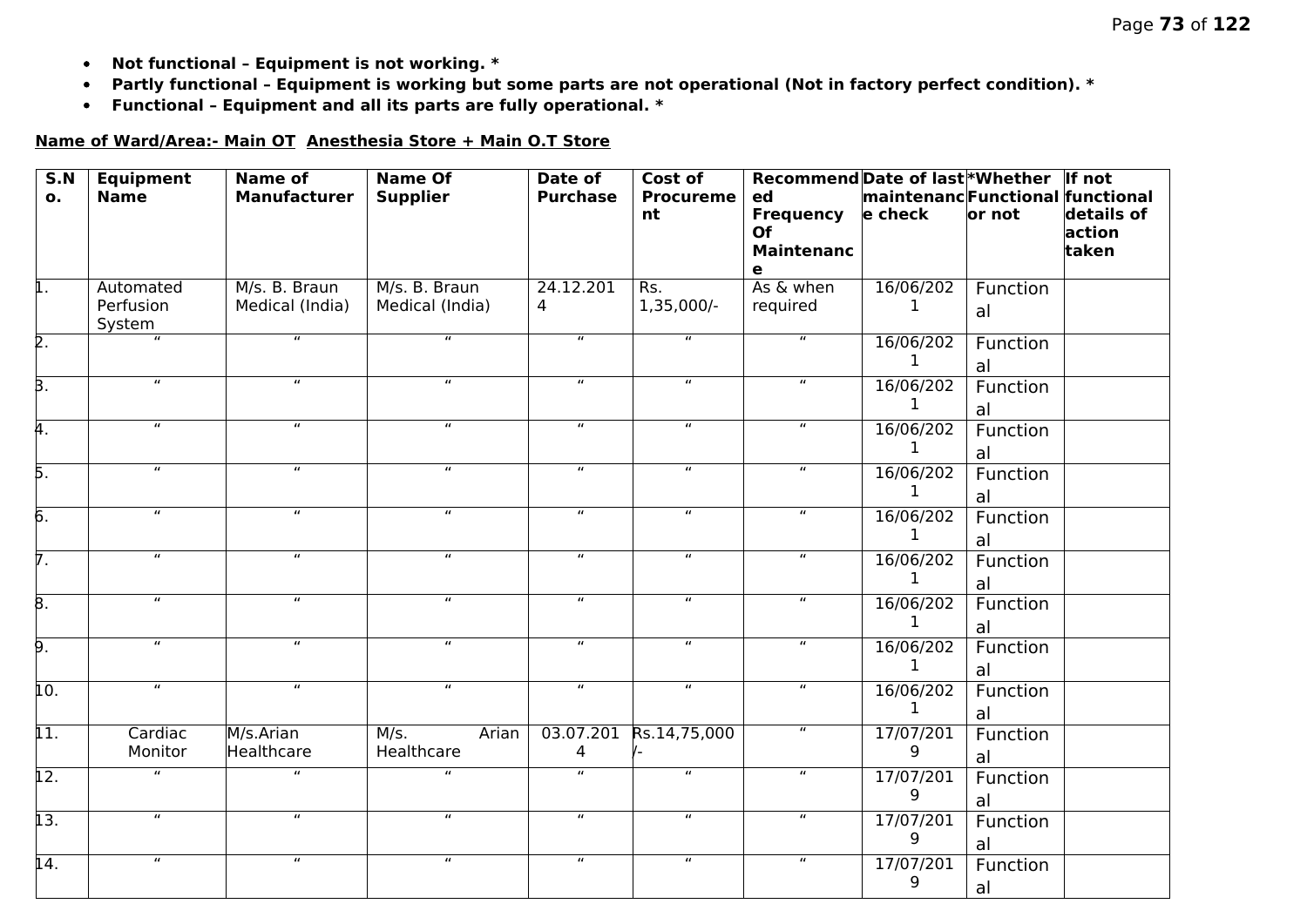| $\overline{15}$ . | Plasma                 | M/s. Johnson & J         | M/s. Johnson & J                      | 20.03.201      | Rs.41,96,400   | $\overline{u}$          | Sept. 2021 | Function |  |
|-------------------|------------------------|--------------------------|---------------------------------------|----------------|----------------|-------------------------|------------|----------|--|
|                   | Sterilizer             |                          |                                       |                |                |                         |            | al       |  |
| 16.               | Pulse Oximeter         | <b>EDAN</b><br>M/s.      | M/s. Super                            | 31.03.201      | Rs.            | $\overline{u}$          | 26/08/202  | Function |  |
|                   |                        | (China)                  | Medicare<br>Agencies                  |                | $1,15,500/-$   |                         |            | al       |  |
| $\overline{17}$ . |                        | "                        |                                       | "              |                |                         | 26/08/202  | Function |  |
|                   |                        |                          |                                       |                |                |                         |            | al       |  |
| 18.               | Vein                   | M/s CHRISTIE-            | M/s. Vinay                            | 31.03.201      | Rs.            | As & when               | 11/07/201  | Function |  |
|                   | <b>ILLUMINATOR</b>     | <b>USA</b>               | <b>Brothers</b><br><b>Diagnostics</b> |                | $5,22,900/-$   | required                |            | al       |  |
| $\overline{19}$ . |                        | M/s Contec               | M/s MHS Medicare                      | 20.06.201      | Rs.            | $\overline{u}$          | 28/06/202  | Function |  |
|                   | <b>Cardiac Monitor</b> | Medical Sys.<br>China    | India.                                | 6              | $1,09,500/-$   |                         |            | al       |  |
| 20.               | "                      | $\overline{u}$           | $\overline{u}$                        | $\overline{u}$ | $\overline{u}$ |                         | 28/06/202  | Function |  |
|                   |                        |                          |                                       |                |                |                         |            | al       |  |
| 21.               | Defibrillator          | M/s Schiller             | M/s Schiller                          | 07.10.201      | Rs.            | $\overline{u}$          | 22/09/202  | Function |  |
|                   |                        | Healthcare (I) P<br>Ltd. | Healthcare Pvt.<br>Ltd.               | 6              | $5,08,305/-$   |                         |            | al       |  |
| $\overline{22}$ . | $\overline{u}$         | $\overline{u}$           | $\overline{u}$                        | $\overline{u}$ |                | $\overline{\mathbf{u}}$ | 22/09/202  | Function |  |
|                   |                        |                          |                                       |                |                |                         |            | al       |  |

**Not functional – Equipment is not working. \*** 

**Partly functional – Equipment is working but some parts are not operational (Not in factory perfect condition). \***

**Functional – Equipment and all its parts are fully operational. \***

# **Name of Ward/Area:- AB-8 ICU**

| S.N<br>о.        | <b>Equipment</b><br><b>Name</b> | <b>Name of</b><br><b>Manufacturer</b> | <b>Name Of</b><br><b>Supplier</b> | Date of<br><b>Purchase</b> | Cost of<br><b>Procureme</b><br>nt       | <b>Recommend Date of</b><br>ed<br><b>Frequency</b><br><b>Of</b><br><b>Maintenanc</b><br>e | last<br>maintenan or not<br>ce check | <b>*Whether</b> If not<br><b>Functional functional</b> | details of<br>action<br>taken |
|------------------|---------------------------------|---------------------------------------|-----------------------------------|----------------------------|-----------------------------------------|-------------------------------------------------------------------------------------------|--------------------------------------|--------------------------------------------------------|-------------------------------|
| ш.               | Patient trolley                 | M/s. Merivaara                        | M/s. Hospimedica<br>International | 22.08.201<br>3.            | Rs.<br>2,<br>54 <sub>1</sub><br>$503/-$ | As & when<br>required                                                                     | 19/07/2021                           | Function<br>al                                         |                               |
| 2.               | $\overline{u}$                  | $\overline{u}$                        | $\overline{u}$                    | $\overline{u}$             | $\overline{u}$                          | $\overline{u}$                                                                            | 19/07/2021                           | Function<br>al                                         |                               |
| Β.               | $\overline{u}$                  | $\overline{u}$                        | $\overline{u}$                    | $\overline{\mathbf{u}}$    | $\overline{u}$                          | $\overline{u}$                                                                            | 19/07/2021                           | Function<br>al                                         |                               |
| 4.               | $\overline{u}$                  | $\overline{u}$                        | $\overline{u}$                    | $\overline{u}$             | $\overline{u}$                          |                                                                                           | 19/07/2021                           | Function<br>al                                         |                               |
| 5.               | $\overline{u}$                  | $\overline{u}$                        | $\overline{u}$                    | $\overline{u}$             | $\overline{u}$                          | $^{\prime\prime}$                                                                         | 19/07/2021                           | Function<br>al                                         |                               |
| $\overline{6}$ . | $\overline{u}$                  | $\overline{u}$                        | $\overline{u}$                    | $\overline{u}$             | $\overline{u}$                          | $\overline{u}$                                                                            | 19/07/2021                           | Function                                               |                               |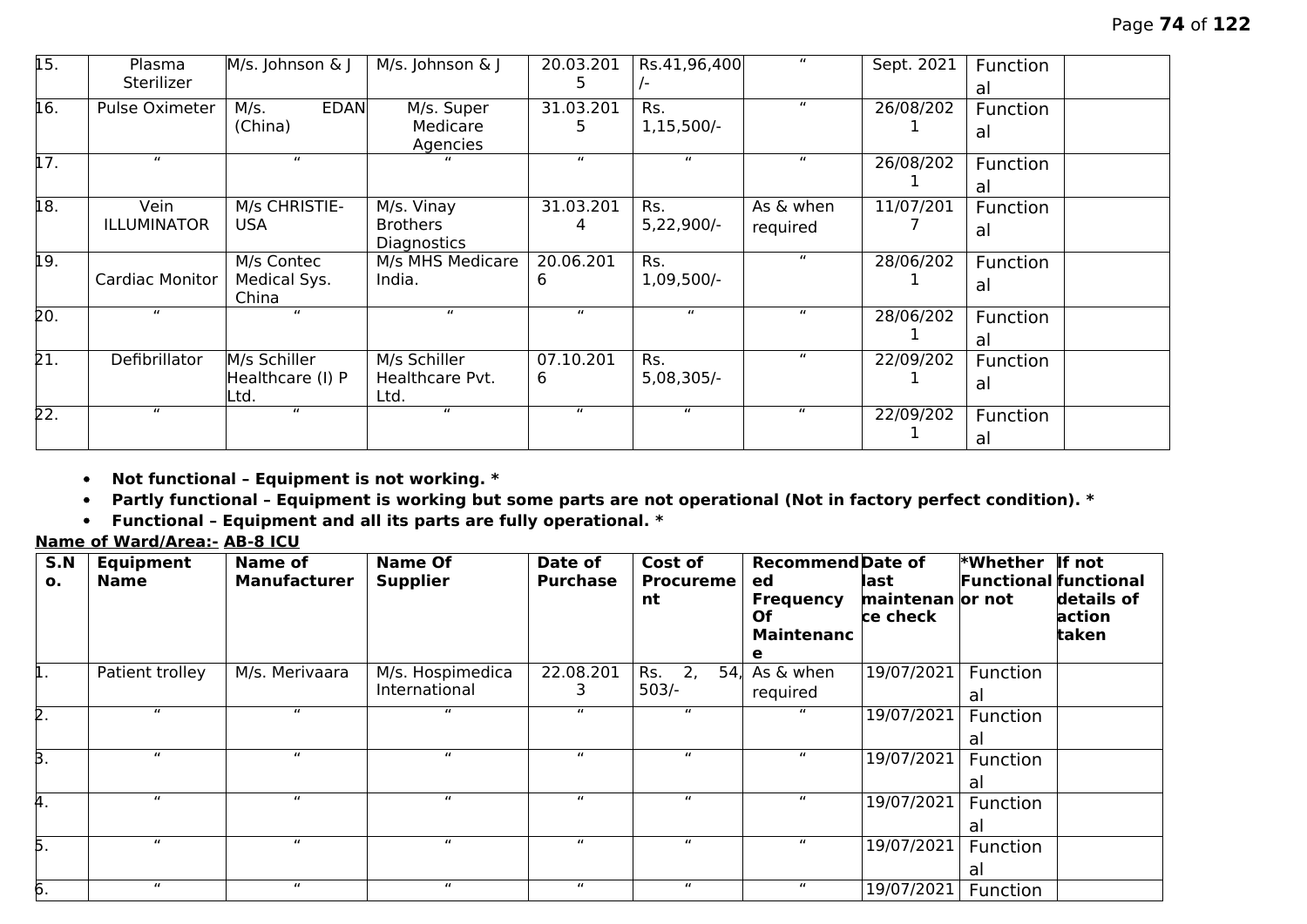|                   |                     |                  |                   |                  |                  |                  |                     | al       |
|-------------------|---------------------|------------------|-------------------|------------------|------------------|------------------|---------------------|----------|
| 7.                | $\boldsymbol{u}$    | $\overline{u}$   | $\overline{u}$    | $\boldsymbol{u}$ | $\overline{u}$   | $\overline{u}$   | 19/07/2021          | Function |
|                   |                     |                  |                   |                  |                  |                  |                     | al       |
| $\overline{8}$ .  | $\boldsymbol{u}$    | $\boldsymbol{u}$ | $\boldsymbol{u}$  | $\boldsymbol{u}$ | $\boldsymbol{u}$ | $\boldsymbol{u}$ | 19/07/2021          | Function |
|                   |                     |                  |                   |                  |                  |                  |                     | al       |
| 9.                | $\boldsymbol{u}$    | $\boldsymbol{u}$ | $\boldsymbol{u}$  | $\boldsymbol{u}$ | $\boldsymbol{u}$ | $\boldsymbol{u}$ | 19/07/2021          | Function |
|                   |                     |                  |                   |                  |                  |                  |                     | al       |
| 10.               | $\boldsymbol{u}$    | $\overline{u}$   | $\overline{u}$    | $\boldsymbol{u}$ | $\overline{u}$   | $\boldsymbol{u}$ | 19/07/2021          | Function |
|                   |                     |                  |                   |                  |                  |                  |                     | al       |
| $\overline{11}$ . | $\overline{u}$      | $\overline{u}$   | $\boldsymbol{u}$  | $\overline{u}$   | $\overline{u}$   | $\boldsymbol{u}$ | 19/07/2021          | Function |
|                   |                     |                  |                   |                  |                  |                  |                     | al       |
| $\overline{12}$ . | $\boldsymbol{u}$    | $\boldsymbol{u}$ | $\boldsymbol{u}$  | $\boldsymbol{u}$ | $\boldsymbol{u}$ | $\boldsymbol{u}$ | 19/07/2021          | Function |
|                   |                     |                  |                   |                  |                  |                  |                     | al       |
| $\overline{13}$ . | $\boldsymbol{u}$    | $\overline{u}$   | $\overline{u}$    | $\boldsymbol{u}$ | $\overline{u}$   | $\boldsymbol{u}$ | 19/07/2021          | Function |
|                   |                     |                  |                   |                  |                  |                  |                     | al       |
| $\overline{14}$ . | $\overline{u}$      | $\overline{u}$   | $\overline{u}$    | $\overline{u}$   | $\overline{u}$   | $\boldsymbol{u}$ | 19/07/2021          | Function |
|                   |                     |                  |                   |                  |                  |                  |                     | al       |
| $\overline{15}$ . | $\boldsymbol{u}$    | $\boldsymbol{u}$ | $\boldsymbol{u}$  | $\boldsymbol{u}$ | $\boldsymbol{u}$ | $\boldsymbol{u}$ | 19/07/2021          | Function |
|                   |                     |                  |                   |                  |                  |                  |                     | al       |
| 16.               | $\boldsymbol{u}$    | $\boldsymbol{u}$ | $\boldsymbol{u}$  | $\boldsymbol{u}$ | $\boldsymbol{u}$ | $\boldsymbol{u}$ | 19/07/2021          | Function |
|                   |                     |                  |                   |                  |                  |                  |                     | al       |
| $\overline{17}$ . | $\overline{u}$      | $\overline{u}$   | $\overline{u}$    | $\overline{u}$   | $\overline{u}$   | $\boldsymbol{u}$ | 19/07/2021          | Function |
|                   |                     |                  |                   |                  |                  |                  |                     | al       |
| $\overline{18}$ . | $\boldsymbol{u}$    | $\boldsymbol{u}$ | $\boldsymbol{u}$  | $\boldsymbol{u}$ | $\boldsymbol{u}$ | $\boldsymbol{u}$ | 19/07/2021          | Function |
|                   |                     |                  |                   |                  |                  |                  |                     | al       |
| 19.               | $\boldsymbol{u}$    | $\overline{u}$   | $\boldsymbol{u}$  | $\boldsymbol{u}$ | $\boldsymbol{u}$ | $\boldsymbol{u}$ | 19/07/2021          | Function |
|                   |                     |                  |                   |                  |                  |                  |                     | al       |
| $\overline{20}$ . | $\overline{u}$      | $\overline{u}$   | $\overline{u}$    | $\overline{u}$   | $\overline{u}$   | $\boldsymbol{u}$ | 19/07/2021          | Function |
|                   |                     |                  |                   |                  |                  |                  |                     | al       |
| $\overline{21}$ . | <b>Slow Suction</b> | M/s. Medela      | M/s. Rohit        | 17.06.200        | Rs.              | As & when        | 27/08/2021          | Function |
|                   | Machine             |                  | Surgical          | 9                | 101745/-         | required         |                     | al       |
| 22.               | Suction             | M/s Cheiron,     | M/s. Link Medical | 25.08.201        | Rs.1,19,000      | $\boldsymbol{u}$ | 14/09/2021          | Function |
|                   | Machine             | Czech Republic   | Systems           | 4                | $\sqrt{-}$       |                  |                     | al       |
| 23.               | Automated           | M/s. B. Braun    | M/s. B. Braun     | 24.12.201        | Rs.              | As & when        | 29/10/2021          | Function |
|                   | Perfusion           | Medical (India)  | Medical (India)   | 4                | 1,35,000/-       | required         |                     |          |
|                   | System              |                  |                   |                  |                  |                  |                     | al       |
| $\overline{24.}$  | $\overline{u}$      | $\overline{u}$   | $\overline{u}$    | $\overline{u}$   | $\overline{u}$   | $\overline{u}$   | 29/10/2021          | Function |
|                   |                     |                  |                   |                  |                  |                  |                     | al       |
| 25.               | $\overline{u}$      | $\boldsymbol{u}$ | $\boldsymbol{u}$  | $\boldsymbol{u}$ | $\overline{u}$   | $\boldsymbol{u}$ | 29/10/2021 Function |          |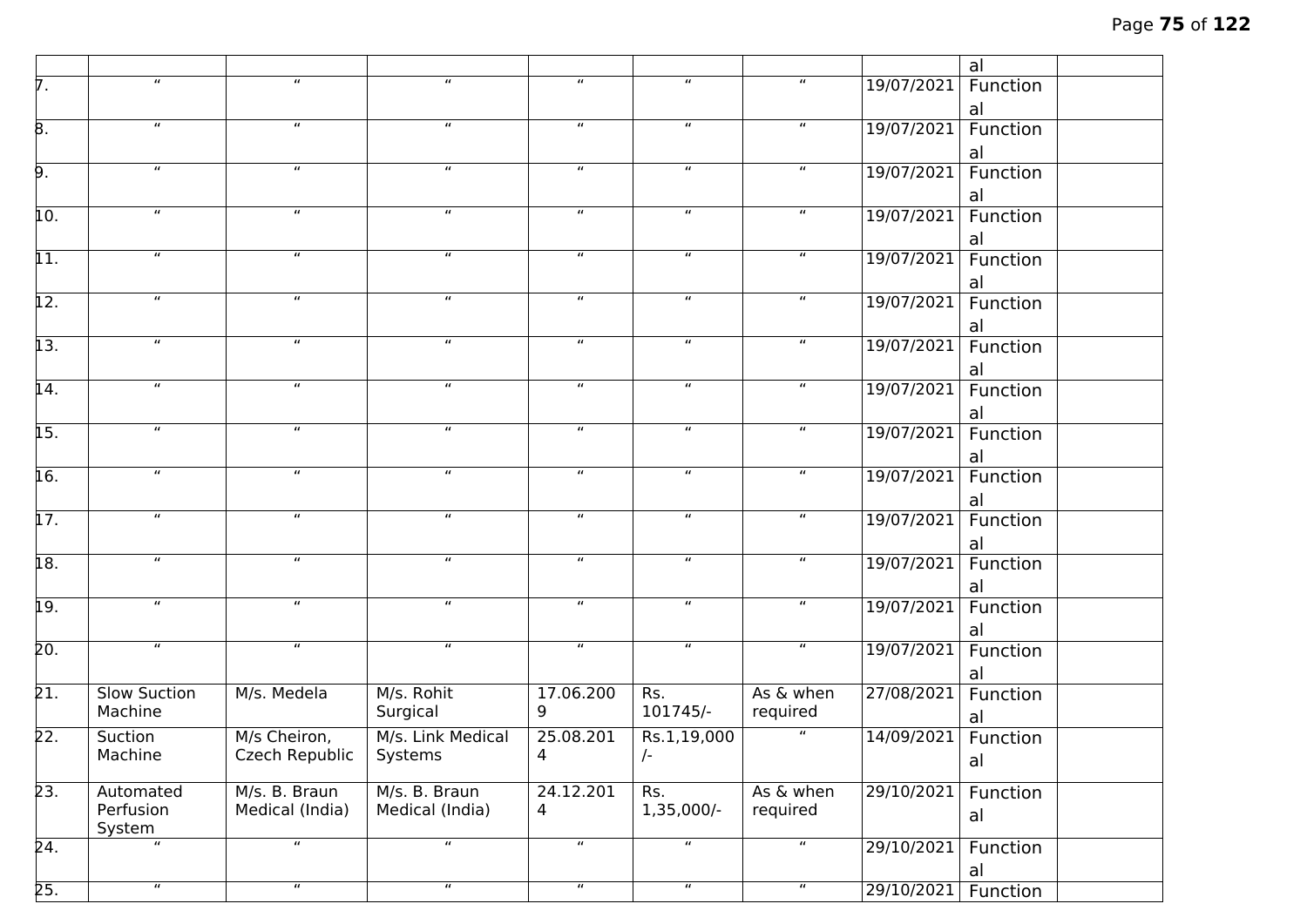|                   |                  |                  |                  |                  |                  |                  |            | al             |                |
|-------------------|------------------|------------------|------------------|------------------|------------------|------------------|------------|----------------|----------------|
| 26.               | $\boldsymbol{u}$ | $\overline{u}$   | $\overline{u}$   | $\boldsymbol{u}$ | $\overline{u}$   | $\overline{u}$   | 29/10/2021 | Function       |                |
|                   |                  |                  |                  |                  |                  |                  |            | al             |                |
| 27.               | $\boldsymbol{u}$ | $\overline{u}$   | $\boldsymbol{u}$ | $\boldsymbol{u}$ | $\overline{u}$   | $\boldsymbol{u}$ | 27/05/2021 | Function       |                |
|                   |                  |                  |                  |                  |                  |                  |            | al             |                |
| 28.               | $\boldsymbol{u}$ | $\boldsymbol{u}$ | $\boldsymbol{u}$ | $\boldsymbol{u}$ | $\boldsymbol{u}$ | $\boldsymbol{u}$ | 28/10/2021 | Function       |                |
|                   |                  |                  |                  |                  |                  |                  |            | al             |                |
| 29.               | $\overline{u}$   | $\overline{u}$   | $\overline{u}$   | $\boldsymbol{u}$ | $\overline{u}$   | $\boldsymbol{u}$ | 28/10/2021 | Function       |                |
|                   |                  |                  |                  |                  |                  |                  |            | al             |                |
| $\overline{30}$ . | $\overline{u}$   | $\overline{u}$   | $\overline{u}$   | $\overline{u}$   | $\overline{u}$   | $\boldsymbol{u}$ | 28/10/2021 | Function       |                |
|                   |                  |                  |                  |                  |                  |                  |            | al             |                |
| $\overline{31}$ . | $\boldsymbol{u}$ | $\boldsymbol{u}$ | $\boldsymbol{u}$ | $\boldsymbol{u}$ | $\boldsymbol{u}$ | $\boldsymbol{u}$ | 28/10/2021 | Function       |                |
|                   |                  |                  |                  |                  |                  |                  |            | al             |                |
| $\overline{32}$ . | $\overline{u}$   | $\overline{u}$   | $\overline{u}$   | $\boldsymbol{u}$ | $\overline{u}$   | $\boldsymbol{u}$ | 28/10/2021 | Function       |                |
|                   |                  |                  |                  |                  |                  |                  |            | al             |                |
| $\overline{33}$ . | $\overline{u}$   | $\overline{u}$   | $\overline{u}$   | $\overline{u}$   | $\overline{u}$   | $\boldsymbol{u}$ | 28/10/2021 | Function       |                |
|                   |                  |                  |                  |                  |                  |                  |            | al             |                |
| 34.               | $\boldsymbol{u}$ | $\boldsymbol{u}$ | $\boldsymbol{u}$ | $\boldsymbol{u}$ | $\boldsymbol{u}$ | $\boldsymbol{u}$ | 28/10/2021 | <b>Not</b>     | Informed       |
|                   |                  |                  |                  |                  |                  |                  |            | Function       | to the firm    |
|                   |                  |                  |                  |                  |                  |                  |            | al             |                |
| $\frac{35}{36}$ . | $\boldsymbol{u}$ | $\boldsymbol{u}$ | $\boldsymbol{u}$ | $\boldsymbol{u}$ | $\boldsymbol{u}$ | $\boldsymbol{u}$ | 29/10/2021 | $\overline{u}$ | $\overline{u}$ |
|                   | $\boldsymbol{u}$ | $\boldsymbol{u}$ | $\boldsymbol{u}$ | $\boldsymbol{u}$ | $\boldsymbol{u}$ | $\boldsymbol{u}$ | 29/10/2021 | Function       |                |
|                   |                  |                  |                  |                  |                  |                  |            | al             |                |
| 37.               | $\boldsymbol{u}$ | $\boldsymbol{u}$ | $\boldsymbol{u}$ | $\boldsymbol{u}$ | $\boldsymbol{u}$ | $\boldsymbol{u}$ | 29/10/2021 | Function       |                |
|                   |                  |                  |                  |                  |                  |                  |            | al             |                |
| 38.               | $\boldsymbol{u}$ | $\boldsymbol{u}$ | $\boldsymbol{u}$ | $\boldsymbol{u}$ | $\boldsymbol{u}$ | $\boldsymbol{u}$ | 29/10/2021 | Function       |                |
|                   |                  |                  |                  |                  |                  |                  |            | al             |                |
| 39.               | $\overline{u}$   | $\overline{u}$   | $\overline{u}$   | $\overline{u}$   | $\overline{u}$   | $\boldsymbol{u}$ | 29/10/2021 | Function       |                |
|                   |                  |                  |                  |                  |                  |                  |            | al             |                |
| 40.               | $\boldsymbol{u}$ | $\boldsymbol{u}$ | $\boldsymbol{u}$ | $\boldsymbol{u}$ | $\boldsymbol{u}$ | $\boldsymbol{u}$ | 29/10/2021 | Function       |                |
|                   |                  |                  |                  |                  |                  |                  |            | al             |                |
| 41.               | $\boldsymbol{u}$ | $\boldsymbol{u}$ | $\boldsymbol{u}$ | $\boldsymbol{u}$ | $\boldsymbol{u}$ | $\boldsymbol{u}$ | 29/10/2021 | Function       |                |
|                   |                  |                  |                  |                  |                  |                  |            | al             |                |
| 42.               | $\overline{u}$   | $\boldsymbol{u}$ | $\overline{u}$   | $\overline{u}$   | $\overline{u}$   | $\overline{u}$   | 29/10/2021 | Function       |                |
|                   |                  |                  |                  |                  |                  |                  |            | al             |                |
| 43.               | $\boldsymbol{u}$ | $\overline{u}$   | $\overline{u}$   | $\overline{u}$   | $\overline{u}$   | $\boldsymbol{u}$ | 29/10/2021 | Function       |                |
|                   |                  |                  |                  |                  |                  |                  |            | al             |                |
| 44.               | $\boldsymbol{u}$ | $\boldsymbol{u}$ | $\boldsymbol{u}$ | $\overline{u}$   | $\overline{u}$   | $\boldsymbol{u}$ | 29/10/2021 | Function       |                |
|                   |                  |                  |                  |                  |                  |                  |            | al             |                |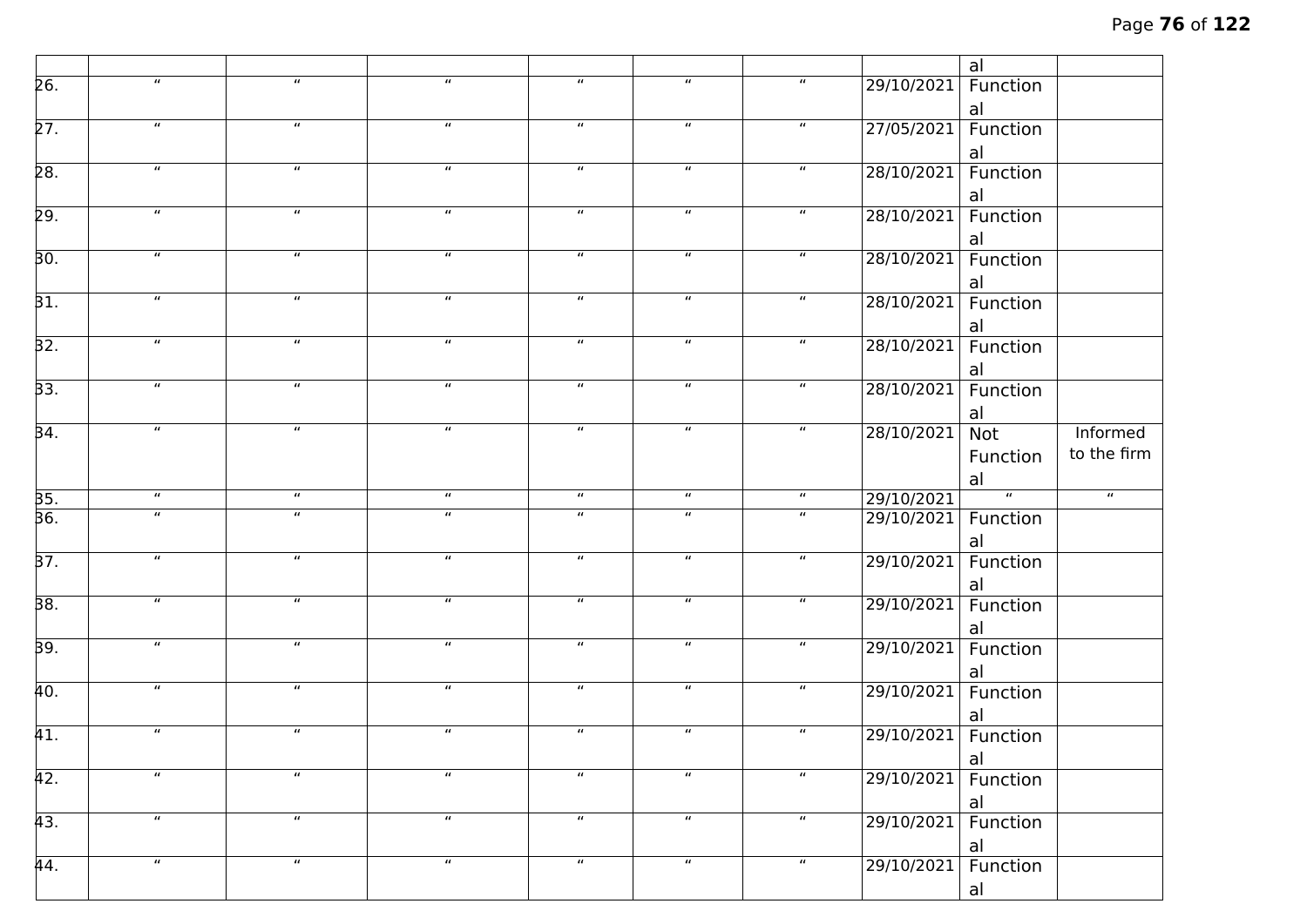| 45.                            | $\boldsymbol{u}$       | $\boldsymbol{u}$   | $\boldsymbol{u}$  | $\boldsymbol{u}$ | $\boldsymbol{u}$   | $\overline{u}$   | 28/10/2021 Function |                |                |
|--------------------------------|------------------------|--------------------|-------------------|------------------|--------------------|------------------|---------------------|----------------|----------------|
|                                |                        |                    |                   |                  |                    |                  |                     | al             |                |
| 46.                            | $\boldsymbol{u}$       | $\boldsymbol{u}$   | $\boldsymbol{u}$  | $\boldsymbol{u}$ | $\boldsymbol{u}$   | $\boldsymbol{u}$ | 17/06/2021          | Function       |                |
|                                |                        |                    |                   |                  |                    |                  |                     | al             |                |
| 47.                            | $\overline{u}$         | $\overline{u}$     | $\overline{u}$    | $\overline{u}$   | $\overline{u}$     | $\boldsymbol{u}$ | 17/06/2021          | Function       |                |
|                                |                        |                    |                   |                  |                    |                  |                     | al             |                |
| 48.                            | $\boldsymbol{u}$       | $\overline{u}$     | $\boldsymbol{u}$  | $\boldsymbol{u}$ | $\boldsymbol{\mu}$ | $\boldsymbol{u}$ | 28/10/2021          | Function       |                |
|                                |                        |                    |                   |                  |                    |                  |                     | al             |                |
| 49.                            | $\boldsymbol{u}$       | $\boldsymbol{u}$   | $\boldsymbol{u}$  | $\boldsymbol{u}$ | $\boldsymbol{u}$   | $\boldsymbol{u}$ | 28/10/2021          | Function       |                |
|                                |                        |                    |                   |                  |                    |                  |                     | al             |                |
| 50.                            | $\overline{u}$         | $\boldsymbol{u}$   | $\overline{u}$    | $\overline{u}$   | $\overline{u}$     | $\mathbf{u}$     | 28/10/2021          | <b>Not</b>     | Informed       |
|                                |                        |                    |                   |                  |                    |                  |                     | Function       | to the firm    |
|                                |                        |                    |                   |                  |                    |                  |                     | al             |                |
|                                | $\overline{u}$         | $\boldsymbol{u}$   | $\boldsymbol{u}$  | $\boldsymbol{u}$ | $\overline{u}$     | $\boldsymbol{u}$ | 14/09/2020          | $\overline{u}$ | $\overline{u}$ |
| $rac{51}{52}$<br>$rac{52}{53}$ | $\overline{u}$         | $\overline{u}$     | $\overline{u}$    | $\overline{u}$   | $\overline{u}$     | $\boldsymbol{u}$ | 14/09/2020          | $\overline{u}$ | $\overline{u}$ |
|                                | Cardiac                | M/s.<br>Arian      | M/s. Arian Health | 03.07.201        | Rs.14,75,000       | As & when        | 23/04/2019          | Function       |                |
|                                | Monitor                | <b>Health Care</b> | Care              | 4                |                    | required         |                     | al             |                |
| 54.                            | $\boldsymbol{u}$       | $\boldsymbol{u}$   | $\boldsymbol{u}$  | $\boldsymbol{u}$ | $\boldsymbol{u}$   | $\overline{u}$   | 18/09/2021          | Function       |                |
|                                |                        |                    |                   |                  |                    |                  |                     | al             |                |
| 55.                            | <b>Patient Trolley</b> | M/s Fukang,        | M/s. MGM          | 30.03.201        | Rs.                | As & when        | 02/09/2021          | Function       |                |
|                                | Cum Bed                | China              | Associates        | 5                | 1,28,000/-         | required         |                     | al             |                |
| $\overline{56}$ .              | $\overline{u}$         | $\overline{u}$     | $\overline{u}$    | $\overline{u}$   | $\overline{u}$     | $\overline{u}$   | 02/09/2021          | Function       |                |
|                                |                        |                    |                   |                  |                    |                  |                     | al             |                |
| 57.                            | $\boldsymbol{u}$       | $\boldsymbol{u}$   | $\boldsymbol{u}$  | $\boldsymbol{u}$ | $\boldsymbol{u}$   | $\boldsymbol{u}$ | 02/09/2021          | Function       |                |
|                                |                        |                    |                   |                  |                    |                  |                     | al             |                |
| 58.                            | $\overline{u}$         | $\boldsymbol{u}$   | $\boldsymbol{u}$  | $\boldsymbol{u}$ | $\overline{u}$     | $\boldsymbol{u}$ | 02/09/2021          | Function       |                |
|                                |                        |                    |                   |                  |                    |                  |                     | al             |                |
| 59.                            | Resuscitation          | M/s Machan         | M/s Merino        | 28.10.201        | Rs.                | As & when        | 17/09/2018          | Function       |                |
|                                | Cart                   | International      | International     | 4                | 1,07,990/-         | required         |                     | al             |                |
| 60.                            | $\overline{u}$         | $\boldsymbol{u}$   | $\boldsymbol{u}$  | $\boldsymbol{u}$ | $\boldsymbol{u}$   | $\overline{u}$   | 17/09/2018          | Function       |                |
|                                |                        |                    |                   |                  |                    |                  |                     | al             |                |
| 61.                            | $\boldsymbol{u}$       | $\overline{u}$     | $\boldsymbol{u}$  | $\boldsymbol{u}$ | $\boldsymbol{u}$   | $\overline{u}$   | 17/09/2018          | Function       |                |
|                                |                        |                    |                   |                  |                    |                  |                     | al             |                |
| 62.                            | $\overline{u}$         | $\overline{u}$     | $\overline{u}$    | $\boldsymbol{u}$ | $\overline{u}$     | $\boldsymbol{u}$ | 17/09/2018 Function |                |                |
|                                |                        |                    |                   |                  |                    |                  |                     | al             |                |
| 63.                            | $\boldsymbol{u}$       | $\boldsymbol{u}$   | $\boldsymbol{u}$  | $\boldsymbol{u}$ | $\boldsymbol{u}$   | $\boldsymbol{u}$ | 17/09/2018          | Function       |                |
|                                |                        |                    |                   |                  |                    |                  |                     | al             |                |
| 64.                            | $\boldsymbol{u}$       | $\boldsymbol{u}$   | $\boldsymbol{u}$  | $\boldsymbol{u}$ | $\overline{u}$     | $\boldsymbol{u}$ | 17/09/2018          | Function       |                |
|                                |                        |                    |                   |                  |                    |                  |                     | al             |                |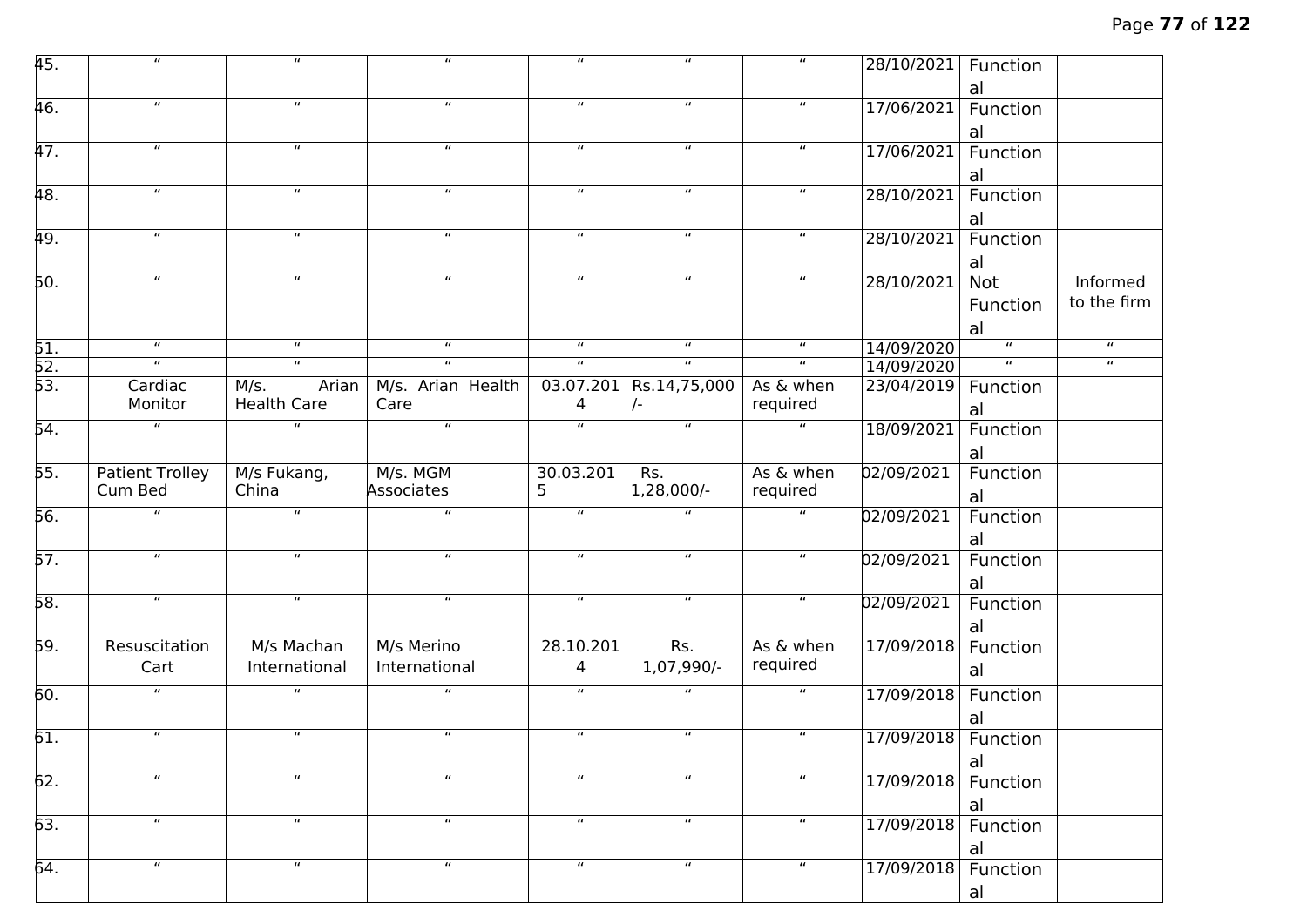| 65.               | $\boldsymbol{u}$        | $\overline{u}$                          | $\boldsymbol{u}$            | $\boldsymbol{u}$            | $\overline{u}$            | $\overline{u}$        | $17/09/2018$ Function |                |  |
|-------------------|-------------------------|-----------------------------------------|-----------------------------|-----------------------------|---------------------------|-----------------------|-----------------------|----------------|--|
|                   |                         |                                         |                             |                             |                           |                       |                       | al             |  |
| 66.               | $\boldsymbol{u}$        | $\boldsymbol{u}$                        | $\boldsymbol{u}$            | $\boldsymbol{u}$            | $\boldsymbol{u}$          | $\boldsymbol{u}$      | 17/09/2018            | Function<br>al |  |
| 67.               | $\overline{u}$          | $\overline{u}$                          | $\overline{u}$              | $\overline{u}$              | $\overline{u}$            | $\boldsymbol{u}$      | 17/09/2018            | Function<br>al |  |
| 68.               | $\overline{u}$          | $\overline{u}$                          | $\overline{u}$              | $\boldsymbol{u}$            | $\overline{u}$            | $\boldsymbol{u}$      | 17/09/2018            | Function<br>al |  |
| 69.               | <b>Cardiac Monitor</b>  | M/s Contec<br>Medical Sys.<br>China     | M/s MHS Medicare<br>India.  | 20.06.201<br>6              | Rs.<br>1,09,500/-         | As & when<br>required | 16/09/2021            | Function<br>al |  |
| 70.               | $\boldsymbol{u}$        | $\overline{u}$                          | $\overline{u}$              | $\boldsymbol{u}$            | $\overline{u}$            | $\boldsymbol{u}$      | 16/09/2021            | Function<br>al |  |
| $\overline{71.}$  | Ultrasonic<br>Nebulizer | M/s Atom                                | M/s Vishal<br>Surgical      | 29.03.201<br>$\overline{7}$ | $IPY-$<br>1,46,722.7<br>5 | $\boldsymbol{u}$      | 02/03/2020            | Function<br>al |  |
| 72.               | $\overline{u}$          | $\overline{u}$                          | $\overline{u}$              | $\overline{u}$              | $\overline{u}$            | $\boldsymbol{u}$      | 02/03/2020            | Function<br>al |  |
| 73.               | $\overline{u}$          | $\boldsymbol{u}$                        | $\overline{u}$              | $\overline{u}$              | $\overline{u}$            | $\boldsymbol{u}$      | 02/03/2020            | Function<br>al |  |
| 74.               | $\overline{u}$          | $\boldsymbol{u}$                        | $\boldsymbol{u}$            | $\boldsymbol{u}$            | $\boldsymbol{u}$          | $\boldsymbol{\mu}$    | 02/03/2020            | Function<br>al |  |
| $\overline{75.}$  | <b>ICU Beds</b>         | M/s<br>Monarch<br>Surg.                 | M/s<br>D.V.<br>Enterprises  | 29.06.201<br>7              | Rs.<br>1,66,000/-         | $\boldsymbol{u}$      | 24/09/2021            | Function<br>al |  |
| $\overline{76}$ . | $\overline{u}$          | $\overline{u}$                          | $\overline{u}$              | $\overline{u}$              | $\overline{u}$            | $\boldsymbol{\mu}$    | 24/09/2021            | Function<br>al |  |
| $\overline{77}$ . | Cardiac<br>Monitor      | M/s. Shenzhen<br>Hwatime Medical<br>CO. | M/s.<br>D.V.<br>Enterprises | 08/05/202<br>0              | Rs.<br>2,11,406/-         | $\boldsymbol{u}$      | 21/09/2021            | Function<br>al |  |
| $\overline{78.}$  | $\overline{u}$          | $\overline{u}$                          | $\overline{u}$              | $\overline{u}$              | $\overline{u}$            | $\boldsymbol{u}$      | 21/09/2021            | Function<br>al |  |
| 79.               | $\boldsymbol{u}$        | $\boldsymbol{u}$                        | $\boldsymbol{u}$            | $\boldsymbol{u}$            | $\boldsymbol{u}$          | $\boldsymbol{u}$      | 21/09/2021            | Function<br>al |  |
| 80.               | $\boldsymbol{u}$        | $\overline{u}$                          | $\overline{u}$              | $\overline{u}$              | $\boldsymbol{u}$          |                       | 21/09/2021 Function   | al             |  |
| $\overline{81}$ . | $\overline{u}$          | $\overline{u}$                          | $\overline{u}$              | $\boldsymbol{u}$            | $\overline{u}$            | $\boldsymbol{u}$      | 21/09/2021            | Function<br>al |  |
| $\overline{82.}$  | $\boldsymbol{u}$        | $\boldsymbol{u}$                        | $\boldsymbol{u}$            | $\boldsymbol{u}$            | $\overline{u}$            | $\boldsymbol{u}$      | 21/09/2021            | Function<br>al |  |
| 83.               | $\overline{u}$          | $\boldsymbol{u}$                        | $\boldsymbol{u}$            | $\boldsymbol{u}$            | $\boldsymbol{u}$          | $\boldsymbol{\mu}$    | 21/09/2021 Function   |                |  |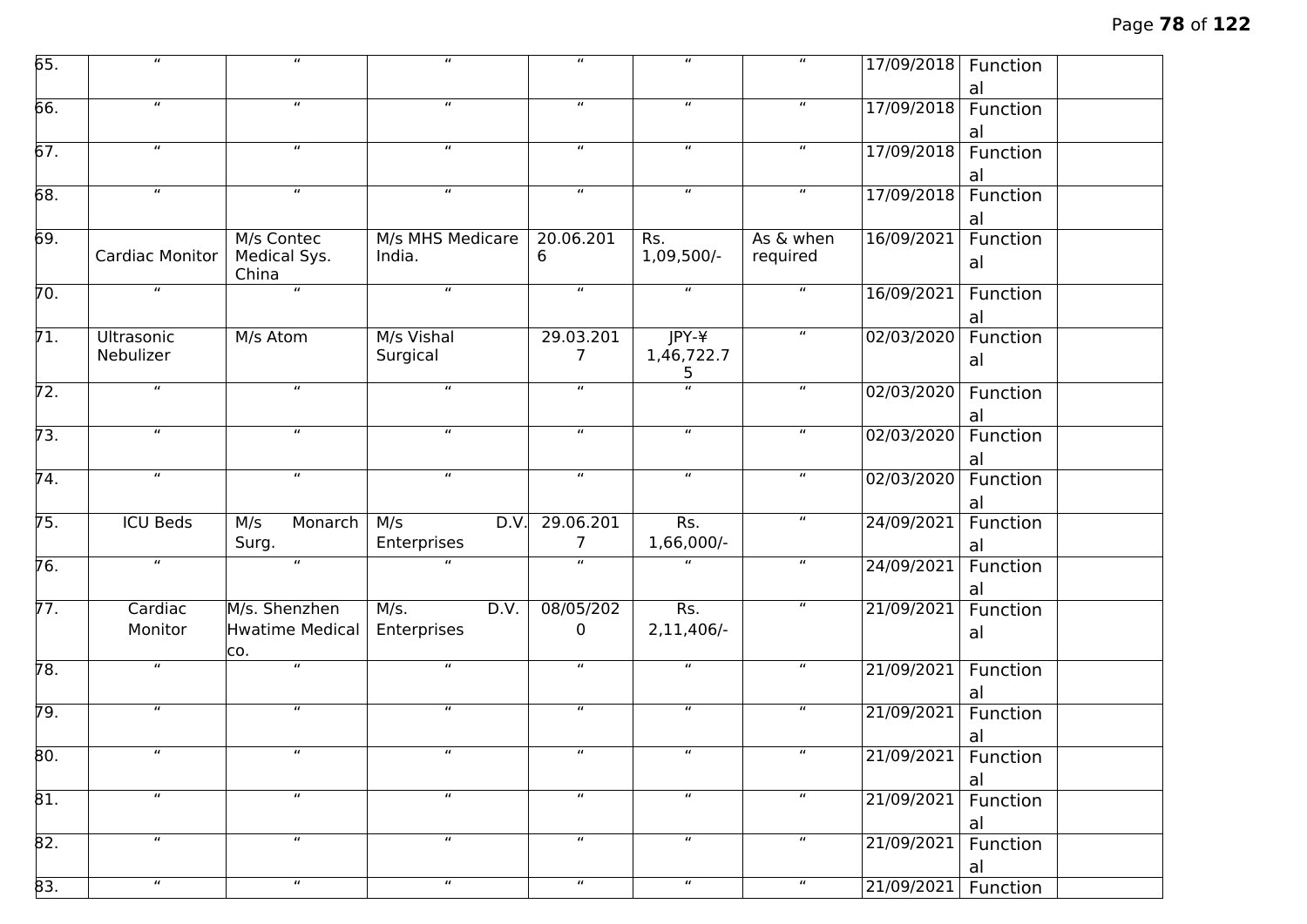|     |  |  |   |                           | aı       |  |
|-----|--|--|---|---------------------------|----------|--|
| 84. |  |  | " | 121,000022<br> 21/09/2021 | -unction |  |
|     |  |  |   |                           | aı       |  |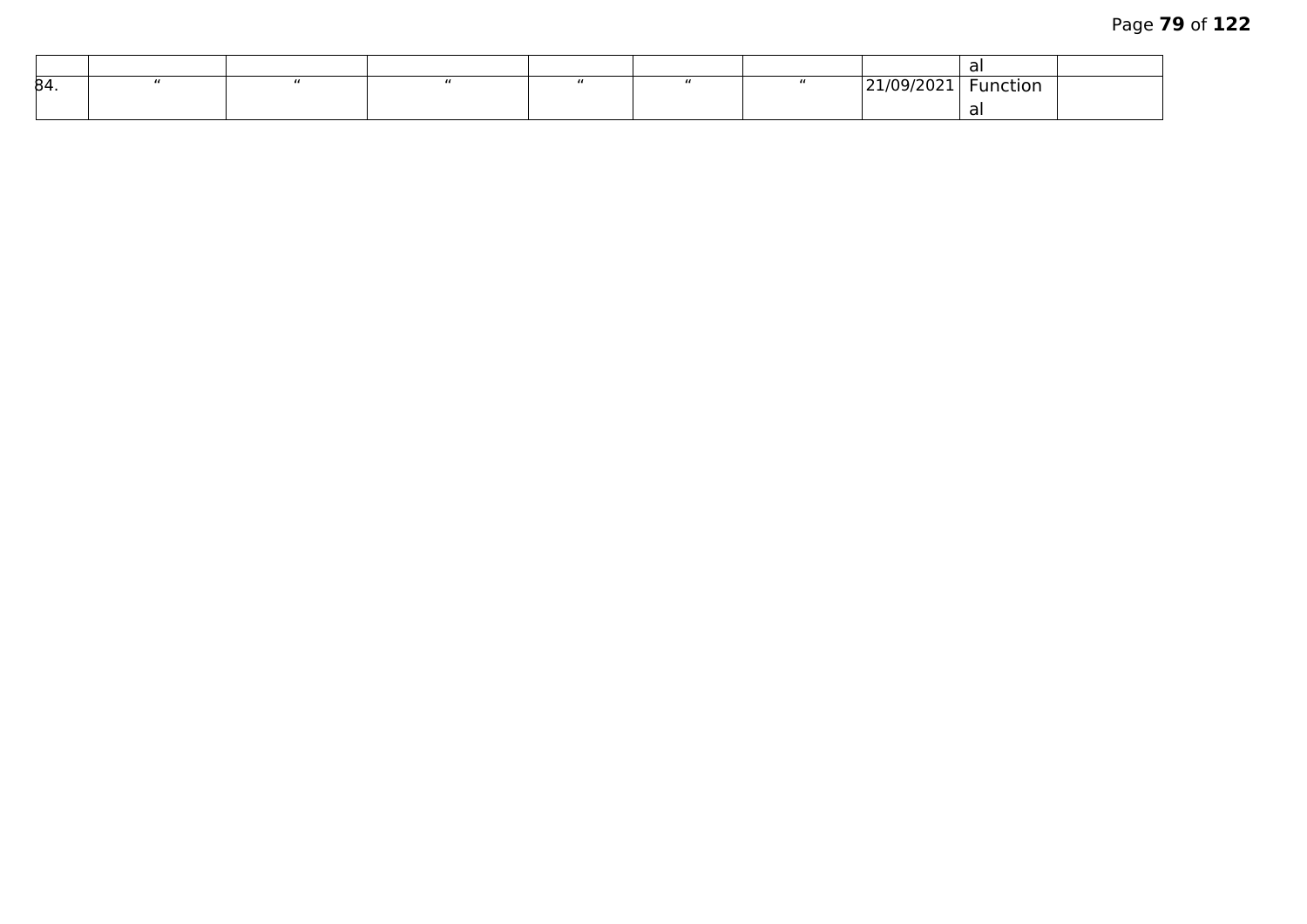- **Not functional Equipment is not working. \***
- **Partly functional Equipment is working but some parts are not operational (Not in factory perfect condition). \***
- **Functional Equipment and all its parts are fully operational. \***

### **Name of Ward/Area:- Old Pvt. 1st floor**

| S.N<br>$\mathbf{o}$ . | <b>Equipment</b><br><b>Name</b>     | <b>Name of</b><br><b>Manufacture</b> | <b>Name Of</b><br><b>Supplier</b>          | Date of<br><b>Purchase</b> | Cost of<br><b>Procureme</b><br>nt | Recommende<br><b>Frequency Of</b><br><b>Maintenance</b> | Date of last<br>maintenand<br>e check | *Whether<br><b>Functional</b><br>or not | If not<br>functional<br>details of<br>action<br>taken |
|-----------------------|-------------------------------------|--------------------------------------|--------------------------------------------|----------------------------|-----------------------------------|---------------------------------------------------------|---------------------------------------|-----------------------------------------|-------------------------------------------------------|
| Ш.                    | Cardiac<br>Monitors With<br>Printer | M/s. Mediaid                         | M/s Advanced<br>Micronic<br><b>Devices</b> | 10.01.201<br>3             | Rs.<br>$1,25,000/-$               | As & when<br>required                                   |                                       | <b>Not</b><br>Functiona                 | Informed to<br>the firm                               |
| Þ.                    | Defibrillator                       | M/s PHILIPS                          | M/s. PHILIPS<br>Electronics India<br>Ltd.  | 27.09.201<br>3             | $9,600/-$<br>US\$                 | $\overline{u}$                                          | 04/07/202<br>ı                        | Functiona                               |                                                       |
| В.                    | <b>ICU Beds</b>                     | Elegante<br>9900                     | $M/s$ D.V<br>Enterprises                   | 18.03.201<br>5.            | Rs.<br>1,39,900/-                 | $\overline{u}$                                          | 06/11/202                             | Functiona                               |                                                       |
| 4.                    | Resuscitation<br>Cart               | M/s Machan<br>International          | M/s Merino<br>International                | 28.10.201<br>4             | Rs.<br>1,07,990/-                 | $\overline{u}$                                          | 02/12/202<br>0                        | Functiona                               |                                                       |
| 5.                    | <b>Ultrasonic</b><br>Nebulizer      | M/s Atom                             | M/s<br>Vishal<br>Surgical                  | 21.11.201<br>5             | 1,54,445/-JPY                     | $\overline{u}$                                          | 04/05/202                             | Functiona                               |                                                       |
| ნ.                    | Transport<br>Ventilator             | ResMed<br>M/s<br>India Ltd.          | $M/s$ ResMed India 27.12.201<br>P Ltd.     | 6                          | Rs.<br>$3,10,000/-$               | $\overline{u}$                                          | 07/04/202                             | Functiona                               |                                                       |
| 7.                    | Ventilator                          | Air<br>M/s<br>Liquide<br>Medical     | M/s Air Liquide<br>Medical                 | 01.09.201<br>6             | Rs.9,33,000<br>$I-$               | $\overline{u}$                                          | 08/07/202                             | Functiona                               |                                                       |
| 8.                    | <b>Ultrasonic</b><br>Nebulizer      | M/s Atom                             | M/s Vishal<br>Surgical                     | 08.05.201                  | $IPY-$<br>1,46,722.75             | $\overline{u}$                                          | 24/05/202                             | Functiona                               |                                                       |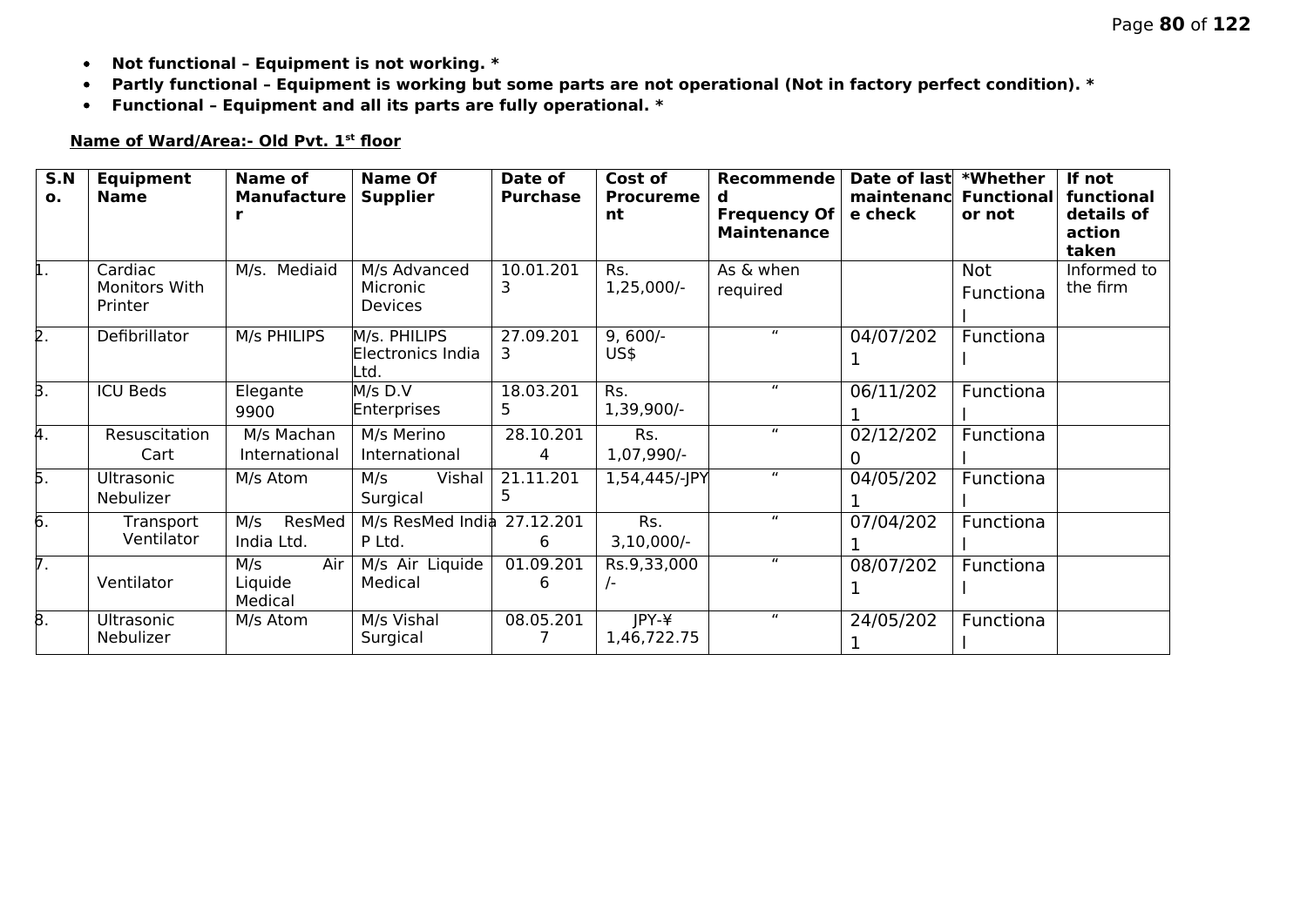- **Not functional Equipment is not working. \***
- **Partly functional Equipment is working but some parts are not operational (Not in factory perfect condition). \***
- **Functional Equipment and all its parts are fully operational. \***

#### **Name of Ward/Area:- Old Pvt. 2nd floor**

| S.N<br>$\mathbf{o}$ . | <b>Equipment</b><br><b>Name</b>     | <b>Name of</b><br><b>Manufacturer</b> | <b>Name Of</b><br><b>Supplier</b>                | Date of<br><b>Purchase</b> | Cost of<br><b>Procureme</b><br>nt | <b>Recommend</b><br>ed<br><b>Frequency</b><br>Of<br><b>Maintenanc</b><br>е | Date of<br>last<br>maintena<br>nce check | *Whether<br><b>Functional</b><br>or not | If not<br>functional<br>details of<br>action<br>taken |
|-----------------------|-------------------------------------|---------------------------------------|--------------------------------------------------|----------------------------|-----------------------------------|----------------------------------------------------------------------------|------------------------------------------|-----------------------------------------|-------------------------------------------------------|
| Ⅱ.                    | Cardiac<br>Monitors With<br>Printer | Mediaid<br>M/s.                       | M/s Advanced<br>Micronic<br><b>Devices</b>       | 10.01.2013                 | Rs.<br>$1,25,000/-$               | As & when<br>required                                                      | 05/02/2021                               | <b>Not</b><br>Functiona                 | Informed to<br>the firm                               |
| 2.                    | $\overline{u}$                      | $\overline{u}$                        | $\overline{u}$                                   | $\overline{u}$             | $\overline{u}$                    | $\overline{u}$                                                             | 05/03/2021                               | Functiona                               | NIBP not<br>working                                   |
| β.                    | Defibrillator                       | M/s PHILIPS                           | <b>M/s. PHILIPS</b><br>Electronics India<br>Ltd. | 27.09.2013                 | $9,600/-$<br>US\$                 | $\overline{u}$                                                             |                                          | Functiona                               |                                                       |
| 4.                    | Resuscitation<br>Cart               | M/s Machan<br>International           | M/s Merino<br>International                      | 28.10.2014                 | Rs.<br>1,07,990/-                 | $\overline{u}$                                                             | 28/10/2014 Functiona                     |                                         |                                                       |
| Б.                    | <b>ICU Ventilator</b>               | M/s Oricare, USA                      | M/s Rohanika<br>Electr.                          | 11.06.2015                 | Rs.8,50,42<br>$2/-$               | $\boldsymbol{u}$                                                           | 03/09/2021 Functiona                     |                                         |                                                       |
| $\overline{6}$ .      | <b>ICU Beds</b>                     | Elegante 9900                         | $M/s$ D.V<br>Enterprises                         | 18.03.2015                 | Rs.<br>1,39,900/-                 | $\overline{u}$                                                             | 19/02/2021                               | Functiona                               |                                                       |
| 7.                    | Transport<br>Ventilator             | M/s ResMed India<br>Ltd               | M/s ResMed India 27.12.2016<br>P Ltd.            |                            | Rs.<br>$3,10,000/-$               | $\overline{u}$                                                             | 04/03/2021 Functiona                     |                                         |                                                       |
| 8.                    | Patient Trolley                     | M/s Sahni<br><b>Traders</b>           | M/s Merino<br>Intern.                            | 12.07.2017                 | Rs.<br>1,33,900/-                 | $\boldsymbol{u}$                                                           | 12/07/201                                | Functiona                               |                                                       |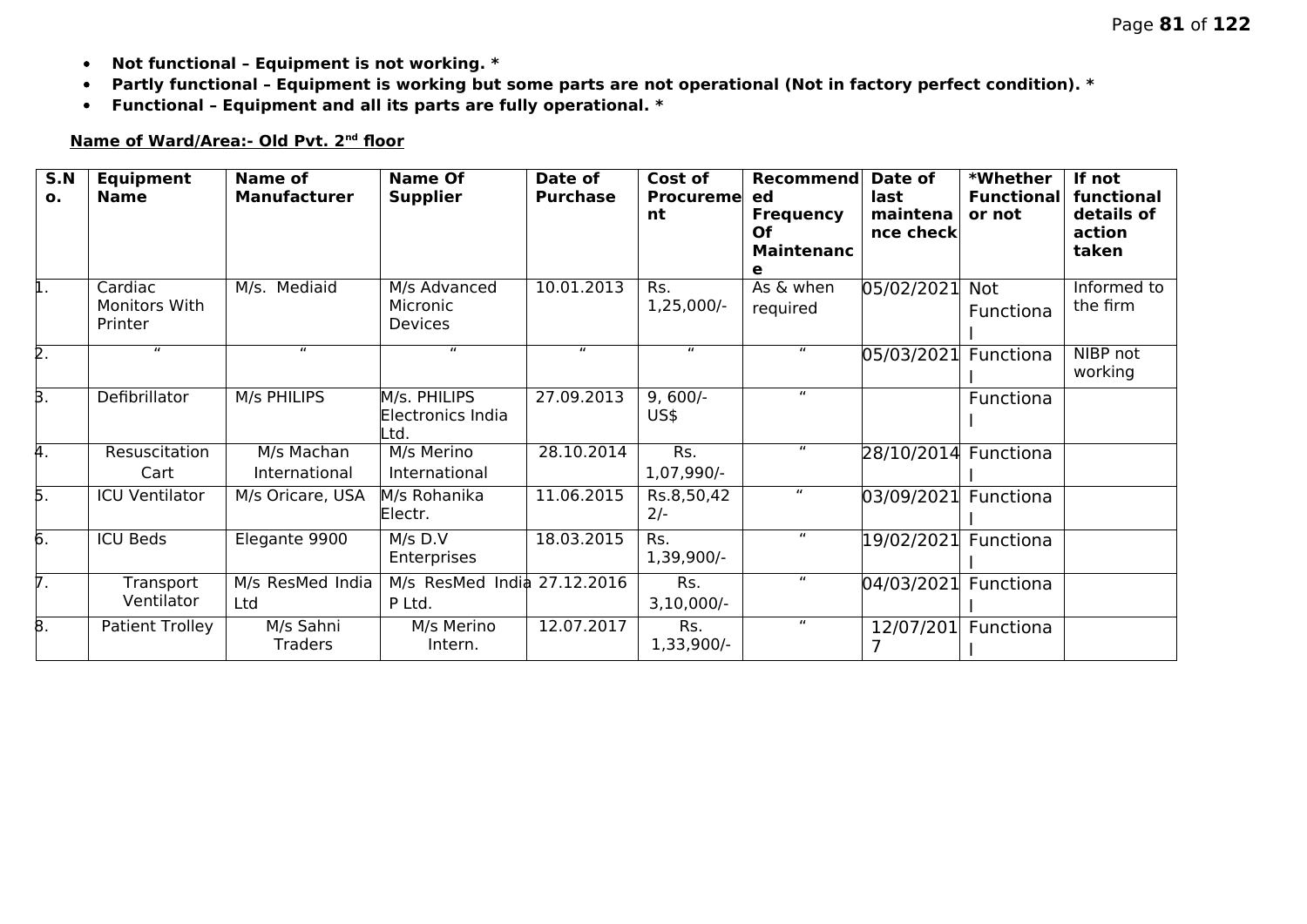- **Not functional Equipment/ is not working. \***
- **Partly functional Equipment is working but some parts are not operational (Not in factory perfect condition). \***
- **Functional Equipment and all its parts are fully operational. \***

#### **Name of Ward/Area:- Old Pvt. 3rd floor**

| S.N<br>о.         | <b>Equipment</b><br><b>Name</b>     | <b>Name of</b><br><b>Manufacturer</b>          | <b>Name Of Supplier</b>                    | Date of<br><b>Purchase</b>        | Cost of<br><b>Procuremen</b>          | <b>Recommend Date of</b><br>ed                   | last                         | <b>*Whether</b> If not<br><b>Functional functional</b> |                               |
|-------------------|-------------------------------------|------------------------------------------------|--------------------------------------------|-----------------------------------|---------------------------------------|--------------------------------------------------|------------------------------|--------------------------------------------------------|-------------------------------|
|                   |                                     |                                                |                                            |                                   | t                                     | <b>Frequency</b><br>Of<br><b>Maintenanc</b><br>e | maintenan or not<br>ce check |                                                        | details of<br>action<br>taken |
| 1.                | Cardiac<br>Monitors With<br>Printer | M/s Mediaid                                    | M/s Advanced<br><b>Micronic Devices</b>    | 26.12.201<br>2,<br>10.01.201<br>3 | Rs. 1,25,<br>$000/-$                  | As & when<br>required                            | 18/02/2021 Function          | al                                                     |                               |
| 2.                | Defibrillator                       | <b>M/s PHILIPS</b>                             | M/s. PHILIPS<br>Electronics India Ltd.     | 27.09.201<br>3                    | $9,600 - US$$                         | $\overline{u}$                                   | 04/08/2021 Function          | al                                                     |                               |
| ₹.                | D.V.T. Pump                         |                                                | M/s Vishal Sugical.Co.                     | 15.03.201<br>3                    | Rs. 1,<br>15,700/-                    | $\boldsymbol{u}$                                 | 16/07/2021 Function          | al                                                     |                               |
| 4.                | <b>ICU Ventilator</b>               | M/s. Air Liquide<br>Medical<br>Systems         | M/s. Air Liquide<br><b>Medical Systems</b> | 21.07.201<br>4                    | Euro<br>$13,222/-$                    | $\overline{u}$                                   | 30/09/2021 Function          | al                                                     |                               |
| Б.                | <b>Patient Trolley</b><br>Cum Bed   |                                                | M/s. MGM Associates                        | 30.03.201<br>5                    | Rs.<br>1,28,000/-                     | $\overline{u}$                                   | 02/09/2021 Function          | al                                                     |                               |
| б.                | <b>ICU Beds</b>                     |                                                | M/s D.V Enterprises                        | 18.03.201<br>5                    | RS.<br>1,39,900/-                     | $\overline{u}$                                   | 06/07/2021 Function          | al                                                     |                               |
| 7.                | <b>Ultrasonic</b><br>Nebulizer      | M/s Atom                                       | M/s Vishal Surgical                        | 03.09.201<br>3                    | 1,39,000/- Yen                        | $\overline{u}$                                   | 22/02/2021 Function          | al                                                     |                               |
| 8.                | $\overline{u}$                      | $\overline{u}$                                 | $\overline{u}$                             | $\overline{u}$                    | $\overline{u}$                        | $\boldsymbol{u}$                                 | 22/02/2021 Function          | al                                                     |                               |
| 9.                | $\overline{u}$                      | $\overline{u}$                                 | $\overline{u}$                             | $\overline{u}$                    | $\overline{u}$                        | $\overline{u}$                                   | 22/02/2021 Function          | al                                                     |                               |
| 10.               | Resuscitation<br>Cart               | M/s Machan<br>International                    | M/s Merino<br>International                | 28.10.201<br>$\overline{4}$       | $\overline{\text{Rs.}}$<br>1,07,990/- | $\overline{u}$                                   | 22/02/2021 Function          | al                                                     |                               |
| $\overline{11}$ . | Vein<br><b>ILLUMINATOR</b>          | M/s CHRISTIE-<br><b>USA</b>                    | M/s. Vinay Brothers<br><b>Diagnostics</b>  | 22.04.201<br>4                    | Rs.<br>5,22,900/-                     | As & when<br>required                            | 16/08/2021 Function          | al                                                     |                               |
| $\overline{12}$ . | Transport<br>Ventilator             | M/s<br>ResMed<br>India                         | M/s ResMed India P Ltd                     | 28.12.201<br>6                    | Rs.<br>$3,10,000/-$                   | $\overline{u}$                                   |                              | Function<br>al                                         |                               |
| $\overline{13}$ . | Cardiac<br>Monitor                  | M/s. Shenzhen<br><b>Hwatime Medical</b><br>co. | M/s. D.V. Enterprises                      | 27/08/202<br>0                    | RS.<br>2,11,406/-                     | $\overline{u}$                                   | 15/02/2021 Function          | al                                                     |                               |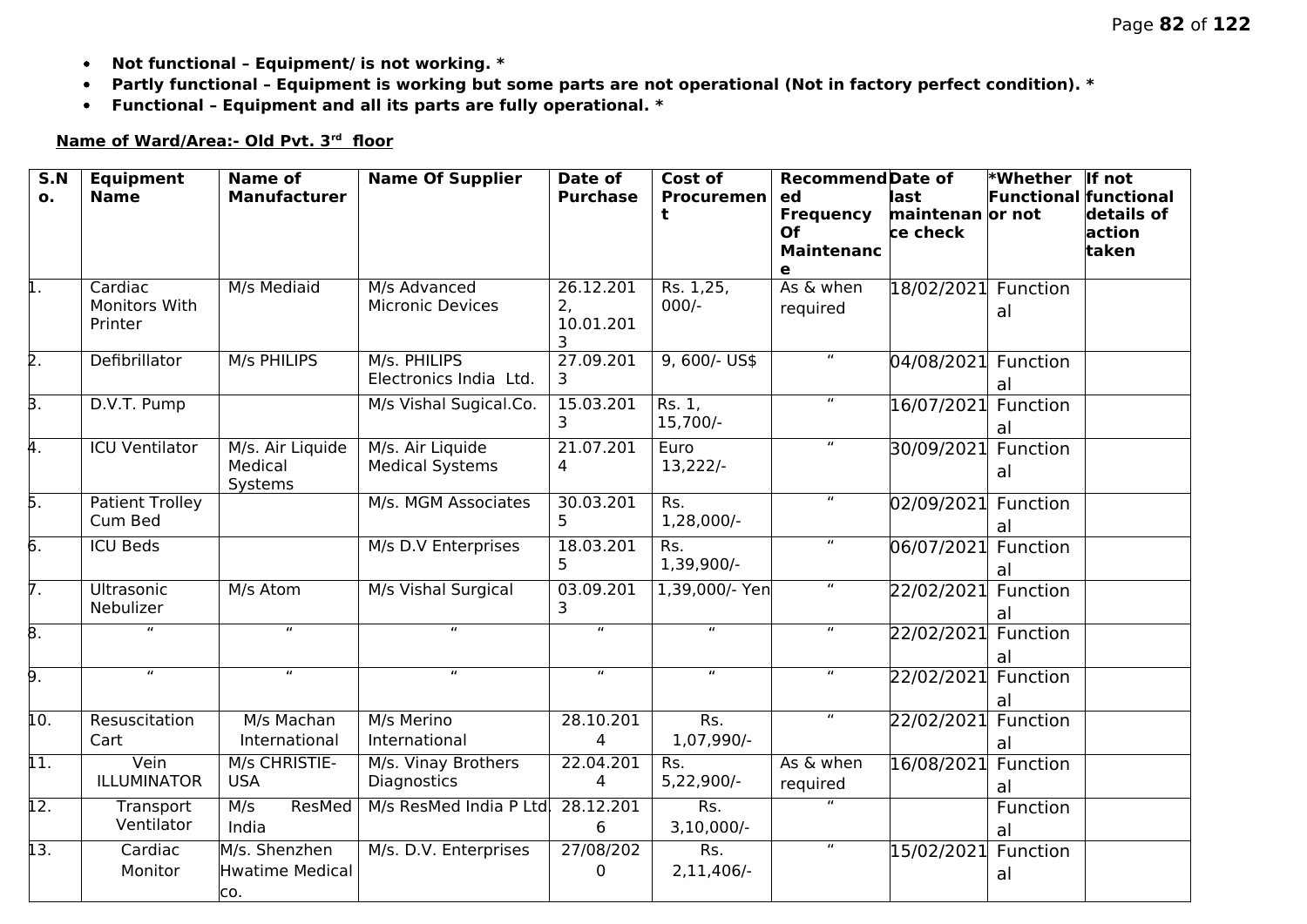# Page **83** of **122**

| . |  |  |  | $\mathbf{a}$ = $\mathbf{a}$ $\mathbf{a}$ $\mathbf{a}$ $\mathbf{a}$ $\mathbf{a}$<br>. .<br>51 L | unction- |  |
|---|--|--|--|------------------------------------------------------------------------------------------------|----------|--|
|   |  |  |  |                                                                                                |          |  |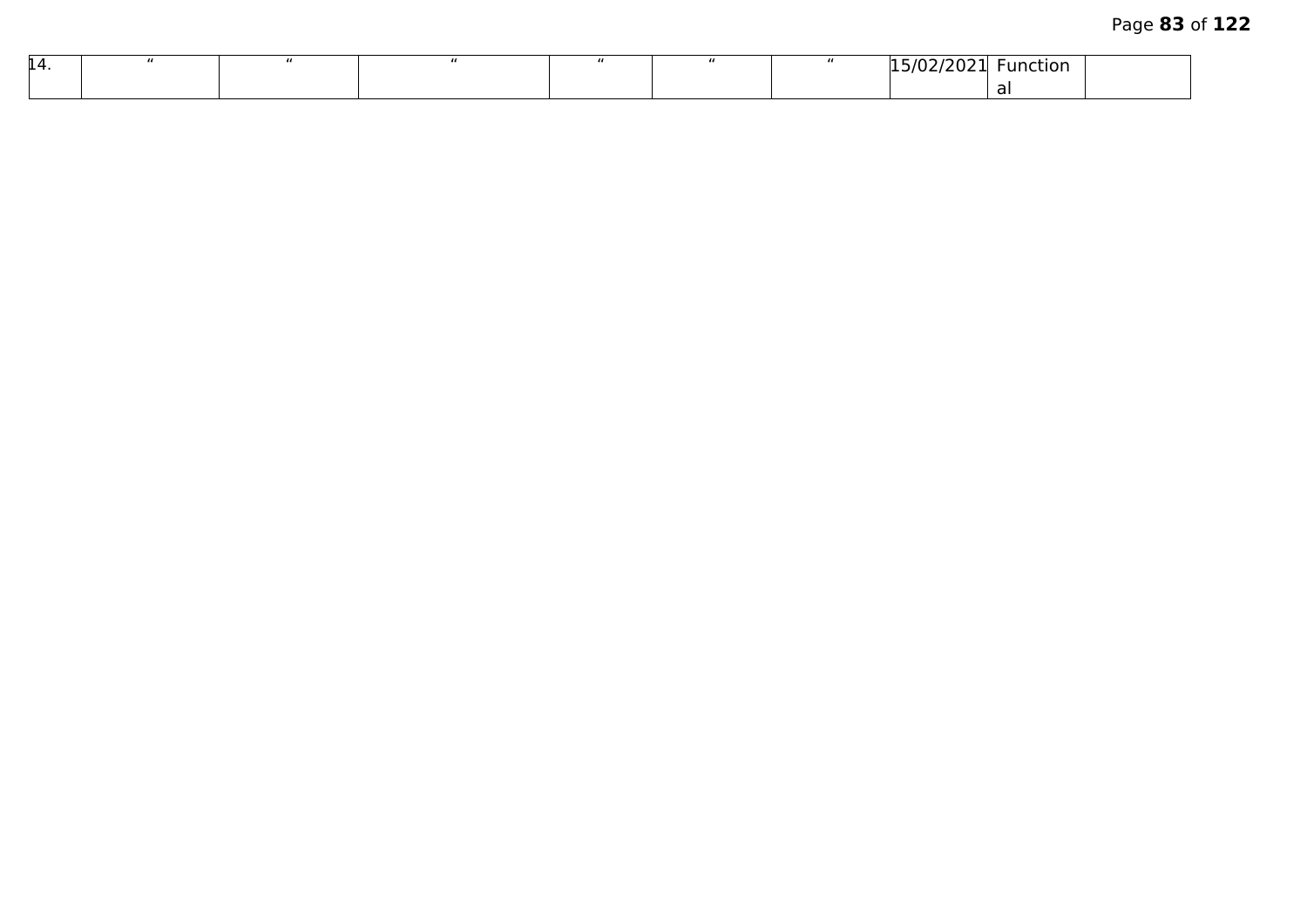- **Not functional Equipment is not working. \***
- **Partly functional Equipment is working but some parts are not operational (Not in factory perfect condition). \***
- **Functional Equipment and all its parts are fully operational. \***

### **Name of Ward/Area:- Old Pvt. 4th floor**

| S.N<br>$\mathbf{o}$ . | <b>Equipment</b><br><b>Name</b>     | <b>Name of</b><br><b>Manufacturer</b>  | <b>Name Of Supplier</b>                              | Date of<br><b>Purchase</b>        | Cost of<br><b>Procuremen</b><br>t | <b>Recommend Date of</b><br>ed<br><b>Frequency</b><br>Of | last<br>maintenan or not<br>ce check | $*$ Whether<br>Functional | If not<br>functional<br>details of<br>action |
|-----------------------|-------------------------------------|----------------------------------------|------------------------------------------------------|-----------------------------------|-----------------------------------|----------------------------------------------------------|--------------------------------------|---------------------------|----------------------------------------------|
|                       |                                     |                                        |                                                      |                                   |                                   | <b>Maintenanc</b><br>e                                   |                                      |                           | taken                                        |
| 1.                    | Cardiac<br>Monitor                  | M/s Criticare                          | M/s Advanced<br><b>Micronic Devices</b>              | 05.07.201<br>$\mathbf{0}$         | Rs.<br>1,64,900/-                 | As & when<br>required                                    | 27/09/2021                           | Functiona                 |                                              |
| 2.                    | Cardiac<br>Monitors With<br>Printer | M/s Mediaid                            | M/s Advanced<br><b>Micronic Devices</b>              | 26.12.201<br>2,<br>10.01.201<br>3 | Rs. 1,25,<br>$000/-$              | $\overline{u}$                                           | 18/06/2021                           | Functiona                 |                                              |
| 3.                    | Defibrillator                       | M/s PHILIPS                            | M/s. PHILIPS<br>Electronics India Ltd.               | 27.09.201<br>3                    | $9,600 - US$$                     | $\boldsymbol{u}$                                         | 09/09/2021                           | Functiona                 |                                              |
| 4.                    | <b>ICU Ventilator</b>               | M/s. Air Liquide<br>Medical<br>Systems | M/s. Air Liquide<br><b>Medical Systems</b>           | 21.07.201<br>4                    | Euro<br>$13,222/-$                | $\overline{u}$                                           | 30/09/2021                           | Functiona                 |                                              |
| Б.                    | Pulse Oximeter                      | <b>EDAN</b><br>M/s.<br>(China)         | M/s. Super Medicare<br>Agencies                      | 31.03.201<br>5.                   | Rs.<br>$1,15,500/-$               | As & when<br>required                                    | 02/09/2021                           | Functiona                 |                                              |
| ნ.                    | <b>ICU Beds</b>                     | M/s Monarch<br>Surg.                   | M/s D.V Enterprises                                  | 18.03.201<br>5.                   | Rs.<br>1,39,900/-                 | $\overline{u}$                                           | 30/06/2021                           | Functiona                 |                                              |
| 7.                    | <b>Ultrasonic</b><br>Nebulizer      | M/s Atom                               | M/s Vishal Surgical                                  | 03.09.201<br>3                    | 1,39,000/- Yen                    | $\overline{u}$                                           | 31/01/2017                           | Functiona                 |                                              |
| 8.                    | Resuscitation<br>Cart               | M/s Machan<br>International            | M/s Merino<br>International                          | 28.10.201<br>4                    | Rs. 1,07,990/-                    | $\overline{u}$                                           | 29/10/2014                           | Functiona                 |                                              |
| 9.                    | Ultrasonic<br>Nebulizer             | M/s Atom                               | M/s Vishal Surgical                                  | 06.07.201<br>5.                   | 1,54,445/-JPY                     | $\boldsymbol{u}$                                         | 27/11/2015                           | Functiona                 |                                              |
| 10.                   | Vein<br><b>ILLUMINATOR</b>          | <b>CHRISTIE-</b><br>M/s<br><b>USA</b>  | <b>Brothers</b><br>$M/s$ Vinay<br><b>Diagnostics</b> | 22.04.201<br>4                    | Rs.<br>5,22,900/-                 | $\overline{u}$                                           | 06/07/2021                           | Functiona                 |                                              |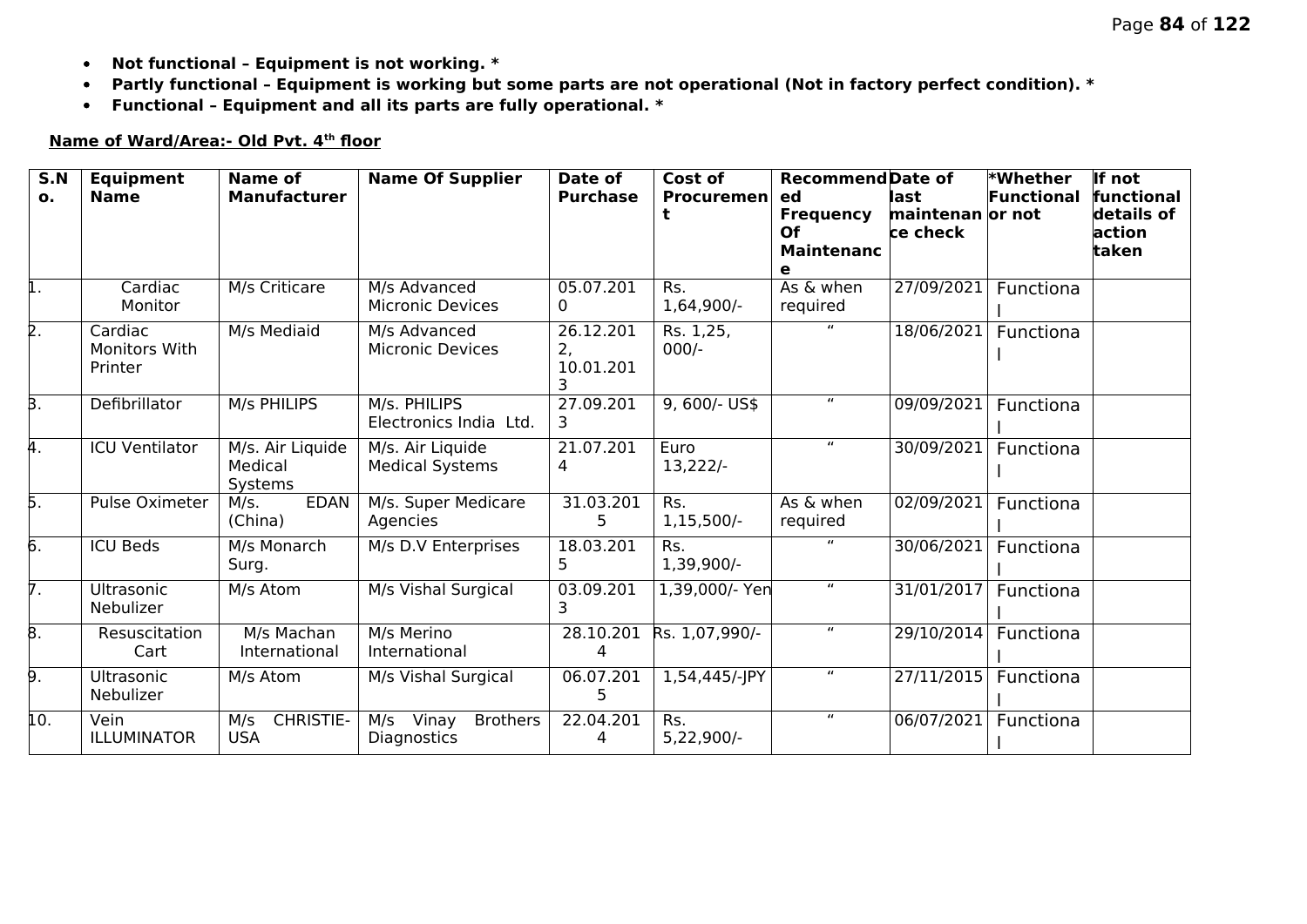- **Not functional Equipment is not working. \***
- **Partly functional Equipment is working but some parts are not operational (Not in factory perfect condition). \***
- **Functional Equipment and all its parts are fully operational. \***

#### **Name of Ward/Area:-**Old Pvt. 5<sup>th</sup> floor

| S.N<br>$\mathbf{o}$ . | <b>Equipment</b><br><b>Name</b>     | <b>Name of</b><br><b>Manufacturer</b> | <b>Name Of Supplier</b>                          | Date of<br><b>Purchase</b> | Cost of<br><b>Procurement</b> | Recommen<br>ded<br>Frequency<br><b>Of</b><br><b>Maintenanc</b><br>e | Date of<br>last<br>maintenan<br>ce check | *Whether If not<br>I or not  | <b>Functiona</b> functional<br>details of<br>action<br>taken |
|-----------------------|-------------------------------------|---------------------------------------|--------------------------------------------------|----------------------------|-------------------------------|---------------------------------------------------------------------|------------------------------------------|------------------------------|--------------------------------------------------------------|
| 1.                    | Ventilators                         | M/s Air Liquid                        | M/s Air Liquid                                   | 30.03.2010                 | Rs.3,50,000/-                 | As & when<br>required                                               | 04/06/202<br>1                           | Function<br>al               |                                                              |
| 2.                    | Resuscitation<br>Cart               | M/s. Inter<br>Metro                   | M/s. Care Inter                                  | 08.03.2011                 | Rs. 212785/-                  |                                                                     | 15/06/202<br>1                           | Function<br>al               |                                                              |
| β.                    | Cardiac<br>Monitors With<br>Printer | M/s Mediaid                           | M/s Advanced<br><b>Micronic Devices</b>          | 10.01.2013                 | Rs. 1,25, 000/-               |                                                                     | 04/02/202<br>1                           | <b>Not</b><br>Function<br>al | Informed to<br>the firm                                      |
| 4.                    | $\overline{u}$                      | $\overline{u}$                        | $\overline{u}$                                   | $\overline{u}$             | $\overline{u}$                | $\boldsymbol{u}$                                                    | 04/02/202<br>1                           | Function<br>al               |                                                              |
| Б.                    | Defibrillator                       | <b>M/s PHILIPS</b>                    | M/s. PHILIPS<br><b>Electronics India</b><br>Ltd. | 27.09.2013                 | $9,600/-$ US\$                | $\boldsymbol{u}$                                                    | 10/04/202<br>1                           | Function<br>al               |                                                              |
| ნ.                    | <b>ICU Beds</b>                     |                                       | M/s D.V Enterprises                              | 18.03.2015                 | Rs. 1,39,900/-                | $\boldsymbol{u}$                                                    | 11/02/202<br>1                           | Function<br>al               |                                                              |
| 7.                    | Ultrasonic<br>Nebulizer             | M/s Atom                              | M/s Vishal Surgical                              | 22.07.2010                 | 1,31,000/- Yen                | $\boldsymbol{u}$                                                    | 18/02/202<br>$\mathbf{1}$                | Function<br>al               |                                                              |
| 8.                    | <b>Ultrasonic</b><br>Nebulizer      | M/s Atom                              | M/s Vishal Surgical                              | 03.09.2013                 | 1,39,000/- Yen                | $\overline{u}$                                                      | 18/02/202<br>1                           | Function<br>al               |                                                              |
| 9.                    | Cardiac Monitor                     |                                       | M/s MHS Medicare<br>India.                       | 20.06.2016                 | Rs. 1,09,500/-                | $\boldsymbol{u}$                                                    | 13/09/202<br>1                           | Function<br>al               |                                                              |
| 10.                   | Transport<br>Ventilator             | M/s<br>ResMed<br>India Ltd.           | M/s ResMed India<br>Ltd.                         | P 30.12.2016               | Rs. 3,10,000/-                | $\overline{u}$                                                      | 18/08/202<br>$\mathbf{1}$                | Function<br>al               |                                                              |
| 11.                   | <b>ICU Beds</b>                     | M/s Monarch                           | M/s D.V. Enterprises                             | 24.06.2017                 | Rs. 1,66,000/-                | $\overline{u}$                                                      | 11/02/202<br>$\mathbf{1}$                | Function<br>al               |                                                              |
| $\overline{12}$ .     | $\overline{u}$                      | $\overline{u}$                        | $\overline{u}$                                   | $\overline{u}$             | $\overline{u}$                | $\overline{u}$                                                      | 11/02/202<br>1                           | Function<br>al               |                                                              |
| 13.                   | $\boldsymbol{u}$                    | $\boldsymbol{u}$                      | $\boldsymbol{u}$                                 | $\boldsymbol{u}$           | $\pmb{\mathcal{U}}$           | $\boldsymbol{u}$                                                    | 11/02/202<br>1                           | Function<br>al               |                                                              |
| 14.                   | $\overline{u}$                      | $\overline{u}$                        | $\overline{u}$                                   | $\overline{u}$             | $\overline{u}$                | $\overline{u}$                                                      | 11/02/202<br>$\mathbf{1}$                | Function                     |                                                              |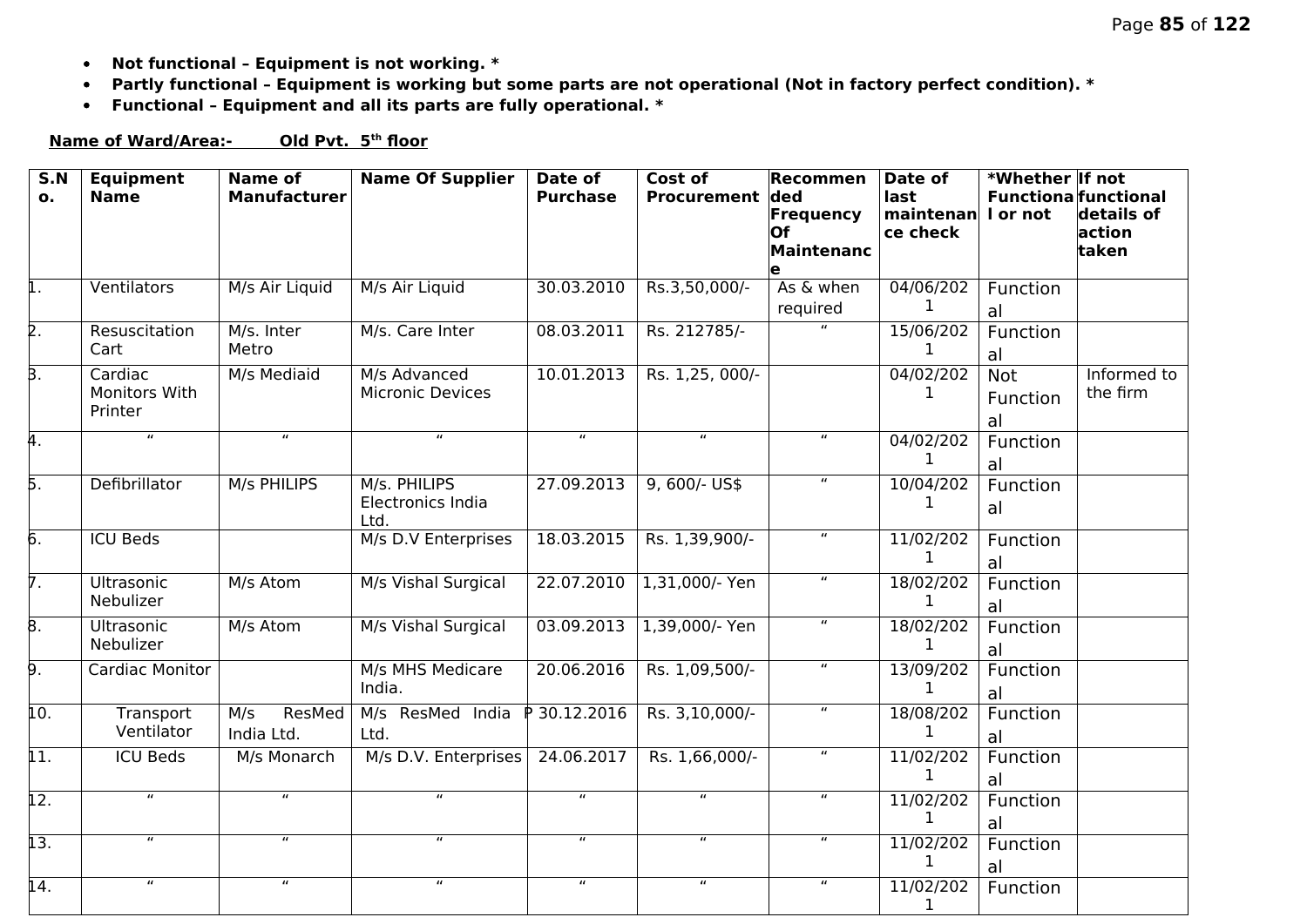|     |                |                |                  |                         |                |                  |           | al       |  |
|-----|----------------|----------------|------------------|-------------------------|----------------|------------------|-----------|----------|--|
| 15. | $\mathbf{u}$   | $\overline{u}$ | $\overline{u}$   | $^{\prime\prime}$       | $\overline{u}$ | $\overline{u}$   | 11/02/202 | Function |  |
|     |                |                |                  |                         |                |                  |           | al       |  |
| 16. | $\overline{u}$ | $\overline{u}$ | $\overline{u}$   | $\overline{\mathbf{u}}$ | $\overline{u}$ | $\overline{u}$   | 11/02/202 | Function |  |
|     |                |                |                  |                         |                |                  |           | al       |  |
| 17. | $\overline{u}$ | $\overline{u}$ | $\boldsymbol{u}$ | $\overline{\mathbf{u}}$ | $\overline{u}$ | $\overline{u}$   | 11/02/202 | Function |  |
|     |                |                |                  |                         |                |                  |           | al       |  |
| 18. | $\overline{u}$ | $\overline{u}$ | $\overline{u}$   | $\overline{u}$          | $\overline{u}$ | $\boldsymbol{u}$ | 11/02/202 | Function |  |
|     |                |                |                  |                         |                |                  |           | al       |  |
| 19. | $\overline{u}$ | $\overline{u}$ | $\overline{u}$   | $\overline{u}$          | $\overline{u}$ | $\overline{u}$   | 11/02/202 | Function |  |
|     |                |                |                  |                         |                |                  |           | al       |  |
| 20. | $\overline{u}$ | $\overline{u}$ | $\overline{u}$   | $\overline{u}$          | $\overline{u}$ | $\overline{u}$   | 11/02/202 | Function |  |
|     |                |                |                  |                         |                |                  |           | al       |  |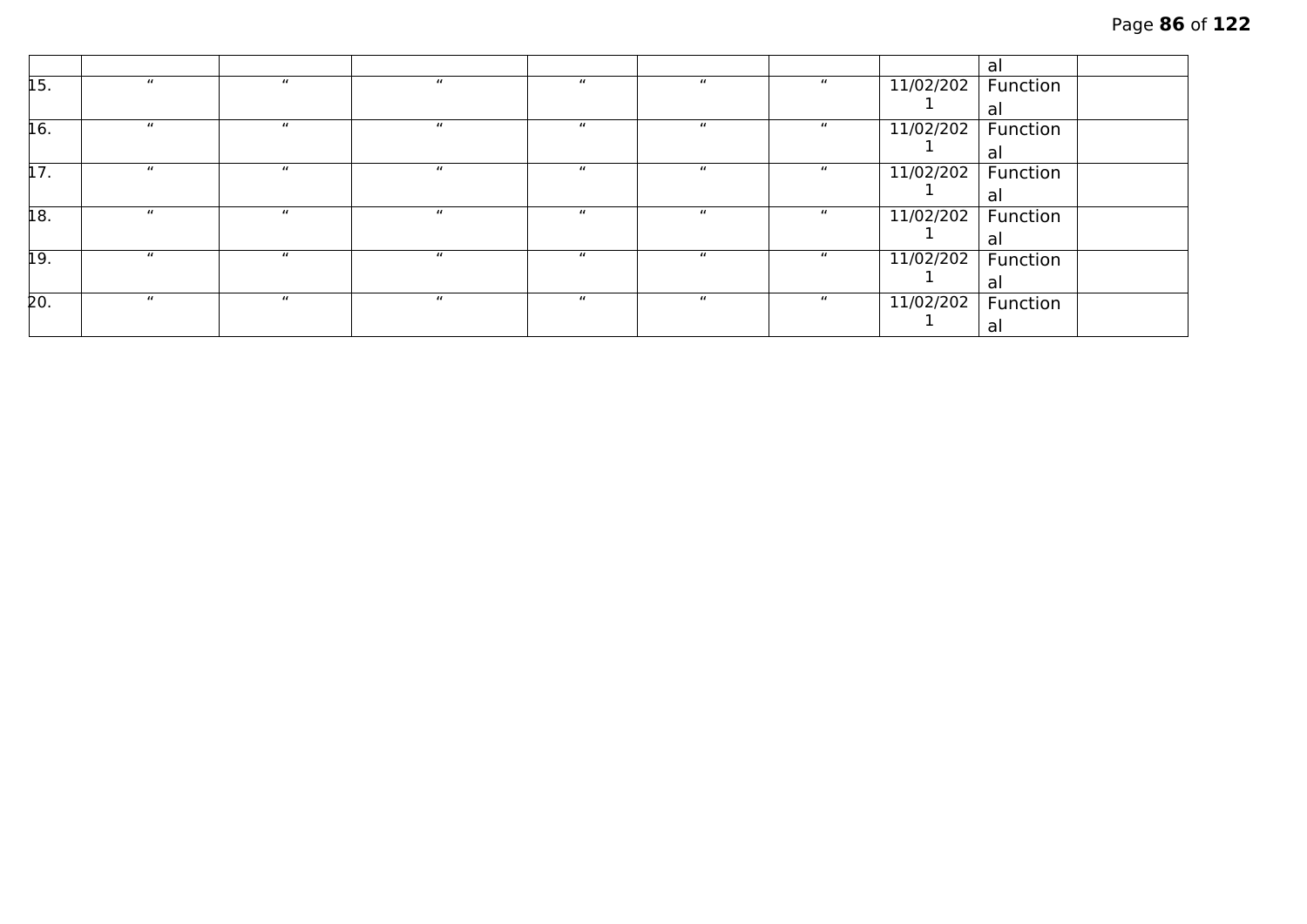| 21. | $\mathbf{u}$       | $\overline{u}$                         | $\mathbf{u}$                        | $\overline{u}$ | $\overline{u}$            | $\overline{u}$          | 11/02/202 | Function        |  |
|-----|--------------------|----------------------------------------|-------------------------------------|----------------|---------------------------|-------------------------|-----------|-----------------|--|
|     |                    |                                        |                                     |                |                           |                         |           | al              |  |
| 22. | Patient Trolley    | M/s Sahni<br>Traders                   | M/s Merino Intern.                  | 03.07.2017     | $^{\circ}$ Rs. 1,33,900/- | $\overline{\mathbf{u}}$ | 28/12/201 | <b>Function</b> |  |
| 23. | Cardiac<br>Monitor | M/s Nihon<br>Kohden India<br>Pvt. Ltd. | M/s Nihon kohden<br>India Pvt. Ltd. | 18/02/2019     | INR 2,85,860/-            | $\overline{\mathbf{u}}$ | 24/09/202 | Function<br>al  |  |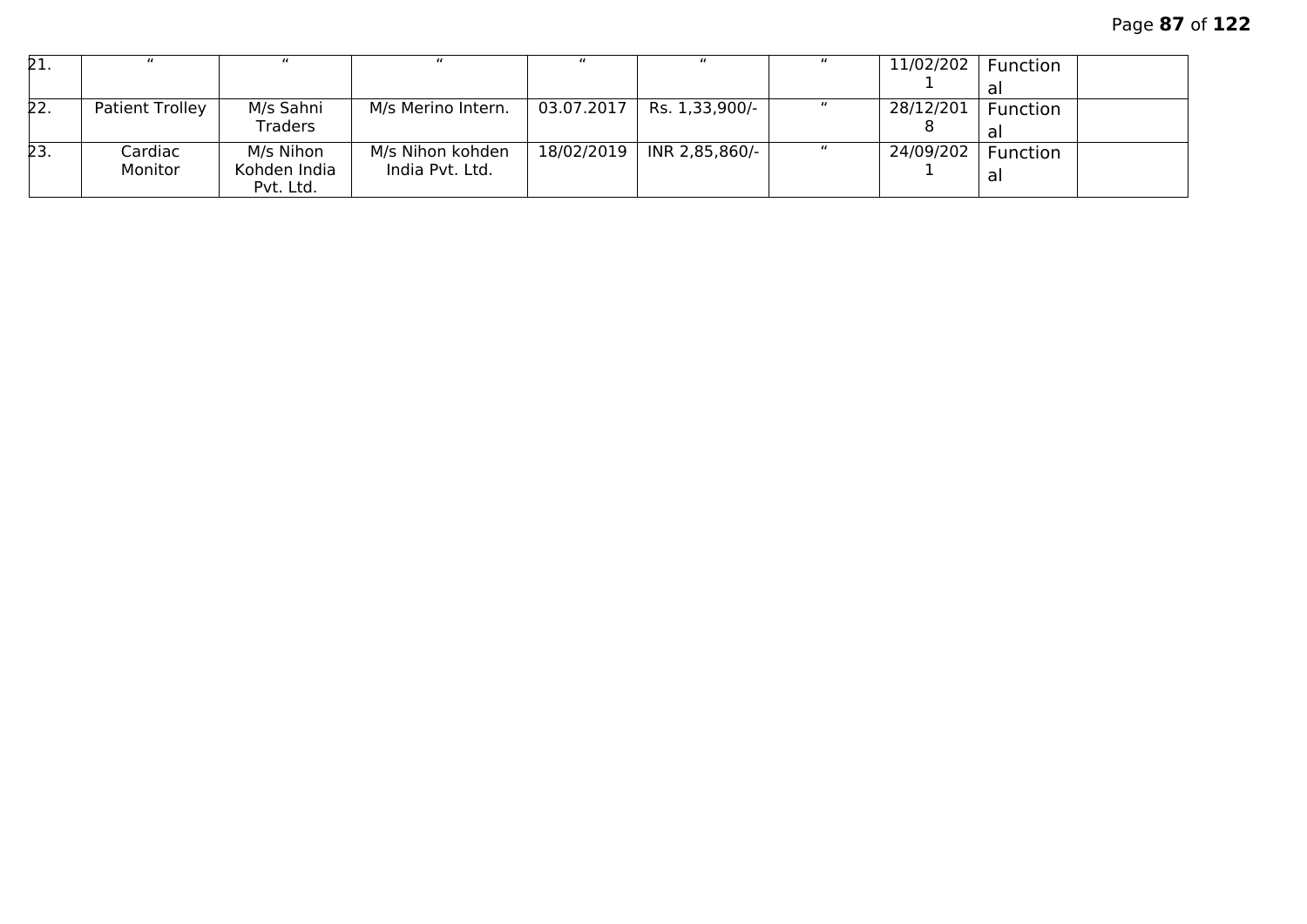- **Not functional Equipment is not working. \***
- **Partly functional Equipment is working but some parts are not operational (Not in factory perfect condition). \***
- **Functional Equipment and all its parts are fully operational. \***

# **Name of Ward/Area:- New Pvt. Ground Floor**

| S.N<br>$\mathbf{o}$ . | <b>Equipment</b><br><b>Name</b>     | <b>Name of</b><br><b>Manufacturer</b> | <b>Name Of</b><br><b>Supplier</b>                | Date of<br><b>Purchase</b>        | Cost of<br>Procuremened<br>t             | Recommend<br>Frequency<br><b>Of</b><br>Maintenance | Date of<br>last<br>maintenan<br>ce check | *Whether<br><b>Functional</b><br>or not | If not<br>functiona<br>I details<br>of action<br>taken |
|-----------------------|-------------------------------------|---------------------------------------|--------------------------------------------------|-----------------------------------|------------------------------------------|----------------------------------------------------|------------------------------------------|-----------------------------------------|--------------------------------------------------------|
| μ.                    | Cardiac<br>Monitors With<br>Printer | M/s Mediaid                           | M/s Advanced<br><b>Micronic Devices</b>          | 26.12.201<br>2,<br>10.01.201<br>3 | Rs. 1,25,<br>$000/-$                     | As & when<br>required                              | 14/11/202<br>1                           | Functional                              |                                                        |
| 2.                    | D.V.T. Pump                         | M/s<br>ArjoHuntleigh                  | M/s Vishal<br>Surgical Co.                       | 15.03.201<br>3                    | Rs. 1,<br>$15,700/-$                     | $\boldsymbol{u}$                                   | 20/08/201<br>9                           | Functional                              |                                                        |
| ₿.                    | $\overline{u}$                      |                                       |                                                  | $\overline{u}$                    |                                          | $\boldsymbol{u}$                                   | 11/07/201<br>9                           | Functional                              |                                                        |
| 4.                    | $\overline{u}$                      | $\overline{u}$                        | $\overline{u}$                                   | $\overline{u}$                    | $\overline{u}$                           | $\boldsymbol{u}$                                   | 14/05/201<br>9                           | Functional                              |                                                        |
| Б.                    | $\overline{u}$                      | $\overline{u}$                        | $\overline{u}$                                   | $\overline{u}$                    | $\overline{u}$                           | $\overline{u}$                                     | 14/05/201<br>9                           | Functional                              |                                                        |
| ნ.                    | Defibrillator                       | M/s PHILIPS                           | M/s. PHILIPS<br><b>Electronics India</b><br>Ltd. | 27.09.201<br>3                    | $9,600 - US$$                            | $\boldsymbol{u}$                                   | 18/08/202<br>1                           | Functional                              |                                                        |
| 7.                    | <b>Pulse Oximeter</b>               | M/s.<br><b>EDAN</b><br>(China)        | M/s. Super<br>Medicare<br>Agencies               | 31.03.201<br>5                    | Rs.<br>1,15,500/-                        | As & when<br>required                              | 20/09/202<br>$\pmb{0}$                   | Functional                              |                                                        |
| $\overline{8}$ .      | $\overline{u}$                      | $\overline{u}$                        |                                                  | $\overline{u}$                    | $\overline{u}$                           | $\overline{u}$                                     | 29/09/202<br>$\Omega$                    | Functional                              |                                                        |
| ₫.                    | Patient Tro. Cum<br><b>Bed</b>      |                                       | M/s. MGM<br>Associates,                          | 30.03.201<br>5                    | Rs.<br>1,28<br>$000/-$                   | $\boldsymbol{u}$                                   | 12/08/202<br>1                           | <b>Not</b><br>Functional                | Informed<br>to the<br>firm                             |
| 10.                   | $\overline{u}$                      |                                       | $\overline{u}$                                   | $\overline{u}$                    | $\overline{u}$                           | $\overline{u}$                                     | 14/10/202<br>1                           | $\overline{u}$                          | $\overline{u}$                                         |
| $\overline{11}$ .     | Defibrillator                       | M/s Mediana                           | M/s Digitex<br>Medical                           | 31.03.201<br>4                    | RS.<br>6,26,914/-                        | $\overline{u}$                                     | 13/02/202<br>$\Omega$                    | Functional                              |                                                        |
| $\overline{12}$ .     | $\overline{u}$                      | $\overline{u}$                        |                                                  | $\overline{u}$                    |                                          | $\boldsymbol{u}$                                   | 15/05/201<br>7                           | Functional                              |                                                        |
| $\overline{13}$ .     | <b>Ultrasonic</b><br>Nebulizer      | M/s Atom                              | M/s Vishal<br>Surgical                           | 03.09.201<br>3                    | 1,39,000/- Yen                           | $\overline{u}$                                     | 17/06/202<br>1                           | Functional                              |                                                        |
| $\mu$ 4.              | Transport<br>Ventilator             | M/s<br>ResMed<br>India Ltd.           | M/s ResMed India<br>Ltd.                         | 26.12.201<br>6                    | $\overline{\text{Rs}}$ .<br>$3,10,000/-$ | $\overline{u}$                                     | 02/12/201<br>8                           | Functional                              |                                                        |
| 15.                   | Section<br>Machine                  | M/s Monarch<br>Surg.                  | $M/s$ D.V.<br>Enterprises                        | 17.08.201<br>6                    | Rs.1,15,900<br>$\sqrt{-}$                | $\boldsymbol{u}$                                   | 12/02/201<br>9                           | Functional                              |                                                        |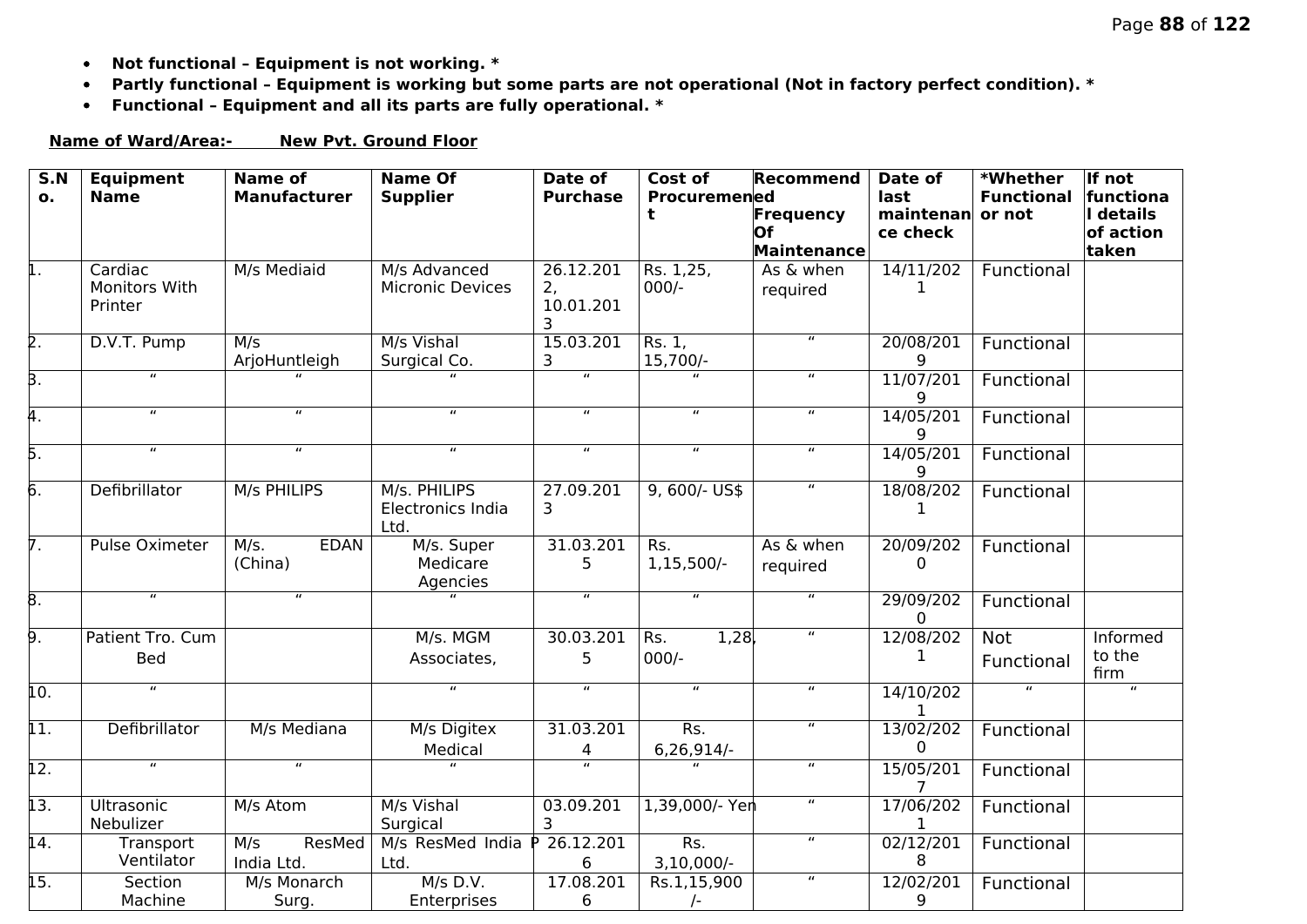| 16. | Ultrasonic                     | M/s Atom        | M/s Vishal  | 02.05.201 | IPY-¥         | 17/06/202 | Functional |  |
|-----|--------------------------------|-----------------|-------------|-----------|---------------|-----------|------------|--|
|     | Nebulizer                      |                 | Surgical    |           | 1,46,722.75   |           |            |  |
|     | Cardiac Monitor  M/s. Shenzhen |                 | M/s. D.V.   | 12/09/202 | Rs.           | 23/11/202 | Functional |  |
|     |                                | Hwatime Medical | Enterprises |           | $2,11,406$ /- |           |            |  |
|     |                                | ico.            |             |           |               |           |            |  |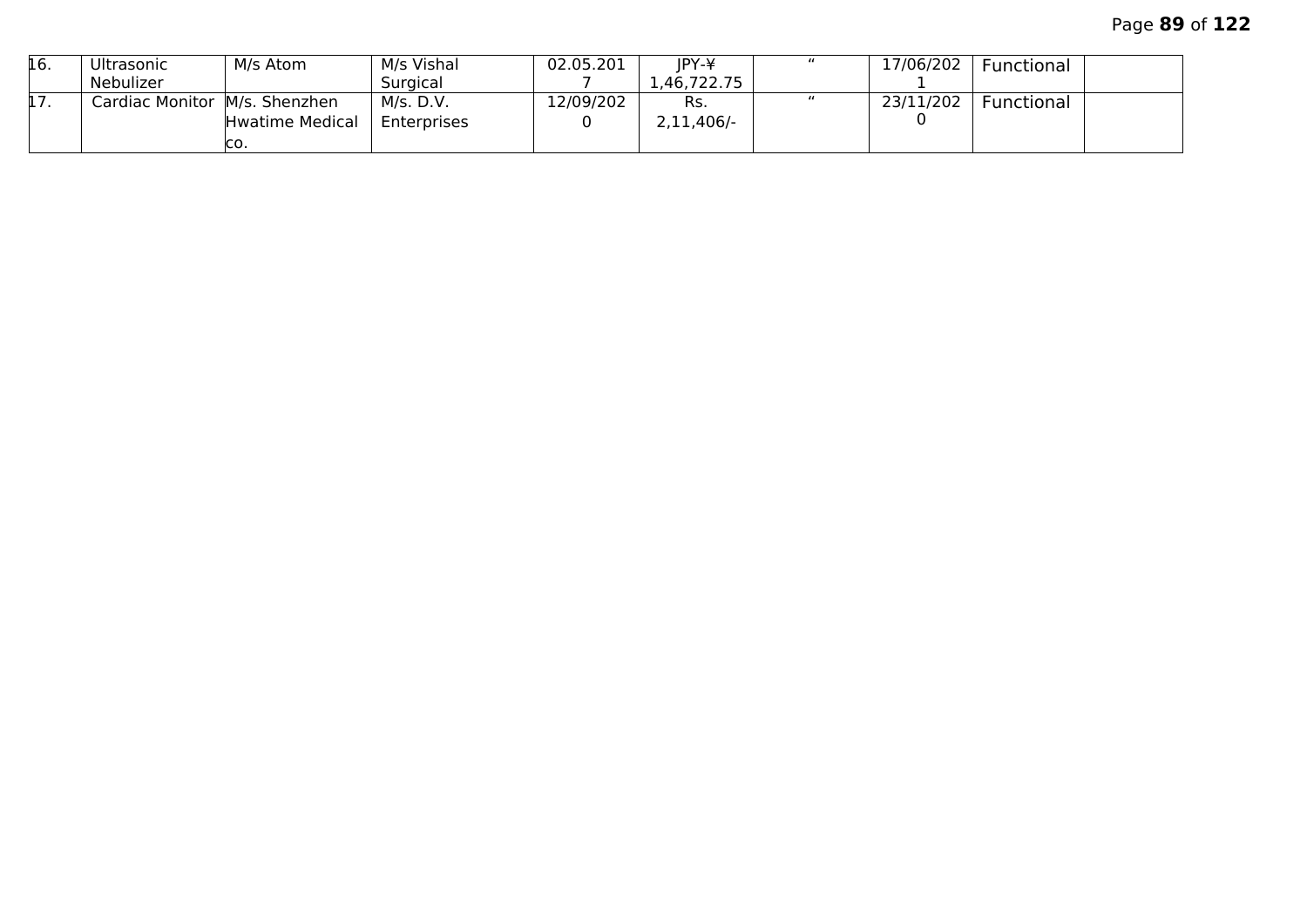- **Not functional Equipment is not working. \***
- **Partly functional Equipment is working but some parts are not operational (Not in factory perfect condition). \***
- **Functional Equipment and all its parts are fully operational. \***

### **Name of Ward/Area:-New Pvt. 1st Floor**

| S.N<br>$\mathbf{o}$ . | <b>Equipment</b><br><b>Name</b> | <b>Name of</b><br><b>Manufacturer</b>      | <b>Name Of</b><br><b>Supplier</b>          | Date of<br><b>Purchase</b> | Cost of<br><b>Procureme</b><br>nt | <b>Recommend Date of last</b><br>ed<br><b>Frequency</b><br><b>Of</b><br><b>Maintenanc</b> | maintenanc<br>e check | *Whether If not<br>I or not | <b>Functiona</b> functional<br>details of<br>action<br>taken |
|-----------------------|---------------------------------|--------------------------------------------|--------------------------------------------|----------------------------|-----------------------------------|-------------------------------------------------------------------------------------------|-----------------------|-----------------------------|--------------------------------------------------------------|
| Ī.                    | Suction                         |                                            | M/s. Link Medical                          | 25.08.201                  | Rs.                               | e<br>As & when                                                                            | 15/09/202             | Working                     |                                                              |
|                       | Machine                         |                                            | Systems                                    | 4                          | 1,19,000/-                        | required                                                                                  |                       |                             |                                                              |
| 2.                    | <b>ICU Ventilator</b>           | M/s. Air Liquide<br><b>Medical Systems</b> | M/s. Air Liquide<br><b>Medical Systems</b> | 21.07.201<br>4             | Euro<br>13,222/-                  | $\overline{u}$                                                                            | 06/10/202             | Working                     |                                                              |
| ₿.                    | Patient Trolley<br>Cum Bed      | M/s Fukang,<br>China                       | M/s. MGM<br>Associates                     | 30.03.201<br>5             | Rs.<br>1,28,000/-                 | $\overline{u}$                                                                            | 01/09/202             | Working                     |                                                              |
| 4.                    |                                 | $\overline{\boldsymbol{v}}$                |                                            | $\overline{u}$             |                                   | $\overline{u}$                                                                            | 01/09/202             | Working                     |                                                              |
| Б.                    | <b>Ultrasonic</b><br>Nebulizer  | M/s Atom                                   | M/s Vishal<br>Surgical                     | 22.07.201                  | 1,31,000/- YehAs & when           | required                                                                                  | 25/03/202             | Working                     |                                                              |
| б.                    | Transport<br>Ventilator         | M/s ResMed India<br>Ltd.                   | M/s ResMed India<br>Ltd.                   | 23.12.201<br>6             | Rs.<br>$3,10,000/-$               |                                                                                           | 08/02/202             | Working                     |                                                              |
| 7.                    | Section<br>Machine              | M/s Monarch<br>Surg.                       | $M/s$ D.V.<br>Enterprises                  | 17.08.201<br>6             | Rs.1,15,900                       | $\overline{u}$                                                                            | 26/02/202             | Working                     |                                                              |
| 8.                    |                                 |                                            |                                            | $\overline{u}$             | $\overline{u}$                    | $\overline{u}$                                                                            | 26/02/202             | Working                     |                                                              |
| 9.                    | Cardiac<br>Monitor              | M/s Edan<br>Instruments Inc.,              | M/s Super<br>Medicar Agencies,             | 28.11.201                  | 2891.89/-<br>US\$                 | $\overline{u}$                                                                            | 10/09/202             | Working                     |                                                              |
| 10.                   | Cardiac                         | M/s. Shenzhen                              | M/s. D.V.                                  | 12/09/202                  | RS.                               | $\overline{u}$                                                                            | 12/03/202             | Working                     |                                                              |
|                       | Monitor                         | Hwatime Medical<br>co.                     | Enterprises                                | 0                          | 2,11,406/-                        |                                                                                           |                       |                             |                                                              |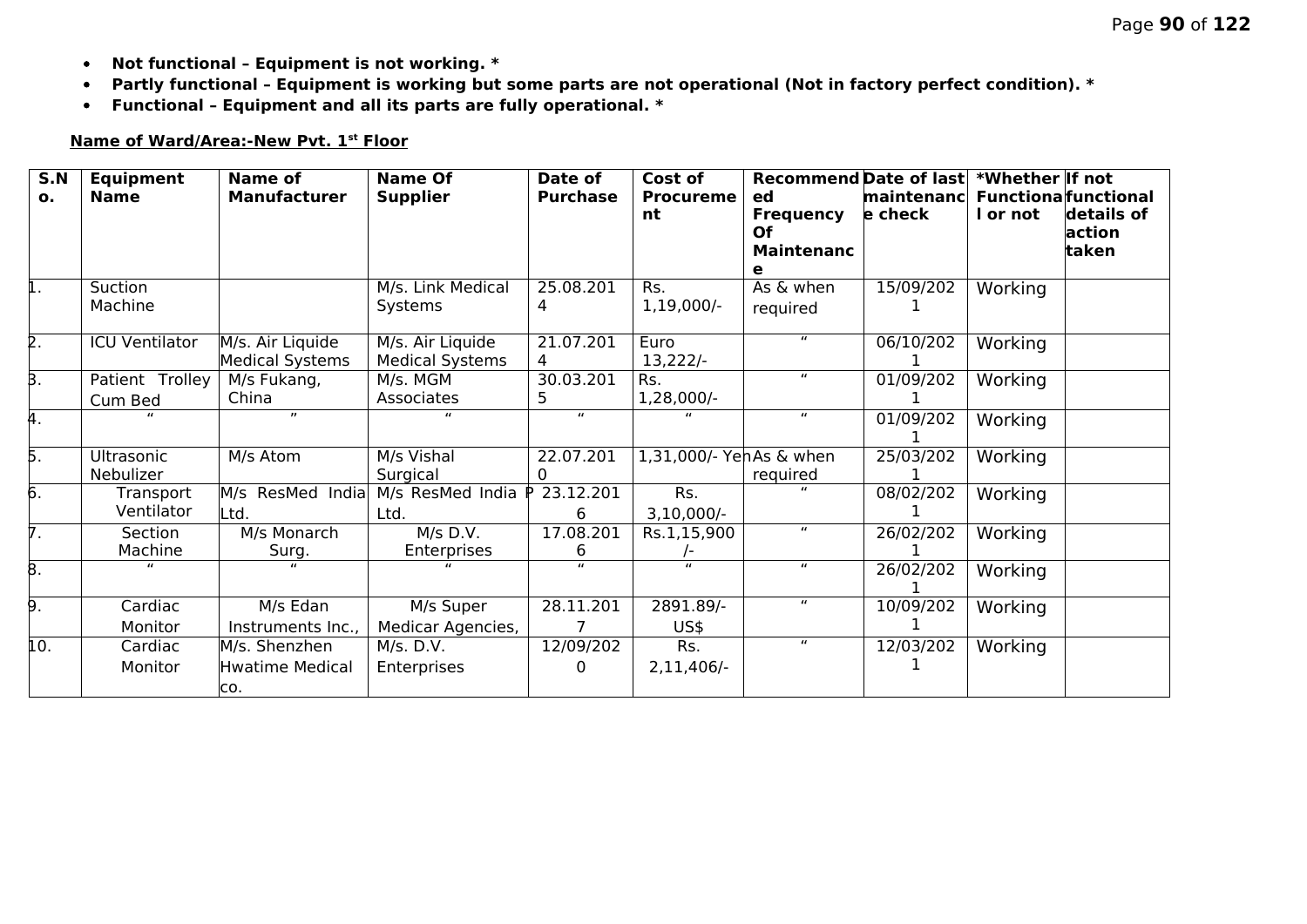- **Not functional Equipment is not working. \***
- **Partly functional Equipment is working but some parts are not operational (Not in factory perfect condition). \***
- **Functional Equipment and all its parts are fully operational. \***

| S.N<br>о. | <b>Equipment</b><br><b>Name</b> | <b>Name of</b><br><b>Manufacturer</b> | <b>Name Of</b><br><b>Supplier</b>                    | Date of<br><b>Purchase</b>   | Cost of<br><b>Procureme</b><br>nt         | ded<br>Frequency e check<br>Of<br><b>Maintenan</b><br>ce | <b>Recommen Date of last</b><br>maintenanc | *Whether<br><b>Functiona</b><br>I or not | If not<br>functiona<br>I details<br>of action<br>taken |
|-----------|---------------------------------|---------------------------------------|------------------------------------------------------|------------------------------|-------------------------------------------|----------------------------------------------------------|--------------------------------------------|------------------------------------------|--------------------------------------------------------|
| 1.        | Cardiac<br>Monitor              | M/s Criticare                         | M/s Advanced<br><b>Micronic Devices</b>              | 31.03.201<br>$\mathbf 1$     | Rs.<br>1,82,331/-                         | As & when<br>required                                    | 05/10/202<br>$\mathbf{1}$                  | Function<br>al                           |                                                        |
| 2.        | <b>Slow Suction</b><br>Machine  | M/s Medela                            | M/s. Rohit<br>Surgicals                              | 17.06.200<br>9               | 1785/- CHF<br>(Approx Rs.<br>$101745/-$ ) |                                                          | 31/01/202<br>1                             | Function<br>al                           |                                                        |
| Β.        | Suction<br>Machine              |                                       | M/s. Link Medical<br>Systems                         | 25.08.201<br>4               | Rs.1,19,000<br>$\frac{1}{2}$              | $\overline{u}$                                           | 15/09/202<br>1                             | Function<br>al                           |                                                        |
| 4.        | Patient Trolley<br>Cum Bed      | M/s Fukang,<br>China                  | M/s. MGM<br>Associates                               | 30.03.201<br>5               | Rs.<br>1,28,000/-                         | $\boldsymbol{u}$                                         | 13/08/202<br>1                             | Function<br>al                           |                                                        |
| Б.        | $\overline{u}$                  | $\overline{u}$                        | $\overline{u}$                                       | $\overline{u}$               | $\overline{u}$                            | $\overline{u}$                                           | 13/08/202<br>1                             | Function<br>al                           |                                                        |
| б.        | Ultrasonic<br>Nebulizer         | M/s Atom                              | M/s Vishal<br>Surgical                               | 17.09.200<br>9               | 1,30,667/- YenAs & when                   | required                                                 | 26/12/201<br>9                             | Function<br>al                           |                                                        |
| 7.        | Ultrasonic<br>Nebulizer         | M/s Atom                              | M/s Vishal<br>Surgical                               | 17.08.201<br>1               | 1,31,000/- Yeh                            |                                                          | 26/12/201<br>9                             | Function<br>al                           |                                                        |
| 8.        | Transport<br>Ventilator         | M/s ResMed India<br>Ĺtd.              | $M/s$ ResMed India $\dot{P}$<br>Ltd.                 | 26.12.201<br>$6\phantom{1}6$ | $\overline{\text{Rs.}}$<br>$3,10,000/-$   | $\overline{u}$                                           | 20/01/202<br>$\mathbf{1}$                  | Function<br>al                           |                                                        |
| 9.        | <b>DVT Pump</b>                 | Science, China                        | M/s Dailan Labted M/s Indian Surg.l<br>Equipment Co. | 23.05.201<br>6               | Rs.<br>1,20,240/-                         | $\overline{u}$                                           | 10/05/201<br>9                             | Function<br>al                           |                                                        |
| 10.       | Defibrillator                   | M/s<br>Innomed, Hungery               | M/s<br>Standard<br>Traders                           | 13.07.201<br>7               | Rs.<br>4,35,120/-                         | $\boldsymbol{u}$                                         | 21/09/202<br>1                             | Not<br>Function<br>al                    | Send to<br>comp. for<br>repair on<br>21.09.21          |
| 11.       | Cardiac<br>Monitor              | M/s Edan<br>Instruments<br>Inc.,      | M/s Super<br>Medicar Agencies,                       | 05.09.201<br>7               | 2891.89/-<br>US\$                         | $\overline{u}$                                           | 10/09/202<br>$\mathbf{1}$                  | Function<br>al                           |                                                        |
| 12.       | $\overline{u}$                  | $\overline{u}$                        | $\overline{u}$                                       | $\overline{u}$               | $\overline{u}$                            | $\overline{u}$                                           | 10/09/202<br>$\mathbf{1}$                  | Function<br>al                           |                                                        |

#### **Name of Ward/Area:-New Pvt. 2<sup>nd</sup> Floor**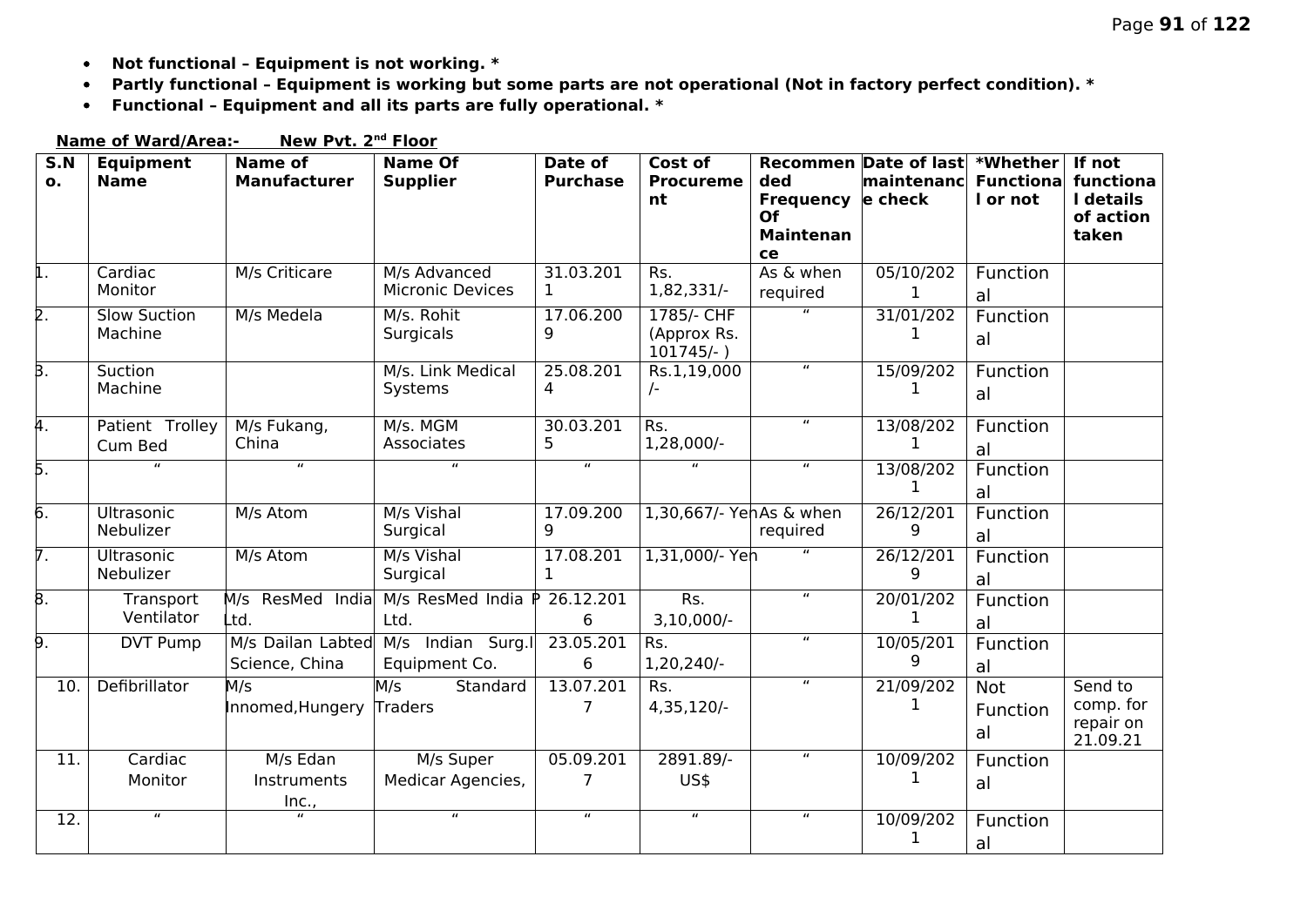- **Not functional Equipment is not working. \***
- **Partly functional Equipment is working but some parts are not operational (Not in factory perfect condition). \***
- **Functional Equipment and all its parts are fully operational. \***

### **Name of Ward/Area:- New Pvt. 3rd Floor**

| S.N<br>$\mathbf{o}$ . | <b>Equipment</b><br><b>Name</b>     | <b>Name of</b><br><b>Manufacture</b><br>r | <b>Name Of</b><br><b>Supplier</b>              | Date of<br><b>Purchase</b> | Cost of<br><b>Procureme</b><br>nt        | <b>Recommend</b><br>ed<br><b>Frequency</b><br>Of<br><b>Maintenance</b> | Date of last *Whether If not<br>maintenanc Functional functional<br>e check | or not                | details of<br>action<br>taken |
|-----------------------|-------------------------------------|-------------------------------------------|------------------------------------------------|----------------------------|------------------------------------------|------------------------------------------------------------------------|-----------------------------------------------------------------------------|-----------------------|-------------------------------|
| 1.                    | Cardiac<br>Monitors With<br>Printer | M/s Mediaid                               | M/s Advanced<br><b>Micronic Devices</b>        | 10.01.201<br>3             | Rs.<br>1,25,000/-                        | $\overline{u}$                                                         | 19/01/2021                                                                  | <b>Not</b><br>Working | Informed<br>to the firm       |
| 2.                    | Defibrillator                       | <b>M/s PHILIPS</b>                        | M/s. PHILIPS<br>Electronics India<br>Ltd.      | 27.09.201<br>3             | $9,600/-$<br>US\$                        | $\overline{u}$                                                         | 28/09/2021                                                                  | Working               |                               |
| 3.                    | <b>Suction</b><br>Machine           |                                           | M/s. Link Medical<br>Systems                   | 25.08.201<br>4             | Rs.1,19,000<br>$\frac{1}{2}$             | $\boldsymbol{u}$                                                       | 15/09/2021                                                                  | Working               |                               |
| 4.                    | <b>Patient Trolley</b><br>Cum Bed   |                                           | M/s. MGM<br>Associates                         | 30.03.201<br>5             | Rs.<br>1,28,000/-                        | $\overline{u}$                                                         | 31/08/2021                                                                  | Working               |                               |
| $\frac{5}{6}$         |                                     |                                           | $\overline{u}$                                 | $\overline{u}$             | $\overline{u}$                           | $\overline{u}$                                                         | 31/08/2021                                                                  | Working               |                               |
|                       | <b>Ultrasonic</b><br>Nebulizer      | M/s Atom                                  | M/s Vishal<br>Surgical                         | 03.09.201<br>3             | 1,39,000/- Yen As & when                 | required                                                               | 26/09/2021                                                                  | Working               |                               |
| 7.                    | D.V.T. Pump                         | M/s<br>ArjoHuntleigh                      | M/s Vishal<br>Sugical.Co.                      | 15.03.201<br>3             | Rs. 1,<br>15,700/-                       |                                                                        | 21/02/2020                                                                  | Working               |                               |
| 8.                    | Vein<br><b>ILLUMINATOR</b>          | M/s<br><b>CHRISTIE-</b><br><b>USA</b>     | Vinay<br>M/s<br><b>Brothers</b><br>Diagnostics | 31.03.201<br>4             | $5,22,900/-$<br>Rs.                      | $\overline{u}$                                                         | 03/09/2021                                                                  | Working               |                               |
| 9.                    | <b>Suction</b><br>Machine           | M/s Monarch<br>Surgical                   | $M/s$ D.V.<br>Enterprises                      | 26.03.201<br>5             | 1,15,900/- Rs.                           | $\overline{u}$                                                         | 16/10/2021                                                                  | Working               |                               |
| 10.                   | <b>Cardiac Monitor</b>              |                                           | M/s MHS<br>Medicare India.                     | 20.06.201<br>6             | Rs.<br>1,09,500/-                        | $\overline{u}$                                                         | 16/09/2021                                                                  | Working               |                               |
| $\overline{11}$ .     | Transport<br>Ventilator             | M/s<br>ResMed<br>India Ltd.               | M/s ResMed India P<br>Ltd.                     | 06.01.201<br>7             | $\overline{\text{Rs}}$ .<br>$3,10,000/-$ | $\overline{u}$                                                         | 06/09/2021                                                                  | Working               |                               |
| $\overline{12}$ .     | Ultrasonic<br>Nebulizer             | M/s Atom                                  | M/s Vishal<br>Surgical                         | 02.05.201<br>7             | $IPY-$<br>1,46,722.75                    | $\overline{u}$                                                         | 29/06/2021                                                                  | Working               |                               |
|                       | $\overline{u}$                      | $\overline{u}$                            | $\overline{u}$                                 | $\overline{u}$             | $\overline{u}$                           | $\overline{u}$                                                         | 29/06/2021                                                                  | Working               |                               |
| $\frac{13}{14}$       | $\overline{u}$                      | $\overline{u}$                            | $\overline{u}$                                 | $\overline{u}$             | $\overline{u}$                           | $\overline{u}$                                                         | 29/06/2021                                                                  | Working               |                               |
| $\overline{15}$ .     | Cardiac                             | M/s Edan                                  | M/s Super                                      | 05.09.201                  | 2891.89/-                                | $\overline{u}$                                                         | 18/01/2021                                                                  | Working               |                               |
|                       | Monitor                             | Instruments<br>Inc.,                      | Medicar<br>Agencies,                           | $\overline{7}$             | US\$                                     |                                                                        |                                                                             |                       |                               |
| $\overline{16}$ .     | $\overline{u}$                      | $\overline{u}$                            |                                                | $\overline{u}$             | $\overline{u}$                           | $\boldsymbol{u}$                                                       | 18/01/2021                                                                  | Working               |                               |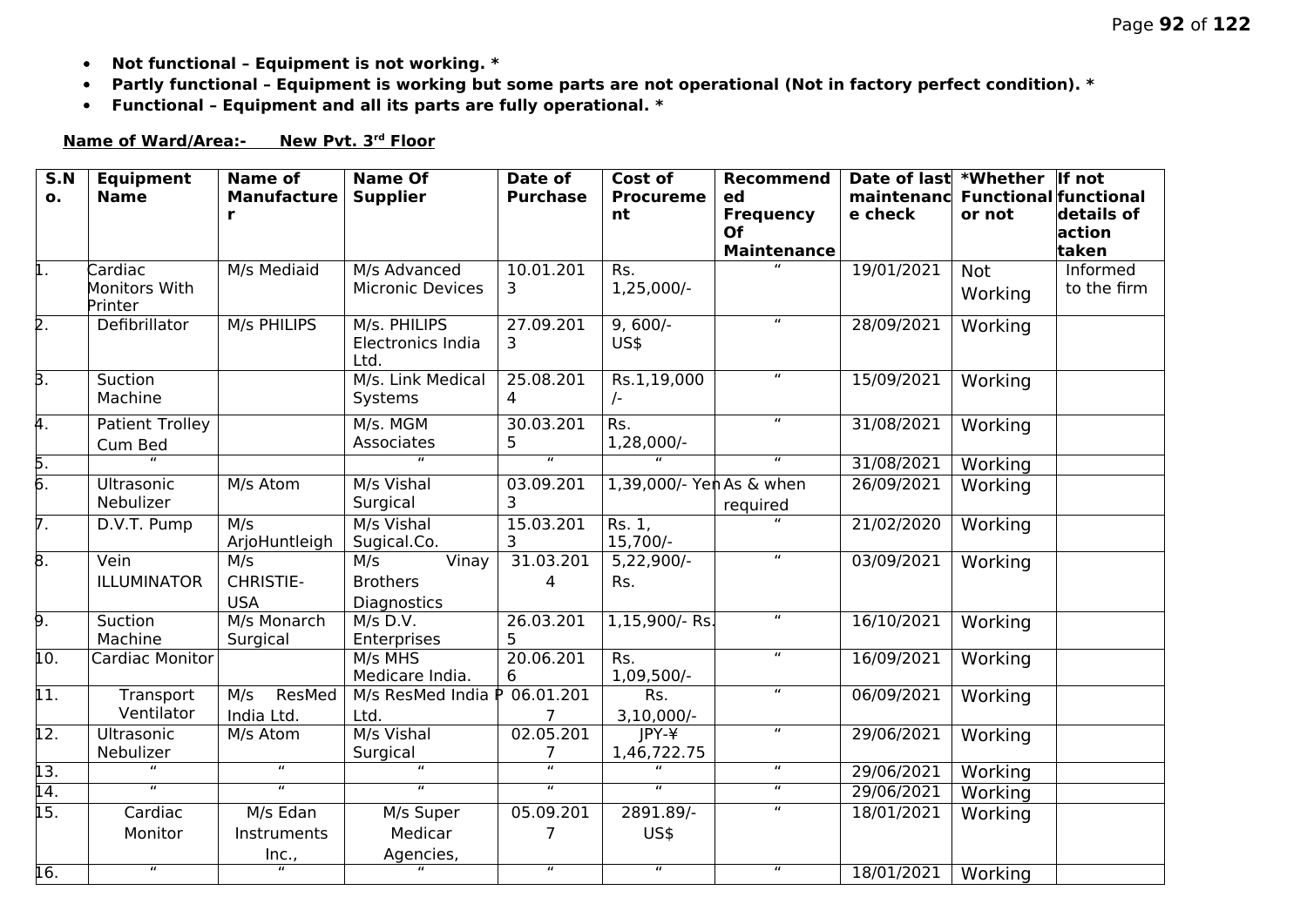- **Not functional Equipment is not working. \***
- **Partly functional Equipment is working but some parts are not operational (Not in factory perfect condition). \***
- **Functional Equipment and all its parts are fully operational. \***

| <b>Name of Ward/Area:-</b> | <b>New Pvt. Radiodiagnosis</b> |
|----------------------------|--------------------------------|
|                            |                                |

| S.N<br>о. | <b>Equipment</b><br><b>Name</b> | Name of<br><b>Manufacturer</b> | Name Of<br><b>Supplier</b>                   |       | Date of<br><b>Purchase</b> | Cost of<br><b>Procureme</b><br>nt | <b>Recommend</b><br>ed<br><b>Frequency</b><br>Οf<br><b>Maintenanc</b><br>е | Date of<br>last<br>maintenan<br>ce check | *Whether<br><b>Functional</b><br>or not | If not<br>functional<br>details of<br>action<br>taken |
|-----------|---------------------------------|--------------------------------|----------------------------------------------|-------|----------------------------|-----------------------------------|----------------------------------------------------------------------------|------------------------------------------|-----------------------------------------|-------------------------------------------------------|
| μ.        | <b>Defibrillator</b>            | M/s. Zoll Medical M/s. L & T   |                                              |       | 21.07.201                  | Rs.<br>411338/-                   | As & when<br>required                                                      | 01/04/201                                | Working                                 |                                                       |
| 2.        | Vein<br><b>ILLUMINATOR</b>      | M/s CHRISTIE-<br>USA           | M/s<br><b>Brothers</b><br><b>Diagnostics</b> | Vinay | 31.03.201<br>4             | Rs.<br>$5,22,900/-$               | $^{\prime\prime}$                                                          | 24/02/202                                | Working                                 |                                                       |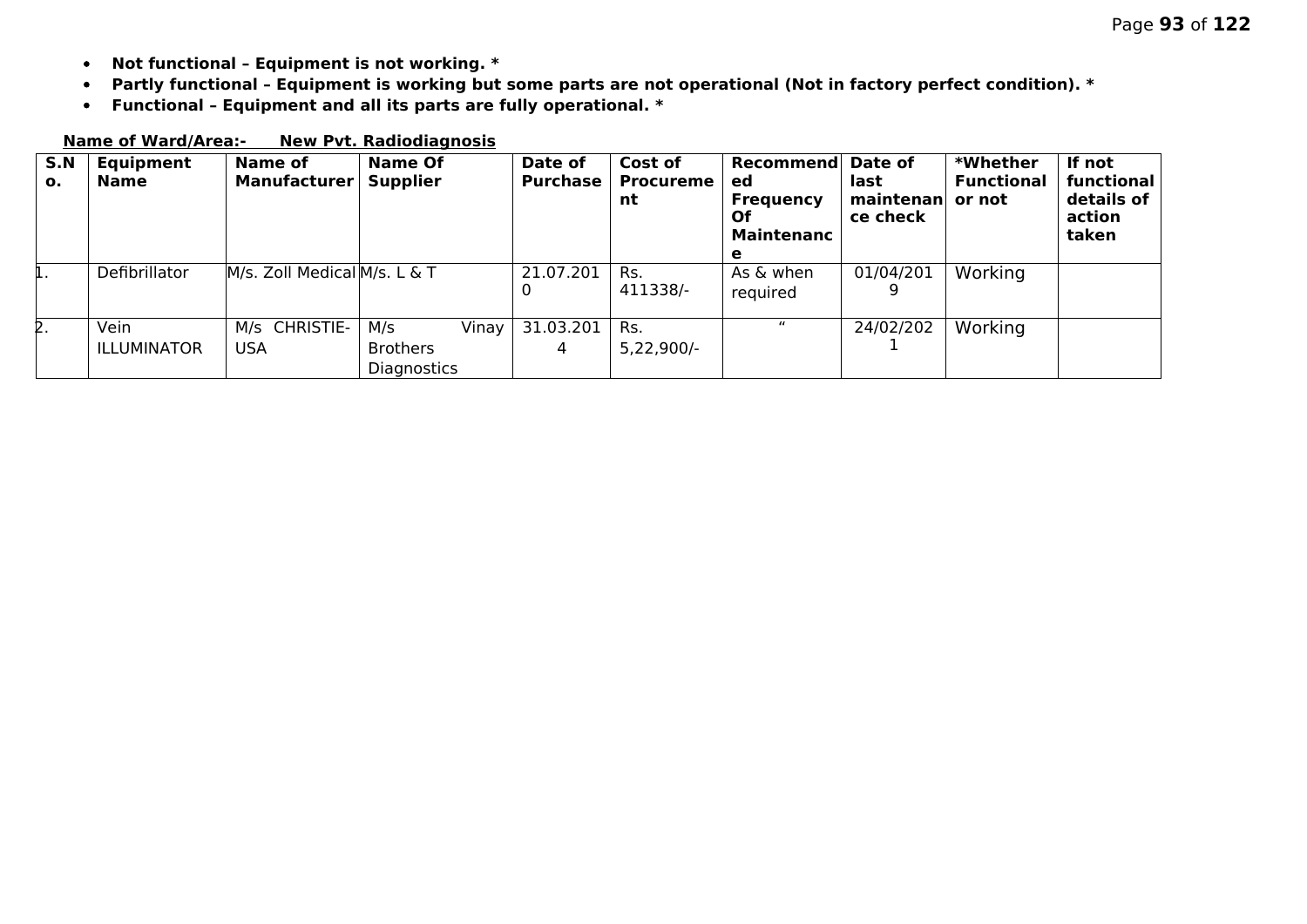- **Not functional Equipment is not working. \***
- **Partly functional Equipment is working but some parts are not operational (Not in factory perfect condition). \***
- **Functional Equipment and all its parts are fully operational. \***

## **Name of Ward/Area:- NICU - B**

| S.N<br>о. | <b>Equipment</b><br><b>Name</b> | <b>Name of</b><br><b>Manufactur</b><br>er | <b>Name Of</b><br><b>Supplier</b>                   | Date of<br><b>Purchase</b> | Cost of<br><b>Procuremen</b> | Recommend<br>ed<br><b>Frequency</b><br><b>Of</b> | Date of<br>last<br>maintenan<br>ce check | *Whether<br>Functional<br>I or not | If not<br>functional<br>details of<br>action |
|-----------|---------------------------------|-------------------------------------------|-----------------------------------------------------|----------------------------|------------------------------|--------------------------------------------------|------------------------------------------|------------------------------------|----------------------------------------------|
| Ш.        | Pulse                           | <b>EDAN</b><br>M/s.                       | M/s. Super                                          | 31.03.2015                 | Rs.                          | <b>Maintenance</b><br>As & when                  | 10/09/202                                | Functiona                          | taken                                        |
|           | Oximeter                        | (China)                                   | Medicare<br>Agencies                                |                            | 1,15,500/-                   | required                                         |                                          |                                    |                                              |
| Þ.        | $\overline{u}$                  | $\overline{u}$                            |                                                     | $\overline{u}$             | $\boldsymbol{u}$             | $\overline{u}$                                   | 10/09/202                                | Functiona                          |                                              |
| В.        | $\boldsymbol{u}$                | $\overline{u}$                            | $\overline{u}$                                      | $\boldsymbol{u}$           | $\overline{u}$               | $\overline{u}$                                   | 10/09/202                                | Functiona                          |                                              |
| 4.        | $\overline{u}$                  | $\overline{u}$                            | $\overline{u}$                                      | $\overline{u}$             | $\overline{u}$               | $\boldsymbol{u}$                                 | 10/09/202                                | Functiona                          |                                              |
| Б.        | <b>Ultrasonic</b><br>Nebulizer  | M/s Atom                                  | Vishal<br>M/s<br>Surgical                           | 06.07.2015                 | 1,54,445/-JPY                | $\overline{u}$                                   | 24/9/2021                                | Functiona                          |                                              |
| 6.        | $\overline{u}$                  | $\overline{u}$                            | $\mathbf{u}$                                        | $\overline{u}$             | $\overline{u}$               | $\overline{u}$                                   | 24/09/202                                | Functiona                          |                                              |
| 7.        | Section<br>Machine              | M/s Monarch<br>Surg.                      | $M/s$ D.V.<br>Enterprises                           | 29.10.2016                 | Rs.1,15,900/                 | $\overline{u}$                                   | 19/04/201                                | Functiona                          |                                              |
| 8.        | Vein<br><b>ILLUMINATOR</b>      | M/s<br><b>CHRISTIE-</b><br><b>USA</b>     | M/s. Vinay<br><b>Brothers</b><br><b>Diagnostics</b> | 31.03.2014                 | Rs.<br>$5,22,900/-$          | As & when<br>required                            | 03/09/202                                | Functiona                          |                                              |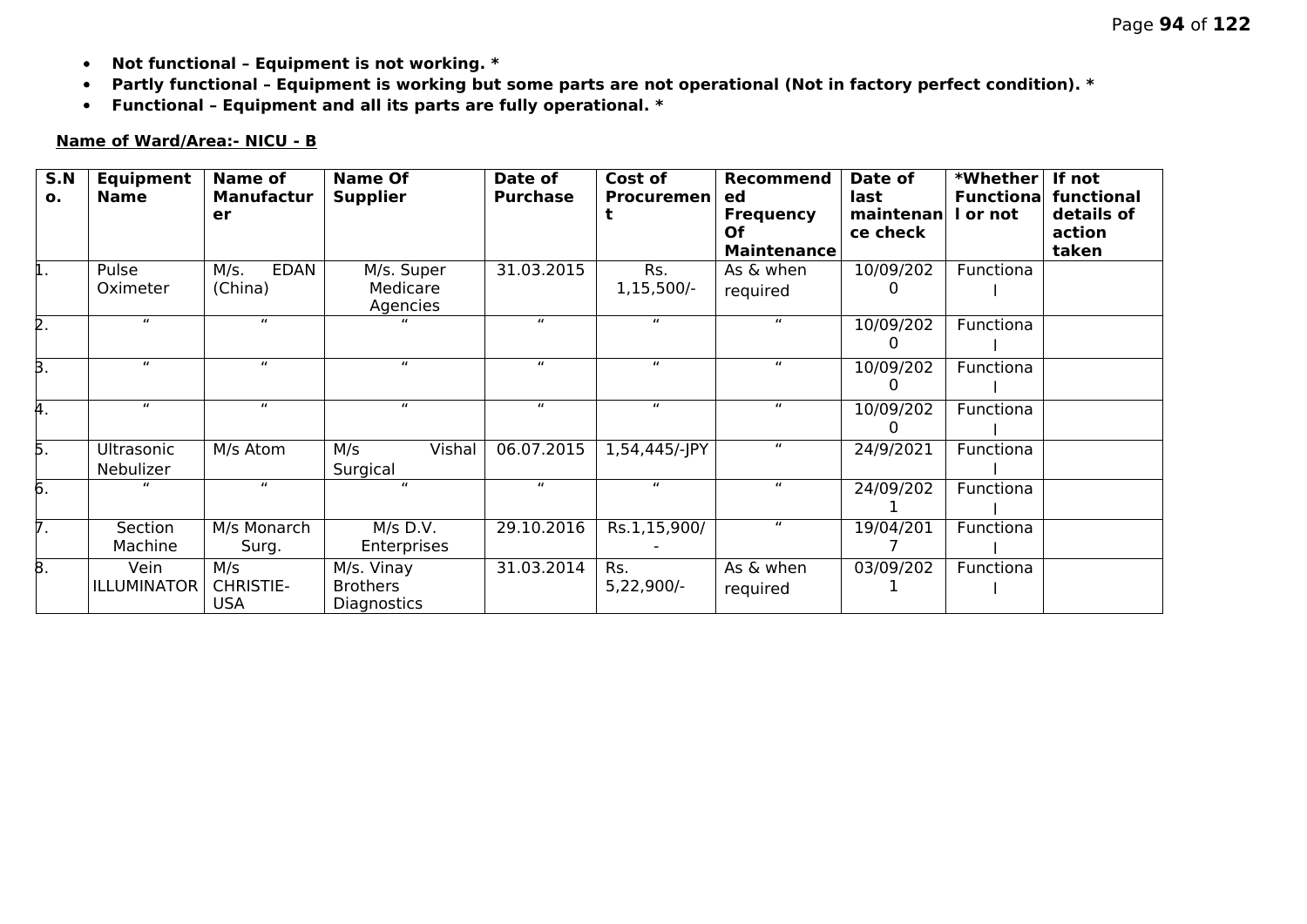- **Not functional Equipment is not working. \***
- **Partly functional Equipment is working but some parts are not operational (Not in factory perfect condition). \***
- **Functional Equipment and all its parts are fully operational. \***

# **Name of Ward/Area:- Maternal Care Ward**

| S.N<br>о. | Equipment<br><b>Name</b> | Name of<br><b>Manufacture</b> | <b>Name Of Supplier</b>                   | Date of<br><b>Purchase</b> | Cost of<br><b>Procureme</b><br>nt | ed<br>Frequency<br>Οf<br><b>Maintenanc</b><br>e | Recommend Date of last<br>maintenanc  <br>e check | *Whether<br>Functional<br>or not | If not<br>functional<br>details of<br>action<br>taken |
|-----------|--------------------------|-------------------------------|-------------------------------------------|----------------------------|-----------------------------------|-------------------------------------------------|---------------------------------------------------|----------------------------------|-------------------------------------------------------|
|           | <b>Defibrillator</b>     | <b>M/s PHILIPS</b>            | M/s. PHILIPS<br>Electronics India<br>Ltd. | 27.09.201                  | $9,600/-$<br>US\$                 | As & when<br>required                           | 13/09/2021                                        | Functional                       |                                                       |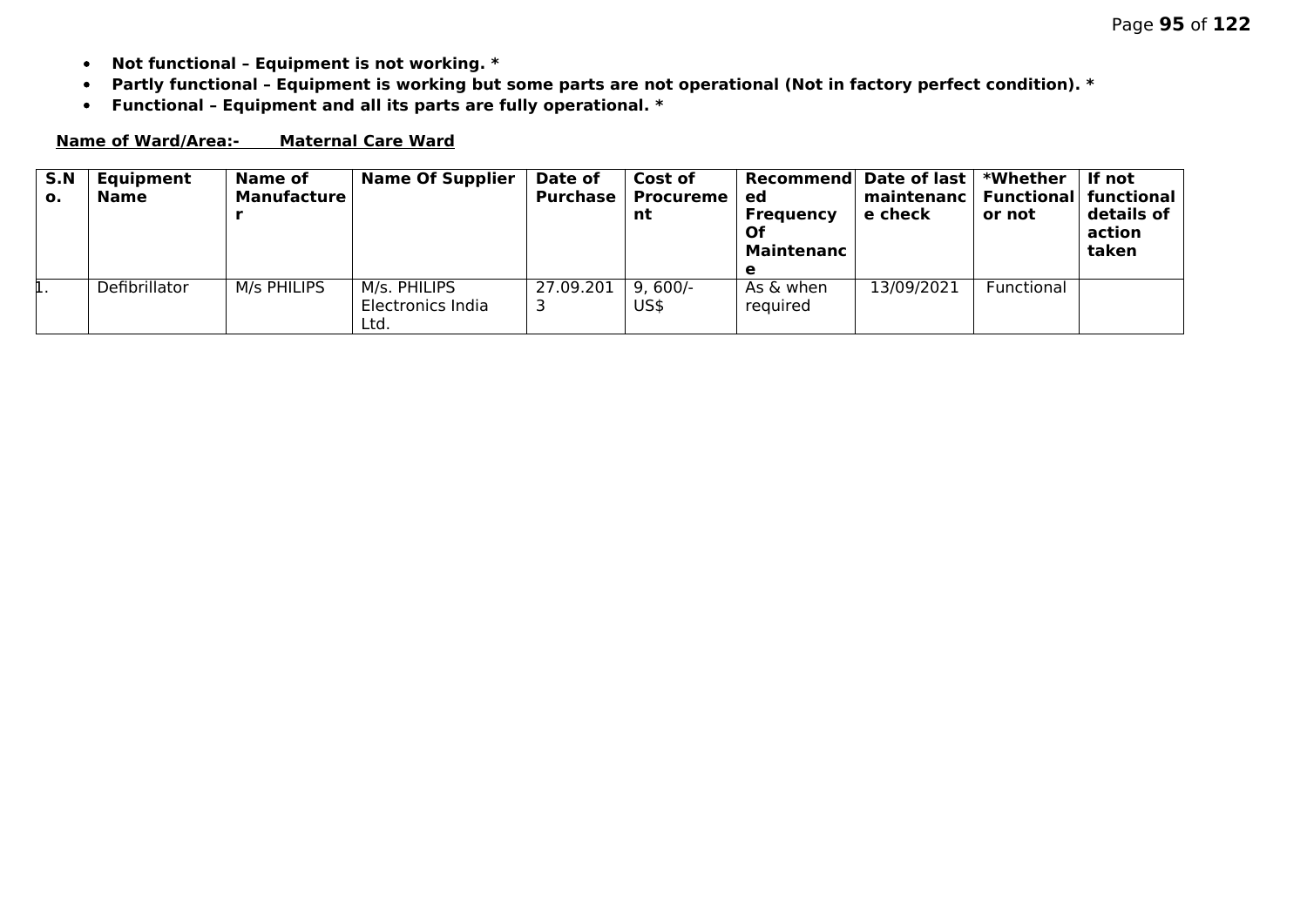- **Not functional Equipment is not working. \***
- **Partly functional Equipment is working but some parts are not operational (Not in factory perfect condition). \***
- **Functional Equipment and all its parts are fully operational. \***

### **Name of Ward/Area:- IVF OT**

| S.N<br>о. | <b>Equipment</b><br><b>Name</b> | Name of<br><b>Manufactur</b><br>er | <b>Name Of</b><br><b>Supplier</b> | Date of<br>Purchase | Cost of<br><b>Procuremen</b> | Recommend Date of last *Whether If not<br>ed<br><b>Frequency</b><br>0f<br><b>Maintenanc</b><br>e | maintenanc Functiona functional<br>e check | l or not   | details of<br>action<br>taken |
|-----------|---------------------------------|------------------------------------|-----------------------------------|---------------------|------------------------------|--------------------------------------------------------------------------------------------------|--------------------------------------------|------------|-------------------------------|
|           | Cardiac                         | M/s SSMed                          | M/s.SS<br>Medical                 | 24.09.201           | Rs.                          | As & when                                                                                        | 23/01/2021                                 | Functional |                               |
|           | Monitor                         |                                    | Sys. (I) Pvt. Ltd.                |                     | 1,81,161/-                   | required                                                                                         |                                            |            |                               |
| .כ        | $\overline{\mathbf{u}}$         | $^{\prime\prime}$                  | $\overline{\mathbf{u}}$           | $\overline{u}$      | $\overline{u}$               |                                                                                                  | 23/01/2021                                 | Functional |                               |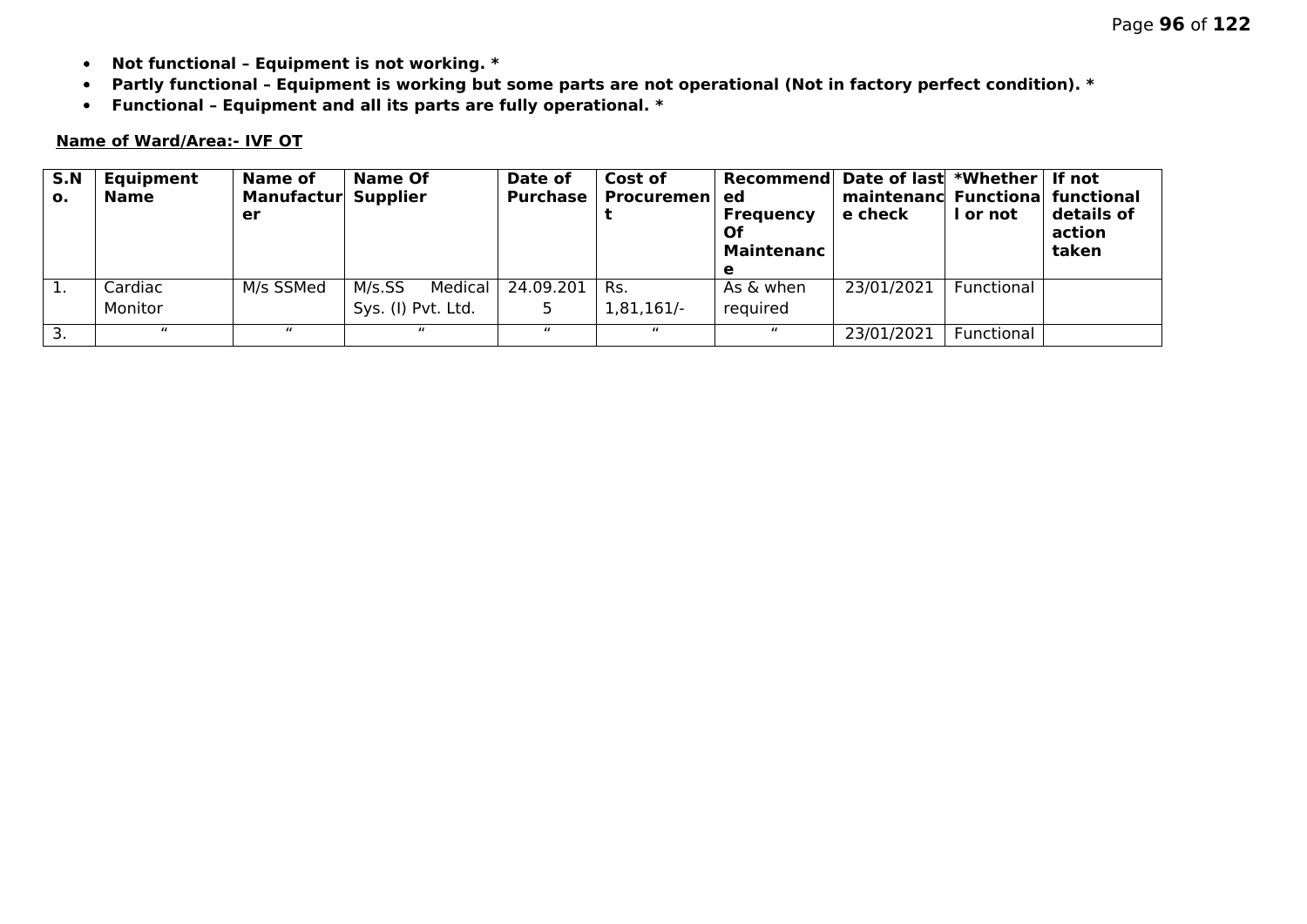- **Not functional Equipment is not working. \***
- **Partly functional Equipment is working but some parts are not operational (Not in factory perfect condition). \***
- **Functional Equipment and all its parts are fully operational. \***

# **Name of Ward/Area:- Endoscopy Room, OT /GE OPD**

| S.N<br>о.   | <b>Equipment</b><br><b>Name</b>   | <b>Name of</b><br><b>Manufacture</b> | <b>Name Of</b><br><b>Supplier</b> | Date of<br><b>Purchase</b> | Cost of<br><b>Procuremen</b> | <b>Recommend</b><br>ed.<br><b>Frequency</b><br><b>Of</b><br><b>Maintenanc</b><br>е | Date of last<br>maintenanc<br>e check | *Whether<br><b>Functional</b><br>or not | If not<br>functional<br>details of<br>action<br>taken |
|-------------|-----------------------------------|--------------------------------------|-----------------------------------|----------------------------|------------------------------|------------------------------------------------------------------------------------|---------------------------------------|-----------------------------------------|-------------------------------------------------------|
| Ш.          | Suction<br>Machine                | M/s Cheiron,<br>Czech<br>Republic    | M/s. Link Medical<br>Systems      | 25.08.201<br>4             | Rs.<br>$1,19,000/-$          | As & when<br>required                                                              |                                       | Functional                              |                                                       |
| 2.          | $\overline{u}$                    | $\mathbf{u}$                         | $\overline{u}$                    | $\overline{u}$             | $\overline{u}$               | $\overline{u}$                                                                     |                                       | Functional                              |                                                       |
| ₹.          | Defibrillator                     | M/s PHILIPS                          | M/s. De' Ash<br>Trade             | 31.03.200<br>9             | Rs.<br>4,80,000/-            | As & when<br>required                                                              |                                       | Functional                              |                                                       |
| 4.          | <b>Patient Trolley</b><br>Cum Bed | M/s Fukang,<br>China                 | M/s. MGM<br>Associates            | 30.03.201<br>5             | Rs.<br>$1,28,000/-$          | $\mathbf{u}$                                                                       |                                       | Functional                              |                                                       |
| $rac{5}{6}$ | $\mathbf{u}$                      | $\overline{u}$                       | $\overline{u}$                    | $\overline{u}$             | $\overline{u}$               | $\overline{u}$                                                                     |                                       | Functional                              |                                                       |
|             | Suction Machine                   | M/s Monarch<br>Surgical              | $M/s$ D.V.<br><b>Enterprises</b>  | 26.03.201                  | 1,15,900/- Rs.               | $\mathbf{u}$                                                                       |                                       | Functional                              |                                                       |
| 7.          | $\overline{u}$                    | $\mathbf{u}$                         |                                   | $\overline{u}$             | $\overline{u}$               | $\boldsymbol{u}$                                                                   |                                       | Functional                              |                                                       |
| 8.          | Patient Trolley<br>Cum-Bed        | M/s Sahni<br><b>Traders</b>          | M/s Merino<br>Intern.             | 03.07.201                  | Rs.<br>1,33,900/-            | $\overline{u}$                                                                     |                                       | Functional                              |                                                       |
| 9.          | <b>Patient Trolley</b>            | M/s Sahni<br><b>Traders</b>          | M/s Merino<br>Intern.             | 03.07.201                  | Rs.<br>1,33,900/-            | $\overline{u}$                                                                     |                                       | Functional                              |                                                       |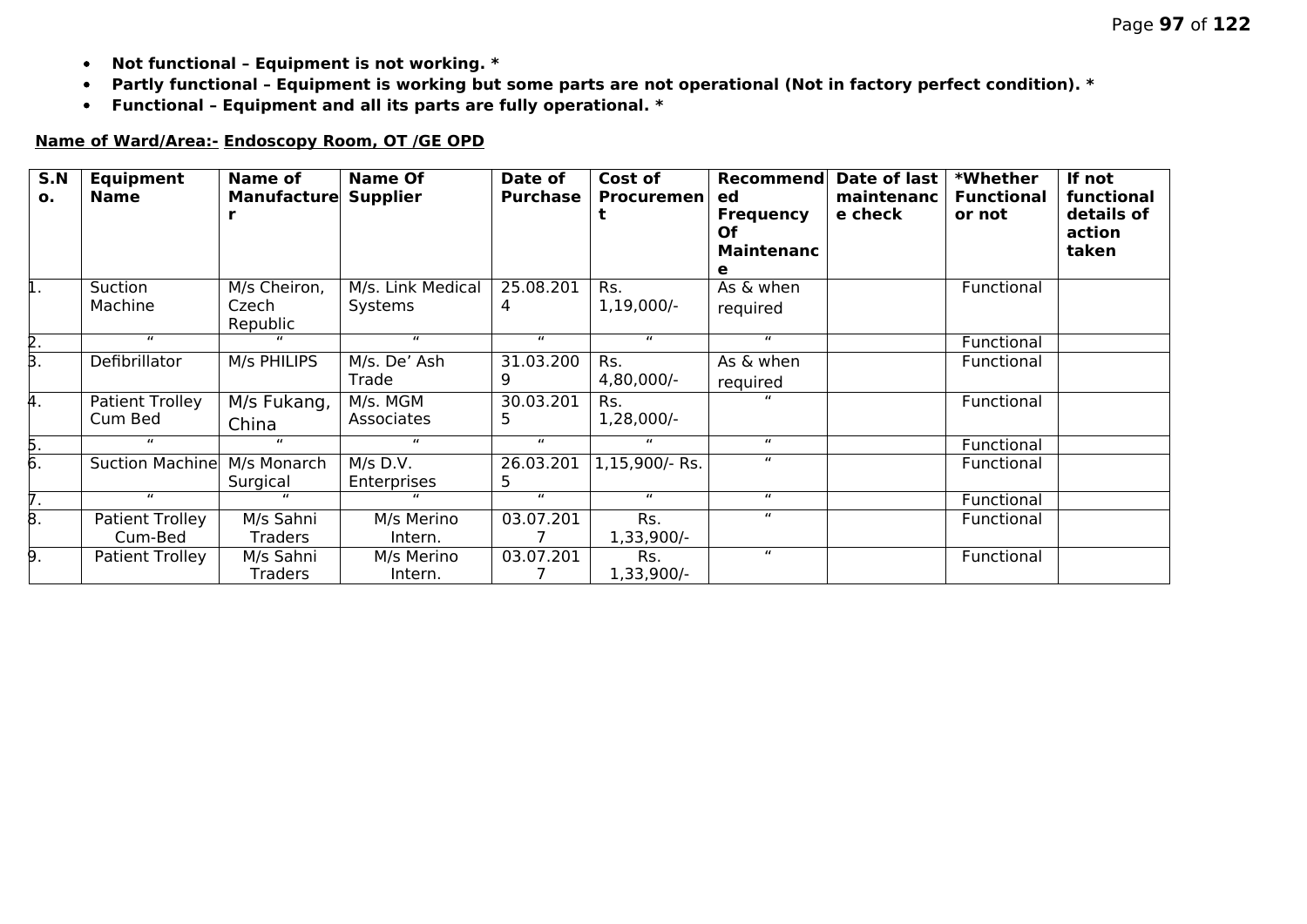- **Not functional Equipment is not working. \***
- **Partly functional Equipment is working but some parts are not operational (Not in factory perfect condition). \***
- **Functional Equipment and all its parts are fully operational. \***

# **Name of Ward/Area: - Bronchoscope Room No. 6A**

| S.N<br>О. | <b>Equipment</b><br><b>Name</b>   | Name of<br><b>Manufacturer</b> | <b>Name Of</b><br><b>Supplier</b> | Date of<br><b>Purchase</b> | Cost of<br><b>Procuremen</b> | <b>Recommend</b><br>ed<br><b>Frequency</b><br>0f<br><b>Maintenanc</b><br>е | Date of last<br>maintenanc<br>e check | *Whether<br><b>Functional</b><br>or not | If not<br>functional<br>details of<br>action<br>taken |
|-----------|-----------------------------------|--------------------------------|-----------------------------------|----------------------------|------------------------------|----------------------------------------------------------------------------|---------------------------------------|-----------------------------------------|-------------------------------------------------------|
| μ.        | <b>Patient Trolley</b><br>Cum Bed |                                | M/s. MGM<br>Associates            | 30.03.201                  | Rs.<br>1,28,000/-            | As & when                                                                  | 05/02/2021                            | Functional                              |                                                       |
|           |                                   |                                |                                   | כ                          |                              | required                                                                   |                                       |                                         |                                                       |
| 2.        | Suction Machine                   | M/s Monarch<br>Surgical        | $M/s$ D.V.<br>Enterprises         | 26.03.201                  | 1,15,900/- Rs.               | $\overline{u}$                                                             | 05/02/2021                            | Functional                              |                                                       |
| В.        | <b>Cardiac Monitor</b>            |                                | M/s MHS<br>Medicare India.        | 20.06.201<br>6             | Rs.<br>1,09,500/-            | As & when<br>required                                                      | 15/12/2020                            | Functional                              |                                                       |
| 4.        | Section<br>Machine                | M/s Monarch<br>Surg.           | $M/s$ D.V.<br>Enterprises         | 27.10.201<br>b.            | Rs.1,15,900/                 | $\overline{u}$                                                             | 15/12/2020                            | Functional                              |                                                       |
| 5.        | Ultrasonic<br>Nebulizer           | M/s Atom                       | M/s Vishal<br>Surgical            | 08.05.201                  | JPY-¥<br>1,46,722.75         | $\mathbf{u}$                                                               | 17/02/2020                            | Functional                              |                                                       |
| 6.        |                                   | $\overline{u}$                 |                                   | $\overline{\mathbf{u}}$    |                              | $\overline{u}$                                                             | 17/02/2020                            | Functional                              |                                                       |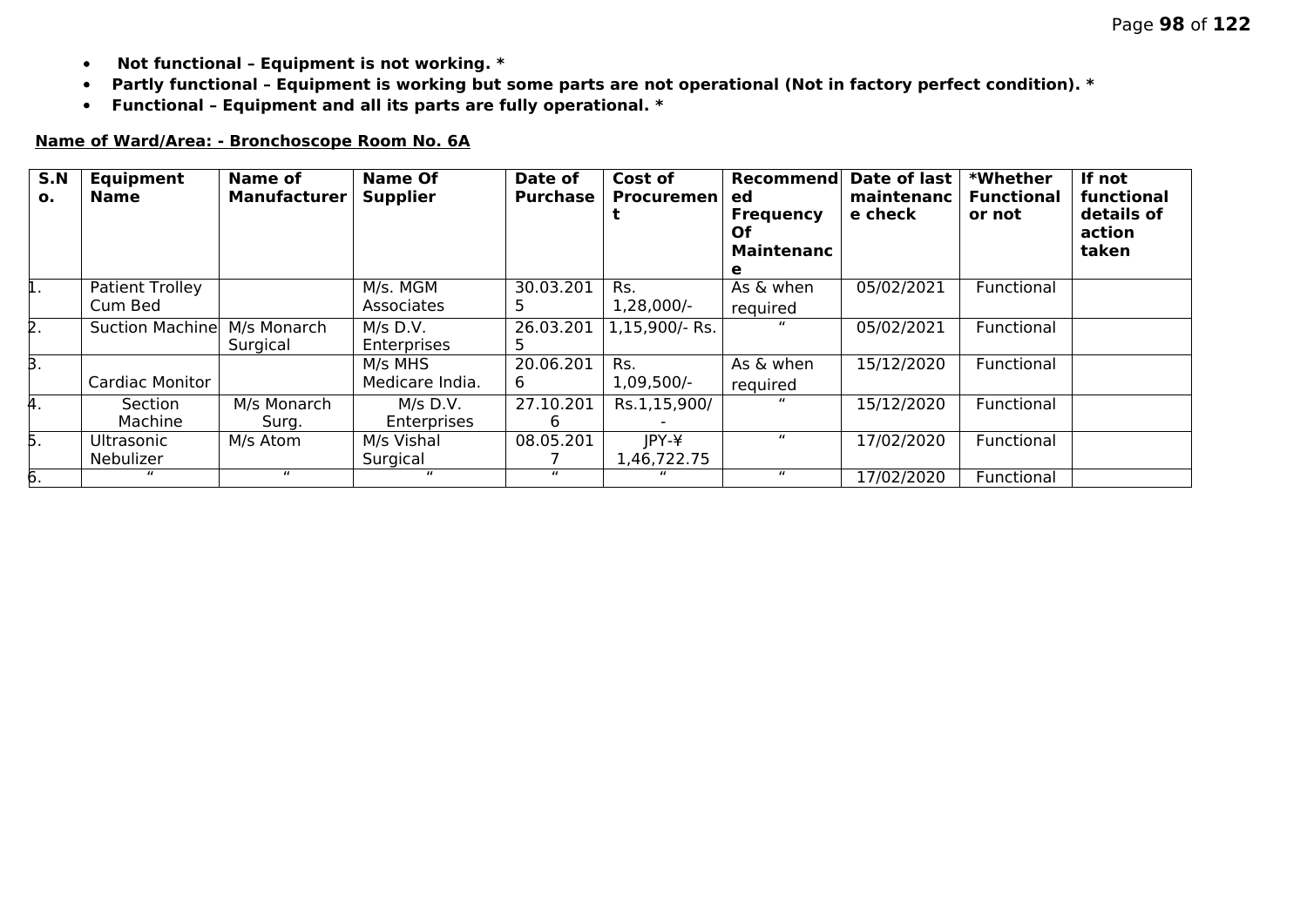- **Not functional Equipment is not working. \***
- **Partly functional Equipment is working but some parts are not operational (Not in factory perfect condition). \***
- **Functional Equipment and all its parts are fully operational. \***

# **Name of Ward/Area:- ENT Minor OT**

| S.N<br>о. | <b>Equipment</b><br><b>Name</b> | Name of<br><b>Manufacturer</b> | Name Of<br><b>Supplier</b> | Date of<br><b>Purchase</b> | Cost of<br><b>Procuremen</b> | Recommend<br>ed<br><b>Frequency</b><br>Οf<br><b>Maintenanc</b> | Date of last<br>maintenanc<br>e check | *Whether<br><b>Functional</b><br>or not | If not<br>functional<br>details of<br>action<br>taken |
|-----------|---------------------------------|--------------------------------|----------------------------|----------------------------|------------------------------|----------------------------------------------------------------|---------------------------------------|-----------------------------------------|-------------------------------------------------------|
|           | Suction Machine                 | M/s Monarch<br>Surgical        | $M/s$ D.V.<br>Enterprises  | 26.03.201                  | Rs. 1,15,900/-               | As & when<br>required                                          | 25/06/2019                            | Functional                              |                                                       |
| 2.        | Cardiac Monitor                 | M/s Contec<br>Medical, China   | M/s MHS<br>Medicare India. | 20.06.201<br>6             | Rs.<br>$1,09,500/-$          |                                                                | 13/07/2017                            | Functional                              |                                                       |
| Β.        | Patient Trolley                 | M/s Sahni<br><b>Traders</b>    | M/s Merino<br>Intern.      | 11.07.201                  | Rs.<br>$1,33,900/-$          | $\overline{u}$                                                 | 11/07/2017                            | Functional                              |                                                       |
| 4.        | $\overline{u}$                  | $\overline{\mathbf{u}}$        | $\overline{u}$             | 06.07.201                  | $\overline{u}$               | $\overline{u}$                                                 | 11/07/2017                            | Functional                              |                                                       |
| 5.        | $\overline{u}$                  | $\overline{u}$                 | $\overline{u}$             | $\overline{u}$             | $\overline{u}$               | $\overline{\mathbf{u}}$                                        | 11/07/2017                            | Functional                              |                                                       |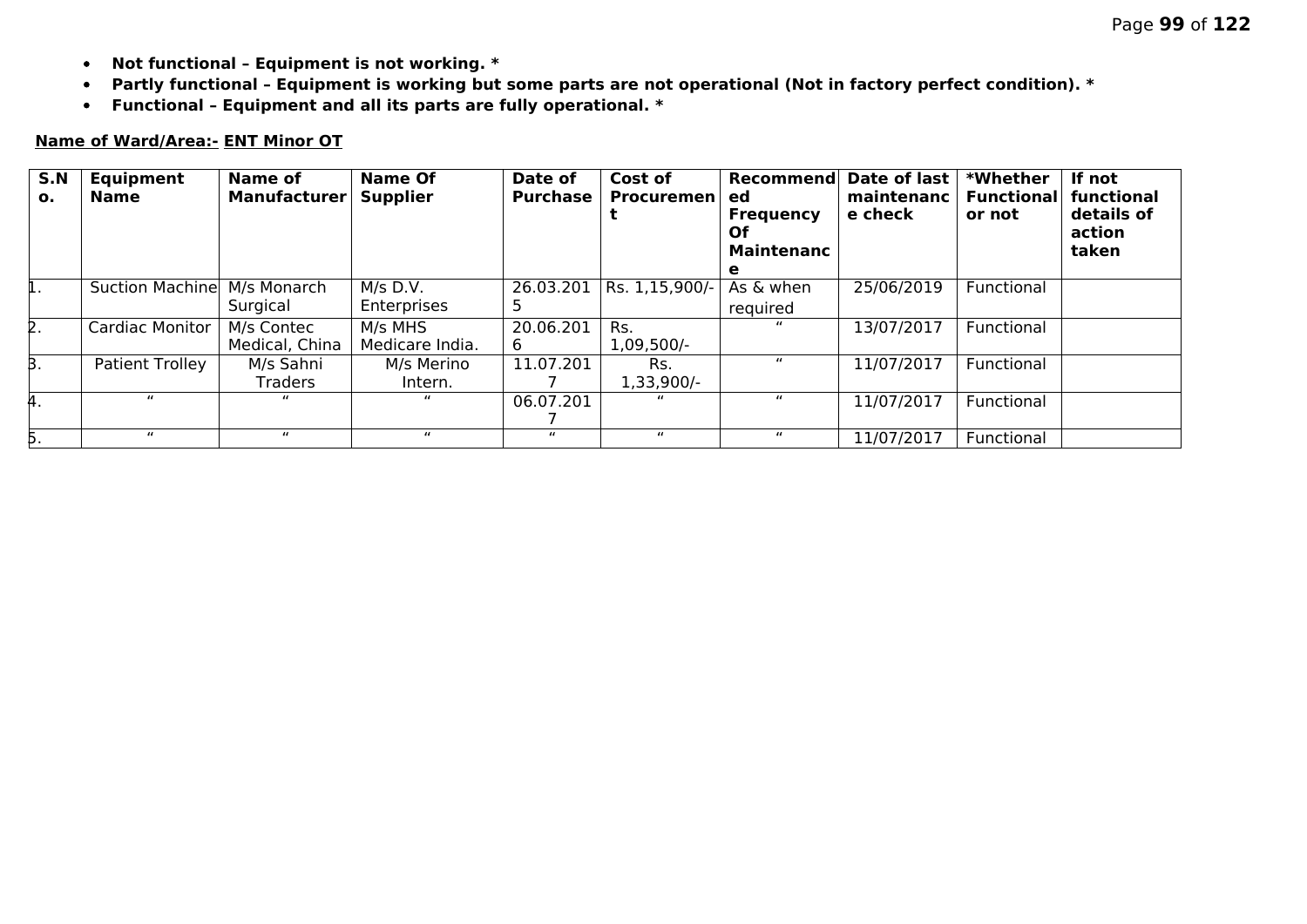- **Not functional Equipment is not working. \***
- **Partly functional Equipment is working but some parts are not operational (Not in factory perfect condition). \***
- **Functional Equipment and all its parts are fully operational.**

#### **Name of Ward/Area:- Surgery Minor OT 5th floor**

| S.N<br>о. | <b>Equipment</b><br><b>Name</b> | Name of<br><b>Manufacture</b> | <b>Name Of Supplier</b>          | Date of<br><b>Purchase</b> | Cost of<br>Procuremen ed                  | <b>Frequency</b><br><b>Of</b><br><b>Maintenanc</b><br>е | Recommend Date of last<br>maintenanc  <br>e check | $*$ Whether<br><b>Functional</b><br>or not | If not<br>functional<br>details of<br>action<br>taken |
|-----------|---------------------------------|-------------------------------|----------------------------------|----------------------------|-------------------------------------------|---------------------------------------------------------|---------------------------------------------------|--------------------------------------------|-------------------------------------------------------|
|           | LED Light<br>Source             | M/s Ecleris                   | M/s. Prime Medicals<br>Pvt. Ltd. | 05.11.201                  | 2900/-US\$<br>(Approx Rs.<br>$1,58,746/-$ | As & when<br>reguired                                   | 04/08/2021                                        | Functional                                 |                                                       |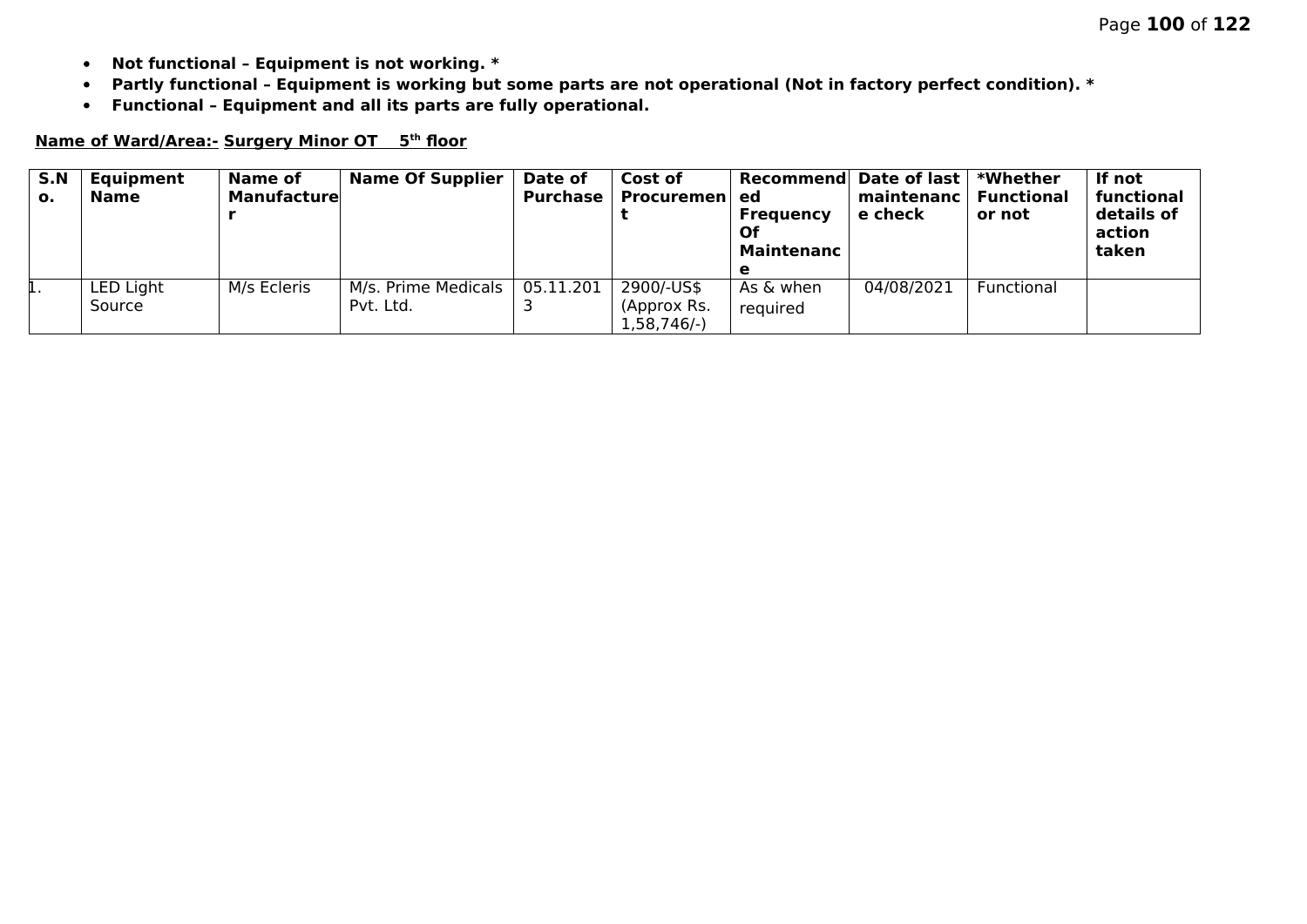- **Not functional Equipment is not working. \***
- **Partly functional Equipment is working but some parts are not operational (Not in factory perfect condition). \***
- **Functional Equipment and all its parts are fully operational. \***

#### **Name of Ward/Area:- Urology Minor OT 5th floor**

| S.N<br>о. | <b>Equipment</b><br><b>Name</b> | Name of<br><b>Manufacturer</b>        | <b>Name Of</b><br><b>Supplier</b> | Date of<br><b>Purchase</b> | Cost of<br>Procureme ed<br>nt | Recommend<br><b>Frequency</b><br>Of<br><b>Maintenanc</b><br>e | Date of last $ $<br>maintenanc<br>e check | $*$ Whether $\vert$ If not<br>I or not | <b>Functional functional</b><br>details of<br>action taken |
|-----------|---------------------------------|---------------------------------------|-----------------------------------|----------------------------|-------------------------------|---------------------------------------------------------------|-------------------------------------------|----------------------------------------|------------------------------------------------------------|
|           | Cautery Machine                 | M/s HEBU<br>Medical Gmbh,             | M/s Pukhya<br>Healthcare          | 05.11.2014                 | Euro.<br>$6,600/-$            | As & when<br>required                                         |                                           | Functional                             |                                                            |
| 2.        | Plasma Sterilizer               | M/S LOWTEM<br>CO.LTD.<br><b>KOREA</b> | <b>CL MICROMED</b><br>PVT. LTD.   | 10/12/2018                 | <b>INR</b><br>13,90,000/      | $\overline{u}$                                                | 29/10/2021                                | Functional                             |                                                            |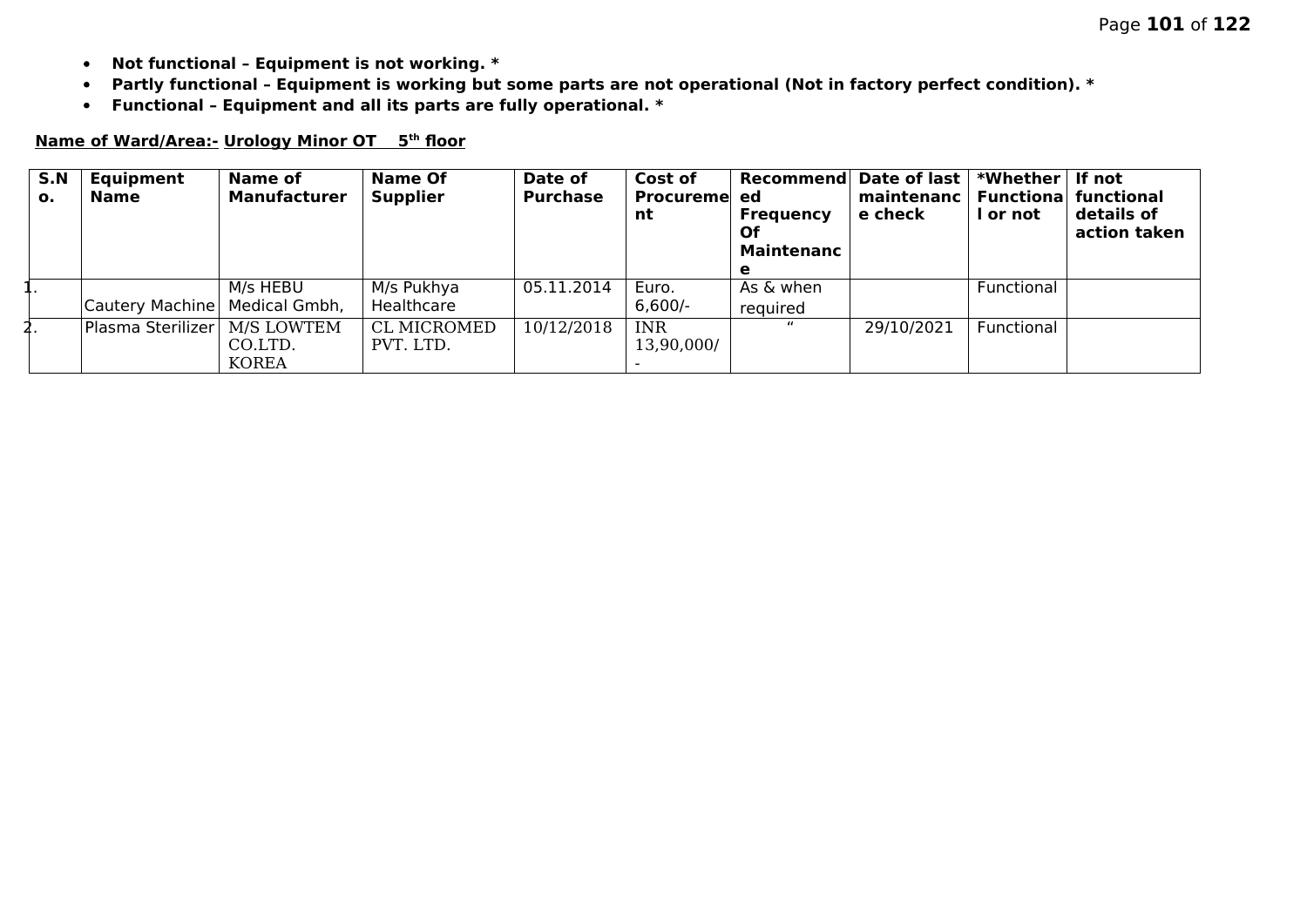- **Not functional Equipment is not working. \***
- **Partly functional Equipment is working but some parts are not operational (Not in factory perfect condition). \***
- **Functional Equipment and all its parts are fully operational. \***

# **Name of Ward/Area: SKIN OPD**

| S.N<br>о. | <b>Equipment</b><br>Name             | <b>Name of</b><br><b>Manufacturer</b> | <b>Name Of</b><br><b>Supplier</b> | Date of<br><b>Purchase</b> | Cost of<br><b>Procuremen</b>                        | <b>Recommend</b><br>ed<br><b>Frequency</b><br>Of.<br><b>Maintenanc</b><br>е | Date of last<br>maintenanc<br>e check | *Whether<br><b>Functional</b><br>or not | If not<br>functional<br>details of<br>action<br>taken |
|-----------|--------------------------------------|---------------------------------------|-----------------------------------|----------------------------|-----------------------------------------------------|-----------------------------------------------------------------------------|---------------------------------------|-----------------------------------------|-------------------------------------------------------|
| Ш.        | Patient<br><b>Trolley Cum</b><br>Bed |                                       | M/s. MGM Associates 30.03.201     |                            | Rs.<br>1,28,000/-                                   | As & when<br>required                                                       | 19/03/2020                            | Functional                              |                                                       |
| P.        | $\overline{u}$                       |                                       | $\overline{u}$                    | $\overline{u}$             | $\overline{u}$                                      | $\overline{u}$                                                              | 19/03/2020                            | Functional                              |                                                       |
| Β.        | Resuscitatio<br>n Cart               | M/s<br>Machan<br>International        | M/s Merino<br>International       | 28.10.201<br>4             | Rs. 1,07,990/-                                      | $\overline{\mathbf{u}}$                                                     | 19/03/2019                            | Functional                              |                                                       |
| 4.        | Cautery<br>Machine                   | M/s Gebruder<br>Martin                | M/s Vishal<br>Surgical            | 23.01.201<br>4             | $8,132/$ - Euro<br>(Approx Rs.<br>6,78,989.47<br>2) | $\overline{u}$                                                              | 10/10/2020                            | Functional                              |                                                       |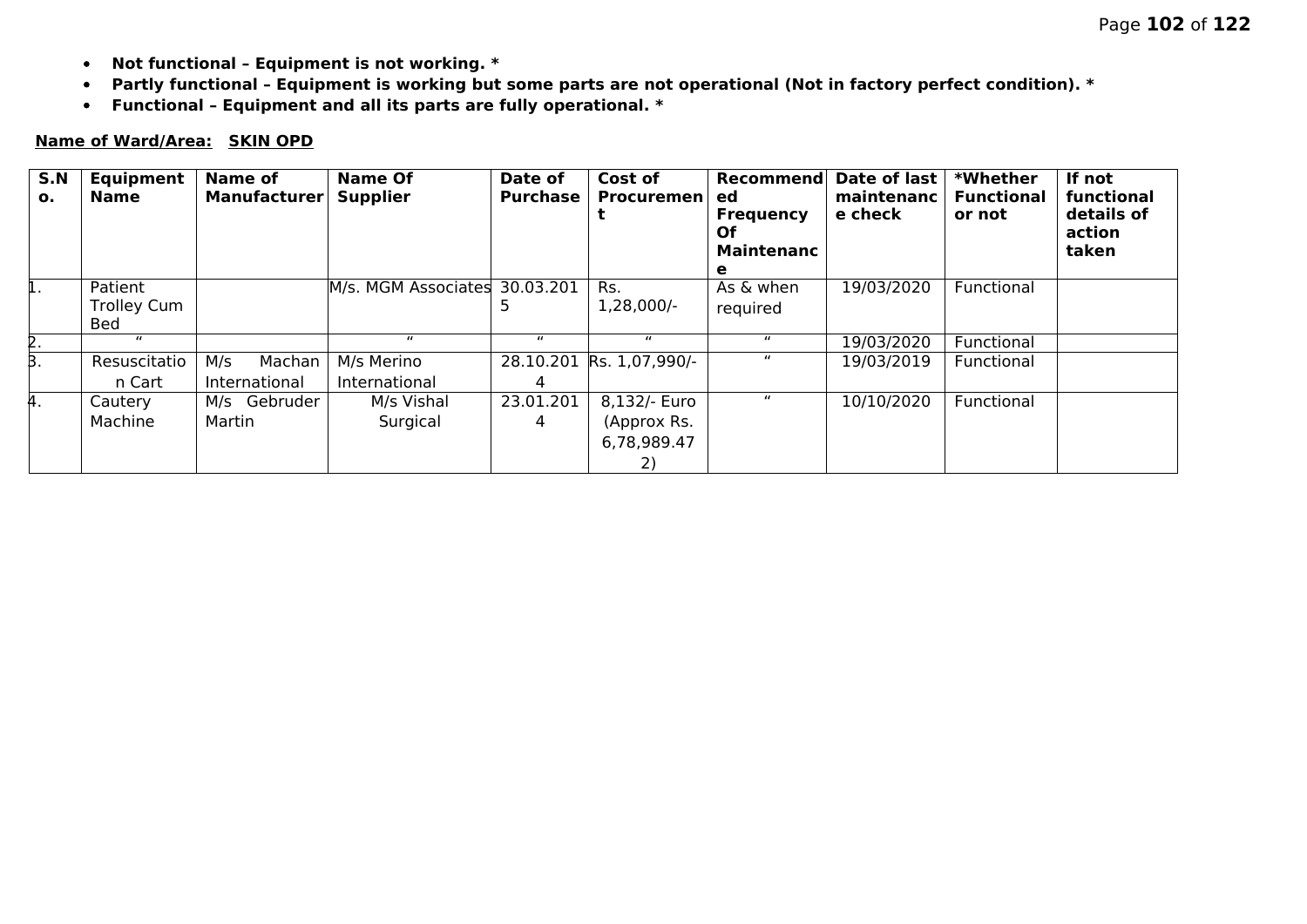- **Not functional Equipment is not working. \***
- **Partly functional Equipment is working but some parts are not operational (Not in factory perfect condition). \***
- **Functional Equipment and all its parts are fully operational. \***

# **Name of Ward/Area:- Paed. Medicine OPD**

 $\rightarrow$ 

| S.N<br>о. | Eauipment<br><b>Name</b> | Name of<br><b>Manufacturer</b> | Name Of<br><b>Supplier</b>   | Date of<br><b>Purchase</b> | Cost of<br><b>Procuremen</b> | Recommendl<br>ed<br><b>Frequency</b><br>Οf<br><b>Maintenanc</b><br>е | Date of last $\vert$ *Whether $\vert$ If not<br>maintenanc  <br>e check | or not     | <b>Functiona</b> functional<br>details of<br>action<br>taken |
|-----------|--------------------------|--------------------------------|------------------------------|----------------------------|------------------------------|----------------------------------------------------------------------|-------------------------------------------------------------------------|------------|--------------------------------------------------------------|
|           | Suction<br>Machine       | M/s Cheiron,<br>Czech Republic | M/s. Link Medical<br>Systems | 25.08.201                  | Rs.<br>1,19,000/-            | As & when<br>required                                                | 15/10/2021                                                              | Functional |                                                              |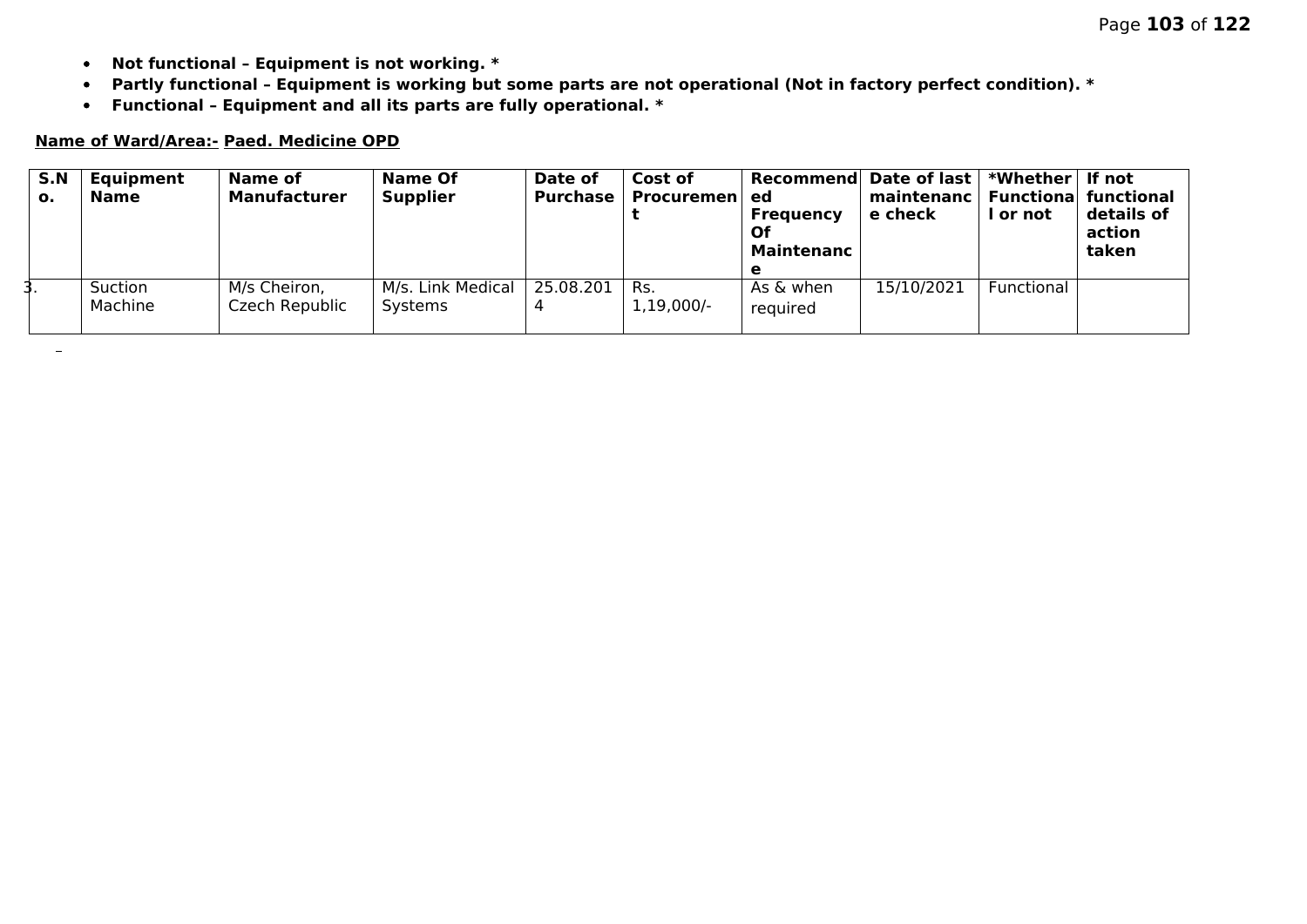- **Not functional Equipment is not working. \***
- **Partly functional Equipment is working but some parts are not operational (Not in factory perfect condition). \***
- **Functional Equipment and all its parts are fully operational. \***

 **Name of Ward/Area:- Paed. Surgery OPD 3rd floor**

| S.N<br>о. | <b>Equipment</b><br><b>Name</b>         | Name of<br><b>Manufacturer</b> | Name Of<br><b>Supplier</b>               | Date of<br><b>Purchase</b> | Cost of<br>Procuremen  ed | <b>Frequency</b><br>Of<br>Maintenanc '<br>е | Recommend Date of last   *Whether   If not<br>maintenanc<br>e check | or not            | <b>Functional functional</b><br>details of<br>action taken |
|-----------|-----------------------------------------|--------------------------------|------------------------------------------|----------------------------|---------------------------|---------------------------------------------|---------------------------------------------------------------------|-------------------|------------------------------------------------------------|
| ш.        | Ambulatory<br>blood pressure<br>monitor | M/s BTL, UK                    | M/s. Digitex<br>Medical Sys. (P)<br>Ltd. | 22.08.201                  | Rs.<br>$1,29,000/-$       | As & when<br>required                       | 13/02/2014                                                          | Not<br>Functional | Informed to<br>the firm                                    |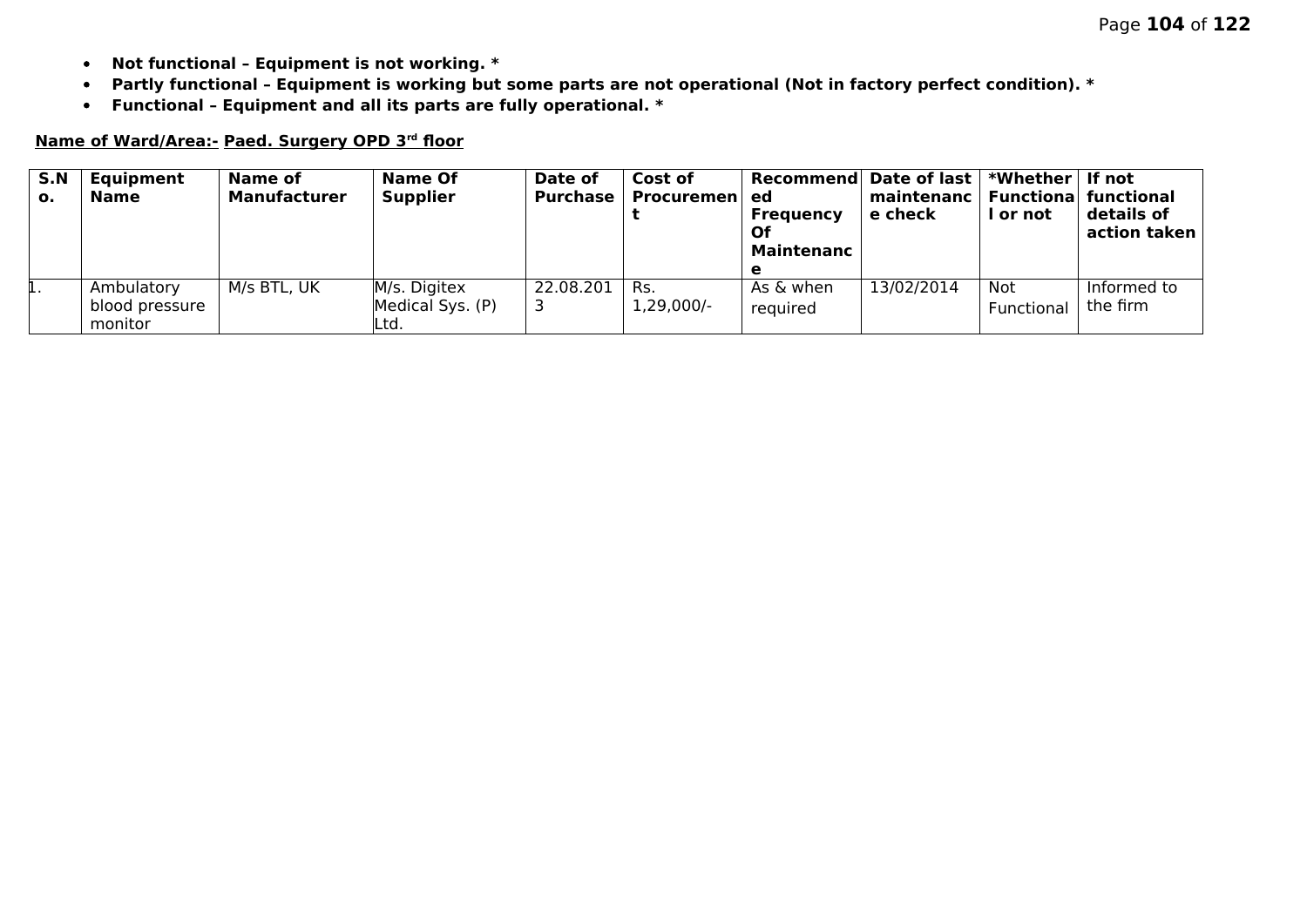- **Not functional Equipment is not working. \***
- **Partly functional Equipment is working but some parts are not operational (Not in factory perfect condition). \***
- **Functional Equipment and all its parts are fully operational. \***

# **Name of Ward/Area:- Medicine OPD**

| S.N<br>о. | <b>Equipment</b><br>Name | Name of<br><b>Manufacturer</b> | Name Of<br><b>Supplier</b> | Date of<br><b>Purchase</b> | Cost of<br><b>Procuremen</b> | ed<br><b>Frequency</b><br>Of<br><b>Maintenanc</b><br>е | <b>Recommend Date of last</b><br>maintenanc  <br>e check | *Whether<br>or not | If not<br><b>Functional functional</b><br>details of<br>action<br>taken |
|-----------|--------------------------|--------------------------------|----------------------------|----------------------------|------------------------------|--------------------------------------------------------|----------------------------------------------------------|--------------------|-------------------------------------------------------------------------|
|           | Ultrasonic               | M/s Atom                       | Vishal<br>M/s              | 06.07.201                  | 1,54,445/-JPY                | As & when                                              | 15/09/2021                                               | Functional         |                                                                         |
|           | Nebulizer                |                                | Surgical                   |                            |                              | required                                               |                                                          |                    |                                                                         |
| 2.        | $\overline{\mathbf{u}}$  | $\overline{u}$                 | $\overline{u}$             | $\overline{u}$             | $\mathbf{u}$                 | $\overline{u}$                                         | 15/09/2021                                               | Functional         |                                                                         |
| Β.        | Defibrillator            | M/s Schiller                   | M/s Schiller               | 14.09.201                  | Rs.                          | $\overline{u}$                                         | 14/09/2021                                               | Functional         |                                                                         |
|           |                          | Healthcare (I) P               | Healthcare Pvt.            |                            | $5,08,305/-$                 |                                                        |                                                          |                    |                                                                         |
|           |                          | lLtd.                          | Ltd.                       |                            |                              |                                                        |                                                          |                    |                                                                         |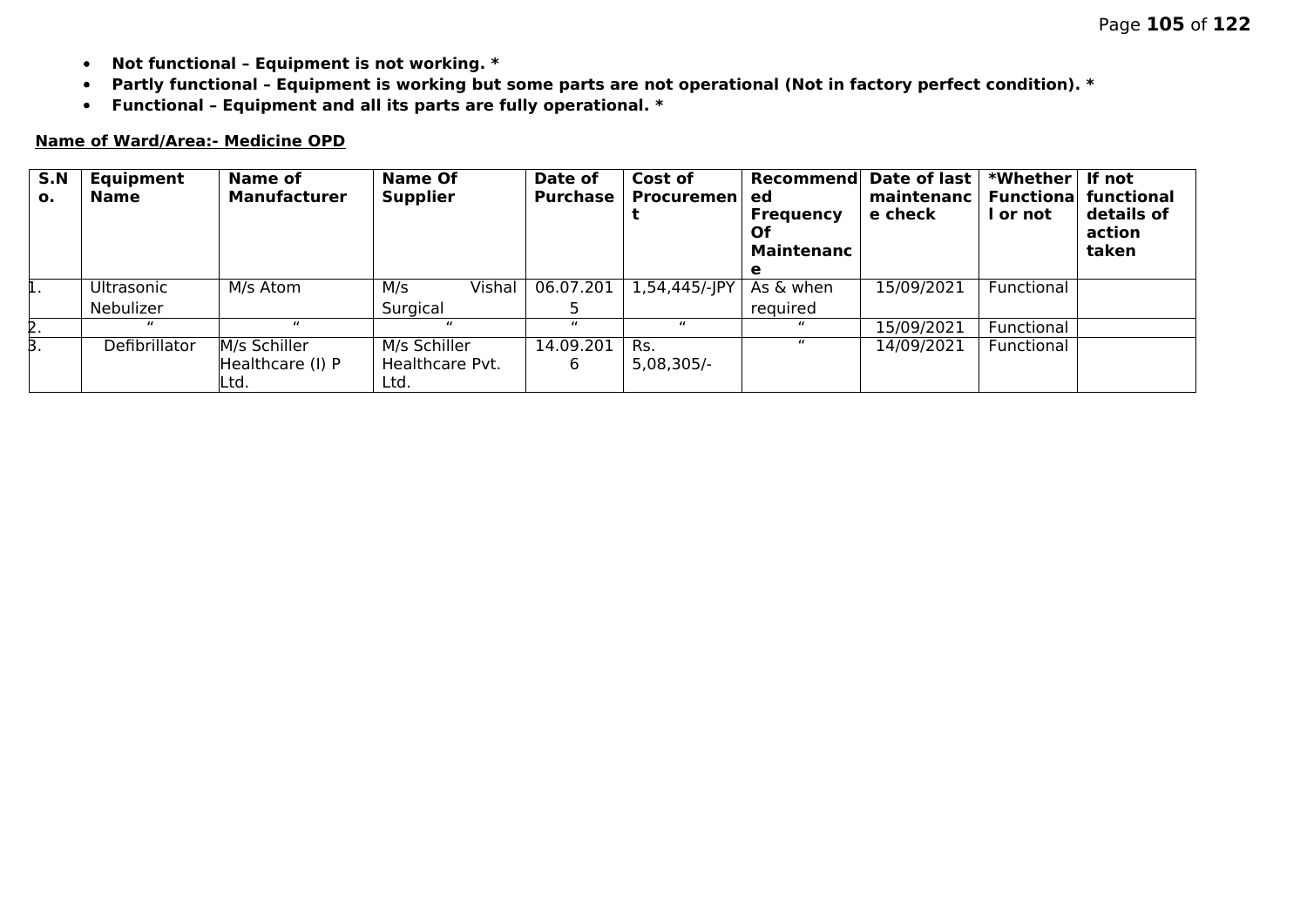- **Not functional Equipment is not working. \***
- **Partly functional Equipment is working but some parts are not operational (Not in factory perfect condition). \***
- **Functional Equipment and all its parts are fully operational. \***

# **Name of Ward/Area:- Ortho OT**

| S.N<br>$\mathbf{o}$ . | <b>Equipment</b><br><b>Name</b> | <b>Name of</b><br><b>Manufacturer</b>      | <b>Name Of</b><br><b>Supplier</b> | Date of<br><b>Purchas</b><br>е | Cost of<br><b>Procuremen</b><br>t                       | <b>Recommend</b><br>ed<br><b>Frequency</b><br>Of<br><b>Maintenanc</b><br>e | Date of<br>last<br>maintenan I or not<br>ce check | *Whether<br><b>Functiona</b> | If not<br>functional<br>details of<br>action<br>taken |
|-----------------------|---------------------------------|--------------------------------------------|-----------------------------------|--------------------------------|---------------------------------------------------------|----------------------------------------------------------------------------|---------------------------------------------------|------------------------------|-------------------------------------------------------|
| 1.                    | O.T. Light                      | M/s.Martin                                 | M/s.Vishal<br>Surgical            | 25.06.20<br>11                 | 23540.05/-<br>Euro<br>(Approx Rs.<br>1387215/-)         | As & when<br>required                                                      | 23/12/201<br>9                                    | Functional                   |                                                       |
| 2.                    | Sterilizer                      | M/s. Techno-Gaz                            | M/s. Vishal<br>Distributors       | 25.06.20<br>11                 | Rs.<br>$501730/-$                                       | $\overline{u}$                                                             | 26/08/202<br>1                                    | Functional                   |                                                       |
| 3.                    | Cautery<br>Machine              | M/s.Martin                                 | M/s.Vishal<br>Surgical            | 24.07.20<br>12                 | 8400/- Euro                                             | $\overline{u}$                                                             | 24/06/202<br>1                                    | Functional                   |                                                       |
| 4.                    | $\overline{u}$                  | $\mathbf{u}$                               | $\overline{u}$                    | $\overline{u}$                 | $\overline{u}$                                          | $\overline{u}$                                                             | 24/06/202<br>1                                    | Functional                   |                                                       |
| Б.                    | $\overline{u}$                  | $\overline{u}$                             | $\overline{u}$                    | $\overline{u}$                 | $\overline{u}$                                          | $\overline{u}$                                                             | 24/06/202<br>1                                    | Functional                   |                                                       |
| $\overline{6}$ .      | $\overline{u}$                  | $\overline{u}$                             | $\overline{u}$                    | $\overline{u}$                 | $\overline{u}$                                          | $\overline{u}$                                                             | 24/06/202<br>1                                    | Functional                   |                                                       |
| 7.                    | Defibrillator                   | M/s.Hospimax<br>Electronics<br>(1)<br>Ltd. | M/s.Shenzhen<br>Mindray           | 11.10.20<br>12                 | $7,667$ - US\$<br>(Approx Rs.<br>98,<br>3,<br>$684/-$ ) | $\overline{u}$                                                             | 21/11/201<br>9                                    | Functional                   |                                                       |
| 8.                    | Suction<br>Machine              | M/s Cheiron,<br>Czech Republic             | M/s. Link<br>Medical<br>Systems   | 25.08.20<br>14                 | Rs.<br>1,19,000/-                                       | $As \& when$<br>required                                                   | 15/09/202<br>1                                    | Functional                   |                                                       |
| 9.                    | $\overline{u}$                  | $\overline{u}$                             |                                   | $\overline{u}$                 | $\overline{u}$                                          | $\overline{u}$                                                             | 15/09/202<br>1                                    | Functional                   |                                                       |
| 10.                   | $\overline{u}$                  | $\overline{u}$                             | $\overline{u}$                    | $\overline{u}$                 | $\overline{u}$                                          | $\overline{u}$                                                             | 15/09/202                                         | Functional                   |                                                       |
| $\overline{11}$ .     | $\overline{u}$                  | $\overline{u}$                             | $\overline{u}$                    | $\overline{u}$                 | $\overline{u}$                                          | $\overline{u}$                                                             | 15/09/202                                         | Functional                   |                                                       |
| $\overline{12}$ .     | $\overline{u}$                  | $\overline{u}$                             | $\overline{u}$                    | $\overline{u}$                 | $\overline{u}$                                          | $\overline{u}$                                                             | 15/09/202<br>1                                    | Functional                   |                                                       |
| $\overline{13.}$      | $\overline{u}$                  | $\overline{u}$                             | $\overline{u}$                    | $\overline{u}$                 | $\overline{u}$                                          | $\overline{u}$                                                             | 15/09/202<br>1                                    | Functional                   |                                                       |
| 14.                   | Cardiac<br>Monitor              | M/s. Edan<br>Instruments                   | M/s. Super<br>Medicare            | 20.06.20<br>14                 | 3,376/- US\$                                            | $\boldsymbol{u}$                                                           | 29/06/202<br>$\mathbf{1}$                         | Functional                   |                                                       |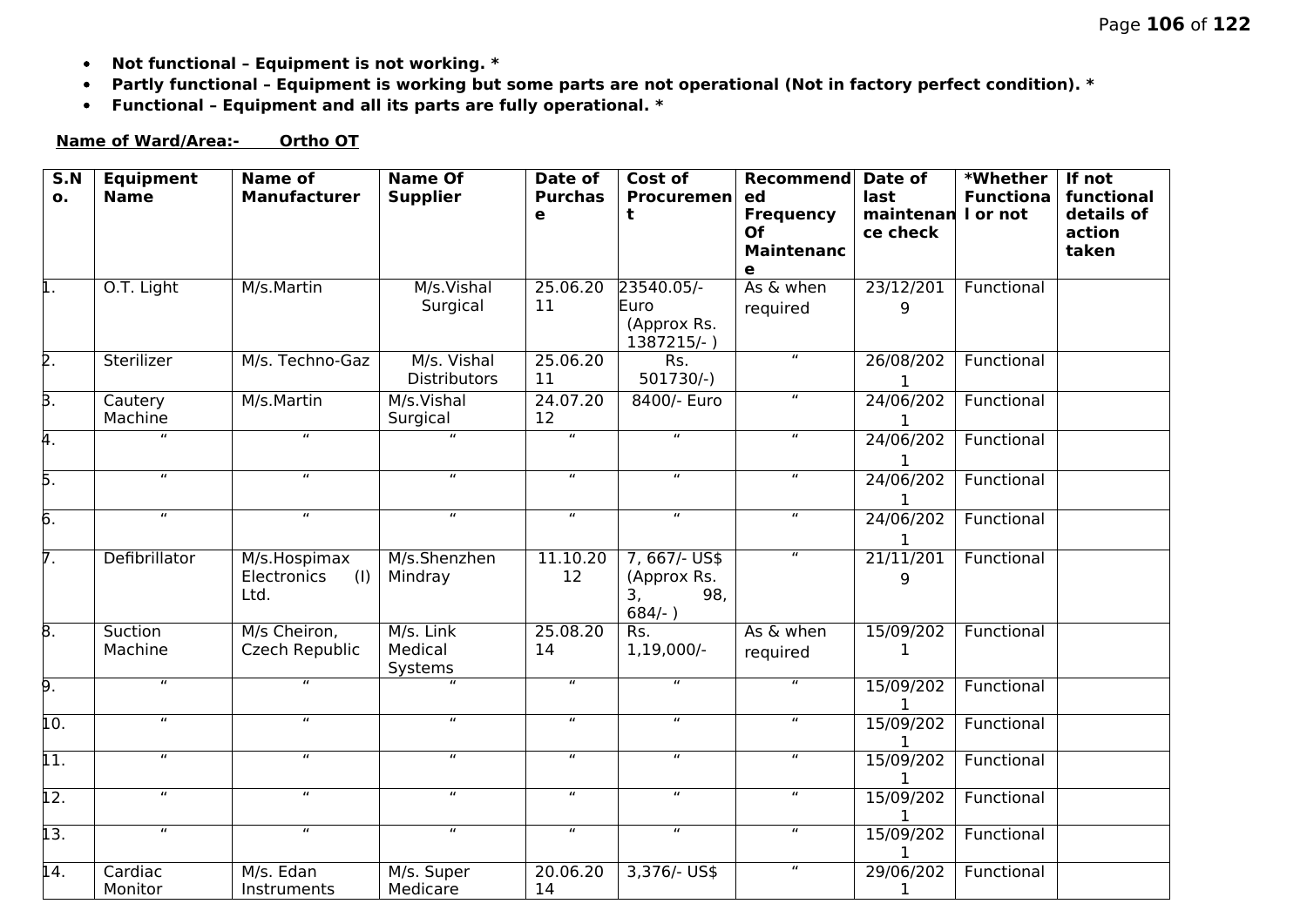|                  |                                | INC.                                      |                               |                            |                                 |                       |                           |                          |                         |
|------------------|--------------------------------|-------------------------------------------|-------------------------------|----------------------------|---------------------------------|-----------------------|---------------------------|--------------------------|-------------------------|
| 15.              | $\overline{u}$                 | $\overline{u}$                            | $\overline{u}$                | $\overline{u}$             | $\boldsymbol{u}$                | $\boldsymbol{u}$      | 29/06/202<br>1            | Functional               |                         |
| 16.              | $\overline{u}$                 | $\pmb{\mu}$                               | $\boldsymbol{u}$              | $\boldsymbol{u}$           | $\boldsymbol{u}$                | $\boldsymbol{u}$      | 29/06/202<br>1            | Functional               |                         |
| 17.              | <b>Pulse Oximeter</b>          | M/s.<br><b>EDAN</b><br>(China)            | M/s. Super<br>Medicare Agen.  | 31.03.20<br>15             | Rs.<br>$1.15.500/-$             | As & when<br>required | 25/08/202<br>$\mathbf{0}$ | Functional               |                         |
| 18.              | Patient Trolley<br>Com Bed     | M/s<br>Fukang,<br>China                   | M/s. MGM<br>Associates,       | 30.03.20<br>15             | Rs.<br>$1,28,000/-$             | As & when<br>required | 05/03/202<br>1            | Functional               |                         |
| 19.              |                                | $\overline{u}$                            |                               | $\overline{u}$             |                                 |                       | 05/03/202<br>1            | Functional               |                         |
| 20.              | $\overline{u}$                 | $\overline{u}$                            | $\overline{u}$                | $\overline{u}$             | $\overline{u}$                  | $\overline{u}$        | 05/03/202<br>1            | Functional               |                         |
| 21.              | $\overline{u}$                 | $\boldsymbol{u}$                          | $\boldsymbol{u}$              | $\boldsymbol{u}$           | $\boldsymbol{u}$                | $\boldsymbol{u}$      | 05/03/202<br>1            | Functional               |                         |
| 22.              | <b>ICU Beds</b>                | M/s Monarch<br>Surgical                   | M/s.D.V<br>Enterprises        | 18.03.20<br>15             | Rs.<br>$\mathbf{1}$<br>39,900/- | As & when<br>required | 19/02/202<br>1            | Functional               |                         |
| 23.              | Defibrillator                  | M/s Mediana                               | M/s Digitex<br>Medical        | 31.03.20<br>14             | Rs.<br>6,26,914/-               | As & when<br>required | 27/02/201<br>9            | Functional               |                         |
| 24.              | $\overline{u}$                 | $\overline{u}$                            | $\overline{u}$                | $\overline{u}$             |                                 | $\overline{u}$        | 27/02/201<br>9            | <b>Not</b><br>Functional | Informed to<br>the firm |
| 25.              | <b>Ultrasonic</b><br>Nebulizer | M/s Atom                                  | M/s Vishal<br>Surgical        | 03.09.20<br>13             | 1,39,000/- Yen                  | As & when<br>required | 25/08/201<br>9            | Functional               |                         |
| 26.              | <b>Suction Machine</b>         | M/s Monarch<br>Surgical                   | $M/s$ D.V.<br>Enterprises     | 26.03.20<br>15             | 1,15,900/- Rs.                  |                       | 20/10/202<br>1            | Functional               |                         |
| 27.              | $\overline{u}$                 | $\overline{u}$                            |                               | $\overline{u}$             | $\overline{u}$                  | $\overline{u}$        | 20/10/202<br>1            | Functional               |                         |
| 28.              | Vein<br><b>ILLUMINATOR</b>     | M/s CHRISTIE-<br><b>USA</b>               | M/s. Vinay<br><b>Brothers</b> | 23.03.20<br>15             | Rs. 5,22,900/-                  | As & when<br>required |                           | Functional               |                         |
| 29.              | Cardiac Monitor                | M/s Contec<br>Medical System,<br>China    | M/s MHS<br>Medicare India.    | 20.06.20<br>16             | RS.<br>1,09,500/-               | $\overline{u}$        | 30/06/202<br>$\mathbf 1$  | Functional               |                         |
| B0.              | $\overline{u}$                 | $\overline{u}$                            | $\overline{u}$                | $\overline{u}$             | $\overline{u}$                  | $\boldsymbol{u}$      | 30/06/202<br>1            | Functional               |                         |
| 31.              | $\boldsymbol{u}$               | $\overline{u}$                            | $\overline{u}$                | $\boldsymbol{u}$           | $\boldsymbol{u}$                | $\boldsymbol{u}$      | 30/06/202<br>1            | Functional               |                         |
| B2.              |                                |                                           |                               |                            |                                 |                       | 30/06/202                 | Functional               |                         |
| 33.              | Ventilator                     | M/s Air Liquide<br>Medical                | M/s Air Liquide<br>Medical    | 01.09.20<br>$\frac{16}{u}$ | Rs.9,33,000/                    | $\boldsymbol{u}$      | 09/07/202                 | Functional               |                         |
| B4.              | $\overline{u}$                 | $\overline{u}$                            | $\overline{u}$                |                            | $\overline{u}$                  | $\boldsymbol{u}$      | 09/07/202                 | Functional               |                         |
| $\overline{35.}$ | Resuscitation<br>Cart          | Machan<br>M/s<br>International,<br>Taiwan | M/s.Merino<br>International   | 31.03.20<br>15             | Rs.<br>1,27,990/-               | As & when<br>required | 17/01/201<br>$\prime$     | Functional               |                         |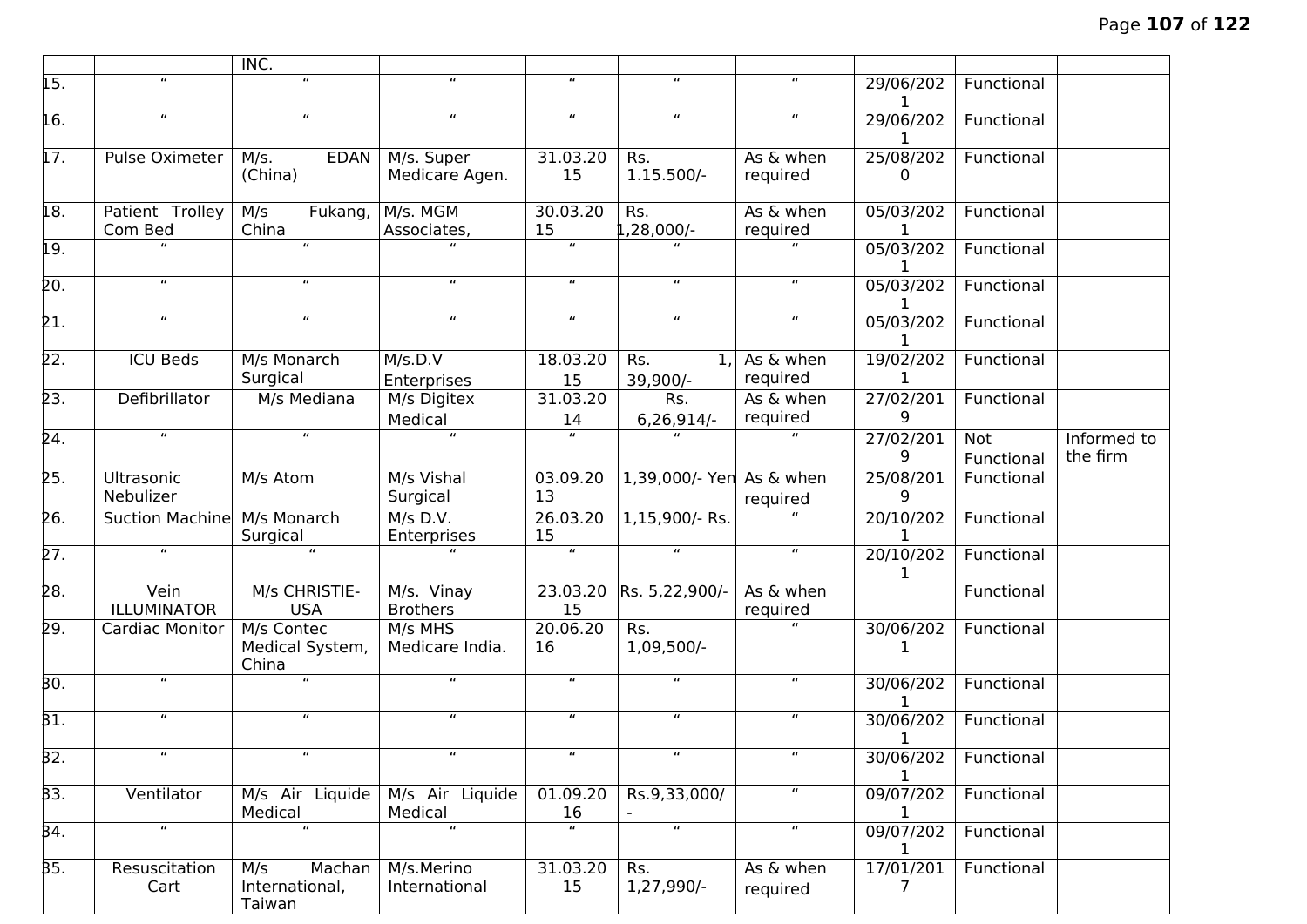| $\overline{56}$ . | <b>Patient Trolley</b>  | M/s Sahni          | M/s Merino     | 11.07.20       | Rs.              | $\overline{u}$   | 13/02/202 | Functional |  |
|-------------------|-------------------------|--------------------|----------------|----------------|------------------|------------------|-----------|------------|--|
|                   |                         | Traders            | Intern.        | 17             | 1,33,900/-       |                  |           |            |  |
| $\overline{37}$ . | $\overline{u}$          | $\overline{ }$     | $\overline{u}$ | $\overline{u}$ |                  | $\overline{u}$   | 13/02/202 | Functional |  |
|                   |                         |                    |                |                |                  |                  |           |            |  |
| $\overline{58}$ . | Cardiac                 | M/s Edan           | M/s Super      | 07.09.20       | 2891.89/-        | $\boldsymbol{u}$ | 25/08/202 | Functional |  |
|                   | Monitor                 | <b>Instruments</b> | Medicar        | 17             | US\$             |                  |           |            |  |
|                   |                         | Inc.,              | Agencies,      |                |                  |                  |           |            |  |
| $\overline{59}$ . | $\overline{u}$          |                    |                | $\overline{u}$ | $\overline{u}$   | $\overline{u}$   | 25/08/202 | Functional |  |
|                   |                         |                    |                |                |                  |                  |           |            |  |
| 40.               | $\overline{\mathbf{u}}$ | $\overline{u}$     | $\overline{u}$ | $\overline{u}$ | $\overline{u}$   | $\overline{u}$   | 25/08/202 | Functional |  |
|                   |                         |                    |                |                |                  |                  |           |            |  |
| 41.               | $\overline{u}$          | $\overline{u}$     | $\overline{u}$ | $\overline{u}$ | $\overline{u}$   | $\overline{u}$   | 25/08/202 | Functional |  |
|                   |                         |                    |                |                |                  |                  | 0         |            |  |
| 42.               | Cardiac                 | M/s. Shenzhen      | M/s. D.V.      | 10/09/20       | Rs.              | $\boldsymbol{u}$ | 15/09/202 | Functional |  |
|                   | Monitor                 | Hwatime Medical    | Enterprises    | 20             | 2,11,406/-       |                  |           |            |  |
|                   | CO.                     |                    |                |                |                  |                  |           |            |  |
| 43.               | Cautery                 | M/s Gebruder       | M/s Vishal     | $25 - 11 -$    | 11723/-          | As & when        | 15/06/202 | Functional |  |
|                   | Machine                 | Martin             | Surgical       | 2019           | Euro             | required         |           |            |  |
| 44.               | $\overline{u}$          | $\overline{u}$     | $\overline{ }$ | $\overline{u}$ | $\overline{u}$   |                  | 15/06/202 | Functional |  |
|                   |                         |                    |                |                |                  |                  |           |            |  |
| 45.               | $\overline{u}$          | $\overline{u}$     | $\overline{u}$ | $\overline{u}$ | $\boldsymbol{u}$ | $\overline{u}$   | 15/06/202 | Functional |  |
|                   |                         |                    |                |                |                  |                  |           |            |  |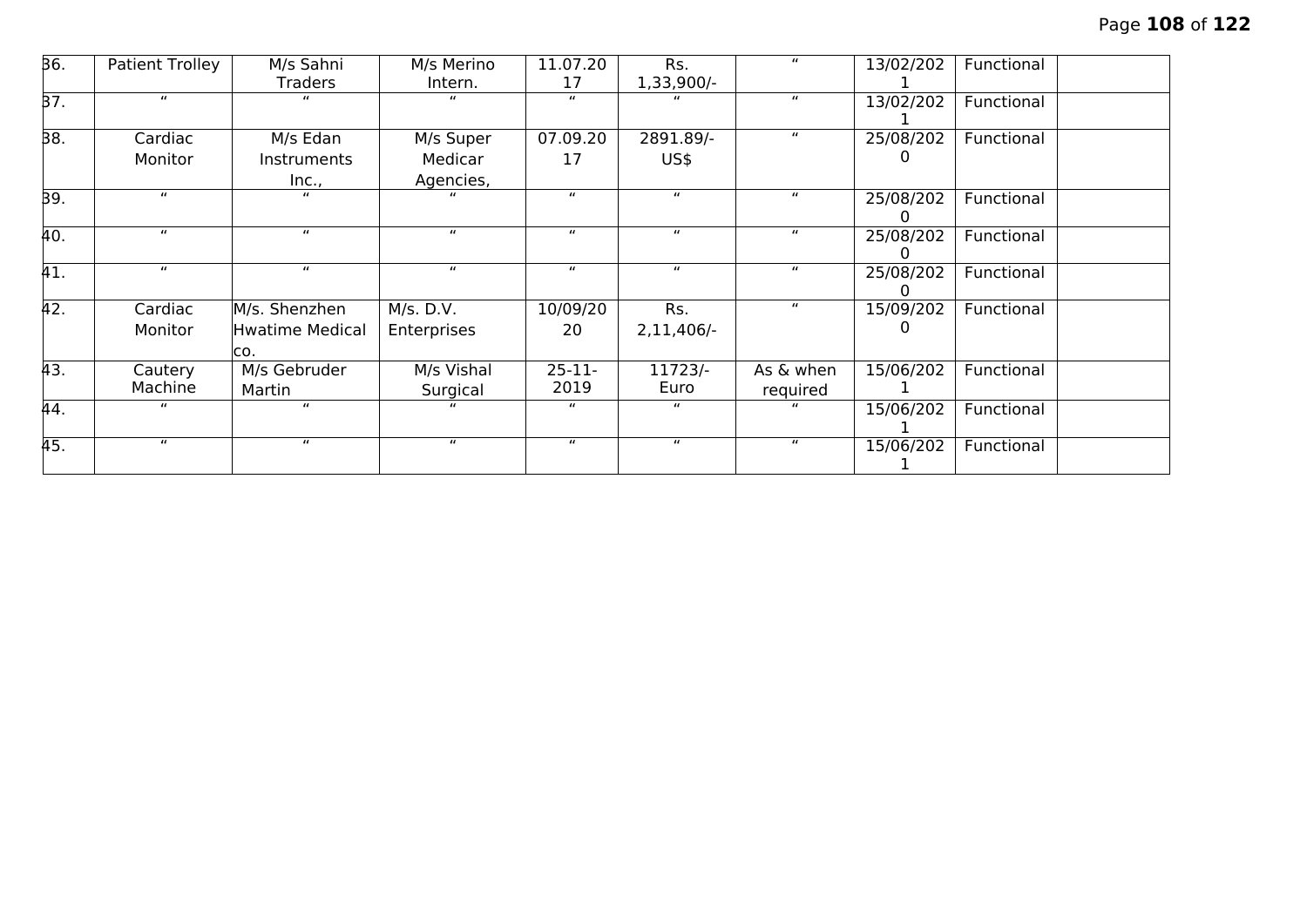- **Not functional Equipment is not working. \***
- **Partly functional Equipment is working but some parts are not operational (Not in factory perfect condition). \***
- **Functional Equipment and all its parts are fully operational. \***

#### **Name of Ward/Area:- CSSD**

| S.N<br>о. | Equipment<br><b>Name</b> | Name of<br><b>Manufacture</b> | Name Of<br><b>Supplier</b> | Date of<br>Purchase | Cost of<br>Procuremen  ded | Frequency<br>Οf<br><b>Maintenanc</b><br>е | <b>Recommen Date of last *Whether</b><br>maintenanc Functional<br>$\bf e$ check | or not     | If not<br>functiona<br>I details<br>of action<br>taken |
|-----------|--------------------------|-------------------------------|----------------------------|---------------------|----------------------------|-------------------------------------------|---------------------------------------------------------------------------------|------------|--------------------------------------------------------|
| μ.        | Steam<br>Sterilizer      | M/s. MMM<br>Munchener         | M/s. CL<br>Micromed        | 30.08.201           | Euro<br>88.500/-           | As & when<br>required                     | 30/09/202                                                                       | Functional |                                                        |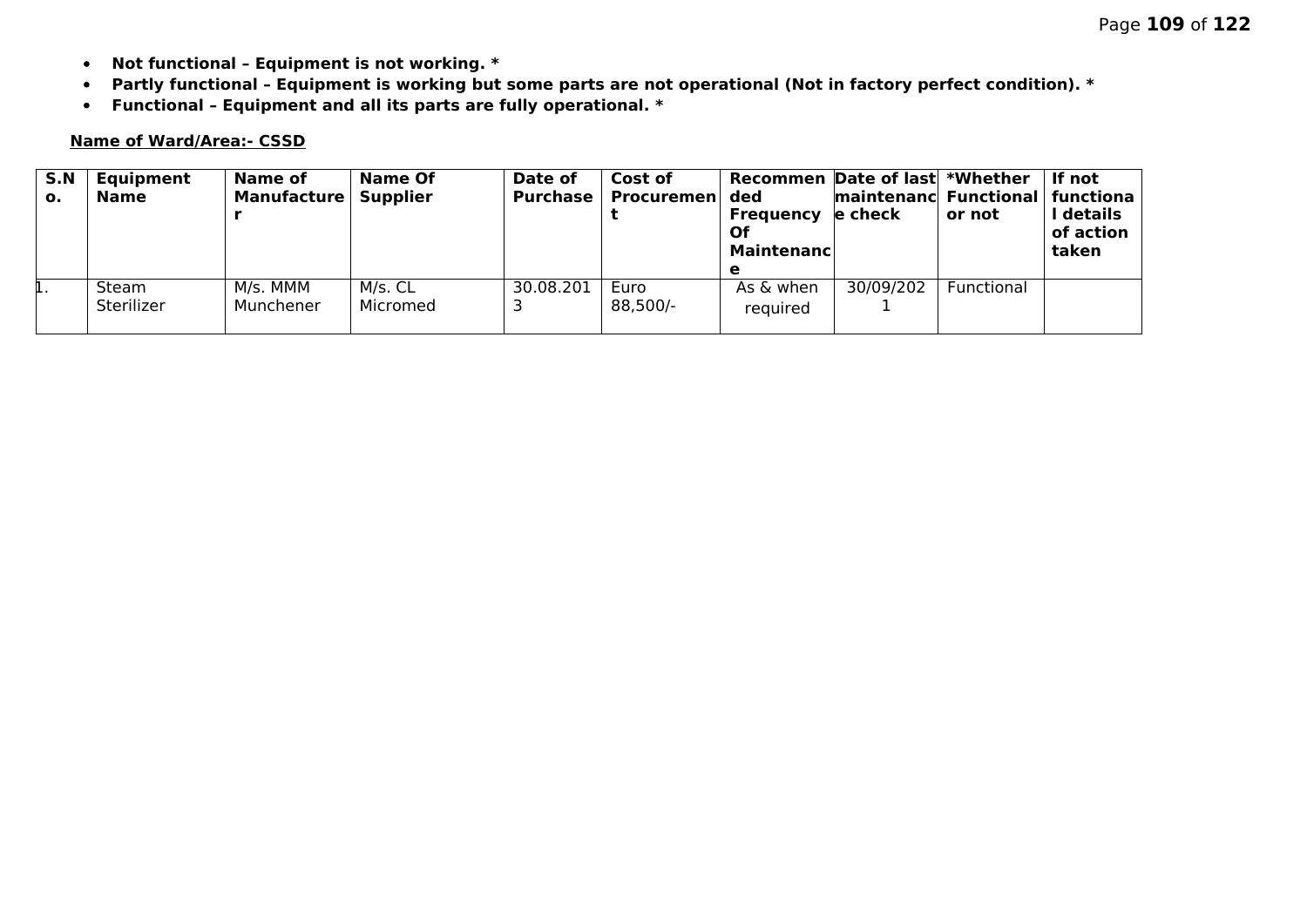- **Not functional Equipment is not working. \***
- **Partly functional Equipment is working but some parts are not operational (Not in factory perfect condition). \***
- **Functional Equipment and all its parts are fully operational. \***

# **Name of Ward/Area: - Pulmonary Medicine Ward/ICU**

| S.N<br>0.         | <b>Equipment</b><br><b>Name</b>    | <b>Name</b><br>of<br><b>Manufactur</b><br>er | <b>Name Of Supplier</b>            | Date of<br><b>Purchase</b>       | <b>Cost of</b><br><b>Procurement</b> | Recommend<br>ed<br><b>Frequency</b><br>Of<br><b>Maintenanc</b><br>e | Date of<br>last<br>maintena<br>nce check | *Whether<br><b>Functional</b><br>or not | If not<br>functiona<br>I details<br>of action<br>taken |
|-------------------|------------------------------------|----------------------------------------------|------------------------------------|----------------------------------|--------------------------------------|---------------------------------------------------------------------|------------------------------------------|-----------------------------------------|--------------------------------------------------------|
|                   | Cardiac<br>Monitor with<br>Printer | M/s Mediaid                                  | M/s Advanced<br>Micronic Devices   | 10.01.201<br>3                   | Rs. 1, 25,<br>$000/-$                | As & when<br>required                                               | 17/02/202<br>$\mathbf{1}$                | <b>Not</b><br>Functional                | Informed<br>to the<br>firm                             |
| 2.                | $\overline{u}$                     | $\overline{u}$                               | $\overline{u}$                     | $\overline{u}$                   | $\overline{u}$                       | $\overline{u}$                                                      | 17/02/202<br>$\mathbf{1}$                | $\overline{u}$                          | $\overline{u}$                                         |
| 3.                | $\overline{u}$                     | $\overline{u}$                               | $\overline{u}$                     | $\overline{u}$                   | $\overline{u}$                       | $\overline{u}$                                                      | 17/02/202<br>$\mathbf{1}$                | Functional                              |                                                        |
| 4.                | $\overline{u}$                     | $\overline{u}$                               | $\overline{u}$                     | $\overline{u}$                   | $\overline{u}$                       | $\overline{u}$                                                      | 17/02/202<br>$\mathbf{1}$                | Functional                              |                                                        |
| ş.                | $\overline{u}$                     | $\overline{u}$                               | $\overline{u}$                     | $\overline{u}$                   | $\overline{u}$                       | $\overline{u}$                                                      | 17/02/202<br>$\mathbf{1}$                | Functional                              |                                                        |
| б.                | $\overline{u}$                     | $\overline{u}$                               | $\overline{u}$                     | $\overline{u}$                   | $\overline{u}$                       | $\overline{u}$                                                      | 17/02/202<br>$\mathbf{1}$                | Functional                              |                                                        |
| 7.                | $\overline{u}$                     | $\overline{u}$                               | $\overline{u}$                     | $\overline{u}$                   | $\overline{u}$                       | $\overline{u}$                                                      | 17/02/202<br>$\mathbf{1}$                | Functional                              |                                                        |
| 8.                | $\overline{u}$<br>$\overline{u}$   | $\overline{u}$<br>$\overline{u}$             | $\overline{u}$<br>$\boldsymbol{u}$ | $\overline{u}$<br>$\overline{u}$ | $\overline{u}$<br>$\overline{u}$     | $\overline{u}$<br>$\boldsymbol{u}$                                  | 17/02/202<br>$\mathbf{1}$                | Functional                              |                                                        |
| ģ.                | $\overline{u}$                     | $\overline{u}$                               | $\overline{u}$                     | $\overline{u}$                   | $\overline{u}$                       | $\overline{u}$                                                      | 17/02/202<br>$\mathbf{1}$                | Functional                              |                                                        |
| 10.               | $\overline{u}$                     | $\overline{u}$                               | $\overline{u}$                     | $\overline{u}$                   | $\overline{u}$                       | $\overline{u}$                                                      | 17/02/202<br>$\mathbf{1}$                | Functional                              |                                                        |
| $\sqrt{1}$ .      | $\overline{u}$                     | $\overline{u}$                               | $\overline{u}$                     | $\overline{u}$                   | $\overline{u}$                       | $\overline{u}$                                                      | 17/02/202<br>$\mathbf{1}$                | Functional                              |                                                        |
| $\overline{12}$ . |                                    |                                              |                                    |                                  |                                      |                                                                     | 17/02/202<br>$\mathbf{1}$                | <b>Not</b><br>Functional                | <b>Informed</b><br>to the<br>firm                      |
| $\overline{13}$ . | $\overline{u}$                     | $\overline{u}$                               | $\overline{u}$                     | $\overline{u}$                   | $\overline{u}$                       | $\overline{u}$                                                      | 17/02/202<br>$\mathbf{1}$                | $\overline{u}$                          | $\overline{u}$                                         |
| 14.               | $\overline{u}$                     | $\overline{u}$                               | $\overline{u}$                     | $\overline{u}$                   | $\overline{u}$                       | $\overline{u}$                                                      | 17/02/202<br>$\mathbf{1}$                | Functional                              |                                                        |
| 15.               | $\overline{u}$                     | $\overline{u}$                               | $\overline{u}$                     | $\overline{u}$                   | $\overline{u}$                       | $\overline{u}$                                                      | 17/02/202<br>$\mathbf{1}$                | Functional                              |                                                        |
| 16.               | $\overline{u}$                     | $\overline{u}$                               | $\overline{u}$                     | $\overline{u}$                   | $\overline{u}$                       | $\overline{u}$                                                      | 17/02/202                                | Functional                              |                                                        |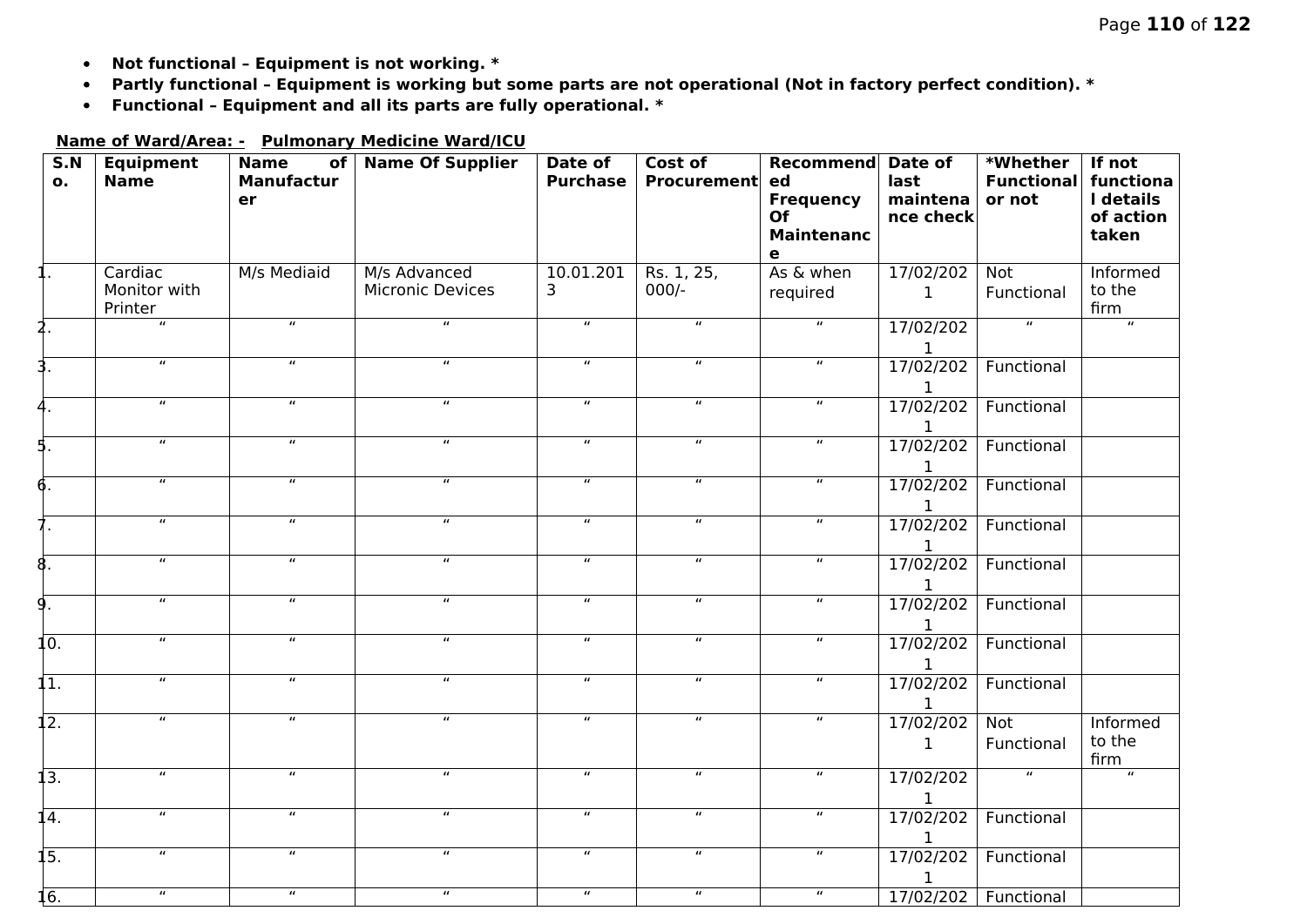|                   |                        |                  |                        |                  |                  |                  | $\mathbf 1$               |            |  |
|-------------------|------------------------|------------------|------------------------|------------------|------------------|------------------|---------------------------|------------|--|
| $\overline{17}$ . | <b>Patient Trolley</b> | M/s.Grome        | M/s. Shalyaa           | 10.12.201        | Rs. 1, 95,       | $\overline{u}$   | 24/06/202                 | Functional |  |
|                   |                        | Agility          | International.         | $\overline{a}$   | $250/-$          |                  | 1                         |            |  |
| $\overline{18}$ . | $\boldsymbol{u}$       | $\overline{u}$   |                        | $\overline{u}$   |                  | $\boldsymbol{u}$ | 24/06/202                 | Functional |  |
|                   |                        |                  |                        |                  |                  |                  |                           |            |  |
| 19.               | $\overline{u}$         | $\overline{u}$   | $\overline{u}$         | $\overline{u}$   | $\overline{u}$   | $\boldsymbol{u}$ | 24/06/202                 | Functional |  |
|                   |                        |                  |                        |                  |                  |                  | 1                         |            |  |
| 20.               | $\overline{u}$         | $\boldsymbol{u}$ | $\overline{u}$         | $\overline{u}$   | $\overline{u}$   | $\boldsymbol{u}$ | 24/06/202                 | Functional |  |
|                   |                        |                  |                        |                  |                  |                  | 1                         |            |  |
| 21.               | $\overline{u}$         | $\overline{u}$   | $\overline{u}$         | $\overline{u}$   | $\overline{u}$   | $\boldsymbol{u}$ | 24/06/202                 | Functional |  |
|                   |                        |                  |                        |                  |                  |                  |                           |            |  |
| 22.               | <b>ICU Ventilator</b>  | Air<br>M/s.      | M/s. Air Liquide       | 14.01.201        | 9, 181/- Euro    | $\pmb{u}$        | 02/08/202                 | Functional |  |
|                   |                        | Liquide          | <b>Medical Systems</b> | 3                |                  |                  | 1                         |            |  |
|                   |                        | Medical          |                        |                  |                  |                  |                           |            |  |
| $\sqrt{43}$ .     | $\boldsymbol{u}$       | $\overline{u}$   | $\boldsymbol{u}$       | $\boldsymbol{u}$ | $\boldsymbol{u}$ | $\boldsymbol{u}$ | 07/01/202                 | Functional |  |
|                   |                        |                  |                        |                  |                  |                  | $\mathbf 1$               |            |  |
| 24.               | $\boldsymbol{u}$       | $\boldsymbol{u}$ | $\overline{u}$         | $\boldsymbol{u}$ | $\boldsymbol{u}$ | $\boldsymbol{u}$ | 07/01/202                 | Functional |  |
|                   |                        |                  |                        |                  |                  |                  | 1                         |            |  |
| 25.               | $\overline{u}$         | $\boldsymbol{u}$ | $\boldsymbol{u}$       | $\boldsymbol{u}$ | $\overline{u}$   | $\boldsymbol{u}$ | 07/01/202                 | Functional |  |
|                   |                        |                  |                        |                  |                  |                  | 1                         |            |  |
| 26.               | $\overline{u}$         | $\boldsymbol{u}$ | $\overline{u}$         | $\boldsymbol{u}$ | $\overline{u}$   | $\boldsymbol{u}$ | 18/03/202                 | Functional |  |
|                   |                        |                  |                        |                  |                  |                  | 1                         |            |  |
| $\sqrt{7}$ .      | $\overline{u}$         | $\overline{u}$   | $\overline{u}$         | $\overline{u}$   | $\overline{u}$   | $\boldsymbol{u}$ | 04/09/201                 | Functional |  |
|                   |                        |                  |                        |                  |                  |                  | 9                         |            |  |
| 28.               | $\overline{u}$         | $\boldsymbol{u}$ | $\overline{u}$         | $\boldsymbol{u}$ | $\overline{u}$   | $\boldsymbol{u}$ | 04/09/201                 | Functional |  |
|                   |                        |                  |                        |                  |                  |                  | 9                         |            |  |
| 29.               | $\overline{u}$         | $\overline{u}$   | $\overline{u}$         | $\boldsymbol{u}$ | $\overline{u}$   | $\overline{u}$   | 04/09/201                 | Functional |  |
|                   |                        |                  |                        |                  |                  |                  | 9                         |            |  |
| 30.               | $\boldsymbol{u}$       | $\boldsymbol{u}$ | $\overline{u}$         | $\boldsymbol{u}$ | $\overline{u}$   | $\boldsymbol{u}$ | 02/08/202                 | Functional |  |
|                   |                        |                  |                        |                  |                  |                  | $\mathbf 1$               |            |  |
| 31.               | $\overline{u}$         | $\boldsymbol{u}$ | $\overline{u}$         | $\boldsymbol{u}$ | $\overline{u}$   | $\boldsymbol{u}$ | 02/08/202                 | Functional |  |
|                   |                        |                  |                        |                  |                  |                  |                           |            |  |
| 32.               | $\overline{u}$         | $\boldsymbol{u}$ | $\overline{u}$         | $\overline{u}$   | $\overline{u}$   | $\boldsymbol{u}$ | 02/08/202                 | Functional |  |
|                   |                        |                  |                        |                  |                  |                  |                           |            |  |
| 33.               | <b>ICU Beds</b>        | Hill-<br>M/s.    | M/s. Rohanika          | 08.12.201        | Rs. 1,           | As & when        | 18/01/202                 | Functional |  |
|                   |                        | Room             | Electronics            | 3                | 34,758/-         | required         | 1                         |            |  |
|                   |                        |                  |                        |                  |                  |                  |                           |            |  |
| 34.               | $\boldsymbol{u}$       | Company          | $\overline{u}$         | $\boldsymbol{u}$ | $\overline{u}$   | $\boldsymbol{u}$ | 18/01/202                 | Functional |  |
|                   |                        |                  |                        |                  |                  |                  |                           |            |  |
| 35.               | $\boldsymbol{u}$       | $\boldsymbol{u}$ | $\boldsymbol{u}$       | $\boldsymbol{u}$ | $\boldsymbol{u}$ | $\boldsymbol{u}$ | $\mathbf{1}$<br>18/01/202 | Functional |  |
|                   |                        |                  |                        |                  |                  |                  |                           |            |  |
|                   | $\boldsymbol{u}$       | $\boldsymbol{u}$ | $\boldsymbol{u}$       | $\boldsymbol{u}$ | $\boldsymbol{u}$ | $\boldsymbol{u}$ | 1                         | Functional |  |
| $\overline{36}$ . |                        |                  |                        |                  |                  |                  | 18/01/202                 |            |  |
|                   |                        |                  |                        |                  |                  |                  | $\mathbf{1}$              |            |  |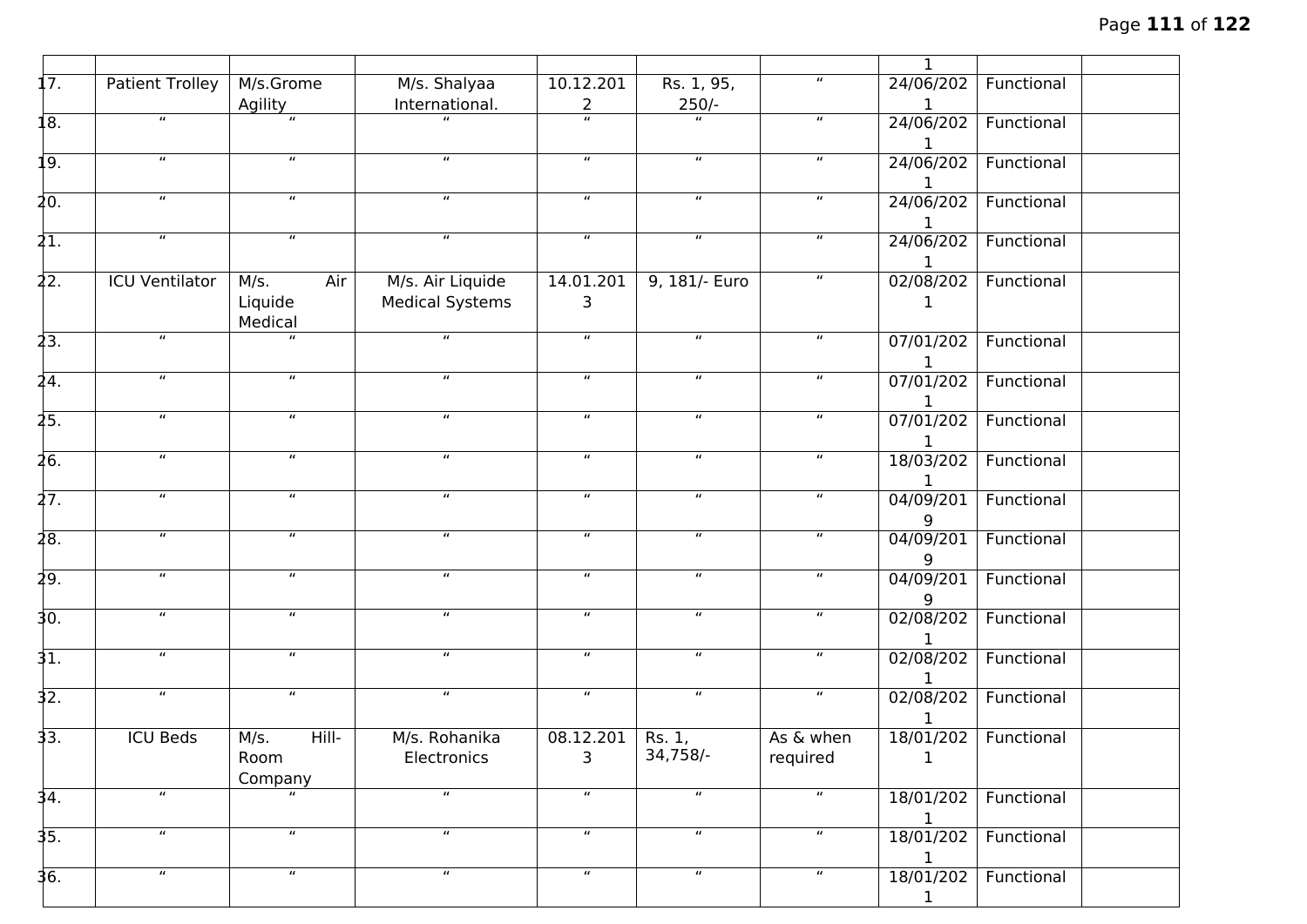| 37.           | $\boldsymbol{\mu}$      | $\overline{u}$                        | $\boldsymbol{u}$                             | $\boldsymbol{u}$ | $\overline{u}$    | $\overline{u}$        | 18/01/202                      | Functional               |                            |
|---------------|-------------------------|---------------------------------------|----------------------------------------------|------------------|-------------------|-----------------------|--------------------------------|--------------------------|----------------------------|
| 38.           | $\boldsymbol{u}$        | $\boldsymbol{u}$                      | $\boldsymbol{u}$                             | $\overline{u}$   | $\overline{u}$    | $\overline{u}$        | 1<br>18/01/202<br>$\mathbf{1}$ | Functional               |                            |
| 39.           | $\boldsymbol{u}$        | $\boldsymbol{u}$                      | $\boldsymbol{u}$                             | $\overline{u}$   | $\overline{u}$    | $\overline{u}$        | 18/01/202<br>1                 | Functional               |                            |
| 40.           | $\overline{u}$          | $\overline{u}$                        | $\boldsymbol{u}$                             | $\overline{u}$   | $\overline{u}$    | $\overline{u}$        | 18/01/202<br>$\mathbf 1$       | Functional               |                            |
| 41.           | $\boldsymbol{u}$        | $\boldsymbol{u}$                      | $\boldsymbol{u}$                             | $\boldsymbol{u}$ | $\boldsymbol{u}$  | $\overline{u}$        | 18/01/202<br>1                 | Functional               |                            |
| 42.           | $\boldsymbol{u}$        | $\boldsymbol{u}$                      | $\boldsymbol{u}$                             | $\boldsymbol{u}$ | $\boldsymbol{u}$  | $\boldsymbol{u}$      | 18/01/202<br>$\mathbf{1}$      | Functional               |                            |
| 43.           | $\boldsymbol{u}$        | $\boldsymbol{u}$                      | $\overline{u}$                               | $\overline{u}$   | $\boldsymbol{u}$  | $\boldsymbol{u}$      | 18/01/202<br>$\mathbf{1}$      | Functional               |                            |
| 44.           | $\boldsymbol{u}$        | $\overline{u}$                        | $\overline{u}$                               | $\overline{u}$   | $\boldsymbol{u}$  | $\boldsymbol{u}$      | 18/01/202<br>$\mathbf 1$       | Functional               |                            |
| 45.           | $\boldsymbol{u}$        | $\overline{u}$                        | $\overline{u}$                               | $\overline{u}$   | $\boldsymbol{u}$  | $\boldsymbol{u}$      | 18/01/202<br>1                 | Functional               |                            |
| 46.           | $\boldsymbol{u}$        | $\overline{u}$                        | $\overline{u}$                               | $\overline{u}$   | $\overline{u}$    | $\boldsymbol{u}$      | 18/01/202<br>$\mathbf{1}$      | Functional               |                            |
| 47.           | $\overline{u}$          | $\overline{u}$                        | $\overline{u}$                               | $\overline{u}$   | $\overline{u}$    | $\overline{u}$        | 18/01/202<br>$\mathbf{1}$      | Functional               |                            |
| $\sqrt{48}$ . | $\overline{u}$          | $\overline{u}$                        | $\overline{u}$                               | $\overline{u}$   | $\overline{u}$    | $\overline{u}$        | 18/01/202<br>$\mathbf{1}$      | Functional               |                            |
| $\sqrt{49}$ . | $\overline{u}$          | $\overline{u}$                        | $\overline{u}$                               | $\overline{u}$   | $\overline{u}$    | $\overline{u}$        | 14/08/202<br>1                 | <b>Not</b><br>Functional | Informed<br>to the<br>firm |
| 50.           | $\boldsymbol{u}$        | $\boldsymbol{u}$                      | $\boldsymbol{u}$                             | $\boldsymbol{u}$ | $\boldsymbol{u}$  | $\boldsymbol{u}$      | 18/01/202<br>$\mathbf 1$       | Functional               |                            |
| 51.           | $\boldsymbol{u}$        | $\boldsymbol{u}$                      | $\boldsymbol{u}$                             | $\boldsymbol{u}$ | $\boldsymbol{u}$  | $\boldsymbol{u}$      | 18/01/202<br>$\mathbf{1}$      | Functional               |                            |
| 52.           | $\boldsymbol{u}$        | $\boldsymbol{u}$                      | $\boldsymbol{u}$                             | $\boldsymbol{u}$ | $\boldsymbol{u}$  | $\boldsymbol{u}$      | 18/01/202<br>$\mathbf{1}$      | Functional               |                            |
| 53.           | Transport<br>Ventilator | M/s<br>Air<br>Liquide<br>Medical Sys. | M/s Air Liquide<br>Medical Sys. Pvt.<br>Ltd. | 05.01.201<br>3   | Rs.<br>2,00,000/- | As & when<br>required | 28/09/202<br>$\mathbf{1}$      | Functional               |                            |
| 54.           | $\boldsymbol{u}$        |                                       | $\boldsymbol{u}$                             | $\boldsymbol{u}$ | $\boldsymbol{u}$  | $\boldsymbol{u}$      | 28/09/202<br>$\mathbf{1}$      | Functional               |                            |
| 55.           | $\boldsymbol{u}$        | $\boldsymbol{u}$                      | $\boldsymbol{u}$                             | $\overline{u}$   | $\boldsymbol{u}$  | $\boldsymbol{u}$      | 28/09/202<br>$\mathbf{1}$      | Functional               |                            |
| 56.           | $\boldsymbol{u}$        | $\boldsymbol{u}$                      | $\boldsymbol{u}$                             | $\boldsymbol{u}$ | $\boldsymbol{u}$  | $\boldsymbol{u}$      | 28/09/202<br>$\mathbf{1}$      | Functional               |                            |
| 57.           | Defibrillator           | M/s PHILIPS                           | M/s. PHILIPS                                 | 27.09.201        | $9,600/-$ US\$    | $\boldsymbol{u}$      |                                | 02/09/202   Functional   |                            |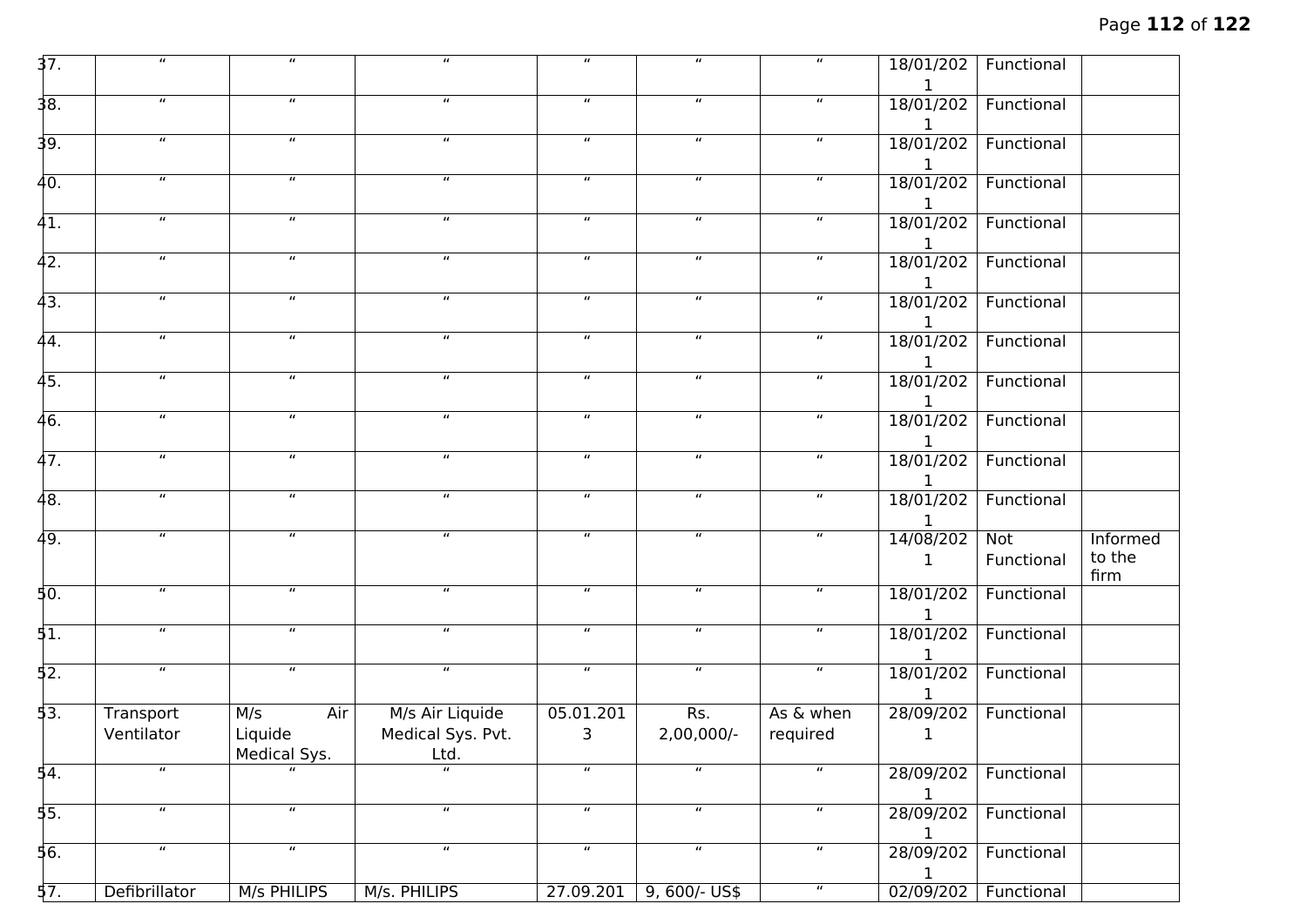|                   |                                    |                                | Electronics India<br>Ltd.        | 3                |                   |                       | $\mathbf{1}$              |                      |  |
|-------------------|------------------------------------|--------------------------------|----------------------------------|------------------|-------------------|-----------------------|---------------------------|----------------------|--|
| $\overline{58}$ . | $\overline{u}$                     | $\boldsymbol{u}$               | $\overline{u}$                   | $\overline{u}$   | $\overline{u}$    | $\overline{u}$        | 02/09/202<br>1            | Functional           |  |
| 59.               | $\boldsymbol{u}$                   | $\boldsymbol{u}$               | $\boldsymbol{u}$                 | $\boldsymbol{u}$ | $\boldsymbol{u}$  | $\boldsymbol{u}$      | 02/09/202<br>1            | Functional           |  |
| 60.               | Pulse<br>Oximeter                  | M/s.<br><b>EDAN</b><br>(China) | M/s. Super Medicare<br>Agencies  | 31.03.201<br>5   | Rs. 1,15,500/-    | As & when<br>required | 09/02/202<br>1            | Functional           |  |
| 61.               | $\overline{u}$                     | $\overline{u}$                 | $\overline{u}$                   | $\overline{u}$   | $\overline{u}$    | $\overline{u}$        | 09/02/202<br>1            | Functional           |  |
| 62.               | <b>Ultrasonic</b><br>Nebulizer     | M/s Atom                       | M/s Vishal Surgical              | 29.04.201<br>3   | 1,39,000/-Jpy     | $\overline{u}$        | 28/09/202<br>$\mathbf{1}$ | Functional           |  |
| 63.               | $\overline{u}$                     | $\overline{u}$                 | $\overline{u}$                   | $\overline{u}$   | $\overline{u}$    | $\overline{u}$        | 28/09/202<br>$\mathbf{1}$ | Functional           |  |
| 64.               | $\overline{u}$                     | $\overline{u}$                 | $\overline{u}$                   | $\overline{u}$   | $\overline{u}$    | $\overline{u}$        | 28/09/202<br>1            | Functional           |  |
| 65.               | $\overline{u}$                     | $\overline{u}$                 | $\overline{u}$                   | $\overline{u}$   | $\overline{u}$    | $\overline{u}$        | 28/09/202<br>1            | Functional           |  |
| 66.               | $\overline{u}$                     | $\overline{u}$                 | $\overline{u}$                   | $\overline{u}$   | $\overline{u}$    | $\overline{u}$        | 28/09/202<br>1            | Functional           |  |
| 67.               | Low Pressure<br>Suction<br>Machine | M/s. Medela<br>AG              | M/s. Rohit Surgical<br>Pvt. Ltd. | 02.09.201<br>3   | Rs.529260.1<br>6  | As & when<br>required | 20/10/202<br>$\mathbf 1$  | Functional           |  |
| 68.               | $\overline{u}$                     | $\overline{u}$                 | $\overline{u}$                   | $\overline{u}$   | $\overline{u}$    | $\overline{u}$        | 20/10/202<br>$\mathbf{1}$ | Functional           |  |
| 69.               | $\overline{u}$                     | $\overline{u}$                 | $\overline{u}$                   | $\overline{u}$   | $\overline{u}$    | $\overline{u}$        | 20/10/202<br>$\mathbf 1$  | Functional           |  |
| $\sqrt{10}$ .     | $\overline{u}$                     | $\overline{u}$                 | $\overline{u}$                   | $\overline{u}$   | $\overline{u}$    | $\boldsymbol{u}$      | 20/10/202<br>$\mathbf{1}$ | Functional           |  |
| 71.               | Resuscitation<br>Cart              | M/s Hanlim<br>Medical          | M/s Jolly<br>Technocrats,        | 04.03.201<br>3   | Rs.<br>1,05,613/- | $\overline{u}$        | 02/08/202<br>$\mathbf 1$  | Functional           |  |
| 72.               | $\overline{u}$                     | $\overline{u}$                 | $\overline{u}$                   | $\overline{u}$   | $\overline{u}$    | $\overline{u}$        | 02/08/202<br>$\mathbf{1}$ | Functional           |  |
| $\sqrt{3}$ .      | $\overline{u}$                     | $\overline{u}$                 | $\overline{u}$                   | $\overline{u}$   | $\overline{u}$    | $\overline{u}$        | 02/08/202<br>$\mathbf{1}$ | Functional           |  |
| $\sqrt{4}$ .      |                                    |                                |                                  |                  |                   |                       | 1                         | 02/08/202 Functional |  |
| 75.               | $\overline{u}$                     | $\overline{u}$                 | $\overline{u}$                   | $\overline{u}$   | $\overline{u}$    | $\overline{u}$        | 02/08/202<br>$\mathbf{1}$ | Functional           |  |
| $\overline{76.}$  | $\overline{u}$                     | $\overline{u}$                 | $\overline{u}$                   | $\overline{u}$   | $\overline{u}$    | $\overline{u}$        | 02/08/202<br>$\mathbf{1}$ | Functional           |  |
| 77.               | $\overline{u}$                     | $\overline{u}$                 | $\overline{u}$                   | $\overline{u}$   | $\overline{u}$    | $\overline{u}$        | 02/08/202<br>$\mathbf{1}$ | Functional           |  |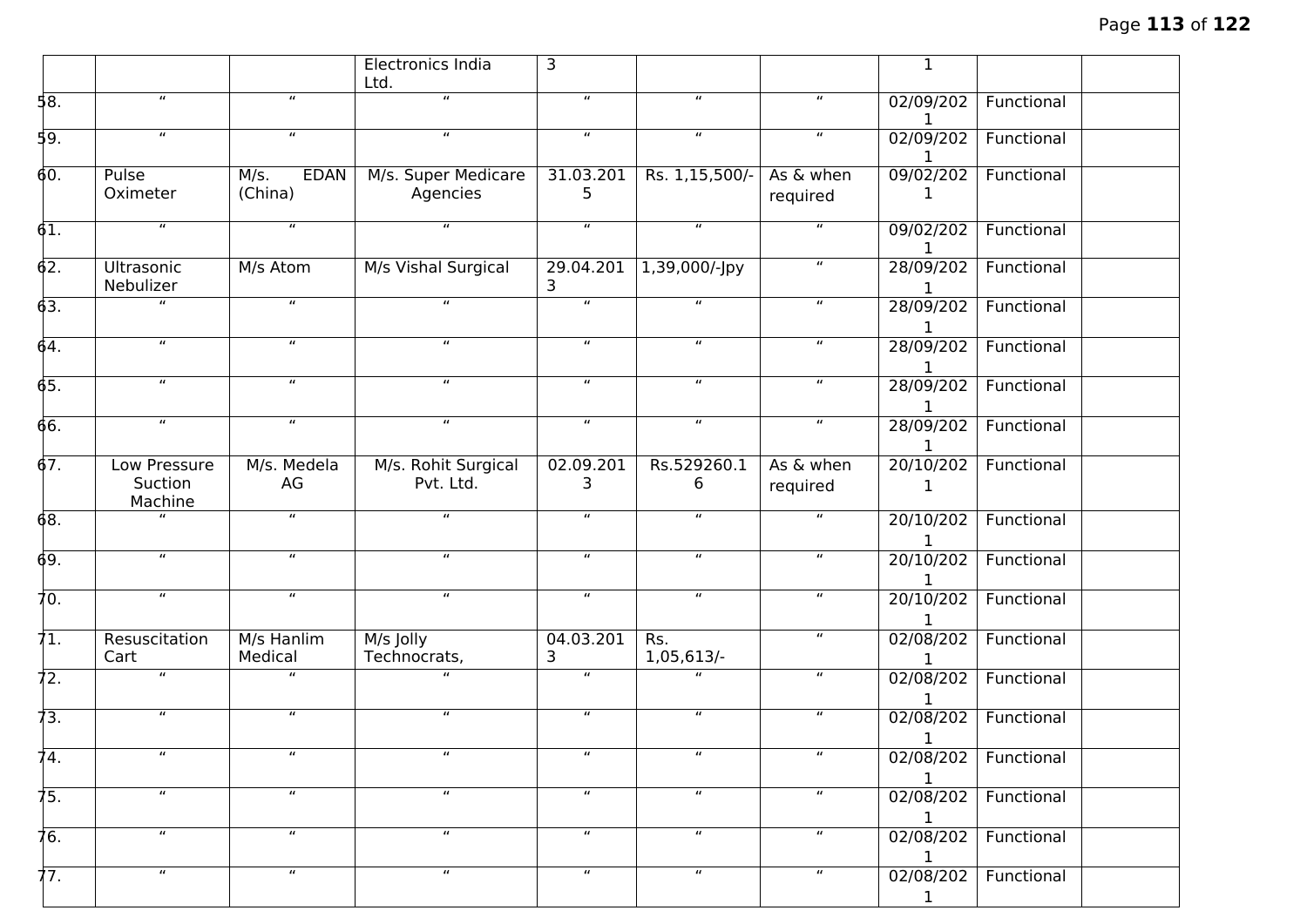| $\sqrt{8}$ . | $\overline{u}$             | $\overline{u}$       |                                           | $\overline{u}$  | $\mathbf{u}$             | $\overline{u}$        | 02/08/202 | Functional |  |
|--------------|----------------------------|----------------------|-------------------------------------------|-----------------|--------------------------|-----------------------|-----------|------------|--|
| 79.          | Vein<br><b>ILLUMINATOR</b> |                      | M/s. Vinay Brothers<br><b>Diagnostics</b> |                 | 23.03.201 Rs. 5,22,900/- | As & when<br>required | 18/07/201 | Functional |  |
| 80.          | $\overline{u}$             |                      |                                           | $\overline{u}$  | $\mathbf{u}$             | $\mathbf{u}$          | 18/07/201 | Functional |  |
| 81.          | Patient Trolley<br>Com Bed | M/s Fukang,<br>China | M/s. MGM Associates,                      | 30.03.201<br>5  | Rs.<br>1,28,000/-        | As & when<br>required | 28/08/202 | Functional |  |
| 82.          |                            | $\overline{u}$       | $\overline{\mathbf{u}}$                   | $\overline{u}$  |                          | $\overline{u}$        | 28/08/202 | Functional |  |
| 83.          | $\overline{u}$             | $\overline{u}$       | $\mathbf{u}$                              | $\overline{u}$  | $\overline{u}$           | $\overline{u}$        | 28/08/202 | Functional |  |
| 84.          | Section<br>Machine         | M/s Monarch<br>Surg. | M/s D.V. Enterprises                      | 29.10.201<br>h. | Rs.1,15,900/-            | $\overline{u}$        | 05/09/201 | Functional |  |
| 85.          | Ultrasonic<br>Nebulizer    | M/s Atom             | M/s Vishal Surgical                       | 22.05.201       | JPY-¥<br>1,46,722.75     | $\overline{u}$        | 28/09/202 | Functional |  |
| 86.          | $\overline{u}$             | $\overline{u}$       | $\overline{u}$                            | $\overline{u}$  |                          | $^{\prime\prime}$     | 28/09/202 | Functional |  |
| 87.          | Plasma<br>Sterilizer       | M/s LwoTem<br>Co.    | M/s Lowtem Co. Ltd.                       | 12.05.201       | USD,<br>$42,300/-$       | $\overline{u}$        | 13/10/202 | Functional |  |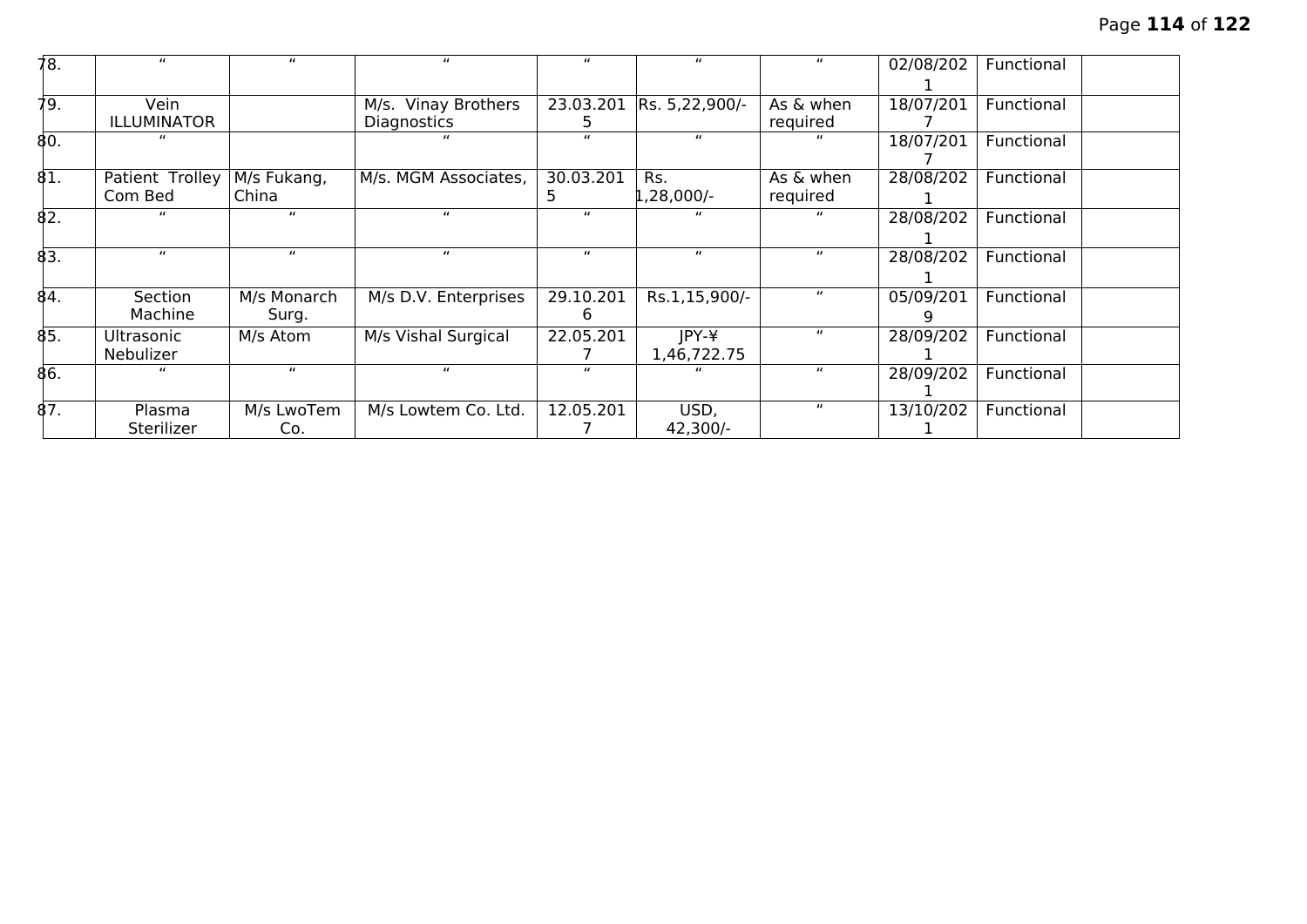- **Not functional Equipment is not working. \***
- **Partly functional Equipment is working but some parts are not operational (Not in factory perfect condition). \***
- **Functional Equipment and all its parts are fully operational. \***

### **Name of Ward/Area: - Pulmonary Medicine OPD**

| S.N<br>о. | <b>Equipment</b><br><b>Name</b> | <b>Name</b><br>of<br><b>Manufactur</b><br>er | <b>Name Of Supplier</b>                          | Date of<br><b>Purchase</b> | Cost of<br><b>Procurement</b> | <b>Recommend</b><br>ed<br><b>Frequency</b><br>Of<br><b>Maintenanc</b><br>е | Date of<br>last<br>maintenan<br>ce check | *Whether<br><b>Functional functiona</b><br>or not | If not<br>details<br>of action<br>taken |
|-----------|---------------------------------|----------------------------------------------|--------------------------------------------------|----------------------------|-------------------------------|----------------------------------------------------------------------------|------------------------------------------|---------------------------------------------------|-----------------------------------------|
| Ш.        | Defibrillator                   | <b>M/s PHILIPS</b>                           | M/s. PHILIPS<br><b>Electronics India</b><br>Ltd. | 27.09.201<br>3             | $9,600/-$ US\$                | As & when<br>required                                                      | 30/06/202                                | Functional                                        |                                         |
| 2.        | <b>ICU Ventilator</b>           | Air<br>M/s.<br>Liquide<br>Medical            | M/s. Air Liquide<br><b>Medical Systems</b>       | 14.01.201<br>3             | 9, 181/- Euro                 | $\overline{u}$                                                             | 27/01/202                                | Functional                                        |                                         |
| В.        | <b>Ultrasonic</b><br>Nebulizer  | M/s Atom                                     | M/s Vishal Surgical                              | 17.08.201                  | 1,31,000/- Yen                | $\overline{u}$                                                             | 06/04/201                                | Functional                                        |                                         |
| 4.        | <b>Ultrasonic</b><br>Nebulizer  | M/s Atom                                     | M/s Vishal Surgical                              | 03.09.201                  | 1,39,000/- Yen                | $\overline{u}$                                                             | 06/04/201<br>9                           | Functional                                        |                                         |
| 5.        | Cardiac<br>Monitor              | M/s.<br>Shenzhen<br>Hwatime<br>Medical co.   | M/s. D.V. Enterprises<br>Pvt. Ltd.               | 13/03/202                  | Rs. 2,11,406/-                | $\overline{u}$                                                             | 13/03/202                                | Functional                                        |                                         |
| 6.        | $\overline{u}$                  |                                              | $\overline{u}$                                   | $\overline{u}$             | $\overline{u}$                | $\overline{u}$                                                             | 13/03/202                                | Functional                                        |                                         |
| 7.        | $\boldsymbol{u}$                | $\overline{u}$                               | $\overline{u}$                                   | $\overline{u}$             | $\boldsymbol{u}$              | $\overline{u}$                                                             | 13/03/202<br>0                           | Functional                                        |                                         |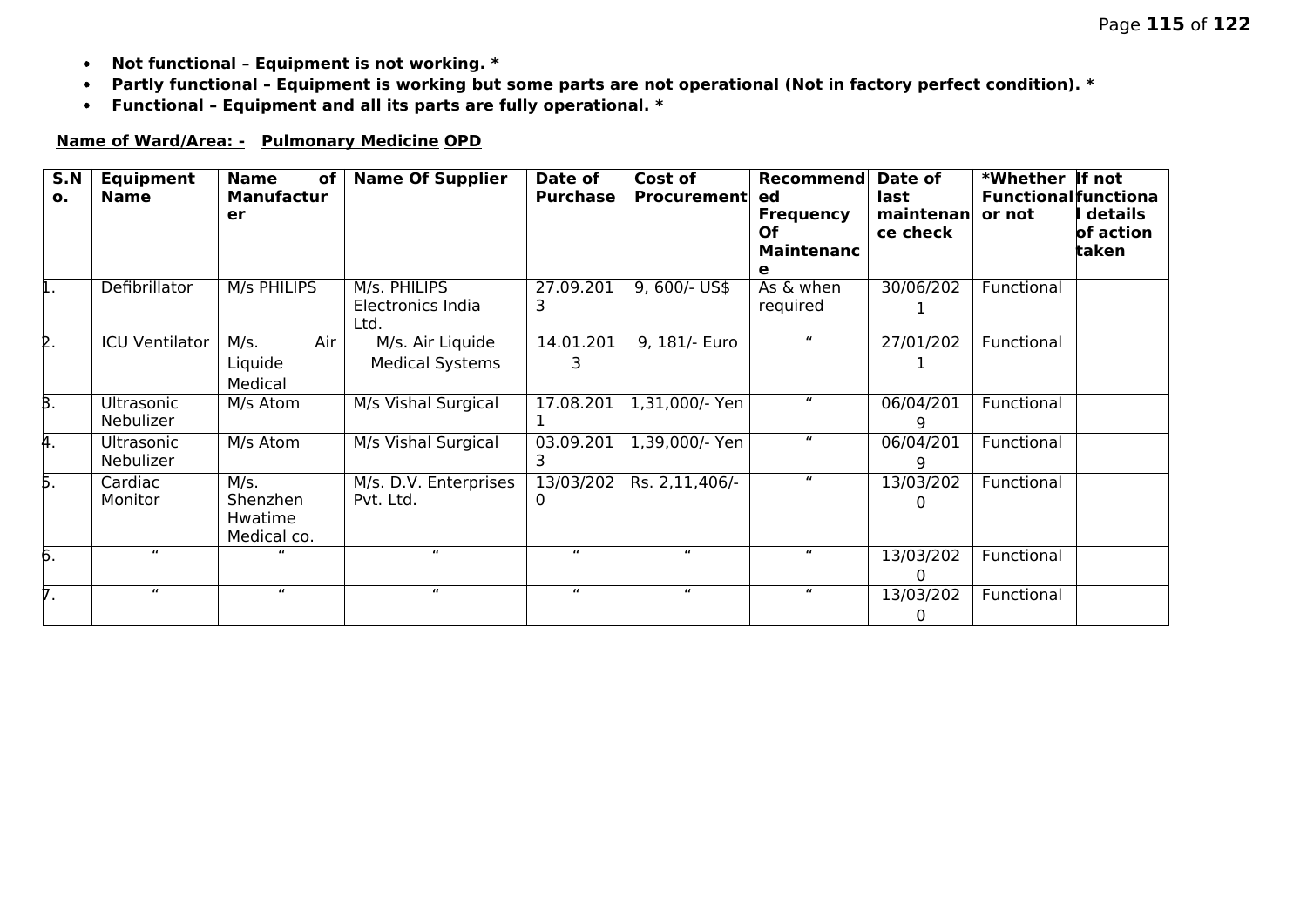- **Not functional Equipment is not working. \***
- **Partly functional Equipment is working but some parts are not operational (Not in factory perfect condition). \***
- **Functional Equipment and all its parts are fully operational. \***

**Name of Ward/Area: - Pulmonary Rehabilitation Center**

| S.N<br>о.        | <b>Equipment</b><br><b>Name</b>         | <b>Name</b><br><b>of</b><br><b>Manufactur</b><br>er | <b>Name Of Supplier</b>                 | Date of<br><b>Purchase</b> | Cost of<br><b>Procurement</b> | <b>Recommend</b><br>ed<br><b>Frequency</b><br>Of <b>O</b><br><b>Maintenanc</b><br>е | Date of<br>last<br>maintenan<br>ce check | *Whethe<br>al or not action | If not<br>functional<br><b>Function details of</b><br>taken |
|------------------|-----------------------------------------|-----------------------------------------------------|-----------------------------------------|----------------------------|-------------------------------|-------------------------------------------------------------------------------------|------------------------------------------|-----------------------------|-------------------------------------------------------------|
| 1.               | Patient<br>Com<br>Trolley<br><b>Bed</b> |                                                     | M/s. MGM Associates,                    | 30.03.201<br>5.            | Rs.<br>1,28,000/-             | As & when<br>required                                                               | 28/08/202                                | Function<br>al              |                                                             |
| 2.               | Defibrillator                           | M/s Shenzhen                                        | M/s Instromedix                         | 29.07.201<br>5.            | 6,950/- US\$                  | $\overline{u}$                                                                      | 13/01/202                                | Function<br>al              |                                                             |
| 3.               | Cardiac<br>Monitor with<br>Printer      | M/s Mediaid                                         | M/s Advanced<br><b>Micronic Devices</b> | 10.01.201<br>3             | Rs. 1, 25,<br>$000/-$         | As & when<br>required                                                               | 10/02/202                                | Function<br>al              |                                                             |
| 4.               | $\overline{u}$                          | $\overline{u}$                                      | $\overline{u}$                          | $\overline{u}$             | $\overline{u}$                | $\overline{u}$                                                                      | 10/02/202                                | Function<br>al              |                                                             |
| 5.               | Cardiac<br>Monitor                      | M/s. Contec<br>Medical Sys.<br>China                | M/s MHS Medicare<br>India.              | 20.06.201<br>6             | Rs. 1,09,500/-                |                                                                                     | 15/09/202                                | Function<br>al              |                                                             |
| $\overline{6}$ . | $\overline{u}$                          | $\mathbf{u}$                                        | $\overline{u}$                          | $\overline{u}$             | $\mathbf{u}$                  | $\overline{u}$                                                                      | 15/09/202                                | Function<br>al              |                                                             |
| 7.               | Defibrillator                           | M/s Schiller<br>Healthcare (I) P<br>Ltd.            | M/s Schiller<br>Healthcare Pvt. Ltd.    | 19.09.201<br>6             | Rs. 5,08,305/-                | $\overline{u}$                                                                      | 28/09/202                                | Function<br>al              |                                                             |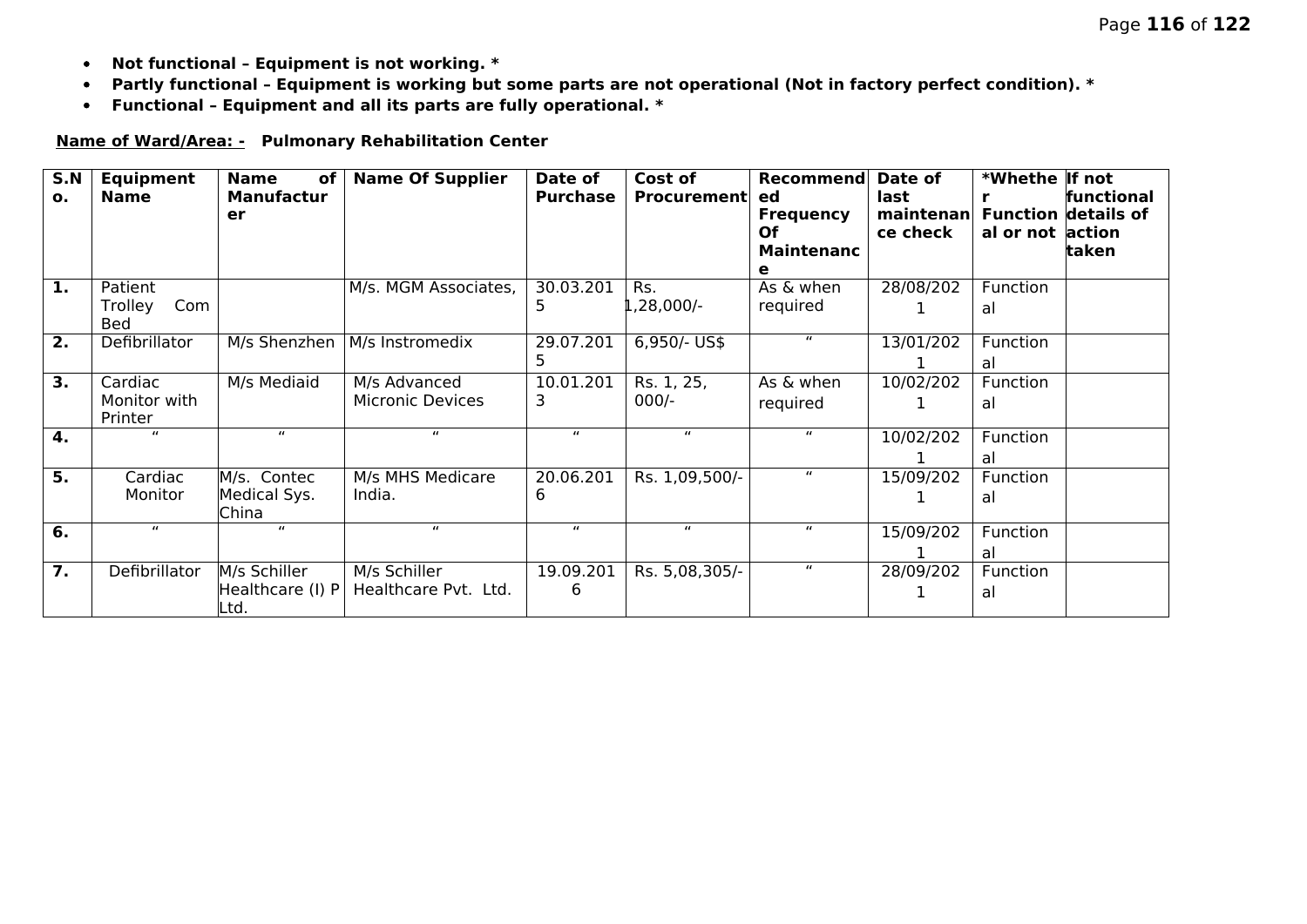- **Not functional Equipment is not working. \***
- **Partly functional Equipment is working but some parts are not operational (Not in factory perfect condition). \***
- **Functional Equipment and all its parts are fully operational. \***

## **Name of Ward/Area: - Geriatric Medicine Ward**

| $\overline{\mathsf{s}}$ .<br>No. | <b>Equipment</b><br><b>Name</b>  | <b>Name of</b><br><b>Manufacture</b><br>r | Name Of Supplier                                 | Date of<br><b>Purchase</b> | Cost of<br><b>Procuremen</b><br>t | Recommend Date of last<br>ed<br><b>Frequency</b><br><b>Of</b><br><b>Maintenance</b> | maintenanc<br>e check | *Whethe If not<br>r<br>al or not action | functional<br><b>Function details of</b><br>taken |
|----------------------------------|----------------------------------|-------------------------------------------|--------------------------------------------------|----------------------------|-----------------------------------|-------------------------------------------------------------------------------------|-----------------------|-----------------------------------------|---------------------------------------------------|
| 1.                               | Cardiac<br>Monitor               | M/s Vital Sing<br>Meddevices<br>Pvt.      | M/s. D.V.<br>Enterprises                         | 07.08.201<br>3             | Rs. 1, 54,<br>$000/-$             | As & when<br>required                                                               | 29/10/2021            | Function<br>al                          |                                                   |
| 2.                               | $\overline{u}$                   | $\overline{u}$                            | $\overline{u}$                                   | $\overline{u}$             | $\overline{u}$                    | $\overline{u}$                                                                      | 29/10/2021            | Function<br>al                          |                                                   |
| В.                               | $\overline{u}$                   | $\overline{u}$                            | $\overline{u}$                                   | $\overline{u}$             | $\overline{u}$                    | $\overline{u}$                                                                      | 29/10/2021            | Function<br>al                          |                                                   |
| 4.                               | $\overline{u}$                   | $\overline{u}$                            | $\overline{u}$                                   | $\overline{u}$             | $\boldsymbol{u}$                  | $\overline{u}$                                                                      | 29/10/2021            | Function<br>al                          |                                                   |
| Б.                               | Defibrillator                    | <b>M/s PHILIPS</b>                        | M/s. PHILIPS<br><b>Electronics India</b><br>Ltd. | 27.09.201<br>3             | $9,600 - US$$                     | $\overline{u}$                                                                      | 03/06/2021            | Function<br>al                          |                                                   |
| 6.                               | <b>Suction</b><br>Machine        | M/s. Cheiron,<br>Czech<br>Republic        | M/s. Link Medical<br>Systems                     | 25.08.201<br>4             | Rs.1,19,000/                      | $\overline{u}$                                                                      | 10/06/2021            | Function<br>al                          |                                                   |
| 7.                               | $\overline{u}$                   |                                           | $\overline{u}$                                   | $\overline{u}$             | $\overline{u}$                    | $\boldsymbol{u}$                                                                    | 10/06/2021            | Function<br>al                          |                                                   |
| 8.                               | <b>ICU Ventilator</b>            | M/s. Air<br>Liquide<br>Medical<br>Systems | M/s. Air Liquide<br><b>Medical Systems</b>       | 21.07.201<br>4             | Euro<br>$13,222/-$                | As & when<br>required                                                               | 16/08/2021            | Function<br>al                          |                                                   |
| 9.                               | $\overline{u}$                   | $\overline{u}$                            | $\overline{u}$                                   | $\overline{u}$             | $\boldsymbol{u}$                  | $\boldsymbol{u}$                                                                    | 16/08/2021            | Function<br>al                          |                                                   |
| 10.                              | $\boldsymbol{u}$                 | $\overline{u}$                            | $\boldsymbol{u}$                                 | $\boldsymbol{u}$           | $\boldsymbol{u}$                  | $\boldsymbol{u}$                                                                    | 16/08/2021            | Function<br>al                          |                                                   |
| 11.                              | $\boldsymbol{u}$                 | $\boldsymbol{u}$                          | $\boldsymbol{u}$                                 | $\boldsymbol{u}$           | $\boldsymbol{u}$                  | $\boldsymbol{u}$                                                                    | 16/08/2021            | Function<br>al                          |                                                   |
| 12.                              | Automated<br>Perfusion<br>System | M/s. B. Braun<br>Medical<br>(India)       | M/s. B. Braun<br>Medical (India)                 | 24.12.201<br>4             | Rs.<br>1,35,000/-                 | As & when<br>required                                                               | 17/06/2021            | <b>Not</b><br>Function<br>al            | Informed<br>to the firm                           |
| 13.                              | $\overline{u}$                   | $\overline{u}$                            | $\overline{u}$                                   | $\overline{u}$             | $\overline{u}$                    | $\overline{u}$                                                                      | 17/06/2021            | $\overline{u}$                          | $\overline{u}$                                    |
| $\overline{14}$ .                | $\overline{u}$                   | $\overline{u}$                            | $\overline{u}$                                   | $\overline{u}$             | $\overline{u}$                    | $\overline{u}$                                                                      | 17/06/2021            | Function<br>al                          |                                                   |
| $\overline{15}$ .                | Patient Trolley                  | M/s Fukang,                               | M/s. MGM                                         | 30.03.201                  | Rs.                               | $\boldsymbol{u}$                                                                    | 02/09/2021            | <b>Not</b>                              | <b>Informed</b>                                   |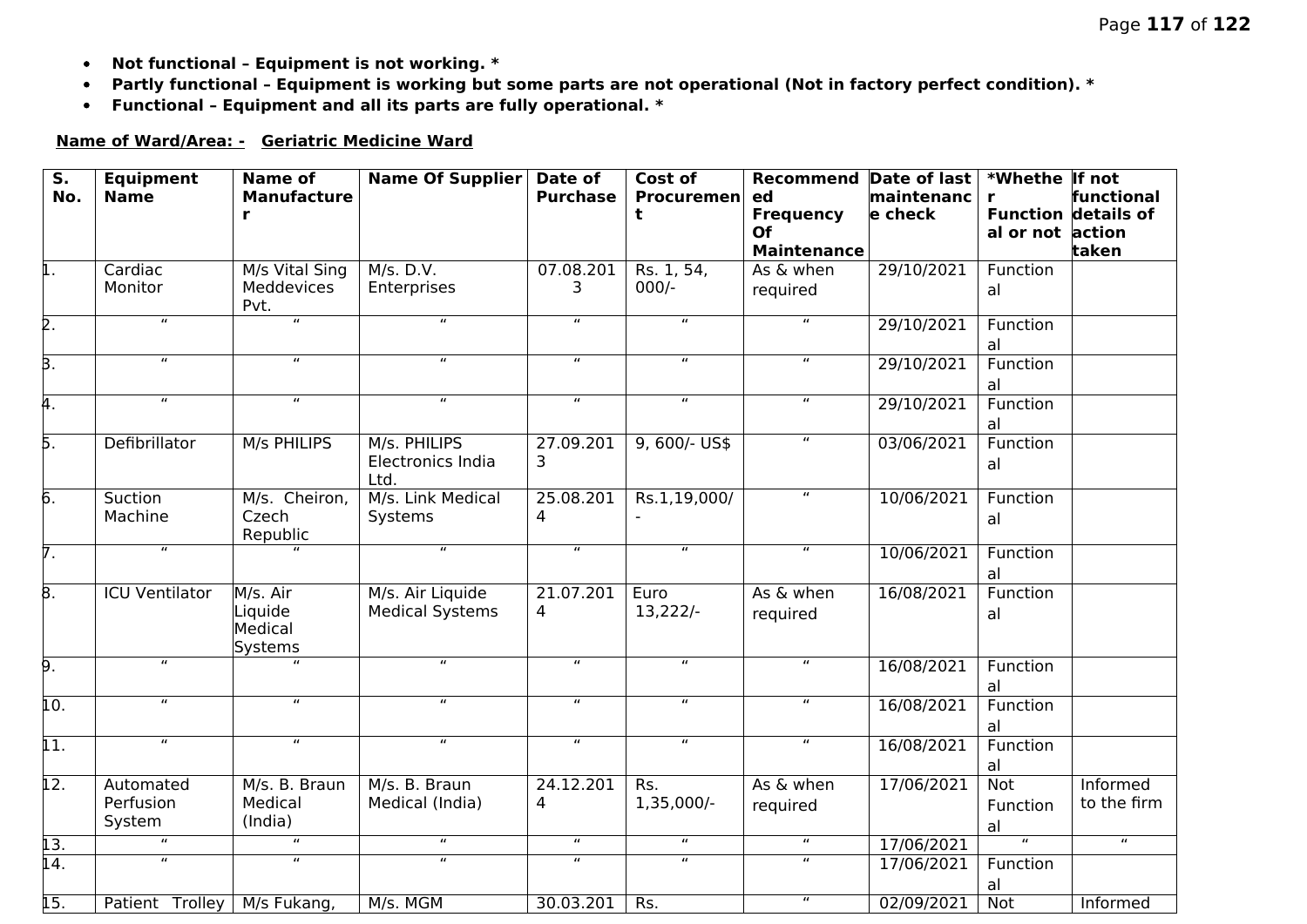|                   | <b>Cum Bed</b>              | China            | Associates                            | 5                     | $1,28,000$ /-    |                     |            | Function       | to the firm    |
|-------------------|-----------------------------|------------------|---------------------------------------|-----------------------|------------------|---------------------|------------|----------------|----------------|
|                   |                             |                  |                                       |                       |                  |                     |            | al             |                |
| 16.               | $\overline{u}$              | $\overline{u}$   | $\overline{u}$                        | $\overline{u}$        | $\overline{u}$   | $\overline{u}$      | 02/09/2021 | Function       |                |
|                   |                             |                  |                                       |                       |                  |                     |            | al             |                |
| 17.               | $\overline{u}$              | $\overline{u}$   | $\overline{u}$                        | $\overline{u}$        | $\overline{u}$   | $\overline{u}$      | 02/09/2021 | Function       |                |
|                   |                             |                  |                                       |                       |                  |                     |            | al             |                |
| 18.               | $\overline{u}$              | $\overline{u}$   | $\overline{u}$                        | $\overline{u}$        | $\overline{u}$   | $\overline{u}$      | 02/09/2021 | Function       |                |
|                   |                             |                  |                                       |                       |                  |                     |            | al             |                |
| 19.               | <b>ICU Beds</b>             | M/s Monarch      | M/s.D.V Enterprises                   | 18.03.201             | Rs.<br>1.        | As & when           | 15/03/2021 | Function       |                |
|                   |                             | Surgical         |                                       | 5                     | 39,900/-         | required            |            | al             |                |
| 20.               | $\boldsymbol{u}$            |                  | $\overline{u}$                        | $\overline{u}$        |                  | $\overline{u}$      | 15/03/2021 | Function       |                |
|                   |                             |                  |                                       |                       |                  |                     |            | al             |                |
| $\overline{21.}$  | $\overline{u}$              | $\overline{u}$   | $\overline{u}$                        | $\overline{u}$        | $\overline{u}$   | $\overline{u}$      | 15/03/2021 | Partly         | Informed       |
|                   |                             |                  |                                       |                       |                  |                     |            | Function       | to the firm    |
|                   |                             |                  |                                       |                       |                  |                     |            | al             |                |
|                   | $\overline{u}$              | $\overline{u}$   | $\overline{u}$                        | $\overline{u}$        | $\overline{u}$   | $\boldsymbol{u}$    | 15/03/2021 | $\overline{u}$ | $\overline{u}$ |
| $\frac{22}{23}$   | Defibrillator               | M/s Mediana      | M/s Digitex                           | 31.03.201             | Rs.              | As & when           | 12/10/2020 | <b>Not</b>     |                |
|                   |                             |                  | Medical                               | 4                     | 6,26,914/-       | required            |            | Function       |                |
|                   |                             |                  |                                       |                       |                  |                     |            | al             |                |
| $\overline{24}$ . | $\overline{u}$              | $\overline{u}$   | $\overline{u}$                        | $\overline{u}$        | $\boldsymbol{u}$ | $\boldsymbol{u}$    | 12/02/2021 | Function       |                |
|                   |                             |                  |                                       |                       |                  |                     |            |                |                |
| 25.               | Ultrasonic                  | M/s Atom         | M/s Vishal Surgical                   | 17.08.201             | 1,31,000/- Yen   | $\boldsymbol{u}$    | 22/01/2021 | al<br>Function |                |
|                   | Nebulizer                   |                  |                                       |                       |                  |                     |            |                |                |
|                   | $\boldsymbol{u}$            | $\boldsymbol{u}$ | $\boldsymbol{u}$                      | 1<br>$\boldsymbol{u}$ | $\overline{u}$   | $\boldsymbol{u}$    |            | al             |                |
| 26.               |                             |                  |                                       |                       |                  |                     | 22/01/2021 | Function       |                |
|                   |                             |                  |                                       |                       |                  | $\pmb{\mu}$         |            | al             |                |
| 27.               | <b>Ultrasonic</b>           | M/s Atom         | M/s Vishal Surgical                   | 03.09.201             | 1,39,000/- Yen   |                     | 22/01/2021 | Function       |                |
|                   | Nebulizer<br>$\overline{u}$ | $\boldsymbol{u}$ | $\boldsymbol{u}$                      | 3<br>$\boldsymbol{u}$ | $\overline{u}$   | $\overline{u}$      |            | al             |                |
| 28.               |                             |                  |                                       |                       |                  |                     | 22/01/2021 | Function       |                |
|                   |                             |                  |                                       |                       |                  |                     |            | al             |                |
| 29.               | Ultrasonic                  | M/s Atom         | M/s Vishal Surgical                   | 06.07.201             | 1,54,445/-JPY    | $\overline{u}$      | 22/01/2021 | Function       |                |
|                   | Nebulizer                   |                  |                                       | 5                     |                  |                     |            | al             |                |
| BО.               |                             | $\boldsymbol{u}$ | $\boldsymbol{u}$                      | $\overline{u}$        | $\overline{u}$   | $\boldsymbol{u}$    | 22/01/2021 | Function       |                |
|                   |                             |                  |                                       |                       |                  |                     |            | al             |                |
| 31.               | Transport                   | M/s<br>ResMed    | M/s ResMed India $\sqrt{P}$ 23.12.201 |                       | Rs.              | $\pmb{\mathcal{U}}$ | 19/07/2021 | Function       |                |
|                   | Ventilator                  | India Pvt. Ltd.  | Ltd.                                  | 6                     | 3,10,000/-       |                     |            | al             |                |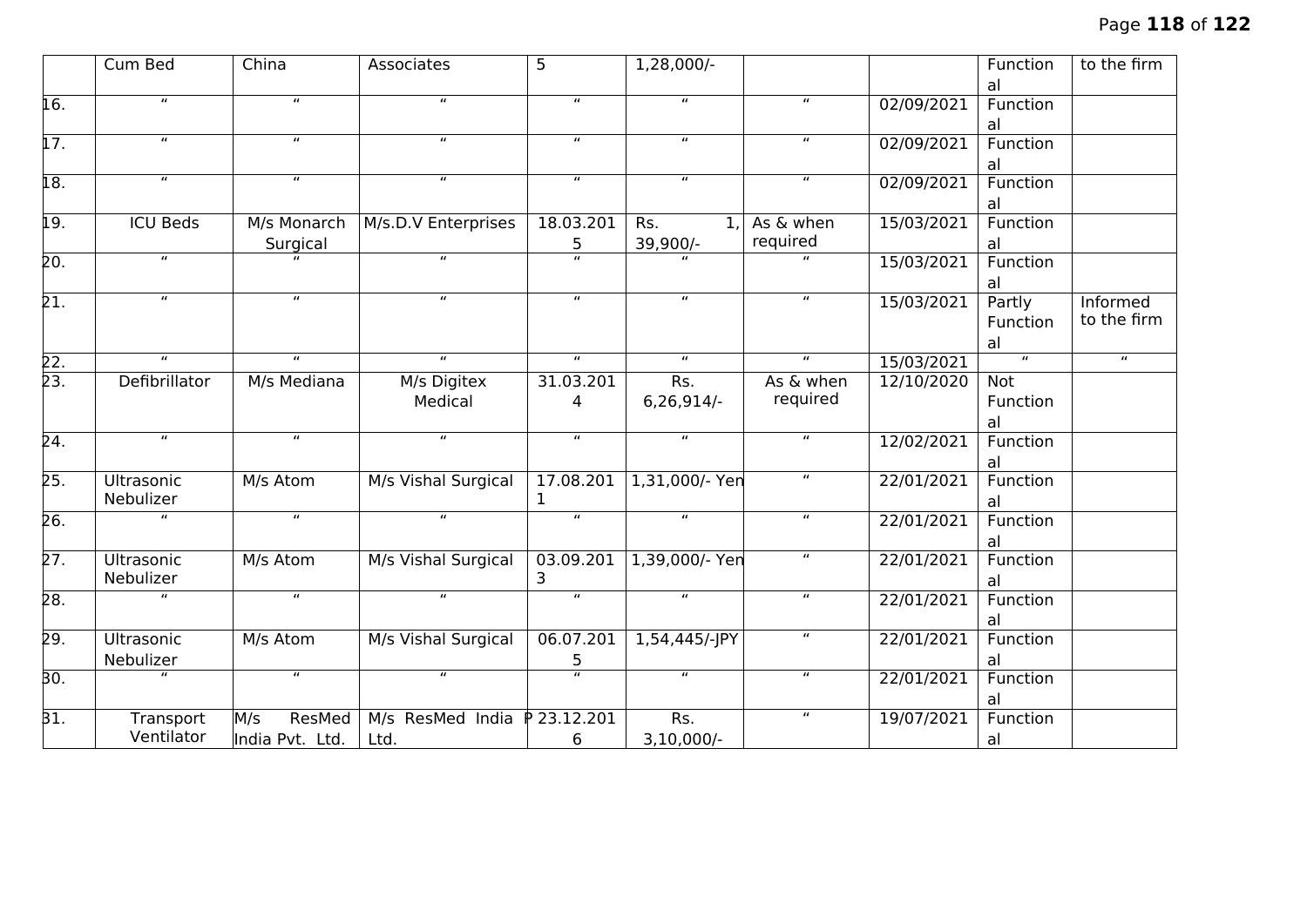- **Not functional Equipment is not working. \***
- **Partly functional Equipment is working but some parts are not operational (Not in factory perfect condition). \***
- **Functional Equipment and all its parts are fully operational. \***

## **Name of Ward/Area: - Rheumatology Day Care Department**

| S.<br>No. | <b>Equipment</b><br><b>Name</b> | <b>Name of</b><br><b>Manufacture</b><br>r | Name Of Supplier                                  | Date of<br><b>Purchase</b> | Cost of<br><b>Procurement</b> | Recommend Date of last *Whether<br>ed<br><b>Frequency</b><br>Of<br><b>Maintenanc</b><br>e | maintenanc Functional functional<br>$e$ check | lor not    | If not<br>details of<br>action<br>taken |
|-----------|---------------------------------|-------------------------------------------|---------------------------------------------------|----------------------------|-------------------------------|-------------------------------------------------------------------------------------------|-----------------------------------------------|------------|-----------------------------------------|
| μ.        | Cardiac<br>Monitor              |                                           | M/s. D.V.<br>Enterprises                          | 07.08.201<br>3             | Rs. 1, 54,<br>$000/-$         | As & when<br>required                                                                     | 17/09/2021                                    | Functional |                                         |
| 2.        | $\overline{u}$                  |                                           | $\overline{u}$                                    | $\overline{u}$             | $\boldsymbol{u}$              | $\overline{u}$                                                                            | 17/09/2021                                    | Functional |                                         |
| В.        | Defibrillator                   | M/s PHILIPS                               | M/s. PHILIPS<br><b>Electronics India</b><br>Ltd.  | 27.09.201<br>3             | 9, 600/- US\$                 | $\boldsymbol{u}$                                                                          | 18/08/2021                                    | Functional |                                         |
| 4.        | Pulse Oximeter                  | <b>EDAN</b><br>M/s.<br>(China)            | M/s. Super<br><b>Medicare Agencies</b>            | 31.03.201<br>5             | Rs. 1,15,500/-                | As & when<br>required                                                                     | 29/09/2020                                    | Functional |                                         |
| Б.        | Patient Trolley<br>Cum Bed      |                                           | M/s. MGM<br>Associates                            | 30.03.201<br>5             | Rs.<br>1,28,000/-             | $\overline{u}$                                                                            | 05/02/2021                                    | Functional |                                         |
| Б.        | Suction Machine                 | M/s Monarch<br>surgical                   | $M/s$ D.V.<br>Enterprises                         | 26.03.201<br>5             | 1,15,900/- Rs.                | $\overline{u}$                                                                            | 29/06/2021                                    | Functional |                                         |
| 7.        | $\overline{u}$                  | $\overline{u}$                            | $\overline{u}$                                    | $\overline{u}$             | $\boldsymbol{u}$              | $\overline{u}$                                                                            | 29/06/2021                                    | Functional |                                         |
| 8.        | Cardiac<br>Monitor              | M/s SSMed                                 | <b>SS</b><br>Medical<br>M/s<br>Sys. (I) Pvt. Ltd. | 23.09.201<br>5             | Rs.<br>1,81,161/-             | As & when<br>required                                                                     | 23/01/2021                                    | Functional |                                         |
| 9.        | $\mathbf{u}$                    | $\overline{u}$                            |                                                   | $\overline{u}$             |                               |                                                                                           | 23/01/2021                                    | Functional |                                         |
| 10.       | Transport<br>Ventilator         | ResMed<br>M/s<br>India Ltd.               | M/s ResMed India $\overline{P}$ 16.01.201<br>Ltd. |                            | Rs. 3,10,000/-                | $\overline{u}$                                                                            | 29/07/2021                                    | Functional |                                         |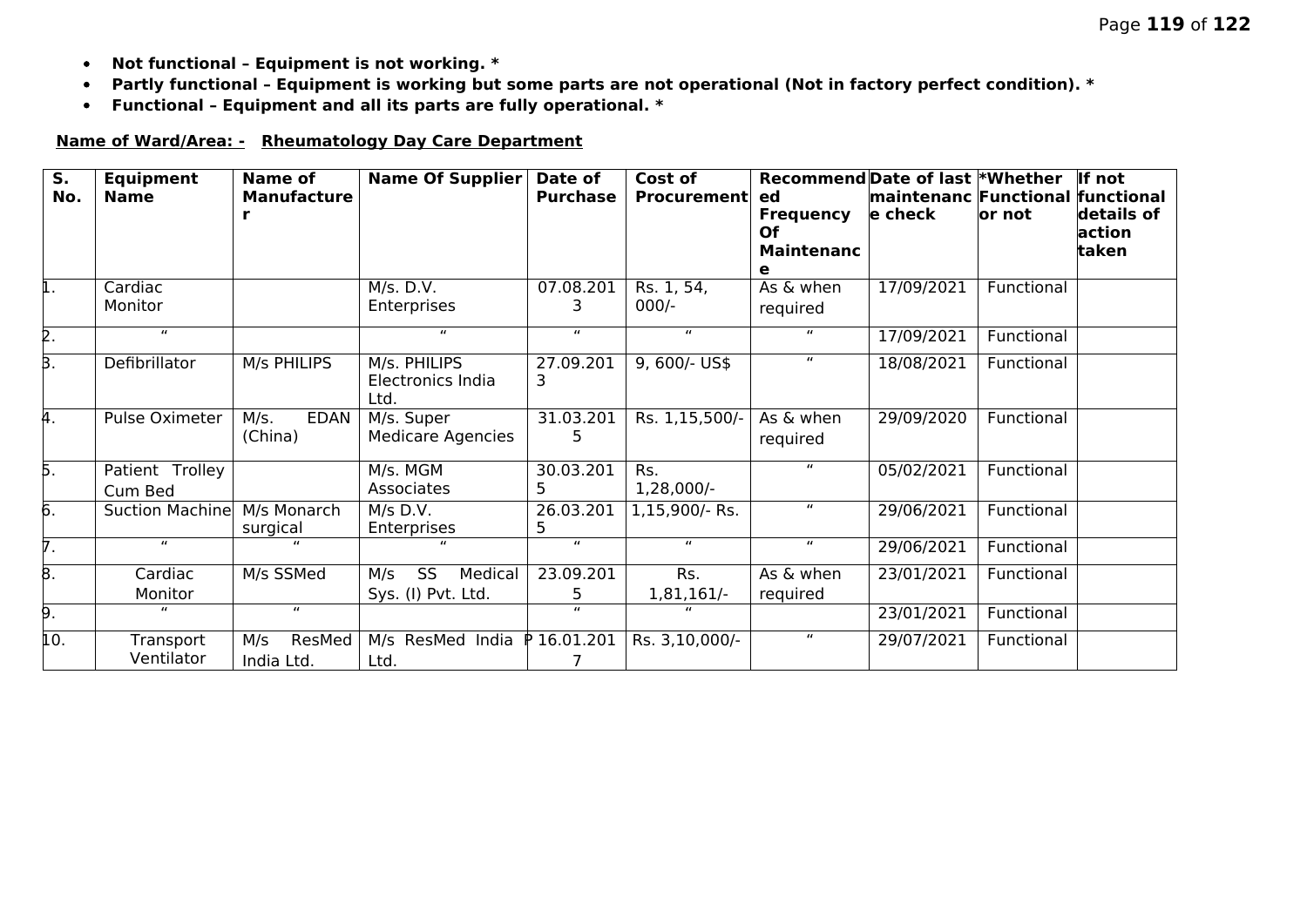- **Not functional Equipment is not working. \***
- **Partly functional Equipment is working but some parts are not operational (Not in factory perfect condition). \***
- **Functional Equipment and all its parts are fully operational. \***

### **Name of Ward/Area: - X-Ray Department**

| S.N<br>$\mathbf{o}$ . | <b>Equipment</b><br><b>Name</b>                            | <b>Name of</b><br><b>Manufacturer</b>  | <b>Name Of Supplier</b>             | Date of<br><b>Purchase</b> | Cost of<br><b>Procurement</b> | ed<br><b>Frequency</b><br>Of<br><b>Maintenanc</b><br>е | Recommend Date of last *Whether<br><b>maintenanc Functional</b><br>$e$ check | lor not    | If not<br>functional<br>details of<br>action<br>taken |
|-----------------------|------------------------------------------------------------|----------------------------------------|-------------------------------------|----------------------------|-------------------------------|--------------------------------------------------------|------------------------------------------------------------------------------|------------|-------------------------------------------------------|
| Ш.                    | <b>Ultrasonic</b><br>Nebulizer                             | M/s Atom                               | M/s Vishal Surgical                 | 06.07.201<br>5.            | 1,54,445/-JPY                 | As & when<br>required                                  | 20/04/2017                                                                   | Functional |                                                       |
| þ.                    | Section<br>Machine<br>(MRI Radiology<br>Room No. 18)       | M/s Monarch<br>Surg.                   | $M/s$ D.V.<br>Enterprises           | 17.08.201<br>6             | Rs.1,15,900/-                 |                                                        | 12/07/2019                                                                   | Functional |                                                       |
| Β.                    | Section<br>Machine<br>(CT Radiology<br>Room No. 8)         | M/s Monarch<br>Surg.                   | $M/s$ D.V.<br>Enterprises           | 17.08.201<br>6             | Rs.1,15,900/-                 | $\overline{u}$                                         | 12/07/2019                                                                   | Functional |                                                       |
| 4.                    | Vein<br><b>ILLUMINATOR</b>                                 | M/s CHRISTIE-<br><b>USA</b>            | M/s Vinay Brothers<br>Diagnostics   | 15.04.201<br>5.            | Rs. 5,22,900/-                | As & when<br>required                                  | 16/04/2017                                                                   | Functional |                                                       |
| Б.                    | <b>Ultrasonic</b><br>Nebulizer<br>CT Radiology R.<br>No.8) | M/s Atom                               | M/s Vishal Surgical                 | 20.04.201                  | $IPY-$<br>1,46,722.75         |                                                        | 20/04/2017                                                                   | Functional |                                                       |
| 6.                    | Cardiac Monitor                                            | M/s Nihon<br>Kohden India<br>Pvt. Ltd. | M/s Nihon Kohden<br>India Pvt. Ltd. | 18/02/201<br>9             | <b>INR</b><br>2,85,860/-      |                                                        | 10/04/2019                                                                   | Functional |                                                       |
| 7.                    | $\overline{u}$                                             | $\overline{u}$                         | $\boldsymbol{u}$                    | $\boldsymbol{u}$           | $\boldsymbol{u}$              | $\overline{u}$                                         | 27/01/2021                                                                   | Functional |                                                       |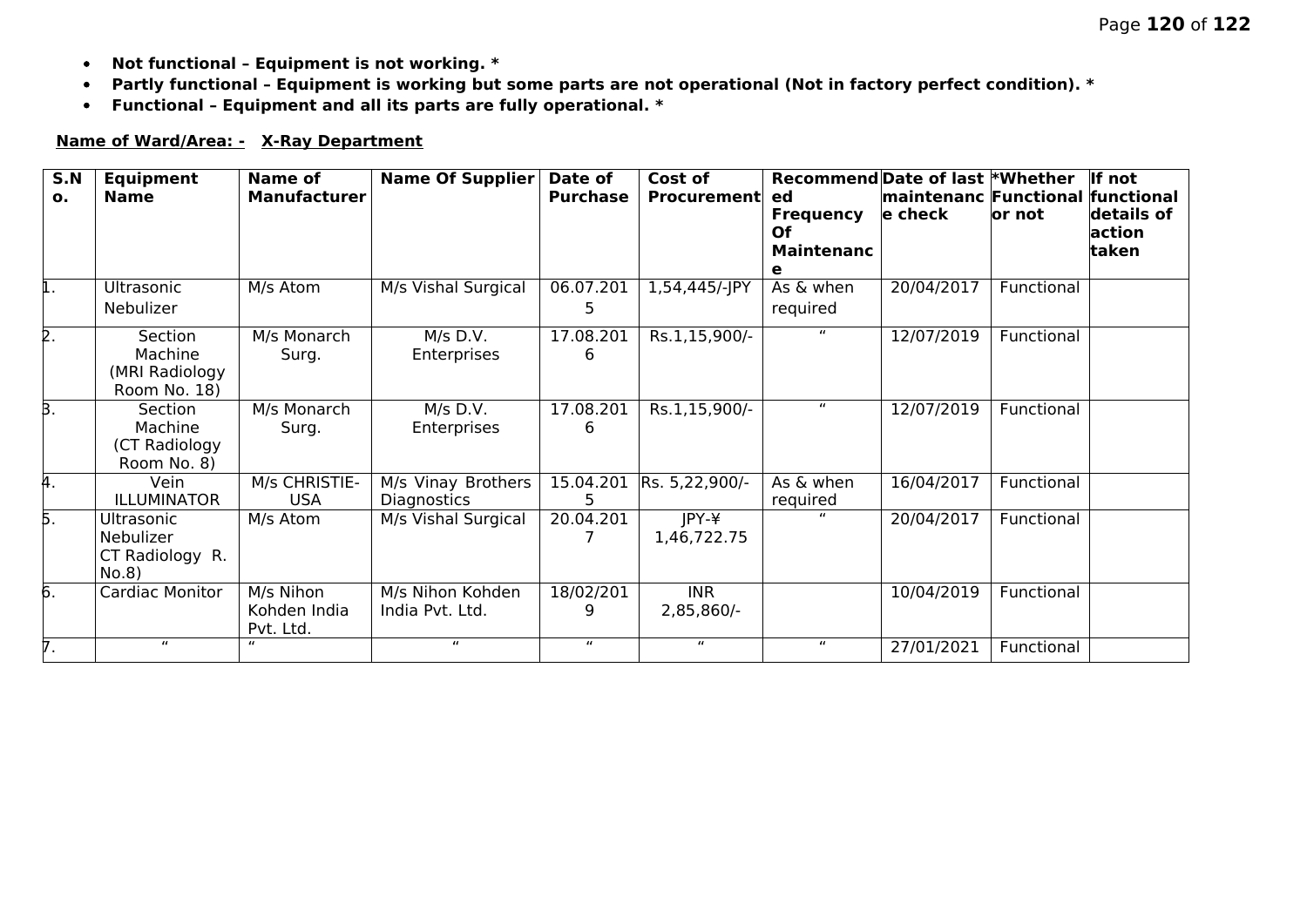- **Not functional Equipment is not working. \***
- **Partly functional Equipment is working but some parts are not operational (Not in factory perfect condition).**
- **Functional Equipment and all its parts are fully operational. \***

#### **Name of Ward/Area: - Blood Bank**

| S.N | <b>Equipment</b>   | Name of            | Name Of Supplier   Date of |           | Cost of        | Recommend Date of last *Whether If not |                                         |            |                      |
|-----|--------------------|--------------------|----------------------------|-----------|----------------|----------------------------------------|-----------------------------------------|------------|----------------------|
| О.  | <b>Name</b>        | <b>Manufacture</b> |                            | Purchase  | Procurement ed |                                        | <b>maintenanc Functional functional</b> |            |                      |
|     |                    |                    |                            |           |                | <b>Frequency</b><br>Of                 | $\mathsf{\mathsf{le}}\ \mathsf{check}$  | lor not    | details of<br>action |
|     |                    |                    |                            |           |                | <b>Maintenanc</b>                      |                                         |            | taken                |
|     |                    |                    |                            |           |                | е                                      |                                         |            |                      |
| μ.  | Vein               | M/s                | M/s. Vinay                 | 31.03.201 | Rs.            | As & when                              | 16/07/2021                              | Functional |                      |
|     | <b>ILLUMINATOR</b> | <b>CHRISTIE-</b>   | <b>Brothers</b>            |           | $5,22,900/-$   | required                               |                                         |            |                      |
|     |                    | USA                | <b>Diagnostics</b>         |           |                |                                        |                                         |            |                      |